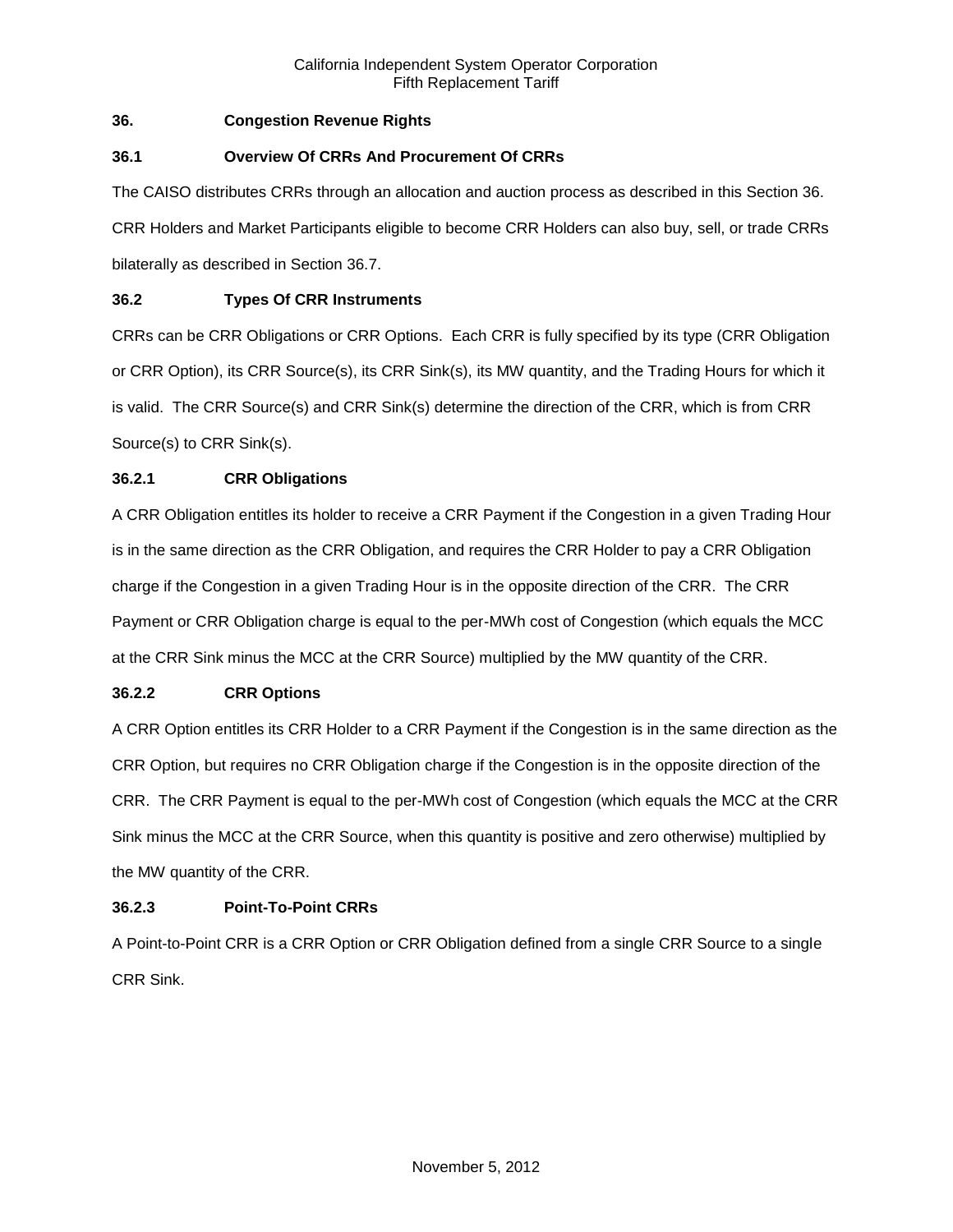# **36.2.4 [NOT USED]**

# **36.2.5 Monthly CRRs**

Monthly CRRs have a term of one month, are differentiated by time of use periods (on-peak and offpeak), and are available through the monthly CRR Allocation and CRR Auction processes in advance of each month.

# **36.2.6 Seasonal CRRs**

Seasonal CRRs have a term of three months, and are differentiated by the different time of use periods (on-peak and off-peak) for each day within a season. Seasonal CRRs are made available through the annual CRR Allocation and CRR Auction processes conducted each year prior to the year in which the Seasonal CRR applies.

# **36.2.7 Long Term CRRs**

Long Term CRRs have a term of ten years. Long Term CRRs are seasonal and are differentiated by the different time of use periods (on-peak and off-peak) for each day within a season. When Long Term CRRs are nominated and allocated they apply to the same season and time of use period for each year of the ten-year term and represent binding ten-year commitments by the CRR Holders that hold Long Term CRRs. Long Term CRRs are nominated and allocated to LSEs in Tier LT that is one tier in the sequence of tiers in the annual CRR Allocation process. Long Term CRRs are not available through the CRR Auction.

## **36.2.8 Full Funding Of CRRs**

All CRRs will be fully funded; provided however, that full funding of CRRs will be suspended if a System Emergency as described in Section 7.7.4, an Uncontrollable Force as described in Section 14, or a Participating TO's withdrawal of facilities or Entitlements from the CAISO Controlled Grid as described in Section 36.8.7 leaves the CAISO with inadequate revenues.

## **36.3 CRR Specifications**

# **36.3.1 Quantity**

CRRs are distributed and settled in no less than one-thousandth of a MW denomination.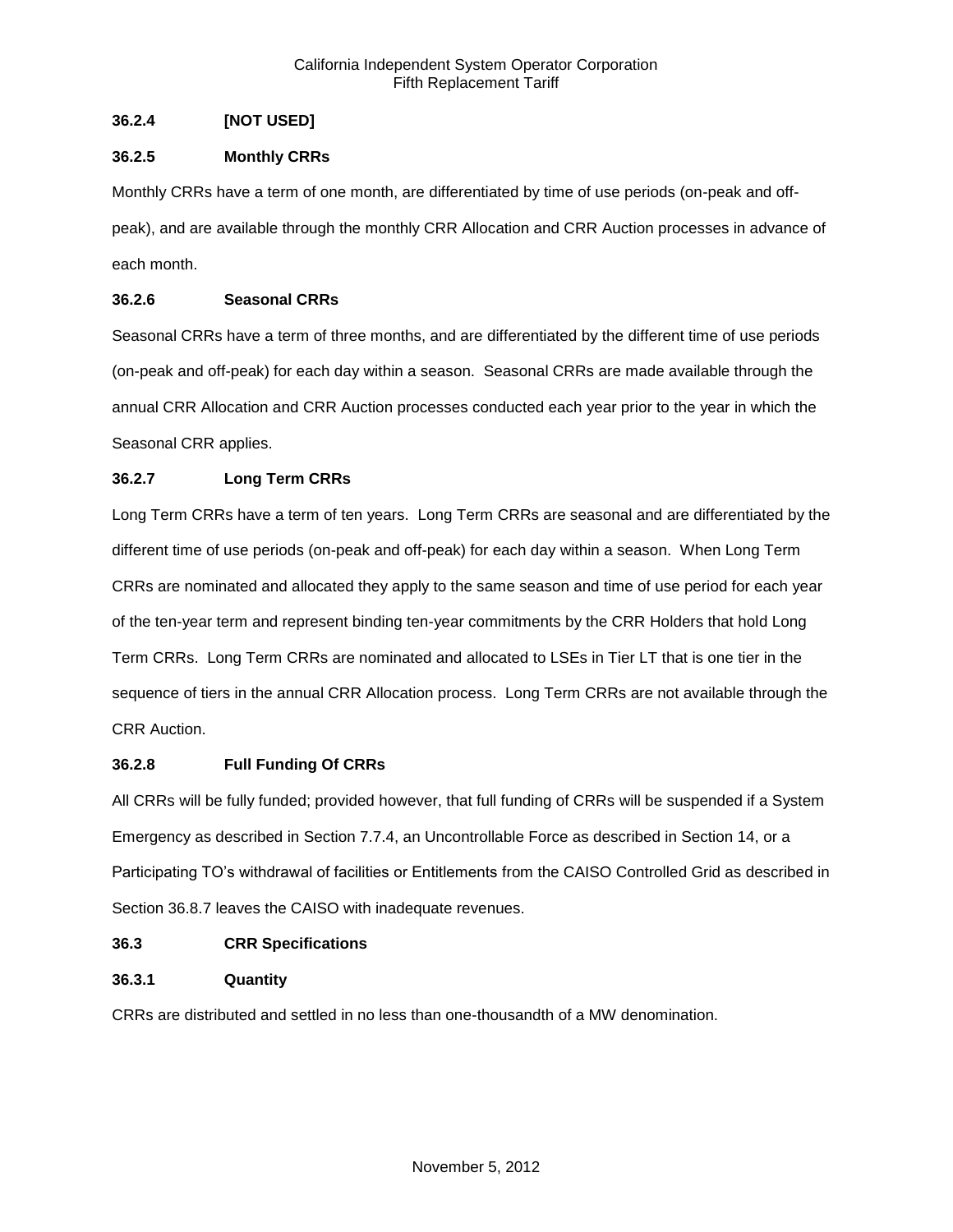# **36.3.2 Term**

CRRs are Monthly CRRs, Seasonal CRRs, Long Term CRRs or Merchant Transmission CRRs. For CRR purposes, the applicable seasons are conventional calendar quarters as defined in the Business Practice Manual.

# **36.3.3 On-Peak And Off-Peak Specifications**

CRRs are defined either for on-peak or off-peak hours as specified by the CAISO in the applicable Business Practice Manuals consistent with the WECC standards at the time of the relevant CRR Allocation or CRR Auction.

# **36.4 FNM For CRR Allocation And CRR Auction**

When the CAISO conducts its CRR Allocation and CRR Auction, the CAISO shall use the most up-to-date DC FNM which is based on the AC FNM used in the Day-Ahead Market. The Seasonal Available CRR Capacity shall be based on the DC FNM, taking into consideration the following, all of which are discussed in the applicable Business Practice Manual: (i) any long-term scheduled transmission Outages, (ii) TTC adjusted for any long-term scheduled derates, (iii) a downward adjustment due to TOR or ETC as determined by the CAISO, and (iv) the impact on transmission elements used in the annual CRR Allocation and Auction of (a) transmission Outages or derates that are not scheduled at the time the CAISO conducts the Seasonal CRR Allocation or Auction determined through a methodology that calculates the breakeven point for revenue adequacy based on historical Outages and derates, and (b) known system topology changes, both as further defined in the Business Practice Manuals. The Monthly Available CRR Capacity shall be based on the DC FNM, taking into consideration: (i) any scheduled transmission Outages known at least thirty (30) days in advance of the start of that month as submitted for approval consistent with the criteria specified in Section 36.4.3, (ii) adjustments to compensate for the expected impact of Outages that are not required to be scheduled thirty (30) days in advance, including unplanned transmission Outages, (iii) adjustments to restore Outages or derates that were applied for use in calculating Seasonal Available CRR Capacity but are not applicable for the current month, (iv) any new transmission facilities added to the CAISO Controlled Grid that were not part of the DC FNM used to determine the prior Seasonal Available CRR Capacity and that have already been placed in-service and energized at the time the CAISO starts the applicable monthly process, (v) TTC adjusted for any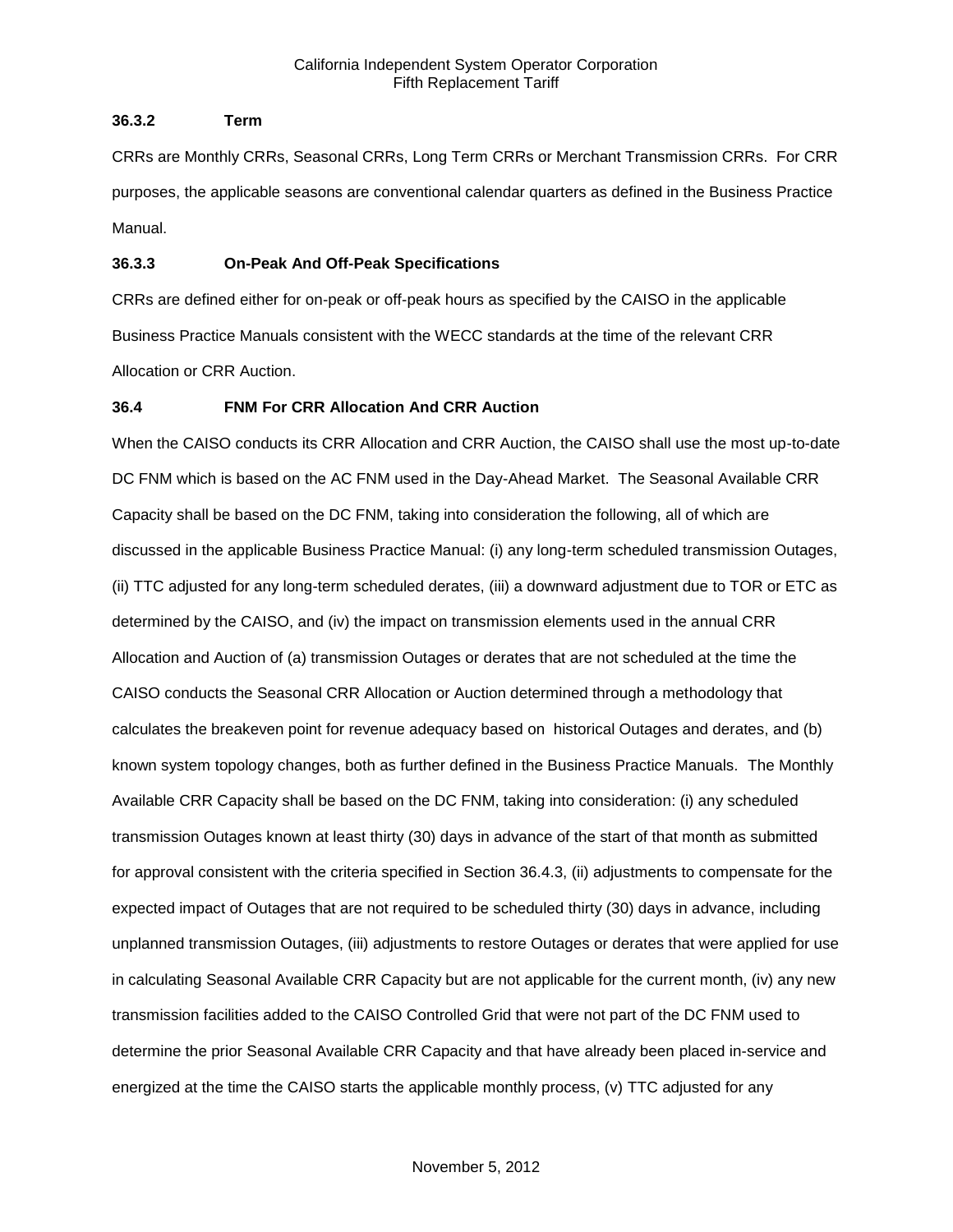scheduled derates or Outages for that month, and (vi) a downward adjustment due to TOR or ETC as determined by the CAISO. For the first monthly CRR Allocation and CRR Auction for CRR Year One, to account for any planned or unplanned Outages that may occur for the first month of CRR Year One, the CAISO will derate all flow limits, including Transmission Interface limits and normal thermal limits, based on statistical factors determined as provided in the Business Practice Manuals.

## **36.4.1 Transmission Capacity For CRR Allocation And CRR Auction**

With the exception of the Tier LT, the CAISO makes available seventy-five percent (75%) of Seasonal Available CRR Capacity for the annual CRR Allocation and CRR Auction processes, and one hundred percent (100%) of Monthly Available CRR Capacity for the monthly CRR Allocation and CRR Auction processes. The CAISO makes available sixty percent (60%) of Seasonal Available CRR Capacity in the Tier LT. Available capacity at Scheduling Points shall be determined in accordance with Section 36.8.4.2 for the purposes of CRR Allocation and CRR Auction of CRRs that have a CRR Source identified at a Scheduling Point. Before commencing with the annual or monthly CRR Allocation and CRR Auction processes, the CAISO may distribute Merchant Transmission CRRs and will model those as fixed injections and withdrawals on the DC FNM to be used in the allocation and auction. These fixed injections and withdrawals are not modified by the Simultaneous Feasibility Test. Similarly, before commencing the annual or monthly CRR Allocation and CRR Auction processes, the CAISO will model any previously allocated Long Term CRRs as fixed injections and withdrawals on the DC FNM to be used in the CRR Allocation and CRR Auction. These fixed injections and withdrawals are not modified by the Simultaneous Feasibility Test, which will ensure no degradation of previously allocated and outstanding Long Term CRRs due to the CRR Allocation and CRR Auction processes. Maintaining the feasibility of allocated Long Term CRRs over the length of their terms also is accomplished through the transmission planning process in Section 24.1.3.

#### **36.4.2 Simultaneous Feasibility**

The annual and monthly CRR Allocation processes release CRRs to fulfill CRR nominations as fully as possible subject to a Simultaneous Feasibility Test. To the extent that nominations are not simultaneously feasible, the nominations are reduced in accordance with the CRR Allocation optimization formulation until simultaneous feasibility is achieved. The CRR Allocation optimization formulation,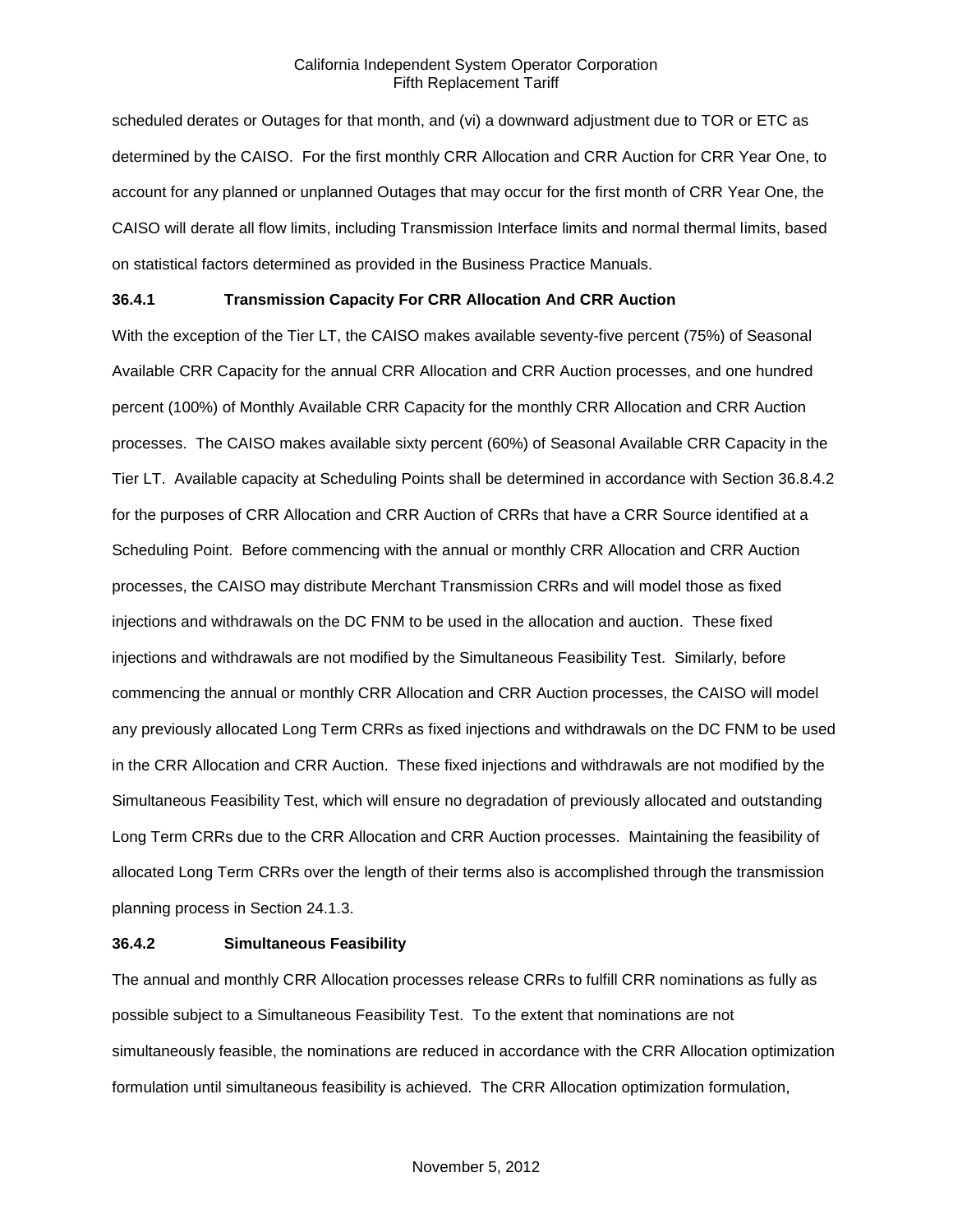detailed in the Business Practice Manuals, utilizes a weighted least squares objective function that applies pro-rated reductions in flows on a binding constraint based on squares of the Power Transfer Distribution Factor of each CRR nomination for the binding constraint. In addition to the adjustments in Section 36.4.1, the Simultaneous Feasibility Test for each CRR Allocation considers:

- (a) CRRs representing ETCs, Converted Rights and any TOR capacity that was not captured in the adjustments described in Section 36.4, which the CAISO deems necessary to prevent the Congestion Settlement of ETCs, Converted Rights, and TORs from causing revenue inadequacy of allocated and auctioned CRRs;
- (b) In the case of the monthly CRR Allocation, the CRRs already released for that month in the annual CRR Allocation and Auction; and,
- (c) The CRRs allocated in previous CRR Allocation tiers as described in Sections 36.8.3.1 through 36.8.3.6.

The CAISO will be responsible for submitting CRR nominations associated with ETC and Converted Rights Self-Schedules. These nominations will be Point-to-Point CRR nominations. The priority weights for these Point-to-Point CRR nominations will be given a higher value than the proxy bids associated with the nominations submitted by the CRR Allocation participants, if they are included in the same market run.

In the event that transmission Outages and derates modeled for the monthly CRR Allocation and CRR Auction render previously issued Seasonal CRRs infeasible, the CAISO will increase the transfer capacity on the overloaded facilities just enough to render all Seasonal CRRs issued for the month feasible without creating any additional capacity beyond what is needed for the feasibility of the Seasonal CRRs. The CAISO will announce these adjustments to the market prior to conducting the monthly CRR Allocation and CRR Auction so that Candidate CRR Holders can take these facts into consideration in preparing their nominations and bids.

# **36.4.3 Outages That May Affect CRR Revenue; Scheduling Requirements**

As provided in Section 9.3.6.3.2, Outages that may have a significant effect upon CRR revenue adequacy must be submitted for approval no less than thirty (30) days in advance of the first day of the month in which the Outage is proposed to begin. Outages that may have a significant effect upon CRR revenue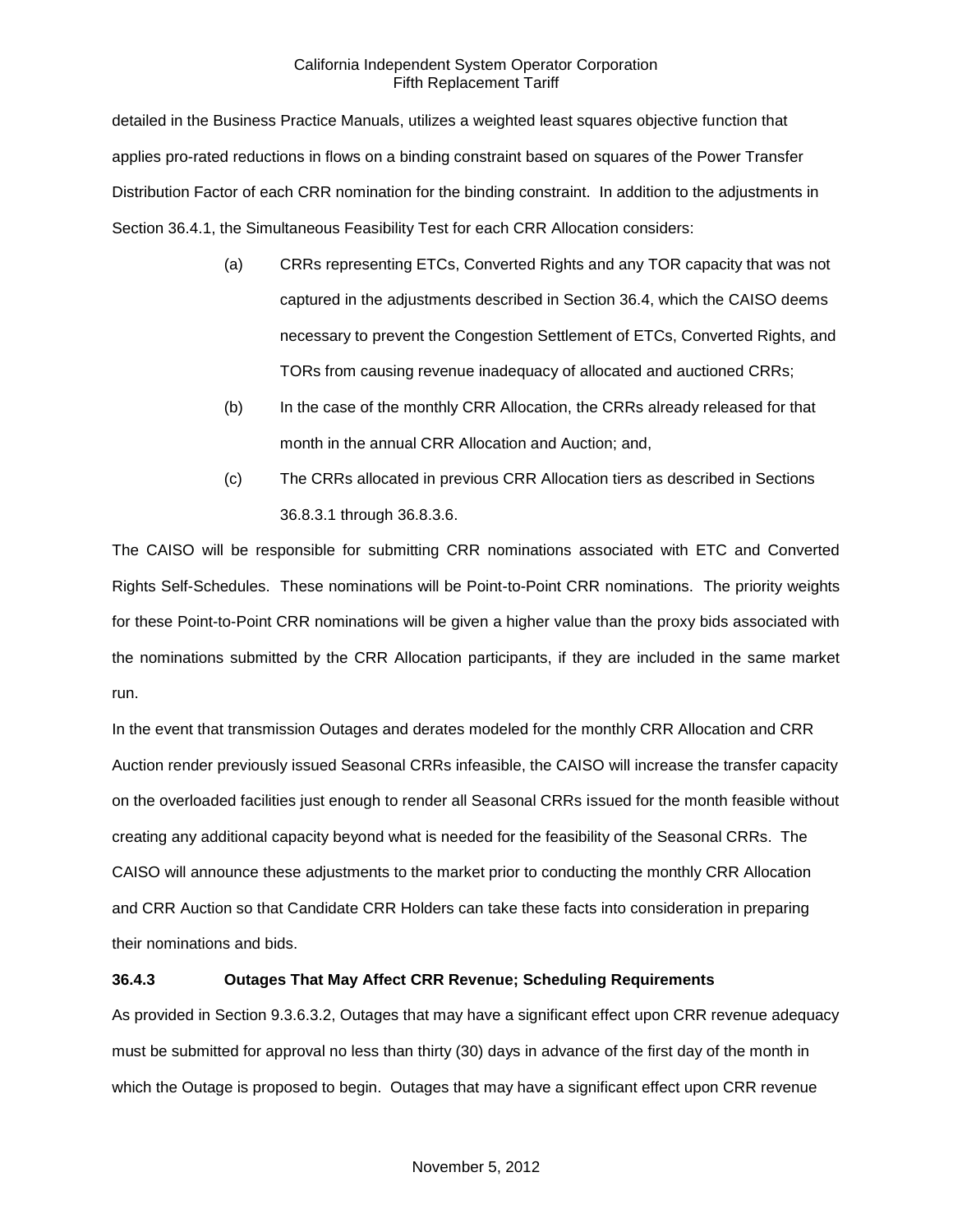adequacy are defined in terms of the type of facility and the planned duration of the Outage. Outages of the types of transmission facilities described below that extend beyond a twenty-four (24) hour period must be submitted for CAISO approval consistent with this 30-day advance submittal requirement. The types of transmission facilities on the CAISO Controlled Grid to which this 30-day advance submittal and approval requirement applies consist of transmission facilities that:

- (a) are rated above 200 kV; or
- (b) are part of any defined flow limit as described in a CAISO Operating Procedure; or
- (c) were out of service in the last three (3) years and for which the CAISO determined a special flow limit was needed for real-time operation.

A list of the transmission facilities that satisfy criteria (b) and (c) above is provided in the Operating Procedures. The list will be initially created in collaboration with the respective Participating TOs and will be reviewed by the CAISO in collaboration with the Participating TOs on an annual basis and revised as appropriate; provided, however, that the CAISO will ultimately determine the lines that are included in the list. The list will be reviewed by the CAISO on an annual basis and revised as appropriate. The following types of Outages need not be submitted for approval within this thirty-day time frame and will not be designated as Forced Outages if they otherwise comply with the requirements in Section 9.3.6: (1) Outages previously approved by CAISO that are moved within the same calendar month either by the CAISO or by request of the Participating TO; and (2) Outages associated with CAISO-approved allowable transmission maintenance activities during restricted maintenance operations as covered in CAISO Operating Procedures.

# **36.5 Candidate CRR Holder And CRR Holder Requirements**

Any entity that holds or intends to hold CRRs must register and qualify with the CAISO and comply with the other terms of this Section, regardless of whether they acquire CRRs by CRR Allocation, CRR Auction, the Secondary Registration System, or are assigned CRRs for Load Migration.

## **36.5.1 Creditworthiness Requirements**

All CRR Holders and Candidate CRR Holders must comply fully with all creditworthiness requirements as provided in Section 12 and Section 12.6 and as further developed in the applicable Business Practice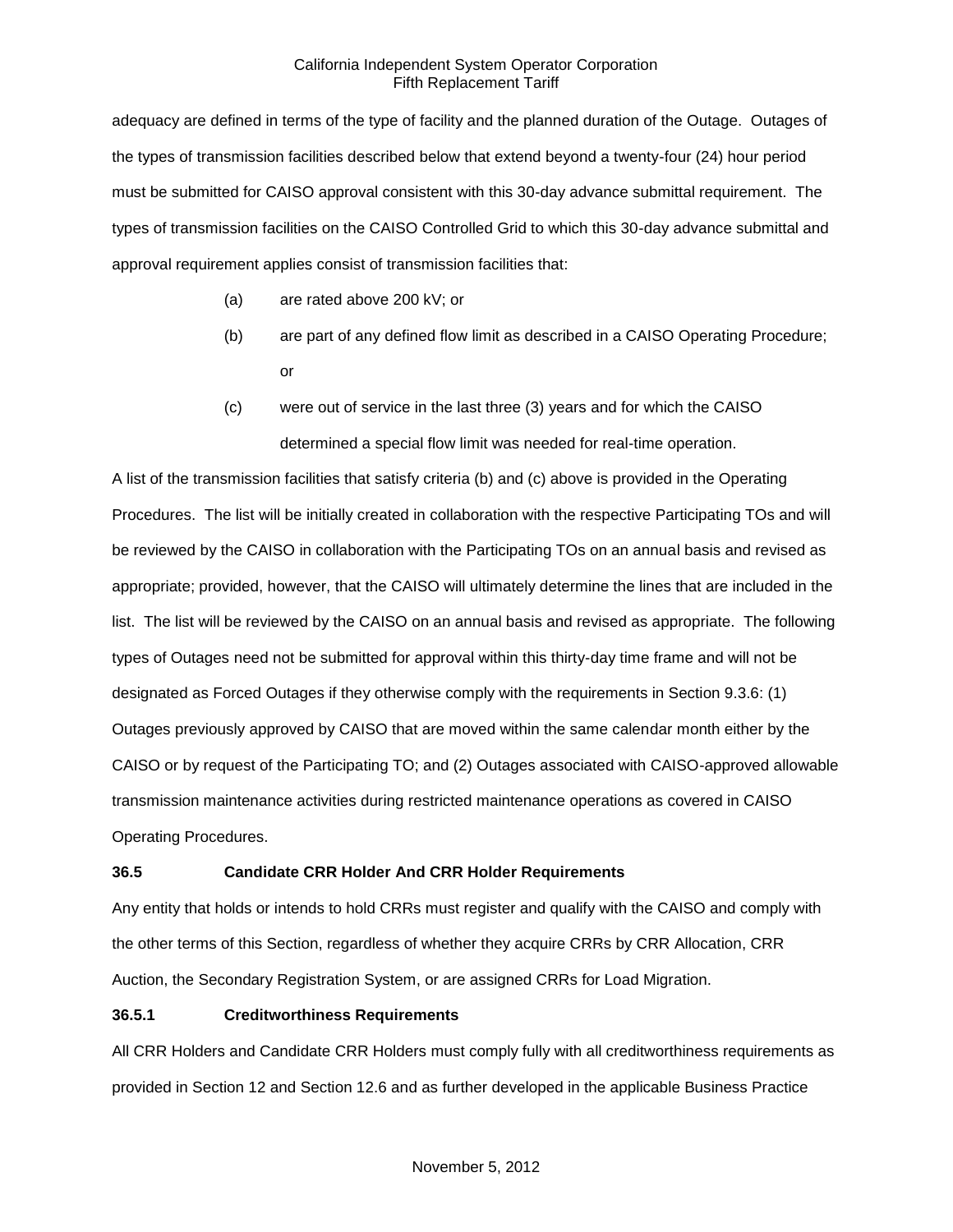Manuals. The amount of available credit for participating in a CRR Auction cannot exceed the entity's Aggregate Credit Limit as provided in Section 12.

# **36.5.2 Required Training**

CRR Holders and Candidate CRR Holders must attend a training class at least once prior to participating in the CRR Allocations or CRR Auctions. The CAISO may update training requirements annually or on an as-needed basis. Unless granted a waiver by the CAISO, Candidate CRR Holders and CRR Holders shall at all times have in their employment a person, or have obtained the services of a third party or consultant, that has attended the CAISO's CRR training class and shall notify the CAISO as soon as practicable of a change in such status.

## **36.6 [NOT USED**

# **36.7 Bilateral CRR Transactions**

# **36.7.1 Transfer Of CRRs**

# **36.7.1.1 General Provisions of CRR Transfers**

A CRR Holder may sell or otherwise transfer CRRs in increments of at least one-thousandth of a MW. Sales or other such transfers must be for at least a full day term consistent with the on-peak or off-peak specification of the CRR. The transferee may be any entity that is a Candidate CRR Holder or a CRR Holder consistent with the CAISO Tariff and the applicable Business Practice Manuals. All CRRs that are so sold or otherwise transferred by the CRR Holder continue to be subject to the relevant terms and conditions set forth in the CAISO Tariff and the applicable Business Practice Manuals.

## **36.7.1.2 Specific Provisions for Transfer of Long Term CRRs**

A CRR Holder that holds Long Term CRRs may sell or transfer through the Secondary Registration System MW portions and temporal segments of a Long Term CRR corresponding to the current calendar year as well as the calendar year covered by the most recently completed annual CRR Allocation. For such sales or transfers the Long Term CRR will be subject to the same limits on granularity that apply to Seasonal CRRs and Monthly CRRs, as specified in Section 36.7.1. A CRR Holder that holds Long Term CRRs may not transfer or sell through the Secondary Registration System any temporal segment of a Long Term CRR beyond the calendar year covered by the most recently completed annual CRR Allocation. For temporal segments beyond the year covered by the most recently completed annual CRR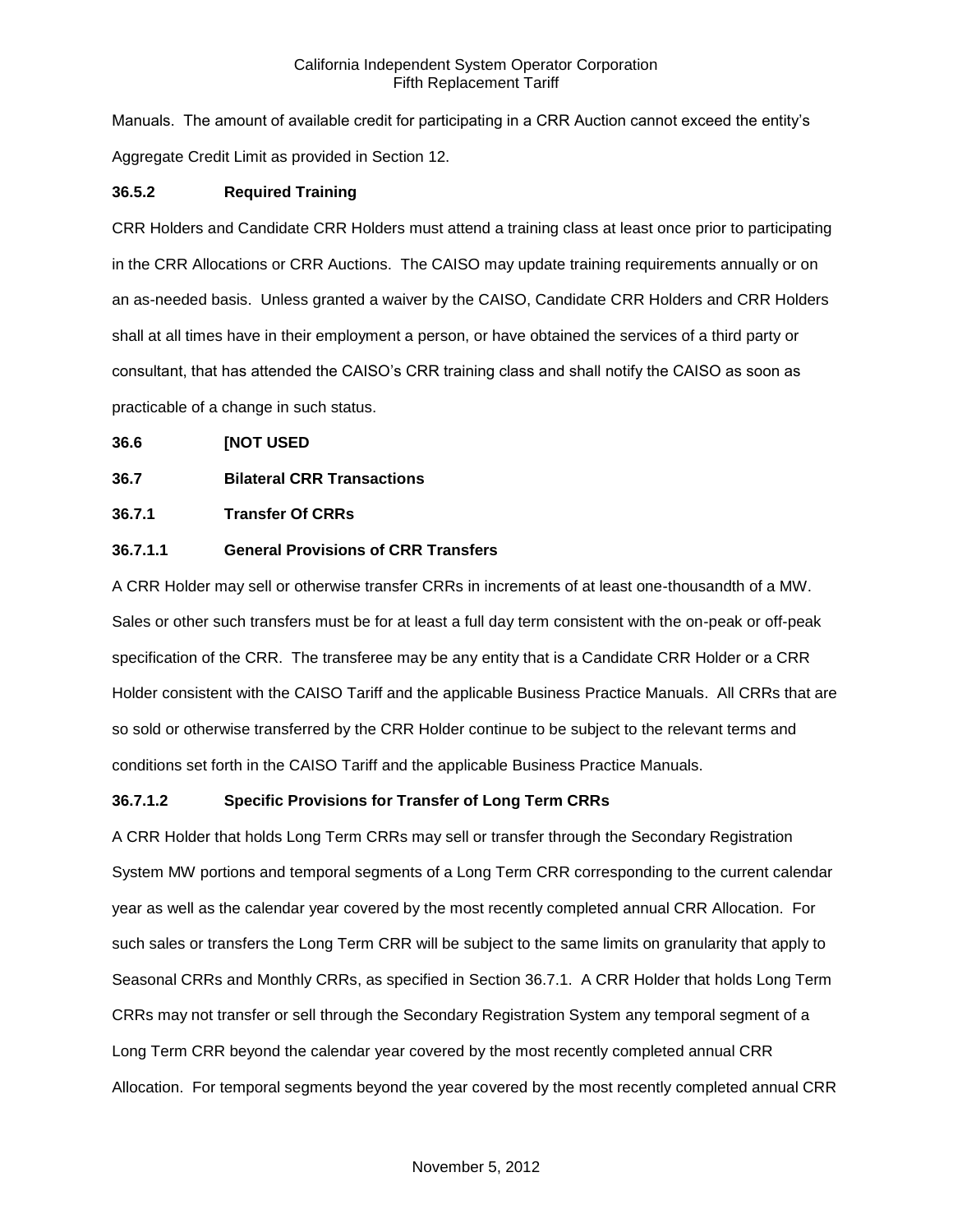Allocation, the CRR Holder to whom a Long Term CRR was originally allocated remains the holder of record of the entire Long Term CRR for CAISO Settlement purposes. Allocated Long Term CRRs represent binding ten-year commitments by a CRR Holder that holds Long Term CRRs and may not be terminated or otherwise modified by the CRR Holder prior to the end of the Long Term CRR's ten-year term.

# **36.7.2 Responsibility Of The CAISO**

The CAISO provides Market Participants a Secondary Registration System to facilitate and track CRR bilateral transactions. The bulletin board of the Secondary Registration System enables any entity that wishes to purchase or sell CRRs to post that information.

## **36.7.3 CRR Holder Reporting Requirement**

CRR Holders must report to the CAISO by way of the Secondary Registration System all bilateral CRR transactions consistent with the terms of this CAISO Tariff and the Business Practice Manuals. Both the transferor and the transferee of the CRRs must register the transfer of the CRR with the CAISO using the Secondary Registration System five (5) Business Days prior to the effective date of transfer of revenues associated with a CRR, or with sufficient time necessary for the CAISO to evaluate the creditworthiness of the transferor and transferee, whichever is shorter. The CAISO shall not transfer any Settlement related to any CRR until such time that the CRR transfer has been successfully recorded through the SRS and the transferee has met all the creditworthiness requirements as specified in Section 12 and Section 12.6. Both the transferor and transferee shall submit the following information to the Secondary Registration System: (i) the effective start and end dates of the transfer of the CRR; (ii) the identity of the transferor; (iii) the identity of the transferee; (iv) the quantity of CRRs being transferred; (v) the CRR Sources and CRR Sinks of the CRRs being transferred; and (vi) time of use period of the CRR. The transferee must meet all requirements of CRR Holders, including disclosure to the CAISO of all entities with which the transferee is affiliated that are CRR Holders or Market Participants as defined in Section 36.5.

## **36.8 CRR Allocation**

The CAISO allocates CRRs to Load Serving Entities serving Load internal to CAISO Balancing Authority Area, including MSS Operators as described in Section 36.10, as well as Qualified OBAALSEs. All CRRs allocated under the terms of this Section 36.8 will be CRR Obligations.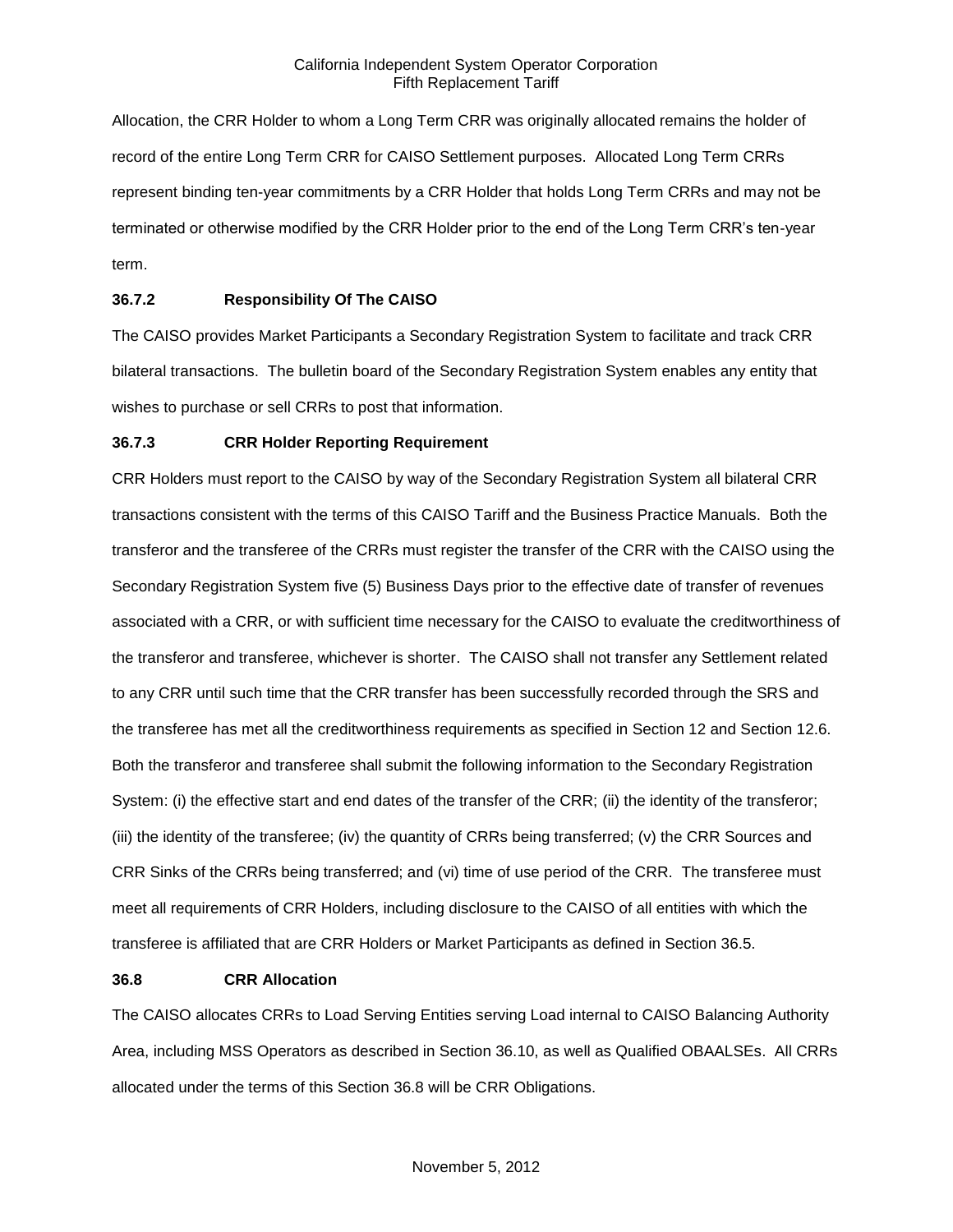# **36.8.1 Structure Of The CRR Allocation Process**

The CAISO conducts an annual CRR Allocation: (i) once a year for the entire year for Seasonal CRRs; and (ii) once a year for the ten-year term of Long Term CRRs. The annual CRR Allocation releases Seasonal CRRs and Long Term CRRs for four seasonal periods. The CAISO also conducts monthly CRR Allocations twelve times a year in advance of each month. Within each annual and monthly CRR Allocation process the CAISO performs distinct allocation processes for each on-peak and off-peak time of use specification. The CRR Allocation process for CRR Year One is a distinct process that differs from subsequent CRR Allocations as described in Sections 36.8.3.1 and 36.8.3.2. Each CRR Allocation procedure is based on nominations to the CAISO by LSEs or Qualified OBAALSEs eligible to receive CRRs. The CAISO performs adjustments to the Seasonal CRRs and Long Term CRRs allocated to LSEs as necessary to reflect Load Migration between LSEs, as described in Section 36.8.5. A timeline of the CRR Allocation and CRR Auction processes is contained in the BPMs.

## **36.8.2 Load Eligible For CRRs And Eligible CRR Sinks**

Any entity that wishes to participate in the CRR Allocation process must provide information that demonstrates that it has an obligation to serve load. An LSE's eligibility for allocation of CRRs is measured by the quantity of Load that it serves that is exposed to Congestion Charges for the use of the CAISO Controlled Grid as determined in Sections 36.8.2.1 and 36.8.2.2. An OBAALSE's eligibility for allocation of CRRs is also measured by the quantity of load that it serves that is exposed to Congestion Charges for the use of the CAISO Controlled Grid as determined in Section 36.9.3. For LSEs, the information necessary may include, but is not limited to, Settlement Quality Meter Data or relevant documents filed with the California Energy Commission. For OBAALSEs, the necessary information may include, but is not limited to, historical tagged Real-Time Interchange Export Schedules and historical load data reflecting the load they serve that is exposed to Congestion Charges for the use of the CAISO Controlled Grid. In addition, each such OBAALSE shall support its data submission with a written sworn affidavit by an executive authorized to represent the OBAALSE attesting to the accuracy of the data, and the CAISO will have the right to audit the raw data and calculations used to develop the submitted data set. An LSE serving internal Load is eligible for CRRs up to its Seasonal CRR Eligible Quantity or Monthly CRR Eligible Quantity, which is derived from its Seasonal CRR Load Metric or Monthly CRR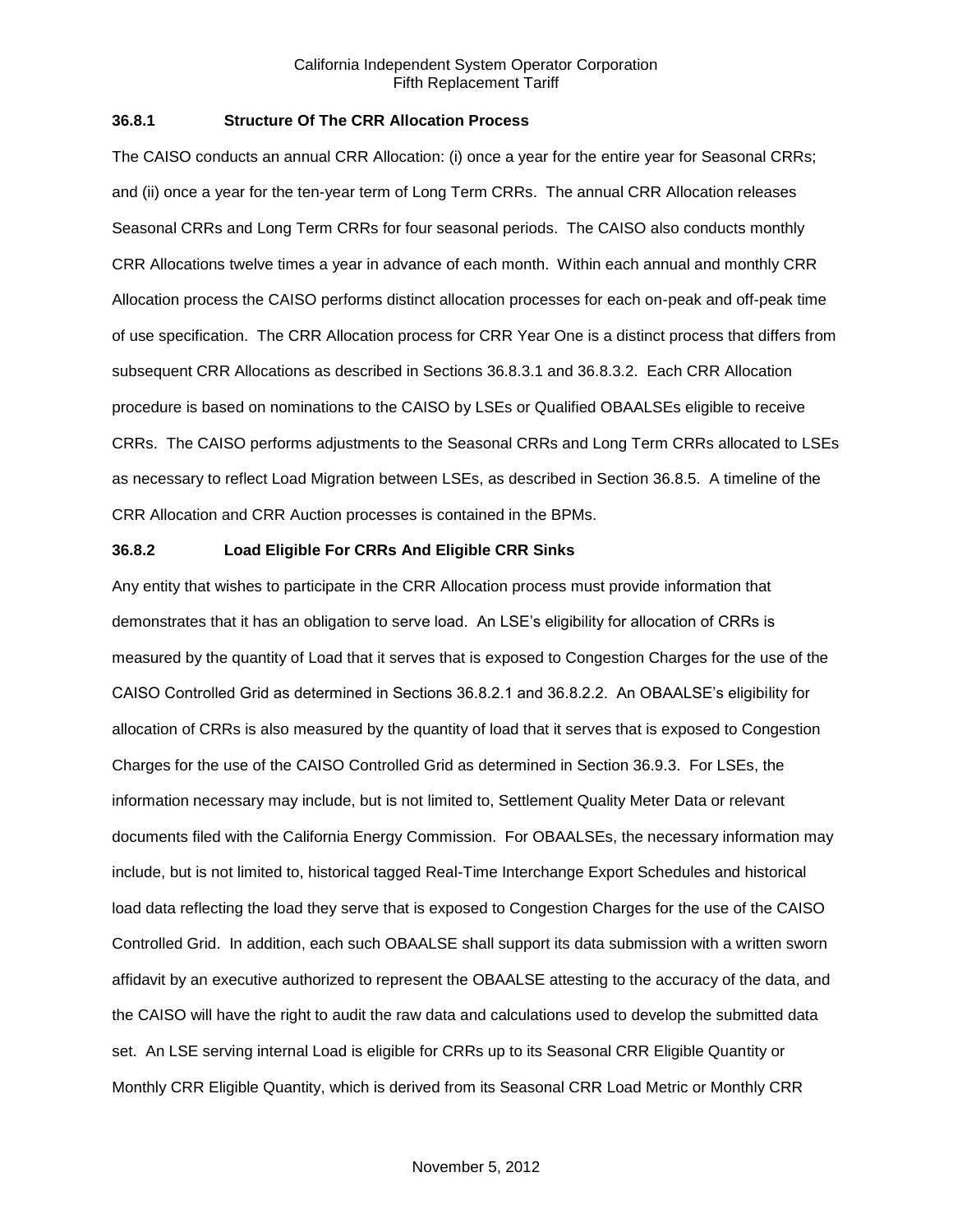Load Metric as described in Sections 36.8.2.1 and 36.8.2.2, respectively. Seasonal CRR Eligible Quantities and Monthly CRR Eligible Quantities for Qualified OBAALSEs are determined as provided in Section 36.9.3. These quantities are calculated for each LSE or Qualified OBAALSE separately for each combination of season and time of use period for the annual CRR Allocation process, and for each time of use period for each monthly CRR Allocation process, and for each CRR Sink at which the eligible LSE serves Load or the Qualified OBAALSE exports Energy from the CAISO Balancing Authority Area. MSS eligibility for CRRs will account for net or gross MSS Settlement in accordance with Section 4.9.13.1. If the MSS Operator elects net Settlement, LSEs for such MSS Load shall submit CRR Sink nominations at the MSS LAP. If the MSS elects for gross Settlement, LSEs for such MSS Load shall submit CRRs Sink nominations at the applicable Default LAP. Load that is Pumped-Storage Hydro Units but is not Participating Load may be scheduled and settled at a PNode or Custom Load Aggregation Point and therefore LSEs for such Load shall submit CRR Sink nominations at the applicable PNode or Custom Load Aggregation Point. Load that is a Participating Load that is also aggregated is scheduled and settled at a Custom Load Aggregation Point that is customized specifically for such Load and, therefore, LSEs for such Participating Load shall submit CRR Sink nominations at the Custom Load Aggregation Point. Load that is Participating Load is scheduled and settled at an individual PNode, and therefore LSEs for such Load shall submit CRR Sink nominations at the applicable PNode. Load that is non-Participating Load, is not Pumped-Storage Hydro Units, and is not Load associated with ETCs, TORs, or MSS Operators that elects net Settlement, is scheduled and settled at the Default LAP. Therefore, LSEs for such Load shall submit CRR Sink nominations at their assigned Default LAP or Default LAPs if the Load they serve is located in more than one Default LAP. In tier 2 and tier 3 of the annual process and tier 1 and tier 2 of the monthly process, such LSEs may also submit CRR Sink nominations at a Sub-LAP of their assigned Default LAP. The CAISO will make available, prior to the beginning of the CRR Allocation process but no later than thirty (30) days before the date on which the Candidate CRR Holders or CRR Holders will be required to submit their nominations for the CRR Allocation, a list of allowable CRR Sinks to be used in the allocation. The allowable CRR Sinks will be consistent with the applicable CRR FNM. In the event that unforeseen changes to network conditions arise after the thirty-day release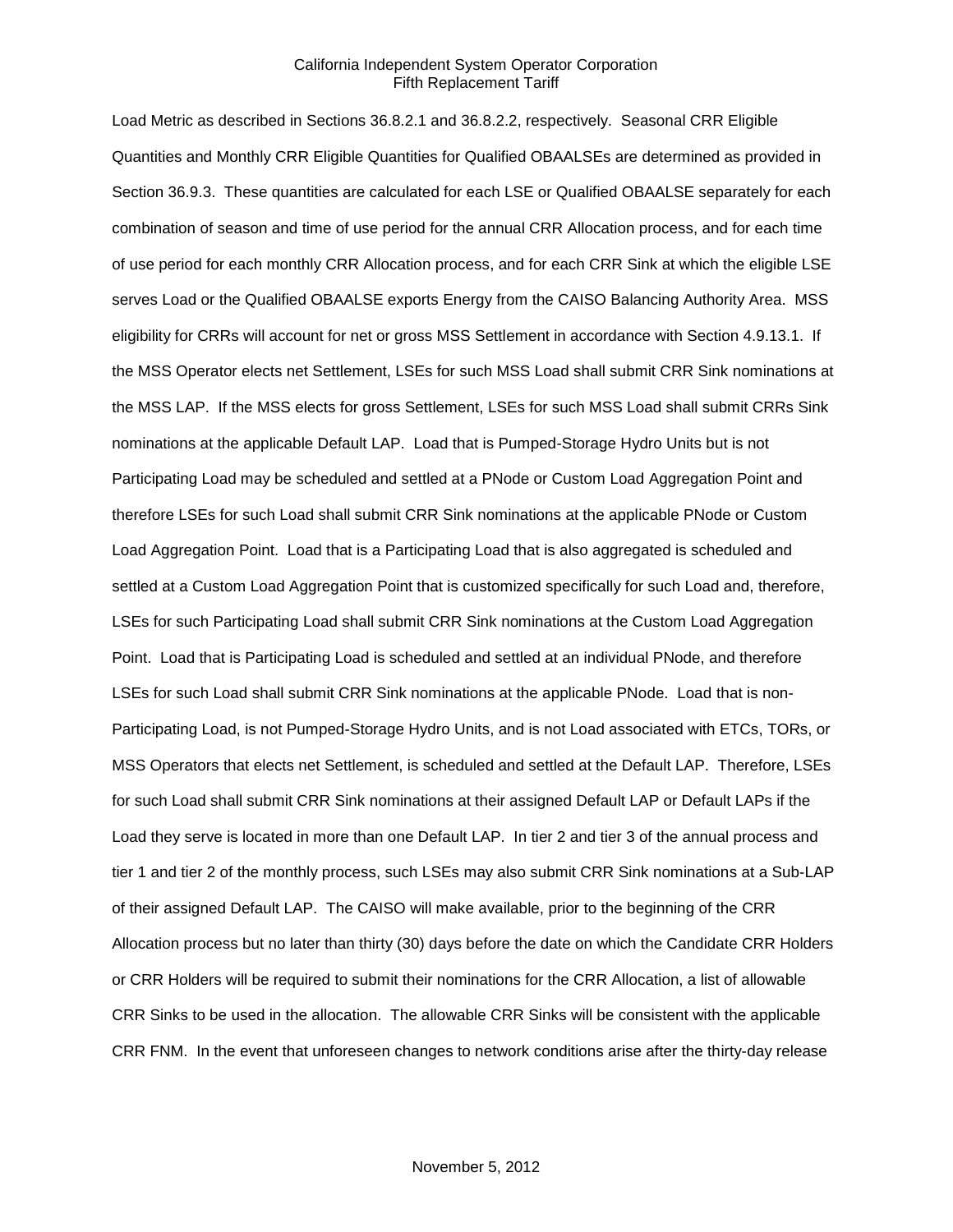of the list of allowable CRR Sinks and warrant revisions to that list, the CAISO will provide updates to the list prior to the closing of nominations for the CRR Allocation.

## **36.8.2.1 Seasonal CRR Eligible Quantity**

The CAISO constructs Load duration curves by season and time of use periods for the annual CRR Allocation process for each LSE based on the LSE's submission to the CAISO of its historical hourly Load data for the prior year, for each LAP within which the LSE serves Load. For load that is subject to variable and difficult-to-predict hydrological conditions, the LSE has the option to submit the load's five-year rolling average historical hourly load data and the CAISO will use the submitted five-year average data for constructing the load duration curves. Once the LSE has exercised this option, the LSE must continue to submit five-year rolling average historical hourly load data for the annual CRR Allocation process in subsequent years. An LSE's Seasonal CRR Load Metric for each season and time of use period is the MW level of Load that is exceeded only in 0.5% of the hours based on the LSE's historical Load data. In the event that the LSE has lost or gained net Load through Load Migration during the course of the prior year, the Seasonal CRR Load Metric will be adjusted to reflect the loss or gain in accordance with the applicable BPM. The CAISO calculates an LSE's Seasonal CRR Eligible Quantity by first adjusting that LSE's Seasonal CRR Load Metric based on load migration and subtracting the quantity of Load served by its TORs, ETCs, and Converted Rights to form the LSE's Adjusted Load Metric, and then multiplying the result by 0.75.

#### **36.8.2.2 Monthly CRR Eligible Quantity**

#### **36.8.2.2.1 Based on Load Forecast**

Each month, LSEs whose Load forecasts are verifiable in accordance with Section 36.8.6 will submit hourly Load forecast data for the relevant month. Each month the CAISO will use the LSE's submitted hourly Load forecast data for the relevant month to calculate two Load duration curves (one on-peak and one off-peak Load duration curve for the applicable month) to form the basis for monthly allocations for each CRR Sink in which the LSE serves Load. Each LSE's submitted hourly forecast data should reflect any Load growth that is not due to Load Migration as well as the effect of net Load Migration for that LSE. The Monthly CRR Load Metric for such Load is the MW level of Load that is exceeded only in 0.5% of the hours based on the LSE's submitted Load forecast. The CAISO will calculate an LSE's Monthly CRR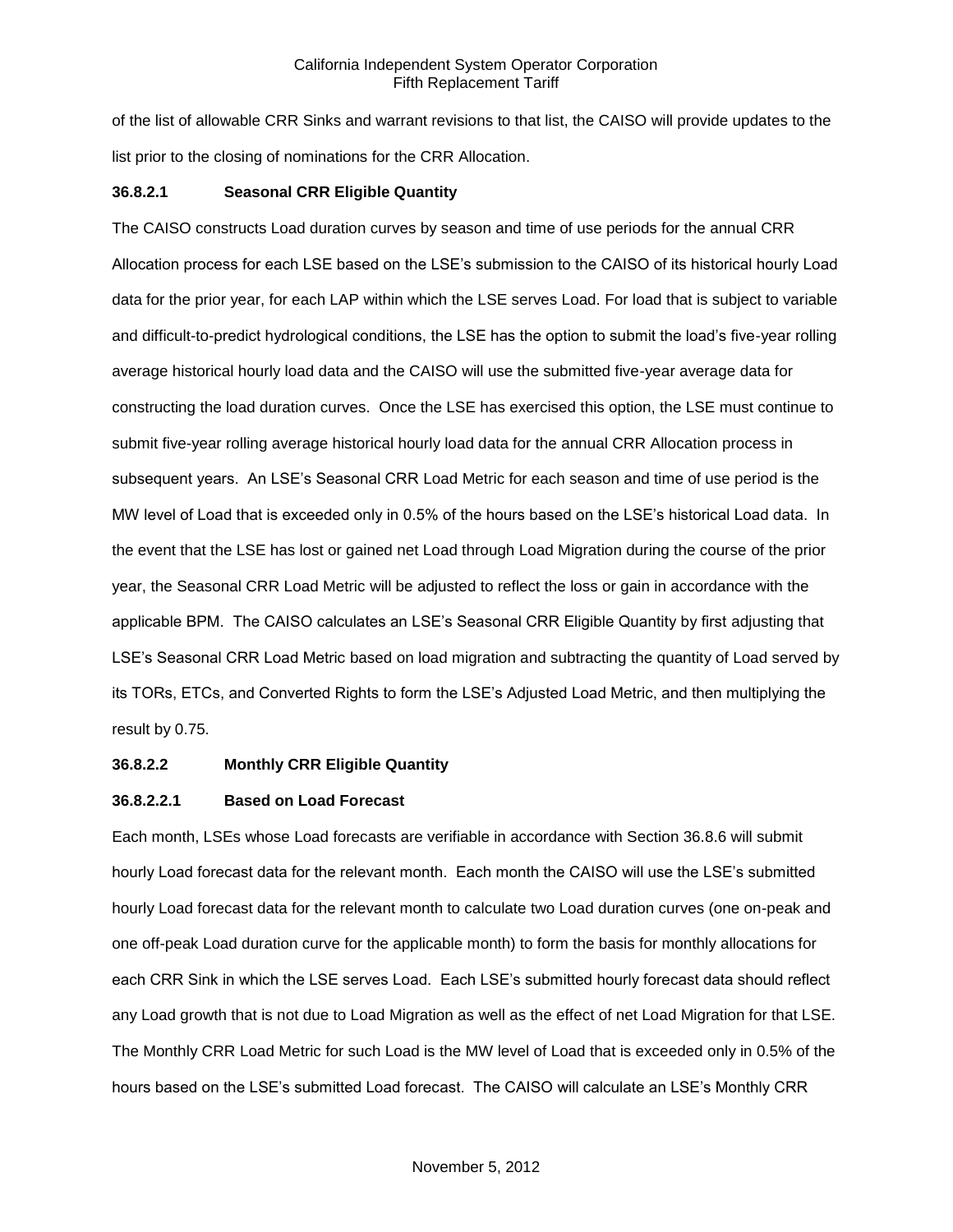Eligible Quantity by subtracting from that LSE's Monthly CRR Load Metric the quantity of Load served by its TORs, ETCs, and Converted Rights. In addition the CAISO will adjust the LSE's Monthly CRR Eligible Quantity, if such an adjustment is determined to be necessary pursuant to Section 36.8.6.

#### **36.8.2.2.2 Based on Historical Load Data**

An LSE that serves Load that is eligible for CRRs but for which its Load forecast is not verifiable in accordance with Section 36.8.6 shall, each month, submit to the CAISO five (5) years of prior hourly historical Load data for that Load for the same applicable month. Such LSE may submit fewer years of historical data for that Load if granted a waiver by the CAISO because five (5) years of such Load data does not exist. Each month the CAISO will use the LSE's submitted hourly historical Load data for the relevant month to calculate two (2) Load duration curves for each year of historical Load data (one onpeak and one off-peak Load duration curve for the applicable month) for each CRR Sink in which such Load is located. For each Load duration curve, the CAISO will calculate the MW level of Load that is exceeded only in 0.5% of the hours. The CAISO will calculate an LSE's Monthly CRR Eligible Quantity for each on-peak and off-peak period for such Load by averaging the 0.5% exceeded values for all years of submitted historical data, and then subtracting the quantity of Load served by its TORs, ETCs, and Converted Rights.

## **36.8.3 CRR Allocation Process**

# **36.8.3.1 Annual CRR Allocation for CRR Year One**

The annual CRR Allocation process for CRR Year One consists of a sequence of four (4) tiers for each season and time of use period (on-peak and off-peak). Each tier will feature a SFT applied to the CRR nominations submitted by eligible LSEs or Qualified OBAALSEs, the results of which are provided by the CAISO to the respective LSEs or Qualified OBAALSEs prior to the LSEs or Qualified OBAALSEs submitting their nominations to the next tier. Allocations of CRRs in each tier are considered final once they are provided by the CAISO to the respective LSEs or Qualified OBAALSEs. After each tier, LSEs or Qualified OBAALSEs will have an amount of time as specified in the Business Practice Manual after their receipt of the results of each tier to submit their nominations for the next tier, if there is one. The annual CRR Allocation allows LSEs or Qualifed OBAALSEs to submit nominations for Seasonal CRRs up to their Seasonal CRR Eligible Quantities for each season of the relevant year, each time of use CRR Sink as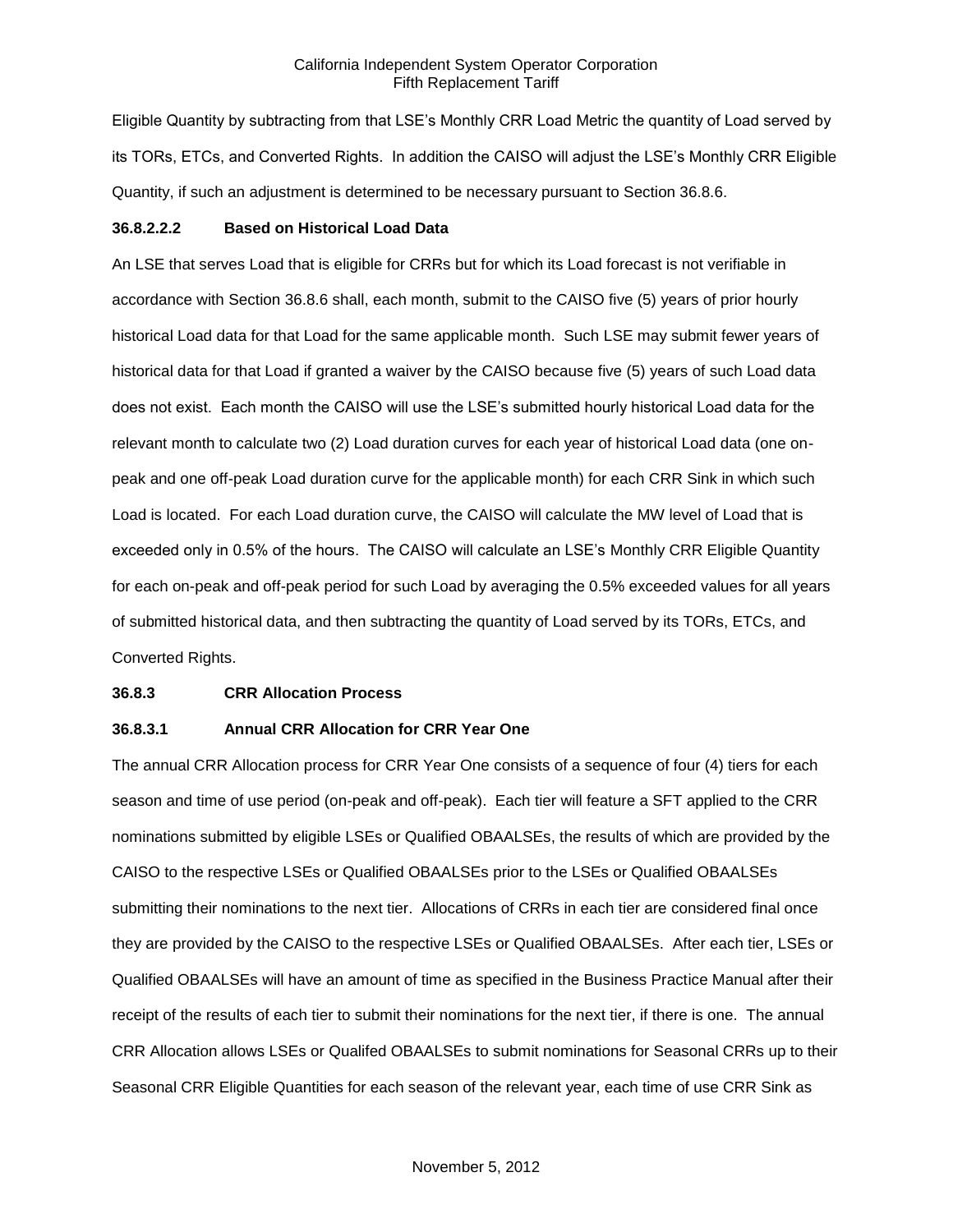provided in Sections 36.8.3.1.1, 36.8.3.1.2 and 36.8.3.1.4. The annual CRR Allocation also allows LSEs to submit nominations for Long Term CRRs up to twenty percent (20%) of their Adjusted Load Metric for each season, time of use period and each LAP; except that an LSE that demonstrates that more than twenty percent (20%) of its Adjusted Load Metric is covered by a combination of long-term procurement arrangements of ten (10) years or greater and ownership of Generation resources is able to submit nominations for a greater amount as specified in Section 36.8.3.1.3. As provided in Section 36.8.3.1.3.2, the annual CRR Allocation allows a Qualified OBAALSE to submit nominations for Long Term CRRs up to fifty percent (50%) of its Adjusted Load Metric for each season, time of use period and Scheduling Point provided that the Qualified OBAALSE demonstrates that all of its nominated Long Term CRR Sources are covered by a combination of long-term procurement arrangements of ten (10) years or greater and ownership of generation resources. The annual CRR Allocation for CRR Year One will be conducted in the following sequence of tiers:

**36.8.3.1.1** Tier 1. In tier 1, an LSE or a Qualified OBAALSE may nominate and the CAISO will allocate to the LSE or a Qualified OBAALSE Seasonal CRRs up to fifty percent (50%) of its Seasonal CRR Eligible Quantity for each season, time of use period and CRR Sink. An LSE or a Qualified OBAALSE can nominate Seasonal CRRs sourced at Trading Hubs in accordance with the LSE's or Qualified OBAALSE's verified CRR Sources. In running the SFT the CAISO shall disaggregate the Seasonal CRR nominations sourced at Trading Hubs as described in Section 36.8.4.1. All allocated CRRs that result from such disaggregation will be Point-to-Point CRRs each of whose CRR Source is a Generating Unit PNode that is an element of the Trading Hub.

**36.8.3.1.2** Tier 2. In tier 2, an LSE or a Qualified OBAALSE may nominate and the CAISO will allocate to the LSE or Qualified OBAALSE Seasonal CRRs up to seventy-five percent (75%) of its Seasonal CRR Eligible Quantity for each season, time of use period and CRR Sink, minus the quantity of CRRs allocated to that LSE or Qualified OBAALSE in tier 1. An LSE or a Qualified OBAALSE can nominate Seasonal CRRs sourced at Trading Hubs in accordance with the LSE's or Qualified OBAALSE's verified CRR Sources. In tier 2 an LSE or a Qualified OBAALSE with a verified Trading Hub CRR Source may nominate up to seventy-five (75%) of the Adjusted Verified CRR Source Quantity for that Trading Hub, minus the total MW quantity of Point-to-Point CRRs the LSE or Qualified OBAALSE was allocated in tier 1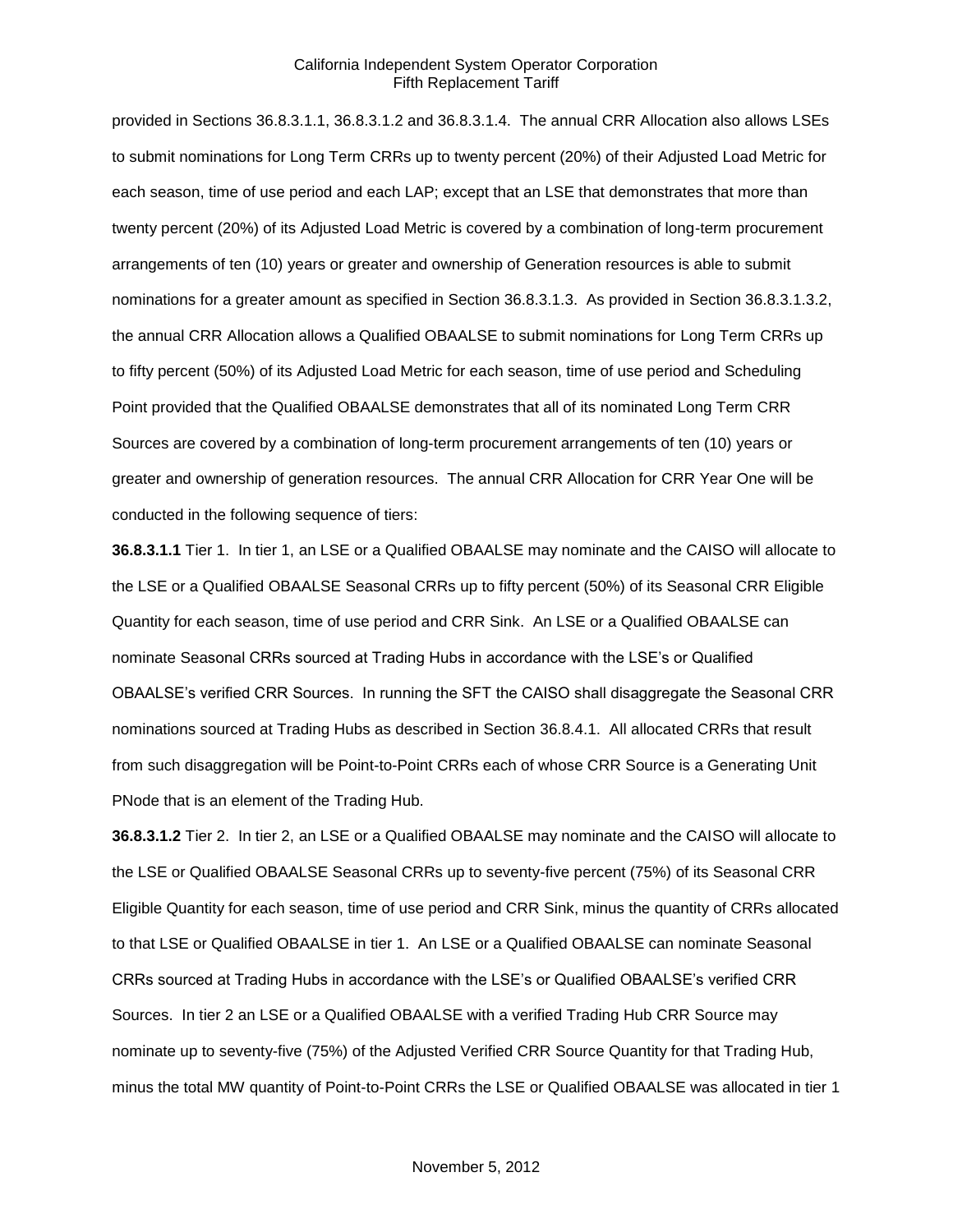as a result of its tier 1 nomination of CRRs sourced at that Trading Hub. In running the SFT the CAISO shall disaggregate the Seasonal CRR nominations sourced at Trading Hubs as described in Section 36.8.4.1. All allocated CRRs that result from such disaggregation will be Point-to-Point CRRs each of whose CRR Source is a Generating Unit PNode that is an element of the Trading Hub.

**36.8.3.1.3** Tier LT. Tier LT will follow tier 2 for CRR Year One. In Tier LT, an LSE or a Qualified OBAALSE may nominate Long Term CRRs from the Seasonal CRRs allocated in tiers 1 and 2 as provided in this Section 36.8.3.1. The cleared Point-to-Point CRRs awarded in tier 1 and tier 2 that resulted from disaggregated CRR nominations sourced at a Trading Hub may not be nominated in Tier LT in CRR Year One. Any Point-to-Point CRRs awarded as a result of disaggregated CRR nominations sourced at a Trading Hub, as described in Section 36.8.4.1, must be nominated as Trading Hub CRRs as described in this Section 36.8.3.1.3. In running the SFT the CAISO shall disaggregate the Seasonal CRR nominations sourced at Trading Hubs as described in Section 36.8.4.1. All allocated Long Term CRRs that result from such disaggregation will be Point-to-Point CRRs each of whose CRR Source is a Generating Unit PNode that is an element of the Trading Hub.

#### **36.8.3.1.3.1 Tier LT for LSEs**

The quantity of Seasonal CRRs that an LSE can nominate as Long Term CRRs is limited to twenty percent (20%) of the LSE's Adjusted Load Metric, except that an LSE that can demonstrate that more than twenty percent (20%) of its Adjusted Load Metric is covered by a combination of long-term procurement arrangements of ten (10) years or greater and ownership of Generation resources is able to submit nominations for a greater amount as provided in this section. Such demonstrations shall be provided by the requesting LSE to the CAISO through the submission of a written sworn declaration by an executive employee authorized to represent the LSE and attest to the accuracy of the data demonstration. As necessary, the CAISO may request, and such LSE must produce in a timely manner, documents in support of such declaration. If the LSE has demonstrated that more than twenty percent (20%) of its Adjusted Load Metric is covered by a combination of long-term procurement arrangements of ten (10) years or greater and ownership of Generation resources, the amount of Long Term CRRs that it may nominate is equal to the minimum of: (i) the sum of the owned resources and long-term procurement arrangements of ten (10) years or more and (ii) fifty percent (50%) of the LSE's Adjusted Load Metric.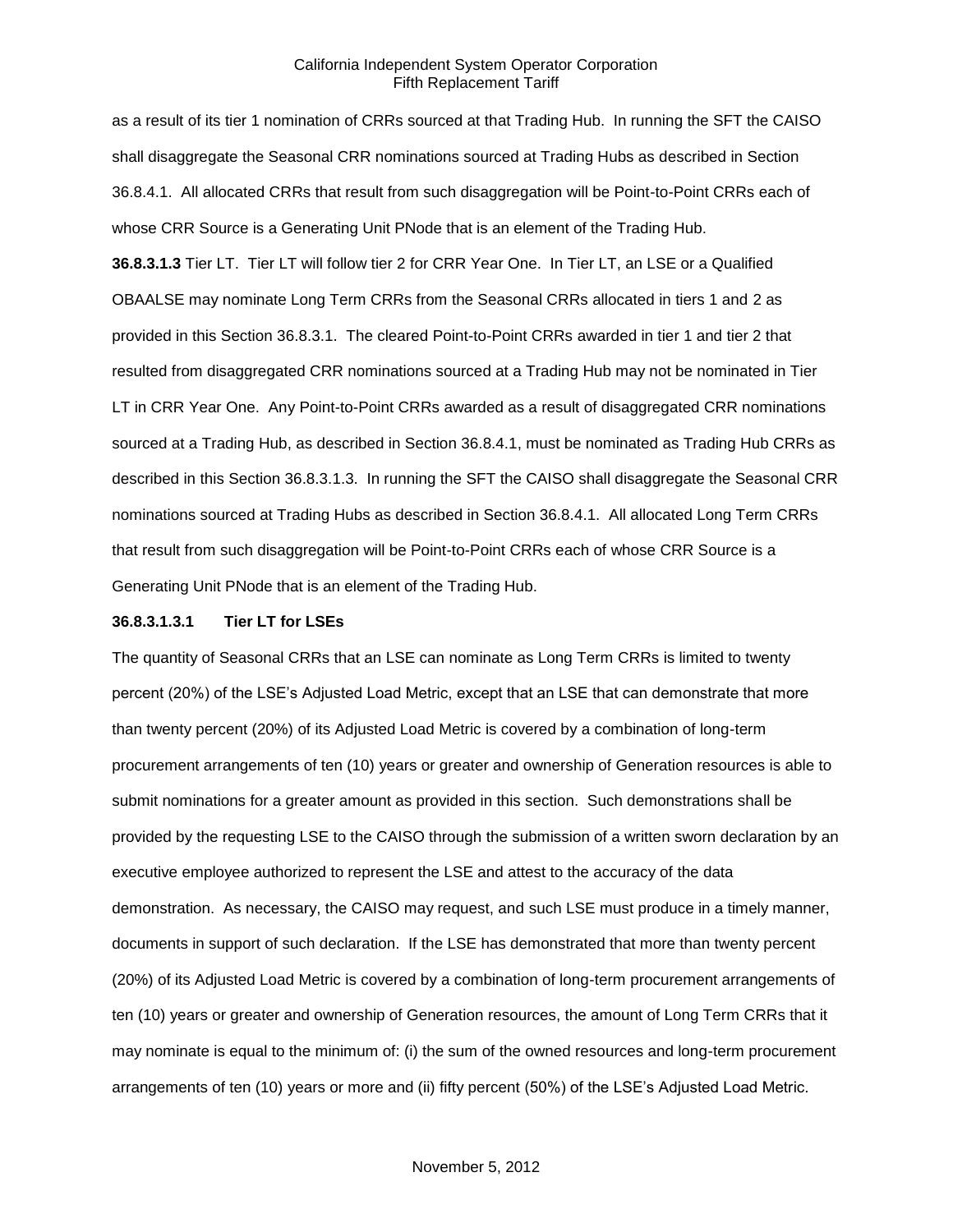If an LSE's combination of long-term procurement arrangements of ten (10) years or greater and ownership of generation resources is greater than twenty percent (20%) of its Adjusted Load Metric and the LSE nominates more than twenty percent (20%) of its Adjusted Load Metric as Long Term CRRs, then the CRR Sources for all of the LSE's Long Term CRR nominations must be sources associated with its demonstrated long-term procurement arrangements of ten (10) years or greater or its owned generation resources. Subject to the maximum quantities described above in this Section 36.8.3.1.3.1, an LSE can nominate CRRs sourced at a Trading Hub in Tier LT up to the total MW amount of the Pointto-Point CRRs the LSE was allocated in tiers 1 and 2 as a result of its disaggregated tier 1 and 2 nominations of CRRs sourced at that Trading Hub. Subject to the maximum quantities described above in this Section 36.8.3.1.3.1, an LSE can nominate CRRs sourced at a Trading Hub in Tier LT up to the total MW amount of the Point-to-Point CRRs the LSE was allocated in tiers 1 and 2 as a result of its disaggregated tier 1 and 2 nominations of CRRs sourced at that Trading Hub.

#### **36.8.3.1.3.2 Tier LT for Qualified OBAALSEs**

A Qualified OBAALSE may submit nominations for Long Term CRRs up to fifty percent (50%) of its Adjusted Load Metric for each season, time of use period and Scheduling Point. The Qualified OBAALSE must demonstrate that all of its nominated Long Term CRRs are supported by a combination of long-term procurement arrangements of ten (10) years or greater and ownership of generation resources. Such demonstrations shall be provided by the requesting Qualified OBAALSE to the CAISO through the submission of a written sworn declaration by an executive employee authorized to represent the Qualified OBAALSE attesting to the accuracy of the data demonstration. As necessary, the CAISO may request, and such Qualified OBAALSE must produce in a timely manner, documents in support of such declaration.

#### **36.8.3.1.3.3 Tier LT SFT**

After receiving nominations for Long Term CRRs from LSEs and Qualified OBAALSEs, the CAISO will run SFTs to ensure the feasibility of the nominated Long Term CRRs for the remaining nine years of the ten-year term of the Long Term CRR. The SFT runs in Tier LT will test the feasibility of only the Long Term CRR nominations and will not include in the analysis those Seasonal CRRs allocated in tiers 1 and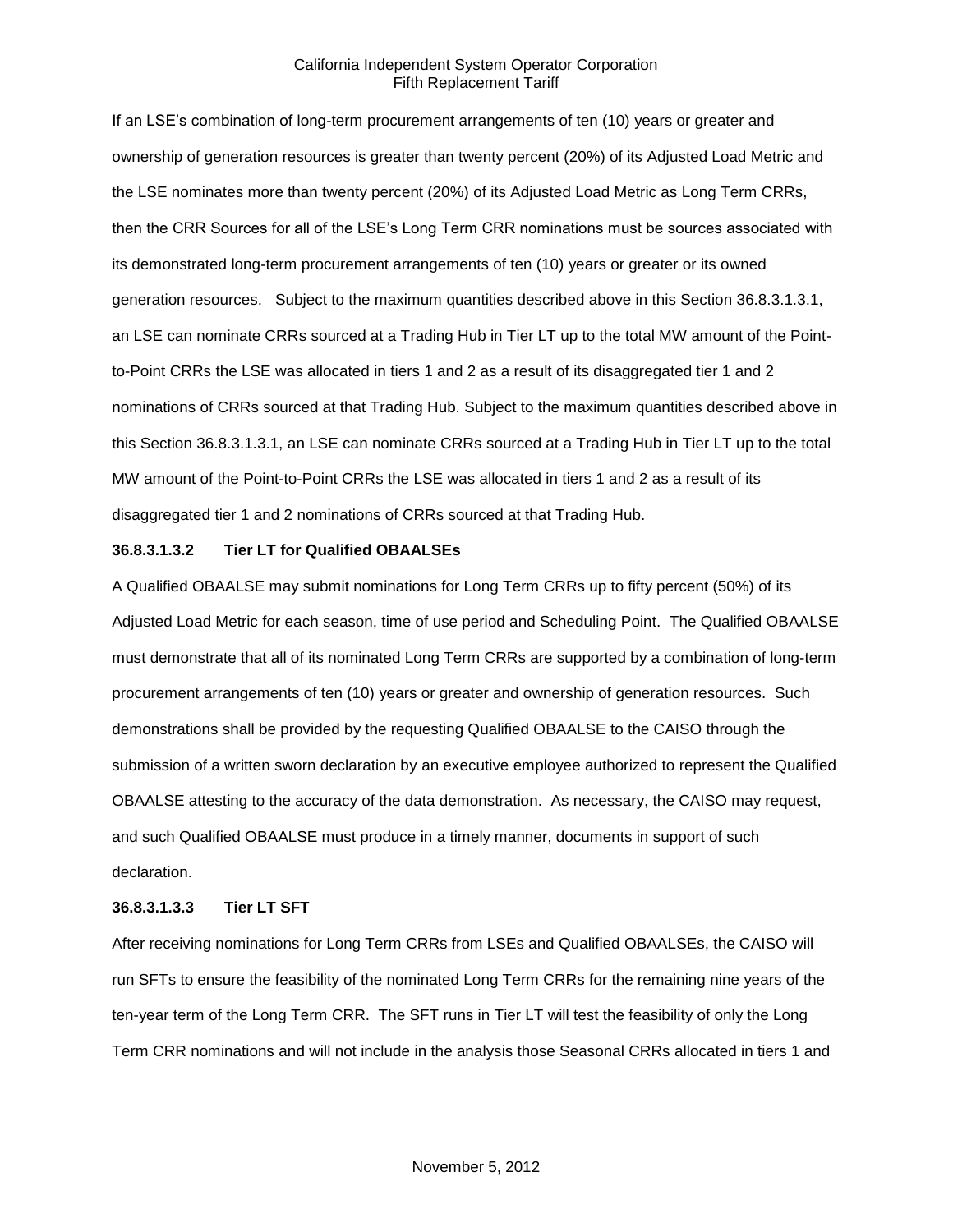2 that are not nominated as Long Term CRRs. The quantity of Long Term CRRs that can be allocated for any season and time of use period must be feasible for the entire ten-year term of the Long Term CRR. As a result of the Tier LT SFT runs, Long Term CRR nominations may not be fully allocated; however, such a result will not affect the CRR Year One validity of the Seasonal CRR allocated in tiers 1 and 2. The CAISO will inform the nominating entity of the results of the Tier LT SFTs before the deadline for submission of the tier 3 nominations.

**36.8.3.1.4** Tier 3. In tier 3, an LSE or a Qualified OBAALSE may nominate and the CAISO will allocate to the LSE or Qualified OBAALSE Seasonal CRRs up to one hundred percent (100%) of its Seasonal CRR Eligible Quantity for each season, minus the quantity of CRRs allocated to that LSE or Qualified OBAALSE in tiers 1 and 2. In tier 3, Sub-LAPs will be eligible CRR Sinks provided that the Sub-LAP is within the nominating LSE's Default LAP. An LSE or a Qualified OBAALSE can nominate Seasonal CRRs sourced at Trading Hubs. In running the SFT the CAISO shall disaggregate the Seasonal CRR nominations sourced at Trading Hubs as described in Section 36.8.4.1. All allocated CRRs that result from such disaggregation will be Point-to-Point CRRs each of whose CRR Source is a Generating Unit PNode that is an element of the Trading Hub. A Qualified OBAALSE can only nominate CRRs from its verified CRR Sources as provided in Section 36.8.3.4.

## **36.8.3.2 Monthly CRR Allocation for CRR Year One**

The monthly CRR Allocation in CRR Year One shall consist of a sequence of two (2) tiers for each time of use period (on-peak and off-peak). The monthly CRR Allocation will distribute Monthly CRRs to each LSE or Qualified OBAALSE up to one hundred percent (100%) of its Monthly CRR Eligible Quantity, minus CRRs allocated to that LSE or Qualified OBAALSE in the annual CRR Allocation for the relevant month and time of use period. The monthly CRR Allocation for CRR Year One will be conducted as follows:

**36.8.3.2.1** Tier 1. In tier 1 of the monthly CRR Allocations, an LSE or a Qualified OBAALSE may nominate and the CAISO will allocate to the LSE or Qualified OBAALSE Monthly CRRs up to fifty percent (50%) of the difference between its Monthly CRR Eligible Quantity and the quantity of Seasonal CRRs and previously allocated Long Term CRRs that apply to that month and time of use period. An LSE or a Qualified OBAALSE can nominate Monthly CRRs sourced at Trading Hubs in accordance with the LSE's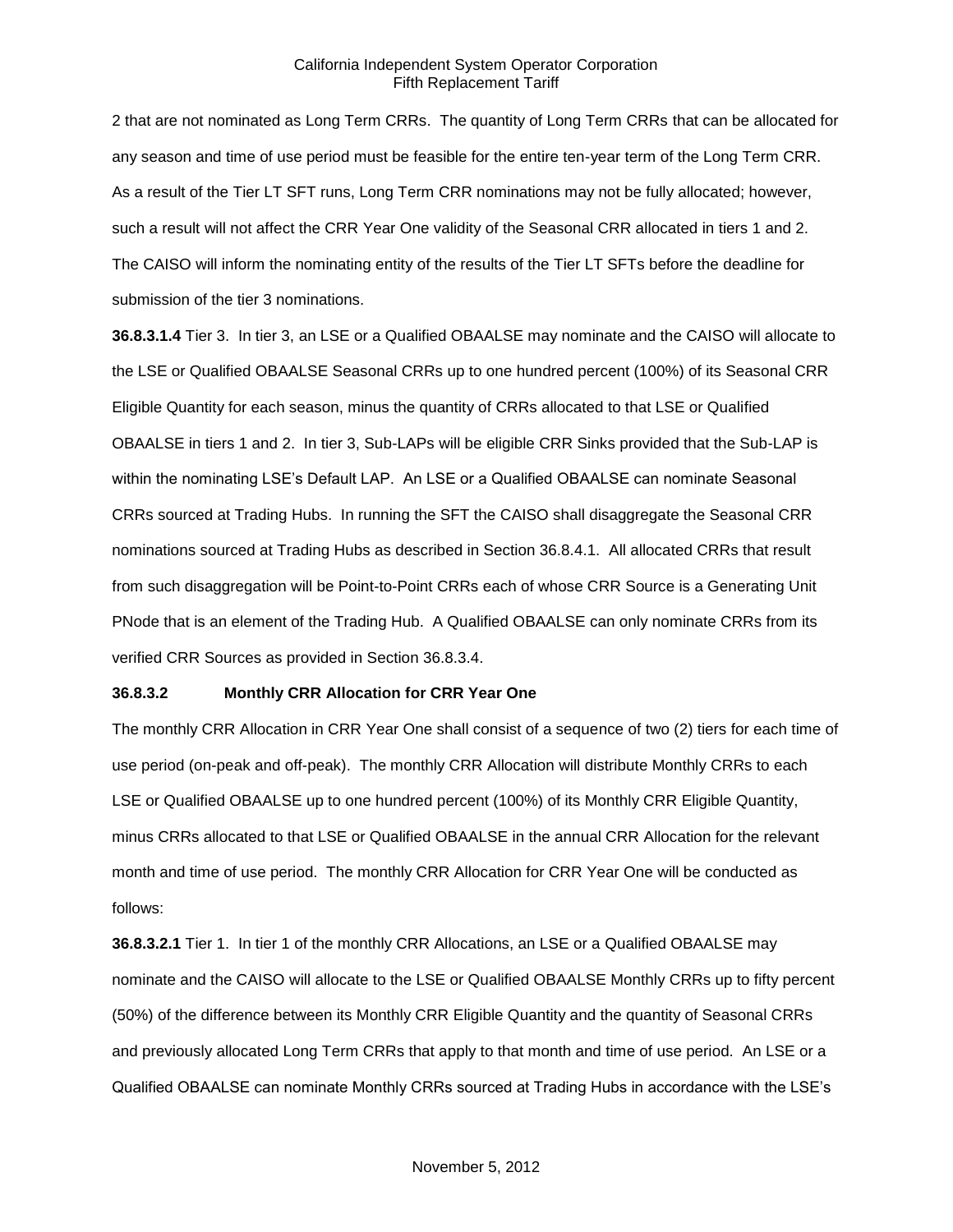or Qualified OBAALSE's verified CRR Sources. In running the SFT the CAISO shall disaggregate the Monthly CRR nominations sourced at Trading Hubs as described in Section 36.8.4.1. All allocated CRRs that result from such disaggregation will be Point-to-Point CRRs each of whose CRR Source is a Generating Unit PNode that is an element of the Trading Hub.

**36.8.3.2.2** Tier 2. In tier 2 of the monthly CRR Allocations, an LSE or a Qualified OBAALSE may nominate and the CAISO will allocate to the LSE or Qualified OBAALSE Monthly CRRs up to one hundred percent (100%) of the difference between its CRR Eligible Quantity and the quantity of Seasonal CRRs and previously allocated Long Term CRRs that apply to that month and time of use period, minus the quantity of CRRs the entity was allocated in tier 1 of the CRR Year One monthly CRR Allocation. An LSE or a Qualified OBAALSE can nominate Monthly CRRs sourced at Trading Hubs. In running the SFT the CAISO shall disaggregate the Monthly CRR nominations sourced at Trading Hubs as described in Section 36.8.4.1. In tier 2 of the monthly CRR Allocation, Sub-LAPs will be eligible CRR Sinks provided that the Sub-LAP is within the nominating LSE's Default LAP. A Qualfied OBAALSE can only nominate CRRs from its verified CRR Sources as provided in Section 36.8.3.4.2.

#### **36.8.3.3 [NOT USED]**

#### **36.8.3.4 Source Verification**

Source verification is required for LSE CRR nominations in tiers 1 and 2 of the CRR Year One annual allocation process and in tier 1 of each CRR Year One monthly allocation process. Source verification is required for all Qualified OBAALSE CRR nominations in all tiers of all CRR Allocation processes.

#### **36.8.3.4.1 CRR Year One Source Verification for LSEs**

In CRR Year One, nominations for tier 1 and tier 2 of the annual CRR Allocation and tier 1 of the monthly CRR Allocations must be source verified for all LSEs. Prior to the beginning of the CRR Allocation process but no later than thirty (30) days before the date on which the Candidate CRR Holders or CRR Holders will be required to submit their nominations for the CRR Allocation, the CAISO will make available a list of allowable CRR Sources to be used in the CRR Allocation. The allowable CRR Sources will be consistent with the applicable CRR FNM. In the event that unforeseen changes to network conditions arise after the thirty-day release of the list of allowable CRR Sources and warrant revisions to that list, the CAISO will provide updates to the list prior to the closing of nominations for the CRR Allocation. An LSE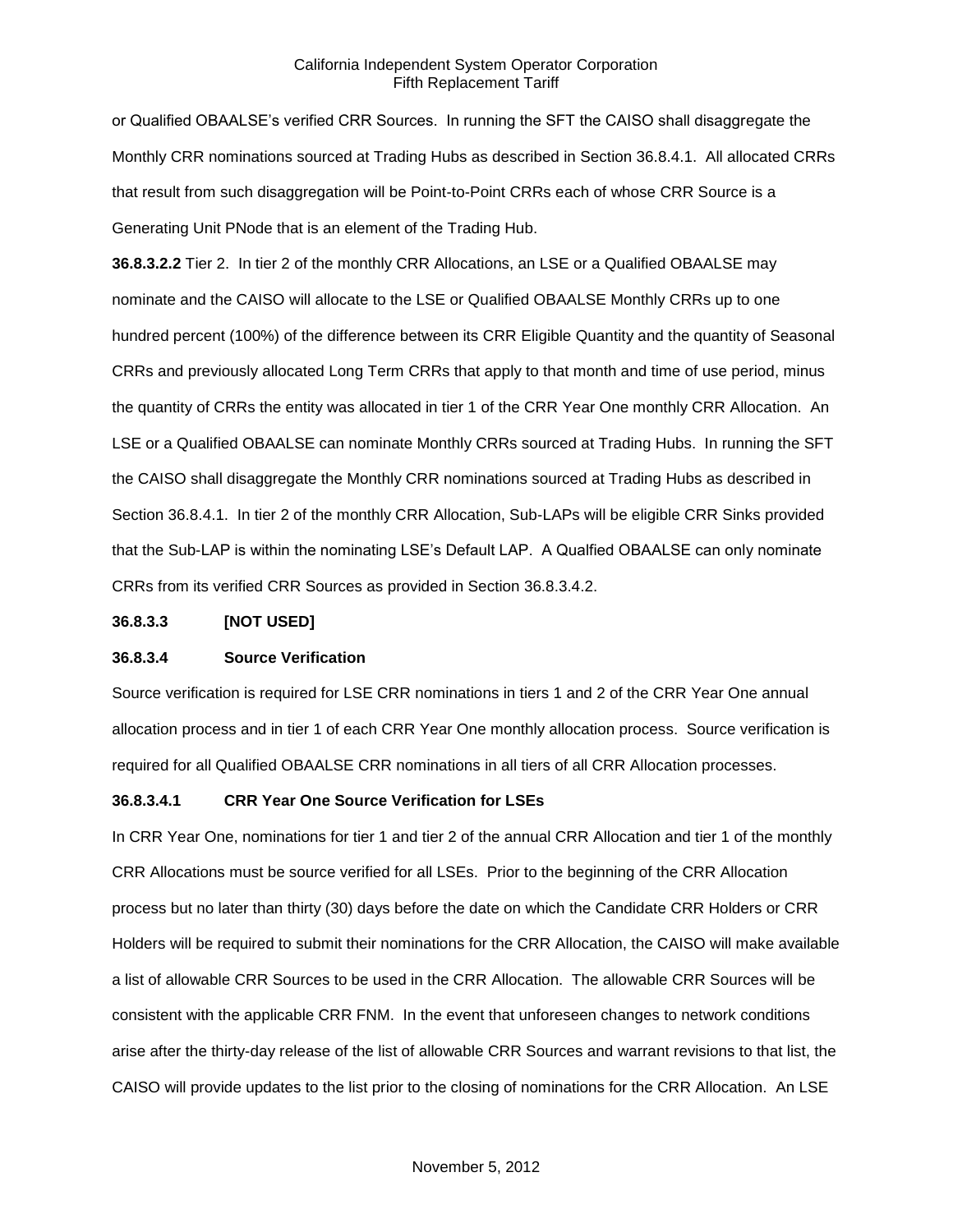must demonstrate that it could actually submit Bids, including Self-Schedules and Inter-SC Trades, for Energy from the locations to be nominated as CRR Sources to serve its Load either through ownership of, or contractual rights to receive Energy from, the relevant Generating Units, or a contract to take ownership of power at the relevant source, such as a Trading Hub or a Scheduling Point. For the second, third and fourth quarters of calendar year 2008 for CRR Year One, in conducting its source verification the CAISO will use data for the period beginning April 1, 2006 and ending December 31, 2006. For the first quarter of calendar year 2009 for CRR Year One, the CAISO will use data for the period beginning January 1, 2007 and ending March 31, 2007 as the basis for verification. Such demonstrations shall be provided by the requesting LSE to the CAISO through the submission of a written sworn declaration by an executive employee authorized to represent the LSE and attest to the accuracy of the data demonstration. As necessary, the CAISO may request, and such LSE must produce in a timely manner, documents in support of such declaration.

## **36.8.3.4.2 Source Verification for Qualified OBAALSEs**

All CRR nominations by Qualified OBAALSEs must be source verified. A Qualified OBAALSE's source verification will be based on its legitimate need showing as specified in Section 36.9.1.

#### **36.8.3.4.3 Calculation of Verified CRR Source Quantity**

The Verified CRR Source Quantity associated with each verified CRR Source for a particular LSE or Qualified OBAALSE will be: (i) for an owned generation resource the PMax of the unit multiplied by the LSE's or Qualified OBAALSE's ownership share; (ii) for a contract with a generation resource, the hourly MWh of Energy specified in the contract averaged over all hours of the relevant time of use period, but no greater than the PMax of the unit; or (iii) for a contract that delivers Energy to a Trading Hub or Scheduling Point, the hourly MWh of energy specified in the contract for delivery from the supplier to the LSE or Qualified OBAALSE at the Trading Hub or Scheduling Point, averaged over all hours of the relevant time of use period. Energy contracts submitted by an LSE to demonstrate that the LSE can submit Bids, including Self-Schedules and Inter-SC Trades, for Energy from the nominated CRR Sources to serve its Load must be at least one month in duration. Energy contracts submitted by a Qualified OBAALSE to demonstrate that the Qualified OBAALSE can submit Bids, including Self-Schedules and Inter-SC Trades, for Energy from the nominated CRR Sources to serve its Load must be at least one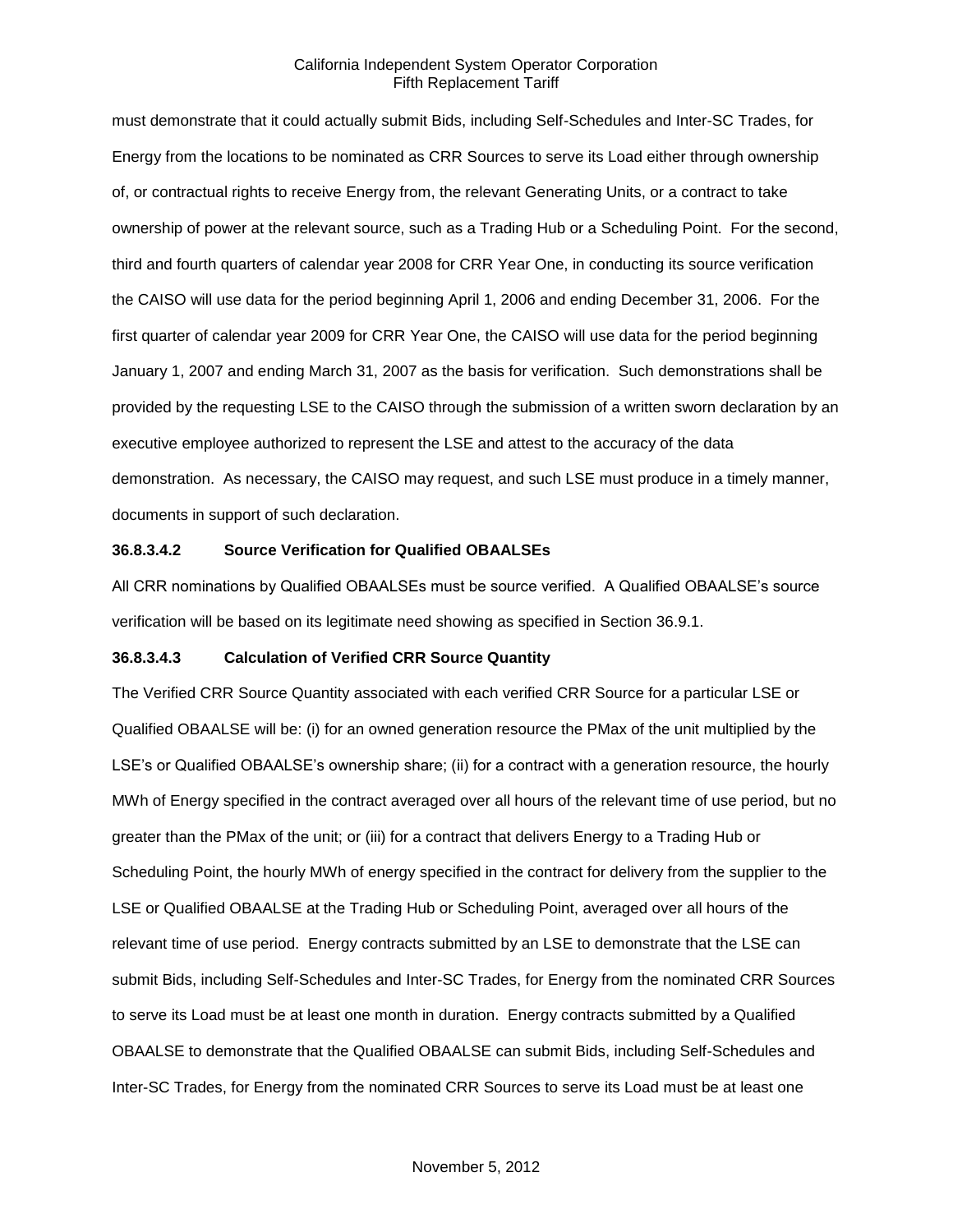month in duration to support nominations of Monthly and Seasonal CRRs, and at least ten (10) years in duration to support nominations of Long Tem CRRs. Nominations of CRRs for which the CRR Source is a Scheduling Point must be source verified in accordance with Section 36.8.4.2.

## **36.8.3.4.4 Calculation of Adjusted Verified CRR Source Quantity**

For nominations by an LSE and a Qualified OBAALSE, except for a Qualified OBAALSE's nomination of Long Term CRRs, the CAISO will consider a contract that covers a portion of a season (but not less than one month) to be acceptable verification, with the adjustment described below, for the entire season for which a CRR is nominated. The CAISO will also consider a contract not less than one month in duration that covers portions of two consecutive months to be acceptable verification, with the adjustment described below, for both of the months that are partially covered. In such cases, for a contract that covers only a portion of the season or month for which the LSE or Qualified OBAALSE wishes to nominate source-verified CRRs, the CAISO will calculate an Adjusted Verified CRR Source Quantity, which equals the Verified CRR Source Quantity times the ratio of the number of days covered by the contract for a particular month or season to the total number of days in that month or season, consistent with the time of use period of the CRRs being nominated. Contracts submitted by a Qualified OBAALSE to support nomination of Long Term CRRs must be at least ten (10) years in duration and cover the entire season of the Long Term CRR being nominated, and therefore the Adjusted Verified CRR Source Quantity calculation does not apply to such nominations.

## **36.8.3.5 Annual CRR Allocation Beyond CRR Year One**

The annual CRR Allocation for years beyond CRR Year One consists of a sequence of four (4) tiers for each season and time of use period (on-peak and off-peak). Allocations of CRRs in each tier are considered final once they are provided by the CAISO to the respective LSEs or Qualified OBAALSEs. After each tier, LSEs or Qualified OBAALSEs will have an amount of time as specified in the Business Practice Manual after their receipt of the results of each tier to submit their nominations for the next tier, if there is one. The annual CRR Allocation will allow LSEs or Qualified OBAALSEs to submit nominations up to their Seasonal CRR Eligible Quantities minus the quantity of previously allocated Long Term CRRs for each season of the relevant year, each time of use period and each CRR Sink at which they serve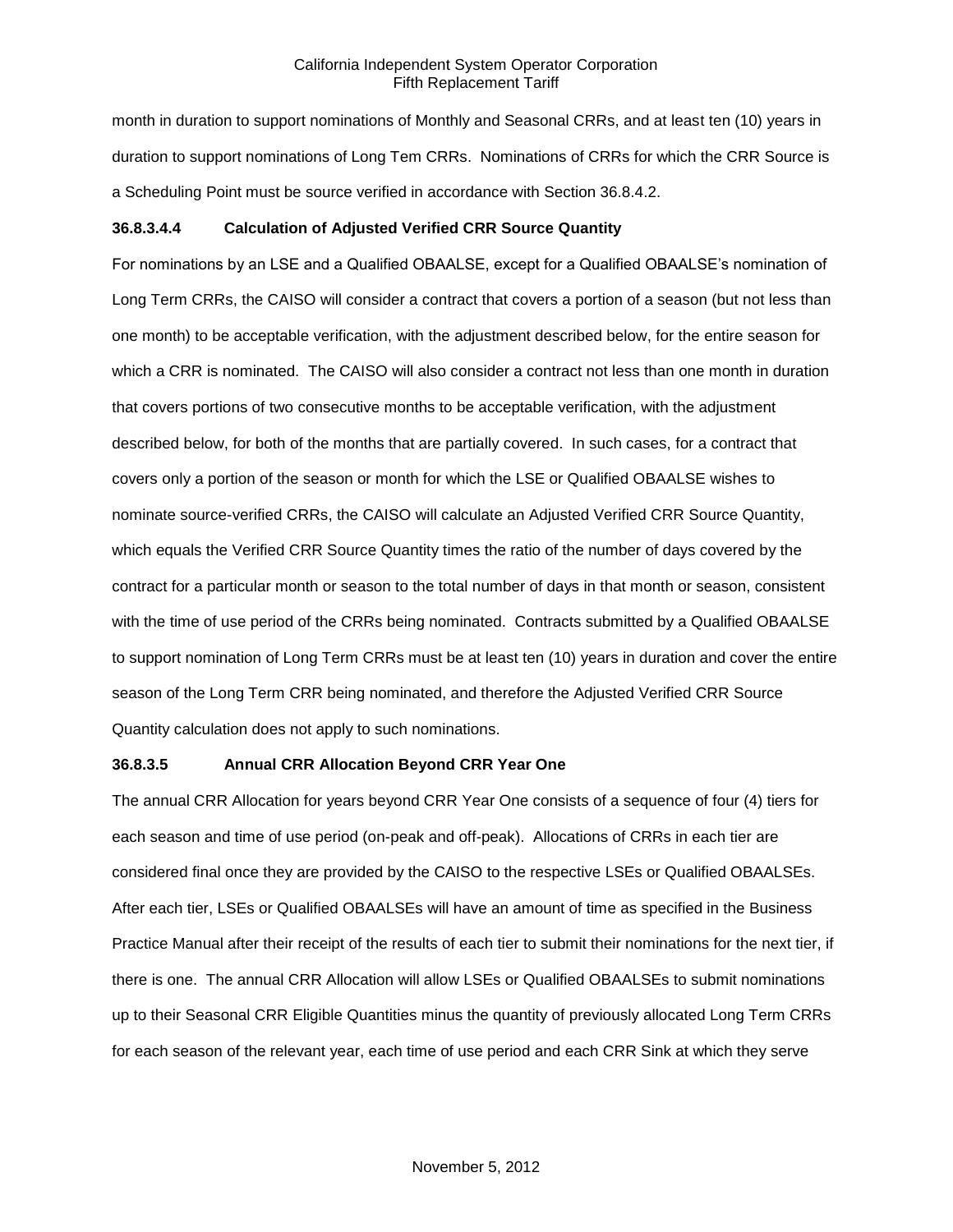Load. Annual CRR Allocations for years beyond CRR Year One will be conducted in the following sequence of tiers:

## **36.8.3.5.1 Tier 1 – Priority Nomination Process**

Tier 1 of the annual CRR Allocation in years beyond CRR Year One will be a Priority Nomination Process through which CRR Holders may nominate some of the same CRRs that they were allocated in the immediately previous annual CRR Allocation process. As provided in Section 36.8.3.4.2, nominations by a Qualified OBAALSE in the PNP are subject to source verification. In all annual CRR Allocations after CRR Year One, an LSE or a Qualified OBAALSE may make PNP nominations up to the lesser of: (1) its Seasonal CRR Eligible Quantity multiplied by two-thirds; minus the quantity of Long Term CRRs for each season, time of use period and CRR Sink for that year; and minus the net MW amount of load migration CRRs valid for each season, time of use period and CRR sink for that year; or, (2) the total quantity of Seasonal CRRs allocated to that LSE in the previous annual CRR Allocation; plus the net quantity of load migration CRRs associated with the immediately preceding Seasonal CRR Allocations for the corresponding season, time of use, and CRR sink location; minus the quantity of Long Term CRRs allocated in the immediately preceding Seasonal CRR Allocation for each season, time of use period and CRR Sink; and minus the net MW amount of load migration CRRs valid for each season, time of use period and CRR sink for that year. In addition, an LSE's or Qualified OBAALSE's nomination of any particular CRR Source-CRR Sink combination in the PNP may not exceed the MW quantity of CRRs having that CRR Source and CRR Sink that the LSE or Qualified OBAALSE was allocated in the previous annual CRR Allocation, reduced by the MW quantity of those Long-Term CRRs with the same CRR Source and CRR Sink that were awarded in the prior year's Long-Term CRR allocation, for the same season and time of use period, and in the case of an LSE, adjusted for net Load loss or gain resulting from Load Migration as described in Section 36.8.5.2.2. An LSE or a Qualified OBAALSE may nominate CRRs awarded with a CRR Source at the Trading Hubs in the PNP. CRRs whose CRR Sink is a Sub-LAP are not eligible for nomination in the PNP. A CRR whose CRR Sink is a Custom LAP or PNode is eligible for nomination in the PNP. PNP Eligible Quantities are not affected by secondary transfers of CRRs, except as performed by the CAISO to reflect Load Migration as described in Section 36.8.5. That is, with the exception of transfers to reflect Load Migration: (i) an LSE or a Qualified OBAALSE may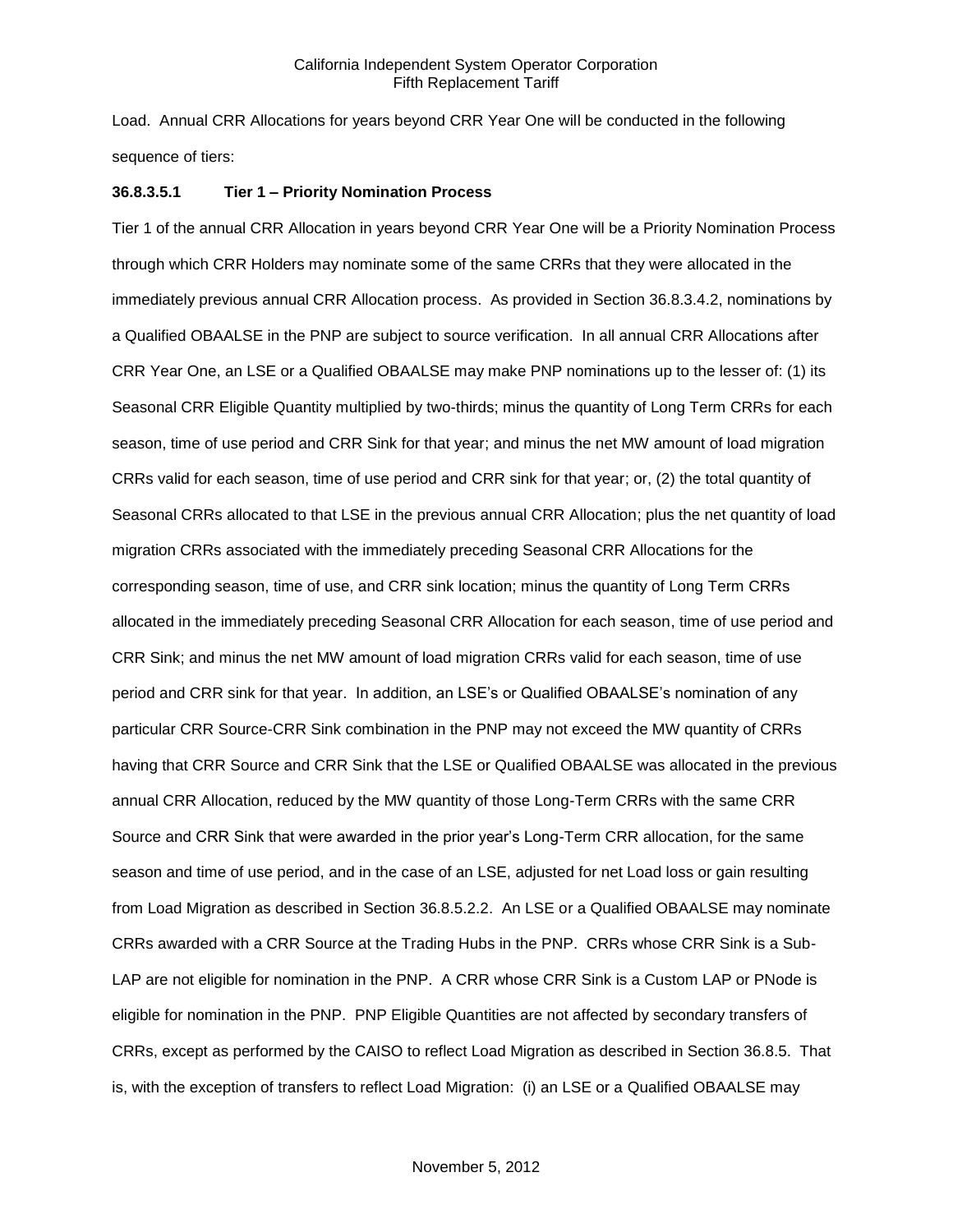nominate in the PNP a CRR it was allocated in the prior annual CRR Allocation even though it transferred that CRR to another party during the year, and (ii) an LSE or a Qualified OBAALSE may not nominate in the PNP a CRR that it received through a secondary transfer from another party. CRRs received through a CRR Auction are not eligible for nomination in the PNP. CRRs received as Offsetting CRRs to reflect Load Migration are not eligible for nomination in the PNP. The CAISO does not guarantee that all CRR nominations in the PNP will be allocated. The CAISO will conduct an SFT to determine whether all CRR nominations in the PNP are simultaneously feasible. If the SFT determines that all priority nominations are not simultaneously feasible, the CAISO will reduce the allocated CRRs until simultaneous feasibility is achieved.

#### **36.8.3.5.2 Tier LT**

In years subsequent to CRR Year One, Long Term CRRs will be allocated as provided in this section.

#### **36.8.3.5.2.1 Tier LT for LSEs**

In Tier LT of CRR Year Two, an LSE may nominate Long Term CRRs from any of the Seasonal CRRs it was allocated in the PNP up to a maximum of thirty percent (30%) of the its Adjusted Load Metric, minus the quantity of previously allocated Long Term CRRs that are valid for that year; except that the LSE may nominate Long Term CRRs in amounts greater than thirty percent (30%) but no more than fifty percent (50%) of its Adjusted Load Metric if the LSE demonstrates that more than thirty percent (30%) of its Adjusted Load Metric is covered by a combination of long-term procurement arrangements of ten (10) years or greater and ownership of Generation resources. Such demonstrations shall be provided by the requesting LSE to the CAISO through the submission of a written sworn declaration by an executive employee authorized to represent the LSE and attest to the accuracy of the data demonstration. As necessary, the CAISO may request, and such LSE must produce in a timely manner, documents in support of such declaration. If the LSE has demonstrated that more than thirty percent (30%) of its Adjusted Load Metric is covered by a combination of long-term procurement arrangements of ten (10) years or greater and ownership of Generation resources, the amount of Long Term CRRs that it may nominate is equal to the minimum of: (i) the sum of the owned resources and long-term procurement arrangements of ten (10) years or more, minus the quantity of previously allocated Long Term CRRs that are valid for that CRR year, and (ii) fifty percent (50%) of the LSE's Adjusted Load Metric, minus the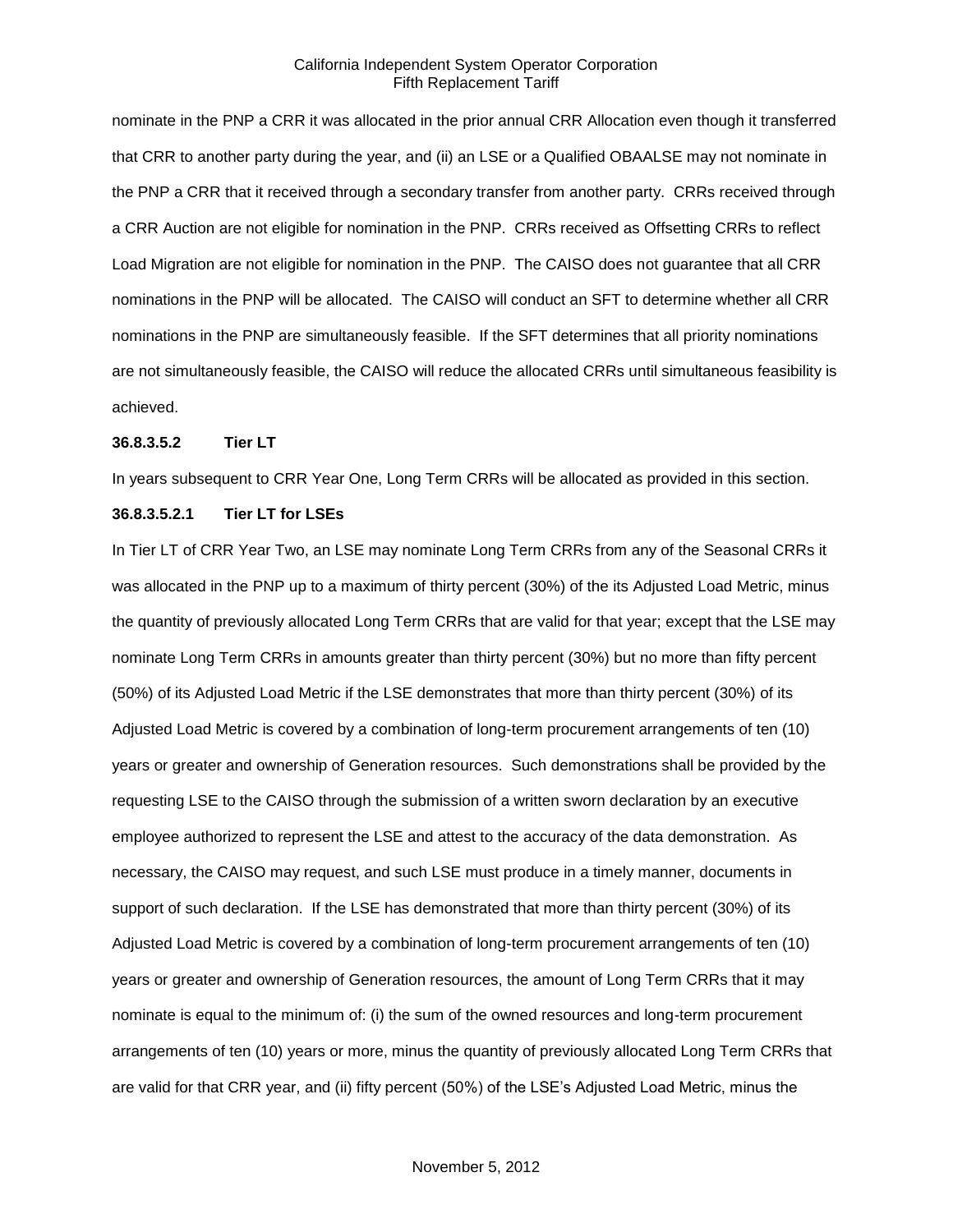quantity of previously allocated Long Term CRRs that are valid for that CRR year. In CRR Year Three, the limit on Long Term CRR nominations will increase by ten percent (10%) to forty percent (40%) of the eligible entity's Adjusted Load Metric but shall not exceed fifty percent (50%) of the Adjusted Load Metric. In CRR Year Three, an LSE may exceed the forty percent (40%) limit on Long Term CRR nominations if it demonstrates that its Adjusted Load Metric is covered by a combination of long-term procurement arrangements of ten (10) years or greater and ownership of Generation resources. The amount of Long Term CRRs that it may nominate is equal to the minimum of: (i) the sum of the owned resources and long-term procurement arrangements of ten (10) years or more, minus the quantity of previously allocated Long Term CRRs that are valid for that CRR year, and (ii) fifty percent (50%) of the LSE's Adjusted Load Metric, minus the quantity of previously allocated Long Term CRRs that are valid for that CRR year. In CRR Year Four and all subsequent years, an LSE may nominate Long Term CRRs from any of the Seasonal CRRs allocated in the PNP up to the maximum of fifty percent (50%) of its Adjusted Load Metric, minus the quantity of previously allocated Long Term CRRs that are valid for that year.

## **36.8.3.5.2.2 Tier LT for Qualified OBAALSEs**

A Qualified OBAALSE may submit nominations for Long Term CRRs up to the portion of its Adjusted Load Metric for which it has demonstrated coverage by a combination of long-term procurement arrangements of ten (10) years or greater and ownership of generation resources, up to a maximum of fifty percent (50%) of its Adjusted Load Metric for each season, time of use period and Scheduling Point, minus the quantity of previously allocated Long Term CRRs that are valid for that CRR year. Such demonstrations shall be provided by the requesting Qualified OBAALSE to the CAISO through the submission of a written sworn declaration by an executive employee authorized to represent the Qualified OBAALSE and attest to the accuracy of the data demonstration. As necessary, the CAISO may request, and such Qualified OBAALSE must produce in a timely manner, documents in support of such declaration. Contracts submitted in support of OBAALSE nominations of Long Term CRRs must cover the entire season of the Long Term CRR being nominated.

#### **36.8.3.5.2.3 Tier LT SFT**

After receiving nominations for Long Term CRRs, the CAISO will run SFTs to ensure the feasibility of the nominated Long Term CRRs for the remaining nine years of the ten (10) year term of the Long Term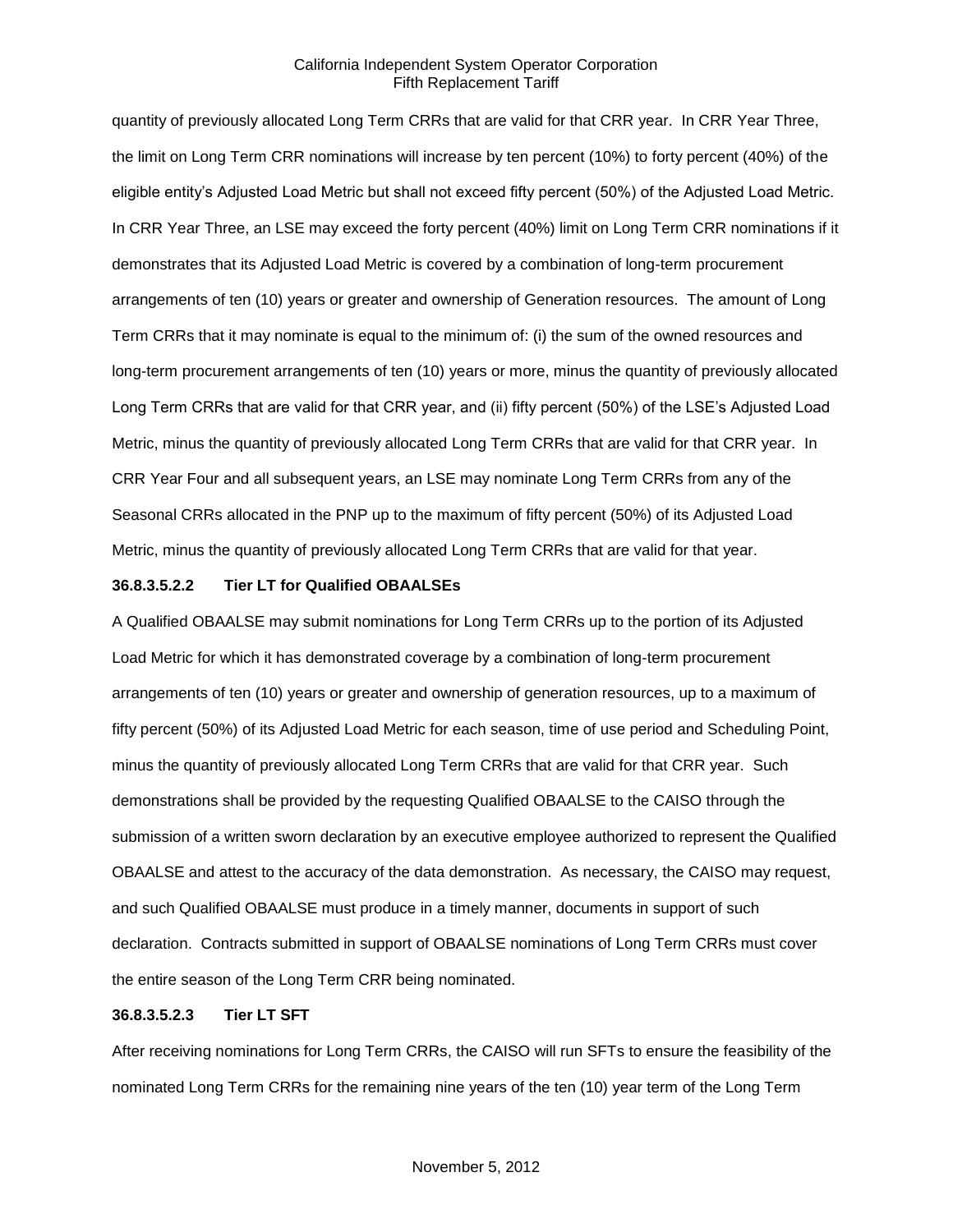CRR. The SFT run in Tier LT will test the feasibility of only the Long Term CRR nominations and will not include in the analysis those Seasonal CRRs allocated in the PNP that were not nominated as Long Term CRRs. The quantity of Long Term CRRs that can be allocated for any season and time of use period must be feasible for the entire ten (10) year term of the Long Term CRR. As a result of the Tier LT SFT runs, Long Term CRR nominations may not be fully allocated; however, such a result will not affect the validity of: (i) the Long Term CRRs allocated in previous years, or (ii) the Seasonal CRRs allocated in the PNP. The CAISO will inform nominating eligible entities of the results of the Tier LT SFTs before the deadline for submission of the tier 2 nominations.

**36.8.3.5.3 Tier 2** In tier 2 of the annual CRR Allocation, the CAISO will allocate Seasonal CRRs to each LSE and Qualfied OBAALSE up to two-thirds of its Seasonal CRR Eligible Quantity for each season, time of use period and CRR Sink, minus the quantity of: (i) CRRs allocated to that LSE or Qualified OBAALSE in tier 1, (ii) Long Term CRRs previously allocated to it that are valid for the CRR term currently being allocated, and (iii) the net MW amount of long-term Load Migrations CRRs assigned to the LSE that are valid for the term currently being allocated. In tier 2 of the annual CRR Allocation, Sub-LAPs will be eligible CRR Sinks provided that the Sub-LAP is within the nominating LSE's Default LAP. An LSE or a Qualified OBAALSE can nominate Seasonal CRRs sourced at Trading Hubs. In running the SFT the CAISO shall disaggregate the Seasonal CRR nominations sourced at Trading Hubs as described in Section 36.8.4.1.

**36.8.3.5.4 Tier 3.** In tier 3 of the annual CRR Allocation, the CAISO will allocate Seasonal CRRs to each LSE or Qualified OBAALSE up to one hundred (100) percent of its Seasonal CRR Eligible Quantity for each season, time of use period and CRR Sink, minus the quantity of: (i) CRRs allocated to that LSE or Qualified OBAALSE in tiers 1 and 2, (ii) Long Term CRRs previously allocated to that eligible entity that are valid for the CRR term currently being allocated, and (iii) the net MW amount of long-term Load Migrations CRRs assigned to the LSE that are valid for the term currently being allocated. In tier 3 of the annual CRR Allocation, Sub-LAPs will be eligible CRR Sinks provided that the Sub-LAP is within the nominating LSE's Default LAP. An LSE or a Qualified OBAALSE can nominate Seasonal CRRs where the CRR Source is a Trading Hub. In running the SFT the CAISO shall disaggregate the Seasonal CRR nominations sourced at Trading Hubs as described in Section 36.8.4.1.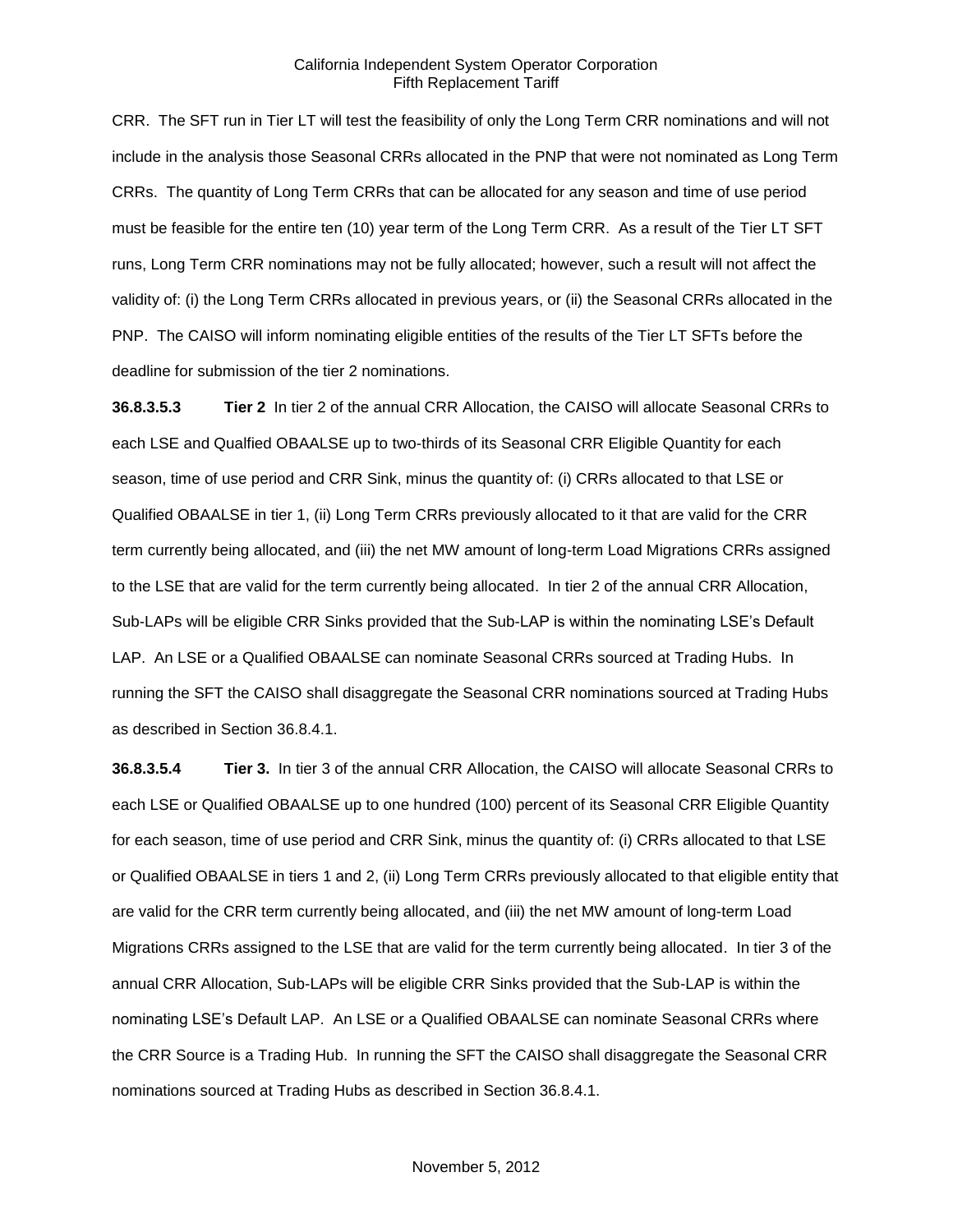# **36.8.3.5.5 Alternatives for Renewal of Long Term CRRs and for the Transition of Expiring ETCs and Converted Rights to Long Term CRRs**

Eligible entities may, in the final year of a Long Term CRR, nominate the identical CRR Source, CRR Sink, and MW terms of the expiring Long Term CRR in the PNP conducted that year, subject to any applicable quantity limitations specified in this Section 36. An eligible entity with an Existing Transmission Contract or Converted Rights that expire by the start of the year for which the CRR Allocation process is conducted may participate in the PNP as if its Existing Transmission Contract or Converted Rights sources and sinks were previously allocated Seasonal CRRs, subject to any applicable quantity limitations specified in this Section 36. In either case, if Seasonal CRRs are awarded to an LSE or a Qualified OBAALSE in the PNP based on its nomination of its expiring rights, such entity may then nominate those Seasonal CRRs in Tier LT of the same year's annual CRR Allocation process, subject to any applicable quantity limitations specified in this Section 36. Alternatively, CRR Holders of expiring LT CRRs, expiring Existing Transmission Contracts or expiring Converted Rights may bypass the tier 1 Priority Nomination Process and nominate their expiring rights as Long Term CRRs in Tier LT one year prior to the year of expiration, subject to any applicable quantity limitations specified in this Section 36. This alternative allows the holder of the expiring rights to nominate Long Term CRRs in the first Tier LT SFT in which the capacity corresponding to the expiring rights becomes available for the full nine (9) year period of the Tier LT SFT. For any entity who elects this alternative and obtains an allocated Long Term CRR, the length of the renewed Long Term CRR (or initial Long Term CRR in the case of expiring Existing Transmission Contracts or expiring Converted Rights) will be nine (9) years, corresponding to the years included in the Tier LT SFT.

## **36.8.3.6 Monthly CRR Allocation Beyond CRR Year One**

The monthly CRR Allocation shall consist of a sequence of two (2) tiers of allocations for each time of use period (on-peak and off-peak). The monthly CRR Allocation will distribute Monthly CRRs and will allow an LSE and a Qualified OBAALSE to nominate CRRs up to one hundred percent (100%) of its Monthly CRR Eligible Quantity, minus the total of any Seasonal CRRs allocated in the annual CRR Allocation, and minus any holdings of Long Term CRRs that are valid for the month and time of use of the CRRs being nominated. All CRR nominations by Qualified OBAALSEs must be source verified.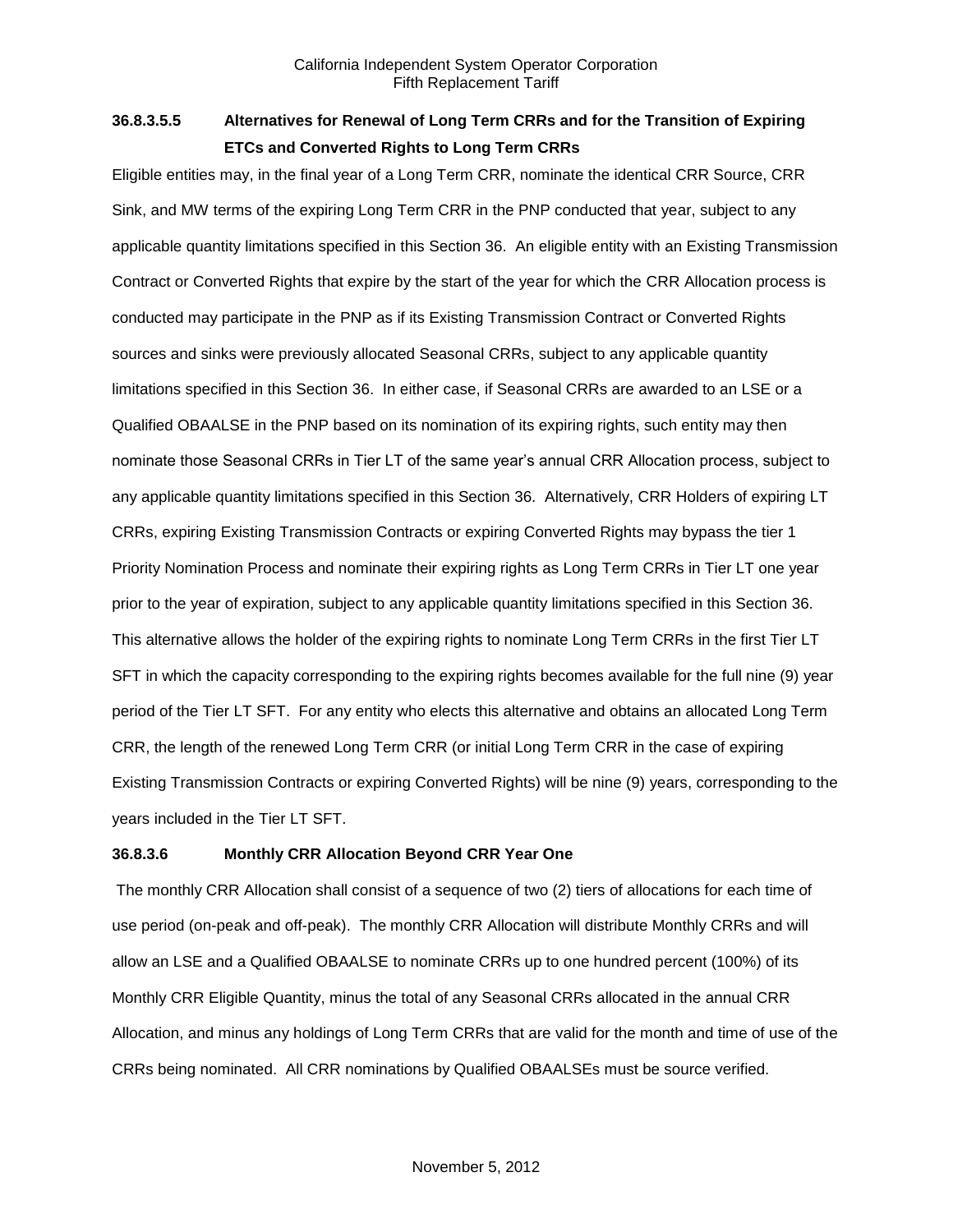**36.8.3.6.1** Tier 1 In tier 1 of the monthly CRR Allocations, each LSE or Qualified OBAALSE may nominate Monthly CRRs up to one-hundred percent (100) of the difference between its Monthly CRR Eligible Quantity and the total of any Seasonal CRRs allocated in the annual CRR Allocation and any holdings of Long Term CRRs that are valid for the month and time of use of the CRRs being nominated. An LSE or a Qualified OBAALSE can nominate Monthly CRRs where the CRR Source is a Trading Hub. In tier 1 of the monthly CRR Allocation, Sub-LAPs will be eligible CRR Sinks, provided that the Sub-LAP is within the nominating LSE's Default LAP. In running the SFT the CAISO shall disaggregate the Monthly CRR nominations sourced at Trading Hubs as described in Section 36.8.4.1.

**36.8.3.6.2** Tier 2. In tier 2 of the monthly CRR Allocations, each LSE or Qualified OBAALSE may nominate Monthly CRRs up to one hundred percent (100%) of the difference between its Monthly CRR Eligible Quantity and the total of any Seasonal CRRs allocated in the annual CRR Allocation and any holdings of Long Term CRRs that are valid for the month and time of use of the CRRs being nominated, minus the quantity of CRRs allocated to that LSE or Qualified OBAALSE in tier 1 of the current monthly CRR Allocation. In tier 2 of the monthly CRR Allocation, Sub-LAPs will be eligible CRR Sinks, provided that the Sub-LAP is within the nominating LSE's Default LAP. An LSE or a Qualified OBAALSE can nominate Monthly CRRs sourced at Trading Hubs. In running the SFT the CAISO shall disaggregate the Monthly CRR nominations sourced at Trading Hubs as described in Section 36.8.4.1.

#### **36.8.4 Eligible Sources For CRR Allocation**

In the CRR Allocation processes for Seasonal CRRs, Monthly CRRs, and Long Term CRRs, nominated CRR Sources can be either PNodes (including Scheduling Points) or Trading Hubs, except that a Proxy Demand Resource cannot be a nominated CRR Source in a CRR Allocation process. An LSE or a Qualified OBAALSE may nominate up to one hundred percent (100%) of its Adjusted Verified CRR Source Quantities for Seasonal or Monthly CRRs in the combined tiers of the annual and monthly CRR Allocation processes as provided in this Section. For tiers 1 and 2 of the annual CRR Allocation in CRR Year One, an LSE may nominate CRRs from each of its verified CRR Sources in a quantity no greater than seventy-five percent (75%) of the Adjusted Verified CRR Source Quantity corresponding to each verified CRR Source. The LSE may then use tier 1 of the monthly CRR Allocations in CRR Year One to nominate up to the full one hundred percent (100%) of the Adjusted Verified CRR Source Quantity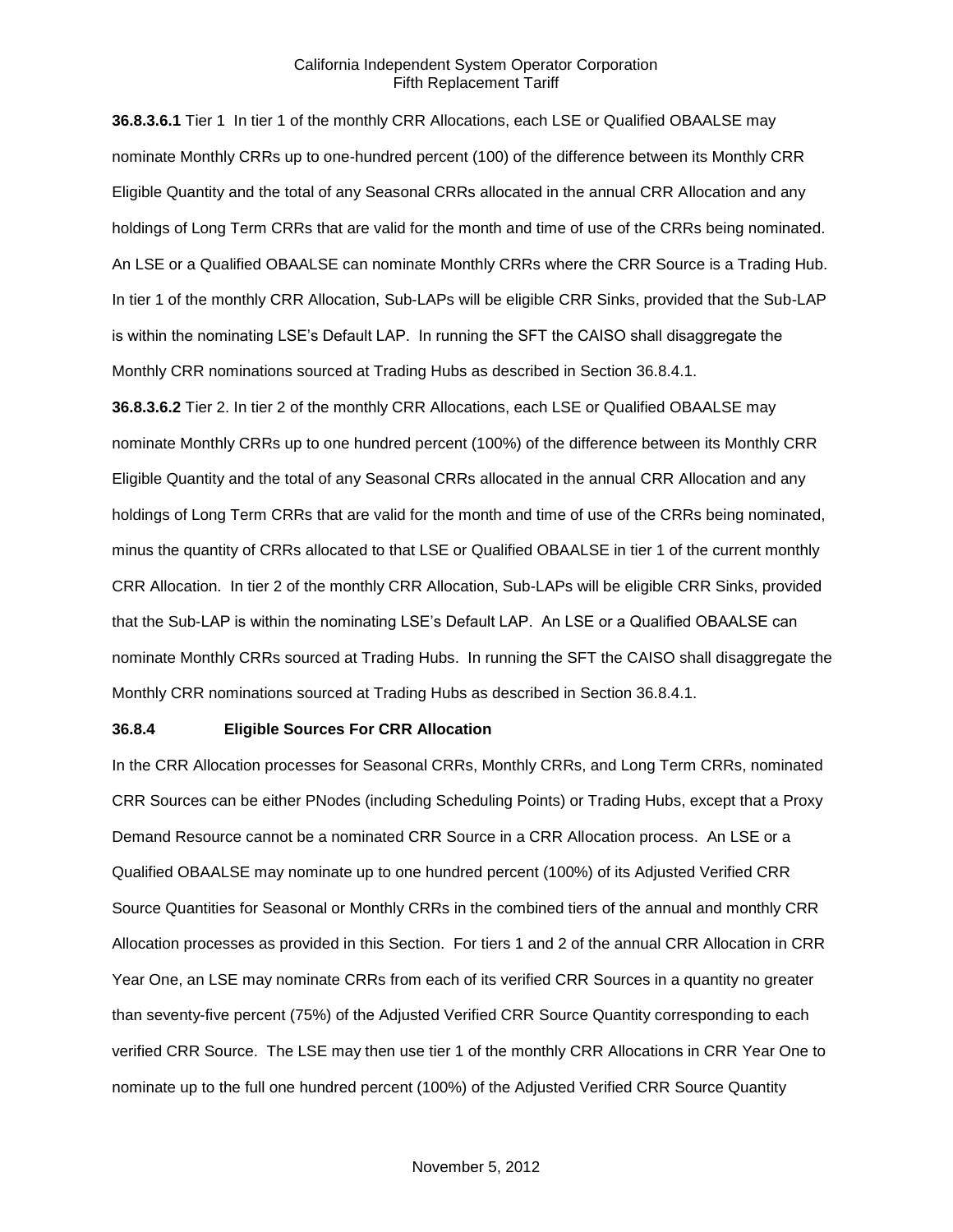corresponding to each verified CRR Source. In tiers 1, 2 and 3 of the annual CRR Allocation in each year in which it participates, a Qualified OBAALSE may nominate CRRs from each of its verified CRR Sources in a quantity no greater than seventy-five percent (75%) of the Adjusted Verified CRR Source Quantity corresponding to each CRR Source. The Qualified OBAALSE may then use tiers 1 and 2 of the monthly CRR Allocations in the same year to nominate up to the full one hundred percent (100%) of the Adjusted Verified CRR Source Quantity corresponding to each verified CRR Source.

#### **36.8.4.1 CRRs with Trading Hub Sources**

For purposes of the CRR Allocation processes the CAISO shall disaggregate CRR nominations with Trading Hub CRR Sources into Point-to-Point CRR nominations each of whose CRR Source is a Generating Unit PNode that is an element of the Trading Hub. In performing this disaggregation the MW quantity of each Point-to-Point CRR nomination will equal the MW quantity of the CRR nomination multiplied by the weighting factor of the corresponding Generating Unit PNode in the defined Trading Hub. The disaggregated, individual Point-to-Point CRRs will be used by the CAISO in conducting the SFTs for the nominated CRRs. In CRR years other than CRR Year One, an LSE may nominate in the PNP any Point-to-Point CRRs it was allocated the previous year as a result of Seasonal CRR nominations with Trading Hubs as CRR Sources, and may then nominate those Seasonal CRRs awarded in the PNP as Long Term CRRs in Tier LT. In CRR Year One, an LSE that was allocated individual Pointto-Point CRRs in tiers 1 and 2 as a result of nominating CRRs sourced at a Trading Hub must nominate CRRs sourced at Trading Hubs in Tier LT in accordance with Section 36.8.3.1.3.1. For Qualified OBAALSEs, all nominated CRR Sources must be source verified as specified in Section 36.9.1. Any Long Term CRRs allocated by the CAISO as a result of nominations of CRRs sourced at Trading Hubs will be Point-to-Point CRRs each of whose CRR Sources is a Generating Unit PNode that is an element of the Trading Hub. After Trading Hub CRRs are allocated in each annual and monthly CRR Allocation process, the CAISO shall combine the allocated CRRs into a Trading Hub CRR and issue counterflow CRRs to the holders of Trading Hub CRRs as necessary to maintain simultaneous feasibility. CRR Holders of such combined Trading Hub CRRs will be eligible to renew these Trading Hub CRRs in the Priority Nomination Process of the subsequent seasonal CRR Allocation process as described in this Section 36.8.4.1 and Section 36.8.3.5.1.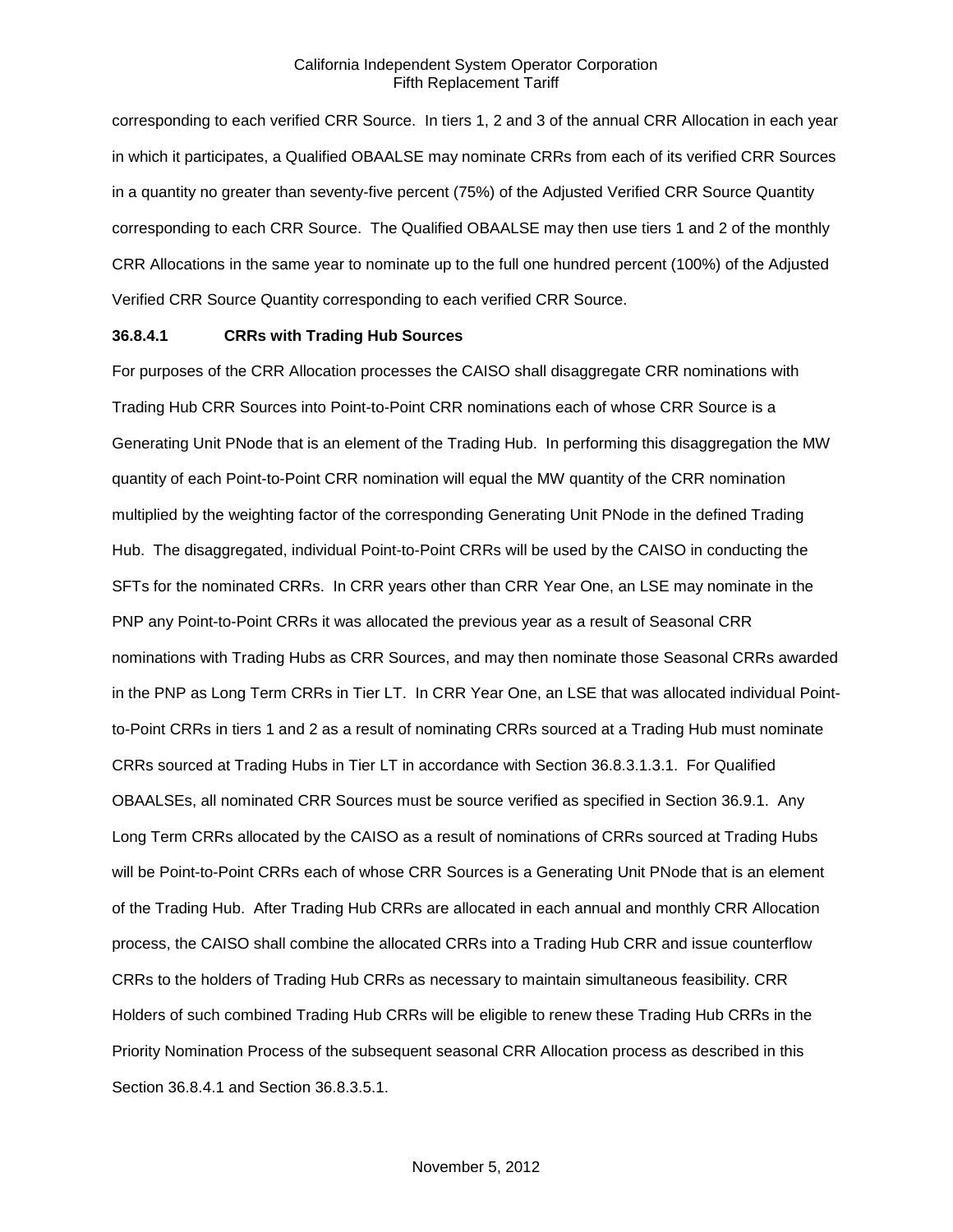#### **36.8.4.2 Import CRRs**

An LSE or a Qualified OBAALSE may nominate Seasonal, Monthly or Long Term CRRs whose CRR Source is a Scheduling Point in the annual and monthly CRR Allocation in accordance with this Section.

## **36.8.4.2.1 Scheduling Points as CRR Sources for LSEs in CRR Year One**

In CRR Year One, in tiers 1 and 2 of the annual CRR Allocation process an LSE may nominate Seasonal CRRs whose CRR Source is a Scheduling Point to the extent that it can demonstrate to the CAISO that, for the verification period stated in Section 36.8.3.4, it owned or was a party to a contract with a System Resource, and that it or the counter-party to the contract had procured appropriate transmission from the applicable transmission provider outside the CAISO to the Scheduling Point. In addition, also in tiers 1 and 2 of the annual CRR Allocation in CRR Year One, all LSEs eligible to nominate CRRs under this Section 36.8 may nominate as CRR Sources, without any verification, shares of the residual import CRR capacity at each Scheduling Point that remains after the completion of the CRR Source verification process. Each LSE's share of the residual import CRR capacity will be calculated as follows. Starting with the total capacity at each Scheduling Point that is available in the DC FNM for the annual CRR Allocation and CRR Auction processes, the CAISO will calculate the residual amount of capacity that remains at each Scheduling Point after subtracting the capacity accounted for by those Scheduling Point CRR Sources submitted by LSEs for verification that have been verified. The CAISO will then set aside fifty percent (50%) of this residual amount at each Scheduling Point for the annual CRR Auction, and will allow LSEs to nominate pro rata shares of the other fifty percent (50%) in proportion to their Seasonal CRR Eligible Quantities. In each monthly CRR Allocation during CRR Year One, CRR Source verification will be required in tier 1 as in the annual CRR Allocation process. Following the verification process, the CAISO will calculate and set aside for the monthly CRR Auction fifty percent (50%) of the import capacity that remains at each Scheduling Point after accounting for the verified Scheduling Point CRR Source submissions to the monthly process and the annual CRR Allocation and CRR Auction results for that month, and will allow LSEs to nominate in tier 1 Monthly CRRs with CRR Sources at each Scheduling Point in quantities up to their pro rata shares of the other fifty percent (50%) in proportion to their Monthly CRR Eligible Quantities.

## **36.8.4.2.2 Scheduling Points as CRR Sources for LSEs Beyond CRR Year One**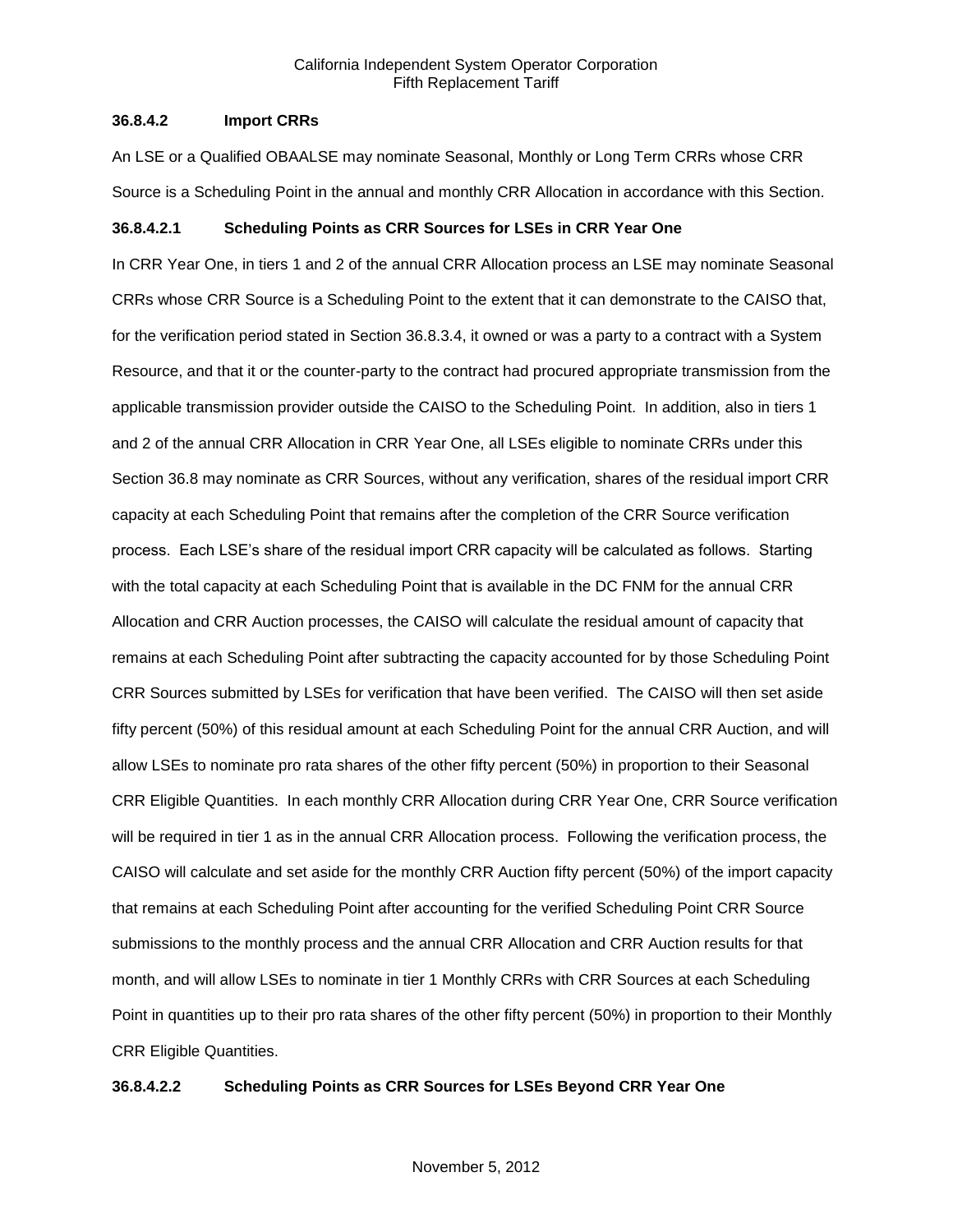In the annual CRR Allocation processes subsequent to CRR Year One, there will be no special provisions regarding CRR Sources at Scheduling Points in tiers 1 and 2 for LSEs. For tier 3 the CAISO will calculate and set aside for the annual CRR Auction fifty percent (50%) of the import capacity at each Scheduling Point that remains after the tier 1 and tier 2 CRR Allocations and after considering any previously allocated Long Term CRRs that are valid for that month as described in Section 36.4.1. In the monthly CRR Allocation processes subsequent to CRR Year One there will be no special provisions regarding CRR Sources at Scheduling Points in tier 1 for LSEs. For tier 2 the CAISO will calculate and set aside for the monthly CRR Auction fifty percent (50%) of the import capacity that remains at each Scheduling Point after accounting for the annual CRR Allocation and CRR Auction results for that month, any previously allocated Long Term CRRs that are valid for that month, and the results of tier 1 of the monthly CRR Allocation.

# **36.8.4.2.3 Scheduling Points as CRR Sources for Qualified OBAALSEs**

In the annual CRR Allocation process a Qualified OBAALSE may nominate CRRs whose CRR Source is a Scheduling Point to the extent it meets the requirements of Section 36.9.1.

## **36.8.5 Load Migration Between LSEs**

The CAISO shall track Load Migration between LSEs through Load Migration data provided to the CAISO by each UDC, MSS Operator or other entity that provides distribution serve to customers. Load Migration will be reflected in the hourly Load data and Load forecasts used by the CAISO to calculate the CRR Load Metrics and Seasonal CRR Eligible Quantities and Monthly CRR Eligible Quantities for each LSE, in accordance with procedures set forth in the applicable Business Practice Manual. Load Migration will be reflected in appropriate adjustments to each affected LSE's Seasonal CRR Eligible Quantities and Monthly CRR Eligible Quantities in subsequent annual and monthly CRR Allocations, as well as its PNP Eligible Quantities in the next annual CRR Allocation. LSEs that hold Seasonal CRRs or Long Term CRRs and that lose or gain Load through Load Migration must comply with Section 36.8.5.3 regarding the transfers of current CRR holdings to reflect Load Migration.

# **36.8.5.1 Tracking of Load Migration by CAISO**

The CAISO will implement all appropriate adjustments due to Load Migration on a monthly basis. In order to enable the CAISO to track Load Migration and determine the appropriate adjustments, each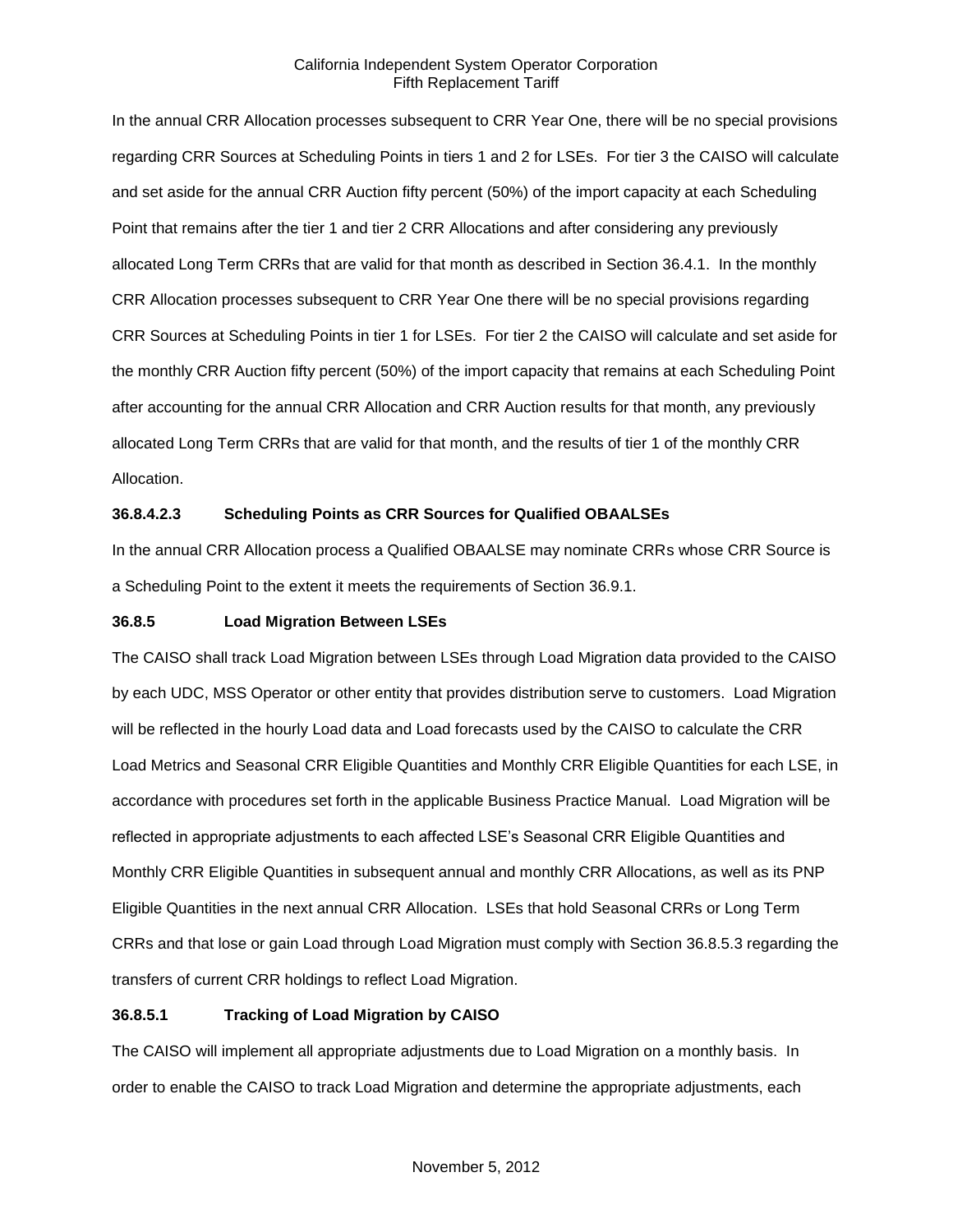UDC, MSS Operator, and other entity that provides distribution service to customers will provide to the CAISO the number of end-use customers that migrated in each of the customer classes in their service area. The end-use customer information provided to the CAISO by such parties shall be calculated based on the following details on each customer that migrates between LSEs: (i) customer identification information, (ii) information to establish the customer's retail customer class, (iii) the original and new LSEs serving the customer, (iv) the effective date of the Load Migration, and (v) the most recent twelve (12) months of billing data for the customer. Each UDC, MSS Operator and other entity that provides distribution service to customers will retain the details of the underlying calculations unless as requested by the CAISO pursuant to the dispute resolution process discussed in Section 36.8.5.7. The migration information provided to the CAISO by the parties shall consist of the number of customers served by each LSE in each retail customer class as of the start of each month, multiplied by the average consumption by customers in each retail customer class. Further details regarding the methodology used by the UDCs, MSSs, and other entities that provide distribution service to customers, to calculate this migration information to be supplied to the CAISO is set forth in the applicable Business Practice Manual. The CAISO will receive information from each UDC, MSS Operator, and other entity providing distribution service on an ongoing daily basis, and will perform the calculations for any appropriate adjustments due to Load Migration on a monthly basis. New CRRs allocated due to Load Migration in accordance with Section 36.8.5.3 will be made effective on the first day of the first month, following the CAISO's performance of the calculations, in which the Load Migration is effective by the first of the month.

## **36.8.5.2 Adjustments to CRR Eligible Quantities to Reflect Load Migration**

An LSE who loses or gains net Load through Load Migration in a given year will have its Seasonal CRR Eligible Quantities in the next annual CRR Allocation reduced or increased, respectively, in proportion to the net Load lost or gained through Load Migration. In addition, an LSE that loses Load through Load Migration in a given year will have its PNP Eligible Quantities reduced in proportion to the gross amount of Load lost through Load Migration. An LSE that gains Load through Load Migration in a given year will have its PNP Eligible Quantities increased in proportion to the amount of Load gained through Load Migration.

#### **36.8.5.3 Adjustments to Current CRR Holdings to Reflect Load Migration**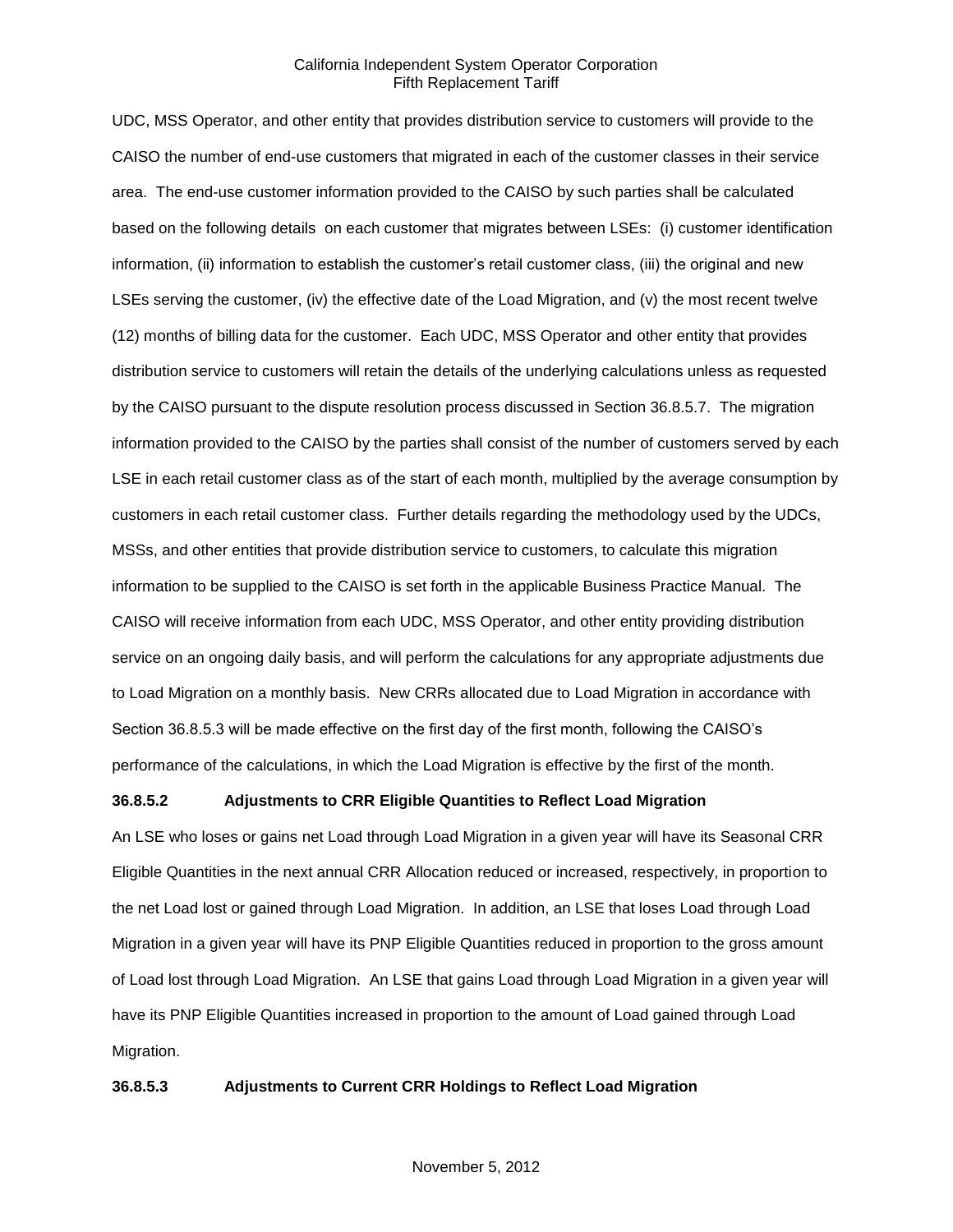Because in between CRR Allocations each LSE can both lose Load and gain Load between itself and multiple other LSEs, the CAISO will calculate and perform appropriate adjustments to current CRR holdings for each pair of LSEs affected by Load Migration to reflect the net amount of Load that migrated between those two LSEs during each Load Migration tracking period and for each LAP in which the LSEs serve Load. The CAISO will perform such calculations in accordance with the appropriate Business Practice Manual, and will perform the adjustments by creating and allocating equal and opposite sets of new CRRs for each pair of LSEs affected by Load Migration. The net Load gaining LSE of the pair will receive a set of new CRRs that match the CRR Sources and CRR Sinks of all the Seasonal CRRs and Long Term CRRs previously allocated to the net Load losing LSE of the pair, in MW quantities proportional to the net amount of the net Load losing LSE's Load that migrated to the net Load gaining LSE of the pair within each LAP in which the LSEs serve Load. The net Load losing LSE of the pair will receive a set of new Offsetting CRRs. After the assignment of Offsetting CRRs, the net Load losing LSE will still hold the CRRs it held before it was assigned the Offsetting CRRs. The Load gaining LSE may nominate its new Seasonal CRRs in the Priority Nomination Process of the next annual CRR Allocation process. The net Load losing LSE may not nominate in the Priority Nomination Process either: (i) the Seasonal CRRs corresponding to the new CRRs allocated to the Load gaining LSE, or (ii) the Offsetting CRRs allocated due to Load Migration. An LSE to which the CAISO allocates new CRRs to reflect Load Migration must be either a Candidate CRR Holder or a CRR Holder and meet all requirements applicable to such entities.

#### **36.8.5.4 Load Migration and Compliance with CAISO Credit Requirements**

To the extent that the credit requirements of an LSE as specified in Section 12 are updated by the allocation of new CRRs to reflect Load Migration, the LSE will have its respective credit requirements updated and any changes will be processed through the otherwise applicable credit and collateral processes delineated in Section 12 and the appropriate Business Practice Manuals. In the event that the Load gaining LSE is not a CRR Holder or Candidate CRR Holder at the time the Load Migration process takes place, then the Load Migration CRRs will not be transferred to that load gaining LSE and will not be financially settled. Instead, the unclaimed Load Migration CRRs will be absorbed within the CRR Balancing Account for the duration of the term of the Load Migration CRRs. In addition, the LSEs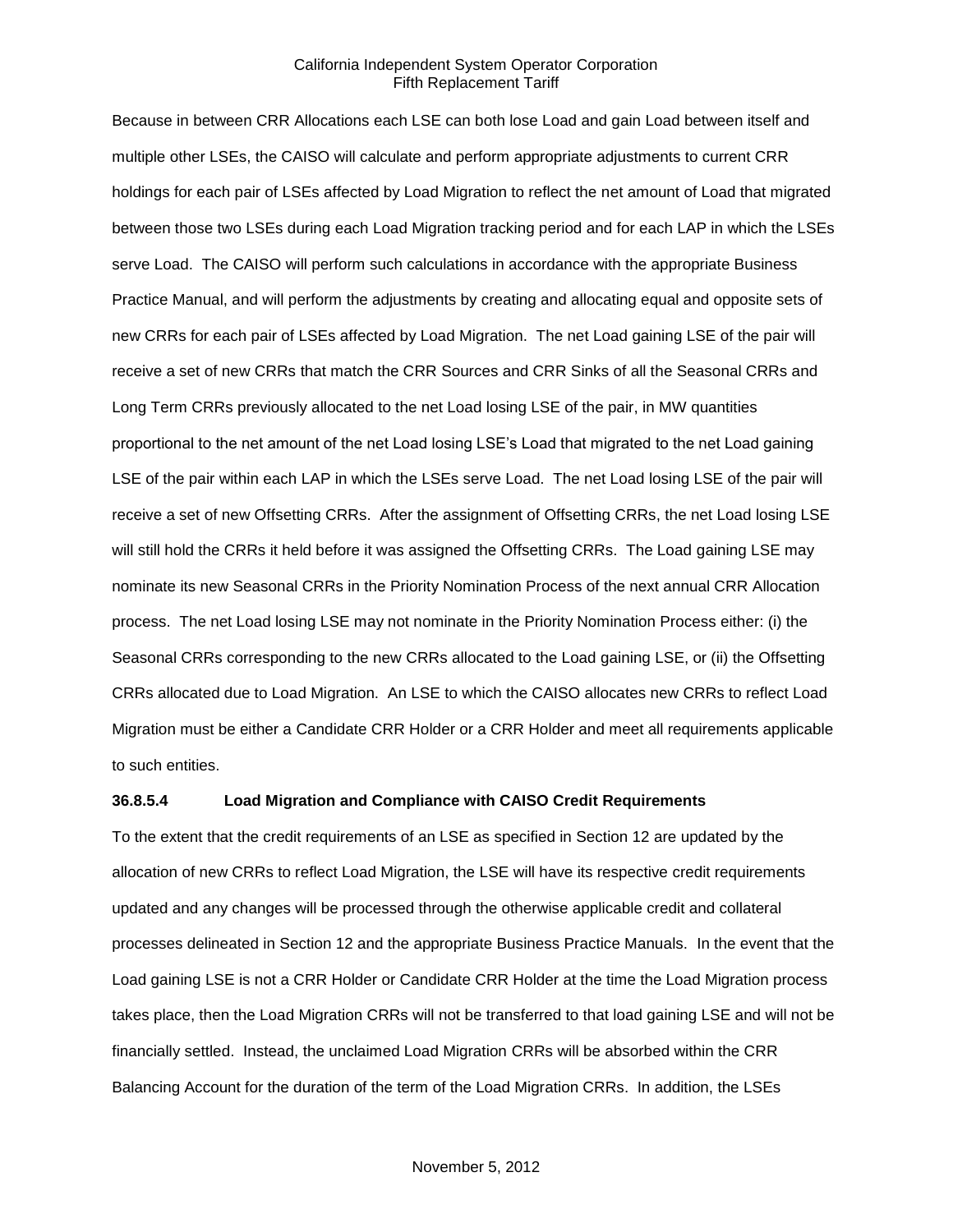affected by the Load Migration will not be eligible to nominate the transferred CRRs in subsequent Priority Nomination Tiers.

## **36.8.5.5 Load Migration Adjustment for CRR Year One**

For the CRR Year One CRR Allocation process, the CAISO will account for the cumulative Load Migration that takes place between the beginning of the CRR Year One CRR Allocation process and the first date that the Day-Ahead Market is operational as a single adjustment as described in the Business Practice Manuals.

## **36.8.5.6 Load Migration Reflected in the Monthly CRR Allocation Process**

An LSE who loses or gains net Load through Load Migration must reflect that loss or gain in the monthly Load forecasts it submits to the CAISO for determining its monthly CRR Eligible Quantities for future monthly CRR Allocations.

# **36.8.5.7 Dispute Resolution Mechanism Regarding Load Migration Data Transfers**

The CAISO shall provide the Load migration information referred to in Section 36.8.5.1 to the affected load-gaining or load-losing LSE. The data received by each affected LSE will be limited to the count of customers for which it is the load-gaining LSE, and the count of customers for which it is the load-losing LSE. The affected LSEs shall contact the CAISO and the UDC, MSS or other entities that provide distribution service to customers that calculate this migration information, of any dispute regarding the load migration data provided to the CAISO no later than four calendar days after the affected LSE has received the load migration data. In the event that the affected LSE and UDC, MSS or other entity that provide distribution service to customers, are unable to resolve the LSE's disagreement, the LSE and UDC, MSS, or other entity that provides distribution service to customers, will submit the dispute to the CAISO. During the consultations with the CAISO concerning the dispute, the CAISO may request the data specified in Section 36.8.5.1, on which the load migration data is based and may request explanations of the disputed data from the disputing parties. In the event that the CAISO needs to receive and review the relevant data, the CAISO will purge the data after the resolution of the dispute. In the event that the affected parties cannot agree to a resolution of the dispute prior to the expiration of the fourth calendar day after the data was provided to the load-gaining or load-losing LSE by the CAISO, the CAISO will decide either to: (1) recalculate, to the extent feasible, the aggregated count of transferring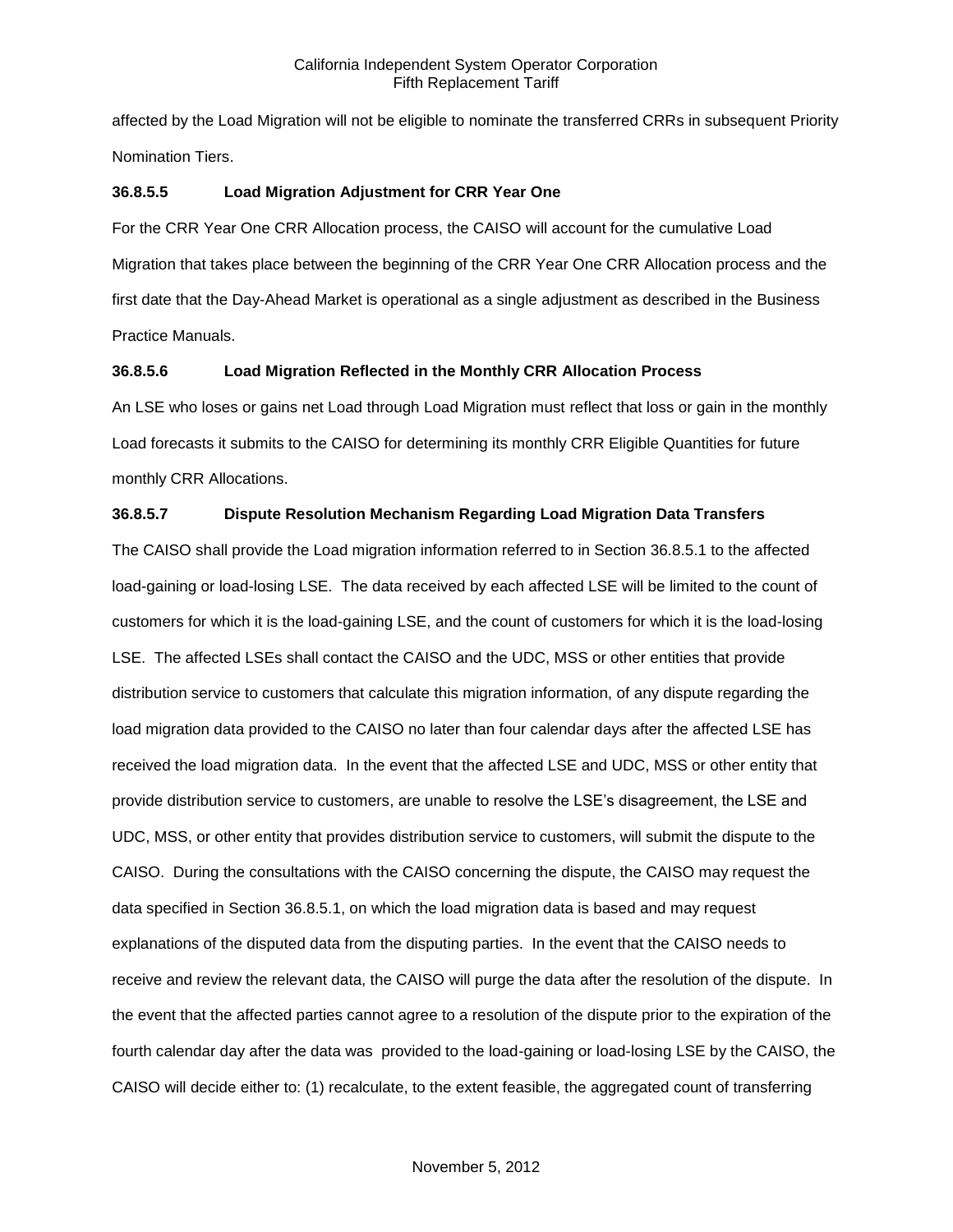customers and proceed with the subsequent steps based on that calculated amount; or (2) proceed with the amounts provided by the UDC, MSS or other entity that provides distribution service to customers. Nothing in this section should be construed to restrict the affected parties from seeking the dispute resolution mechanism available under Section 13; provided however, that in the interim the CAISO may proceed with the CRR processes defined in the CAISO Tariff based on the load migration amounts provided by the UDC, MSS or other entity that provides distribution service to customers. If the CAISO later determines that the resolution of the dispute requires a modification of the load-gaining or loadlosing LSE's rights, the CAISO will make the appropriate adjustments in any of the upcoming CRR Allocations, but will not make any retroactive adjustments to the load-gaining or load-losing LSE's rights.

#### **36.8.6 Load Forecasts Used To Calculate CRR MW Eligibility**

The CAISO will work closely with appropriate state and Local Regulatory Authorities and agencies to ensure that historical Load data and Load forecasts used to establish Seasonal CRR Eligible Quantities and Monthly CRR Eligible Quantities as provided in Section 36.8.2 are consistent with the Load data and Load forecasts used to establish resource adequacy requirements. For the purpose of this consistency assessment, the CAISO will consider the most current available Load data and Load forecasts submitted by the LSE to the applicable state, Local Regulatory Authorities and agencies, subject to the CAISO's ability to perform the consistency assessment and any necessary adjustments pursuant to Sections 36.8.2.1 and 36.8.2.2 within the CRR production time line as specified in the applicable Business Practice Manual.

#### **36.8.7 Reconfiguration of CRRs**

#### **36.8.7.1 Long Term CRRs And PTO Withdrawal From CAISO Controlled Grid**

In the event a Participating TO gives the required notice and withdraws facilities or Entitlements from the CAISO Controlled Grid, the CAISO will reconfigure Long Term CRRs as necessary to reflect the CAISO Controlled Grid after the withdrawal. After reconfiguration, the CAISO will run SFTs on the reconfigured Long Term CRRs and, if necessary, reduce some of the reconfigured Long Term CRRs to ensure their feasibility. If the CRR Source and CRR Sink for an allocated Long Term CRR both are located within a departing Participating TO Service Territory, the Long Term CRR would expire on the effective date of the Participating TO's withdrawal.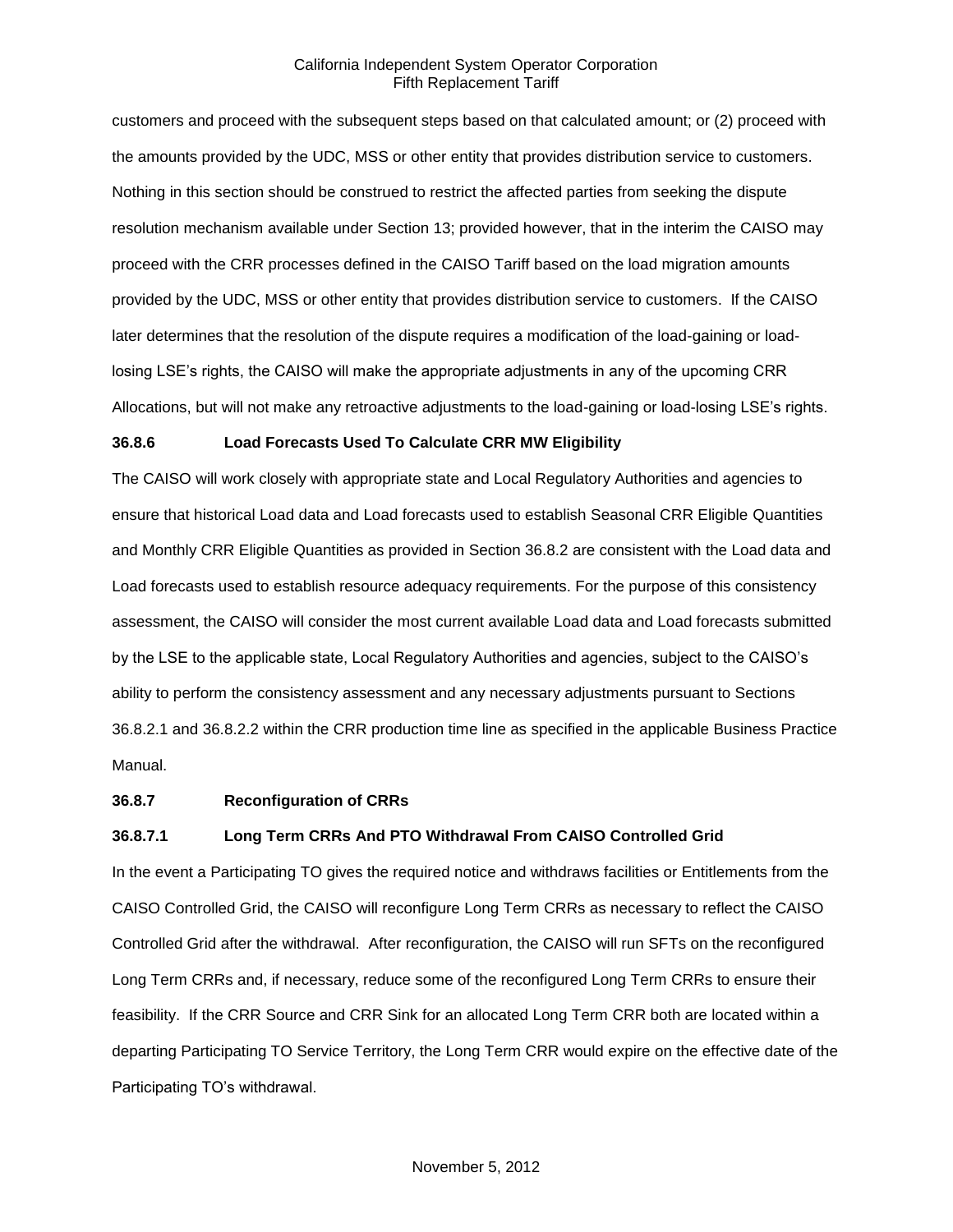# **36.8.7.2 Changes in Topology of the ISO Transmission Grid**

In the event that the CAISO experiences changes to the CAISO Controlled Grid within the term of outstanding annual CRRs, the CAISO will reconfigure outstanding Seasonal CRRs, as necessary, to reflect the changes to the CAISO Controlled Grid. After reconfiguration, the CAISO will run SFTs on the reconfigured Seasonal CRRs and, if necessary, reduce some of the reconfigured Seasonal CRRs to ensure their feasibility. If the CRR Source and CRR Sink for an allocated Seasonal CRR both are located within a departing Participating TO Service Territory, the Seasonal CRRs would expire on the effective date of the Participating TO's withdrawal.

The Priority Nomination Tier eligibility for the affected CRR Holders will be based on the MW quantity of the reconfigured Seasonal CRRs after ensuring the CAISO has conducted the Simultaneous Feasibility Test.

# **36.9 CRR Allocation To OBAALSEs**

OBAALSEs who wish to nominate and be allocated CRR Obligations in the same annual and monthly CRR Allocation processes described in Section 36.8 may do so subject to the provisions of this Section 36.9 and if such OBAALSEs are qualified and registered as Candidate CRR Holders or CRR Holders. An OBAALSE may participate in the CRR Allocation processes and be allocated CRRs to the extent that: (1) such OBAALSE makes a showing of legitimate need for the CRRs nominated as provided by Section 36.9.1; (2) such OBAALSE pre-pays or commits to pay the appropriate Wheeling Access Charge in the amount of MWs of CRRs nominated as provided in Section 36.9.2; (3) the external load for which CRRs are nominated will be exposed to CAISO Congestion charges because it is not served by Supply resources other than exports from the CAISO Balancing Authority Area; (4) the external load for which CRRs are nominated is not served through an ETC, TOR or Converted Rights by which it has been designated as eligible to receive the reversal of Congestion charges; (5) such OBAALSE complies with the verification requirements in Section 36.9.4; and (6) the nominated CRRs clear the relevant SFTs. An OBAALSE that participates in the CRR Allocation processes will be subject to the applicable rules governing the tiered structure of these processes. All CRRs allocated under the terms of this Section 36.9 will be CRR Obligations.

# **36.9.1 Showing Of Legitimate Need**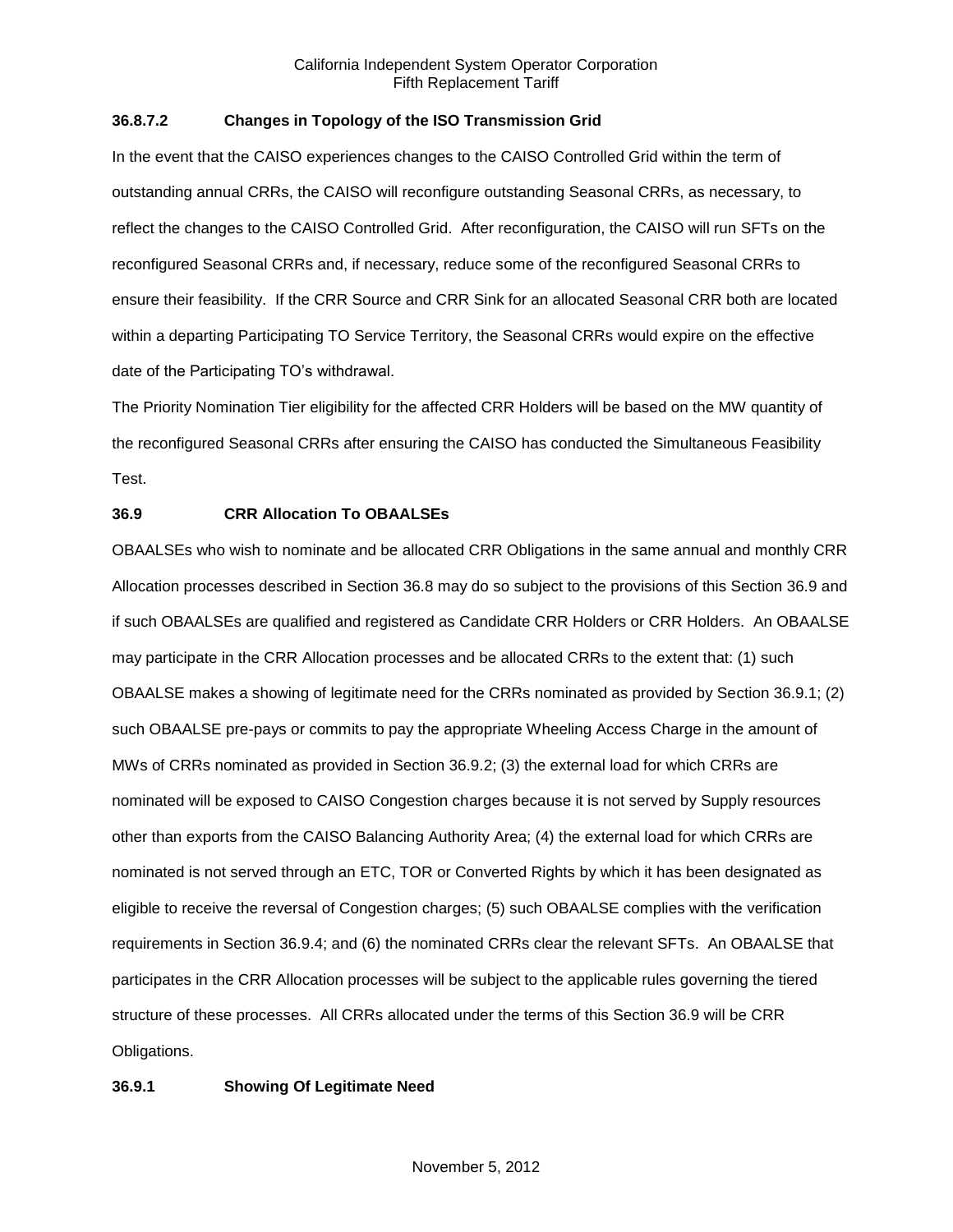An OBAALSE must make a showing to the CAISO of legitimate need to enable the CAISO to verify the CRR Sources it wants to nominate. All CRR nominations by OBAALSEs in all CRR years must be source verified based on the showing of legitimate need. The CAISO's verification of legitimate need will be based on demonstration by the OBAALSE of an executed Energy contract from a Generating Unit or System Resource that covers the time period of the CRRs nominated, or ownership of such Generating Unit or System Resource. For such CRR Sources the showing of legitimate need must be made for each CRR term for which the OBAALSE wants to nominate CRRs in a timely manner prior to the start of the relevant annual or monthly CRR Allocation process. For CRR Sources that will be verified based on generating resources located outside the CAISO Balancing Authority Area, a Scheduling Point must be nominated as the corresponding CRR Source. Generating resources located outside of the CAISO Balancing Authority Area to be used by the OBAALSE to verify a Scheduling Point as a CRR Source must not be located within the OBAALSE's own Balancing Authority Area. The Verified CRR Source Quantity and Adjusted Verified CRR Source Quantity corresponding to any CRR Source nominated by an OBAALSE will be calculated in accordance with Section 36.8.3.4, with the modification that for an OBAALSE these quantities will be calculated for each CRR Allocation process in which the Qualified OBAALSE wants to participate, consistent with the requirement for ongoing source verification based on a forward showing in conjunction with the OBAALSE's annual showing of legitimate need. For a CRR Source that is a Scheduling Point, pursuant to the legitimate need showing requirement, an OBAALSE must demonstrate that it has procured the appropriate transmission service from the transmission provider outside the CAISO Balancing Authority Area to the Scheduling Point that the OBAALSE intends to nominate as a CRR Source for the term of the CRR being nominated. Such demonstrations shall be provided by the OBAALSE to the CAISO through the submission of a written sworn declaration by an executive employee authorized to represent the OBAALSE and attest to the accuracy of the data demonstration. As necessary, the CAISO may request, and such OBAALSE must produce in a timely manner, documents in support of such declaration.

## **36.9.2 Prepayment Of Wheeling Access Charges**

## **36.9.2.1 Prepayment of Wheeling Access Charges for Allocated CRRs**

An OBAALSE will be required to prepay relevant Wheeling Access Charges, to be calculated as described in this section and further specified in the Business Practice Manual, for the full term of the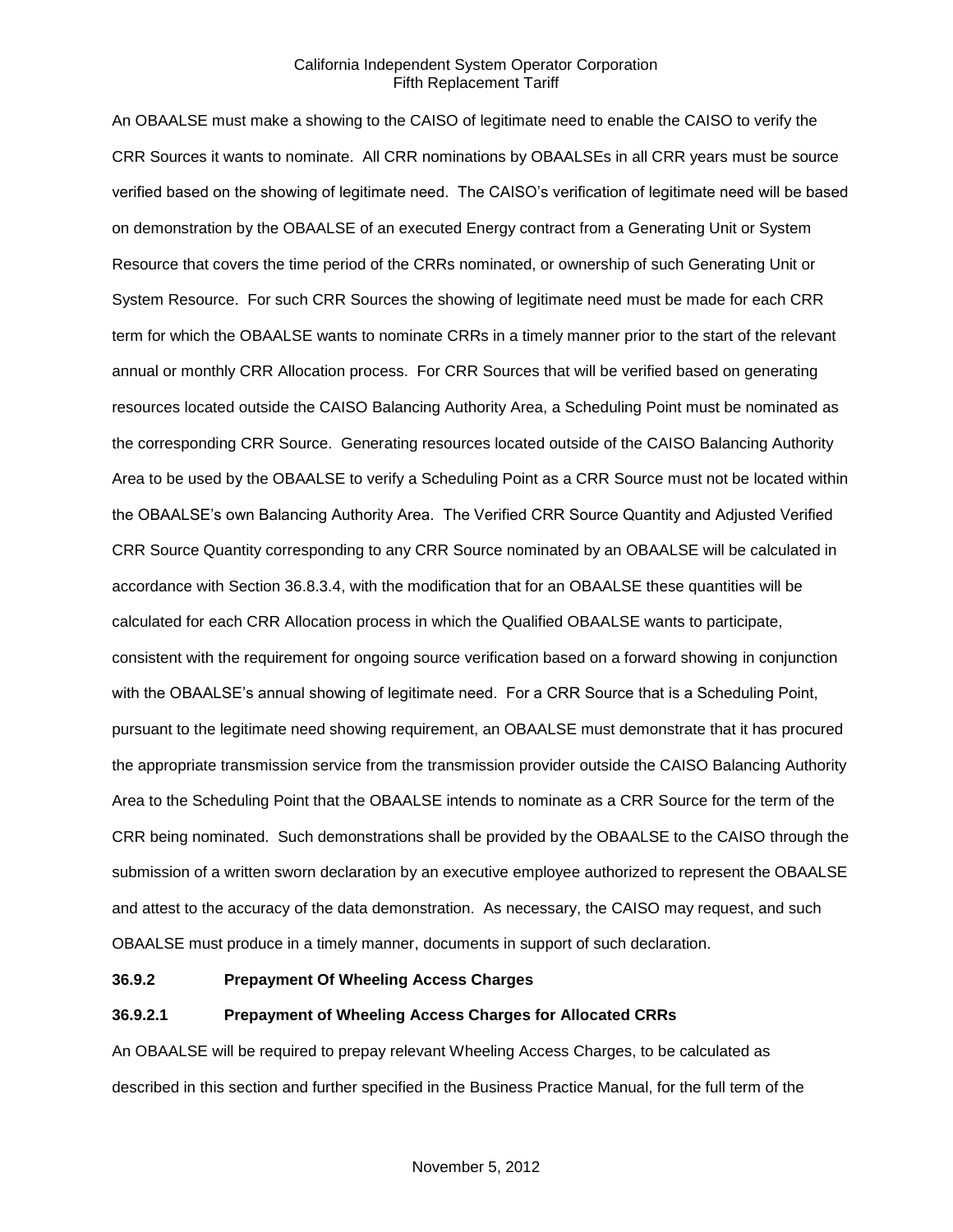Monthly CRRs, Seasonal CRRs and Long Term CRRs it intends to nominate in order to participate in the CRR Allocation processes and be allocated CRRs. To be eligible for the allocation of Seasonal CRRs or Monthly CRRs the OBAALSE must submit the full required prepayment and have it accepted by the CAISO prior to the OBAALSE's submission of nominations for the relevant annual or monthly CRR Allocation, except as provided below in Section 36.9.2.2. To be eligible for nominations of Long Term CRRs, the OBAALSE must submit the full prepayment and have it accepted by the CAISO prior to the OBAALSE's submission of nominations of Long Term CRRs in Tier LT, except as provided below in Section 36.9.2.2. For each MW of Monthly CRR, Seasonal CRR or Long Term CRR to be nominated the nominating OBAALSE must prepay one MW of the relevant Wheeling Access Charge, which equals the per-MWh WAC that is associated with the Scheduling Point the OBAALSE intends to nominate as a CRR Sink and that is expected at the time the CRR Allocation process is conducted to be applicable for the period of the CRR nominated, times the number of hours comprising the period of the CRR nominated as further specified in the applicable Business Practice Manual.

## **36.9.2.2 Eligibility for Prepayment of WAC on an Annual or Monthly Basis**

An OBAALSE deemed creditworthy pursuant to the requirements of Section 12 may elect to prepay the determined WAC responsibility on a monthly basis for the Seasonal CRRs or Long Term CRRs that it seeks to be allocated, provided that such OBAALSE has demonstrated a commitment to pay the required WAC for the entire term of the CRRs sought by submitting to the CAISO a written sworn statement by an executive that can bind the entity. In order to be eligible for this option, the OBAALSE must submit and the CAISO must accept this sworn statement prior to the applicable CRR Allocation process in which the OBAALSE intends to nominate a CRR. An OBAALSE choosing to pay on a monthly basis shall make its monthly payments on a schedule specified in the applicable Business Practice Manual. An OBAALSE deemed creditworthy pursuant to the requirements of Section 12 may also elect to prepay its determined WAC responsibility associated with an allocated Long Term CRR on an annual basis, provided that such OBAALSE has demonstrated a commitment to pay for the entire term of the Long Term CRRs sought by submitting to the CAISO and the CAISO accepting a written sworn statement by an executive that can bind the entity. An OBAALSE choosing to pay such WAC obligation on an annual basis shall make its payment each year on a schedule specified in the applicable Business Practice Manual.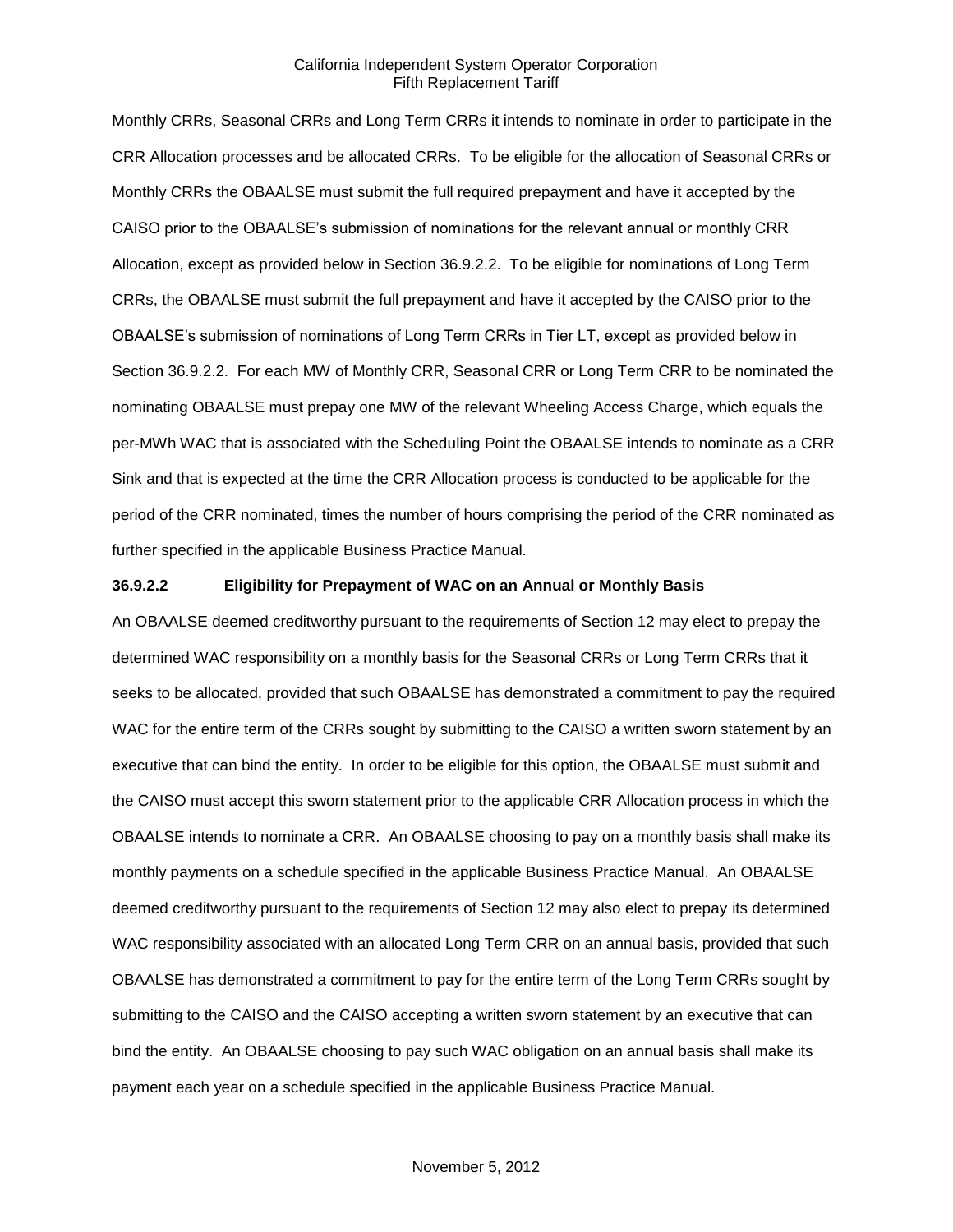# **36.9.2.3 Refund of Prepaid WAC for Unallocated CRRs**

To the extent that an OBAALSE prepays a quantity of the WAC and is not allocated the full amount of CRRs nominated, WAC prepayment for CRRs not allocated will be refunded by the CAISO within thirty (30) days following the completion of the relevant CRR Allocation process.

## **36.9.3 CRR Eligible Quantities**

The CAISO will calculate the Seasonal CRR Eligible Quantities and Monthly CRR Eligible Quantities for OBAALSEs as described in Section 36.8.2 with the following modifications. The OBAALSE must submit two (2) sets of hourly data from which the CAISO will construct Load duration curves for determining the Seasonal CRR Eligible Quantities and Monthly CRR Eligible Quantities. One set of hourly data must reflect the OBAALSE's historical hourly exports at the Scheduling Point that is the CRR Sink of the nominated CRRs. The historical hourly exports shall be based on the tagged Real-Time Interchange Export Schedules for the OBAALSE. An OBAALSE that wishes to nominate multiple Scheduling Points as CRR Sinks in the CRR Allocation process will have distinct CRR Eligible Quantities for each nominated Scheduling Point, and prior to each annual CRR Allocation process must submit historical hourly export data at each such Scheduling Point from which the CAISO will calculate the associated CRR Eligible Quantities. The second set of hourly data must reflect the prior year's hourly metered Load for the end-use customers the OBAALSE served outside the CAISO Balancing Authority Area and that were not served from sources other than exports from the CAISO Balancing Authority Area. The OBAALSE's Seasonal and Monthly CRR Eligible Quantities will be based on the lesser of (1) the total historical hourly export data for all Scheduling Points submitted as CRR Sinks, and (2) the hourly metered load for the external end-use customers served by the OBAALSE and that were not served from sources other than exports from the CAISO Balancing Authority Area. An OBAALSE also must demonstrate that it has firm transmission rights pursuant to the tariffs of intervening transmission providers from its Scheduling Point sink to the end-use customers in the OBAALSE's Balancing Authority Area. The OBAALSE shall support its data submission and the demonstration of transmission rights to its end-use customers with a sworn affidavit by an executive employee authorized to represent the OBAALSE and attest to the accuracy of the data and demonstration. As necessary, the CAISO may request, and such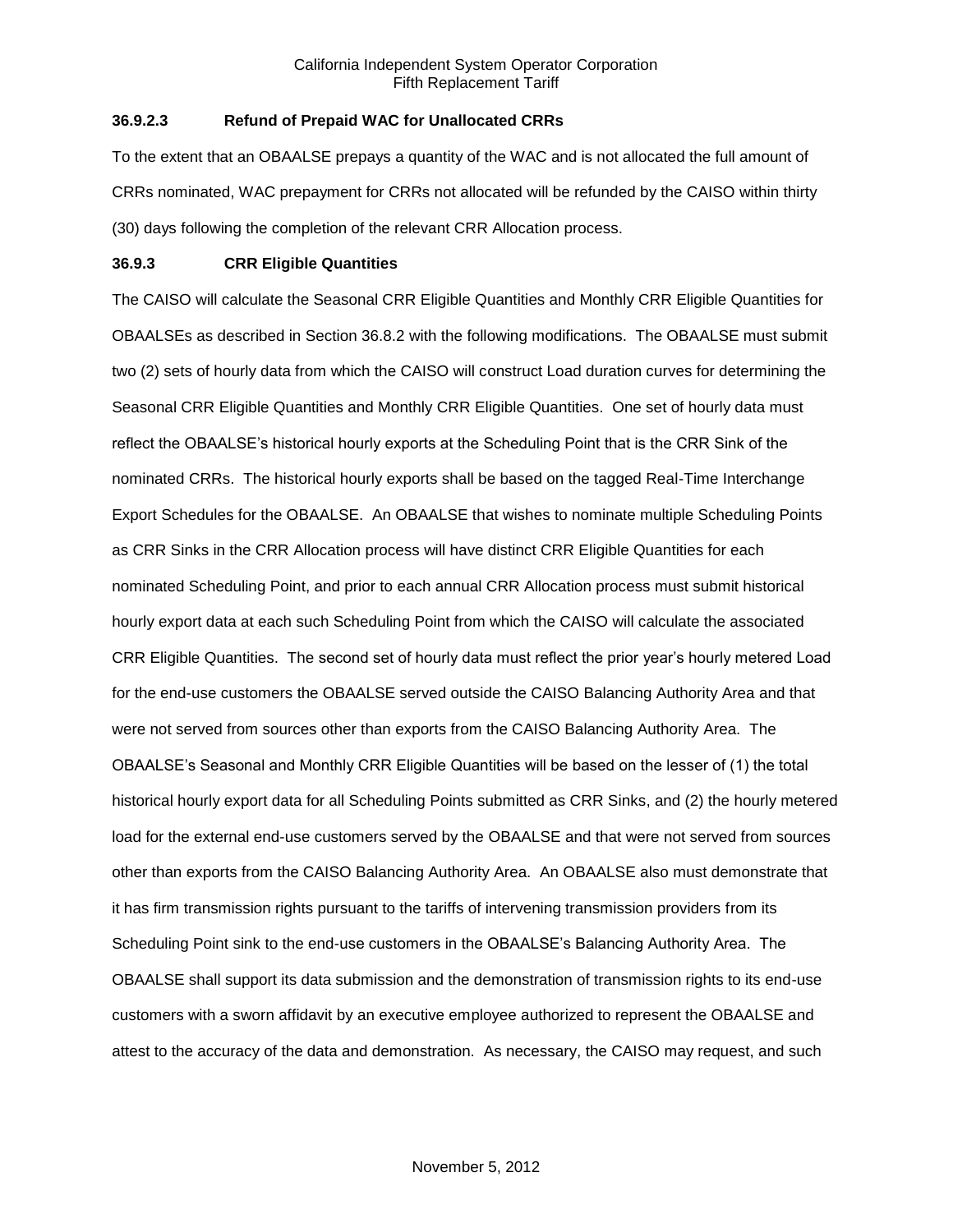OBAALSE must produce in a timely manner, the raw data and calculations used to develop the submitted data set and the demonstration of transmission rights to its end-use customers.

### **36.9.4 Eligible CRR Sources And Sinks**

Eligible CRR Sources will be the PNodes of the Generating Units or Scheduling Points for which the OBAALSE has made a legitimate need showing as described above in Section 36.9.1. Eligible CRR Sinks will be the Scheduling Points for which the CAISO has established Seasonal and Monthly CRR Eligible Quantities as described in Section 36.9.3. An OBAALSE nominating CRRs having CRR Sources internal to the CAISO Balancing Authority Area will be limited to seventy-five percent (75%) of each of its corresponding Adjusted Verified CRR Source Quantities in all tiers of the annual CRR Allocation process in CRR Year One and in subsequent years. An OBAALSE nominating CRRs having CRR Sources external to the CAISO Balancing Authority Area will be limited to seventy-five percent (75%) of each of its corresponding Adjusted Verified CRR Source Quantities in all tiers of the annual CRR Allocation process in CRR Year One. In CRR years subsequent to CRR Year One, the OBAALSE may renew previously allocated CRRs having external CRR Sources, subject to the applicable quantity limitations and other requirements specified in this Section 36.

#### **36.9.5 Priority Nomination Process**

CRRs allocated pursuant to this Section 36.9 shall be eligible for nomination in the Priority Nomination Process to the extent that the requirements of this Section 36.9 are met at the time of the relevant CRR Allocation.

#### **36.10 CRR Allocation To Metered Subsystems**

An MSS Operator that elects gross Settlement may participate in the CRR Allocation processes and be allocated CRR Obligations. An MSS Operator that elects net Settlement may participate in the CRR Allocation processes and be allocated CRRs, except that its Seasonal CRR Eligible Quantities and Monthly CRR Eligible Quantities will reflect its net Load and its allocated CRRs will use MSS-LAPs as CRR Sinks. The MSS Operator will be required to submit to the CAISO the appropriate hourly historical net Load data and net Load forecast data from which the CAISO will construct net Load duration curves to determine the Seasonal CRR Eligible Quantities and Monthly CRR Eligible Quantities.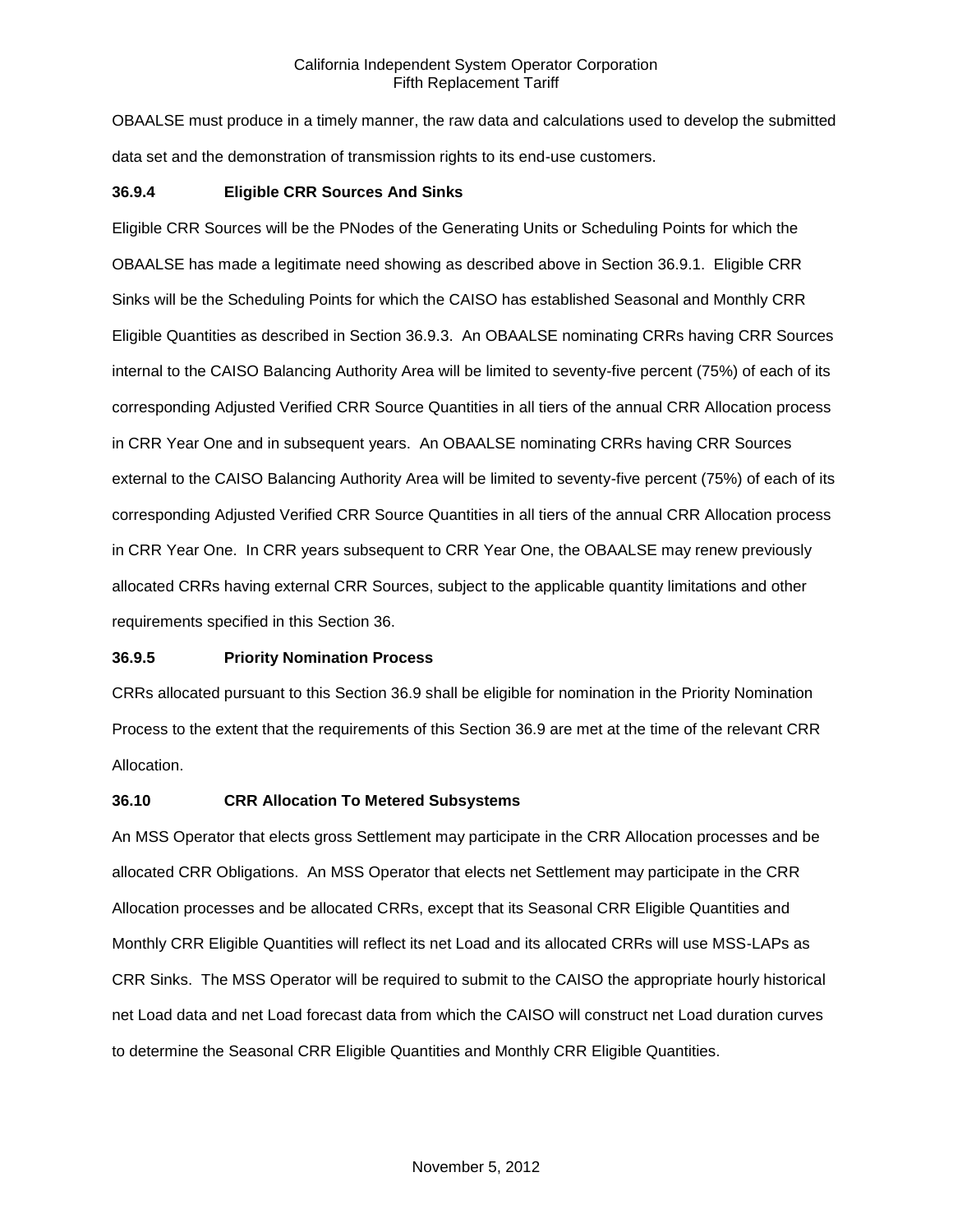## **36.11 CRR Allocation To Merchant Transmission Facilities**

Project Sponsors of Merchant Transmission Facilities who turn such facilities over to CAISO Operational Control and do not recover the cost of the transmission investment through the CAISO's Access Charge or WAC or other regulatory cost recovery mechanism may be allocated, at the Project Sponsor's election, either CRR Options or CRR Obligations that reflect the contribution of the facility to grid transfer capacity as determined below.

## **36.11.1 Eligibility For Merchant Transmission CRRs**

The Project Sponsor of a Merchant Transmission Facility shall be entitled to receive Merchant Transmission CRRs as determined in accordance with this Section 36.11. A Merchant Transmission CRR allocated through this process is effective for thirty (30) years or for the pre-specified intended life of the Merchant Transmission Facility, whichever is less. Merchant Transmission CRRs represent binding commitments for thirty (30) years or for the pre-specified intended life of the Merchant Transmission Facility, whichever is less. The binding commitment by a CRR Holder that holds Merchant Transmission CRRs may not be terminated or otherwise modified by the CRR Holder prior to the end of the term of the Merchant Transmission CRR.

### **36.11.2 Procedure For Allocating Merchant Transmission CRRs**

No less than forty-five (45) days prior to the in-service date of a Merchant Transmission Facility, the Project Sponsor of the facility will inform the CAISO of the In-Service Date of the facility and that the Project Sponsor will be requesting Merchant Transmission CRRs associated with the Merchant Transmission Facility. The CAISO will complete the Merchant CRR Allocation after the In-Service Date of the facility and will allocate Merchant Transmission CRRs whose payment stream will be retroactive back to the In-Service Date.

### **36.11.3 CRRs Allocated To A Transmission Facility Project Sponsor**

### **36.11.3.1 Nominations of Merchant Transmission CRRs**

The Project Sponsor of a Merchant Transmission Facility must submit nominations for Merchant Transmission CRRs at least twenty-one (21) days prior to the In-Service Date of the facility. The Project Sponsor may nominate up to five (5) individual, Point-to-Point CRRs for each of the two (2) on-peak and off-peak time of use periods. Each of the individual, point-to-point nominations must specify: (i) a single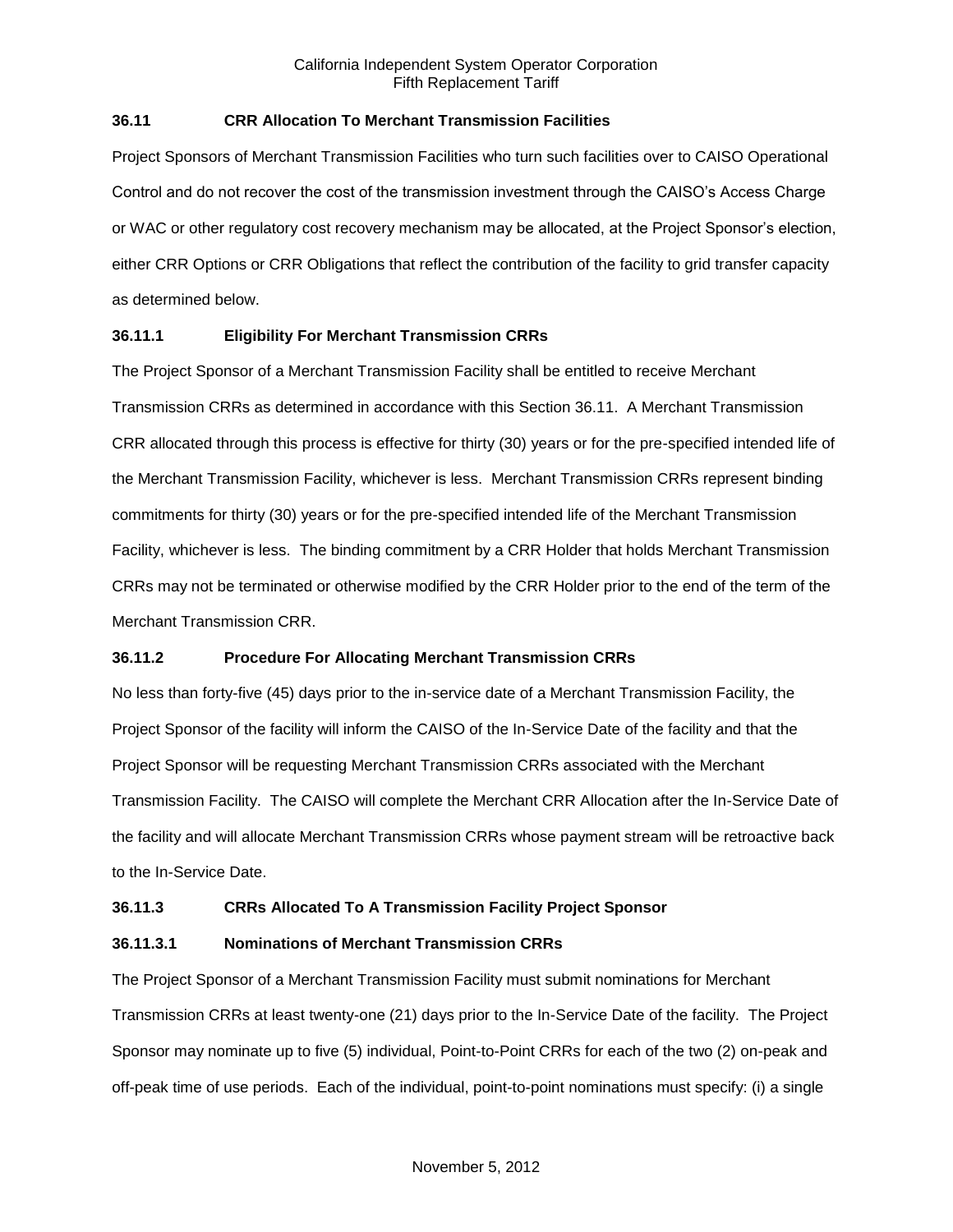CRR Source location; (ii) a single CRR Sink location, (iii) a MW quantity; (iv) a time of use period (onpeak or off-peak); and (v) a CRR type, either CRR Options or CRR Obligations.

#### **36.11.3.2 Methodology to Determine Merchant Transmission CRRs**

The CAISO shall determine the incremental Merchant Transmission CRRs associated with a Merchant Transmission Facility pursuant to this Section 36.11.3.2. The determination will include an assessment of the simultaneous feasibility of the incremental Merchant Transmission CRRs and all other outstanding CRRs. The CAISO will determine the feasible incremental Merchant Transmission CRRs using a threestep process.

### **36.11.3.2.1 Step One: the Capability of the Existing Transmission System**

In step one the CAISO will determine the base CRR capability of the system using a Simultaneous Feasibility Test that incorporates as Fixed CRRs all existing Encumbrances through the end of the CRR year for which the annual CRR Allocation and CRR Auction processes have already been conducted, including Encumbrances for the month covered by the most recently conducted monthly CRR Allocation and CRR Auction processes. This analysis will determine the extent to which the nominated Merchant Transmission CRRs are feasible on the existing transmission system absent the Merchant Transmission Facility. As a result of this analysis, the CAISO will create temporary test CRR Options to reserve grid capacity that the Project Sponsor of the Merchant Transmission Facility is not eligible to receive. The temporary test CRR Options will have the same CRR Source and CRR Sink pairs as the Merchant Transmission CRR nominations submitted by the Project Sponsor.

### **36.11.3.2.2 Step Two: Mitigation of Impacts on Existing Encumbrances**

In the second step, the CAISO will add the proposed Merchant Transmission Facility to the DC FNM and run a SFT using the Fixed CRRs. The second step will ensure that the addition of a Merchant Transmission Facility does not negatively impact any existing Encumbrances through the end of the CRR year for which the annual CRR Allocation and Auction process for Annual CRRs has already been conducted, including encumbrances for the month covered by the most recently conducted monthly CRR Allocation and CRR Auction processes. For any impacts identified in this step the Project Sponsor of the Merchant Transmission Facility will be required to mitigate the impacts for the same period. The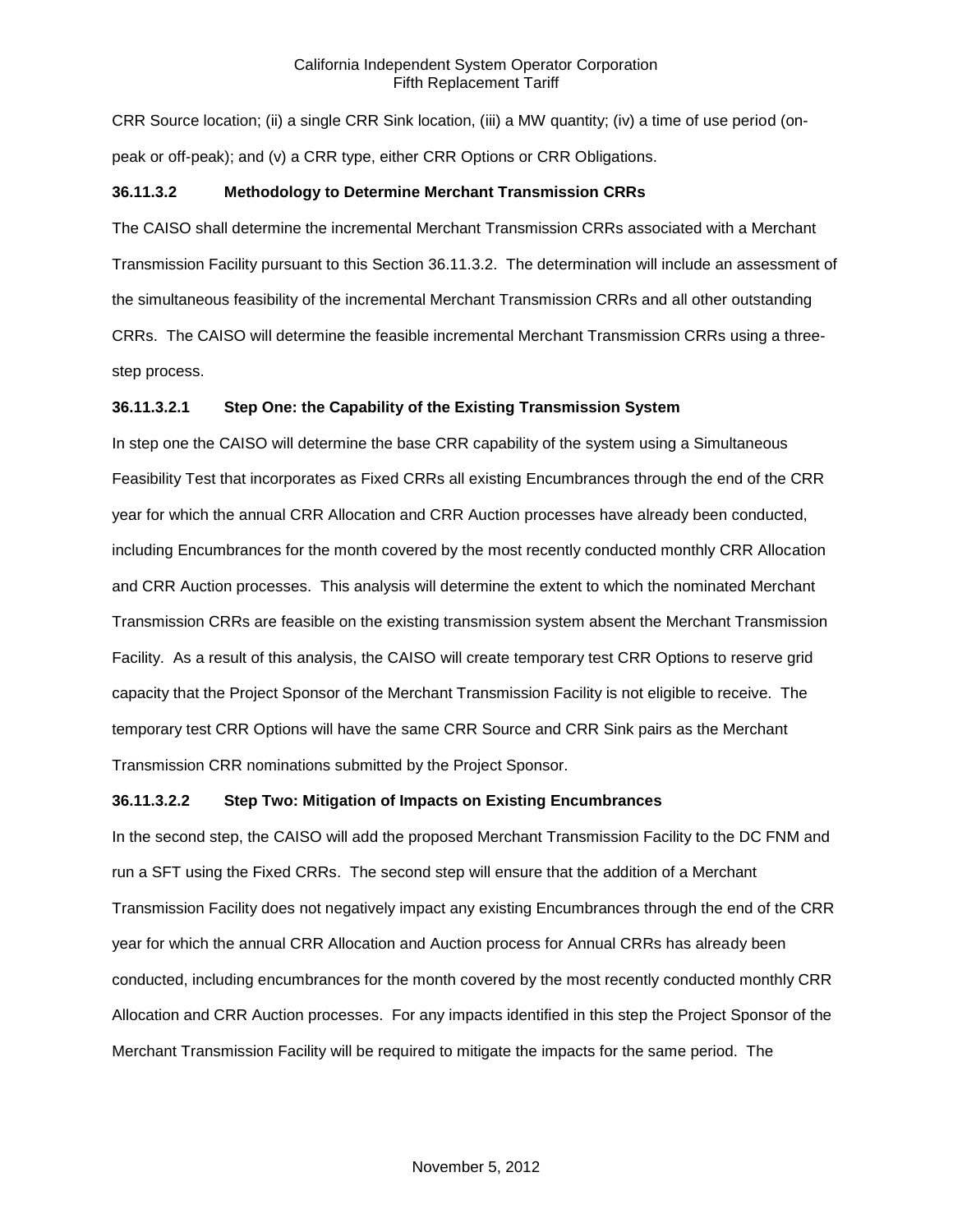mitigation can include having the Project Sponsor of the Merchant Transmission Facility hold counterflow CRRs that maintain the feasibility of the existing encumbrances over the same period.

#### **36.11.3.2.3 Step Three: the Incremental Merchant Transmission CRRs**

In the third step, the CAISO will determine the Merchant Transmission CRRs to be allocated to the Project Sponsor of the Merchant Transmission Facility. The CAISO will determine the capability of the system to award incremental Merchant Transmission CRRs using a DC FNM that incorporates the proposed Merchant Transmission Facility. The CAISO will conduct separate SFTs for each time of use period and season, as needed. For each time of use period and season, as needed, the CAISO will perform a SFT. The SFT includes all existing Encumbrances for the month covered by the most recently conducted CRR Allocation and CRR Auction processes for Monthly CRRs including any temporary test CRRs from step one and any counterflow CRRs from step two. Each SFT will consider the entire set of Merchant Transmission CRR nominations for the time of use period and will solve to award Merchant Transmission CRRs to the Project Sponsor of the Merchant Transmission Facility, subject to simultaneous feasibility. The nominated Merchant Transmission CRRs that are feasible in the SFT for each time of use period will be allocated to the Project Sponsor of the Merchant Transmission Facility.

#### **36.12 [NOT USED]**

#### **36.13 CRR Auction**

The CAISO shall conduct CRR Auctions on an annual and monthly basis subsequent to each annual and monthly CRR Allocation process. Candidate CRR Holders may bid to purchase and may acquire CRR Obligations, and may sell CRRs, through the CAISO's annual and monthly CRR Auctions in accordance with the provisions of this Section 36.13. CRR Auction results shall be settled as provided in Section 11.2.4.3.

### **36.13.1 Scope Of The CRR Auctions**

The CAISO will conduct a CRR Auction corresponding to and subsequent to the completion of each CRR Allocation process, and prior to the start of the period to which the auctioned CRRs will apply. Each CRR Auction will release CRRs having the same seasons, months and time of use specifications as the CRRs released in the corresponding CRR Allocation. Each CRR Auction will utilize the same DC FNM that was utilized in the corresponding CRR Allocation. For each CRR Auction, the CRRs allocated in the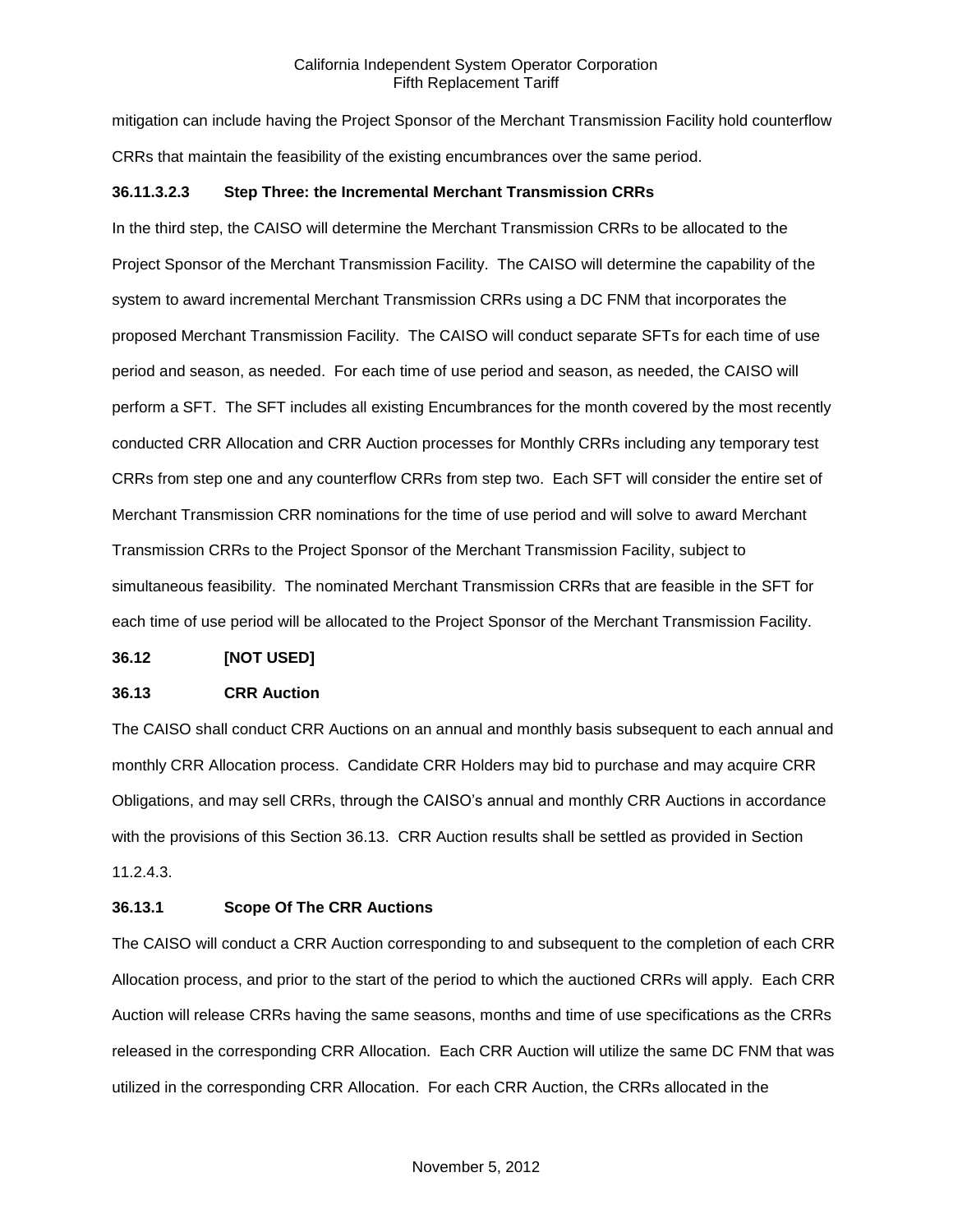corresponding CRR Allocation will be modeled as fixed injections and withdrawals on the DC FNM and will not be adjusted by the SFT in the CRR Auction process. Thus the CRR Auction will release only those CRRs that are feasible given the results of the corresponding CRR Allocation. CRRs released in a CRR Auction will be indistinguishable from CRRs released in the corresponding CRR Allocation for purposes of settlement and secondary trading. The following additional provisions apply. First, participants in the CRR Auctions will have more choices regarding CRR Sources and CRR Sinks than are eligible for nomination in the CRR Allocations, as described in Section 36.13.5. Second, to the extent a Market Participant receives CRRs in both a CRR Allocation and the corresponding CRR Auction, the CRRs obtained in the CRR Auction will not be eligible for nomination in the PNP. Third, in CRR Year One the CRR Auction cannot be used by CRR Holders to offer for sale CRRs they acquired in a prior CRR Allocation, CRR Auction or through the Secondary Registration System. In the annual and monthly CRR Auction processes for years following CRR Year One, CRR Holders may offer for sale any CRRs held by such holders, subject to the limitations on sale and transfer of Long Term CRRs specified in Section 36.7.1.2. Merchant Transmission CRRs that are CRR Options may be offered for sale in the annual and monthly CRR Auctions for years following CRR Year One, subject to the same temporal limitations that apply to Long Term CRRs as specified in Section 36.7.1.2. As further described in Section 36.13.4, sales of CRRs in the CRR Auctions are accomplished through the submission of a CRR bid to procure a counterflow CRR of the CRR to be liquidated.

### **36.13.2 Responsibilities Of The CAISO Prior To Each CRR Auction**

The CAISO shall publish on the CAISO Website a notice of upcoming CRR Auctions at least seven (7) days prior to the CRR Auction. The CAISO will also provide additional information needed by CRR Auction participants in accordance with the provisions of Section 6.5.1.

### **36.13.3 CRR Holder Creditworthiness**

All Market Participants are eligible to acquire CRRs by participating in the CRR Auction, provided that the Market Participant has met all the CRR Holder requirements described in Section 36.5, the creditworthiness provisions in Section 12 and Section 12.6 and the relevant Business Practice Manual.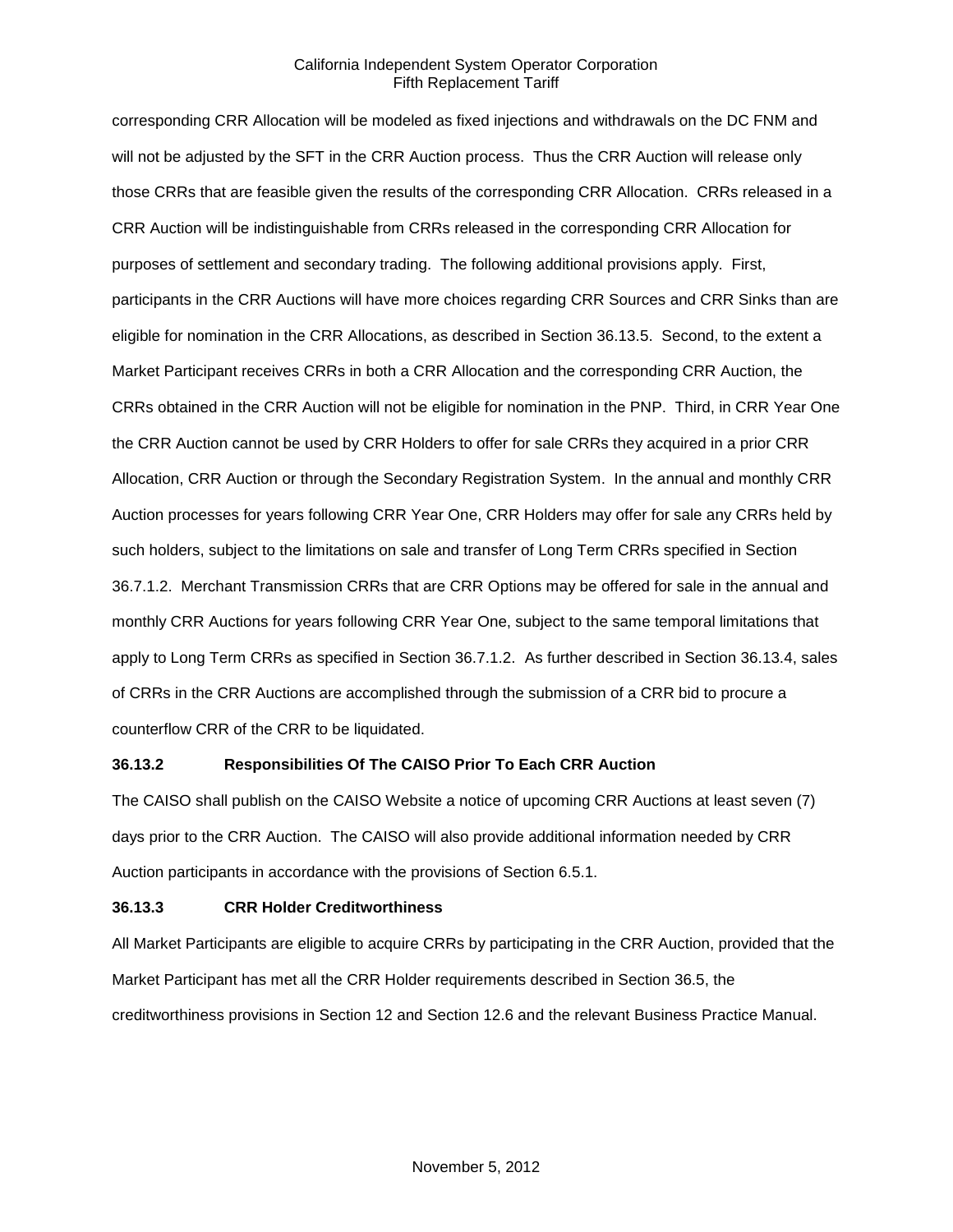## **36.13.4 Bids In The CRR Auctions**

Bids to purchase CRRs shall be submitted in accordance with the requirements set out in this Section 36.13.4 and as further specified in the applicable Business Practice Manuals. Once submitted to the CAISO, CRR bids may not be cancelled or rescinded by the Market Participant after the CRR Auction is closed. Market Participants may bid for Point-to-Point CRRs. Each bid for a Point-to-Point CRR shall specify:

- (a) The associated month or season and time of use period;
- (b) The associated CRR Source and CRR Sink;
- (c) A monotonically non-increasing piecewise linear bid curve in quantities (denominated in thousandths of a MW) and prices (\$/MW).

Bid prices in all CRR bids may be negative. Sales of CRRs in the CRR Auctions are accomplished through the submission of a CRR bid to procure a counterflow CRR of the CRR to be liquidated. If such bids for sale of CRRs are cleared through the CRR Auction, the entitlements rights of the CRR Holder that sold the CRR in this manner are effectively liquidated.

### **36.13.5 Eligible Sources And Sinks For CRR Auction**

Allowable CRR Sources for CRRs acquired/sold in the CRR Auction will be PNodes, Scheduling Points, Trading Hubs, LAPs, MSS-LAPs and Sub-LAPs. Allowable CRR Sinks for CRRs acquired/sold in the CRR Auction will be PNodes, Scheduling Points, Trading Hubs, LAPs, MSS-LAPs and Sub-LAPs.

### **36.13.6 Clearing Of The CRR Auction**

The SFT used to clear the CRR Auction will utilize the same DC FNM and optimization algorithm as the corresponding CRR Allocation, except that nominations to the CRR Auction will have associated pricequantity bid curves. The CRR Auction SFT will use the bid prices in determining which CRRs to award when not all nominations are simultaneously feasible, will select the set of simultaneously feasible CRRs with the highest total auction value as determined by the CRR bids, and will calculate nodal prices at each PNode of the DC FNM. In the event that there are two (2) or more identical bids for a specific combination of CRR Source and CRR Sink that affect an overloaded constraint, the CRR Auction optimization cannot distinguish these bids based on either effectiveness or price and therefore the CRR Auction optimization will award each CRR bidder a pro rata share of the CRRs that can be awarded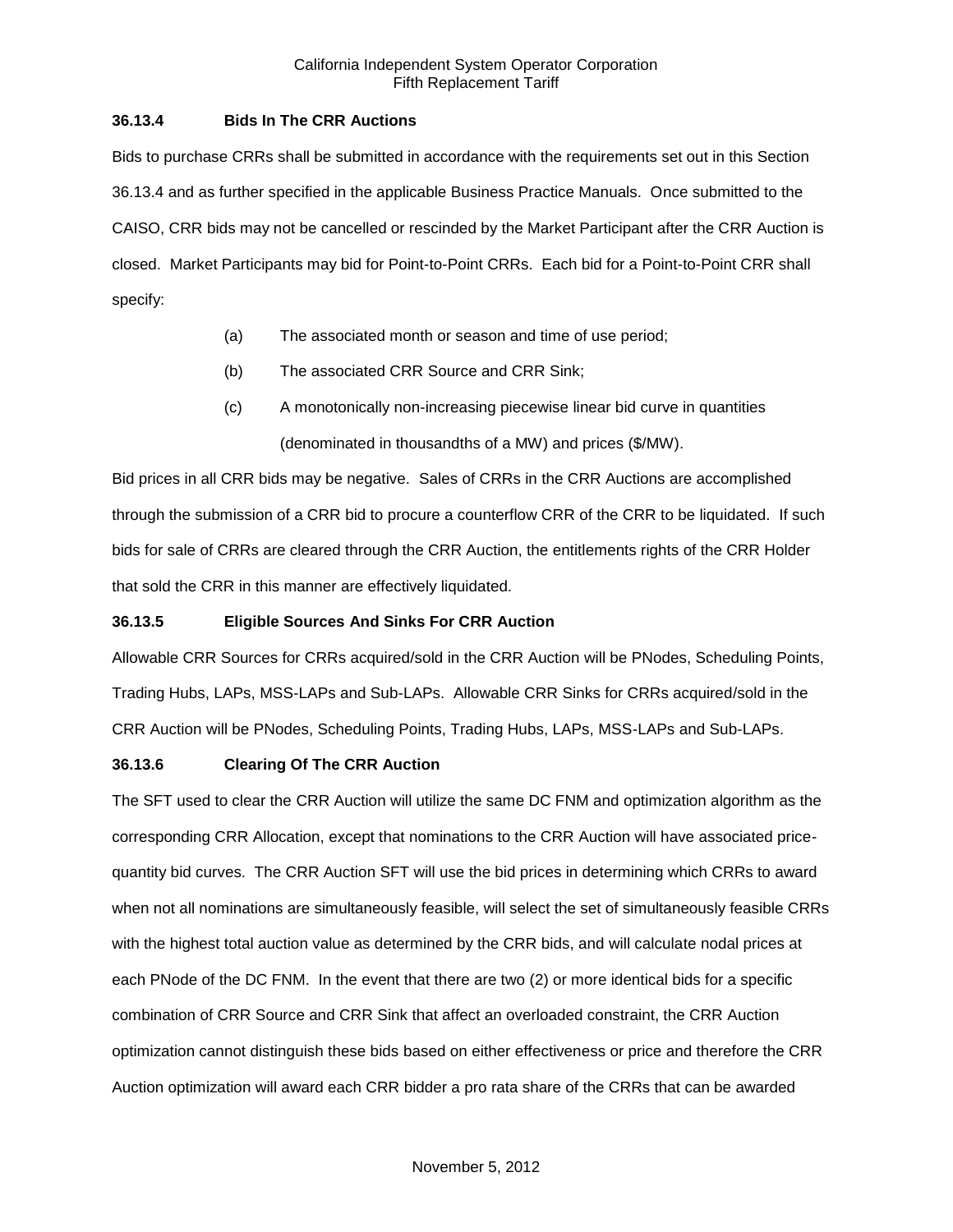based on the bid MW amounts. Based on the nodal prices calculated by the CRR Auction SFT, the CRR Market Clearing Price per MW for a specific CRR in most cases will equal the nodal price at the CRR Source minus the nodal price at the CRR Sink. In certain anomalous cases as further described in the Business Practice Manuals, the CRR Market Clearing Price will be based on the CRR MWs cleared and the shadow price for each binding constraint at the specified location.

## **36.13.7 Announcement Of CRR Auction Results**

Within five (5) Business Days after the close of a CRR Auction, the CAISO shall post the results. The results shall include but are not limited to the MW quantity, the CRR Source and CRR Sink for each CRR awarded, the nodal prices calculated by the CRR Auction SFT, and the parties to whom the CRRs were awarded. The CAISO shall not disclose prices specified in any CRR bid.

## **36.14 CRR Implications Of New IBAAs Or Modifying Existing IBAAs**

## **36.14.1 Coordination Of IBAA Changes With Release Of CRRs**

To the extent practicable, the CAISO will coordinate future IBAA changes, including establishment of new IBAAs and modifications to existing IBAAs, with the annual CRR Allocation and CRR Auction processes. Where feasible, the CAISO will implement the FNM containing the IBAA changes for use in the CAISO Markets beginning with the markets for a Trading Day of January 1 of a new calendar year and, consistent with Section 6.5.1, will provide Market Participants all the IBAA modeling and pricing details as part of the FNM information package that is made available for CRR purposes prior to the CAISO conducting the annual CRR Allocation and CRR Auction process for that calendar year. As a result, all CRRs released in that process will be based upon the same FNM for IBAAs that will be used in the CAISO Markets when the released CRRs and the IBAA changes become effective. In the event that there is a need to implement an IBAA change other than on January 1, the CAISO will incorporate the IBAA change into the FNM for the monthly CRR Allocation and CRR Auction process for the first month in which the IBAA change will take effect. In all cases the CAISO will follow the provisions of this Section 36.14 for assessing and mitigating impacts on any Previously-Released CRRs.

# **36.14.2 Modifications To CRR Settlement To Reflect Ibaa Changes**

To the extent an IBAA change, including the establishment of a new IBAA or a change to an existing IBAA, modifies the pricing for Settlement purposes of IFM scheduled transactions between the CAISO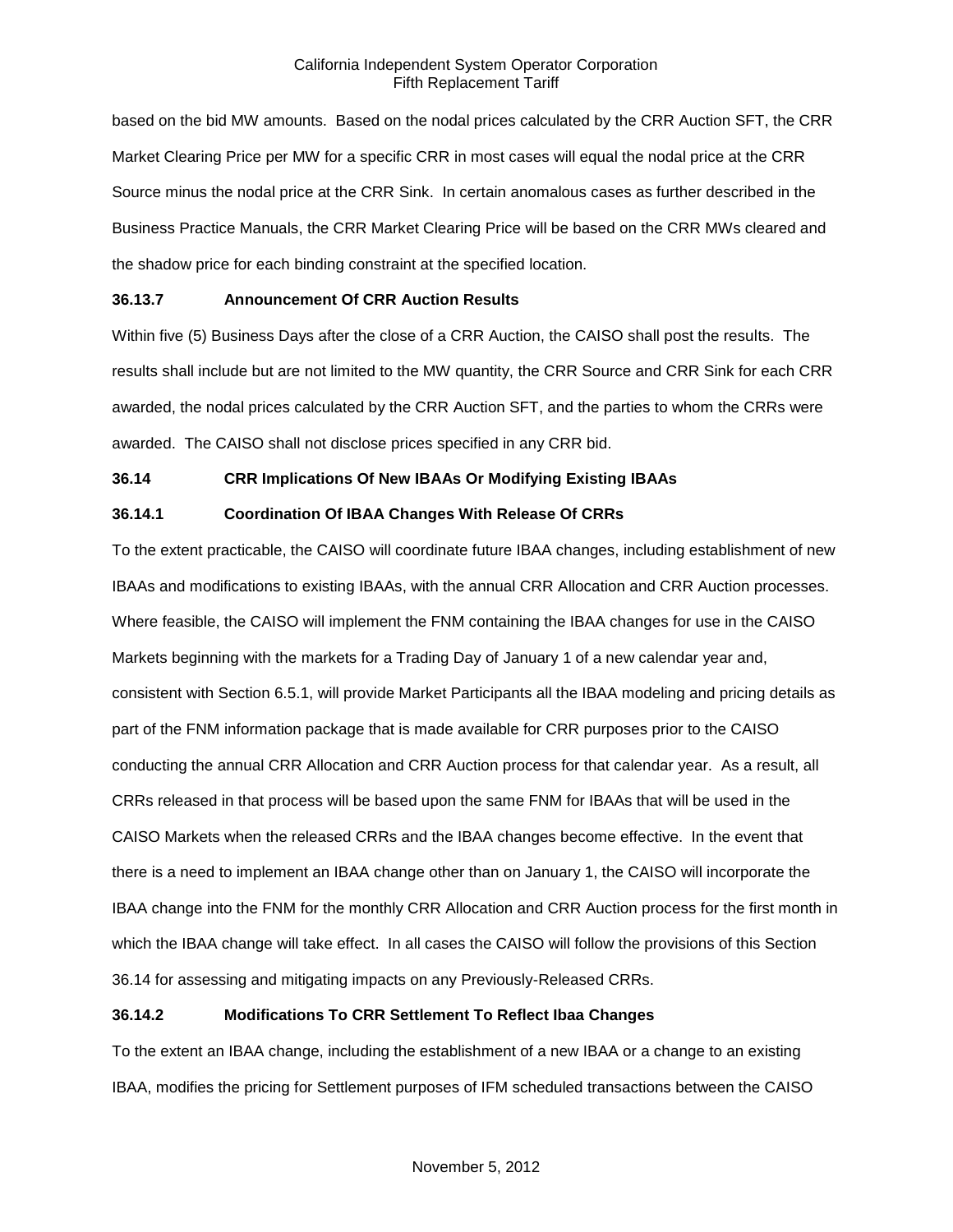Balancing Authority Area and the IBAA, the Settlement of certain Previously-Released CRRs may no longer be consistent with the modified IFM Settlement. A CRR Holder of a Previously-Released CRR whose CRR Source or CRR Sink is affected by an IBAA change may make a one-time election either to (a) modify the Settlement of the affected CRR Source or CRR Sink to conform to the revised IFM pricing associated with the IBAA change, or (b) retain the original CRR Source or CRR Sink specification of the Previously-Released CRR. The CRR Holder of such a CRR must make the one-time election prior to the first CRR Allocation and CRR Auction process that incorporates the IBAA change in the CRR FNM, in accordance with the process time line specified in the applicable Business Practice Manual. If the IBAA change is implemented to coincide with the beginning of a calendar year and is coordinated with the annual CRR Allocation and CRR Auction process for that year, as described in Section 36.14.1, the provisions discussed herein apply only to Previously-Released CRRs that are Long Term CRRs and Previously-Released CRRs that are Seasonal CRRs obtained through the CRR Allocation and are eligible for PNP nomination. In the event that the IBAA change is implemented in the CAISO Markets other than on January 1, then these provisions apply also to any Previously-Released CRRs that are Seasonal CRRs effective for the remainder of the year in which the IBAA change is implemented.

### **36.14.3 IBAA Change Impact On Adequacy Of Previously-Released CRRs**

It is possible that, as a result of modifying the CRR Sources or CRR Sinks of Previously-Released CRRs as provided in Section 36.14.2, the entire set of Previously-Released CRRs may no longer be simultaneously feasible. Any such violation of simultaneous feasibility may or may not lead to a revenue shortfall, that is, a deficiency over the course of a month between the IFM Congestion Charge and the amount of funds needed to fully settle the CRRs that are in effect for that month. Consistent with Section 11.2.4.4.1, any revenue shortfall that may result from IBAA-related changes to CRR Sources and CRR Sinks would be funded through the relevant daily CRR Balancing Account.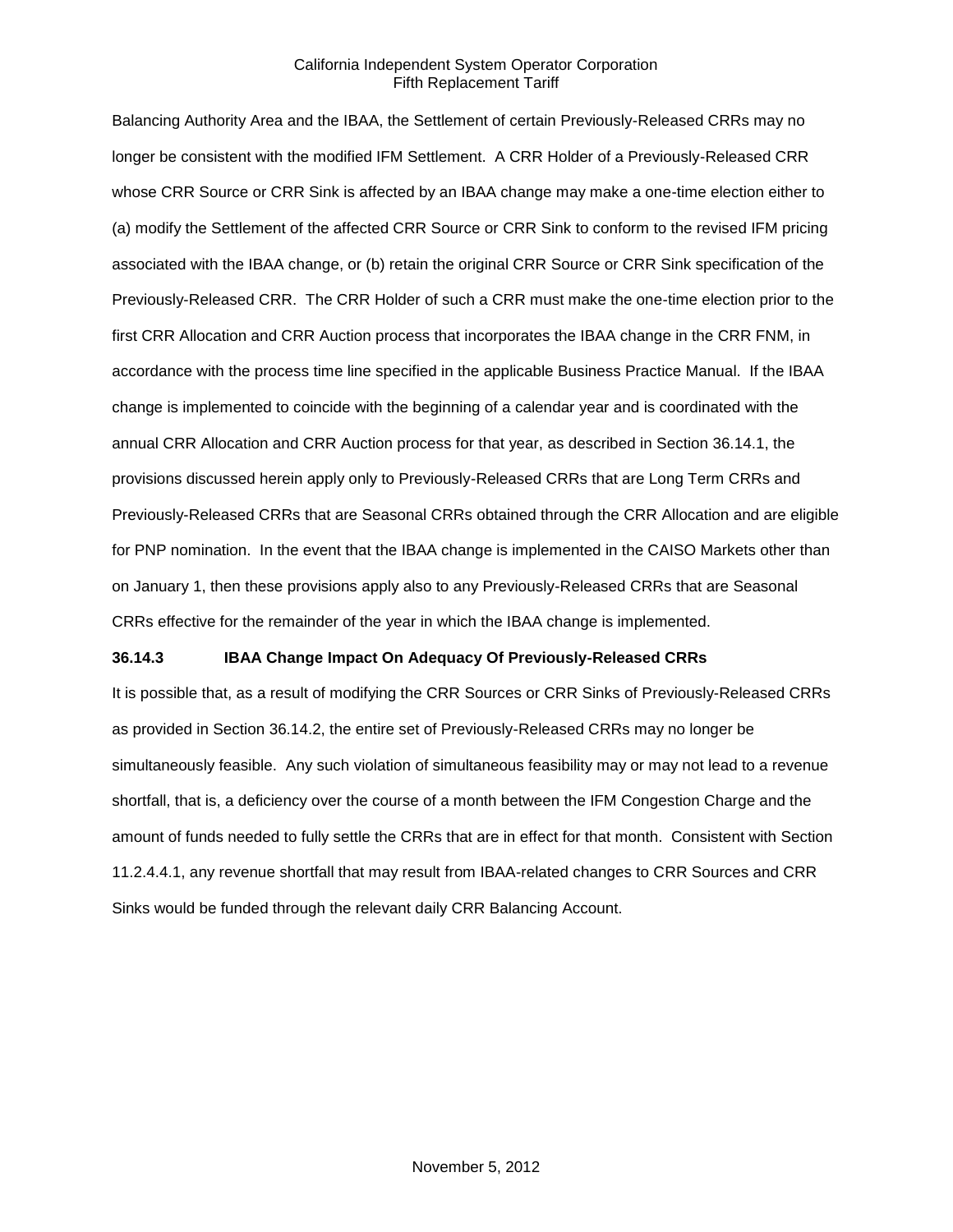# **36.15 [NOT USED]**

- **37. Rules Of Conduct**
- **37.1 Objectives, Definitions, And Scope**

### **37.1.1 Purpose**

Section 37 sets forth the guiding principles for participation in the markets administered by the CAISO. The specified Rules of Conduct are intended to provide fair notice to Market Participants of the conduct expected of them, to provide an environment in which all parties may participate on a fair and equal basis, to redress instances of gaming and other instances of anticompetitive behavior, and thereby to foster confidence of Market Participants, ratepayers and the general public in the proper functioning of the CAISO markets.

## **37.1.2 Objectives**

The objectives of this CAISO Tariff are to:

- (a) Provide clear Rules of Conduct specifying the behavior expected of Market Participants; and
- (b) For those Rules of Conduct involving objectively identifiable behavior, establish in advance the Sanctions for violation of the specified Rules of Conduct.

# **37.1.3 Application Of Other Remedies**

The activities and remedies authorized under this Section 37 are in addition to any other actions or relief that may be available to the CAISO elsewhere in the CAISO Tariff or under law, regulation or order. Nothing in this Section 37 limits or should be construed to limit the right of the CAISO to take action or seek relief otherwise available to it, and such action or relief may be pursued in addition to the action or relief specified in this Section 37.

### **37.1.4 [NOT USED]**

### **37.1.5 Administration**

The CAISO shall administer the following Rules of Conduct specified herein: Section 37.4.1, Section 37.4.2, Section 37.4.3, Section 37.5.2, Section 37.6.1, Section 37.6.2, and Section 37.6.3. FERC shall administer the following Rules of Conduct specified herein: Section 37.2.1, Section 37.2.3, Section 37.2.4, and Section 37.3.1.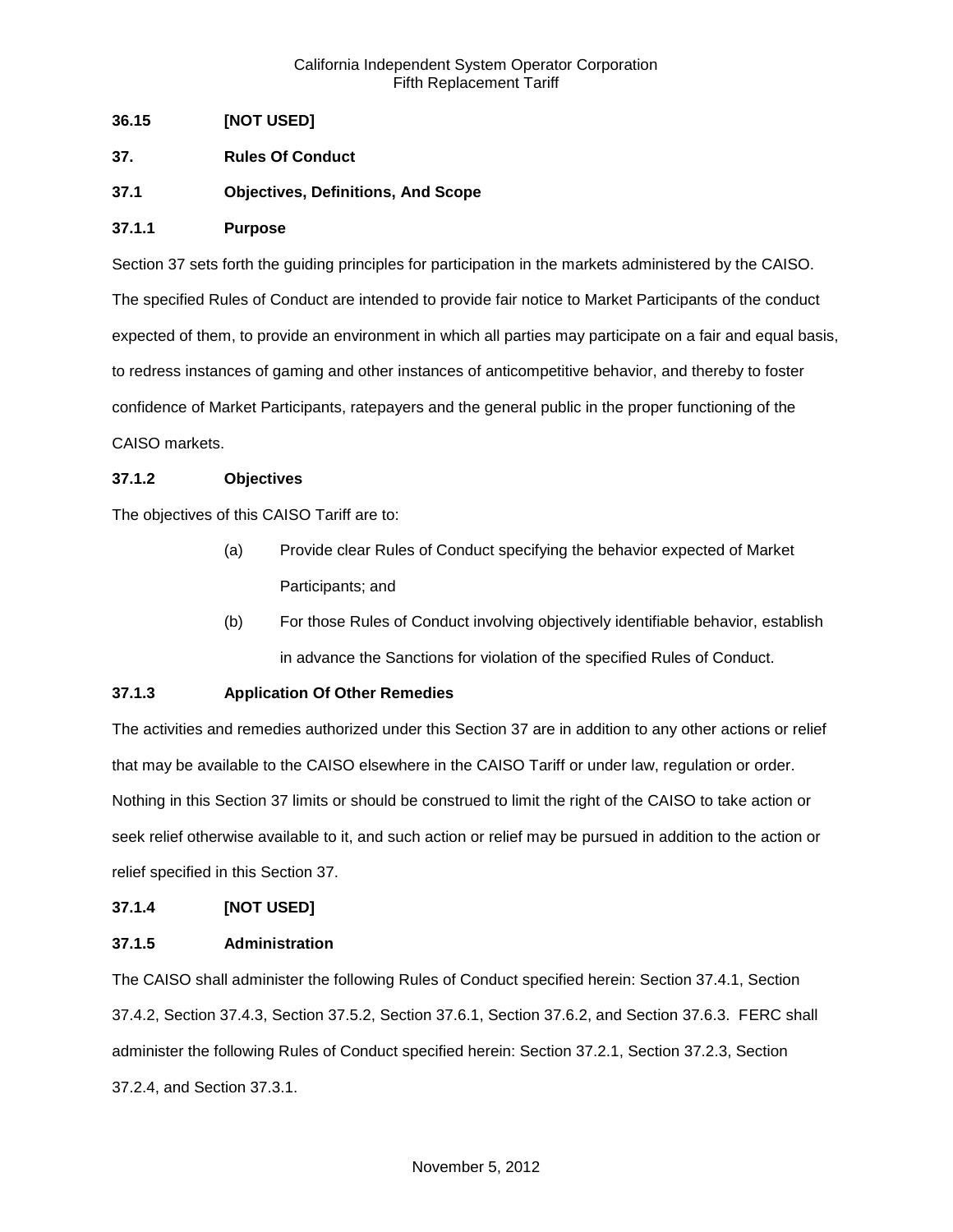# **37.2 Comply With Operating Orders**

## **37.2.1 Compliance With Orders Generally**

# **37.2.1.1 Expected Conduct**

Market Participants must comply with operating orders issued by the CAISO as authorized under the CAISO Tariff. For purposes of enforcement under this Section 37.2, an operating order shall be an order(s) from the CAISO directing a Market Participant to undertake, a single, clearly specified action (e.g., the operation of a specific device, or change in status of a particular Generating Unit) that is intended by the ISO to resolve a specific operating condition. Deviation from an ADS Dispatch Instruction shall not constitute a violation of this Section 37.2.1.1. A Market Participant's failure to obey an operating order containing multiple instructions to address a specific operating condition will result in a single violation of Section 37.2. If some limitation prevents the Market Participant from fulfilling the action requested by the CAISO then the Market Participant must promptly and directly communicate the nature of any such limitation to the CAISO.

- **37.2.1.2 [NOT USED]**
- **37.2.2 Failure To Curtail Load**
- **37.2.2.1 [NOT USED]**
- **37.2.2.2 [NOT USED]**
- **37.2.3 Operations & Maintenance Practices**

### **37.2.3.1 Expected Conduct**

Market Participants shall undertake such operating and maintenance practices as necessary to avoid contributing to a major Outage or prolonging response time to a major Outage. For the purposes of this Section 37.2.3.1, a major Outage is an Outage that affects at least ten (10) percent of the Load served by the Distribution System of a UDC or any Outage that results in major damage to the CAISO Controlled Grid or to the health and safety of personnel.

- **37.2.3.2 [NOT USED]**
- **37.2.4 Resource Adequacy Availability**
- **37.2.4.1 Expected Conduct**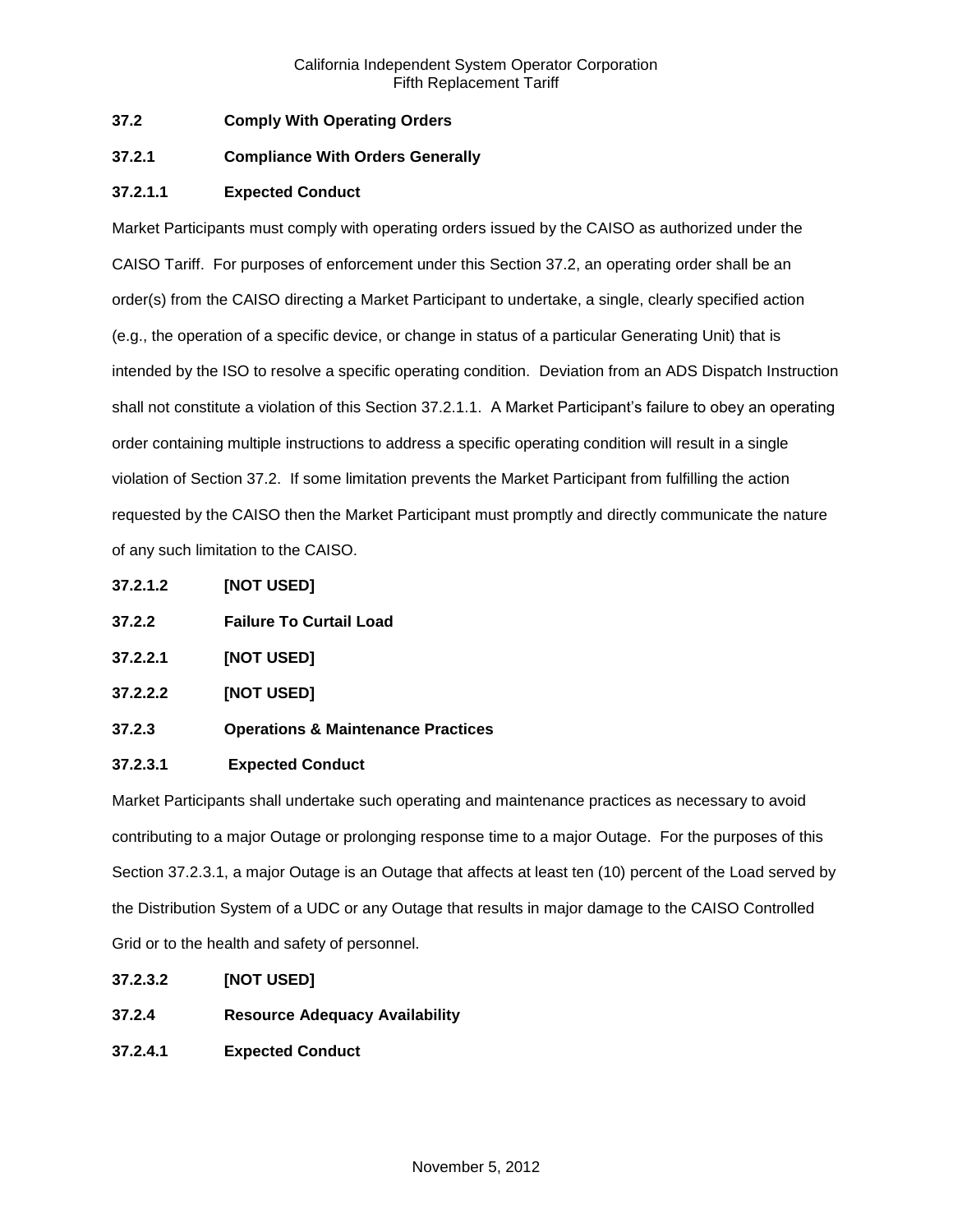Subject to Section 40 a Market Participant shall start a Generating Unit listed as a Resource Adequacy Resource and bring it on-line and/or available consistent with a DAM or RUC commitment or Real-Time Dispatch Instructions and once started up, shall not shut down a Generating Unit listed as a Resource Adequacy Resource in a manner that is inconsistent with a DAM or RUC commitment or Real-Time Dispatch Instructions, unless the CAISO releases the Generating Unit after the RUC process is completed, or a derate or Outage prevents the Generating Unit from being on-line and available.

- **37.2.4.2 [NOT USED]**
- **37.2.5 [NOT USED]**
- **37.2.6 [NOT USED]**

### **37.3 Submit Feasible Bids And Submissions To Self-Provide**

**37.3.1 Bidding Generally**

### **37.3.1.1 Expected Conduct**

Market Participants must submit Bids for Energy, RUC Capacity and Ancillary Services and Submissions to Self-Provide an Ancillary Service from resources that are reasonably expected to be available and capable of performing at the levels specified in the Bid, and to remain available and capable of so performing based on all information that is known to the Market Participant or should have been known to the Market Participant at the time of submission. HASP Intertie Schedules for import or export Energy are not subject to the foregoing requirement, but failure to deliver on such HASP Intertie Schedules can be subject to referral by DMM under Section 11.1, Appendix P where the failure to deliver is suspected to be a Market Violation.

### **37.3.1.2 [NOT USED]**

### **37.3.2 Exceptions**

The submission of a Bid or of a Submission to Self-Provide Ancillary Services that causes, or that the CAISO expects to cause Congestion shall not, by itself, constitute a violation of Section 37.3.1.

**37.4 Comply With Availability Reporting Requirements**

- **37.4.1 Reporting Availability**
- **37.4.1.1 Expected Conduct**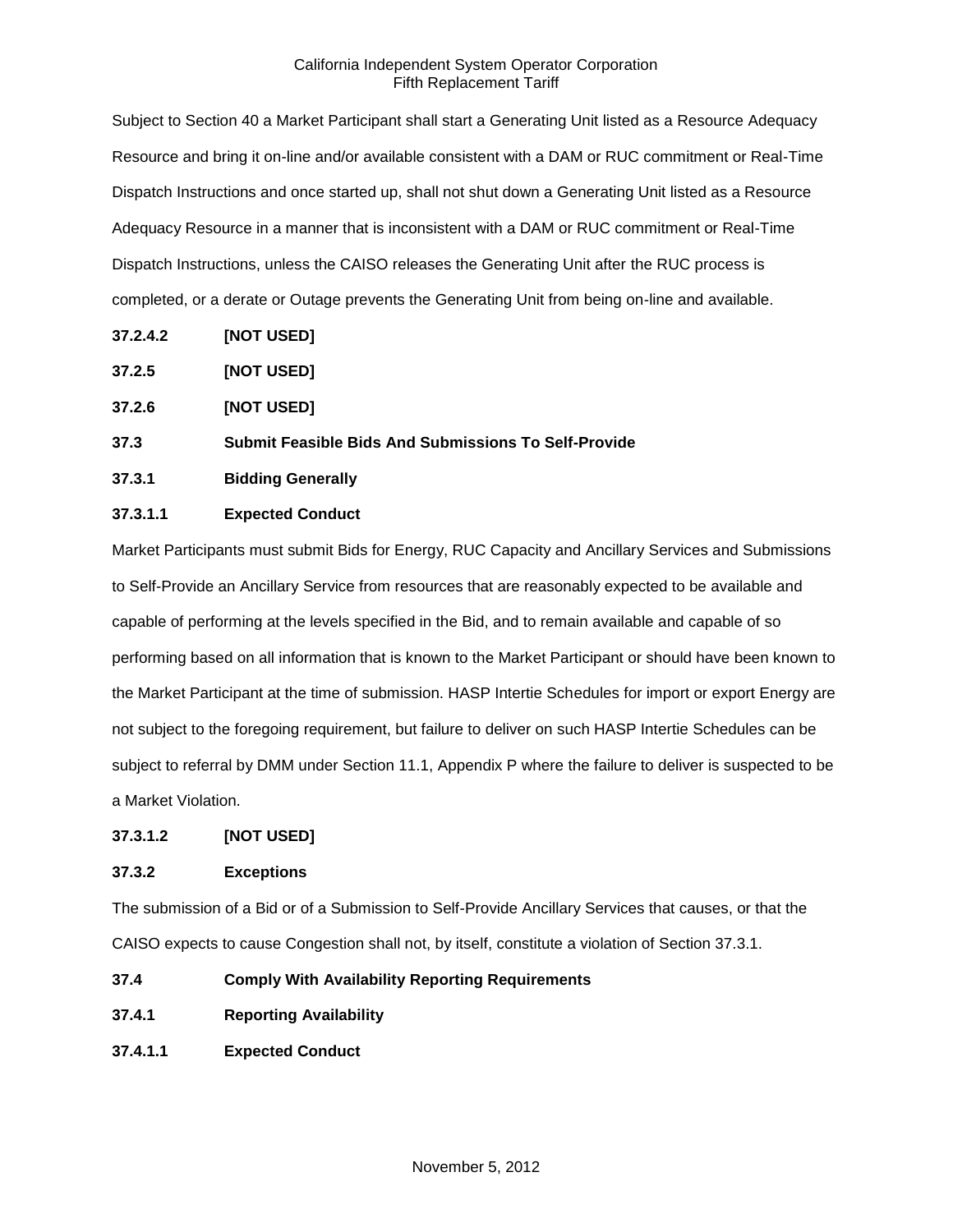A Market Participant shall notify the CAISO Control Center of any Outage reportable pursuant to Section 9.3.10.3.1 of a Generating Unit subject to Section 4.6 within sixty (60) minutes after the Outage is discovered.

## **37.4.1.2 Sanctions**

A "violation" for purposes of this Section shall mean each failure to notify the CAISO Control Center about an Outage of a Generating Unit within sixty (60) minutes after the Outage is discovered, as required by Section 37.4.1, except that (a) for each Generating Unit, the first such failure in a calendar month shall not constitute a violation, and (b) for each Generating Unit, multiple failures in the same calendar day shall constitute a single violation. The Sanctions for a violation of Section 37.4.1 shall be as follows:

- (a) for each Generating Unit that is the subject of a violation, the Sanction for the first violation in a calendar month shall be a warning letter;
- (b) for each Generating Unit that is the subject of a violation, the Sanction for the second and subsequent violations in a calendar month will be a financial penalty, as follows:
	- (i) if the Generating Unit has not been the subject of a financial penalty for a previous violation within twelve (12) months of the instant violation, the Sanction will be \$1,000;
	- (ii) if the Generating Unit has been the subject of one financial penalty for a previous violation within twelve (12) months of the instant violation, the Sanction will be \$2,000;
	- (iii) if the Generating Unit has been the subject of two or more financial penalties for previous violations within twelve (12) months of the instant violation, the Sanction will be \$5,000.

# **37.4.2 Scheduling And Final Approval Of Outages**

# **37.4.2.1 Expected Conduct**

A Market Participant shall not undertake an Outage except as approved by the CAISO Outage Coordination Office in accordance with Section 9.3.2, Section 9.3.9, and Section 9.3.6.6. A Market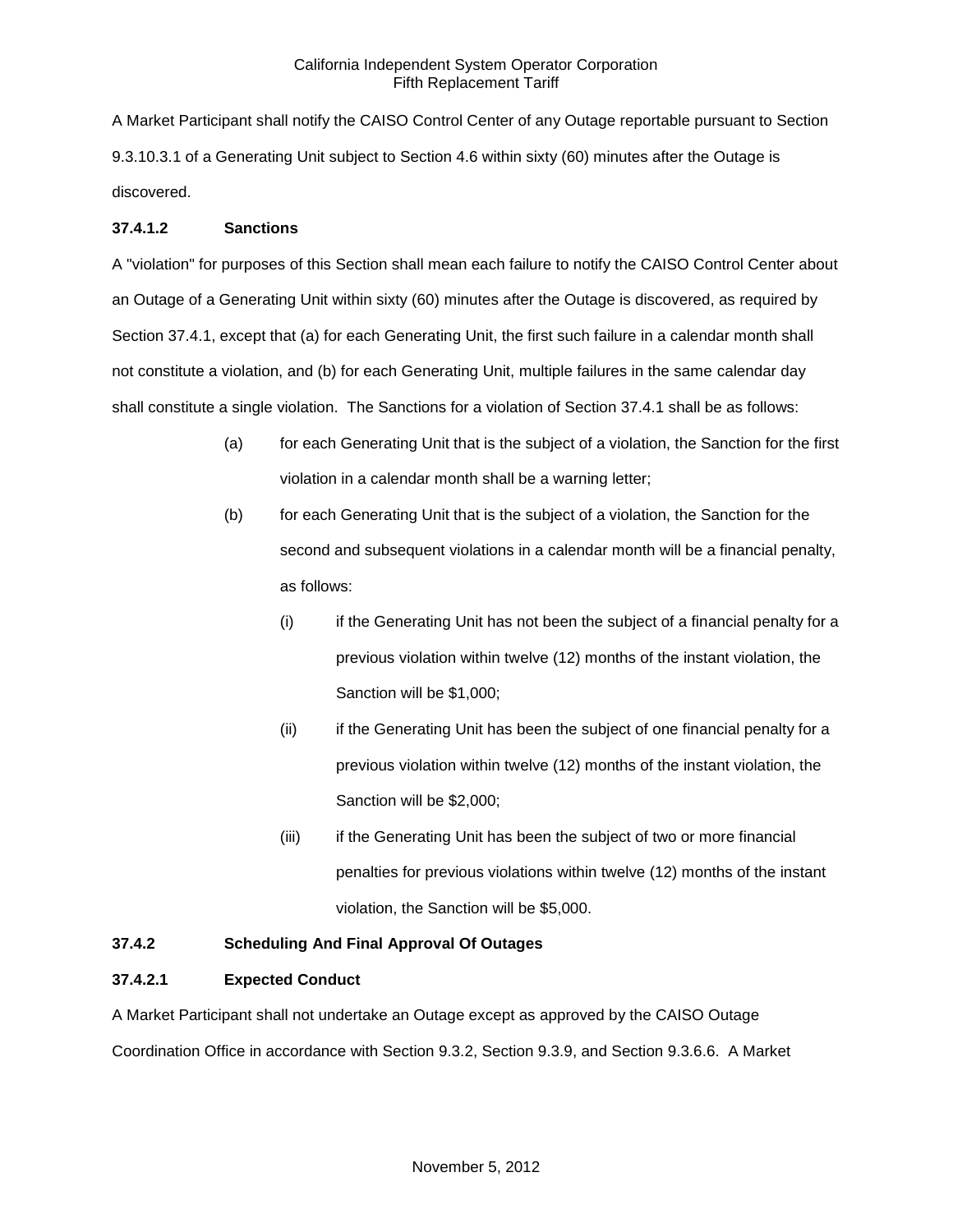Participant shall not commence any Outage without obtaining final approval from the CAISO Control Center in accordance with Sections 9.3.9 and 9.3.10.

# **37.4.2.2 Sanctions**

The Sanctions for a violation of Section 37.4.2 shall be as follows: for the first violation within a rolling twelve (12) month period, \$5,000; for subsequent violations within a rolling twelve (12) month period, \$10,000. A "violation" shall mean each Outage undertaken for which all required approvals were not obtained.

## **37.4.3 Explanation Of Forced Outages**

## **37.4.3.1 Expected Conduct**

As required by Section 9.3.10.6, a Market Participant must provide a detailed explanation of a Forced Outage within two (2) Business Days after the Operator initially notifies the CAISO pursuant to Section 9.3.10.3.1 of the change in maximum output capability. To enable the CAISO to review the explanation submitted by the Operator and to prepare a report on the Forced Outage, the CAISO may request that the Market Participant submit additional information regarding the Forced Outage. An Operator must provide information requested by the CAISO within four (4) Business Days of the CAISO's request for the submission of additional information regarding the Forced Outage.

### **37.4.3.2 Sanctions**

The Sanction for failing to provide an explanation of Forced Outage within the deadline established in Section 37.4.3.1 and Section 9.3.10.6 shall be \$500 per day for each day the explanation is late. The Sanction for failing to provide a response to a request for additional information regarding the Forced Outage within the deadline established in the request for additional information shall be as specified in Section 37.6.1.

### **37.4.4 Enhancements And Exceptions**

Except as otherwise specifically provided, penalty amounts shall be tripled for any violation of Section 37.4.1 through Section 37.4.3 that occurs during a CAISO System Emergency. Violations of the above rules that result in circumstances in which an Uninstructed Deviation Penalty under Section 11.23 is assessed shall not be subject to Sanction under this Section. 37.4.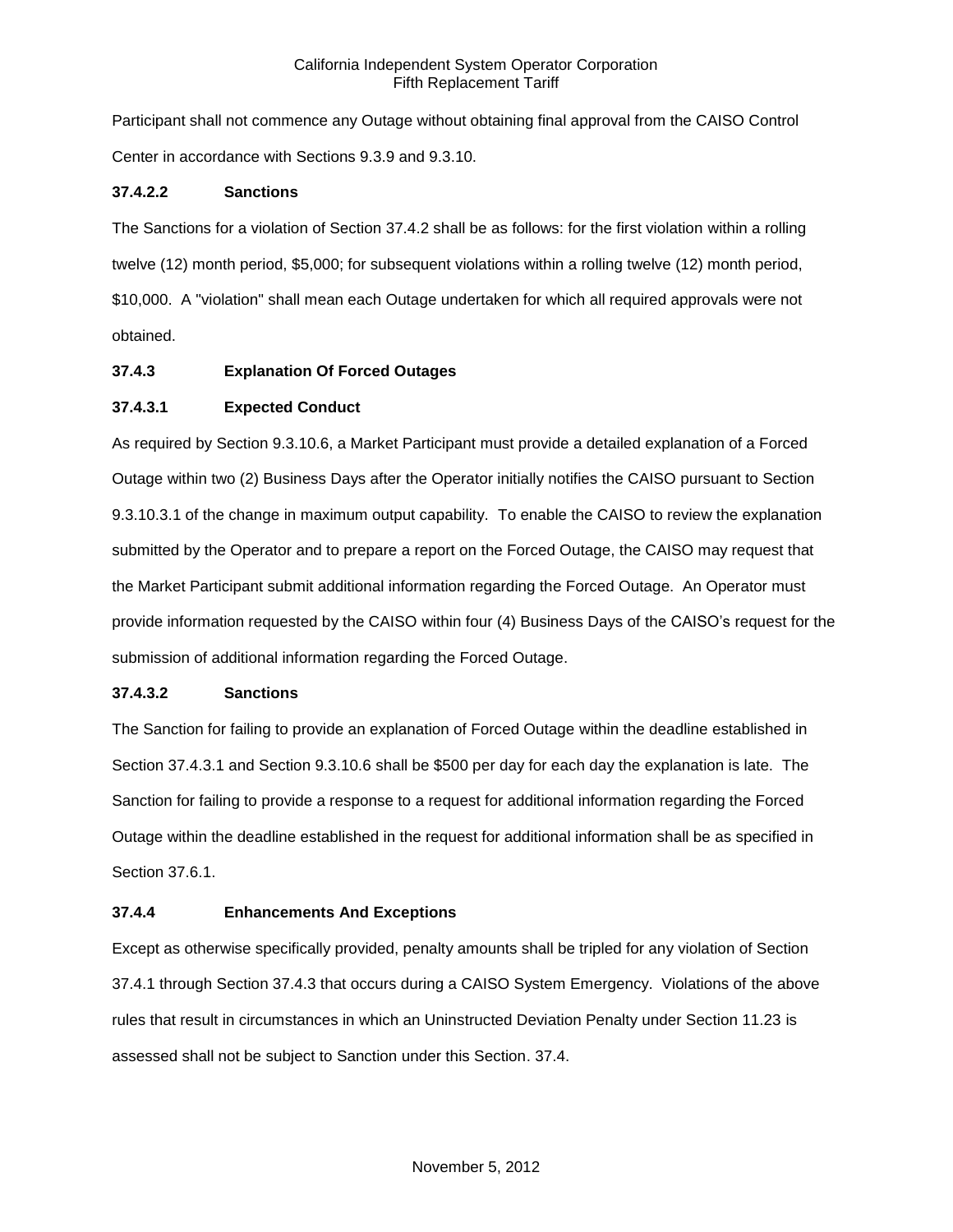- **37.5 Provide Factually Accurate Information**
- **37.5.1 [NOT USED]**
- **37.5.1.2 [NOT USED]**

# **37.5.2 Inaccurate or Late Actual SQMD**

# **37.5.2.1 Expected Conduct**

Market Participants shall provide complete and accurate Settlement Quality Meter Data for each Trading Hour and shall correct any errors in such data no later than forty-eight (48) Business Days after the Trading Day (T+48B). Failure either to submit complete and accurate Actual Settlement Quality Meter Data or to replace Estimated Settlement Quality Meter Data with complete and accurate Actual Settlement Quality Meter Data by T+48B is late Actual Settlement Quality Meter Data and shall be a violation of this rule. The failure to provide complete and accurate Actual Settlement Quality Meter Data, as required by Section 10.3.6 that causes an error to exist in such Settlement Quality Meter Data after forty-eight (48) Business Days after the Trading Day (T+48B) shall be a violation of this rule. Scheduling Coordinators that fail to submit Scheduling Coordinator Estimated Settlement Quality Meter Data that is complete and based on a good faith estimate that reasonably represents Demand and/or Generation quantities for each Settlement Period as required by Section 10 shall be a violation of this rule and may be referred to DMM for investigation.

# **37.5.2.2 Sanctions**

Violations under this Section 37.5.2 shall be subject to Sanction described in Section 37.11.

# **37.5.2.3 Disposition of Sanction Proceeds**

For purposes of redistributing collected market adjustments, any amounts collected under this provision shall be applied first to those parties affected by the conduct. Any excess amounts shall be disposed of as set forth in Section 37.9.4.

# **37.6 Provide Information Required By CAISO Tariff**

**37.6.1 Required Information Generally**

# **37.6.1.1 Expected Conduct**

Except as provided below in Section 37.6.4 (Review by FERC), all information that is required to be submitted to the CAISO under the CAISO Tariff must be submitted by the specified deadline. For the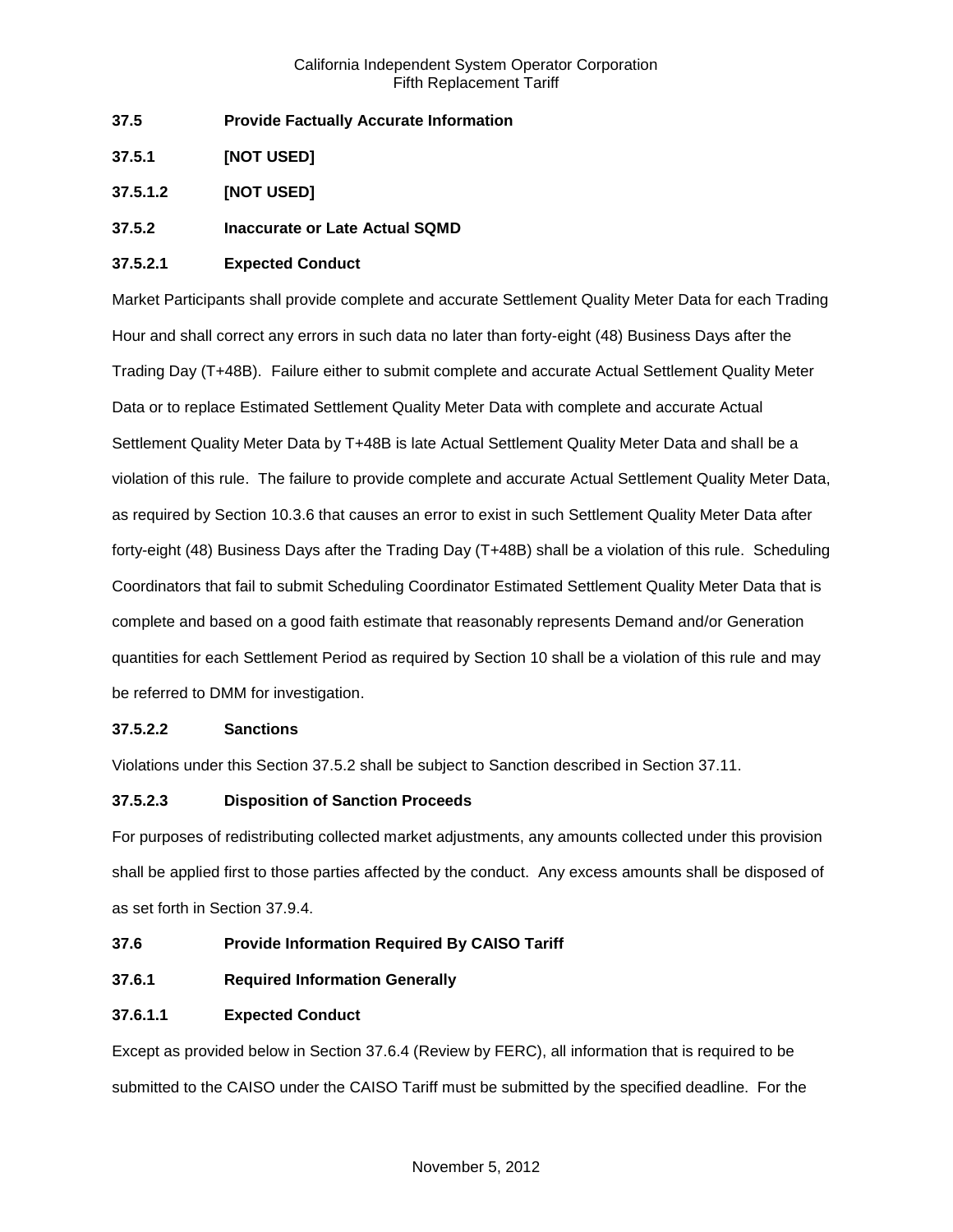purposes of this Section 37.6.1.1, the specified deadline is either the deadline established directly in the CAISO Tariff or, where the CAISO Tariff does not establish a specific deadline, by the deadline that the CAISO has authority to establish under the CAISO Tariff.

### **37.6.1.2 Sanctions**

Except as otherwise provided below, in Section 37.6.2 and Section 37.6.3, the Sanction for a violation of Section 37.6.1.1 shall be \$500 for each day that the required information is late.

# **37.6.2 Investigation Information**

# **37.6.2.1 Expected Conduct**

Except as provided below in Section 37.6.4 (Review by FERC), Market Participants must submit information in response to a written request by the CAISO for information requested in the course of an investigation authorized by the CAISO by the deadline established in the request by the CAISO.

# **37.6.2.2 Sanctions**

The Sanction for a violation of Section 37.6.2 shall be as follows: for the first violation in a rolling twelve (12) month period, \$1000/day; for the second violation in a rolling twelve (12) month period, \$2000/day; for the third and subsequent violations in a rolling twelve (12) month period, \$5000/day. For purposes of this subsection, a violation shall be each failure to provide a full response to a written request and the Sanction shall be determined from the date that the response was due until a full response to the request is received.

# **37.6.3 Audit Materials**

# **37.6.3.1 Expected Conduct**

Except as provided below in Section 37.6.4 (Review by FERC), Market Participants shall comply with the CAISO's audit and/or test procedures authorized pursuant to Section 10.3.10, and further shall perform and submit an annual self-audit as required by the procedures the ISO establishes pursuant to Section 10.3.10, including procedures established relating to the deadline for submitting the required audit.

# **37.6.3.2 Sanctions**

For failure to submit an audit report as required by Section 10.3.10.1, the Sanction shall be \$1000/day until such report is received by the CAISO. For all other violations of this rule the Sanctions shall be as follows: for the first violation in a rolling twelve (12) month period, \$1000/day; for the second violation in a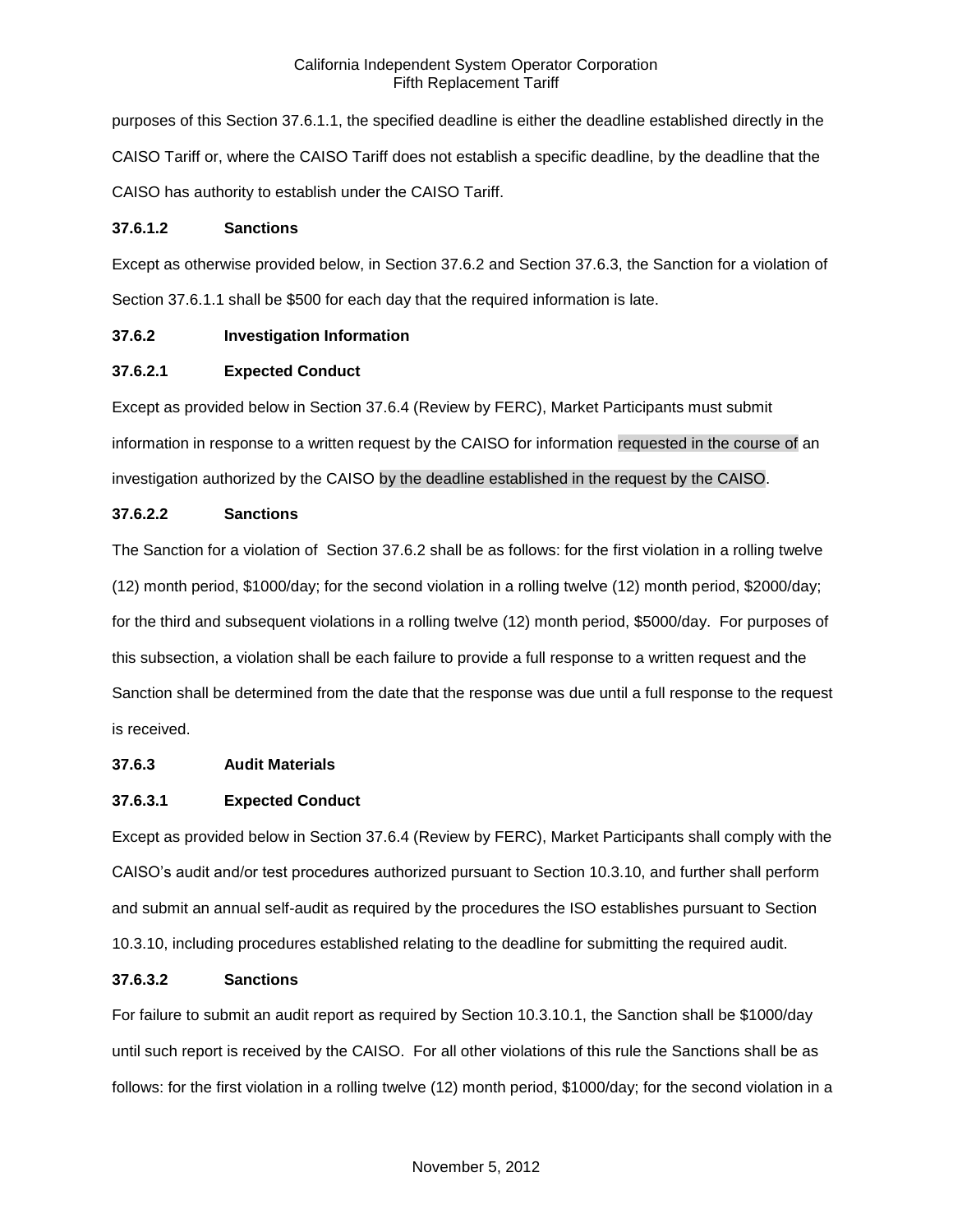rolling twelve (12) month period, \$2000/day; for the third and subsequent violations in a rolling twelve (12) month period, \$5000/day. For purposes of this subsection, a "violation" shall be each failure to provide all information required under the audit or test, from the date that the information was due until all required information is received by the CAISO.

# **37.6.4 Review By FERC**

A Market Participant who objects to an information, audit or test obligation that is enforceable under Section 37.6.1, Section 37.6.2 or Section 37.6.3 above shall have the right immediately (and in all events, no later than the due date for the information) to seek review of the obligation with FERC. In the event that such review is sought, the time for submitting the response or other information to the CAISO shall be tolled until FERC resolves the issue.

### **37.7 [NOT USED]**

# **37.8 Process For Investigation And Enforcement**

# **37.8.1 Purpose; Scope**

The provisions of this Section 37.8 set forth the procedures by which the CAISO will independently investigate potential violations of the Rules of Conduct and administer enforcement activities. Except as hereinafter provided the provisions of this section apply to the Rules of Conduct set forth in Sections 37.2 through 37.6.

## **37.8.2 Referrals To FERC**

Section 37.2.1, Section 37.2.3, Section 37.2.4, and Section 37.3.1 shall be enforced by FERC, in accordance with FERC's rules and procedures. Pursuant to Section 11 of Appendix P, DMM shall refer suspected violations of Section 37.2.1, Section 37.2.3, Section 37.2.4, and Section 37.3.1 to FERC. For violations of this Section 37 that are enforced by FERC, Section 37.8.3, Section 37.8.4, Section 37.8.5, Section 37.8.6, Section 37.8.7, Section 37.8.8, Section 37.8.9, and Section 37.8.10 shall not apply to any investigation DMM may conduct of a suspected Market Violation to FERC.

### **37.8.3 Investigation**

The CAISO shall conduct a reasonable investigation seeking available facts, data, and other information relevant to the potential Rules of Conduct violation.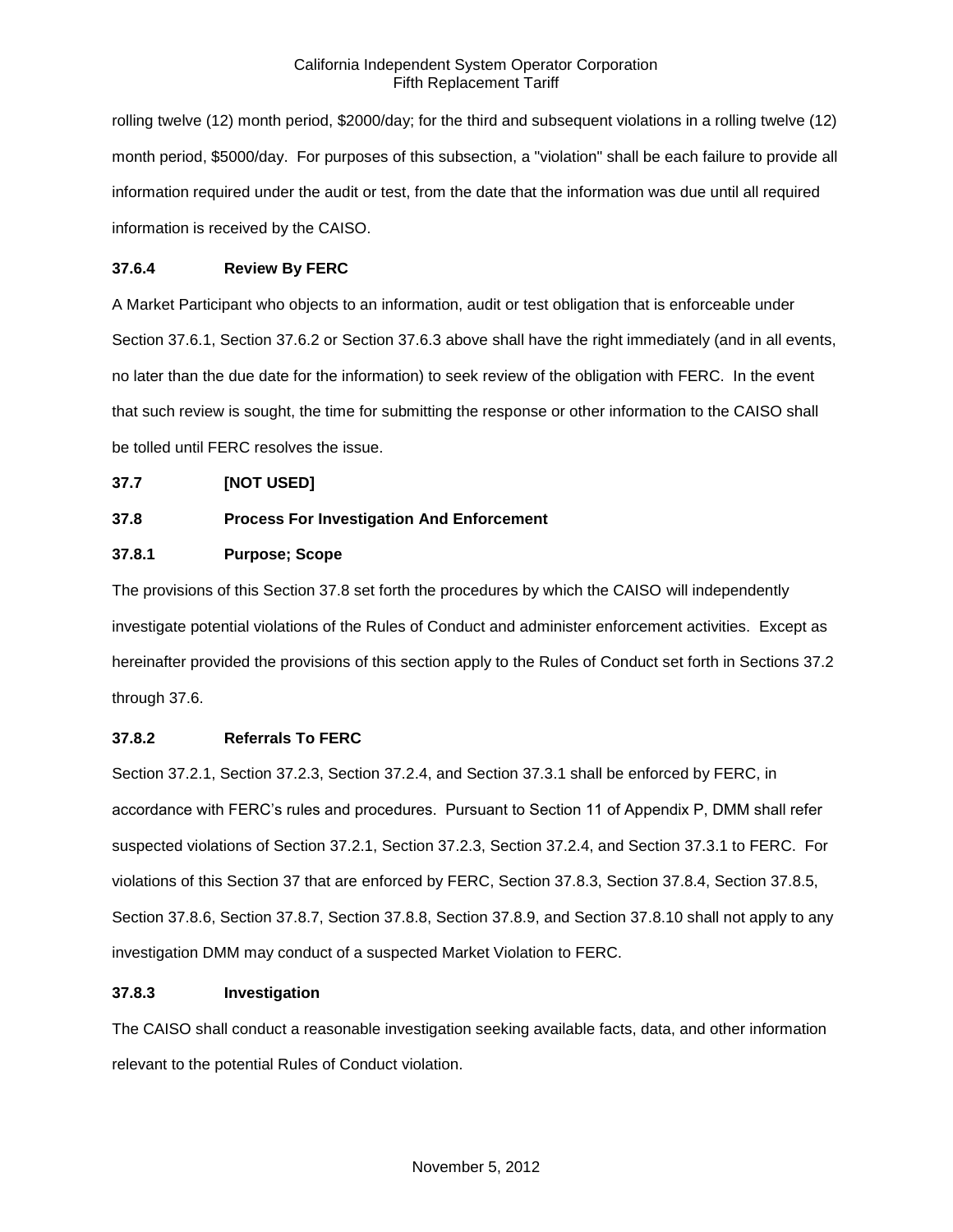## **37.8.4 Notice**

The CAISO shall provide notice of the investigation in sufficient detail to allow for a meaningful response to the Scheduling Coordinator and, as limited below, to all Market Participants the Scheduling Coordinator represents that are the subject(s) of the investigation. The CAISO shall contact the Market Participant(s) that may be involved, so long as the CAISO has sufficient objective information to identify and verify the role of the Market Participant(s) in the potential Rules of Conduct violation. Such Market Participant(s) will likely have an existing contractual relationship with the CAISO (e.g., UDC, MSS, CAISO Metered Entity, Participating Transmission Owner, Participating Generator, Participating Load, or Demand Response Provider).

# **37.8.5 Opportunity To Present Evidence**

The CAISO shall provide an opportunity to the Market Participant(s) that are the subject(s) of the investigation to present any issues of fact or other information relevant to the potential Rules of Conduct violation being investigated. The CAISO shall consider all such information or data presented.

# **37.8.6 Results Of Investigation**

The CAISO shall notify the Market Participant(s) that are the subject(s) of the investigation of the results of the investigation. The Market Participant(s) shall have thirty (30) days to respond to the findings of the CAISO before the CAISO makes a determination of whether a Sanction is required by this CAISO Tariff.

# **37.8.7 Statement Of Findings And Conclusions**

Where the investigation results in a Sanction, the CAISO shall state its findings and conclusions in writing, and will make such writing available to the Scheduling Coordinator and, as provided in Section 37.8.4, to the Market Participant(s) that are the subject(s) of the investigation.

# **37.8.8 Officer Representative**

Where an investigation results in a Sanction by the CAISO, the CAISO shall direct its notice of such result to a responsible representative of the Scheduling Coordinator and, as provided in Section 37.8.4, to the Market Participant(s) that are the subject(s) of the investigation at the officer level.

# **37.8.9 Record Of Investigation**

Where an investigation results in a Sanction, the CAISO will maintain a record of the investigation until its decision has been finally reviewed, if review is sought, or until the period for seeking review has expired.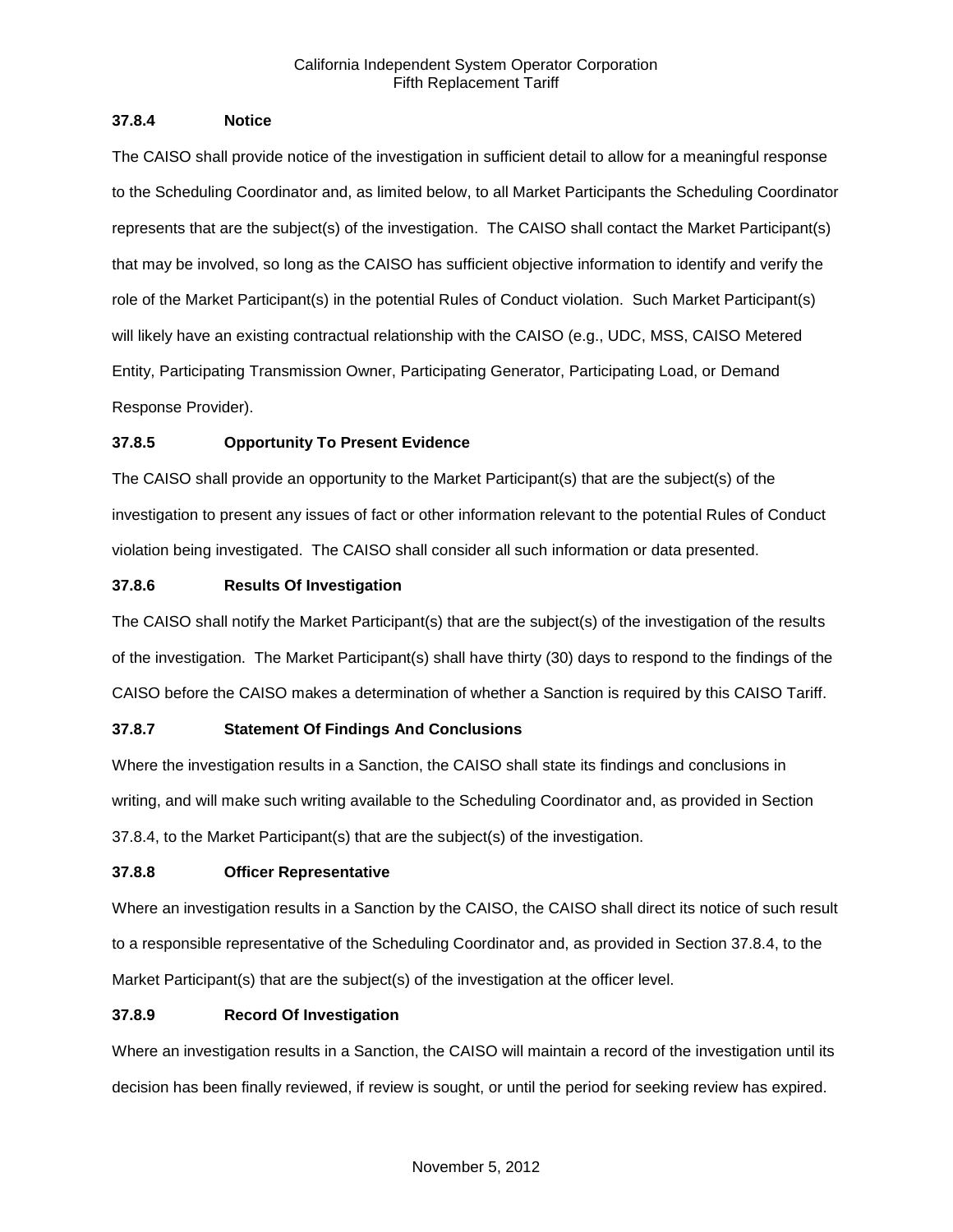## **37.8.10 Review Of Determination**

A Market Participant that receives a Sanction may obtain immediate review of the CAISO's determination by directly appealing to FERC, in accordance with FERC's rules and procedures. In such case, the applicable Scheduling Coordinator shall also dispute the Recalculation Settlement Statement containing the financial penalty, in accordance with Section 11. The Recalculation Settlement Statement dispute and appeal to FERC must be made in accordance with the timeline for raising disputes specified in Section 11.29.8. The penalty will be tolled until FERC renders its decision on the appeal. The disposition by FERC of such appeal shall be final, and no separate dispute of such Sanction may be initiated under Section 13, except as provided in Section 37.9.3.4. For the purpose of applying the time limitations set forth in Section 37.10.1, a Sanction will be considered assessed when it is included on a Recalculation Settlement Statement, whether or not the CAISO accepts a Scheduling Coordinator's dispute of such Recalculation Settlement Statement pending resolution of an appeal to FERC in accordance with this section or Section 37.9.3.3.

## **37.9 Administration Of Sanctions**

### **37.9.1 Assessment; Waivers And Adjustments**

Penalty amounts for violation of these Rules of Conduct shall be calculated as specified in Section 37.4.1.2, Section 37.4.2.2, Section 37.4.3.2, Section 37.4.4, Section 37.5.2.2, Section 37.6.1.2, Section 37.6.2.2, and Section 37.6.3.2.

**37.9.2 [NOT USED] 37.9.2.1 [NOT USED] 37.9.2.2 [NOT USED] 37.9.2.3 [NOT USED] 37.9.2.4 [NOT USED] 37.9.2.5 [NOT USED] 37.9.2.6 [NOT USED] 37.9.3 Settlement 37.9.3.1 Settlement Statements**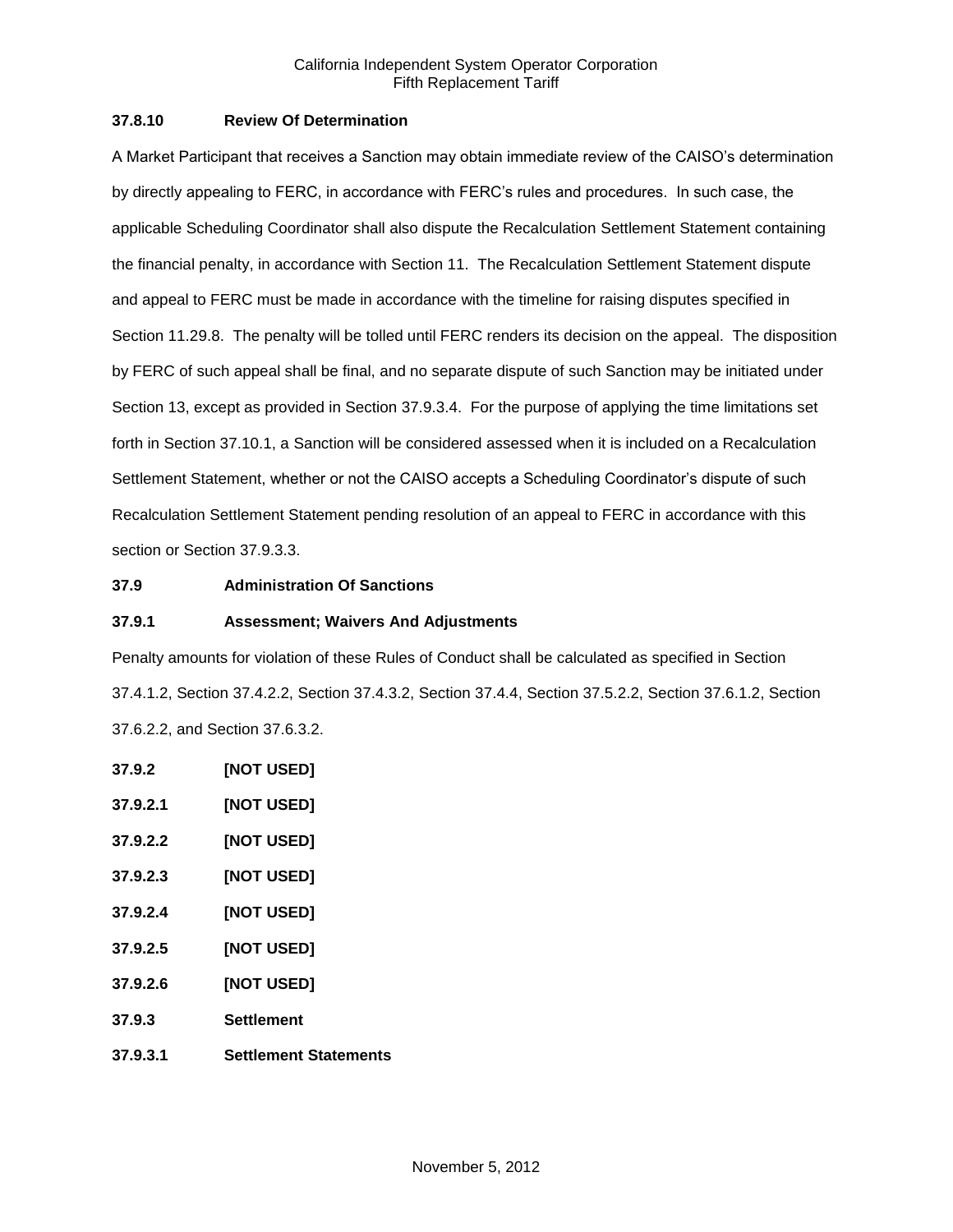The CAISO will administer any penalties issued under this Section 37 through Recalculation Settlement Statements, as relevant, issued to the responsible Scheduling Coordinator by the CAISO. Before invoicing a financial penalty through the Settlement process, the CAISO will provide a description of the penalty to the responsible Scheduling Coordinator and all Market Participants the Scheduling Coordinator represents that are liable for the penalty, when the CAISO has sufficient objective information to identify and verify responsibility of such Market Participants. The description shall include the identity of the Market Participant that committed the violation and the amount of the penalty.

#### **37.9.3.2 Payment**

Except as provided in Section 37.8.10 or Section 37.9.3.3 below, the Scheduling Coordinator shall be obligated to pay all penalty amounts reflected on Settlement Statements to the CAISO pursuant to the CAISO's Settlement process, as set forth in Section 11.

#### **37.9.3.3 Other Responsible Party**

Where a party or parties other than the Scheduling Coordinator is responsible for the conduct giving rise to a penalty reflected on a Settlement Statement, and where the Scheduling Coordinator bears no responsibility for the conduct, such other party or parties ultimately shall be liable for the penalty. Under such circumstances, the Scheduling Coordinator shall use reasonable efforts to obtain payment of the penalty from the responsible party(ies) and to remit such payment to the CAISO in the ordinary course of the Settlement process. In the event that the responsible party(ies) wish to dispute the penalty, or the Scheduling Coordinator otherwise is unable to obtain payment from the responsible parties, the Scheduling Coordinator shall notify the CAISO and dispute the Settlement Statement. The CAISO promptly shall notify FERC. If the CAISO finds that a Market Participant separate from the Scheduling Coordinator that is unable to obtain payment from the responsible party(ies) is solely responsible for a violation, the Scheduling Coordinator that is unable to obtain payment may net its payment of its Invoice amount by the amount of the penalty in question. The CAISO may refuse to offer further service to any responsible party that fails to pay a penalty, unless excused under the terms of the CAISO Tariff, by providing notice of such refusal to the Scheduling Coordinator. Following such notice, the Scheduling Coordinator shall be liable for any subsequent penalties assessed on account of such responsible party.

**37.9.3.4 [NOT USED]**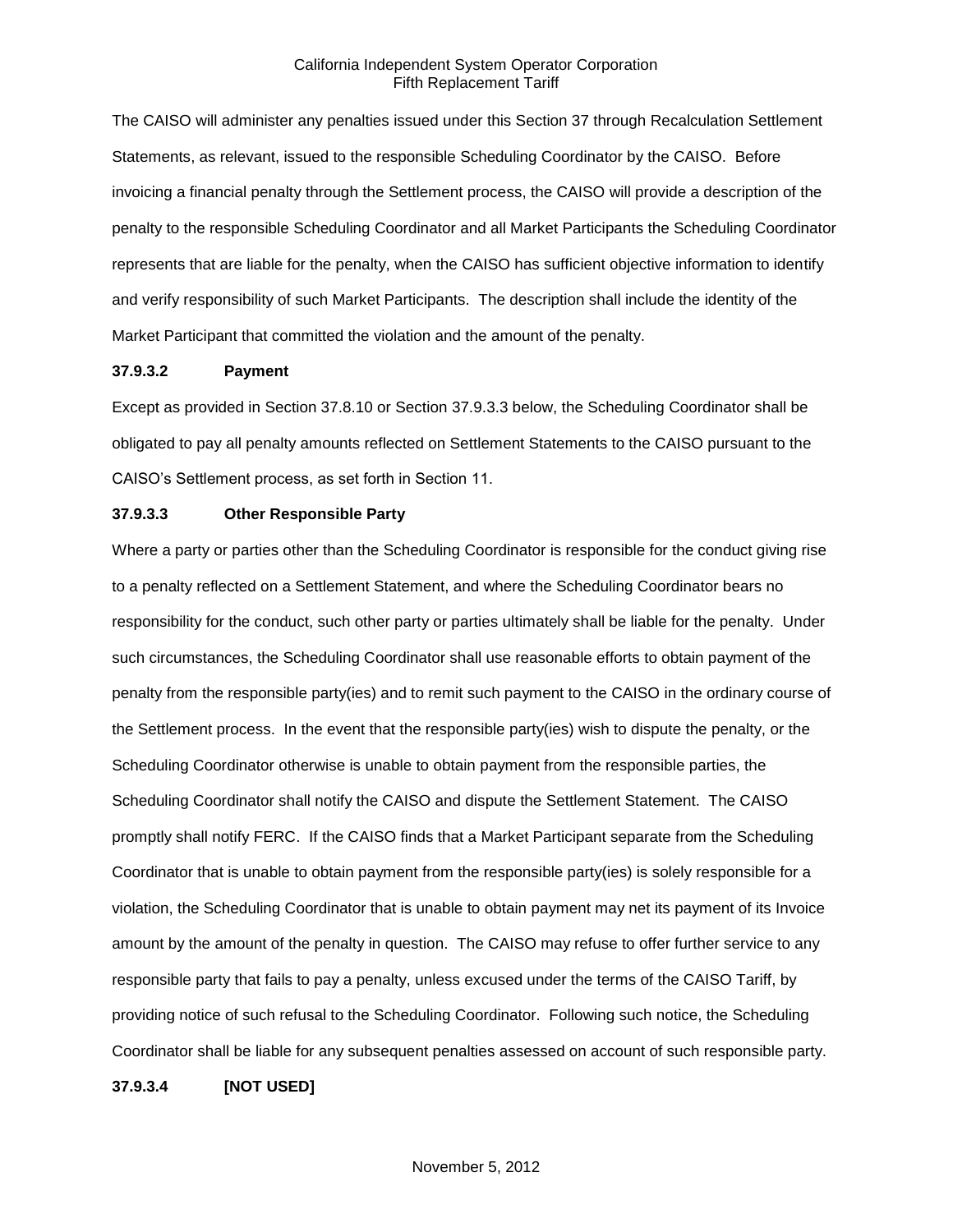## **37.9.4 Disposition Of Proceeds**

The CAISO shall collect penalties assessed pursuant to this Section 37.9 and deposit such amounts in an interest bearing trust account. After the end of each calendar year, the CAISO shall distribute the penalty amounts together with interest earned through payments to Scheduling Coordinators as provided herein. For the purpose of this Section 37.9.4, "eligible Market Participants" shall be those Market Participants that were not assessed a financial penalty pursuant to this Section 37 during the calendar year. Each Scheduling Coordinator that paid GMC during the calendar year will identify, in a manner to be specified by the CAISO, the amount of GMC paid by each Market Participant for whom that Scheduling Coordinator provided service during that calendar year. The total amount assigned to all Market Participants served by that Scheduling Coordinator in such calendar year (including the Scheduling Coordinator itself for services provided on its own behalf), shall equal the total GMC paid by that Scheduling Coordinator.

The CAISO will calculate the payment due each Scheduling Coordinator based on the lesser of the GMC actually paid by all eligible Market Participants represented by that Scheduling Coordinator, or the product of a) the amount in the trust account, including interest, and b) the ratio of the GMC paid by each Scheduling Coordinator for eligible Market Participants, to the total of such amounts paid by all Scheduling Coordinators. Each Scheduling Coordinator is responsible for distributing payments to the eligible Market Participants it represented in proportion to GMC collected from each eligible Market Participant.

Prior to allocating the penalty proceeds, the CAISO will obtain FERC's approval of its determination of eligible Market Participants and their respective shares of the trust account proceeds. If the total amount in the trust account to be so allocated exceeds the total GMC obligation of all eligible Market Participants, then such excess shall be treated in accordance with Section 11.29.9.6.3.

### **37.10 Miscellaneous**

### **37.10.1 Time Limitation**

An investigation of events potentially subject to Sanction by the CAISO under this Section 37 must be commenced within ninety (90) days of discovery of the events. Sanctions may be assessed under this Section 37 up to one year after discovery of the events constituting the violation, but no later than three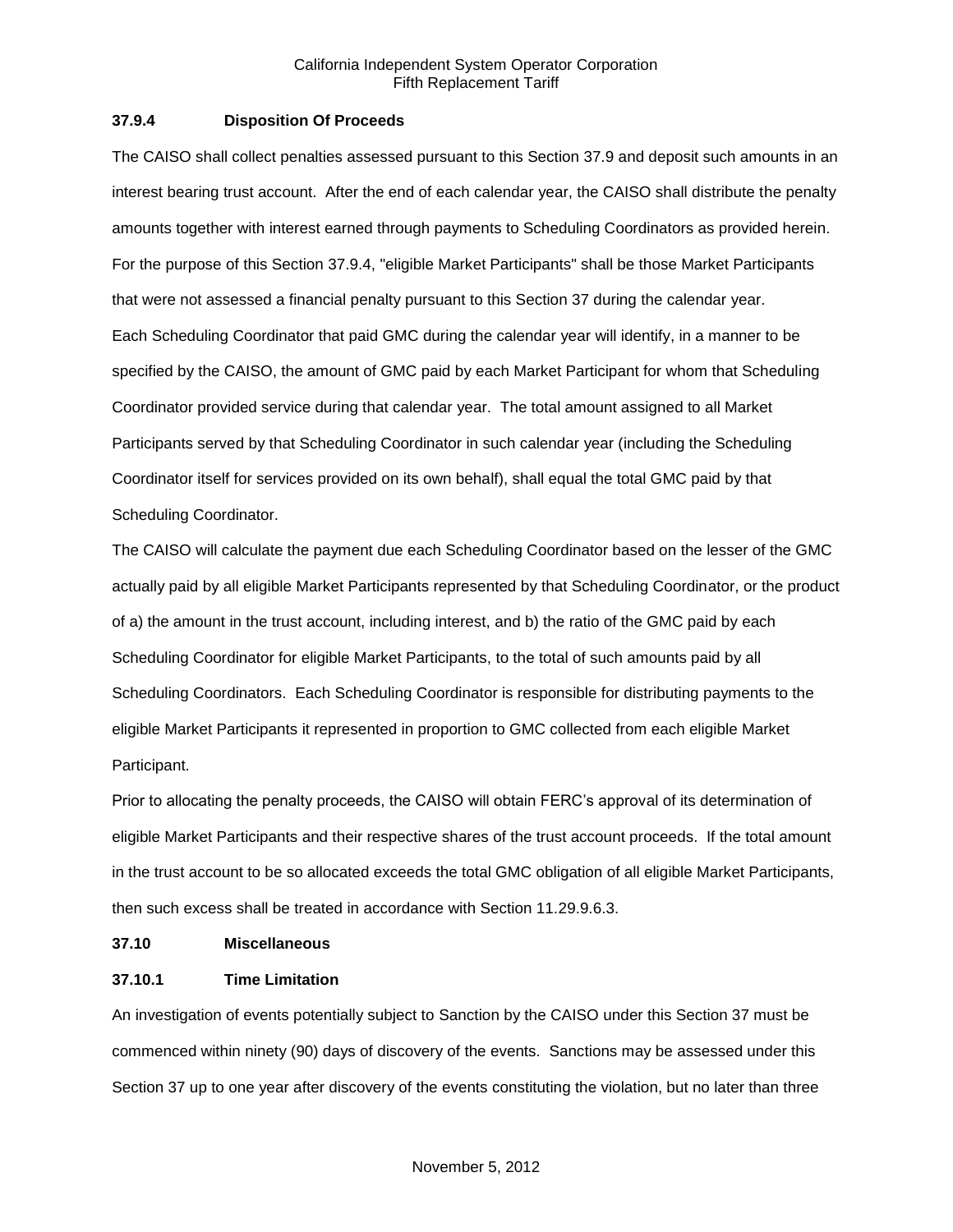years after the date of the violation. Nothing in this section shall limit the rights or liabilities of any party under any other provision of applicable laws, regulations or tariff provisions.

## **37.10.2 No Limitation On Other Rights**

Nothing contained in this Section 37 shall limit the ability of the CAISO to collect information from Market Participants or to establish new provisions pursuant to Section 15.

## **37.11 Method For Calculating Penalties**

## **37.11.1 Inaccurate or Late Actual SQMD Penalty**

There is no Sanction for the submission of inaccurate or late Actual Settlement Quality Meter Data used for a Recalculation Settlement Statement T+ 12B. However, failure by a Scheduling Coordinator, under a specific SCID, to submit Actual Settlement Quality Meter Data or to replace Estimated Settlement Quality Meter Data with Actual Settlement Quality Meter Data by forty-eight (48) Business Days after the Trading Day (T+48B) for one or more scheduled Resource IDs for a given Trading Day is late Actual Settlement Quality Meter Data and constitutes a Rule of Conduct violation. The Sanction is \$1,000 and the Scheduling Coordinator is required to submit Actual Settlement Quality Meter Data during the period specified in Section 10.3.6.4 for Recalculation Settlement Statement T+9M. Where a Scheduling Coordinator fails to submit Actual Settlement Quality Meter Data or to replace Estimated Settlement Quality Meter Data with Actual Settlement Quality Meter Data by T+48B for at one or more scheduled Resource IDs for a given Trading Day and that Scheduling Coordinator also fails to submit Actual Settlement Quality Meter Data during the period specified in Section 10.3.6.3 for Recalculation Settlement Statement T+9M, then the Scheduling Coordinator shall also be levied a Sanction of \$3,000. The submission by a Scheduling Coordinator of Actual Settlement Quality Meter Data that causes an error to exist in such Actual Settlement Quality Meter Data after T+48B shall constitute inaccurate Actual Settlement Quality Meter Data and is a Rule of Conduct violation. The Sanction is \$1,000. All violations of this Section 37.11.1 shall be found per SCID per Trading Day and all Sanctions assessed under this Section 37 shall be levied per SCID per Trading Day. Accordingly, for any given trade date, one Scheduling Coordinator may be found to have committed multiple violations of, and may be assessed multiple Sanctions under, this Section 37.11.1

# **37.11.2 Inaccurate Actual SQMD Penalty Without Recal. Sett. Stmt.**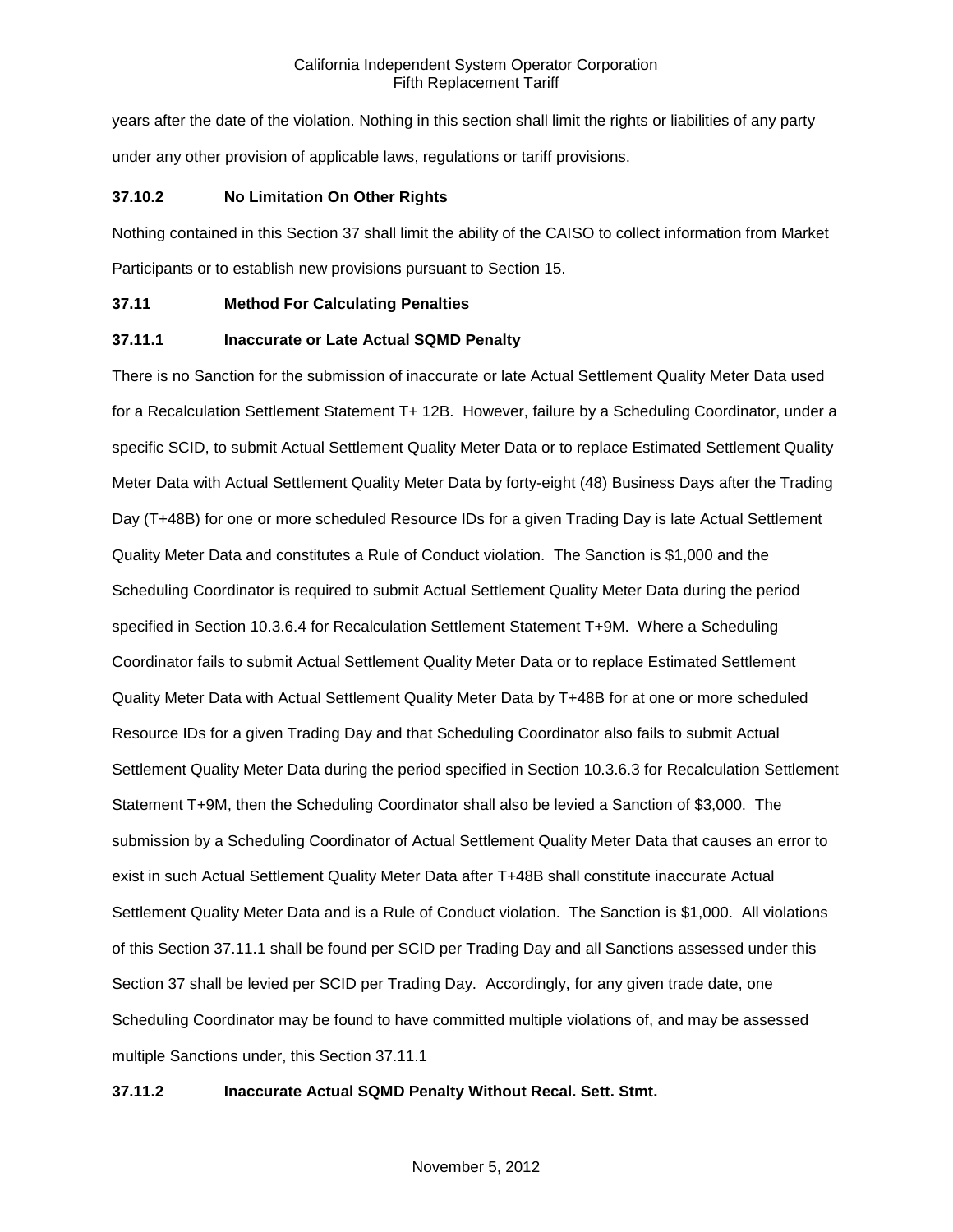If the CAISO does not perform a Recalculation Settlement Statement or re-run, for cases of inaccurate Actual Settlement Quality Meter Data, the penalty will be a market adjustment and a Sanction. The Sanction shall be \$1,000. The market adjustment approximates the financial impact on the market; however, it does not completely reflect all the Settlement consequences of inaccurately submitted Meter Data. The approximated value of the inaccurate Meter Data in question will be calculated and returned to the market based on the average of the pro rata share of Unaccounted for Energy (UFE) charged in the utility Service Area during the period of the inaccurate Meter Data event. If the error is to the detriment of the responsible Scheduling Coordinator (e.g., under-reported Generation or over-reported Demand), and the CAISO does not produce a Recalculation Settlement Statement or perform a re-run, then no market adjustment will be made but the Sanction of \$1,000 still shall be levied.

For the market adjustment, the applicable price will be the greater of: (1) the simple average of the relevant twelve (12) five-minute LMPs for each hour in which inaccurate Meter Data occurred; or (2) \$10/MWh. The LMP used will be the value posted on OASIS for each Trading Hour of the applicable Trading Day.

#### **38. Market Monitoring**

To comply with Commission Order No. 719, P 392, Section 38 has been consolidated with, and moved to, Appendix O (for the MSC) and Appendix P (for DMM). Where a provision in Appendix O or Appendix P is cross-referenced in another section or appendix of this Tariff, the language in Appendix O or Appendix P shall govern in the event of any conflict.

#### **39. Market Power Mitigation Procedures**

#### **39.1 Intent Of CAISO Mitigation Measures; Additional FERC Filings**

These CAISO market power mitigation measures ("Mitigation Measures") are intended to provide the means for the CAISO to mitigate the market effects of any conduct that would substantially distort competitive outcomes in the CAISO Markets while avoiding unnecessary interference with competitive price signals. These Mitigation Measures are intended to minimize interference with an open and competitive market, and thus to permit, to the maximum extent practicable, price levels to be determined by competitive forces under the prevailing market conditions. To that end, the Mitigation Measures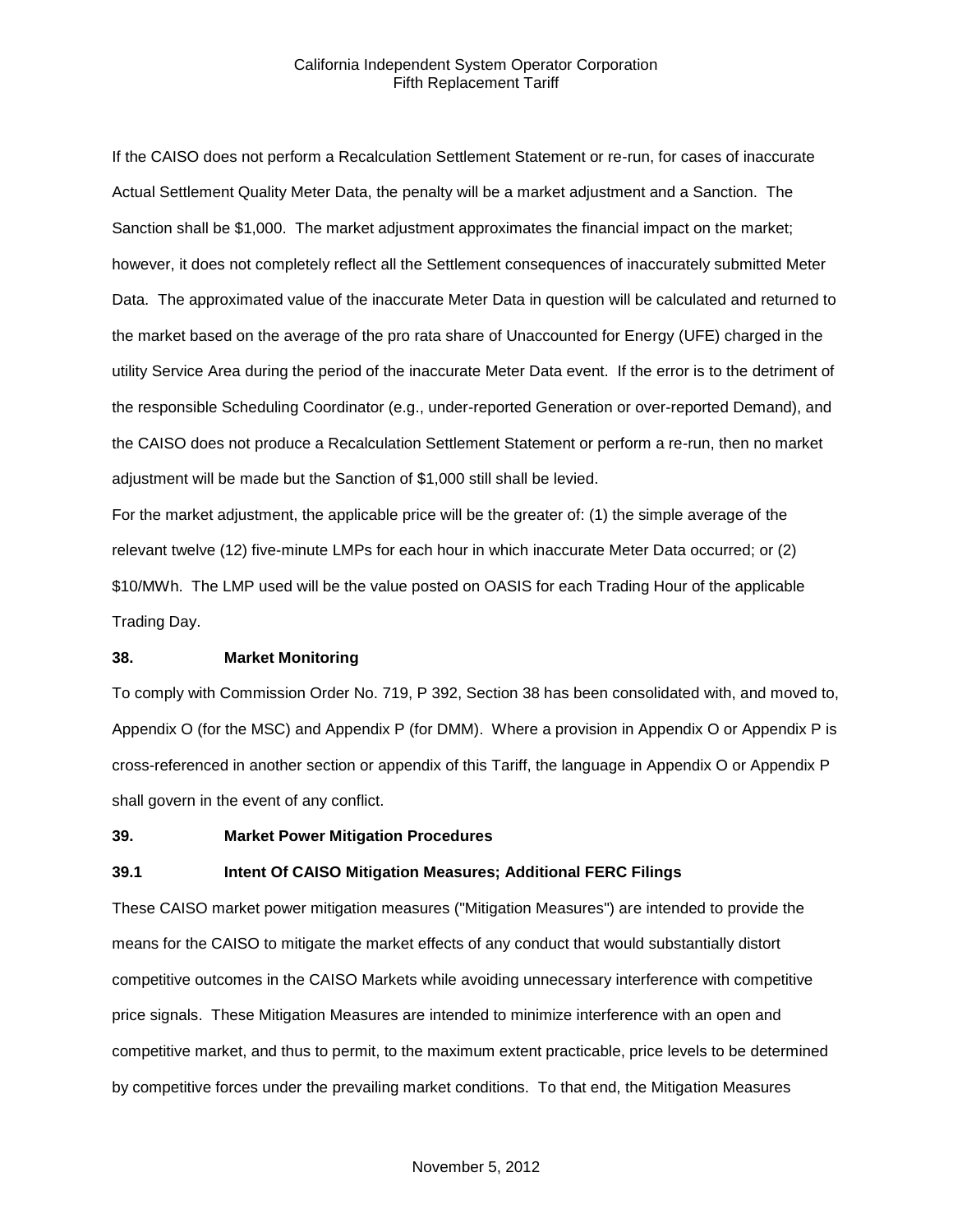authorize the mitigation only of specific conduct identified through explicit procedures specified below. In addition, the CAISO shall monitor the markets it administers for conduct that it determines constitutes an abuse of market power but is not addressed by the market power mitigation procedures specified below. If the CAISO identifies any such conduct, it shall make a filing under Section 205 of the Federal Power Act, 16 U.S.C. § 824d, with FERC requesting authorization to apply appropriate mitigation measures. Any such filing shall identify the particular conduct the CAISO believes warrants mitigation, shall propose a specific mitigation measure for the conduct, and shall set forth the CAISO's justification for imposing that mitigation measure.

### **39.2 Conditions For The Imposition Of Mitigation Measures**

#### **39.2.1 Conduct Inconsistent With Competitive Conduct**

In general, the CAISO shall consider a Market Participant's conduct to be inconsistent with competitive conduct if the conduct would not be in the economic interest of the Market Participant in the absence of market power. The categories of conduct that are inconsistent with competitive conduct include, but may not be limited to, the four categories of conduct specified in Section 39.3 below.

### **39.3 Categories Of Conduct That May Warrant Mitigation**

### **39.3.1 Conduct Regarding Bidding, Scheduling Or Facility Operation**

Mitigation Measures may be applied to bidding, scheduling or operation of an Electric Facility or as specified in Section 39.3.1. The following categories of conduct, whether by a single firm or by multiple firms acting in concert, may cause a material effect on prices or generally the outcome of the CAISO Markets if exercised from a position of market power. Accordingly, the CAISO shall monitor the CAISO Markets for the following categories of conduct, and shall impose appropriate Mitigation Measures if such conduct is detected and the other applicable conditions for the imposition of Mitigation Measures are met:

> (1) Physical withholding of an Electric Facility, in whole or in part, that is, not offering to sell or schedule the output of or services provided by an Electric Facility capable of serving a CAISO Market. Such withholding may include, but not be limited to: (i) falsely declaring that an Electric Facility has been forced out of service or otherwise become totally or partially unavailable, (ii) refusing to offer Bids for an Electric Facility when it would be in the economic interest, absent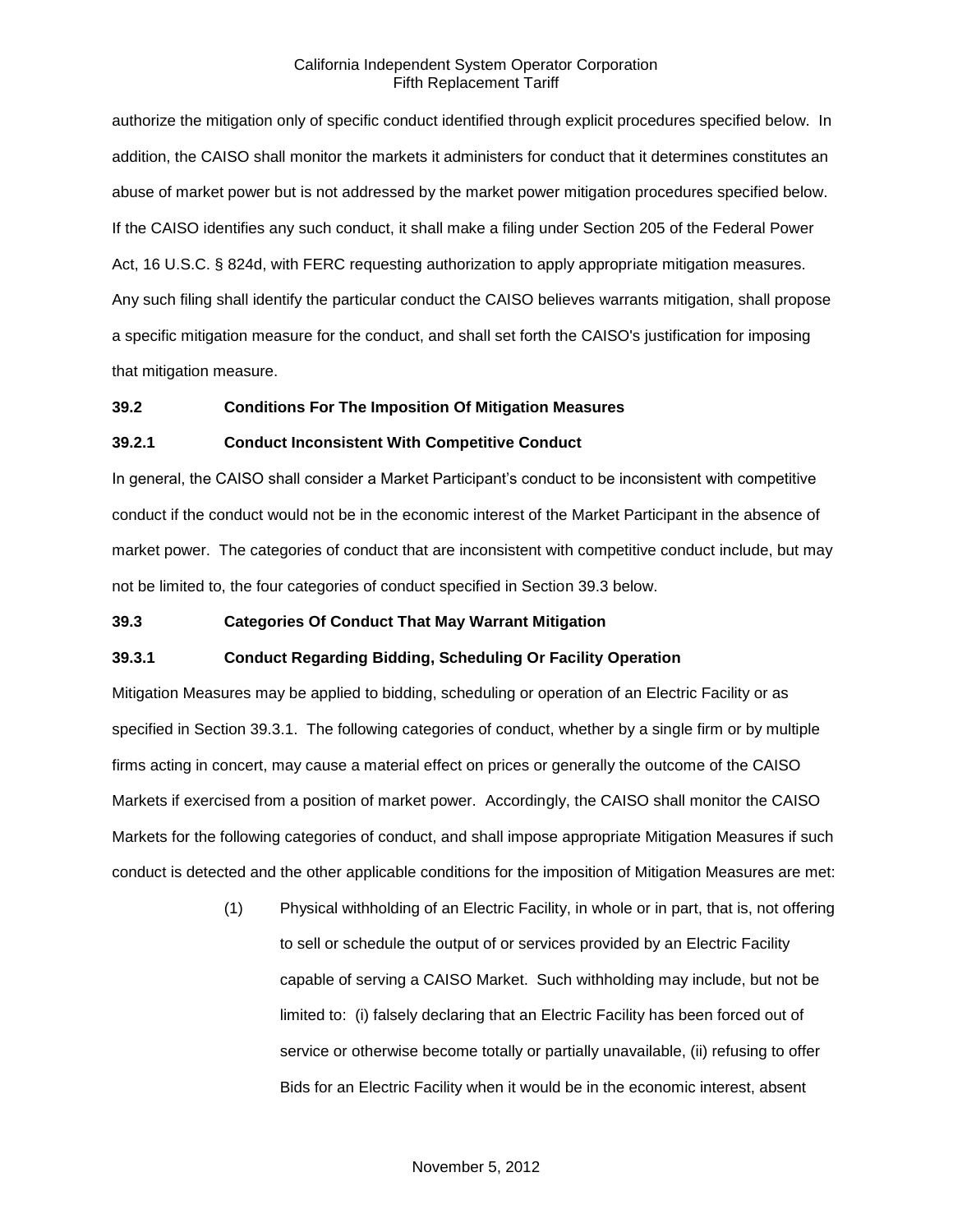market power, of the withholding entity to do so, (iii) declining Bids called upon by the CAISO (unless the CAISO is informed in accordance with established procedures that the relevant resource for which the Bid is submitted has undergone a forced outage or derate), or (iv) operating a Generating Unit in Real-Time to produce an output level that is less than the Dispatch Instruction.

- (2) Economic withholding of an Electric Facility, that is, submitting Bids for an Electric Facility that are unjustifiably high (relative to known operational characteristics and/or the known operating cost of the resource) so that: (i) the Electric Facility is not or will not be dispatched or scheduled, or (ii) the Bids will set LMPs.
- (3) Uneconomic production from an Electric Facility, that is, increasing the output of an Electric Facility to levels that would otherwise be uneconomic in order to cause, and obtain benefits from, a Transmission Constraint.
- (4) Bidding practices that distort prices or uplift charges away from those expected in a competitive market, such as registering Start-Up Cost and Minimum Load Cost data or submitting Bid Costs on behalf of an Electric Facility that are unjustifiably high (relative to known operational characteristics and/or the known operating cost of the resource) or misrepresenting the physical operating capabilities of an Electric Facility resulting in uplift payments or prices significantly in excess of actual costs.

### **39.3.2 Market Effects Of Rules, Standards, Procedures, Other Items**

Mitigation Measures may also be imposed to mitigate the market effects of a rule, standard, procedure, design feature, or known software imperfection of a CAISO Market that allows a Market Participant to manipulate market prices or otherwise impair the efficient operation of that market, pending the revision of such rule, standard, procedure design feature, or software defect to preclude such manipulation of prices or impairment of efficiency.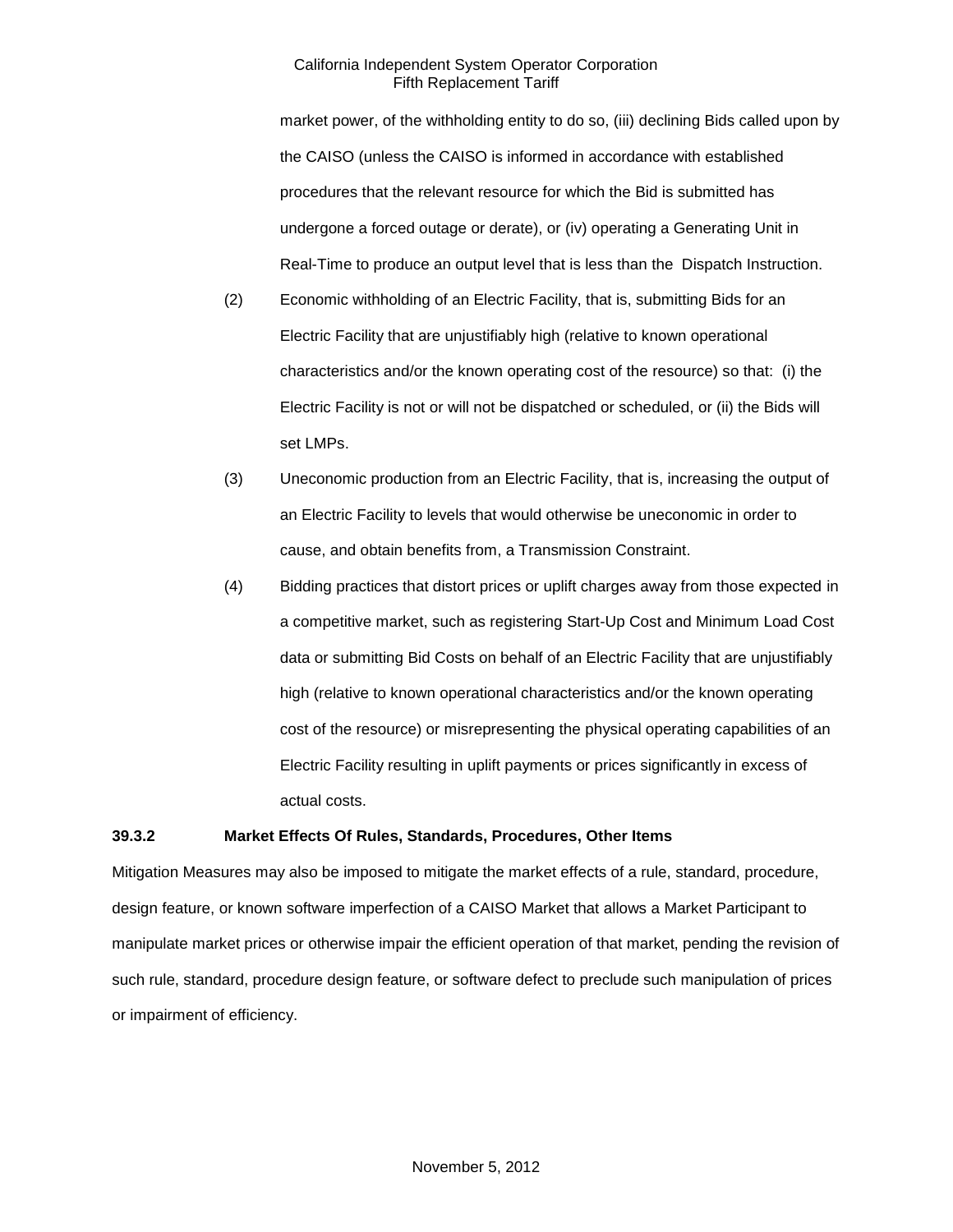# **39.3.3 Using Different Prices In Other Markets Not Uncompetitive**

Taking advantage of opportunities to sell at a higher price or buy at a lower price in a market other than a CAISO Market shall not be deemed a form of withholding or otherwise inconsistent with competitive conduct.

# **39.3.4 Foregoing Category List Subject To Amendment As Appropriate**

The CAISO shall monitor CAISO Markets for other categories of conduct, whether by a single firm or by multiple firms acting in concert, that have material effects on prices in a CAISO Market or other payments. The CAISO shall seek to amend the foregoing list as may be appropriate to include any such conduct that would substantially distort or impair the competitiveness of any of the CAISO Markets.

## **39.4 Sanctions For Physical Withholding**

The CAISO may report a Market Participant the CAISO determines to have engaged in physical withholding, including providing the CAISO false information regarding derating or outage of an Electric Facility, to the Federal Energy Regulatory Commission in accordance with Section 9.3.10.5. In addition, a Market Participant that fails to operate a Generating Unit in conformance with CAISO Dispatch Instructions shall be subject to the penalties set forth in Section 11.23.

### **39.5 FERC-Ordered Measures**

In addition to any mitigation measures specified above, the CAISO shall administer, and apply when appropriate in accordance with their terms, such other mitigation measures as it may be directed to implement by order of the FERC.

# **39.6 Rules Limiting Certain Energy, AS, And RUC Bids**

### **39.6.1 Maximum Bid Prices**

Notwithstanding any other provision of this CAISO Tariff, maximum Bid price provisions of Section 39 shall apply to limit, Energy Bids, RUC Availability Bids, and Ancillary Service Bids as specified below.

### **39.6.1.1 Maximum Price for Energy Bids**

For the twelve (12) months following the effective date of this Section, the maximum Energy Bid prices shall be \$500/MWh. After the twelfth month following the effective date of this Section, the maximum Energy Bid price shall be \$750/MWh. After the twenty-fourth month following the effective date of this Section, the maximum Energy Bid price shall be \$1,000/MWh.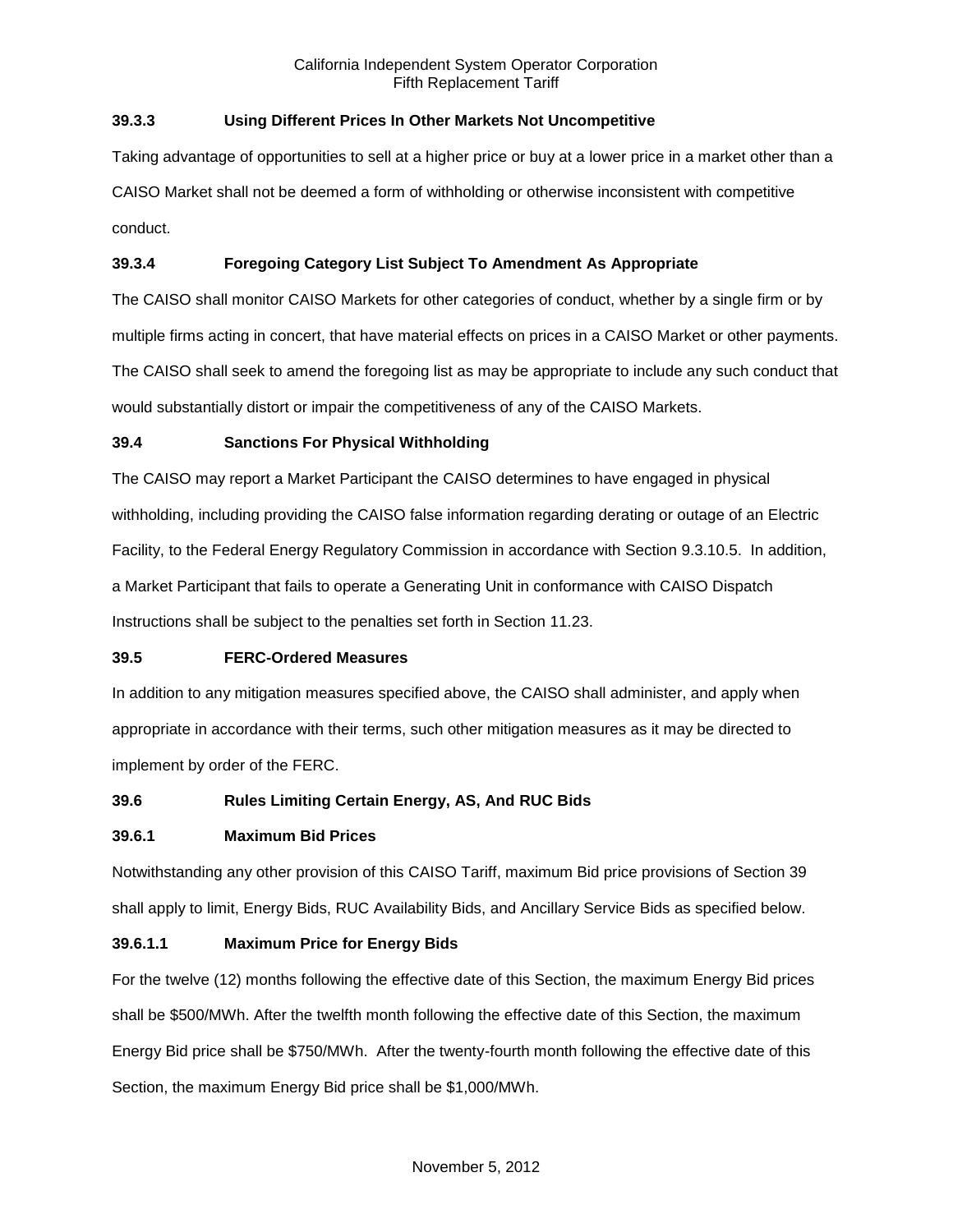# **39.6.1.2 Maximum RUC Availability Bid Prices**

The maximum RUC Availability Bid price shall be \$250/MW/h.

## **39.6.1.3 Maximum Ancillary Services Bid Prices**

The maximum level for Ancillary Services Bid prices shall be \$250/MWh.

### **39.6.1.4 Minimum Bid Price for Energy Bids**

Energy Bids into the CAISO Markets less than -\$30/MWh are not eligible to set any LMP. If the CAISO dispatches a resource with an Energy Bid less than -\$30/MWh, the Scheduling Coordinator on behalf of the resource will be eligible to be paid the Bid price upon the submission of detailed information justifying the cost components of the Bid to the CAISO and FERC no later than seven (7) days after the end of the month in which the Bid was submitted. The CAISO will treat such information as confidential and will apply the procedure in Section 20.4 with regard to requests for disclosure of such information. The CAISO shall pay Scheduling Coordinators for amounts in excess of -\$30/MWh minimum Bid price upon FERC acceptance of the information justifying the cost components. Virtual Bids may not be less than -\$30/MWh.

# **39.6.1.5 Minimum Bid Price for Ancillary and RUC Bids**

Ancillary Service Bids and RUC Availability Bids submitted into CAISO markets must have Bid prices not less than \$0/MW/h.

# **39.6.1.6 Maximum Start-Up Cost and Minimum Load Cost Registered Cost Values**

The maximum Start-Up Cost and Minimum Load Cost values registered in the Master File by Scheduling Coordinators for resources that elect the Registered Cost option in accordance with Section 30.4 will be limited to 200% of the Projected Proxy Cost.

# **39.6.1.6.1 Gas Price Component of Projected Proxy Cost**

For natural gas fired resources, the CAISO will calculate a gas price to be used in establishing maximum Start-Up Costs and Minimum Load Costs after the twenty-first day of each month and post it on the CAISO Website by the end of each calendar month. The price will be applicable for Scheduling Coordinators electing the Registered Cost option until a new gas price is calculated and posted on the CAISO Website. The gas price will be calculated as follows: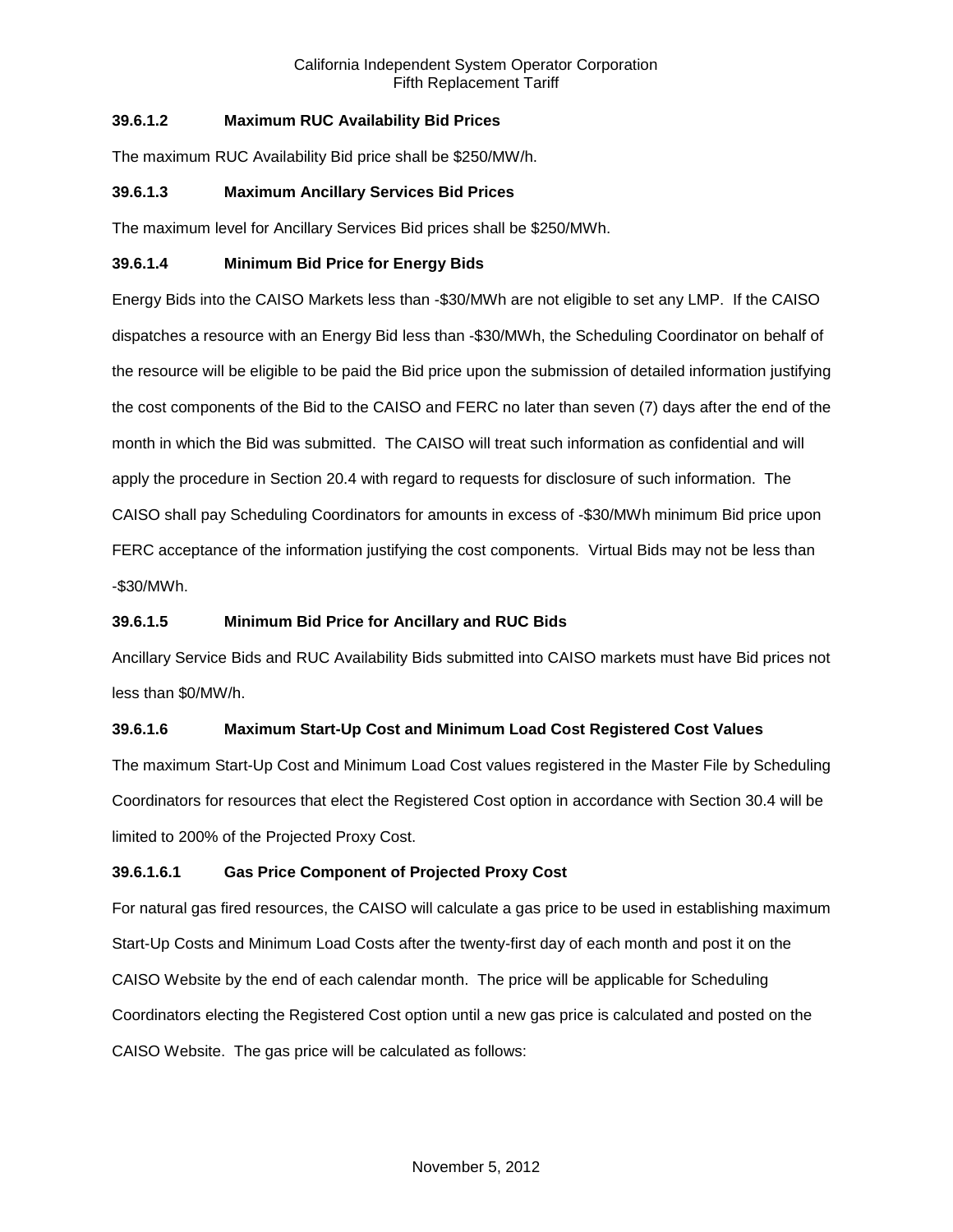- (1) Daily closing prices for monthly natural gas futures contracts at Henry Hub for the next calendar month are averaged over the first twenty-one (21) days of the month, resulting in a single average for the next calendar month.
- (2) Daily prices for futures contracts for basis swaps at identified California delivery points, are averaged over the first twenty-one (21) days of the month for the identified California delivery points as set forth in the Business Practice Manual.
- (3) For each of the California delivery point, the average Henry Hub and basis swap prices are combined and will be used as the baseline gas price applicable for calculating the caps for Start-Up and Minimum Load costs for resources electing the Registered Cost option. The most geographically appropriate will apply to a particular resource.
- (4) The applicable intra-state gas transportation charge as set forth in the Business Practice Manual will be added to the baseline gas price for each resource that elects the Registered Cost option to create a final gas price for calculating the caps for Start-Up and Minimum Load Costs for each such resource.

For non-gas fired resources, the Projected Proxy Costs for Start-Up Costs and Minimum Load Costs will be calculated using the information contained in the Master File used for calculating the Proxy Cost, as set forth in the Business Practice Manual.

### **39.7 Local Market Power Mitigation For Energy Bids**

Local Market Power Mitigation is based the assessment and designation of Transmission Constraints as competitive or non-competitive pursuant to Section 39.7.2. Prior to the effective date of this tariff provision, assessments will be performed for use in the DAM, HASP and the RTM at a minimum four (4) times per year and potentially more frequently if needed due to changes in system conditions, network topology, or market performance. Any changes in Transmission Constraints designations will be publicly noticed prior to making the change. Upon determination that an ad hoc assessment is warranted, the CAISO will notice Market Participants that such an assessment will be performed. As of the effective date of this tariff provision, these procedures will only apply to assessments and designations of Transmission Constraints as competitive or non-competitive used in the HASP and RTM, while assessments and designations of Transmission Constraints as competitive or non-competitive for the DAM will be made as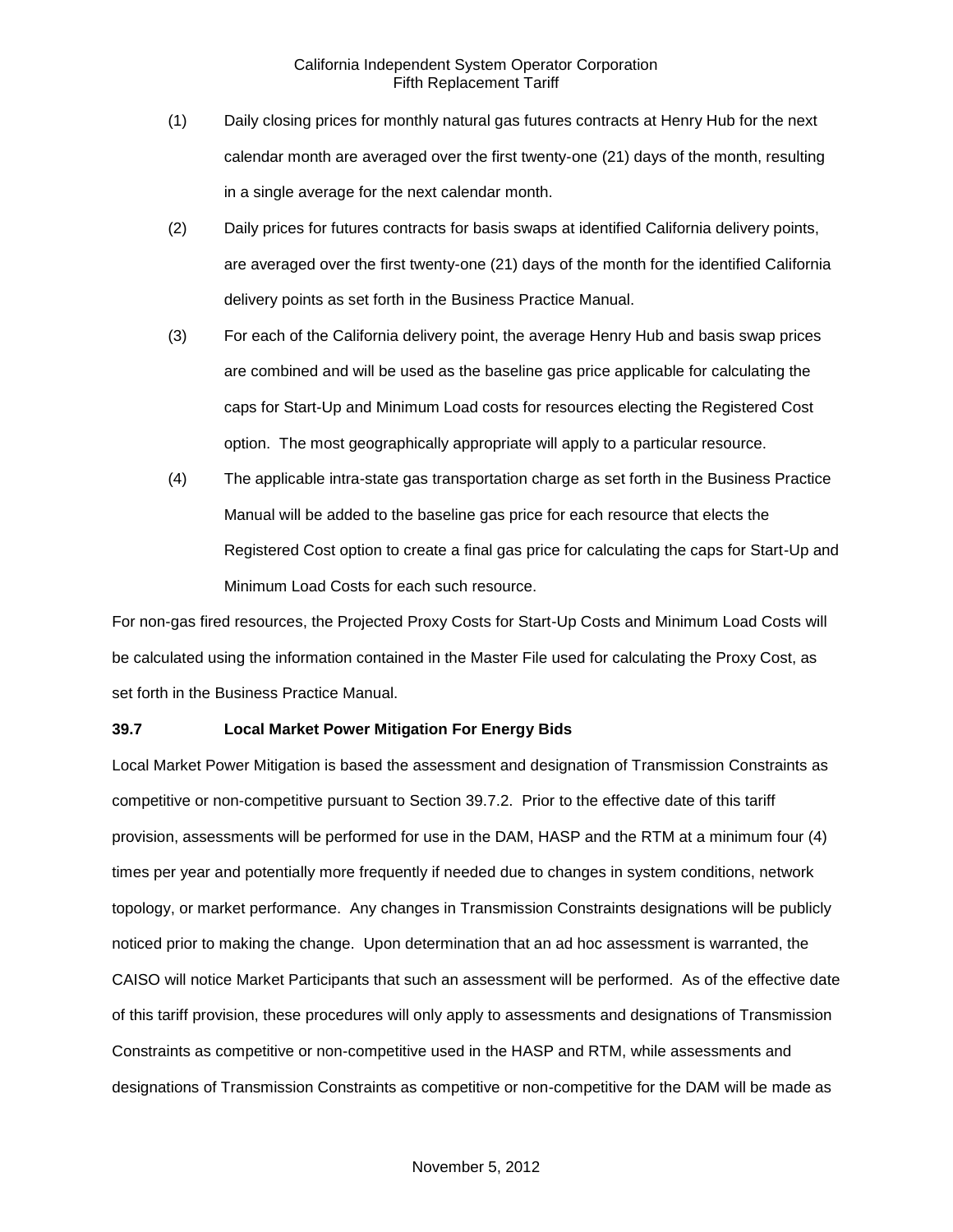part of each MPM run associated with the DAM. The determination whether a unit is being dispatched to relieve Congestion on a competitive or non-competitive Transmission Constraint is based on a preliminary market run that is performed prior to the actual pricing run of the market, as described in Sections 31 and 33 for the DAM and RTM, respectively.

## **39.7.1 Calculation Of Default Energy Bids**

Default Energy Bids shall be calculated by the CAISO, for the on-peak hours and off-peak hours for both the DAM and RTMs, pursuant to one of the methodologies described in this Section. The Scheduling Coordinator for each Generating Unit owner or Participating Load must rank order the following options of calculating the Default Energy Bid starting with its preferred method. The Scheduling Coordinator must provide the data necessary for determining the Variable Costs unless the Negotiated Rate Option precedes the Variable Cost Option in the rank order, in which case the Scheduling Coordinator must have a negotiated rate established with the Independent Entity charged with calculating the Default Energy Bid. If no rank order is specified for a Generating Unit or Participating Load, then the default rank order of (1) Variable Cost Option, (2) Negotiated Rate Option, (3) LMP Option will be applied. For the first ninety (90) days after changes to resource status and MSG Configurations as specified in Section 27.8.3, including the first ninety (90) days after the effective date of Section 27.8.3, the Default Energy Bid option for the resource is limited to the Negotiated Rate Option or the Variable Cost Option.

# **39.7.1.1 Variable Cost Option**

For natural gas-fueled units, the Variable Cost Option will calculate the Default Energy Bid by adding incremental fuel cost with variable operation and maintenance cost, adding ten percent (10%) to the sum, and adding a Bid Adder if applicable. For non-natural gas-fueled units, the Variable Cost Option will calculate the Default Energy Bid by summing incremental fuel cost plus ten percent (10%) of fuel cost plus a Bid Adder if applicable.

# **39.7.1.1.1 Incremental Fuel Cost Calculation Under the Variable Cost Option**

For natural gas-fueled units, incremental fuel cost is calculated based on an incremental heat rate curve multiplied by the natural gas price calculated as described below.

Resource owners shall submit to the CAISO average heat rates (Btu/kWh) measured for at least two (2) and up to eleven (11) generating operating points (MW), where the first and last operating points refer to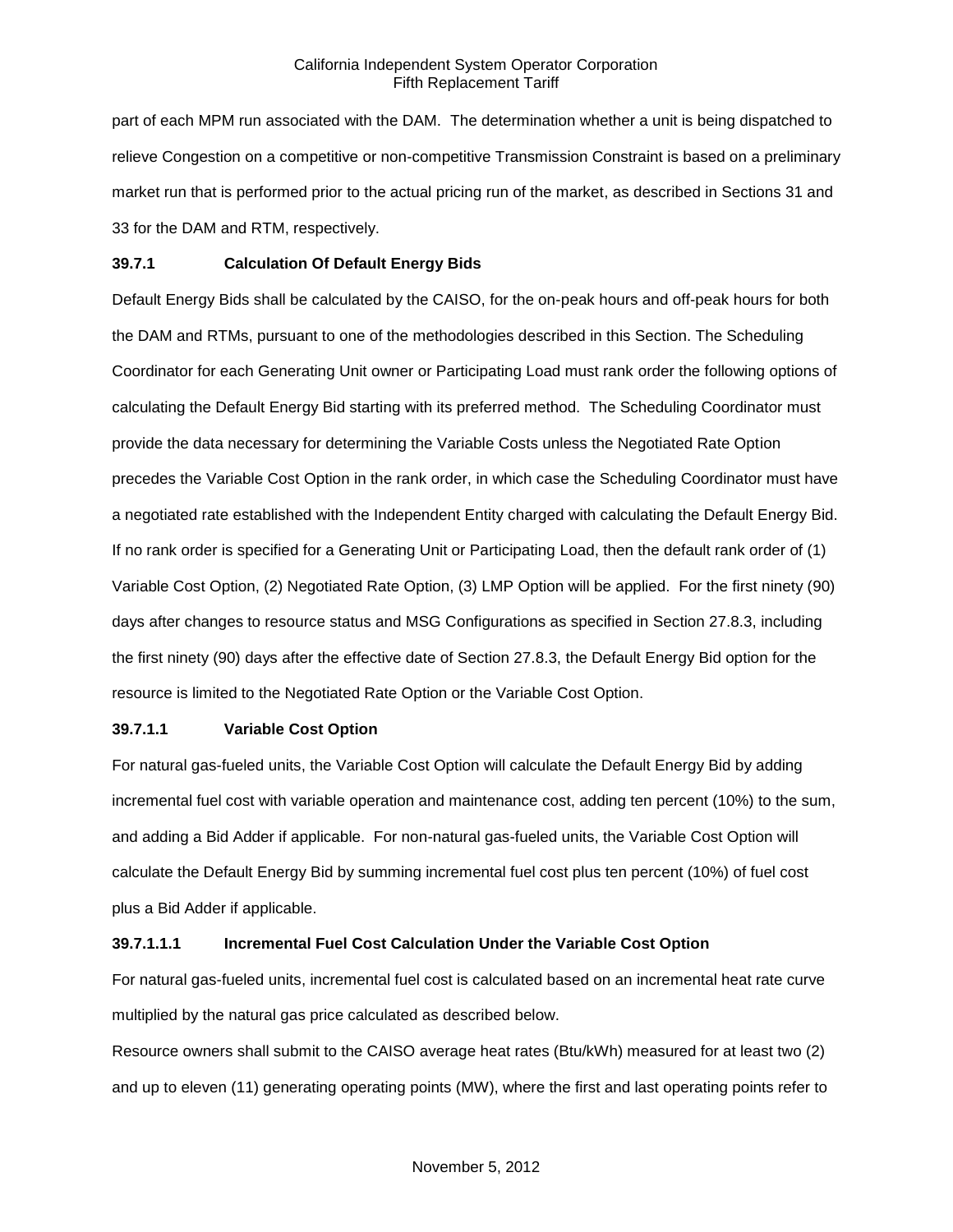the minimum and maximum operating levels (i.e., PMin and PMax), respectively. The average heat rate curve formed by the (Btu/kWh, MW) pairs is a piece-wise linear curve between operating points, and two (2) average heat rate pairs yield one (1) incremental heat rate segment that spans two (2) consecutive operating points. The incremental heat rates (Btu/kWh) in the incremental heat rate curve are calculated by converting the average heat rates submitted by resource owners to the CAISO to requirements of heat input (Btu/h) for each of the operating points and dividing the changes in requirements of heat input from one (1) operating point to the next by the changes in MW between two (2) consecutive operating points as specified in the Business Practice Manual. For each segment representing operating levels below eighty (80) percent of the unit's PMax, the incremental heat rate is limited to the maximum of the average heat rates for the two (2) operating points used to calculate the incremental heat rate segment.

The unit's final incremental fuel cost curve is calculated by multiplying this incremental heat rate curve by the applicable natural gas price, and then, if necessary, applying a left-to-right adjustment to ensure that the final incremental cost curve is monotonically non-decreasing.

For non-natural gas-fueled units, incremental fuel cost is calculated based on an average cost curve as described below.

Resource owners for non-natural gas-fueled units shall submit to the CAISO average fuel costs (\$/MW) measured for at least two (2) and up to eleven (11) generating operating points (MW), where the first and last operating points refer to the minimum and maximum operating levels (i.e., PMin and PMax), respectively. The average cost curve formed by the (\$/MWh, MW) pairs is a piece-wise linear curve between operating points, and two (2) average cost pairs yield one (1) incremental cost segment that spans two (2) consecutive operating points. For each segment representing operating levels below eighty (80) percent of the unit's PMax, the incremental cost rate is limited to the maximum of the average cost rates for the two (2) operating points used to calculate the incremental cost segment. The unit's final incremental fuel cost curve is then adjusted, if necessary, applying a left-to-right adjustment to ensure that the final incremental cost curve is monotonically non-decreasing.

Heat rate curves and average cost curves shall be stored, updated, and validated in the Master File. To calculate the natural gas price, the CAISO will use different gas price indices for the Day-Ahead Market and the Real-Time Market and each gas price index will be calculated using at least two prices from two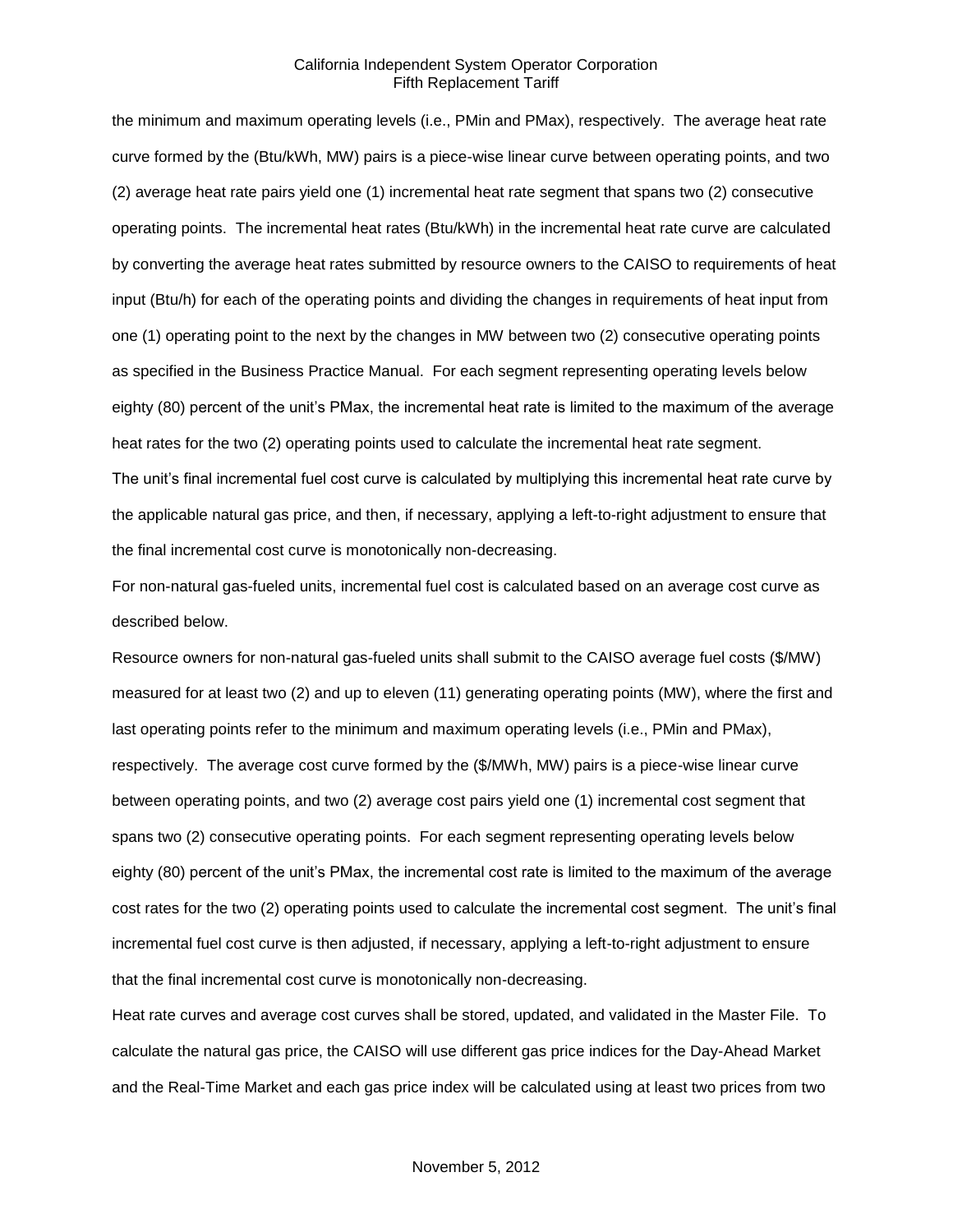or more of the following publications: Natural Gas Intelligence, SNL Energy/BTU's Daily Gas Wire, Platt's Gas Daily and the Intercontinental Exchange. If a gas price index is unavailable for any reason, the CAISO will use the most recent available gas price index. For the Day-Ahead Market, the CAISO will update the gas price index between 19:00 and 22:00 Pacific Time using natural gas prices published on two (2) days prior to the applicable Trading Day, unless gas prices are not published on that day, in which case the CAISO will use the most recently published prices that are available. For the Real-Time Market, the CAISO will update gas price indices between the hours of 19:00 and 22:00 Pacific Time using natural gas prices published one (1) day prior to the applicable Trading Day, unless gas prices are not published on that day, in which case the CAISO will use the most recently published prices that are available.

#### **39.7.1.1.2 Variable Operation and Maintenance Cost Under the Variable Cost Option**

The default value for the variable operation and maintenance cost portion will vary by fuel source or technology as follows: (1) solar \$0.00/MWh; (2) nuclear \$1.00/MWh; (3) coal \$2.00/MWh; (4) wind \$2.00/MWh; (5) hydro \$2.50/MWh; (6) natural gas-fired combined cycle and steam units \$2.80/MWh; (7) geothermal \$3.00 WMh; (8) landfill gas \$4.00/MWh; (9) combustion turbines and reciprocating engines; and (10) biomass \$5.00/MWh. Resource specific values may be negotiated with the CAISO or the Independent Entity charged with calculating the Default Energy Bid. Default operation and maintenance values as well as any negotiated values will also be used to calculate Minimum Load Costs pursuant to Section 30.4.

#### **39.7.1.2 LMP Option**

The CAISO will calculate the LMP Option for the Default Energy Bid as a weighted average of the lowest quartile of LMPs at the Generating Unit PNode in periods when the unit was Dispatched during the preceding ninety (90) day period for which LMPs that have passed the price validation and correction process set forth in Section 35 are available. The weighted average will be calculated based on the quantities Dispatched within each segment of the Default Energy Bid curve. Each Bid segment created under the LMP Option for Default Energy Bids will be subject to a feasibility test, as set forth in a Business Practice Manual, to determine whether there are a sufficient number of data points to allow for the calculation of an LMP based Default Energy Bid. The feasibility test is designed to avoid excessive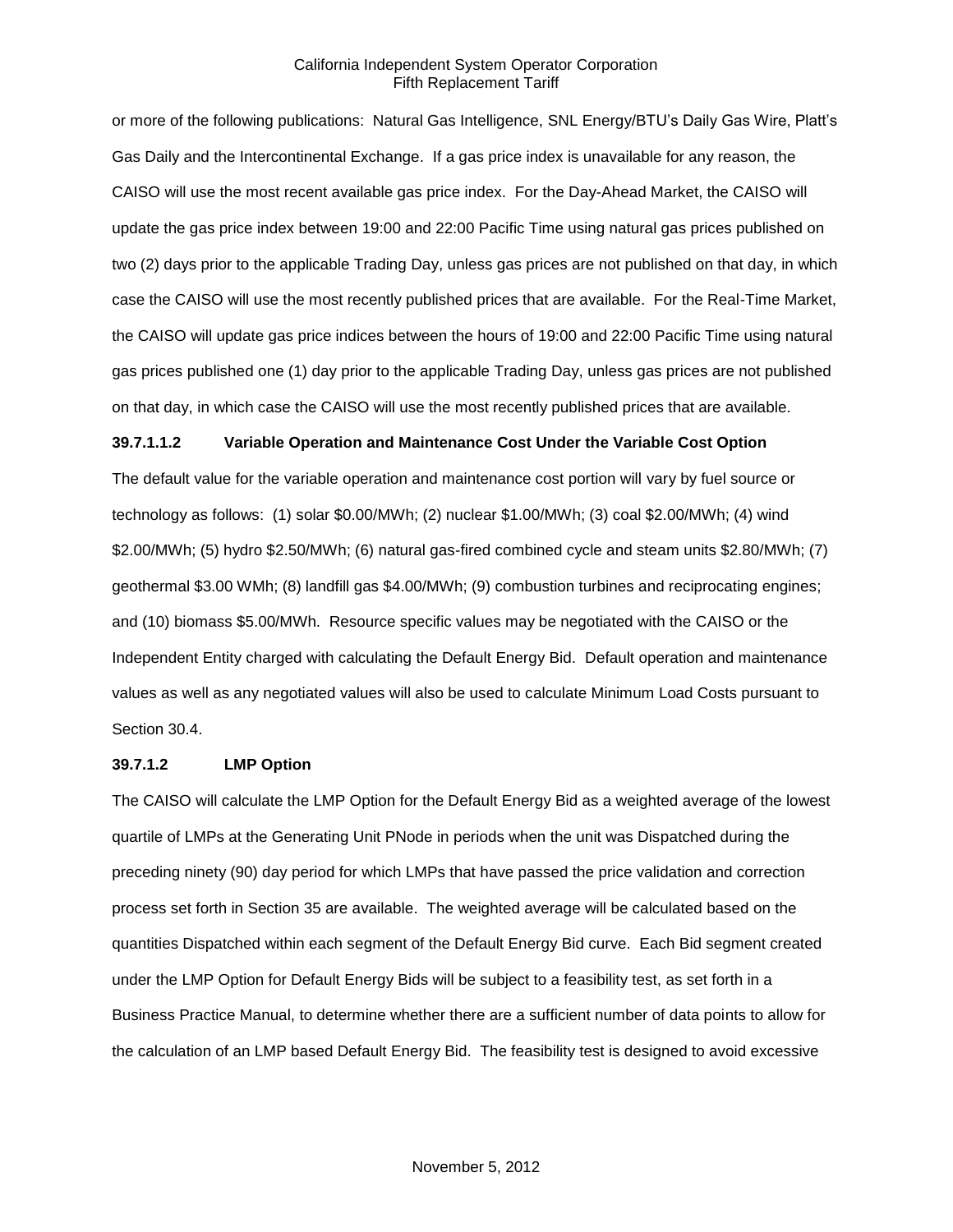volatility of the Default Energy Bid under the LMP Option that could result when calculated based on a relatively small number of prices.

# **39.7.1.3 Negotiated Rate Option**

# **39.7.1.3.1 Submission Process**

Scheduling Coordinators that elect the Negotiated Rate Option for the Default Energy Bid shall submit a proposed Default Energy Bid along with supporting information and documentation as described in a BPM. Within ten (10) Business Days of receipt, the CAISO or an Independent Entity selected by the CAISO will provide a written response. If the CAISO or Independent Entity accepts the proposed Default Energy Bid, it will become effective within three (3) Business Days from the date of acceptance by the CAISO and remain in effect until: (1) the Default Energy Bid is modified by FERC; (2) the Default Energy Bid is modified by mutual agreement of the CAISO and the Scheduling Coordinator; or (3) the Default Energy Bid expires, is terminated or is modified pursuant to any agreed upon term or condition or pertinent FERC order.

If the CAISO or Independent Entity selected by the CAISO does not accept the proposed Default Energy Bid, the CAISO or Independent Entity selected by the CAISO and the Scheduling Coordinator shall enter a period of good faith negotiations that terminates sixty (60) days following the date of submission of a proposed Default Energy Bid by a Scheduling Coordinator. If at any time during this period, the CAISO or Independent Entity selected by the CAISO and the Scheduling Coordinator agree upon the Default Energy Bid, it will be become effective within three (3) Business Days of the date of agreement and remain in effect until: (1) the Default Energy Bid is modified by FERC; (2) the Default Energy Bid is modified by mutual agreement of the CAISO and the Scheduling Coordinator; or (3) the Default Energy Bid expires, is terminated or is modified pursuant to any agreed upon term or condition or pertinent FERC order.

If by the end of the sixty (60)-day period the CAISO or Independent Entity selected by the CAISO and the Scheduling Coordinator fail to agree on the Default Energy Bid to be used under the Negotiated Rate Option, the Scheduling Coordinator has the right to file a proposed Default Energy Bid with FERC pursuant to Section 205 of the Federal Power Act.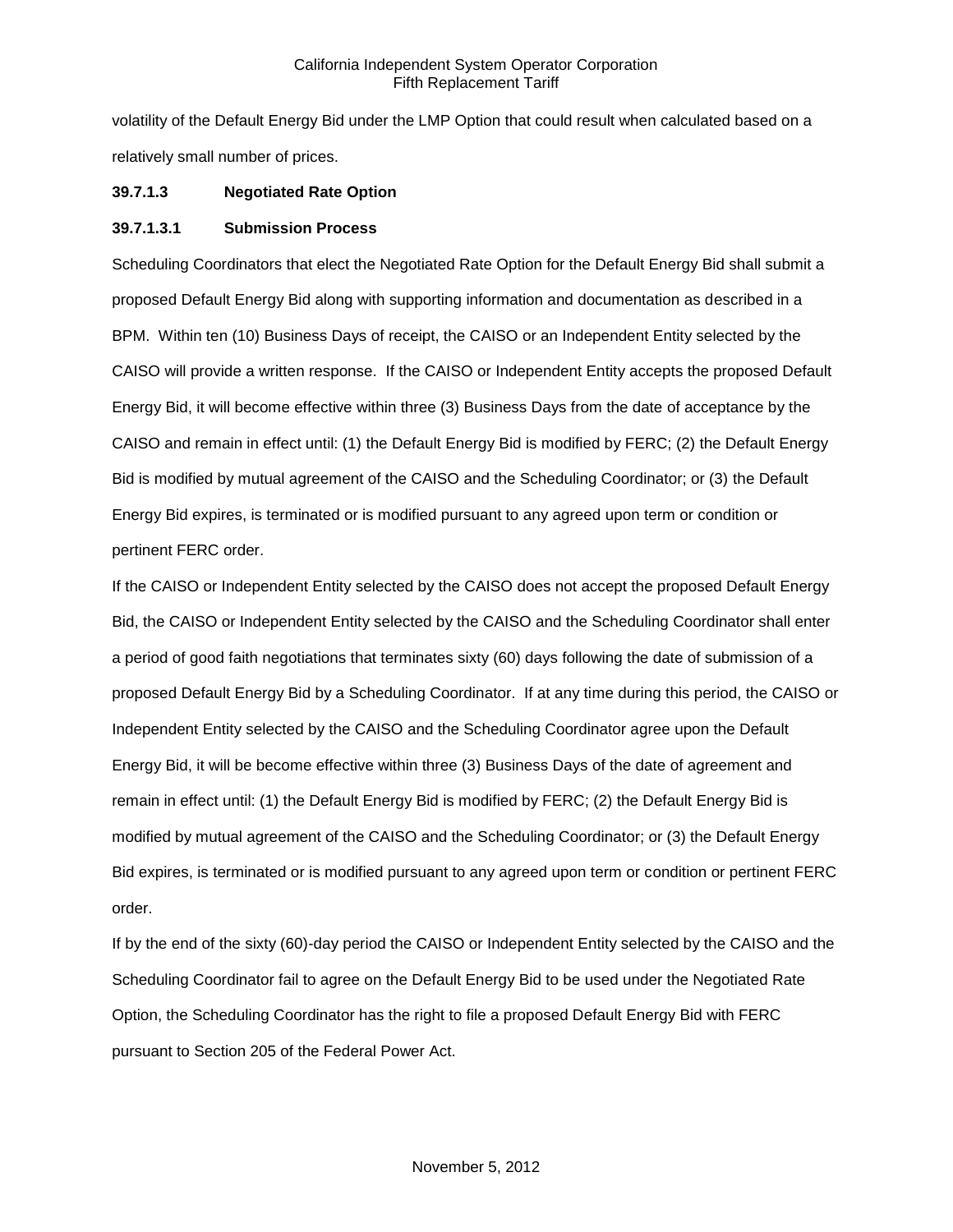During the sixty (60)-day period following the submission of a proposed negotiated Default Energy Bid by a Scheduling Coordinator, and pending FERC's acceptance in cases where the CAISO or Independent Entity selected by the CAISO fail to agree on the Default Energy Bid for use under the Negotiated Rate Option and the Scheduling Coordinator filed a proposed Default Energy Bid with FERC pursuant to Section 205 of the Federal Power Act, the Scheduling Coordinator has the option of electing to use any of the other options available pursuant to Section 39.7. If the Scheduling Coordinator does not elect to use any of the other options available pursuant to Section 39.7, or if sufficient data do not exist to calculate a Default Energy Bid using any of these options, the CAISO may establish a temporary Default Energy Bid as specified in Section 39.7.1.5.

### **39.7.1.3.2 Informational Filings With FERC**

The CAISO shall make an informational filing with FERC of any Default Energy Bids negotiated pursuant to this section, or any temporary Default Energy Bids established pursuant to Section 39.7.1.5, or any custom operations and maintenance adders negotiated pursuant to Section 39.7.1.1.2, no later than seven (7) days after the end of the month in which the Default Energy or operations and maintenance values were established.

### **39.7.1.4 Frequently Mitigated Unit Option**

A Frequently Mitigated Unit that is eligible for a Bid Adder may select a fourth Default Energy Bid option, which is equal to the Variable Cost Option plus the Bid Adder as described in Section 39.7.

### **39.7.1.5 Temporary Default Energy Bid**

If the Scheduling Coordinator does not elect to use any of the other options available pursuant to Section 39.7.1, or if sufficient data do not exist to calculate a Default Energy Bid using any of the available options, the CAISO will first seek to obtain from the Scheduling Coordinator any additional data required for calculating the Default Energy Bid options available pursuant to 39.7.1. If the provision of additional data by a Scheduling Coordinator results in additional or modified Default Energy Bid options pursuant to 39.7.1, the Scheduling Coordinator will have another opportunity to elect one of these options as its temporary Default Energy Bid. If the Scheduling Coordinator does not elect to use any of the options available pursuant to Section 39.7.1, or if sufficient data still do not exist to calculate a Default Energy Bid using any of the available options, the CAISO may establish a temporary Default Energy Bid based on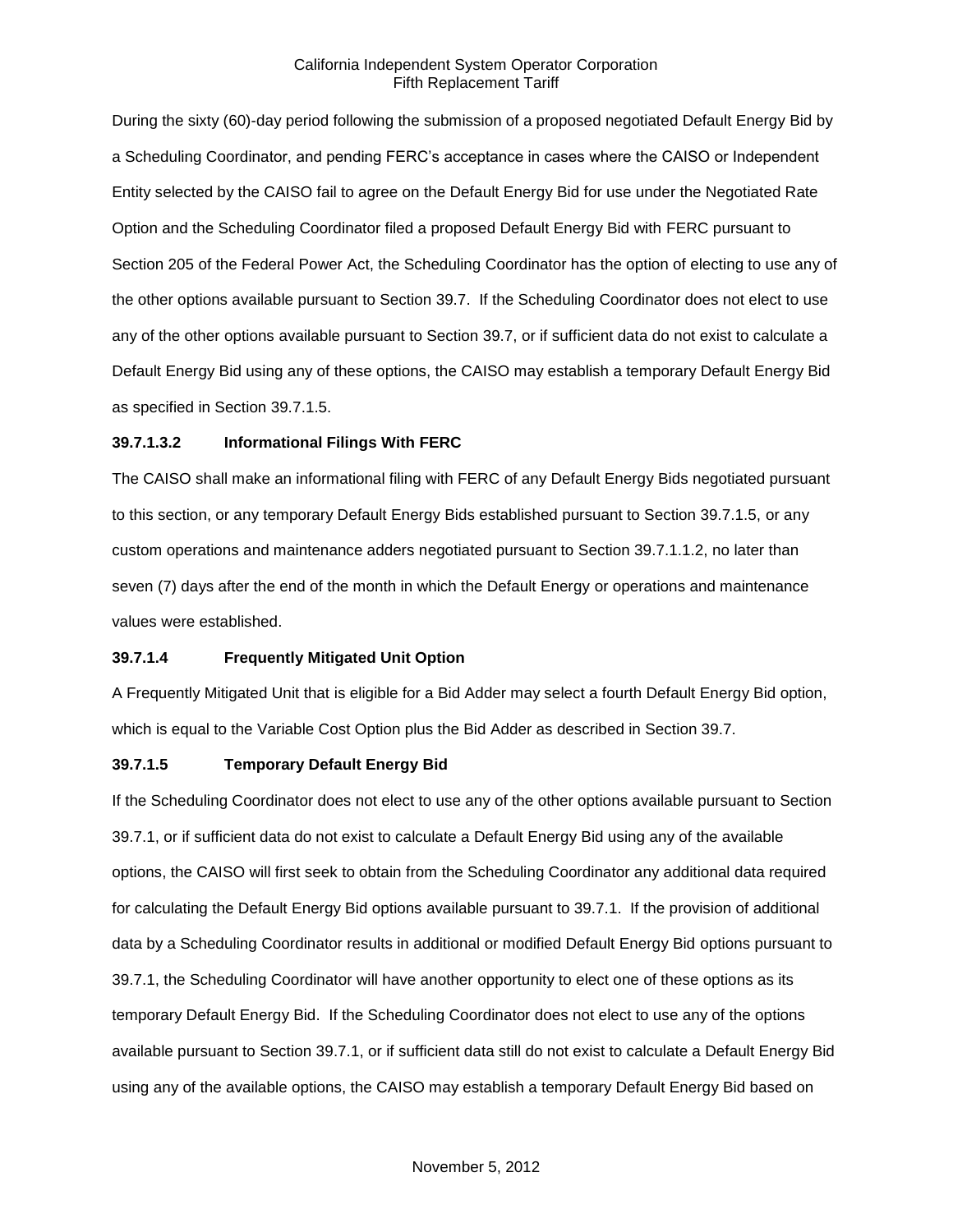one or more of the following: (1) operating cost data, opportunity cost, and other appropriate input from the Market Participant; (2) the CAISO's estimated operating costs of the Electric Facility, taking the best information available to the CAISO; (3) an appropriate average of competitive Bids of one or more similar Electric Facilities; or (4) any of the other options for determining a Default Energy Bid for which data are available.

### **39.7.1.6 Default Energy Bids for RMR Units**

The available capacity in excess of the Maximum Net Dependable Capacity (MNDC) specified in the RMR Contract up to the maximum generation capacity (PMax) is subject to Local Market Power Mitigation. The Scheduling Coordinator for the RMR Unit must rank order its preferences between the Variable Cost Option, the LMP Option, and the Negotiated Rate Option, which shall be the default rank order if no rank order is specified by the Scheduling Coordinator. These preferences will be used to determine the Default Energy Bids for the capacity between the MNDC and PMax. RMR Proxy Bids for RMR Units based on contractually specified costs are used in lieu of Default Energy Bids for the contractual RMR Unit capacity between the minimum generating capacity (PMin) and the MNDC. The CAISO or Independent Entity will concatenate these two calculation methodologies (for calculating RMR Proxy Bids and Default Energy Bids for RMR Units) and will adjust them for monotonicity without lowering any price on either curve to create a single Energy Bid Curve to be used in the MPM processes as described in Sections 31 and 33 for the DAM and RTM, respectively. RMR Units are not eligible to receive a Bid Adder pursuant to Section 39.8 for contractual RMR Unit capacity between PMin and MNDC.

#### **39.7.2 Competitive Path Designation**

### **39.7.2.1 Timing of Assessments**

For the DAM, the CAISO will make assessments and designations of whether competitiveness of Transmission Constraints are competitive or non-competitive as part of each MPM run associated with the DAM. Only binding Transmission Constraints determined by the Day-Ahead MPM process will be assessed in the DAM.

For the HASP and RTM, the CAISO may perform additional competitive constraint assessments during the year if changes in transmission infrastructure, generation resources, or Load, in the CAISO Balancing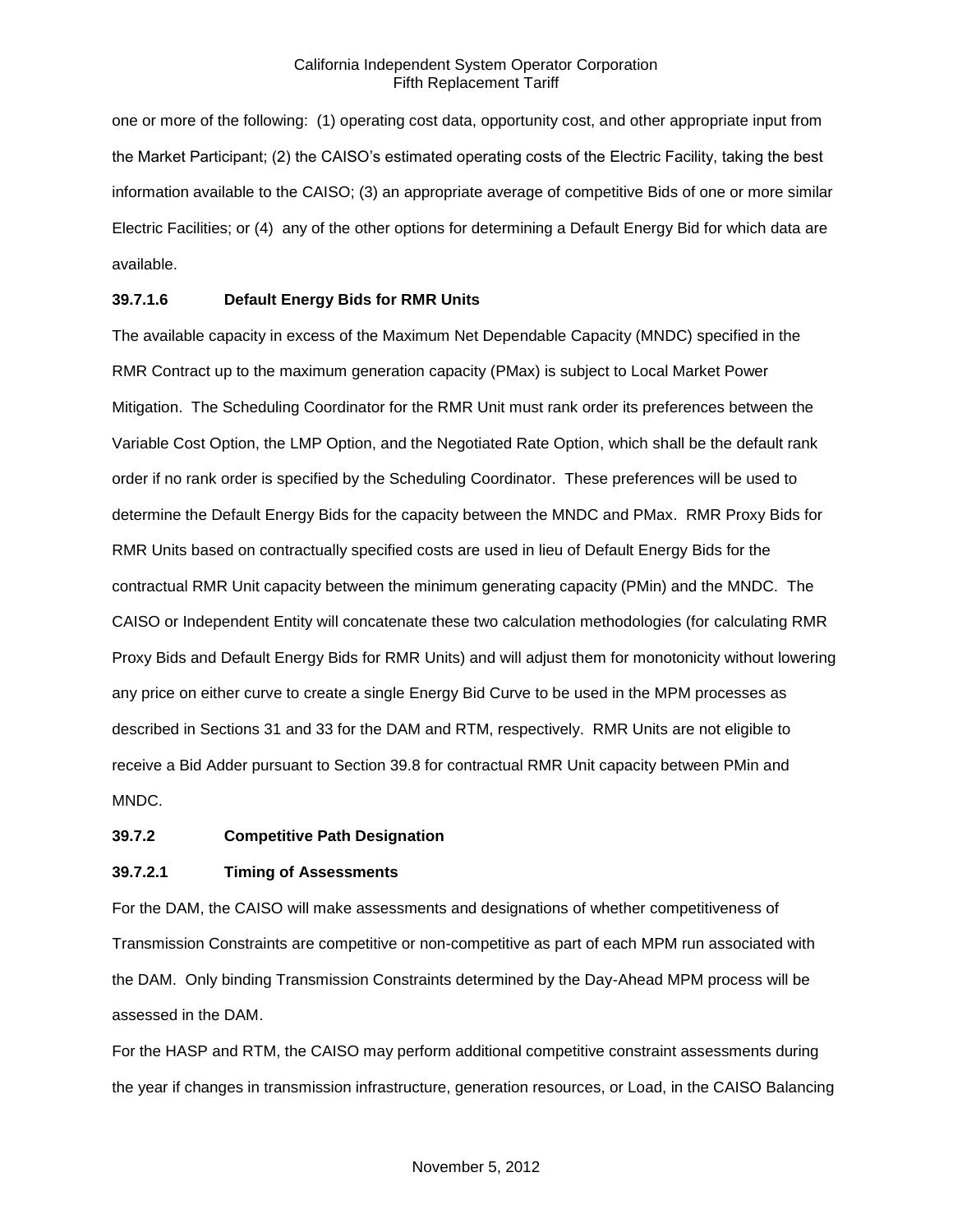Authority Area and adjacent Balancing Authority Areas suggest material changes in market conditions or if market outcomes are observed that are inconsistent with competitive market outcomes. The CAISO will calculate and post path designations for the HASP and RTM not less than four (4) times each year thereafter to provide timely seasonal path designations.

### **39.7.2.2 Criteria**

For the DAM, a Transmission Constraint will be competitive by default unless the CAISO designates the Transmission Constraint as non-competitive pursuant to this Section 39.7.2.2. For the HASP and RTM, a Transmission Constraint will be non-competitive by default unless the CAISO designates the Transmission Constraint as competitive pursuant to this Section 39.7.2.2.

- (a) Transmission Constraints for the DAM As part of the MPM process associated with the DAM, the CAISO will designate a Transmission Constraint for the DAM as noncompetitive when the fringe supply of counter-flow to the Transmission Constraint from all portfolios of suppliers that are not identified as potentially pivotal is less than the demand for counter-flow. For purposes of determining whether to designate a Transmission Constraint as non-competitive pursuant to this Section 39.7.2.2(a):
	- (i) Counter-flow to the Transmission Constraint means the delivery of Power from a resource to the system load distributed reference bus. If counter-flow to the Transmission Constraint is in the direction opposite to the market flow of Power to the Transmission Constraint, the counter-flow to the Transmission Constraint is calculated as shift factor multiplied by the resource's scheduled Power. Otherwise, counter-flow to the Transmission Constraint is zero.
	- (ii) Fringe supply of counter-flow to the Transmission Constraint includes all available capacity from resources not controlled by the identified potentially pivotal suppliers and all Virtual Supply Awards not controlled by the identified potentially pivotal suppliers that provide counter-flow to the Transmission Constraint. Available capacity reflects the highest capacity of a resource's Energy Bid adjusted for Self-Provided Ancillary Services and derates.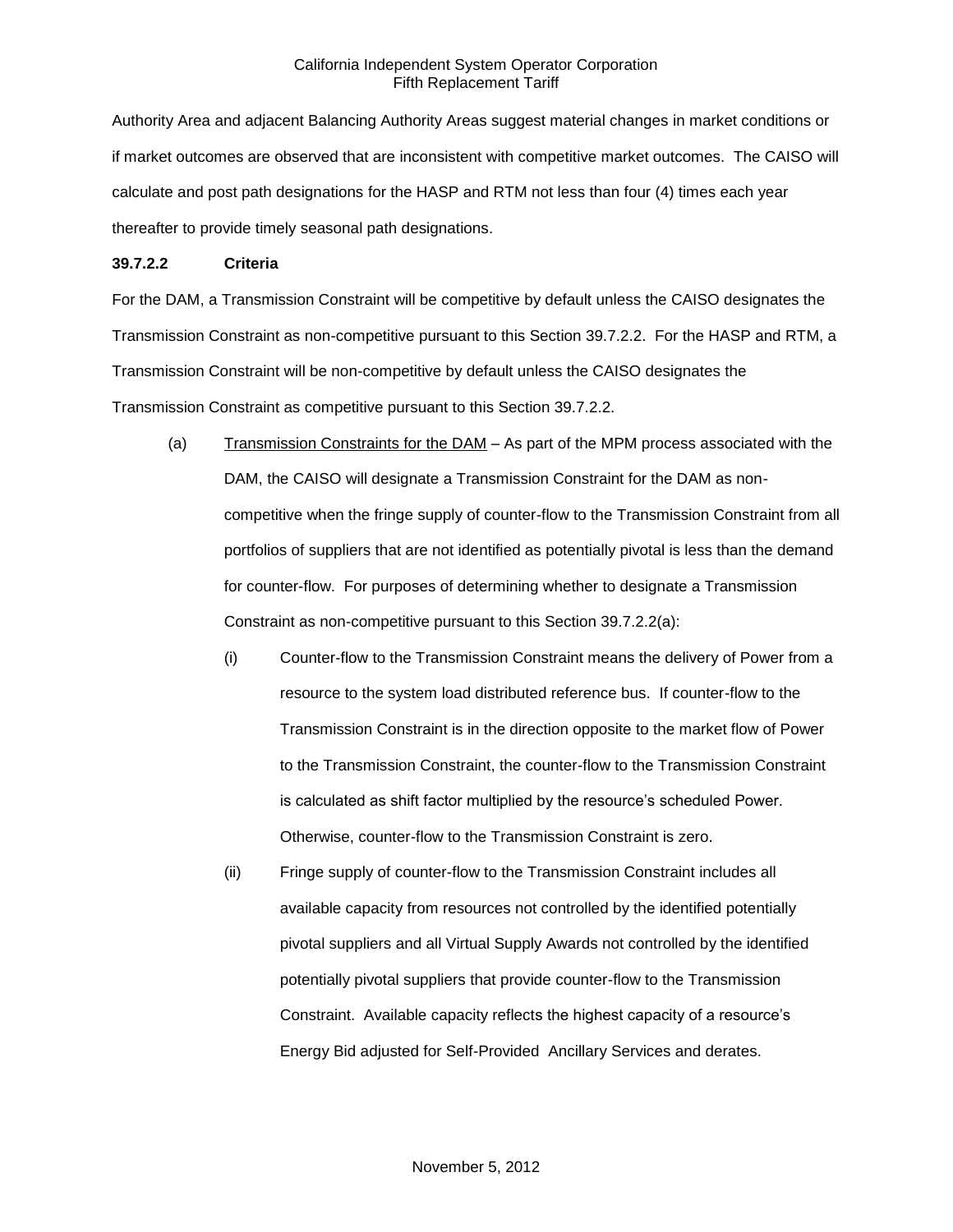- (iii) Demand for counter-flow to the Transmission Constraint means all internal dispatched Supply and Virtual Supply Awards that provide counter-flow to the Transmission Constraint.
- (iv) Potentially pivotal suppliers mean the three (3) portfolios of net sellers that control the largest quantity of counter-flow supply to the Transmission Constraint.
- (v) Portfolio means the effective available generation capacity under the control of the Scheduling Coordinator and/or Affiliate determined pursuant to Section 4.5.1.1.12 and all effective Virtual Supply Awards of the Scheduling Coordinator and/or Affiliate. Effectiveness in supplying counter-flow is determined by scaling generation capacity and/or Virtual Supply Awards by the shift factor from that location to the Transmission Constraint being tested.
- (vi) A portfolio of a net seller is any portfolio that is not a portfolio of a net buyer. A portfolio of a net buyer means a portfolio for which the average daily net value of Measured Demand minus Supply over a twelve (12) month period is positive. The average daily net value is determined for each portfolio by subtracting, for each Trading Day, Supply from Measured Demand and then averaging the daily value for all Trading Days over the twelve (12) month period. The CAISO will calculate whether portfolios are portfolios of net buyers in the third month of each calendar quarter and the calculations will go into effect at the start of the next calendar quarter. The twelve (12) month period used in this calculation will be the most recent twelve month (12) period for which data is available. The specific mathematical formula used to perform this calculation will be set forth in a Business Practice Manual.
- (vii) In determining which Scheduling Coordinators and/or Affiliates control the resources in the three (3) identified portfolios, the CAISO will include resources and Virtual Supply Awards directly associated with all Scheduling Coordinator ID Codes associated with the Scheduling Coordinators and/or Affiliates, as well as all resources that the Scheduling Coordinators and/or Affiliates control pursuant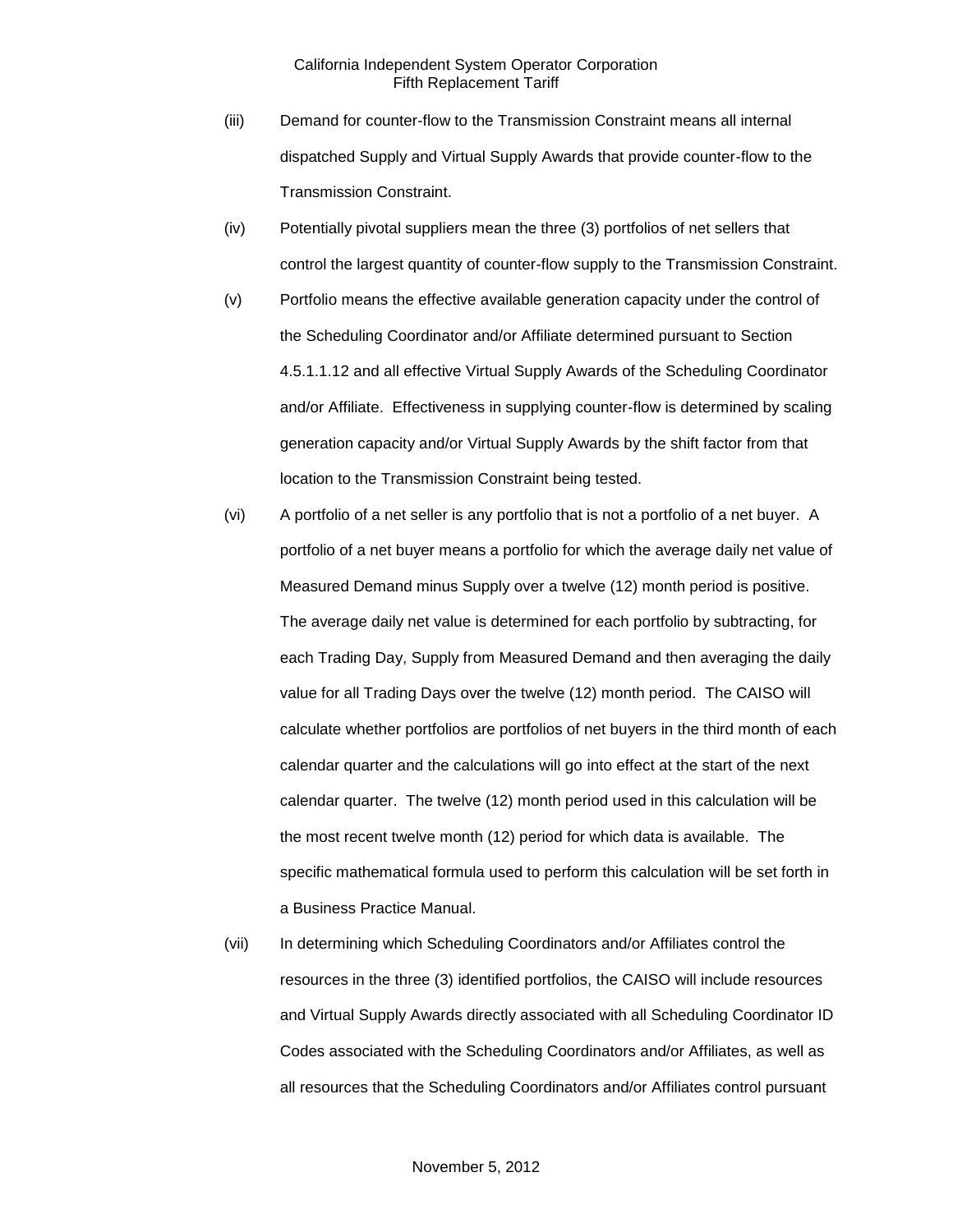to Resource Control Agreements registered with the CAISO as set forth Section 4.5.1.1.13. Resources identified pursuant to Resource Control Agreements will only be assigned to the portfolio of the Scheduling Coordinator that has control of the resource or whose Affiliate has control of the resource pursuant to the Resource Control Agreements.

(b) Transmission Constraints for the HASP and RTM – A Transmission Constraint for the HASP or RTM will be deemed competitive if no three (3) unaffiliated suppliers are jointly pivotal in relieving Congestion on that constraint. The determination of whether or not the pivotal supplier criteria for an individual Transmission Constraint for the HASP or RTM are violated will be assessed using the Feasibility Index described in Section 39.7.2.4. Assessment of competitiveness for the HASP or RTM will be performed assuming various system conditions potentially including but not limited to season, load, planned transmission and resource outages. If an individual Transmission Constraint for the HASP or RTM fails the pivotal supplier criteria under any of these system conditions, the Transmission Constraint will be deemed uncompetitive until a subsequent assessment deems the Transmission Constraint competitive. In general, a constraint for the HASP or RTM may be an individual transmission line or a collection of lines that create a distinct Transmission Constraint. For purposes of the competitive assessment for the HASP or RTM, the set of Transmission Constraints that will be included in the FNM are those modeled along with Transmission Constraints expected to be enforced in clearing the CAISO Markets.

### **39.7.2.3 Candidate Path Identification**

Assessments of competitive Transmission Constraints for the HASP or RTM will consider all interfaces to neighboring Balancing Authority Areas and all inter-zonal interfaces that predate the effective date of this provision to be competitive, and no such interfaces will be included in the set of candidate Transmission Constraints for assessment. The set of candidate Transmission Constraints for the HASP or RTM will be reduced to those remaining Transmission Constraints that were congested or managed for Congestion in greater than five hundred (500) hours in the prior twelve (12) months.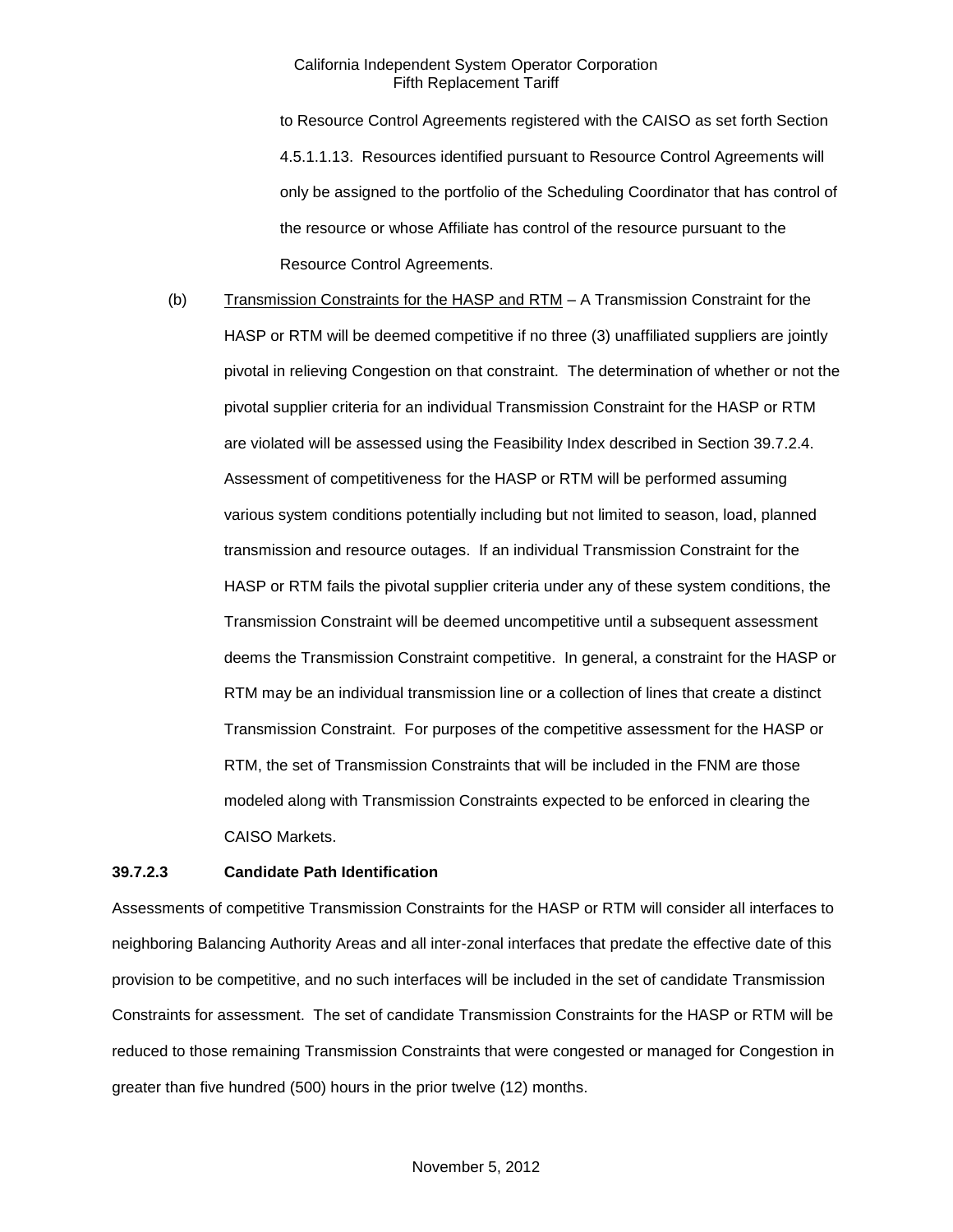### **39.7.2.4 Feasibility Index**

For the HASP or RTM, the CAISO will perform a pivotal supplier test on all suppliers in the CAISO Balancing Authority Area for each path to be assessed using the Feasibility Index (FI). Suppliers will be considered in two groups: those suppliers with the largest portfolios will be considered in the preliminary simulations, and any additional suppliers who are likely to be pivotal given the competitive designations from the preliminary simulations. The FI requires solving the FNM having removed all internal resources of a supplier and modifying the candidate constraints of the FNM such that the flow limits of the set of candidate constraints can be exceeded with a penalty imposed for excess flow. The resulting solution to the FNM produces constraint flows that can be used to calculate the FI. The FI is calculated for each constraint as the proportion of the Transmission Constraint limit that is exceeded to solve the FNM without the specified supplier's supply. FI values less than zero indicate the supplier is pivotal in relieving Congestion on the specified constraint. The process is repeated by removing the supply portfolio of two and three suppliers for paths with non-negative FI. If any three suppliers are jointly pivotal in relieving Congestion on a candidate path, as indicated by an FI value less than zero, the candidate path will be deemed uncompetitive. Otherwise, the candidate path will be deemed competitive. The portfolio of each supplier will be based on ownership information available to the CAISO, taking into account any material transfer of sufficient length that the transfer of control could have persistent impact on the relative shares of supply within the CAISO Balancing Authority Area. These transfers of control will be utilized in the assessment as provided to the CAISO by the supplier reflecting its triennial filing with FERC for marketbased rate authority.

### **39.8 Eligibility For Bid Adder**

A Scheduling Coordinator submitting Bids for Generating Units is eligible to have a Bid Adder applied to a Generating Unit for the next operating month if the criteria in Section 39.8.1 are met as determined on a monthly basis in the preceding month.

### **39.8.1 Bid Adder Eligibility Criteria**

To receive a Bid Adder, a Generating Unit must: (i) have a Mitigation Frequency that is greater than eighty (80) percent in the previous twelve (12) months; and (ii) must not have a contract to be a Resource Adequacy Resource for its entire Net Qualifying Capacity, or be designated under the CPM for its entire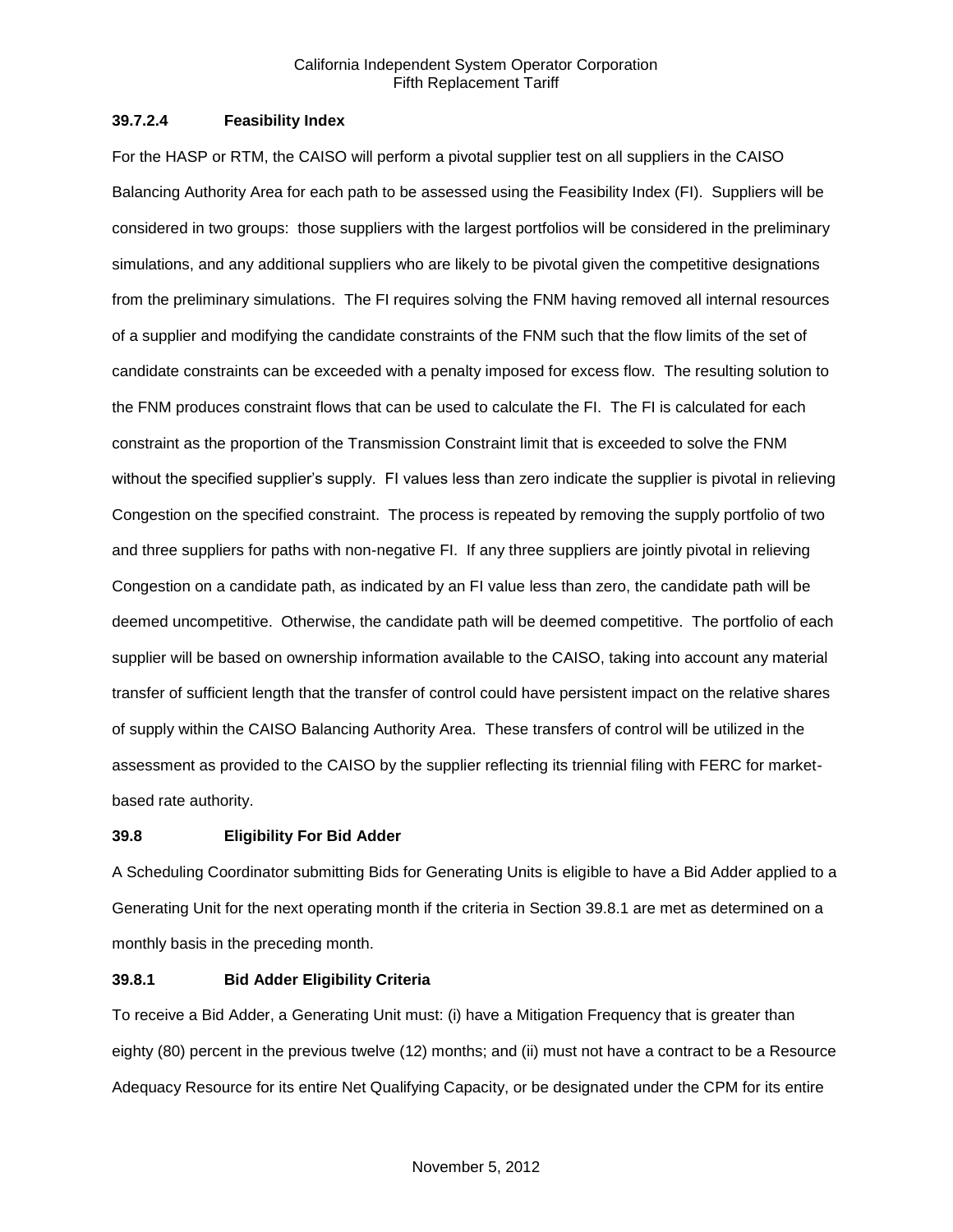Eligible Capacity, or be subject to an obligation to make capacity available under this CAISO Tariff. If a Generating Unit is designated under the CPM for a portion of its Eligible Capacity, the provisions of this section apply only to the portion of the capacity not designated. Scheduling Coordinators for Generating Units seeking to receive Bid Adders must further agree to be subject to the Frequently Mitigated Unit option for a Default Energy Bid. Run hours are those hours during which a Generating Unit has positive metered output. Generating Units that received RMR Dispatches and/or incremental Bids dispatched out of economic merit order to manage local Congestion in an hour prior to the effective date of this Section will have that hour counted as a mitigated hour in their Mitigation Frequency. After the first twelve (12) months from the effective date of this Section, the Mitigation Frequency will be based entirely on a Generating Unit being mitigated under the MPM procedures in Sections 31 and 33.

#### **39.8.2 New Generating Units**

For new Generating Units, with less than twelve (12) months of operation, determination of eligibility for the Bid Adder will be based on data beginning with the first date the Generating Unit participated in the CAISO Markets through the end date of the period for which the Mitigation Frequency is being calculated. The 200 run hour criteria will be pro-rated for the proportion of a twelve (12)-month period that the new Generating Unit submitted effective Bids in the CAISO markets.

### **39.8.3 Bid Adder Values**

The value of the Bid Adder will be either: (i) a unit-specific value determined in consultation with the CAISO or an independent entity selected by the CAISO, or (ii) a default Bid Adder of \$24/MWh. For Generating Units with a portion of their capacity identified as meeting an LSE's Resource Adequacy Requirements, that Generating Unit's Bid Adder value will be reduced by the percent of the Generating Unit's capacity that is identified as meeting an LSE's Resource Adequacy Requirements. The reduced Bid Adder will be applied to that Generating Unit's entire Default Energy Bid Curve.

### **39.9 CRR Monitoring And Affiliate Disclosure Requirements**

The CAISO will monitor the CRR holdings and CAISO Markets activity for anomalous market behavior, gaming, or exercise of market power resulting from CRR ownership concentrations that are not aligned with actual transmission usage as a result of secondary market auction outcomes. If the CAISO identifies such behavior it may seek FERC approval to impose position limits on the total number or MW quantity of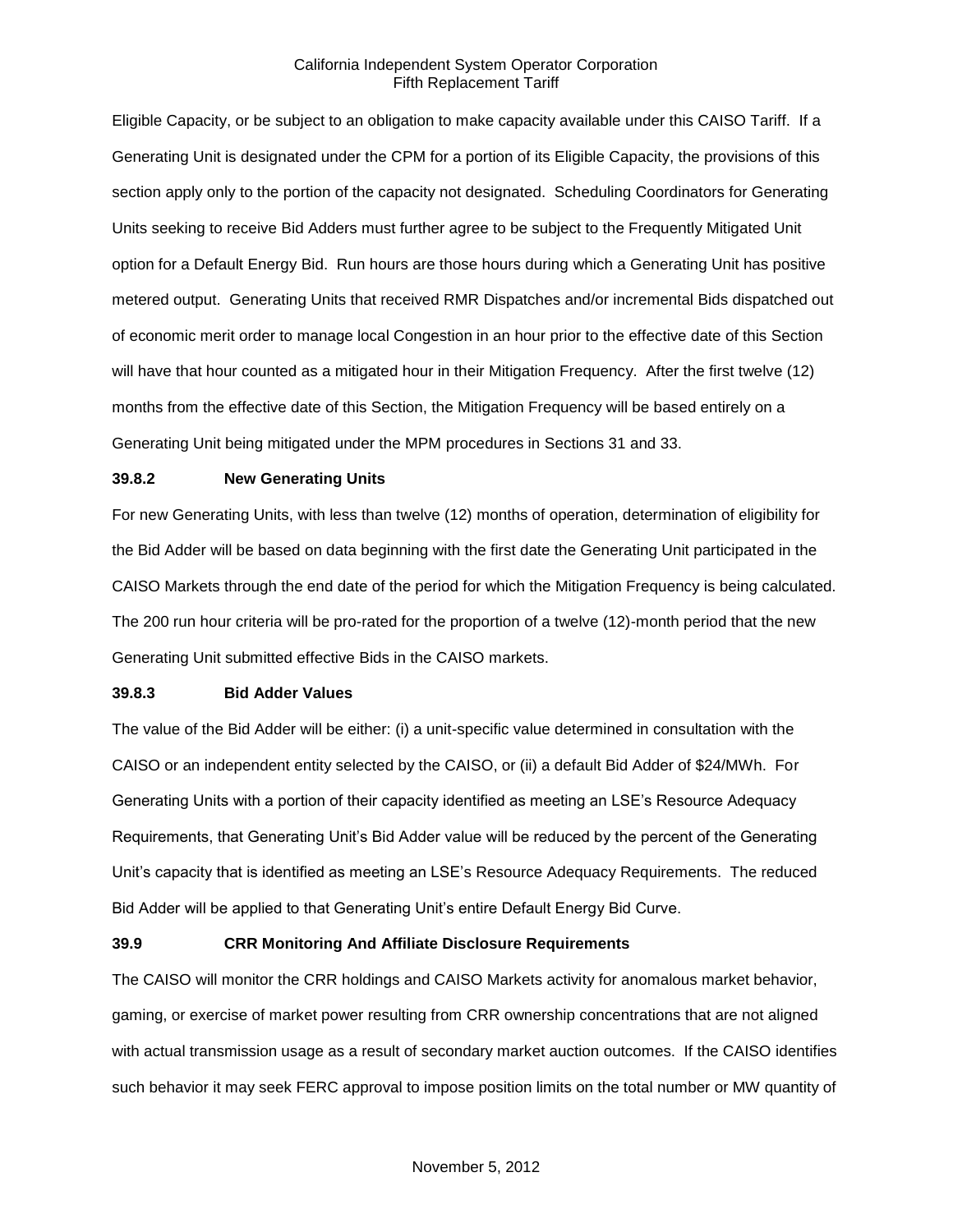CRRs that may be held by any single entity and its Affiliates. Each CRR Holder or Candidate CRR Holder must notify the CAISO of any Affiliate that is a CRR Holder, Candidate CRR Holder, or Market Participant, any Affiliate that participates in an organized electricity market in North America, and any guarantor of any such Affiliate.

### **39.10 Mitigation Of Exceptional Dispatches Of Resources**

The CAISO shall apply Mitigation Measures to Exceptional Dispatches of resources when such resources are committed or dispatched under Exceptional Dispatch for purposes of: (1) addressing reliability requirements related to non-competitive Transmission Constraints; (2) ramping resources with Ancillary Services Awards or RUC Capacity to a dispatch level that ensures their availability in Real-Time; (3) ramping resources to their Minimum Dispatchable Level in Real-Time; and (4) addressing unit-specific environmental constraints not incorporated into the Full Network Model or the CAISO's market software that affect the dispatch of Generating Units in the Sacramento Delta and are commonly known as "Delta Dispatch".

# **39.10.1 Measures For Resources Eligible For Supplemental Revenues**

In all cases where a resource is subject to Mitigation Measures under Section 39.10, and the resource is eligible for supplemental revenues pursuant to Section 39.10.3, Exceptional Dispatch Energy delivered by the resource shall be settled as set forth in either Section 11.5.6.7.1 or Section 11.5.6.7.3, whichever is applicable.

### **39.10.2 Resources Not Eligible For Supplemental Revenues**

In all cases where a resource is subject to Mitigation Measures under Section 39.10, and the resource is not eligible for supplemental revenues pursuant to Section 39.10.3, Exceptional Dispatch Energy delivered by the resource shall be settled as set forth in either Section 11.5.6.7.2 or Section 11.5.6.7.3, whichever is applicable.

### **39.10.3 Eligibility For Supplemental Revenues**

Except as provided in Section 39.10.4, a resource that is committed or dispatched under Exceptional Dispatch shall be eligible for supplemental revenues only during such times that the resource meets all of the following criteria: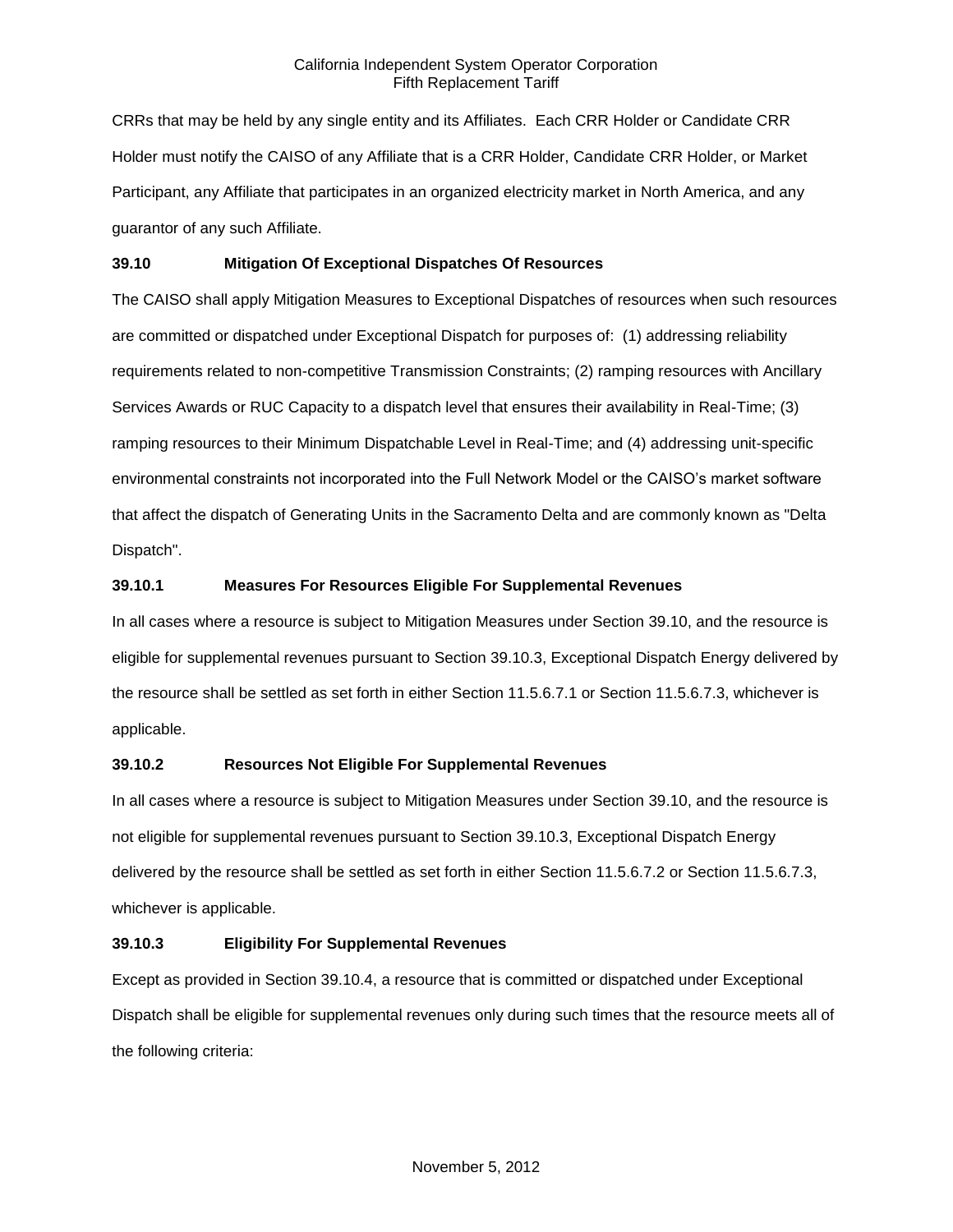- (i) the resource has notified the CAISO, at least seven days prior to the calendar month in which the Exceptional Dispatch occurs, that the resource has chosen to receive supplemental revenues in lieu of an Exceptional Dispatch CPM designation under Section 43.1.5;
- (ii) the resource has been mitigated under Section 39.10;
- (iii) the resource is not under an RMR Contract, is not designated as CPM Capacity, and is not a Resource Adequacy Resource, unless the resource is a Partial Resource Adequacy Resource or a partial CPM resource, and the Exceptional Dispatch requires non-RA Capacity or non-CPM Capacity, in which case only the capacity not committed as Resource Adequacy Capacity or CPM Capacity is eligible for supplemental revenues; and
- (iv) the resource has a Bid in the IFM, HASP, and RTM for the applicable Operating Day or Operating Hour in which the resource is committed or dispatched under Exceptional Dispatch.

# **39.10.4 Limitation On Supplemental Revenues**

Supplemental revenues authorized under this Section 39.10 shall not exceed within a 30-day period (this 30-day period begins on the day of the first Exceptional Dispatch of the resource and re-starts on the day of the first Exceptional Dispatch of the resource following the end of any prior 30-day period) the difference between any monthly CPM Capacity Payments due the resource for the 30-day period (calculated according to the ratio of the actual number of days that the resource had capacity designated as CPM Capacity during the 30-day period to the total number of days in the month) and the monthly CPM Capacity Payment, without any CPM Availability Factor adjustment, for which the resource would be eligible pursuant to Section 43.6 had its entire capacity less any Resource Adequacy Capacity been designated as an CPM resource.

# **39.10.5 Calculation Of Exceptional Dispatch Supplemental Revenues**

The amount of Exceptional Dispatch supplemental revenues accrued by a resource within any 30-day period as defined in Section 39.10.4 shall be a running total of the sum of supplemental revenues received during that 30-day period. The calculation of supplemental revenues accrued by a resource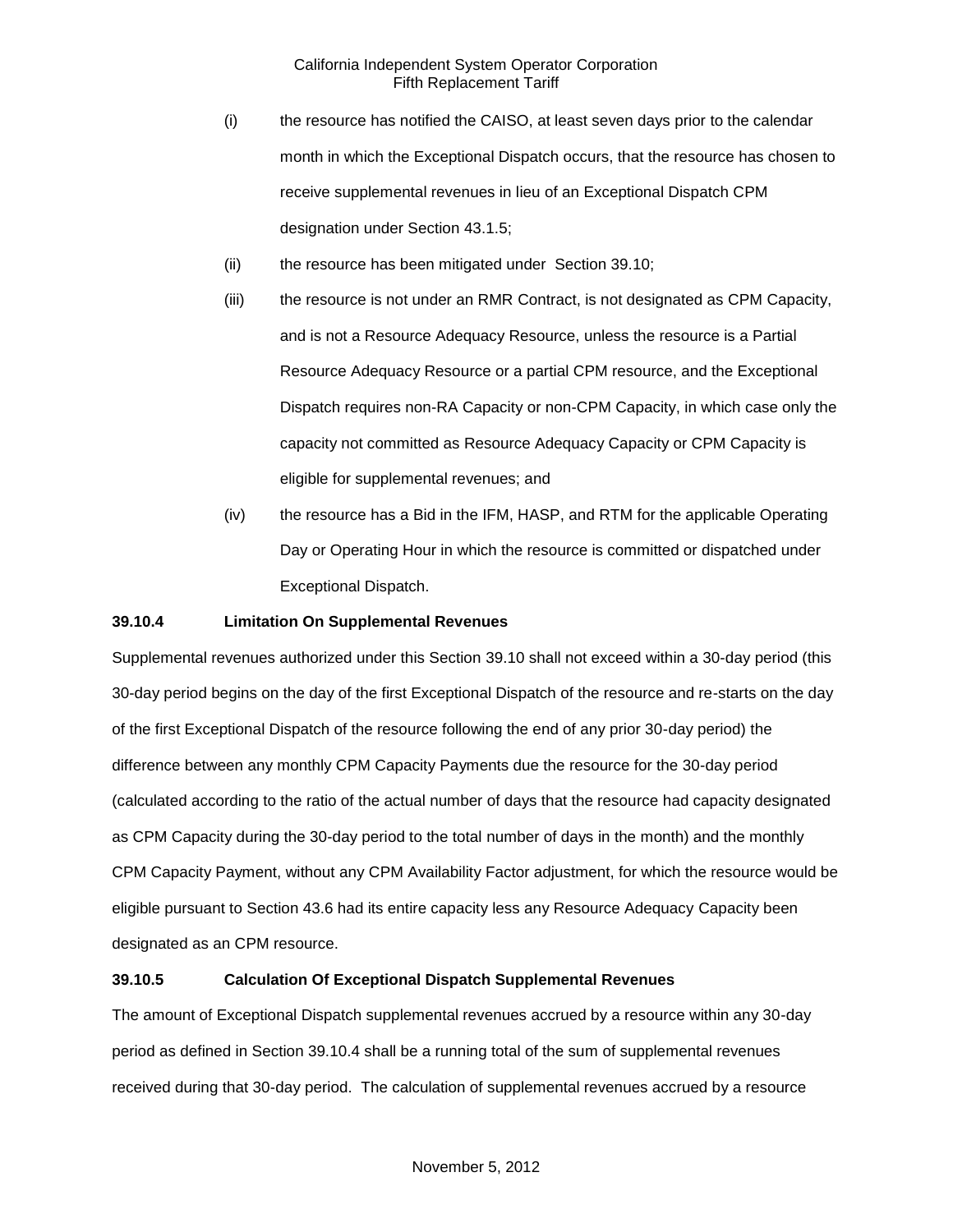within a 30-day period is based on the higher of (a) the Energy Bid price for the resource minus the Default Energy Bid price for the resource or (b) the Resource-Specific Settlement Interval LMP minus the Default Energy Bid price for the resource. The greater of (a) or (b) is multiplied by the amount of Energy provided by the resource under Exceptional Dispatch, and the results of that multiplication are summed across the successive hours of the 30-day period. Once the resource has reached the limit on supplemental revenues described in Section 39.10.4 based on the calculation above, then the Settlement for the resource will be as provided in Section 11.5.6.7.2 and the resource will not be eligible for additional supplemental revenues for the rest of the 30-day period.

# **39.11 Market Power Mitigation Applicable to Virtual Bidding**

# **39.11.1 Affiliate Disclosure Requirements**

Each Convergence Bidding Entity must satisfy the Affiliate disclosure requirements set forth in Section 4.14.2.1.

# **39.11.2 Monitoring of Virtual Bidding Activity**

The CAISO and DMM will monitor virtual bidding activity for anomalous market behavior, gaming, or the exercise of market power.

### **40. Resource Adequacy Demonstration For All SCs In The CAISO BAA**

### **40.1 Applicability**

A Load Serving Entity, and its Scheduling Coordinator, shall be exempt from this Section 40 during the next Resource Adequacy Compliance Year, if the metered peak Demand of the Load Serving Entity did not exceed one (1) MW during the twelve months preceding the last date on which the Load Serving Entity can make the election in Section 40.1.1 for the next Resource Adequacy Compliance Year. This Section 40 shall apply to all other Load Serving Entities and their respective Scheduling Coordinators. For purposes of Section 40, a Load Serving Entity shall not include any entity satisfying the terms of California Public Utilities Code Section 380(j)(3).

# **40.1.1 Election Of Load Serving Entity Status**

On an annual basis, in the manner and schedule set forth in the Business Practice Manual, the Scheduling Coordinator for a Load Serving Entity, not exempt under Section 40.1, shall inform the CAISO whether each such LSE elects to be either: (i) a Reserve Sharing LSE or (ii) a Modified Reserve Sharing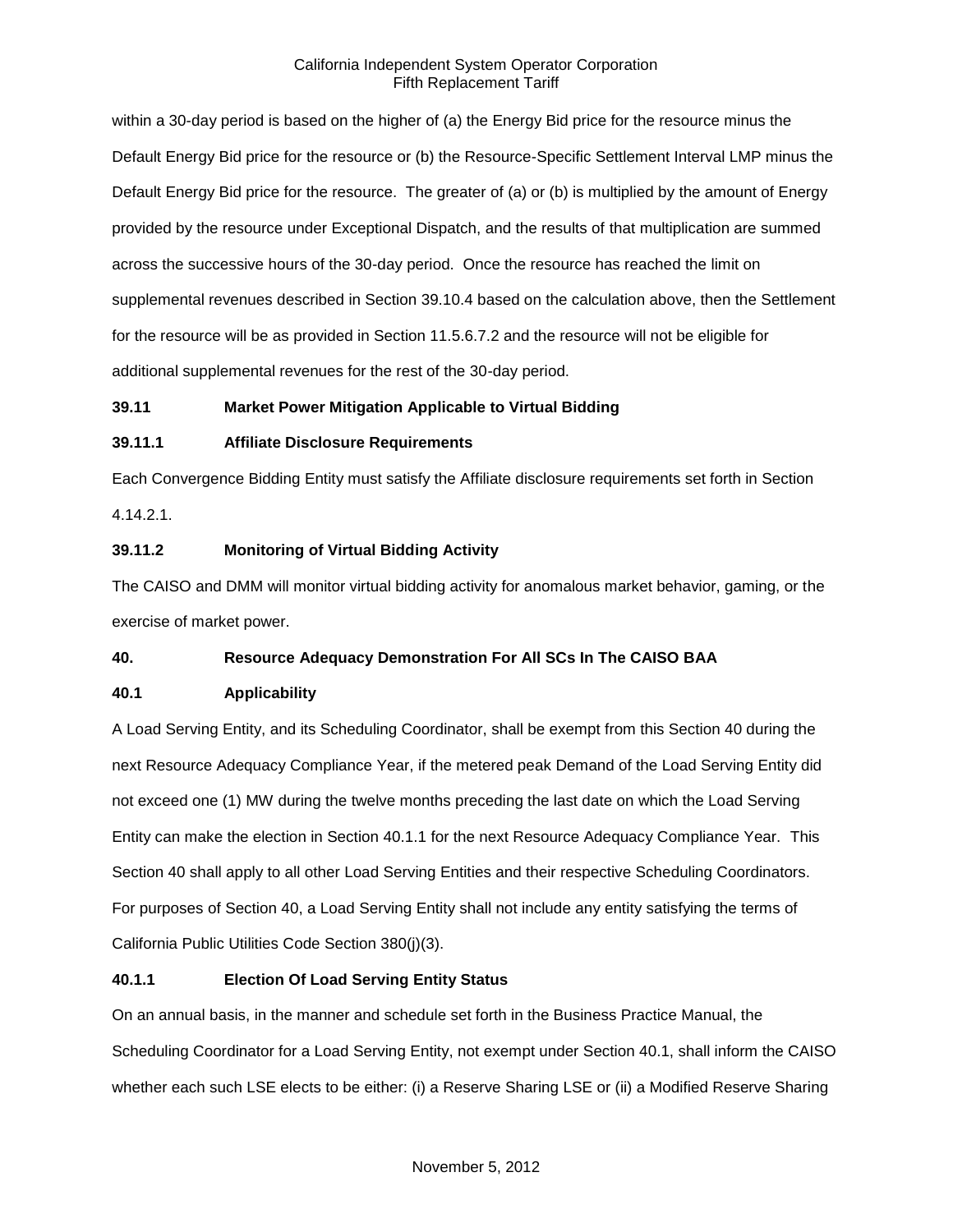LSE. A Scheduling Coordinator for a Load following MSS is not required to make an election under this Section. Scheduling Coordinators for Load following MSSs are subject solely to Sections 40.2.4, 40.3, and with respect to their Local Capacity Area Resources identified in accordance with Section 40.2.4, Section 40.9.

The CAISO may confirm with the CPUC, Local Regulatory Authority, or federal agency, as applicable, the accuracy of the election by the Scheduling Coordinator for any LSE under its respective jurisdiction, or, in the absence of any election by the Scheduling Coordinator, the desired election for any LSE under its jurisdiction. The determination of the CPUC, Local Regulatory Authority, or federal agency will be deemed binding by the CAISO on the Scheduling Coordinator and the LSE. If the Scheduling Coordinator and CPUC, Local Regulatory Authority, or federal agency, as appropriate, fail to make the election on behalf of an LSE in accordance with the Business Practice Manual, the LSE shall be deemed a Reserve Sharing LSE.

### **40.2 Information Requirements For Resource Adequacy Programs**

# **40.2.1 Reserve Sharing LSEs**

# **40.2.1.1 Requirements for CPUC Load Serving Entities Electing Reserve Sharing LSE Status**

- (a) The Scheduling Coordinator for a CPUC Load Serving Entity electing Reserve Sharing LSE status must provide the CAISO with all information or data to be provided to the CAISO as required by the CPUC and pursuant to the schedule adopted by the CPUC.
- (b) Where the information or data provided to the CAISO under Section 40.2.1.1(a) does not include Reserve Margin(s), then the provisions of Section 40.2.2.1(b) shall apply.
- (c) Where the information or data provided to the CAISO under Section 40.2.1.1(a) does not include criteria for determining qualifying resource types and their Qualifying Capacity, then the provisions of Section 40.8 shall apply.
- (d) Where the information or data provided to the CAISO under Section 40.2.1.1(a) does not include annual and monthly Demand Forecast requirements, then the provisions of Section 40.2.2.3 shall apply.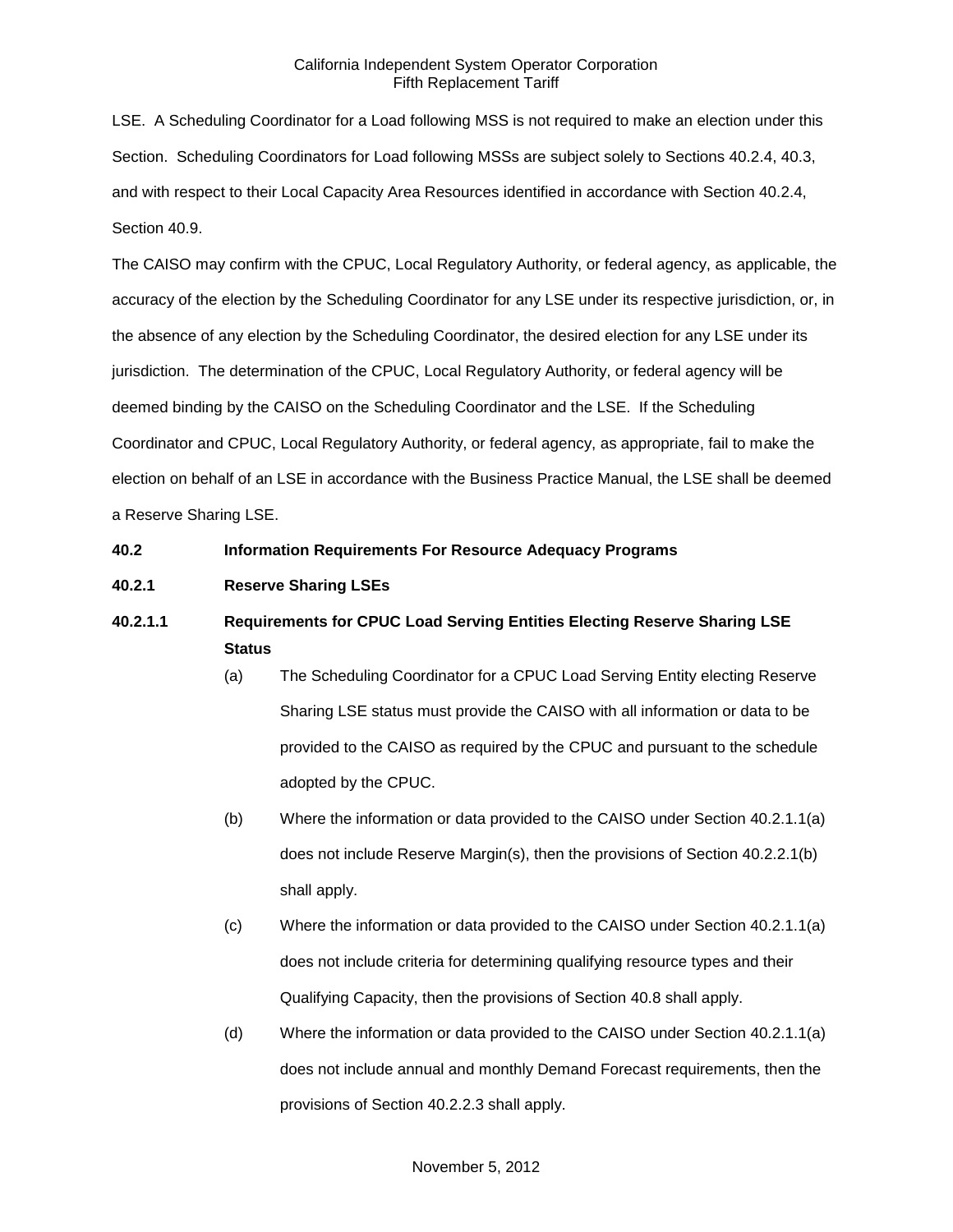(e) Where the information or data provided to the CAISO under Section 40.2.1.1(a) does not include annual and monthly Resource Adequacy Plan requirements, then Section 40.2.2.4 shall apply.

# **40.2.2 Non-CPUC LSEs Electing Reserve Sharing LSE Status**

### **40.2.2.1 Reserve Margin**

- (a) The Scheduling Coordinator for a Non-CPUC Load Serving Entity electing Reserve Sharing LSE status must provide the CAISO with the Reserve Margin(s) adopted by the appropriate Local Regulatory Authority or federal agency for use in the annual Resource Adequacy Plan and monthly Resource Adequacy Plans listed as a percentage of the Demand Forecasts developed in accordance with Section 40.2.2.3.
- (b) For the Scheduling Coordinator for a Non-CPUC Load Serving Entity for which the appropriate Local Regulatory Authority or federal agency has not established a Reserve Margin(s) or a CPUC Load Serving Entity subject to Section 40.2.1.1(b) that has elected Reserve Sharing LSE status, the Reserve Margin for each month shall be no less than fifteen percent (15%) of the LSE's peak hourly Demand for the applicable month, as determined by the Demand Forecasts developed in accordance with Section 40.2.2.3.

### **40.2.2.2 Qualifying Capacity Criteria**

The Scheduling Coordinator for a Non-CPUC Load Serving Entity electing Reserve Sharing LSE status must provide the CAISO with a description of the criteria adopted by the Local Regulatory Authority or federal agency for determining qualifying resource types and the Qualifying Capacity from such resources and any modifications thereto as they are implemented from time to time. The Reserve Sharing LSE may elect to utilize the criteria set forth in Section 40.8.

### **40.2.2.3 Demand Forecasts**

The Scheduling Coordinator for a Non-CPUC Load Serving Entity or CPUC Load Serving Entity subject to Section 40.2.1.1(b) electing Reserve Sharing LSE status must provide annual and monthly Demand Forecasts on the schedule and in the reporting format(s) set forth in the Business Practice Manual. The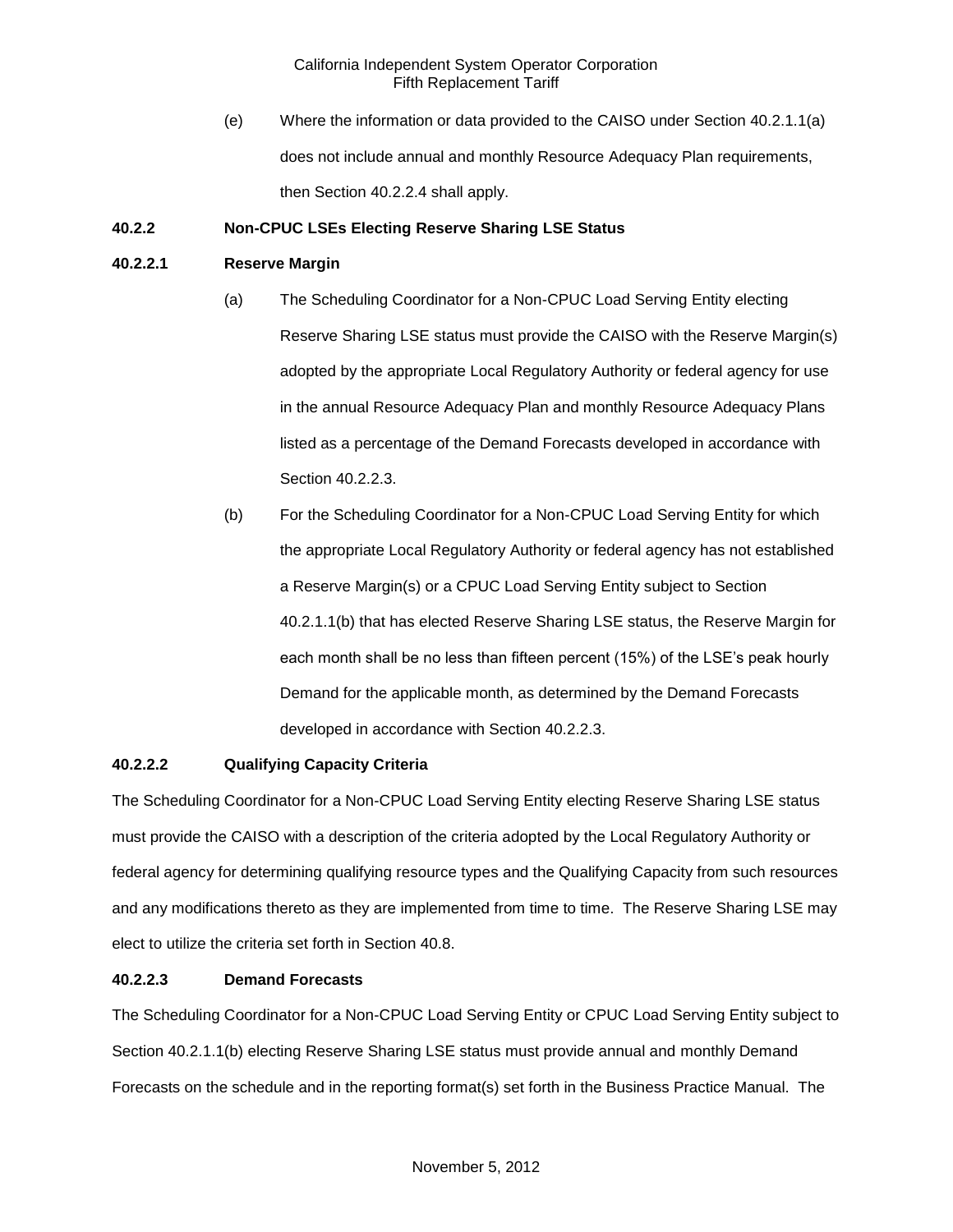annual and monthly Demand Forecasts shall utilize the annual and monthly coincident peak Demand determinations provided by the California Energy Commission for such Load Serving Entity, which will be calculated from the Demand Forecast information submitted to the California Energy Commission by each Reserve Sharing LSE; or (ii) if the California Energy Commission does not produce coincident peak Demand Forecasts for the Load Serving Entity, the annual and monthly coincident peak Demand Forecasts produced by the CAISO for such Load Serving Entity in accordance with its Business Practice Manual. Scheduling Coordinators must provide data and information, as may be requested by the CAISO, necessary to develop or support the Demand Forecasts required by this Section.

#### **40.2.2.4 Annual and Monthly Resource Adequacy Plans**

The Scheduling Coordinator for a Non-CPUC Load Serving Entity or a CPUC Load Serving Entity subject to Section 40.2.1.1(b) electing Reserve Sharing LSE status must provide annual and monthly Resource Adequacy Plans for such Load Serving Entity, on a schedule and in the reporting format(s) set forth in the Business Practice Manual. The annual Resource Adequacy Plan must, at a minimum, set forth the Local Capacity Area Resources, if any, procured by the Load Serving Entity as described in Section 40.3. The monthly Resource Adequacy Plan should identify all resources, including Local Capacity Area Resources, the Load Serving Entity will rely upon to satisfy the applicable month's peak hour Demand of the Load Serving Entity as determined by the Demand Forecasts developed in accordance with Section 40.2.2.3 and applicable Reserve Margin. Resource Adequacy Plans must utilize the Net Qualifying Capacity requirements of Section 40.4.

#### **40.2.3 Modified Reserve Sharing LSEs**

#### **40.2.3.1 Reserve Margin**

(a) The Scheduling Coordinator for a Load Serving Entity electing Modified Reserve Sharing LSE status must provide the CAISO with the Reserve Margin(s) adopted by the CPUC, Local Regulatory Authority, or federal agency, as appropriate, for use in the annual Resource Adequacy Plan and monthly Resource Adequacy Plans listed as a percentage of the Demand Forecasts developed in accordance with Section 40.2.3.3.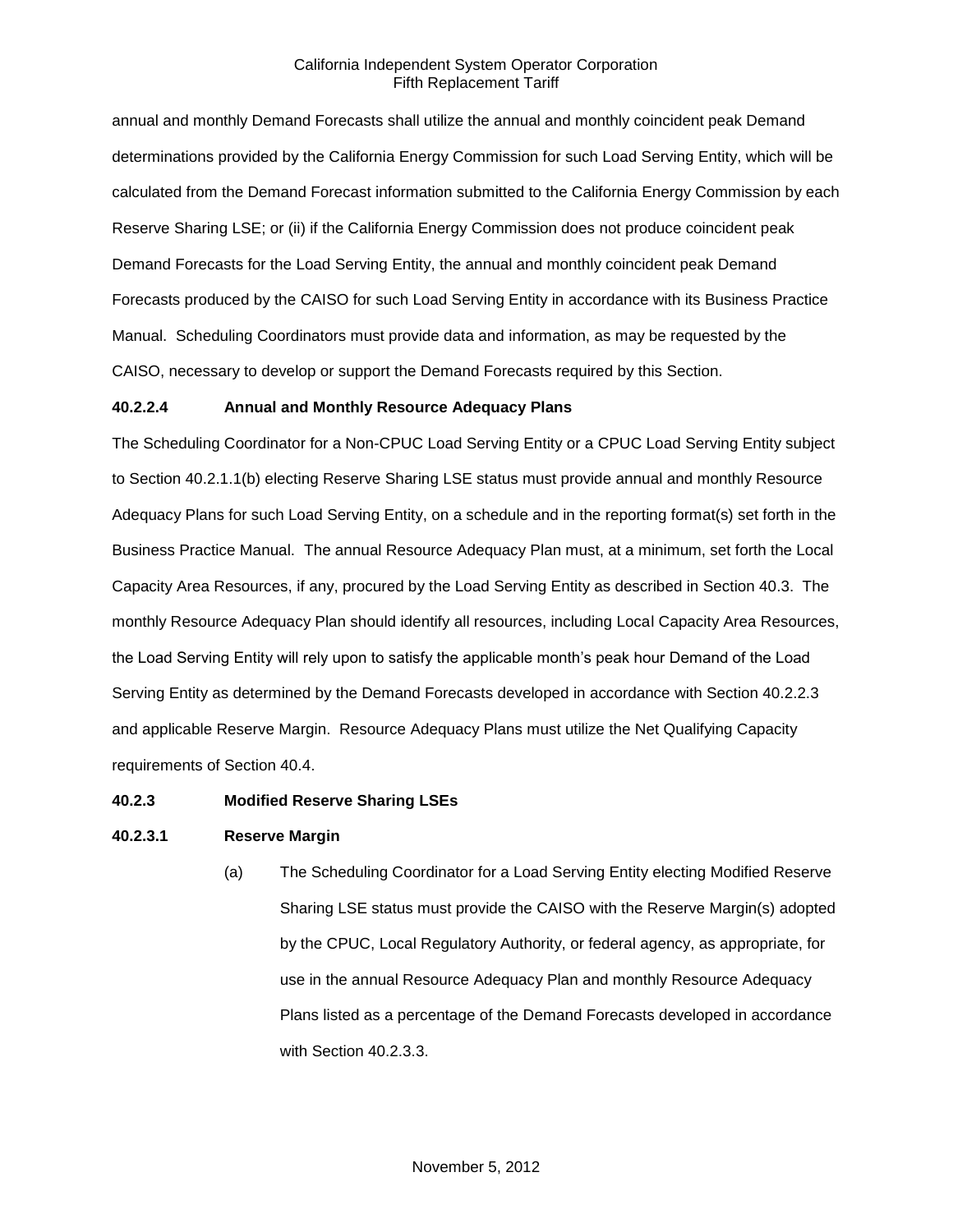(b) For the Scheduling Coordinator for a Load Serving Entity electing Modified Reserve Sharing LSE status for which the CPUC, Local Regulatory Authority, or federal agency, as appropriate, has not established a Reserve Margin, the Reserve Margin shall be no less than fifteen percent (15%) of the applicable month's peak hour Demand of the Load Serving Entity, as determined by the Demand Forecasts developed in accordance with Section 40.2.3.3.

# **40.2.3.2 Qualifying Capacity**

The Scheduling Coordinator for a Load Serving Entity electing Modified Reserve Sharing LSE status must provide the CAISO with a description of the criteria for determining qualifying resource types and the Qualifying Capacity from such resources and any modifications thereto as they are implemented from time to time. The Modified Reserve Sharing LSE may elect to utilize the criteria set forth in Section 40.8.

# **40.2.3.3 Demand Forecasts**

- (a) The Scheduling Coordinator for a Load Serving Entity electing Modified Reserve Sharing LSE status must provide annual and monthly Demand Forecasts on the schedule and in the reporting format(s) set forth in the Business Practice Manual. The annual and monthly Demand Forecasts shall utilize the annual and monthly coincident peak Demand determinations provided by the California Energy Commission for such Load Serving Entity, which will be calculated from Demand Forecast data submitted to the California Energy Commission by each Modified Reserve Sharing LSE; or (ii) if the California Energy Commission does not produce coincident peak Demand Forecasts for the Load Serving Entity, the annual and monthly coincident peak Demand Forecasts produced by the CAISO for such Load Serving Entity in accordance with its Business Practice Manual. Scheduling Coordinators must provide data and information, as may be requested by the CAISO, to develop or support the Demand Forecast required by this Section 40.2.3.3(b).
- (b) The Scheduling Coordinator for a Load Serving Entity electing Modified Reserve Sharing LSE status must submit, on the schedule and in the reporting format set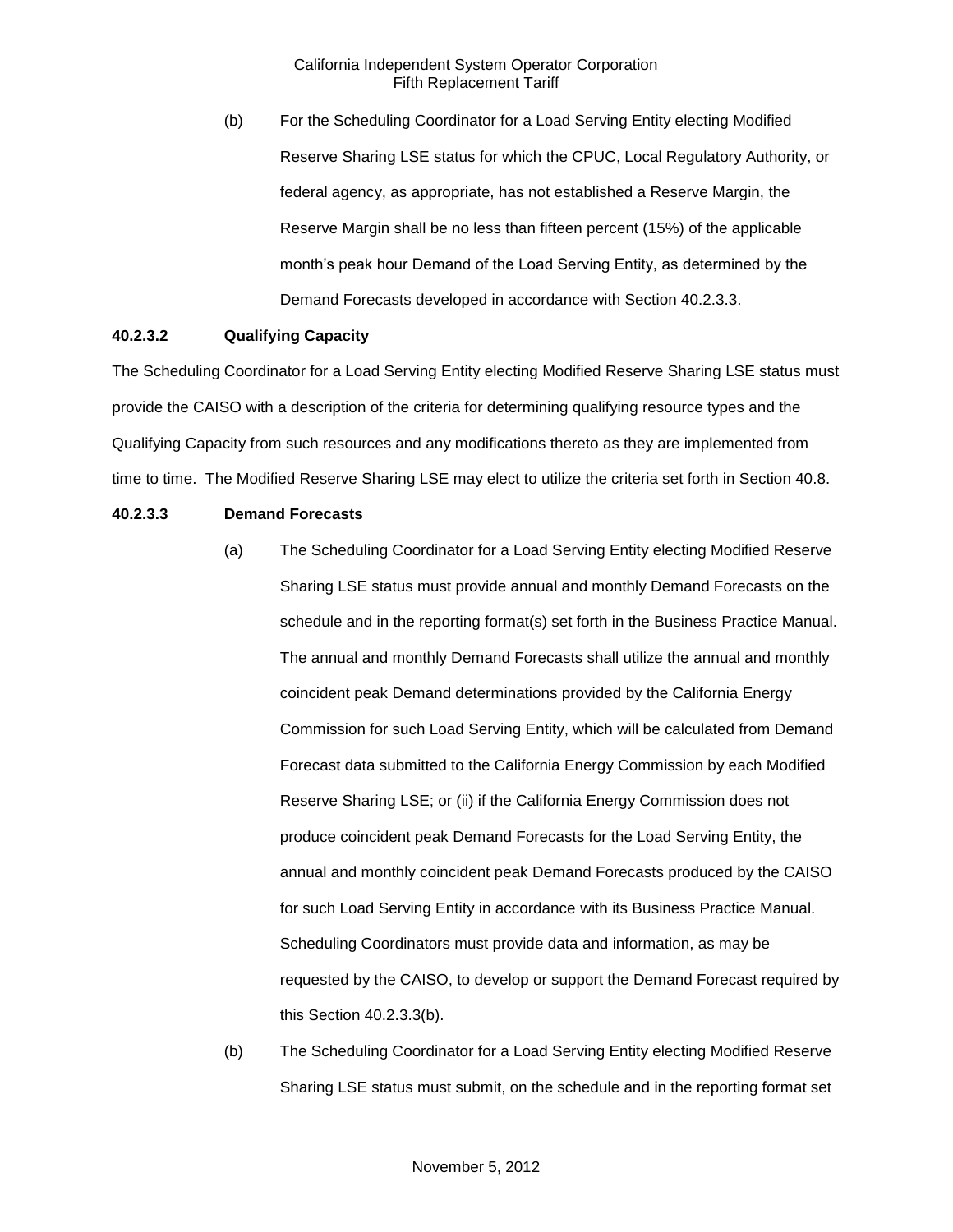forth in the Business Practice Manual, hourly Demand Forecasts for each Trading Hour of the next Trading Day for each Modified Reserve Sharing LSE represented. The Scheduling Coordinator for a Load Serving Entity electing Modified Reserve Sharing LSE status must provide data or supporting information, as requested by the CAISO, for the Demand Forecasts required by this Section 40.2.3.3(b) for each Modified Reserve Sharing LSE served by the Scheduling Coordinator and a description of the criteria upon which the Demand Forecast was developed, and any modifications thereto as they are implemented from time to time.

### **40.2.3.4 Annual and Monthly Resource Adequacy Plans**

The Scheduling Coordinator for a Load Serving Entity electing Modified Reserve Sharing LSE status must provide annual and monthly Resource Adequacy Plans, on a schedule and in the reporting format(s) set forth in the Business Practice Manual, for each Modified Reserve Sharing LSE served by the Scheduling Coordinator. The annual Resource Adequacy Plan must, at a minimum, set forth the Local Capacity Area Resources, if any, procured by the Modified Reserve Sharing LSE as described in Section 40.3. The monthly Resource Adequacy Plan must identify the resources the Modified Reserve Sharing LSE will rely upon to satisfy its forecasted monthly Demand and Reserve Margin as set forth in Section 40.2.3.1, for the relevant reporting period and must utilize the Net Qualifying Capacity requirements of Section 40.4.

#### **40.2.4 Load Following MSS**

A Scheduling Coordinator for a Load following MSS must provide an annual Resource Adequacy Plan that sets forth, at a minimum, the Local Capacity Area Resources, if any, procured by the Load following MSS as described in Section 40.3. The annual Resource Adequacy Plan shall utilize the annual coincident peak Demand determination provided by the California Energy Commission for such Load following MSS using Demand Forecast data submitted to the California Energy Commission by the Load following MSS, or, if the California Energy Commission does not produce coincident peak Demand Forecasts for the Load following MSS, the annual coincident peak Demand Forecast produced by the CAISO for such Load following MSS in accordance with its Business Practice Manual using Demand Forecast data submitted to the CAISO by the Load following MSS. The Local Capacity Area Resources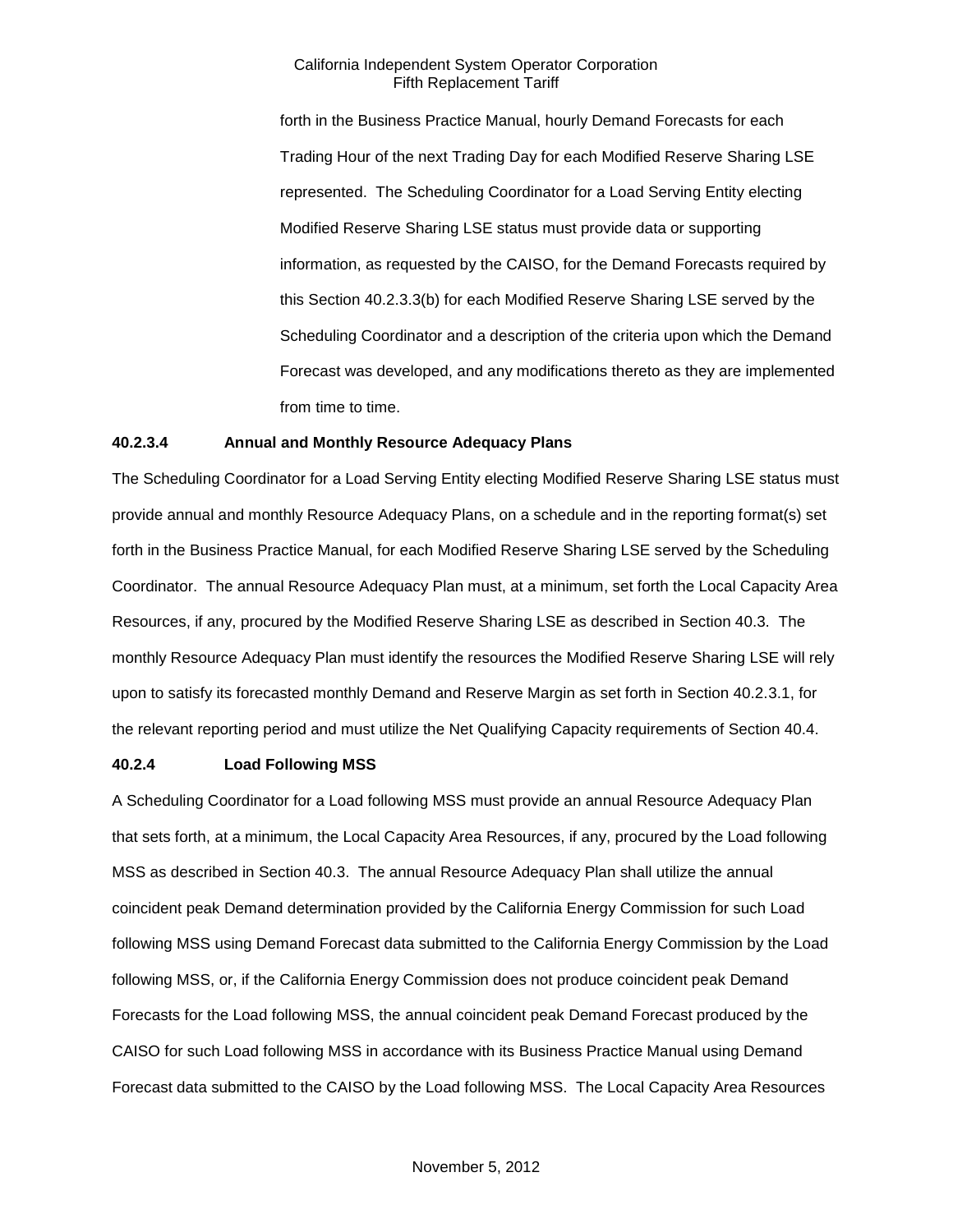identified by the annual Resource Adequacy Plan submitted by the Load following MSS shall be subject to the Availability Standards, Non-Availability Charge, and Availability Incentive Payment specified in Section 40.9.

### **40.3 Local Capacity Area Resource Requirements For SCs For LSEs**

# **40.3.1 Local Capacity Technical Study**

On an annual basis, pursuant to the schedule set forth in the Business Practice Manual, the CAISO will, perform, and publish on the CAISO Website the Local Capacity Technical Study. The Local Capacity Technical Study shall identify Local Capacity Areas, determine the minimum amount of Local Capacity Area Resources in MW that must be available to the CAISO within each identified Local Capacity Area, and identify the Generating Units within each identified Local Capacity Area. The CAISO shall collaborate with the CPUC, Local Regulatory Authorities within the CAISO Balancing Authority Area, federal agencies, and Market Participants to ensure that the Local Capacity Technical Study is performed in accordance with this Section 40.3 and to establish for inclusion in the Business Practice Manual other parameters and assumptions applicable to the Local Capacity Technical Study and a schedule that provides for: (i) reasonable time for review of a draft Local Capacity Technical Study, (ii) reasonable time for Participating TOs to propose operating solutions, and (iii) release of the final Local Capacity Technical Study no later than 120 days prior to the date annual Resource Adequacy Plans must be submitted under this Section 40.

### **40.3.1.1 Local Capacity Technical Study Criteria**

The Local Capacity Technical Study will determine the minimum amount of Local Capacity Area Resources needed to address the Contingencies identified in Section 40.3.1.2. In performing the Local Capacity Technical Study, the CAISO will apply those methods for resolving Contingencies considered appropriate for the performance level that corresponds to a particular studied Contingency, as provided in NERC Reliability Standards TPL-001-0, TPL-002-0, TPL-003-0, and TPL-004-0, as augmented by CAISO Reliability Criteria in accordance with the Transmission Control Agreement and Section 24.2.1. The CAISO Reliability Criteria shall include: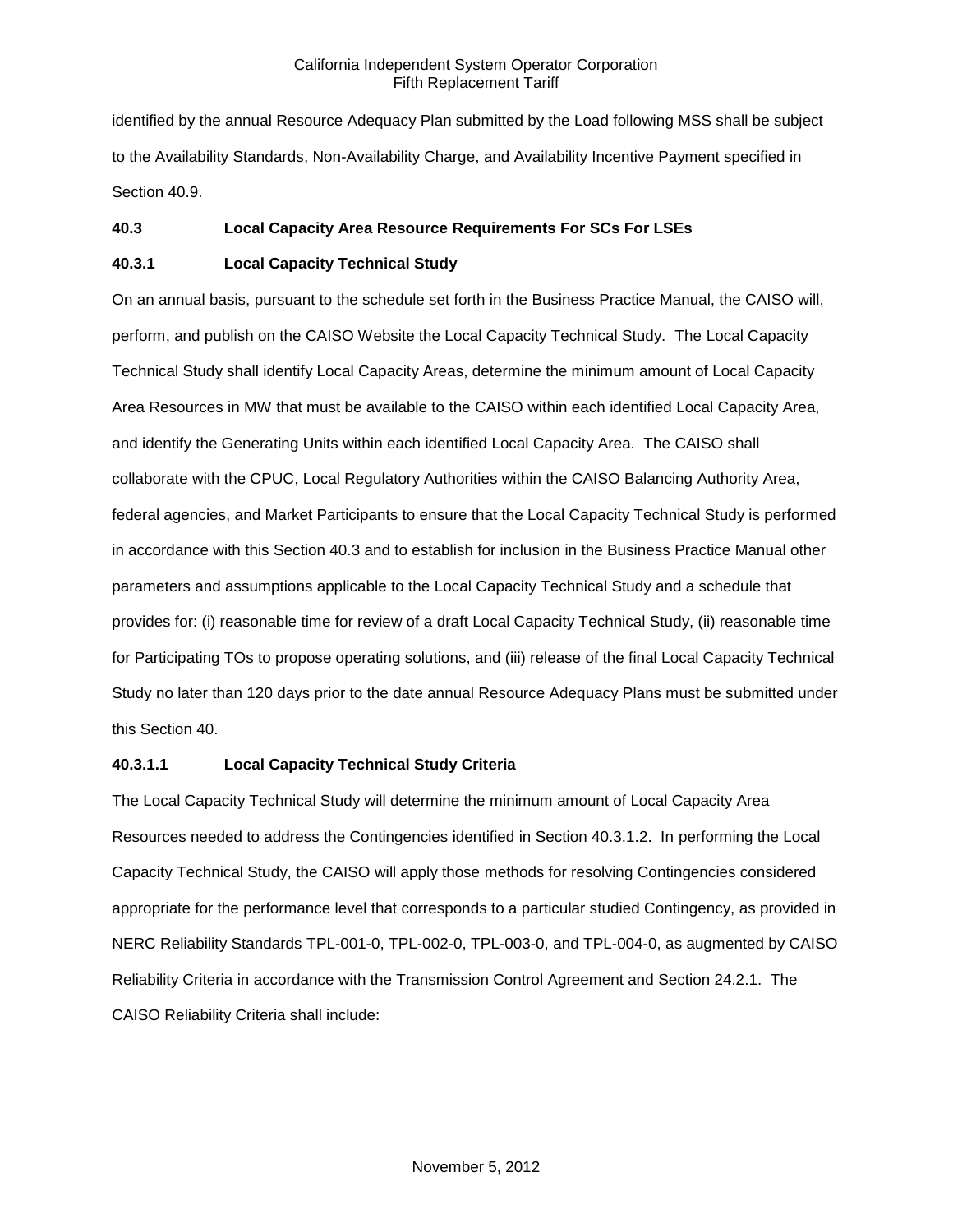- (1) Time Allowed for Manual Readjustment: This is the amount of time required for the Operator to take all actions necessary to prepare the system for the next Contingency. This time should not be less than thirty (30) minutes.
- (2) No voltage collapse or dynamic instability shall be allowed for a Contingency in Category D – extreme event (any B1-4 system readjusted (Common Mode) L-2), as listed in Section 40.3.1.2.

# **40.3.1.2 Local Capacity Technical Study Contingencies.**

| The Local Capacity Technical Study shall assess the following |
|---------------------------------------------------------------|
| Contingencies:                                                |
| <b>Contingency Component(s)</b>                               |
| NERC/WECC Performance Level A - No Contingencies              |
| NERC/WECC Performance Level B - Loss of a single element      |
| 1. Generator (G-1)                                            |
| 2. Transmission Circuit (L-1)                                 |
| 3. Transformer (T-1)                                          |
| 4. Single Pole (dc) Line                                      |
| 5. G-1 system readjusted L-1                                  |
| NERC/WECC Performance Level C - Loss of two or more elements  |
| 3. L-1 system readjusted G-1                                  |
| 3. G-1 system readjusted T-1 or T-1 system readjusted G-1     |
| 3. L-1 system readjusted T-1 or T-1 system readjusted L-1     |
| 3. G-1 system readjusted G-1                                  |
| 3. L-1 system readjusted L-1                                  |
| 4. Bipolar (dc) Line                                          |
| 5. Two circuits (Common Mode) L-2                             |
| WECC-S3. Two generators (Common Mode) G-2                     |
| D - Extreme event - loss of two or more elements              |
| Any B1-4 system readjusted (Common Mode) L-2                  |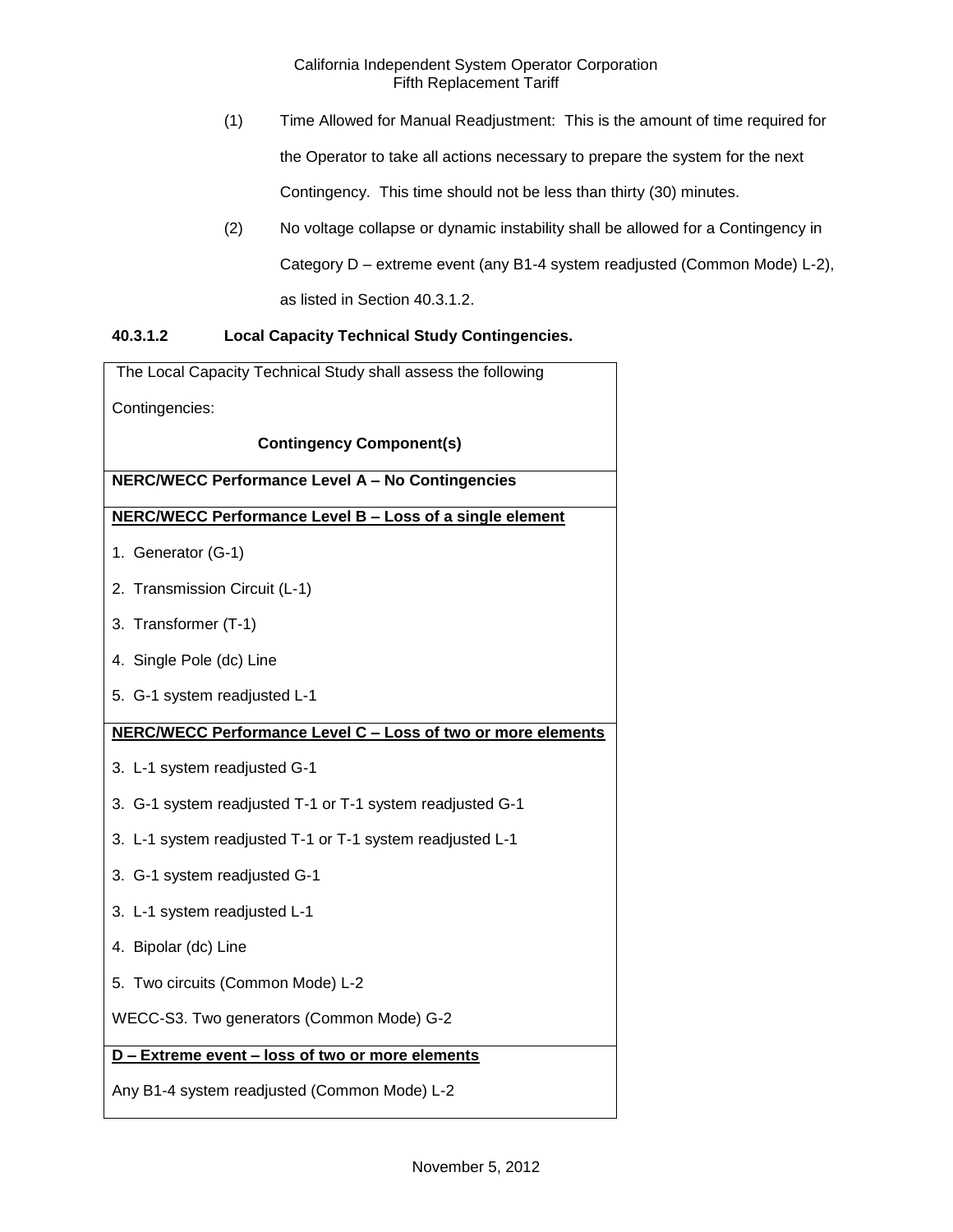# **40.3.2 Allocation Of Local Capacity Area Resource Obligations**

The CAISO will allocate responsibility for Local Capacity Area Resources to Scheduling Coordinators for Load Serving Entities in the following sequential manner:

- (a) The responsibility for the aggregate Local Capacity Area Resources required for all Local Capacity Areas within each TAC Area as determined by the Local Capacity Technical Study will be allocated to all Scheduling Coordinators for Load Serving Entities that serve Load in the TAC Area in accordance with the Load Serving Entity's proportionate share of the LSE's TAC Area Load at the time of the CAISO's annual coincident peak Demand set forth in the annual peak Demand Forecast for the next Resource Adequacy Compliance Year as determined by the California Energy Commission. Expressed as a formula, the allocation of Local Area Capacity Resource obligations will be as follows: (∑ Local Capacity Area MW in TAC Area from the Local Capacity Technical Study) \* (LSE Demand in TAC Area at CAISO annual coincident peak Demand)/(Total TAC Area Demand at the time of CAISO annual coincident peak Demand). This will result in a MW responsibility for each Load Serving Entity for each TAC Area in which the LSE serves Load. The LSE may meet its MW responsibility, as assigned under this Section, for each TAC Area in which the LSE serves Load by procurement of that MW quantity in any Local Capacity Area in the TAC Area.
- (b) For Scheduling Coordinators for Non-CPUC Load Serving Entities, the Local Capacity Area Resource obligation will be allocated based on Section 40.3.2(a) above.
- (c) For Scheduling Coordinators for CPUC Load Serving Entities, the CAISO will allocate the Local Capacity Area Resource obligation based on an allocation methodology, if any, adopted by the CPUC. However, if the allocation methodology adopted by the CPUC does not fully allocate the total sum of each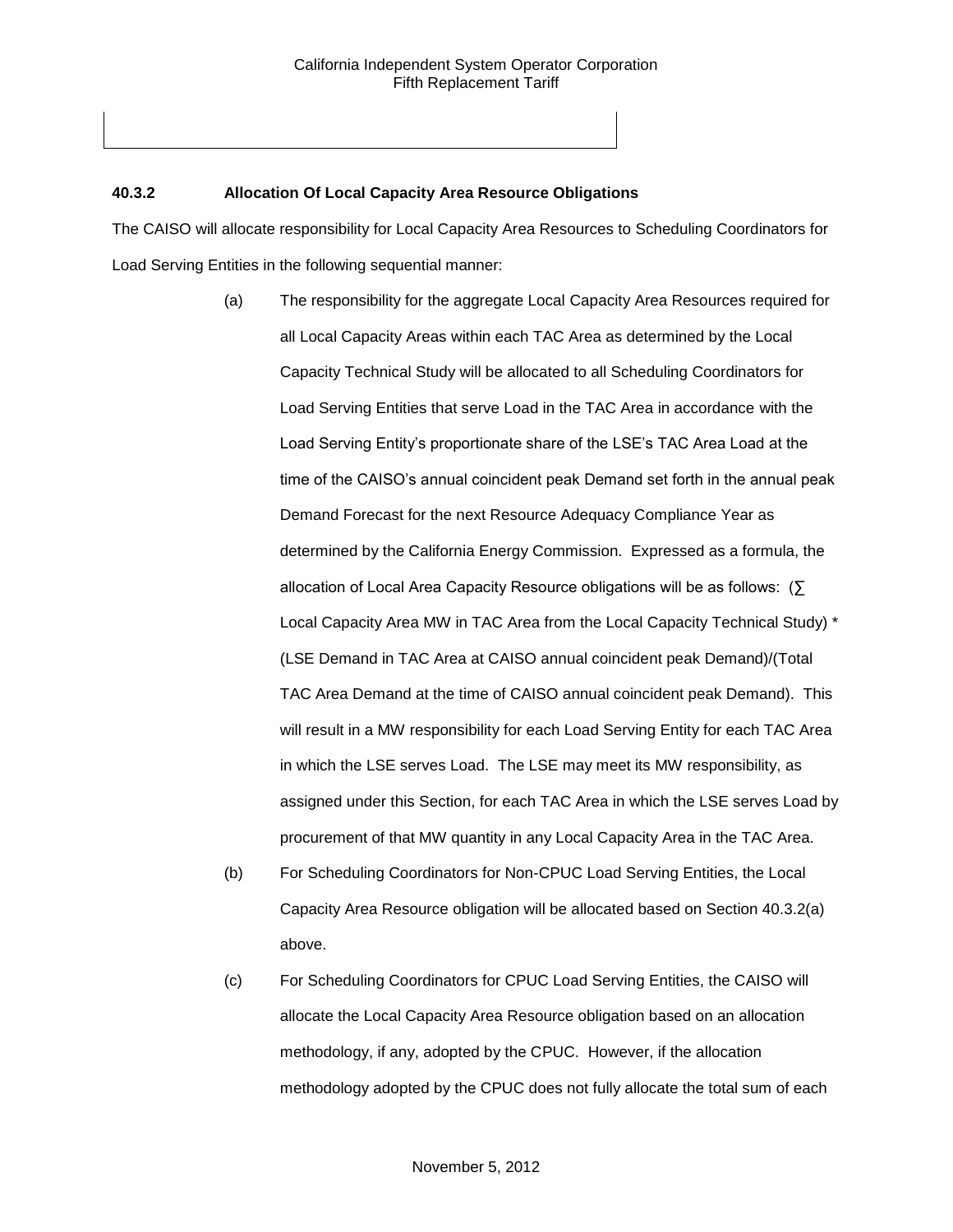CPUC Load Serving Entity's proportionate share calculated under Section 40.3.2(a), the CAISO will allocate the difference to all Scheduling Coordinators for CPUC Load Serving Entities in accordance with their proportionate share calculated under 40.3.2(a). If the CPUC does not adopt an allocation methodology, the CAISO will allocate Local Capacity Area Resources to Scheduling Coordinators for CPUC Load Serving Entities based on Section 40.3.2(a).

Once the CAISO has allocated the total responsibility for Local Capacity Area Resources, the CAISO will inform the Scheduling Coordinator for each LSE of the LSE's specific allocated responsibility for Local Capacity Area Resources in each TAC Area in which the LSE serves Load.

# **40.3.3 Procurement Of Local Capacity Area Resources By LSEs**

Nothing in this Section 40 obligates any Scheduling Coordinator to demonstrate on behalf of a Load Serving Entity that the Load Serving Entity has procured Local Capacity Area Resources to satisfy capacity requirements for each Local Capacity Area identified in the technical study. Scheduling Coordinators for Load Serving Entities may aggregate responsibilities for procurement of Local Capacity Area Resources. If a Load Serving Entity has procured Local Capacity Area Resources that satisfy generation capacity requirements for Local Capacity Areas, the Scheduling Coordinator for such Load Serving Entity shall include this information in its annual and monthly Resource Adequacy Plan(s).

### **40.3.4 [NOT USED]**

### **40.4 General Requirements On Resource Adequacy Resources**

### **40.4.1 Eligible Resources And Determination Of Qualifying Capacity**

The CAISO shall use the criteria provided by the CPUC or Local Regulatory Authority to determine and verify, if necessary, the Qualifying Capacity of all Resource Adequacy Resources; however, to the extent a resource is listed by one or more Scheduling Coordinators in their Resource Adequacy Plans, which apply the criteria of more than one Local Regulatory Authority that leads to conflicting Qualifying Capacity values for that resource, the CAISO will accept the methodology that results in the highest Qualifying Capacity value. Only if the CPUC, Local Regulatory Authority, or federal agency has not established any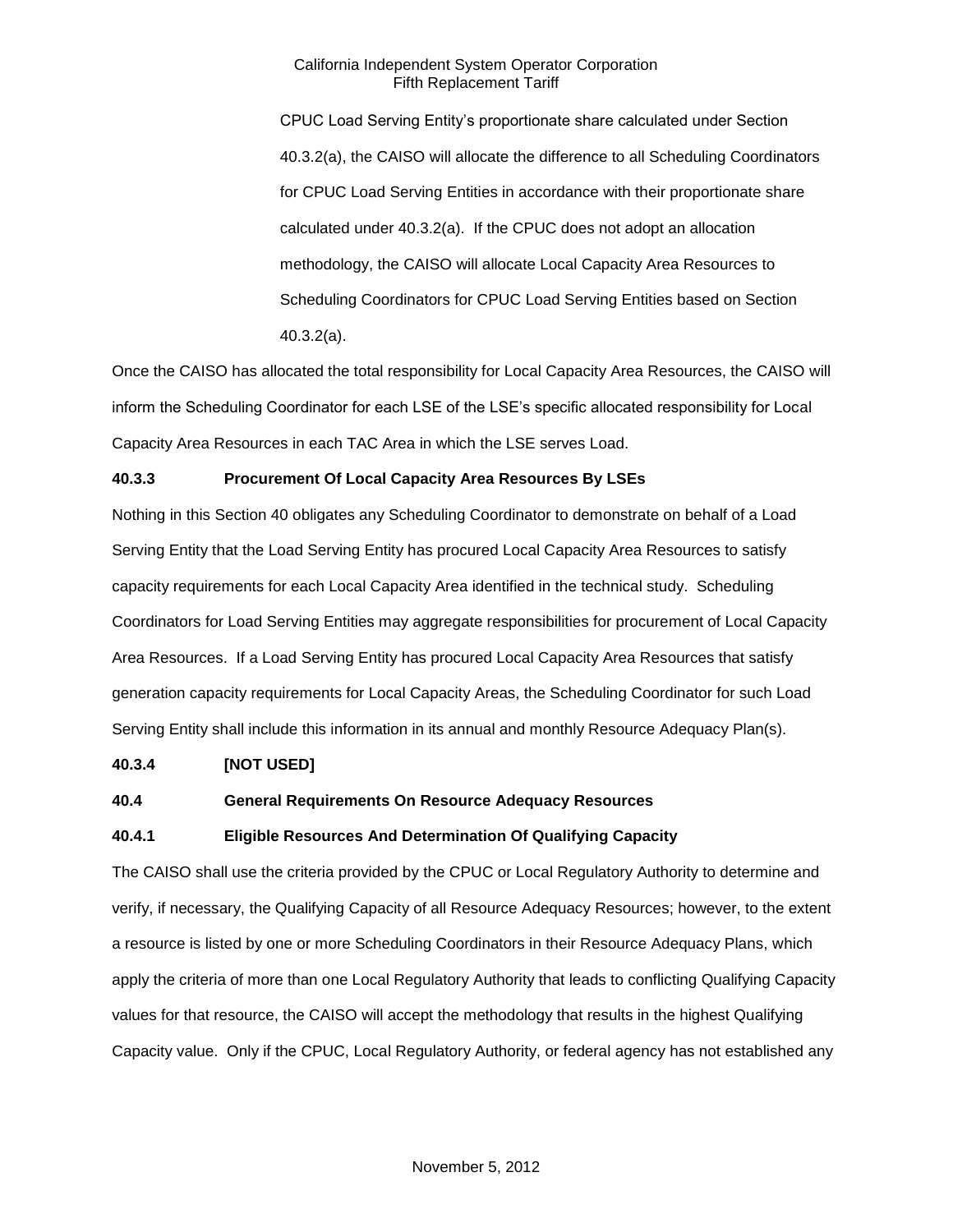Qualifying Capacity criteria, or chooses to rely on the criteria in this CAISO Tariff, will the provisions of Section 40.8 apply.

# **40.4.2 Net Qualifying Capacity Report**

The CAISO shall produce an annual report posted to the CAISO Website on the schedule set forth in the Business Practice Manual that sets forth the Net Qualifying Capacity of all Participating Generators. All other Resource Adequacy Resources may be included in the annual report under Section 40.4.2 upon their request. The Net Qualifying Capacity of any resource included in the annual report, once posted to the CAISO Website, shall not be reduced by the CAISO for the next Resource Adequacy Compliance Year. Any change proposed to be made to a Net Qualifying Capacity value for a resource included in a prior annual report shall be explained, and any test results or analyses underlying the change provided, to the Scheduling Coordinator within ten (10) days of the CAISO's determination that a change to the resource's Net Qualifying Capacity is appropriate, which also must be at least fifteen (15) days prior to the posting on the CAISO Website of the annual report. Any disputes as to the CAISO's determination regarding Net Qualifying Capacity shall be subject to the CAISO ADR Procedures.

### **40.4.3 General Qualifications For Supplying Net Qualifying Capacity**

Resource Adequacy Resources included in a Resource Adequacy Plan submitted by a Scheduling Coordinator on behalf of a Load Serving Entity serving Load in the CAISO Balancing Authority Area must:

- (1) Be available for testing by the CAISO to validate Qualifying Capacity, which can be no less than a resource's PMin even if the resource's contractual Resource Adequacy Capacity is less than its PMin, and determine Net Qualifying Capacity for the next Resource Adequacy Compliance Year;
- (2) Provide any information requested by the CAISO to apply the performance criteria to be adopted by the CAISO pursuant to Section 40.4.5;
- (3) Submit Bids into the CAISO Markets as required by this CAISO Tariff;
- (4) Be in compliance, as of the date that the CAISO performs any testing or otherwise determines Net Qualifying Capacity for the next Resource Adequacy Compliance Year, with the criteria for Qualifying Capacity established by the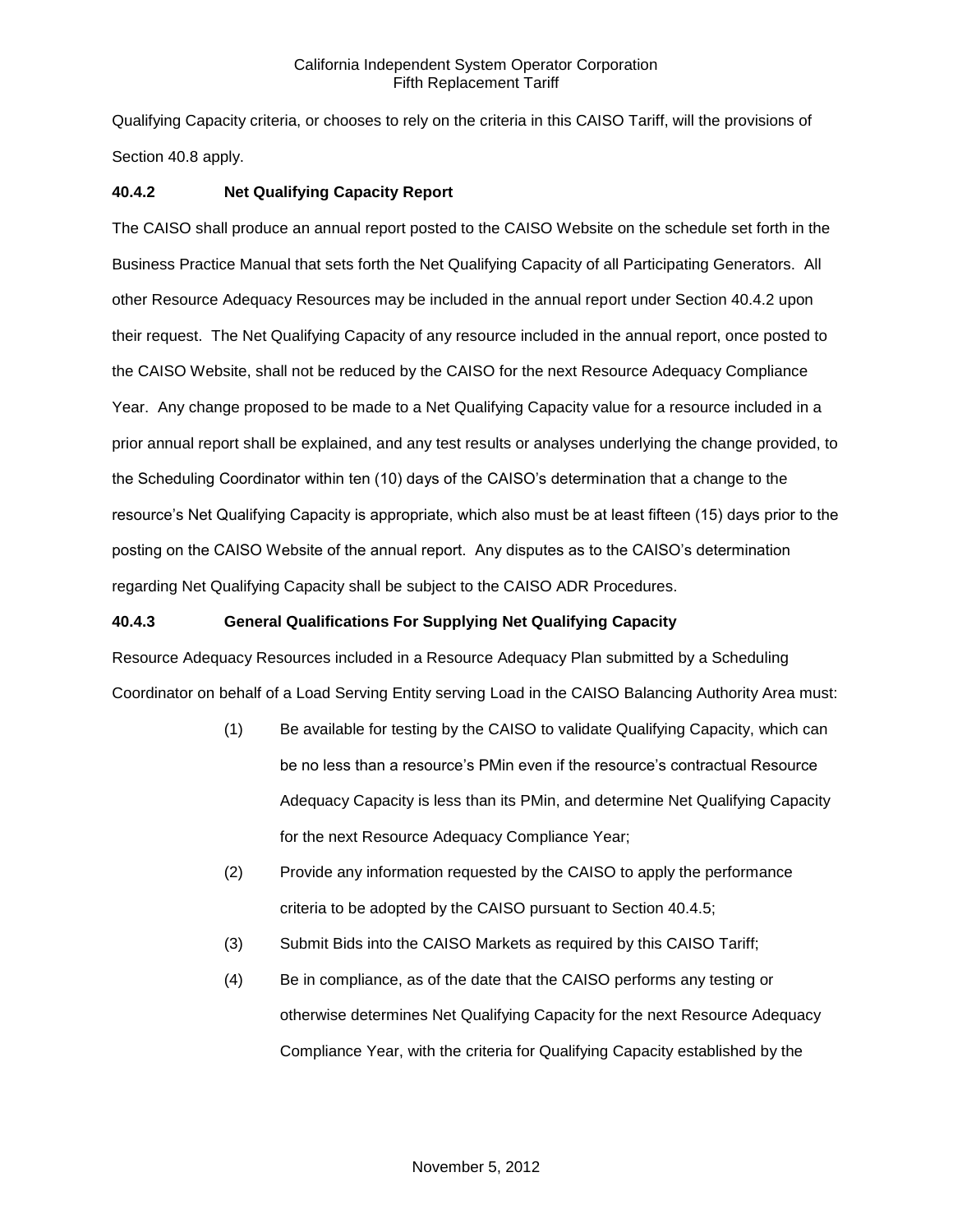CPUC, relevant Local Regulatory Authority, or federal agency and provided to the CAISO; and

- (5) Be subject to Sanctions for non-performance as specified in the CAISO Tariff; and
- (6) For a resource with contractual Resource Adequacy Capacity less than PMin, make the PMin available to the CAISO for commitment or dispatch at PMin, subject to Section 11.8 provisions for Bid Cost Recovery, so that the resource's Resource Adequacy Capacity can be utilized as required by this CAISO Tariff.

# **40.4.4 Reductions For Testing**

In accordance with the procedures specified in the Business Practice Manual, the Generating Unit of a Participating Generator or other Generating Units, System Units or Loads of Participating Loads or Proxy Demand Resources included in a Resource Adequacy Plan submitted by a Scheduling Coordinator on behalf of a Load Serving Entity can have its Qualifying Capacity reduced, for purposes of the Net Qualifying Capacity annual report under Section 40.4.2 for the next Resource Adequacy Compliance Year, if a CAISO testing program determines that it is not capable of supplying the full Qualifying Capacity amount.

# **40.4.5 Reductions For Performance Criteria**

No later than 12 months after the effective date of this Section 40, the CAISO will issue a report outlining a proposal with respect to performance criteria for Resource Adequacy Resources. The CAISO will collaborate with the CPUC and other Local Regulatory Authorities to develop the performance criteria to be submitted to FERC. The Scheduling Coordinator for a Resource Adequacy Resource shall provide or make available to the CAISO, subject to the confidentiality provisions of this CAISO Tariff, all documentation requested by the CAISO to determine, develop or implement the performance criteria, including, but not limited to, NERC Generating Availability Data System data.

### **40.4.6 Reductions For Deliverability**

# **40.4.6.1 Deliverability Within the CAISO Balancing Authority Area**

In order to determine Net Qualifying Capacity from Resource Adequacy Resources subject to this Section 40.4, the CAISO will determine that a Resource Adequacy Resource is available to serve the aggregate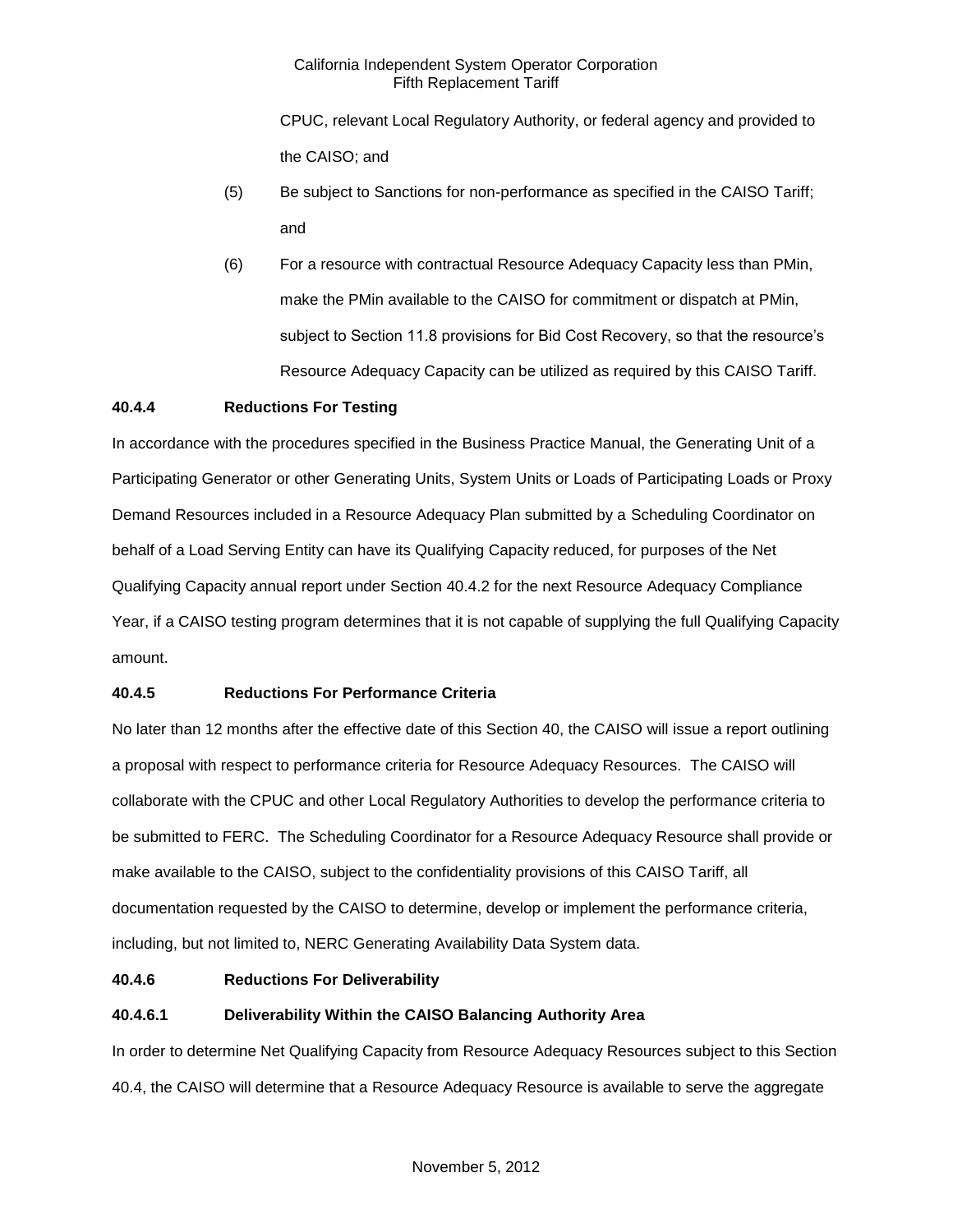of Load by means of a deliverability study. Documentation explaining the CAISO's deliverability analysis will be posted on the CAISO Website. The deliverability study will be performed annually and shall focus on peak Demand conditions. The results of the deliverability study shall be incorporated into the Net Qualifying Capacity annual report under Section 40.4.2 and will be effective for the next Resource Adequacy Compliance Year. To the extent the deliverability study shows that the Qualifying Capacity is not deliverable to the aggregate of Demand under the conditions studied, the Qualifying Capacity of the Resource Adequacy Resource will be reduced on a MW basis for the capacity that is undeliverable. Resources will be electrically grouped in a manner consistent with the CAISO Deliverability Assessment methodology posted on the CAISO Website. For Resource Adequacy Resources in the same electrical group which have identified deliverability constraints, the Qualifying Capacity of the Resource Adequacy Resources that obtained Full Capacity Deliverability Status or partial deliverability through Section 8.2 of Appendix Y to this CAISO Tariff will be reduced prior to reducing the Qualifying Capacity of those resources which were originally provided Full Capacity Deliverability Status pursuant to inclusion in an Interconnection Study Cycle under Appendix Y to this CAISO Tariff.

### **40.4.6.2 Deliverability of Imports**

#### **40.4.6.2.1 Available Import Capability Assignment Process**

For Resource Adequacy Plans covering any period after December 31, 2007, total Available Import Capability will be assigned on an annual basis for a one-year term to Load Serving Entities serving Load in the CAISO Balancing Authority Area and other Market Participants through their respective Scheduling Coordinators, as described by the following sequence of steps. However, should the CPUC modify by decision its compliance period from January to December of the calendar year to May through April of the calendar year, the CAISO shall extend the effectiveness of the assignment for Resource Adequacy Compliance Year 2008 through April 2009.

Step 1: Determination of Maximum Import Capability on Interties into the CAISO Balancing Authority Area: The CAISO shall establish the Maximum Import Capability for each Intertie into the CAISO Balancing Authority Area, and will post those values on the CAISO Website in accordance with the schedule and process set forth in the Business Practice Manual.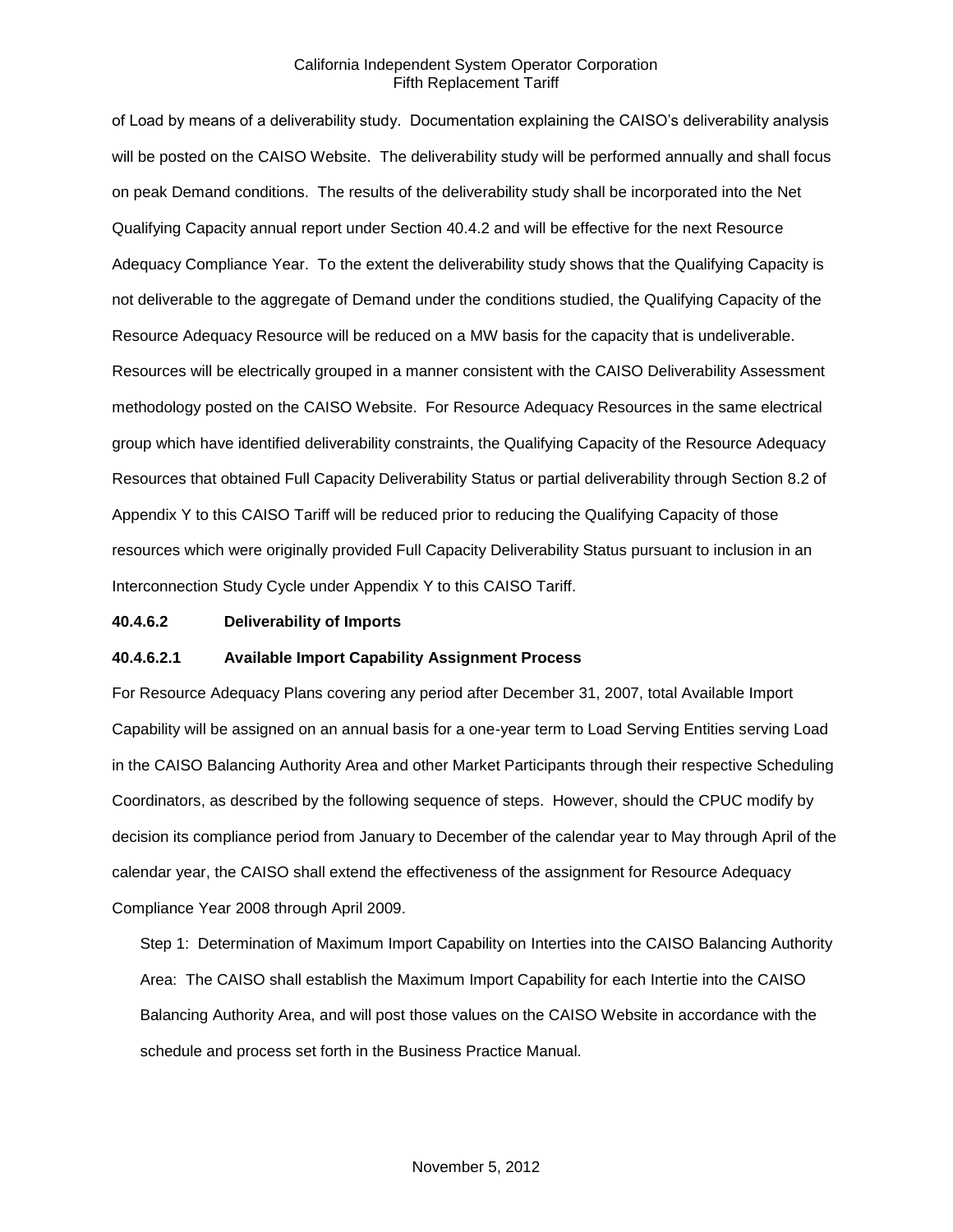Step 2: Determination of Available Import Capability by Accounting for Existing Contracts and Transmission Ownership Rights Held by Out-of- Balancing Authority Area LSEs: For each Intertie, the Available Import Capability will be determined by subtracting from the Maximum Import Capability established in Step 1 for each Intertie the import capability on each Intertie associated with (i) Existing Contracts and (ii) Transmission Ownership Rights held by load serving entities that do not serve Load within the CAISO Balancing Authority Area. The remaining sum of all Intertie Available Import Capability is the Total Import Capability. Total Import Capability shall be used to determine the Load Share Quantity for each Load Serving Entity that serves Load within the CAISO Balancing Authority Area.

Step 3: Determination of Existing Contract Import Capability by Accounting for Existing Contracts and Transmission Ownership Rights Held by CAISO Balancing Authority Area LSEs: From the Available Import Capability remaining on each Intertie after Step 2 above, Existing Contracts and Transmission Ownership Rights held by Load Serving Entities that serve Load within the CAISO Balancing Authority Area shall be reserved for the holders of such commitments and will not be subject to reduction under any subsequent steps in this Section. The import capability reserved pursuant to this Step 3 is the Existing Contract Import Capability.

Step 4: Assignment of Pre-RA Import Commitments: From the Available Import Capability remaining on each Intertie after reserving Existing Contract Import Capability under Step 3 above, the CAISO will assign to Load Serving Entities serving Load within the CAISO Balancing Authority Area Pre-RA Import Commitment Capability on a particular Intertie based on Pre-RA Import Commitments in effect (where a supplier has an obligation to deliver the Energy or make the capacity available) at any time during the Resource Adequacy Compliance Year for which the Available Import Capability assignment is being performed. The Pre-RA Import Commitment will be assigned to the Intertie selected by the Load Serving Entity during the Resource Adequacy Compliance Year 2007 import capability assignment process, which was required to be based on the Intertie upon which the Energy or capacity from the Pre-RA Import Commitment had been primarily scheduled or, for a Pre-RA Import Commitment without a scheduling history at the time of the Resource Adequacy Compliance Year 2007 import capability assignment process, the primary Intertie upon which the Energy or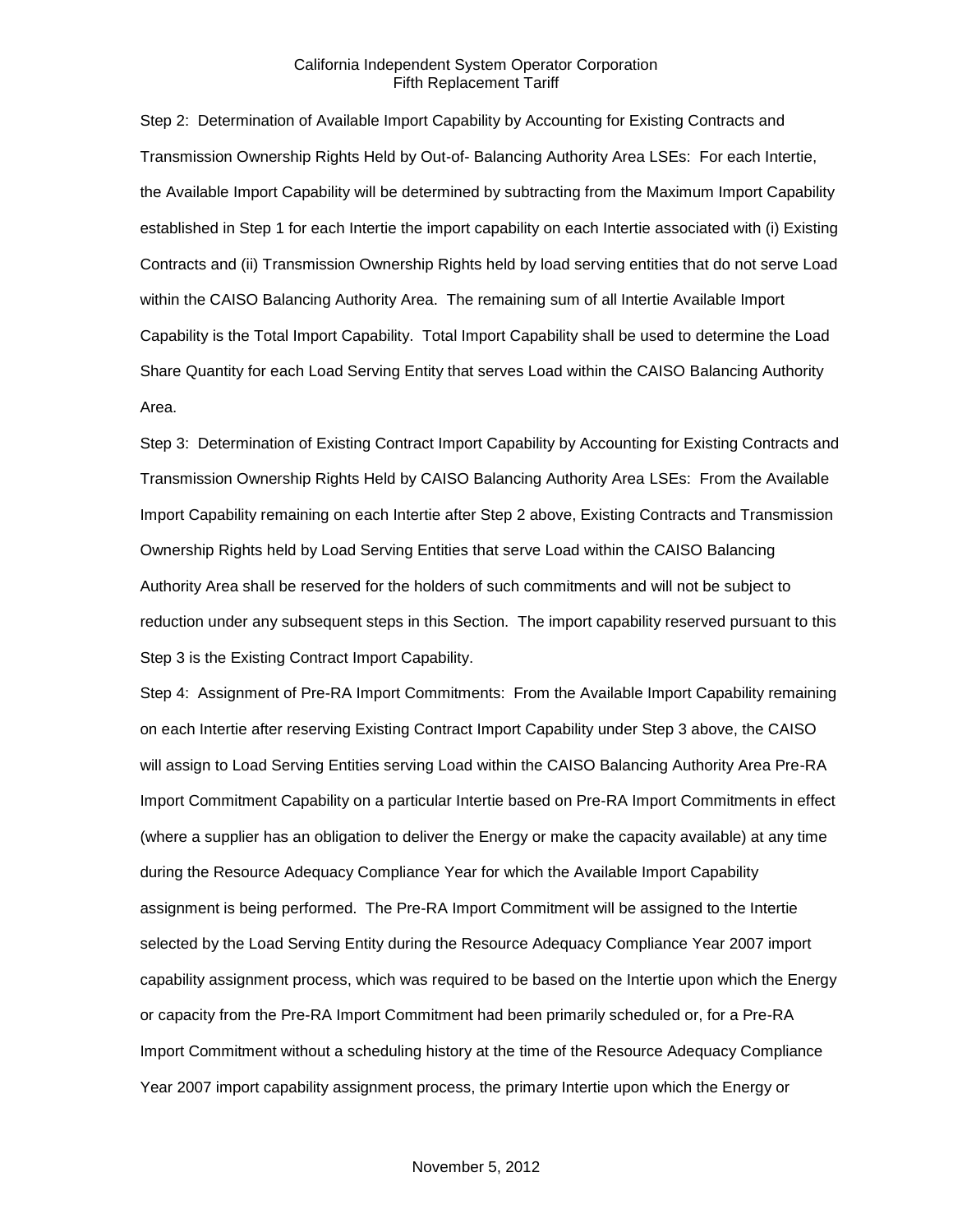capacity was anticipated to be scheduled. To the extent a Pre-RA Import Commitment was not presented during the Resource Adequacy Compliance Year 2007 import capability assignment process, the Load Serving Entity shall select the Intertie upon which the Pre-RA Import Commitment is primarily anticipated to be scheduled during the term of the Pre-RA Import Commitment and that selection shall be utilized in future annual Available Import Capability assignment processes. If a Pre-RA Import Commitment submitted on behalf of a LSE with Existing Contract Import Capability is assigned under this Section to the same Intertie on which the LSE holds Existing Contract Import Capability, the Pre-RA Import Commitment will be assumed to deliver over the Existing Contract Import Capability until exhausted, unless the LSE can demonstrate otherwise.

To the extent a particular Intertie becomes over requested with Pre-RA Import Commitments due to either Pre-RA Import Commitments not included in the Resource Adequacy Compliance Year 2007 import capability assignment process or changes in system conditions that decrease the Maximum Import Capability of the Intertie, such that the MW represented in all Pre-RA Import Commitments utilizing the Intertie exceed the Intertie's Available Import Capability in excess of that reserved for Existing Contracts and Transmission Ownership Rights under Steps 2 and 3, the Pre-RA Import Commitments will be assigned Pre-RA Import Commitment Capability, based on the Import Capability Load Share Ratio of each Load Serving Entity submitting Pre-RA Import Commitments on the particular Intertie. To the extent this initial assignment of Pre-RA Import Commitment Capability has not fully assigned the Available Import Capability of the particular over requested Intertie, the remaining Available Import Capability on the over requested Intertie will be assigned until fully exhausted based on the Import Capability Load Share Ratio of each Load Serving Entity whose submitted Pre-RA Import Commitment has not been fully satisfied by the previous Import Capability Load Share Ratio assignment iteration. The Available Import Capability assigned pursuant to this Step 4 is the Pre-RA Import Commitment Capability.

Step 5: Assignment of Remaining Import Capability Limited by Load Share Quantity: The Total Import Capability remaining after Step 4 will be assigned only to Load Serving Entities serving Load within the CAISO Balancing Authority Area that have not received Existing Contract Import Capability and Pre-RA Import Commitment Capability under Steps 3 and 4, that exceed the Load Serving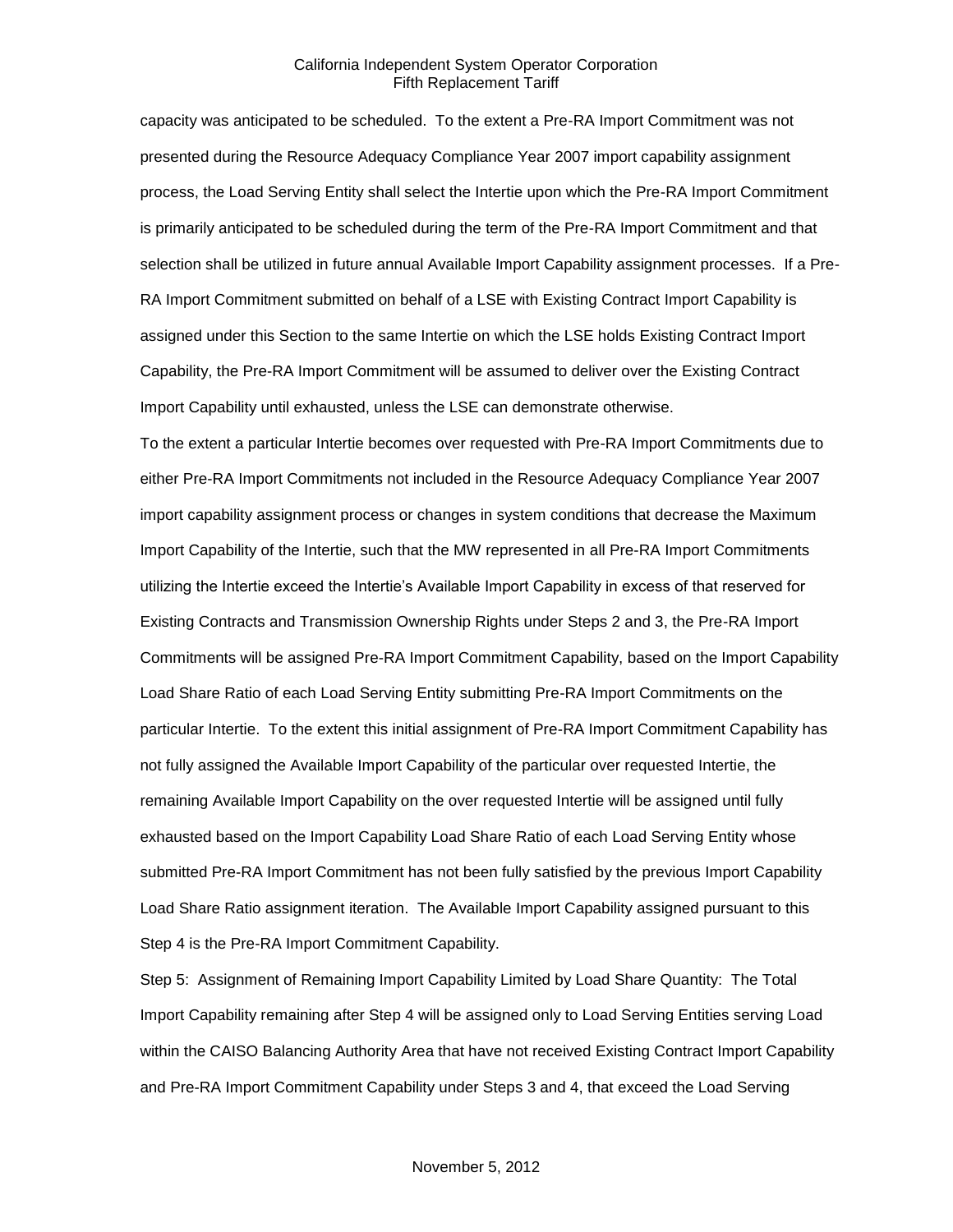Entity's Load Share Quantity. Only the MW quantity of any Pre-RA Import Commitment Capability assigned to Existing Contract Import Capability under Step 4 that exceeds the Existing Contract Import Capability on the particular Intertie will be counted for purposes of this Step 5. This Total Import Capability will be assigned until fully exhausted to those Load Serving Entities eligible to receive an assignment under this Step based on each Load Serving Entity's Import Capability Load Share Ratio up to, but not in excess of, its Load Share Quantity. The quantity of Total Import Capability assigned to the Load Serving Entity under this Step is the Load Serving Entity's Remaining Import Capability. This Step 5 does not assign Remaining Import Capability on a specific Intertie. Step 6: CAISO Posting of Assigned and Unassigned Capability: Following the completion of Step 5, the CAISO will post to the CAISO Website, in accordance with the schedule set forth in the Business Practice Manual the following information:

- (a) The Total Import Capability;
- (b) The quantity in MW of Existing Contracts and Transmission Ownership Rights assigned to each Intertie, distinguishing between Existing Contracts and Transmission Ownership Rights held by Load Serving Entities within the CAISO Balancing Authority Area and those held by load serving entities outside the CAISO Balancing Authority Area;
- (c) The aggregate quantity in MW, and identity of the holders, of Pre-RA Import Commitments assigned to each Intertie; and
- (d) The aggregate quantity in MW of Available Import Capability after Step 4, the identity of the Interties with Available Import Capability, and the MW quantity of Available Import Capability on each such Intertie.

Step 7: CAISO Notification of LSE Assignment Information: Following the completion of Step 5, in accordance with the schedule set forth in the Business Practice Manual, the CAISO will notify the Scheduling Coordinator for each Load Serving Entity of:

- (a) The Load Serving Entity's Import Capability Load Share;
- (b) The Load Serving Entity's Load Share Quantity; and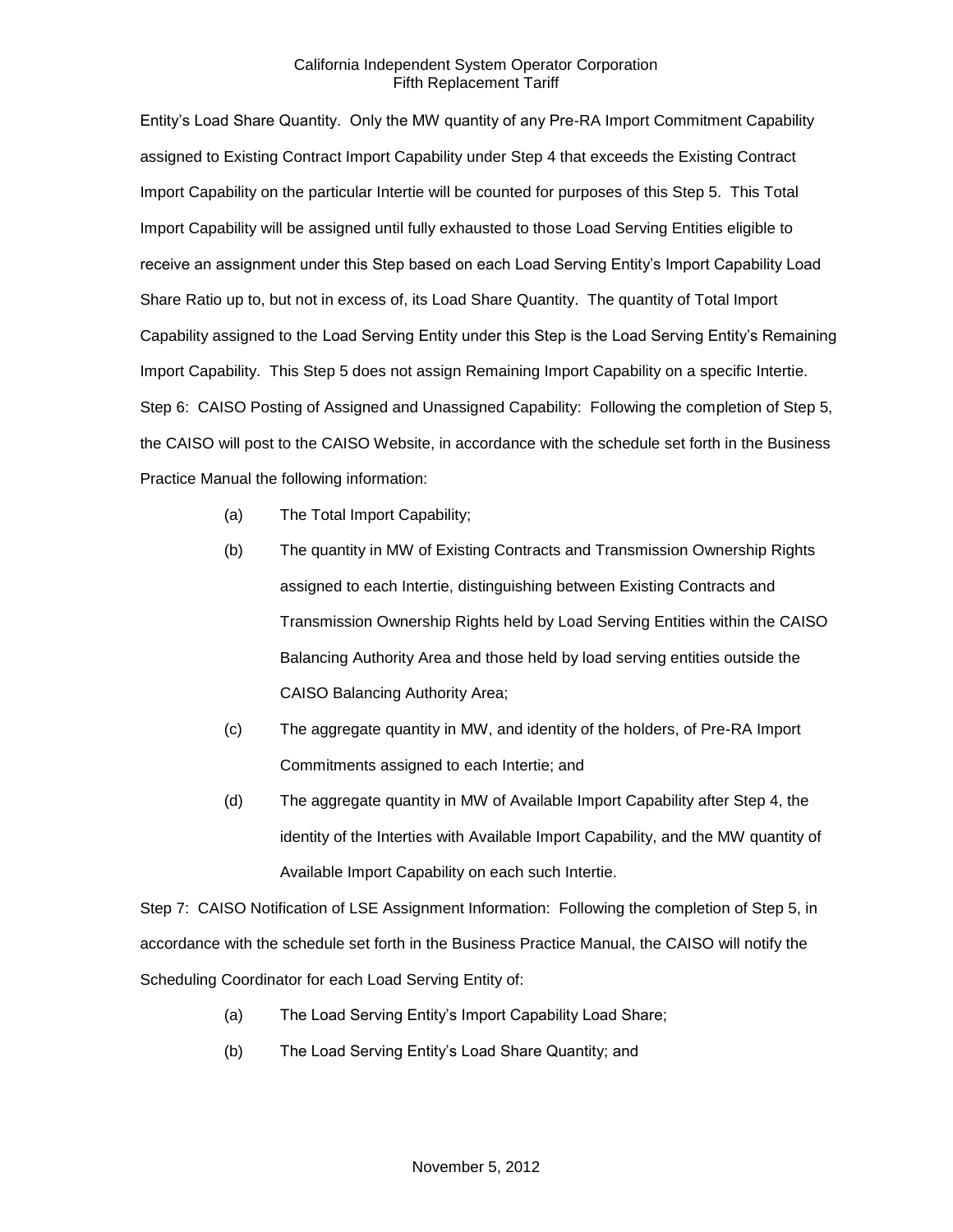- (c) The amount of, and Intertie on which, the Load Serving Entity's Existing Contract Import Capability and Pre-RA Import Commitment Capability, as applicable, has been assigned; and
- (d) The Load Serving Entity's Remaining Import Capability.

Step 8: Transfer of Import Capability: In accordance with the schedule set forth in the Business Practice Manual, a Load Serving Entity shall be allowed to transfer some or all of its Remaining Import Capability to any other Load Serving Entity or Market Participant. The CAISO will accept transfers among LSEs and Market Participants only to the extent such transfers are reported to the CAISO, in accordance with the schedule set forth in the Business Practice Manual and through the CAISO's Import Capability Transfer Registration Process, by the entity receiving the Remaining Import Capability who must set forth (1) the name of the counter-parties, (2) the MW quantity, (3) term of transfer, and (4) price on a per MW basis. The CAISO will post to the CAISO Website by August 8, 2007 for Resource Adequacy Compliance Year 2008 and for subsequent Resource Adequacy Compliance Years in accordance with the schedule set forth in the Business Practice Manual the information on transfers of Remaining Import Capability received under this Step 8. Step 9: Initial Scheduling Coordinator Request to Assign Remaining Import Capability by Intertie: In

accordance with the schedule set forth in the Business Practice Manual, the Scheduling Coordinator for each Load Serving Entity or Market Participant shall notify the CAISO of its request to assign its post-trading Remaining Import Capability on a MW basis per available Intertie. Total requests for assignment of Remaining Import Capability by a Scheduling Coordinator cannot exceed the sum of the post-traded Remaining Import Capability of its Load Serving Entities. The CAISO will honor the requests to the extent an Intertie has not been over requested. If an Intertie is over requested, the requests for Remaining Import Capability on that Intertie will be assigned based on each Load Serving Entity's Import Capability Load Share Ratio in the same manner as set forth in Step 4. A Market Participant without an Import Capability Load Share will be assigned the Import Capability Load Share equal to the average Import Capability Load Share of those Load Serving Entities from which it received transfers of Remaining Import Capability.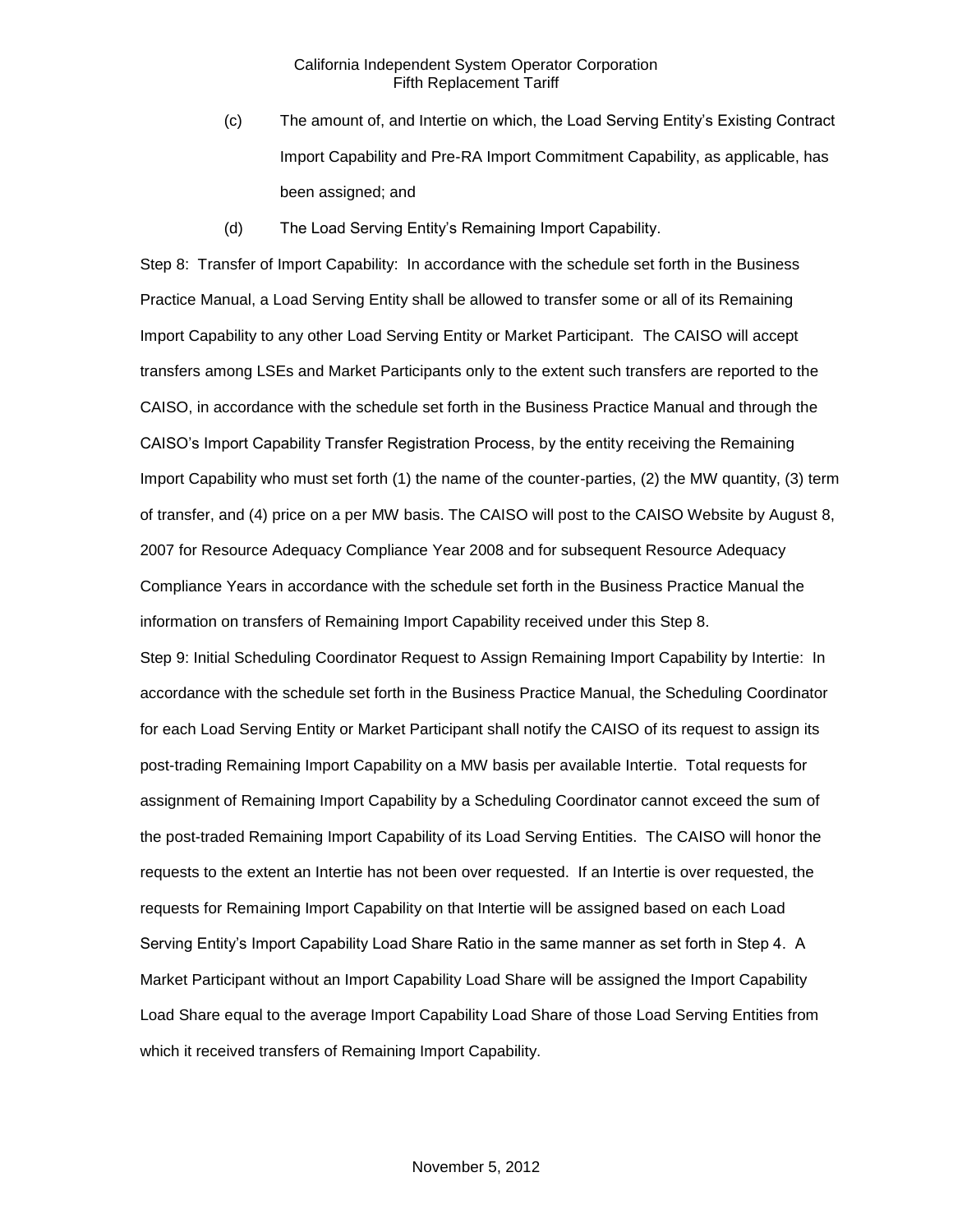Step 10: CAISO Notification of Initial Remaining Import Capability Assignments and Unassigned Capability: In accordance with the schedule set forth in the Business Practice Manual, the CAISO will:

- (a) Notify the Scheduling Coordinator for each Load Serving Entity or Market Participant of the Load Serving Entity or Market Participant's accepted request(s) for assigning Remaining Import Capability under Step 9; and
- (b) Publish on the CAISO Website aggregate unassigned Available Import Capability, if any, the identity of the Interties with unassigned Available Import Capability, and the MW quantity of Available Import Capability, on each such Intertie.

Step 11: Secondary Scheduling Coordinator Request to Assign Remaining Import Capability by Intertie: To the extent Remaining Import Capability remains unassigned as disclosed by Step 10, in accordance with the schedule set forth in the Business Practice Manual, Scheduling Coordinators for Load Serving Entities or Market Participants shall notify the CAISO of their requests to assign any remaining Remaining Import Capability on a MW per available Intertie basis. The CAISO will honor the requests to the extent an Intertie has not been over requested. If an Intertie is over requested, the requests on that Intertie will be assigned based on each Load Serving Entity or Market Participant's Import Capability Load Share Ratio, as used in Steps 4 and 9.

Step 12: Notification of Secondary Remaining Import Capability Assignments and Unassigned Capability: In accordance with the schedule set forth in the Business Practice Manual, the CAISO will:

- (a) Notify the Scheduling Coordinator for each Load Serving Entity or Market Participant of the Load Serving Entity or Market Participant's accepted request(s) for assigning Remaining Import Capability under Step 11; and
- (b) Publish on the CAISO Website unassigned aggregate Available Import Capability, if any, the identity of the Interties with Available Remaining Import Capability, and the MW quantity of Availability Import Capability on each such Intertie.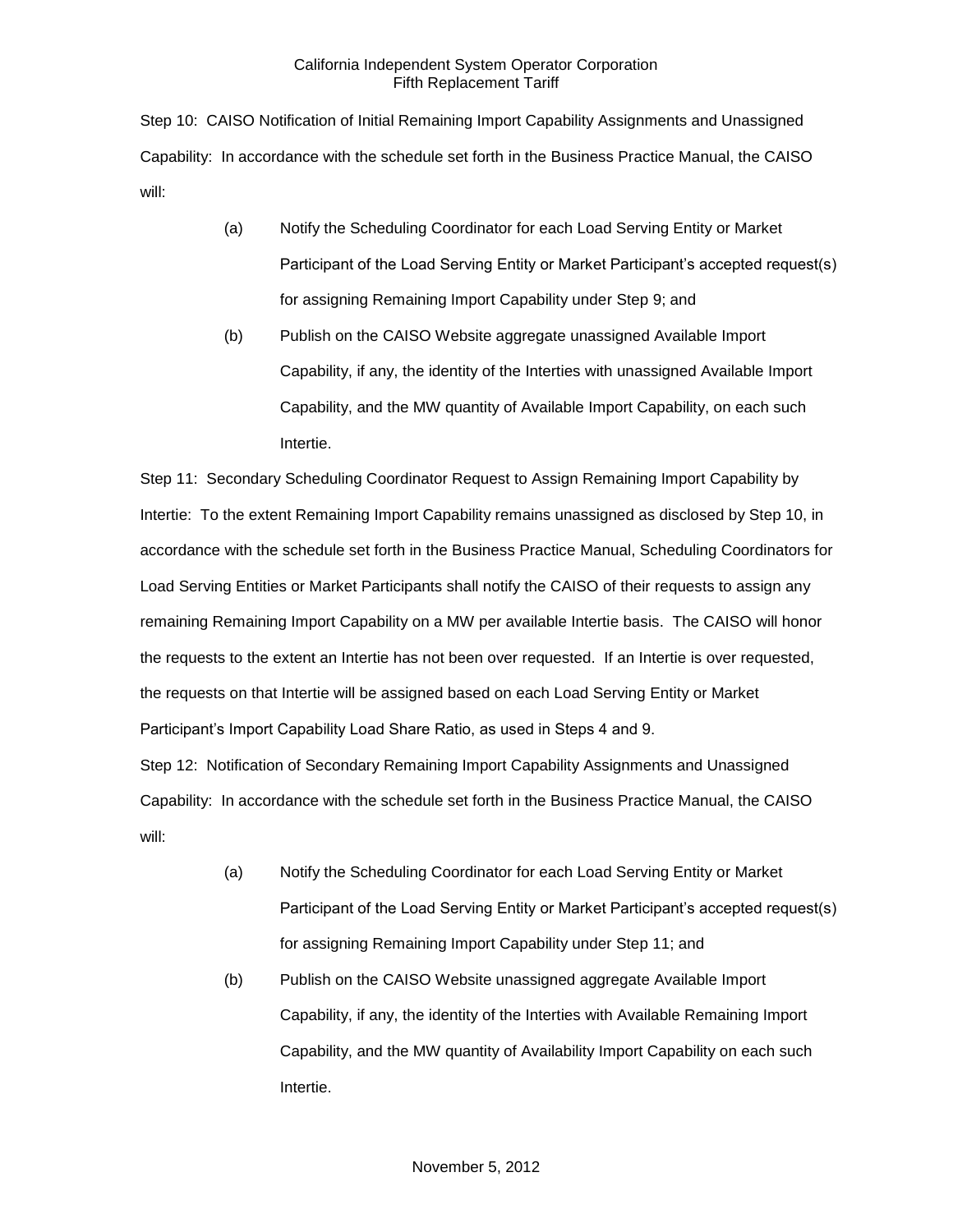Step 13: Requests for Balance of Year Unassigned Available Import Capability: To the extent total Available Import Capability remains unassigned as disclosed by Step 12, Scheduling Coordinators for Load Serving Entities or Market Participants may notify the CAISO at any time, except as limited herein, of a request for unassigned Available Import Capability on a specific Intertie on a per MW basis. Each request must include the identity of Load Serving Entity or Market Participant on whose behalf the request is made. The CAISO will accept only two (2) requests per calendar week from any Scheduling Coordinator on behalf of a single Load Serving Entity or other Market Participant. The CAISO will honor requests in priority of the time requests from Scheduling Coordinators were received until the Intertie is fully assigned and without regard to any Load Serving Entity's Load Share Quantity. Any honored request shall be for the remainder of the Resource Adequacy Compliance Year; however, any notification by the CAISO of acceptance of the request in accordance with this Section after the 20th calendar day of any month shall not be permitted to be included in the Load Serving Entity's Resource Adequacy Plan submitted in the same month as the acceptance. The CAISO shall provide an electronic means, either through the Import Capability Transfer Registration Process or otherwise, of notifying the Scheduling Coordinator of the time the request was deemed received by the CAISO and, within seven (7) days of receipt of the request, whether the request was honored. If honored, it shall be the responsibility of the Scheduling Coordinator and its Load Serving Entity to notify the CPUC or applicable Local Regulatory Authority of the acceptance of the request for unassigned Available Import Capability. If the request is not honored because the Intertie requested was fully assigned, the request will be deemed rejected and the Scheduling Coordinator, if it still seeks to obtain unassigned Available Import Capability, will be required to submit a new request for unassigned Available Import Capability on a different Intertie. The CAISO will update on its website the list of unassigned Available Import Capability by Intertie in accordance with the schedule set forth in the Business Practice Manual.

This multi-step process for assignment of Total Import Capability does not guarantee or result in any actual transmission service being assigned and is only used for determining the import capability that can be credited towards satisfying the Reserve Margin of a Load Serving Entity under this Section 40. Upon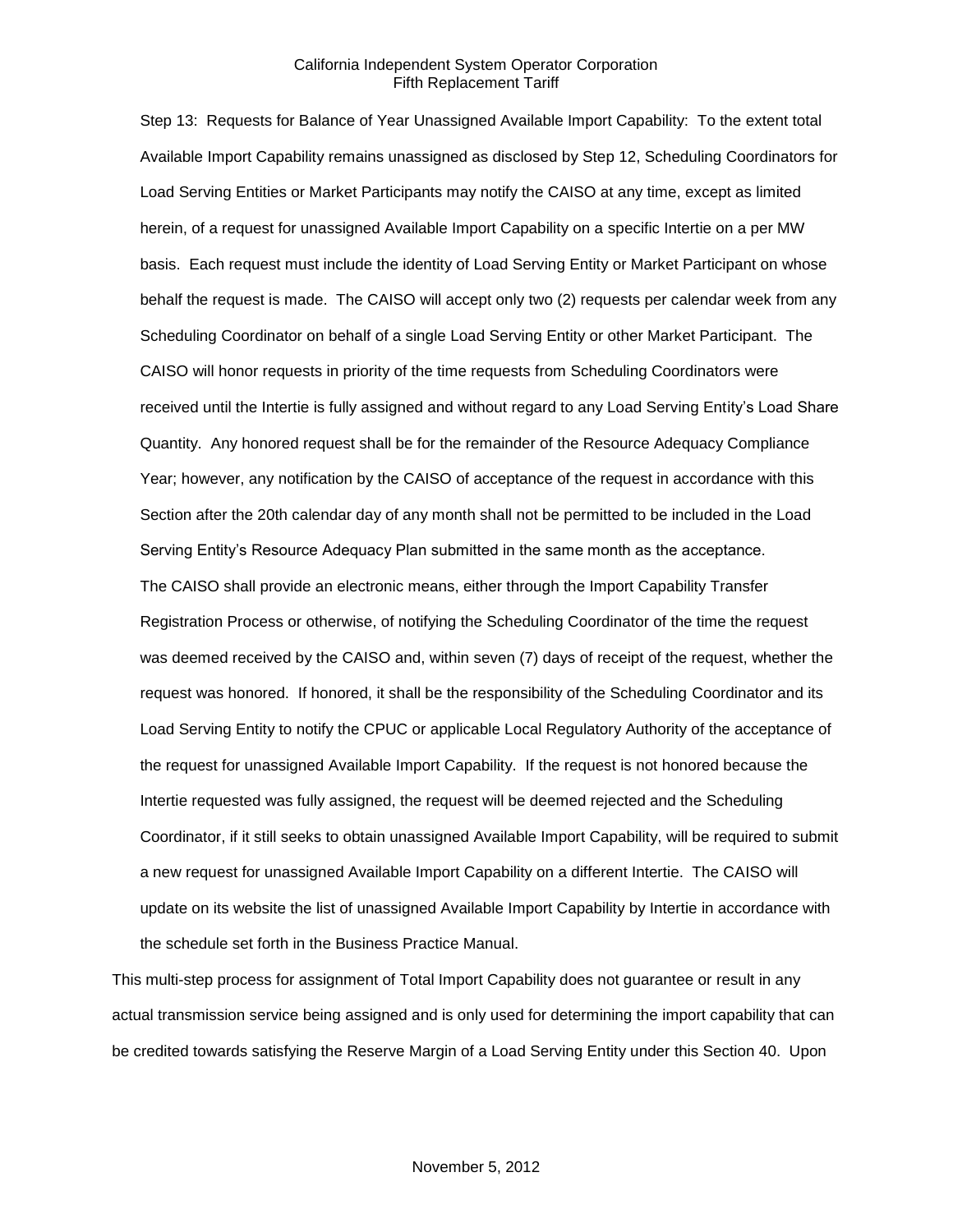the request of the CAISO, Scheduling Coordinators must provide the CAISO with information on Pre-RA Import Commitments and any transfers or sales of assigned Total Import Capability.

# **40.4.6.2.2 Bilateral Import Capability Transfers and Registration Process**

# **40.4.6.2.2.1 Eligibility Registration for Bilaterial Import Capability Transfers**

To be eligible to engage in any bilateral assignment, sale, or other transfer of Remaining Import Capability under Step 8 of Section 40.4.6.2.1 or Section 40.4.6.2.2.2 or Existing Contract Import Capability, and Pre-RA Import Commitment Capability under Section 40.6.2.2.2, a Load Serving Entity or other Market Participant must provide the CAISO through the Import Capability Transfer Registration Process the following information:

- (a) Name of the Load Serving Entity or Market Participant
- (b) E-mail contact information

The CAISO will post to the CAISO Website the information received under this Section on a monthly basis in accordance with the schedule set forth in the Business Practice Manual. Any assignment, sale, or other transfer of Existing Contract Import Capability, Pre-RA Import Commitment Capability, or Remaining Import Capability may only be made by or to a Load Serving Entity or Market Participant whose information received under this Section has been posted to the CAISO Website prior to the date of the assignment, sale, or other transfer of the Existing Contract Import Capability, Pre-RA Import Commitment Capability, or Remaining Import Capability. It shall be the exclusive responsibility of the Scheduling Coordinator for the Load Serving Entity or Market Participant to ensure that the information posted to the CAISO Website under this Section is accurate and up to date.

### **40.4.6.2.2.2 Reporting Process for Bilateral Import Capability Transfers**

This Section shall apply to all transfers of Existing Contract Import Capability, Pre-RA Import Commitment Capability, or Remaining Import Capability other than that provided for in Step 8 of Section 40.4.6.2.1. Any Load Serving Entity or other Market Participant that has obtained Existing Contract Import Capability, Pre-RA Import Commitment Capability, or Remaining Import Capability may assign, sell, or otherwise transfer such Existing Contract Import Capability, Pre-RA Import Commitment Capability, or Remaining Import Capability in MW increments. The import capability subject to each transfer shall remain on the Intertie assigned pursuant to Section 40.4.6.2.1.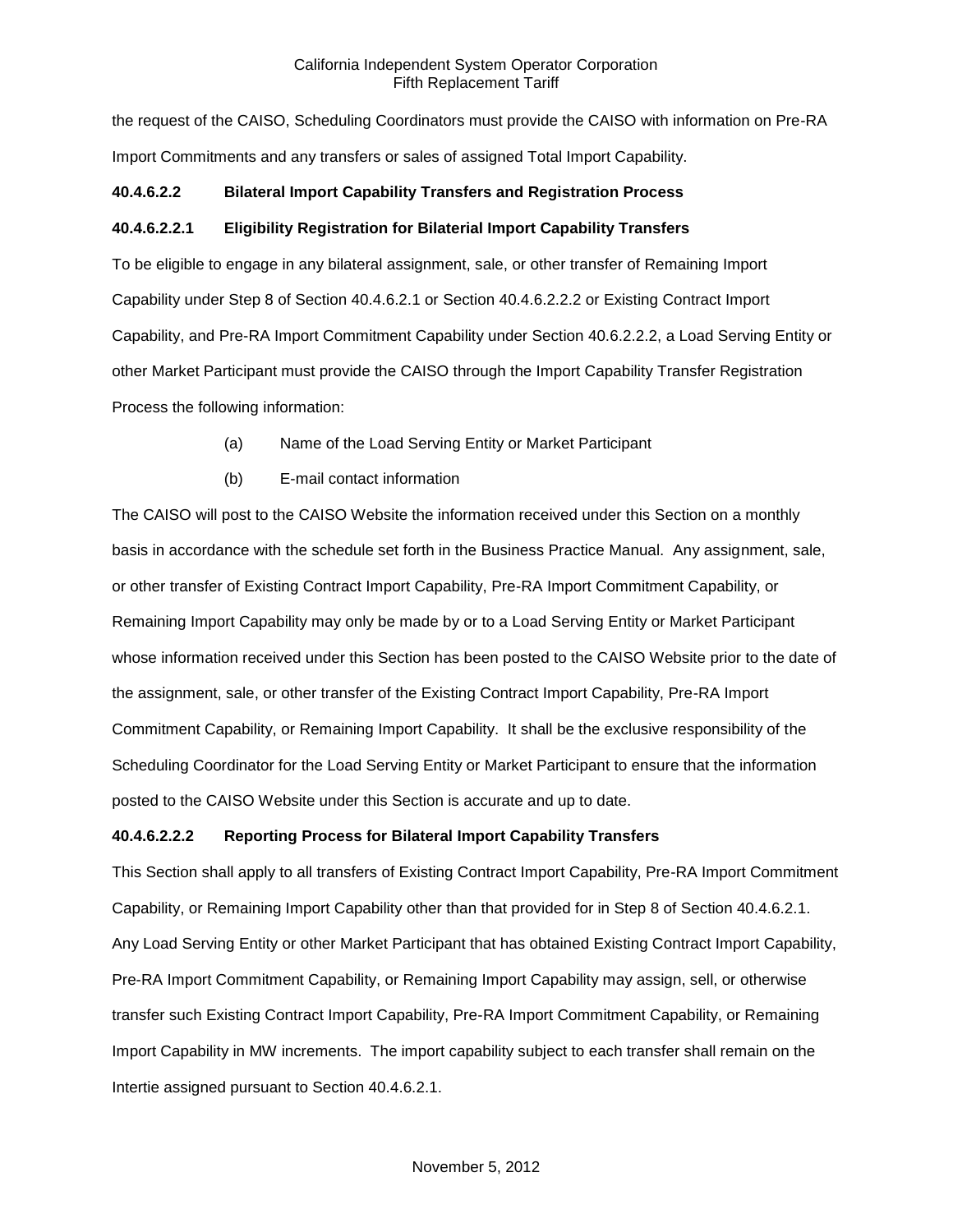The Scheduling Coordinator for the Load Serving Entity or Market Participant receiving the transferred Existing Contract Import Capability, Pre-RA Import Commitment Capability, or Remaining Import Capability must report the transfer to the CAISO through the CAISO's Import Capability Transfer Registration Process by providing the following information:

- (a) Identity of the counter-party(ies);
- (b) The MW quantity;
- (c) The Intertie on which the Existing Contract Import Capability, Pre-RA Import Commitment Capability, or Remaining Import Capability was assigned;
- (d) Term of the transfer;
- (e) Price on a per MW basis; and
- (f) Whether the import capability assignment being transferred is Existing Contract Import Capability, Pre-RA Import Commitment Capability, or Remaining Import Capability.

The CAISO will promptly post to the CAISO Website the information on transfers received under this Section except for the information received pursuant to subpart (f) of this Section. On a quarterly basis, the CAISO shall also report to FERC the transfer information received under this Section and Step 8 of Section 40.4.6.2.1. Transfer information received in accordance with this Section after the 20th calendar day of any month shall not be permitted to be included in the Load Serving Entity's Resource Adequacy Plan submitted in the same month as the transfer submission.

### **40.4.6.2.2.3 Other Import Capability Information Postings**

The CAISO will post to the CAISO Website on a monthly basis in accordance with the schedule set forth in the Business Practice Manual, for each Intertie, the holder and that holder's quantity in MW of import capability assigned on the particular Intertie as of the reporting date.

The CAISO will also post to the CAISO Website following submission of the annual Resource Adequacy Plans under Sections 40.2.1.1, 40.2.2.4, 40.2.3.4, and 40.2.4, for each Intertie, by a "yes" or "no" designation, whether each holder of import capability assigned on the particular Intertie has fully included the assigned import capability in the holder's annual Resource Adequacy Plans.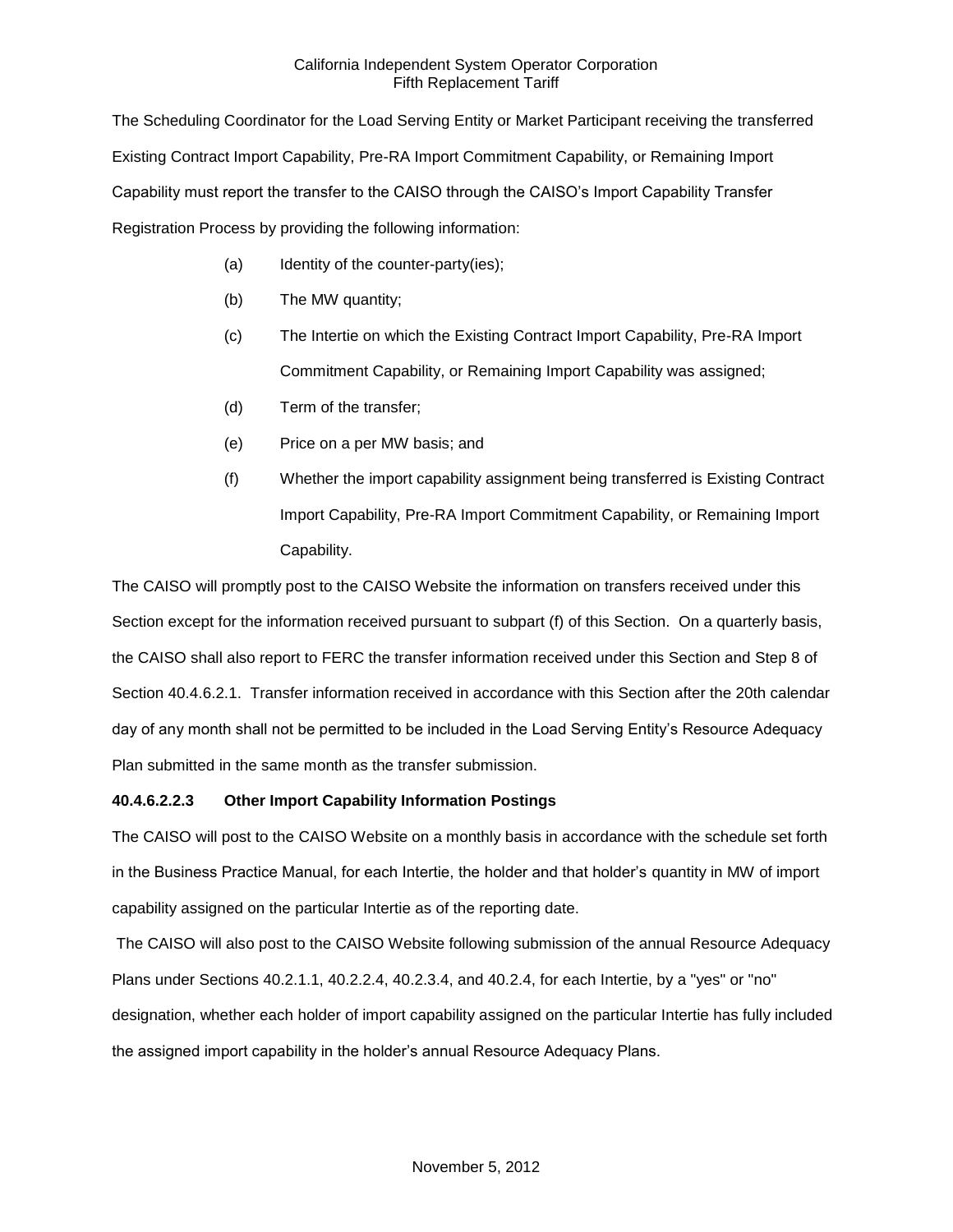# **40.4.7 Submission Of Supply Plans**

### **40.4.7.1 Schedule for Submission of Supply Plans**

Scheduling Coordinators representing Resource Adequacy Resources supplying Resource Adequacy Capacity shall provide the CAISO with annual and monthly Supply Plans, on the schedule set forth in the Business Practice Manual verifying their agreement to provide Resource Adequacy Capacity during the next Resource Adequacy Compliance Year or relevant month, as applicable.

# **40.4.7.2 Form of Supply Plans**

The Supply Plan must be in the form of the template provided on the CAISO Website, which shall include an affirmative representation by the Scheduling Coordinator submitting the Supply Plan that the CAISO is entitled to rely on the accuracy of the information provided in the Supply Plan to perform those functions set forth in this Section 40.

### **40.4.7.3 Validation of Supply Plans**

The CAISO shall be entitled to take reasonable measures to validate the accuracy of the information submitted in Supply Plans under this Section. Supply Plan validation measures may include the following:

> (a) The CAISO may compare a Resource Adequacy Resource's Resource Adequacy Capacity against the Resource Adequacy Resource's Net Qualifying Capacity, if applicable. To the extent the Resource Adequacy Capacity of a Resource Adequacy Resource included in a Supply Plan is greater than the Resource Adequacy Resource's Net Qualifying Capacity, the CAISO will notify the respective Scheduling Coordinators for the Resource Adequacy Resource and each Load Serving Entity that has included the Resource Adequacy Resource in its Resource Adequacy Plan that the Resource Adequacy Capacity from the Resource Adequacy Resource shall be reduced to the Resource Adequacy Resource's Net Qualifying Capacity and that it will be considered a mismatch under Section 40.7. If the CAISO is not advised as to how the reduction in Resource Adequacy Capacity to conform with the Resource Adequacy Resource's Net Qualifying Capacity shall be allocated among each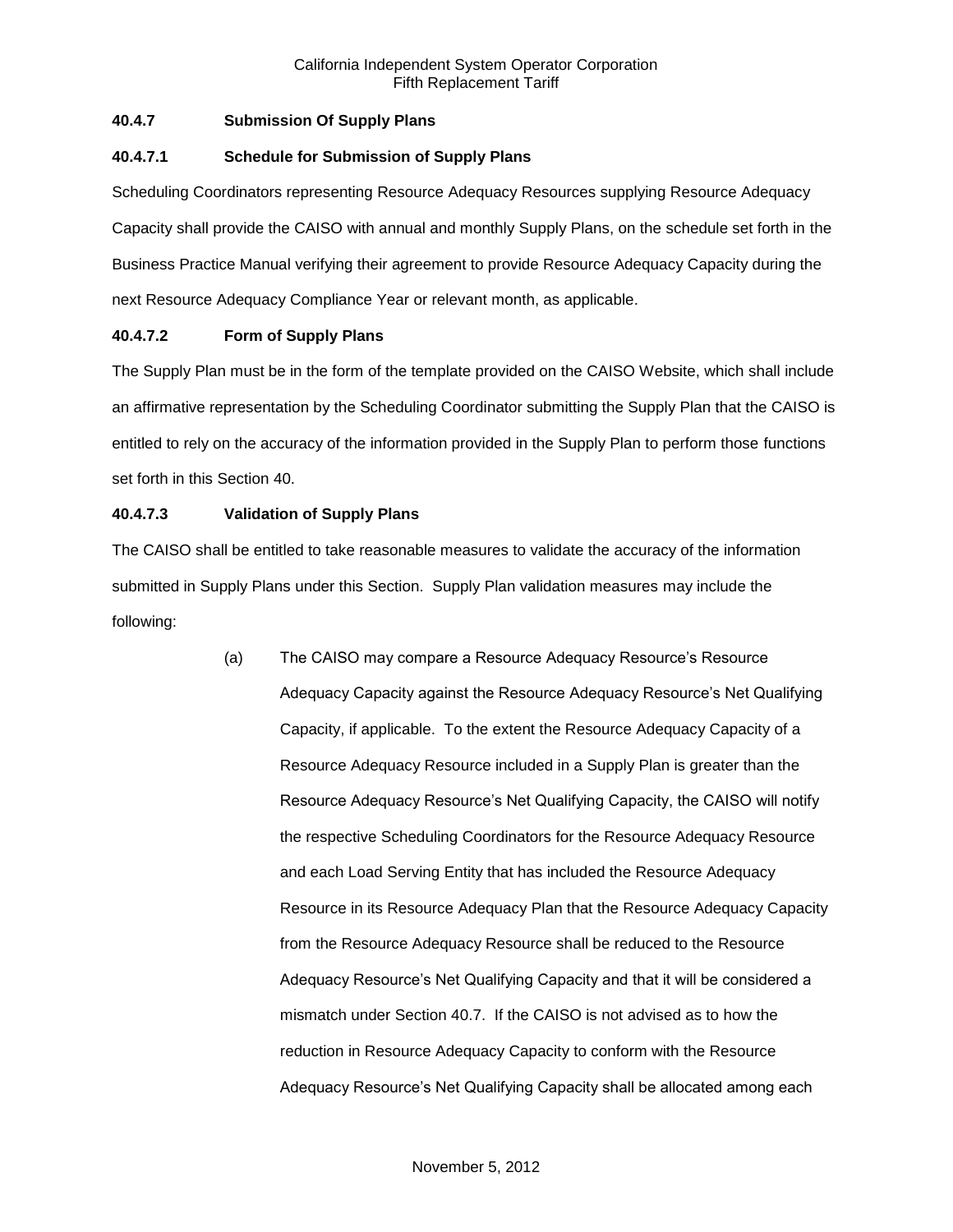Load Serving Entity that included the Resource Adequacy Resource on its Resource Adequacy Plan, the CAISO will apply a pro rata reduction based on the Supply Plan.

(b) Other errors or inaccuracies identified by the CAISO in a Supply Plan shall be treated as a mismatch under Section 40.7.

Disputes regarding the CAISO's determination of Net Qualifying Capacity shall be subject to Section 40.5.2. The provisions of this Section shall not affect a Resource Adequacy Resource's Net Qualifying Capacity posted by the CAISO under Section 40.5.2.

# **40.5 Requirements Applying To Modified Reserve Sharing LSEs Only**

# **40.5.1 Day Ahead Scheduling And Bidding Requirements**

- (1) Scheduling Coordinators on behalf of Modified Reserve Sharing LSEs serving Load within the CAISO Balancing Authority Area for whom they submit Demand Bids shall submit into the IFM Bids or Self-Schedules for Demand equal to one hundred (100) percent and for Supply equal to one hundred and fifteen (115) percent of the hourly Demand Forecasts for each Modified Reserve Sharing LSE it represents for each Trading Hour for the next Trading Day. Subject to Section 40.5.5, the resources included in a Self-Schedule or a Bid in each Trading Hour to satisfy one hundred and fifteen percent (115%) of the Modified Reserve Sharing LSE's hourly Demand Forecasts will be deemed Resource Adequacy Resources and (a) shall be comprised of those resources listed in the Modified Reserve Sharing LSE's monthly Resource Adequacy Plan and (b) shall include all Local Capacity Area Resources listed in the Modified Reserve Sharing LSE's annual Resource Adequacy Plan, if any, except to the extent the Local Capacity Area Resources, if any, are unavailable due to any Outages or reductions in capacity reported to the CAISO in accordance with this CAISO Tariff.
	- (i) Local Capacity Area Resources physically capable of operating must submit: (a) Economic Bids for Energy and/or Self-Schedules for all their Resource Adequacy Capacity and (b) Economic Bids for Ancillary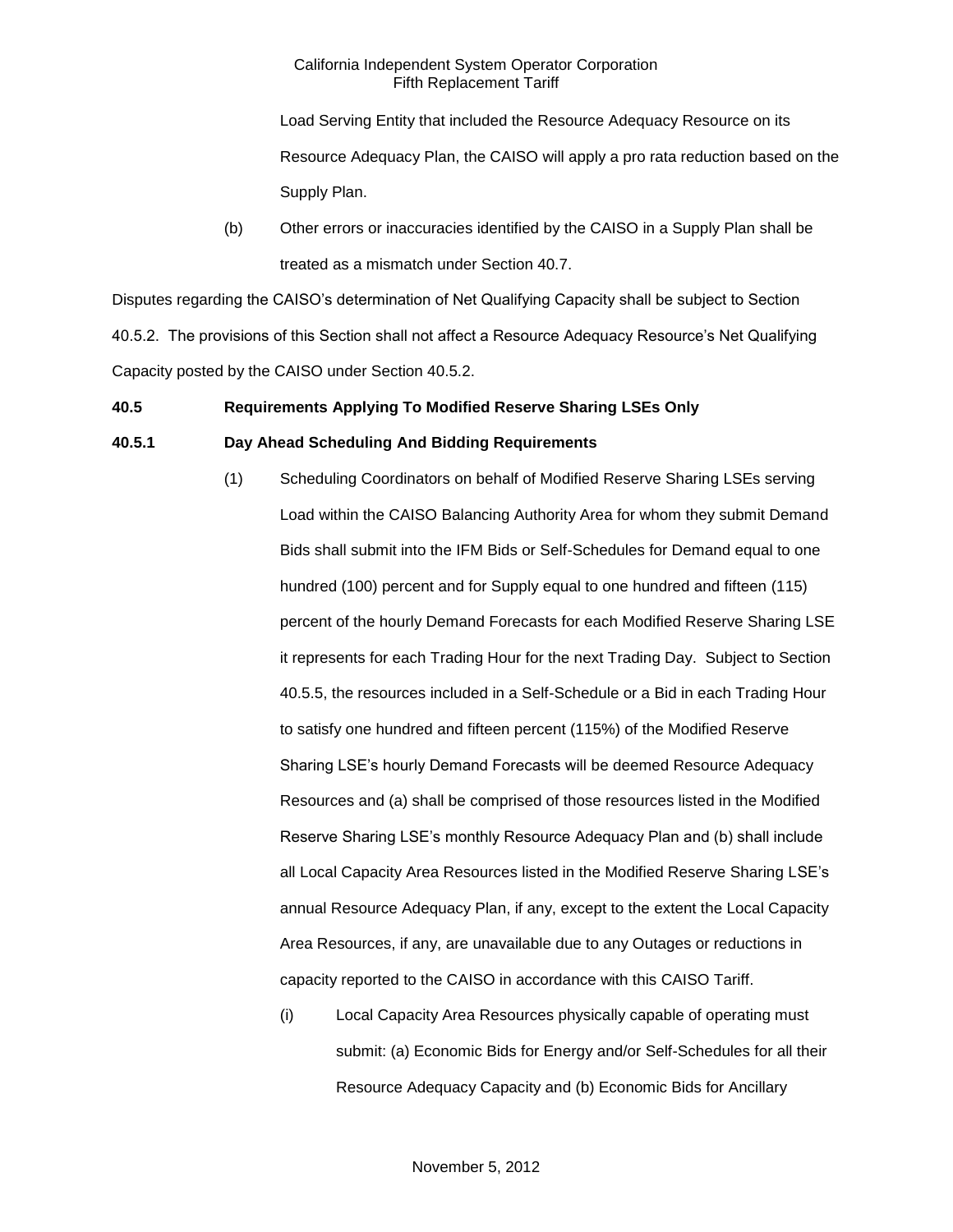Services and/or a Submission to Self-Provide Ancillary Services for all of their Resource Adequacy Capacity that is certified to provide Ancillary Services. For Local Resource Adequacy Capacity that is certified to provide Ancillary Services and is not covered by a Submission to Self-Provide Ancillary Services, the resource must submit Economic Bids for each Ancillary Service for which the resource is certified. For Resource Adequacy Capacity subject to this requirement for which no Economic Energy Bid or Self-Schedule has been submitted, the CAISO shall insert a Generated Bid in accordance with Section 40.6.8. For Resource Adequacy Capacity subject to this requirement for which no Economic Bids for Ancillary Services or Submissions to Self-Provide Ancillary Services have been submitted, the CAISO shall insert a Generated Bid in accordance with Section 40.6.8 for each Ancillary Service the resource is certified to provide. However, to the extent the Generating Unit providing Local Capacity Area Resource capacity constitutes a Use-Limited Resource under Section 40.6.4, the provisions of Section 40.6.4 will apply.

- (ii) Resource Adequacy Resource must participate in the RUC to the extent that the resource has available Resource Adequacy Capacity that was offered into the IFM and is not reflected in an IFM Schedule. Resource Adequacy Capacity participating in RUC will be optimized using zero dollar (\$0/MW-hour) RUC Availability Bid.
- (iii) Capacity from Resource Adequacy Resources selected in RUC will not be eligible to receive a RUC Availability Payment.
- (iv) Through the IFM co-optimization process, the CAISO will utilize available Local Capacity Area Resource Adequacy Capacity to provide Energy or Ancillary Services in the most efficient manner to clear the Energy market, manage congestion and procure required Ancillary Services. In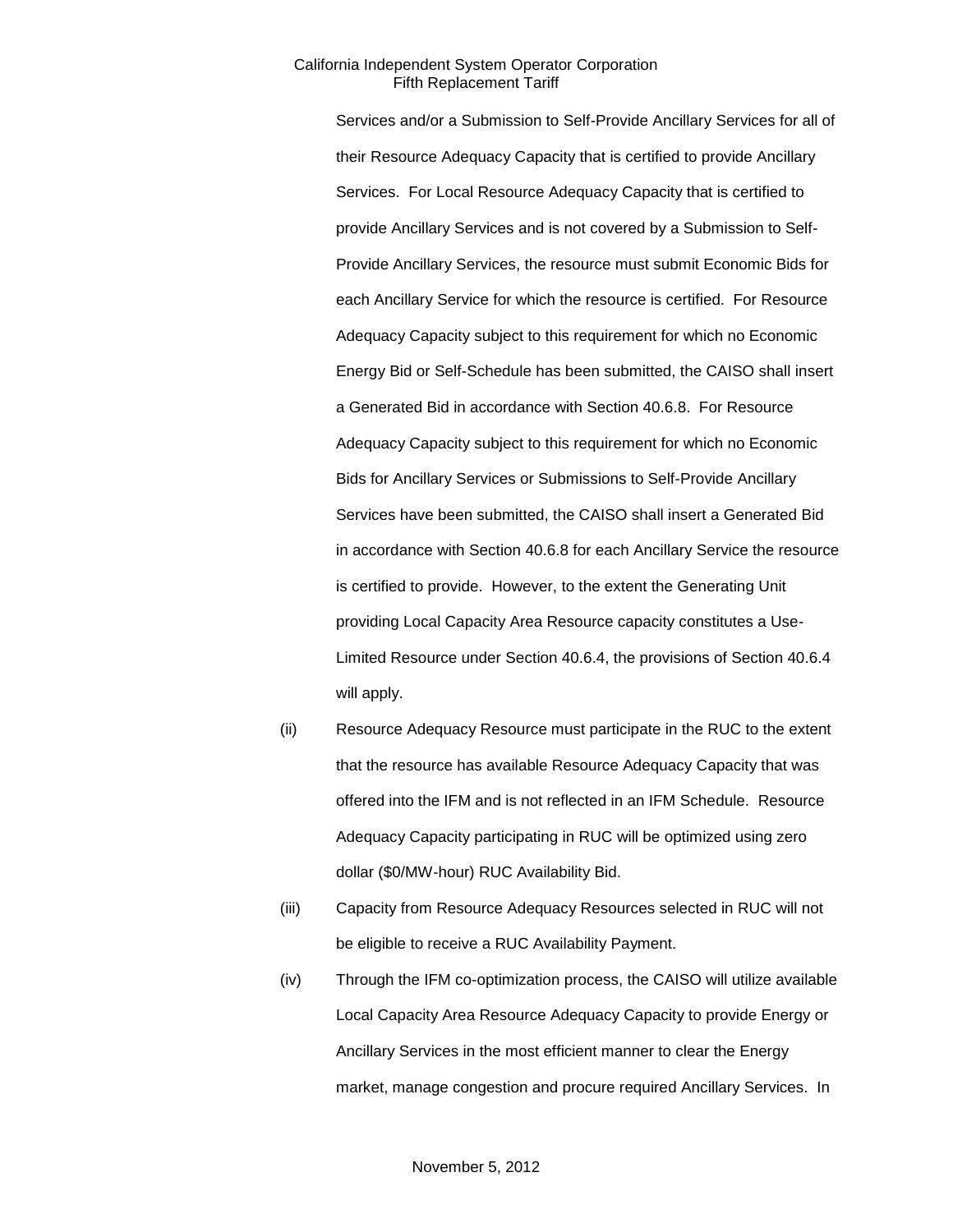so doing the IFM will honor submitted Energy Self-Schedules of the Local Capacity Area Resource Adequacy Capacity of the Modified Reserve Sharing LSE unless the CAISO is unable to satisfy one hundred (100) percent of the Ancillary Services requirements. In such cases the CAISO may curtail all or a portion of a submitted Energy Self-Schedule to allow Ancillary Service-certified Local Capacity Area Resource Adequacy Capacity to be used to meet the Ancillary Service requirements. The CAISO will not curtail for the purpose of meeting Ancillary Service requirements a Self-Schedule of a resource internal to a Metered Subsystem that was submitted by the Scheduling Coordinator for that Metered Subsystem. If the IFM reduces the Energy Self-Schedule of Resource Adequacy Capacity to provide an Ancillary Service, the Ancillary Service Marginal Price for that Ancillary Service will be calculated in accordance with Section 27.1.2 using the Ancillary Service Bids submitted by the Scheduling Coordinator for the Resource Adequacy Resource or inserted by the CAISO pursuant to this Section 40.5.1, and using the resource's Generated Energy Bid to determine the Resource Adequacy Resource's opportunity cost of Energy. If the Scheduling Coordinator for the Modified Reserve Sharing LSE's Resource Adequacy Resource believes that the opportunity cost of Energy based on the Resource Adequacy Resource's Generated Energy Bid is insufficient to compensate for the resource's actual opportunity cost, the Scheduling Coordinator may submit evidence justifying the increased amount to the CAISO and to the FERC no later than seven (7) days after the end of the month in which the submitted Energy Self-Schedule was reduced by the CAISO to provide an Ancillary Service. The CAISO will treat such information as confidential and will apply the procedures in Section 20.4 of this CAISO Tariff with regard to requests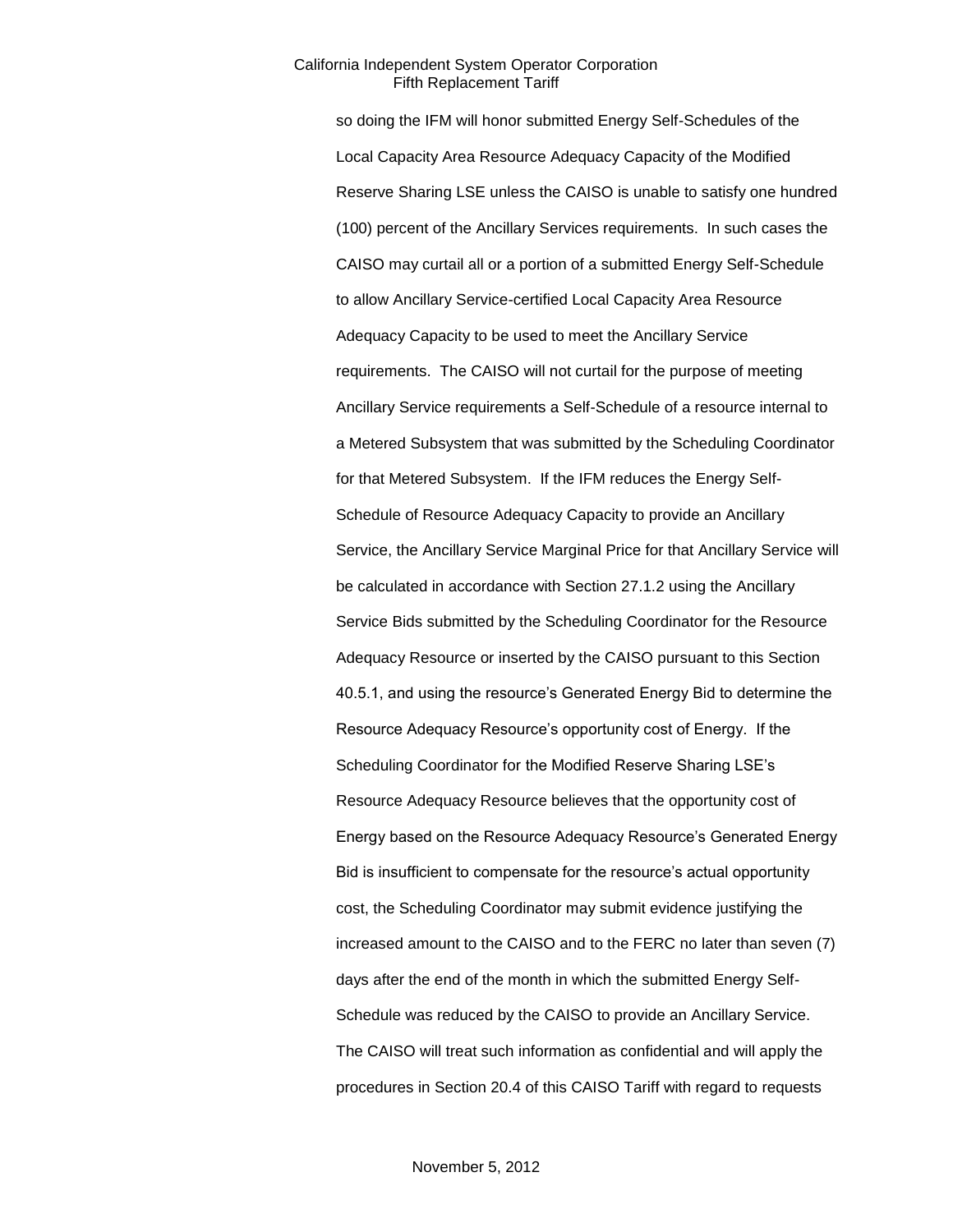for disclosure of such information. The CAISO shall pay the higher opportunity costs after those amounts have been approved by FERC.

- (2) Resource Adequacy Resources of Modified Reserve Sharing LSEs that do not clear in the IFM or are not committed in RUC shall have no further offer requirements in HASP or Real-Time, except under System Emergencies as provided in this CAISO Tariff.
- (3) Resource Adequacy Resources committed by the CAISO must maintain that commitment through Real-Time. In the event of a Forced Outage on a Resource Adequacy Resource committed in the Day-Ahead Market to provide Energy, the Scheduling Coordinator for the Modified Reserve Sharing LSE will have up to the next HASP bidding opportunity, plus one hour, to replace the lesser of: (i) the committed resource suffering the Forced Outage, (ii) the quantity of Energy committed in the Day-Ahead Market, or (iii) one hundred and seven (107) percent of the hourly forecast Demand.

### **40.5.2 Demand Forecast Accuracy**

On a monthly basis, the CAISO will review Meter Data to evaluate the accuracy or quality of the hourly Day-Ahead Demand Forecasts submitted by the Scheduling Coordinator on behalf of Modified Reserve Sharing LSEs. If the CAISO determines, based on its review, that one or more Demand Forecasts materially under-forecasts the Demand of the Modified Reserve Sharing LSEs for whom the Scheduling Coordinator schedules, after accounting for weather adjustments, the CAISO will notify the Scheduling Coordinator of the deficiency and will cooperate with the Scheduling Coordinator and Modified Reserve Sharing LSE(s) to revise its Demand Forecast protocols or criteria. If the material deficiency affects ten (10) hourly Demand Forecasts over a minimum of two (2) non-consecutive Business Days within a month, the CAISO may: (i) inform State of California authorities including, but not necessarily limited to, the California Legislature, and identify the Modified Reserve Sharing LSE(s) represented by the Scheduling Coordinator and (ii) assign to the Scheduling Coordinator responsibility for all tier 1 RUC charges as specified in Section 11.8.6.5 to address the uncertainty caused by the Scheduling Coordinator's deficient hourly Demand Forecasts until the deficiency is addressed.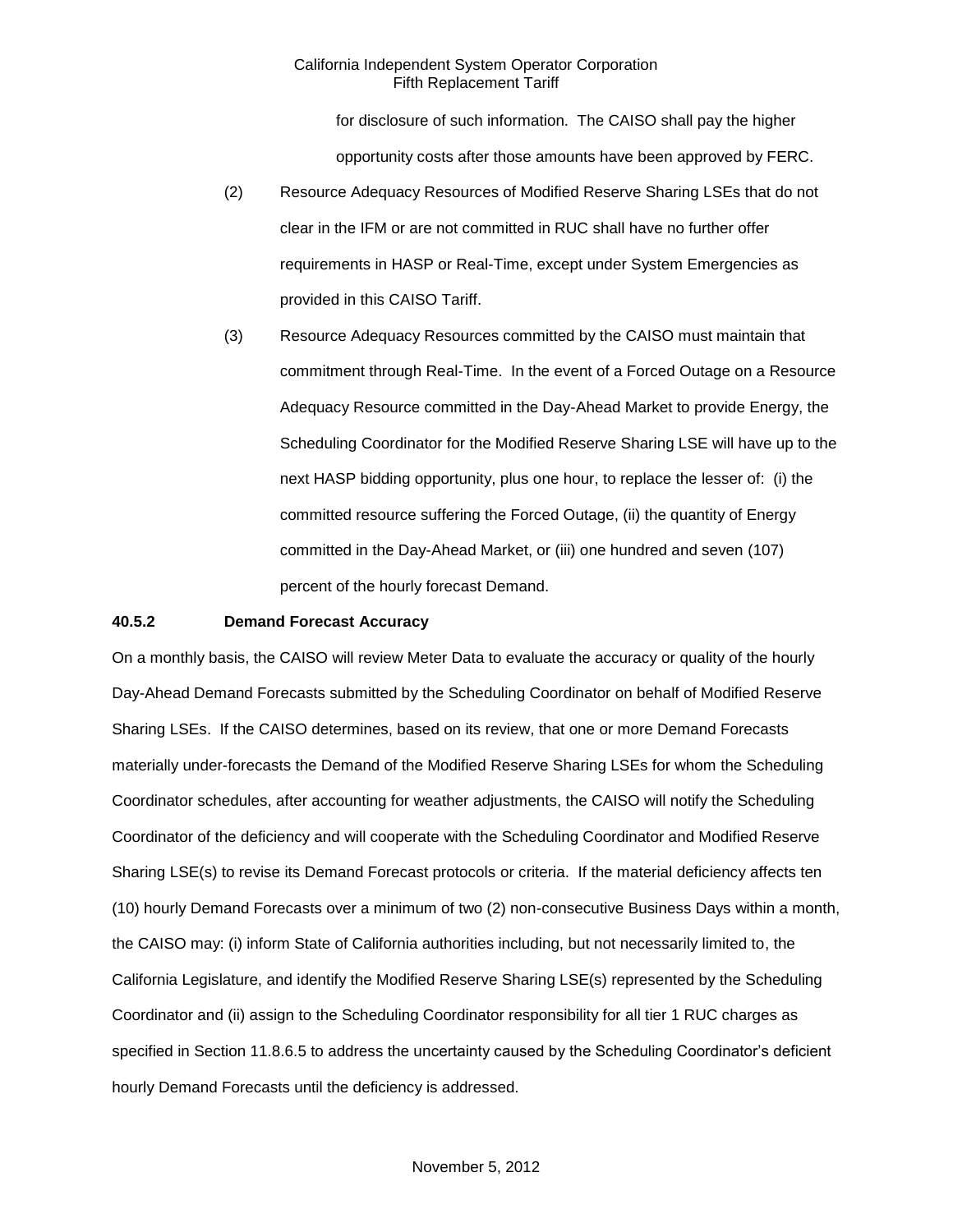# **40.5.3 Requirement To Make Resources Available In System Emergency**

Scheduling Coordinators for Modified Reserve Sharing LSEs that are MSS Operators shall make resources available to the CAISO during a System Emergency in accordance with the provisions of their Metered Subsystem Agreement. Scheduling Coordinators for all other Modified Reserve Sharing LSEs shall make available to the CAISO upon a warning or emergency notice of an actual or imminent System Emergency all resources that have not submitted a Self-Schedule or Economic Bid in the IFM that were listed in the Modified Reserve Sharing LSE's monthly Resource Adequacy Plan that are physically capable of operating without violation of any applicable law.

### **40.5.4 Consequence Of Failure To Meet Scheduling Obligation**

- (1) If the Scheduling Coordinator for the Modified Reserve Sharing LSE fails to submit a Self-Schedule or submit Bids equal to 115% of its hourly Demand Forecasts for each Trading Hour for the next Trading Day in the IFM and RUC, the Scheduling Coordinator will be charged a capacity surcharge of three times the price of the relevant Day-Ahead Hourly LAP LMP in the amount of the shortfall. To the extent the Scheduling Coordinator for the Modified Reserve Sharing LSE schedules imports on one or more Scheduling Points in an aggregate megawatt amount greater than its aggregate import deliverability allocation under Section 40.4.6.2, the quantity of megawatts in excess of its import deliverability allocation will not count toward satisfying the Modified Reserve Sharing LSE's scheduling obligation, unless it clears the Day-Ahead Market.
- (2) If the Scheduling Coordinator for the Modified Reserve Sharing LSE cannot fulfill its obligations under Section 40.5.1(3), the Scheduling Coordinator for the Modified Reserve Sharing LSE will be charged a capacity surcharge of two times the average of the six (6) Settlement Interval LAP prices for the hour in the amount of the shortfall. Energy scheduled in the HASP will not net against, or be used as a credit to correct, any failure to fulfill the Day-Ahead IFM hourly scheduling and RUC obligation in Section 40.5.1(1).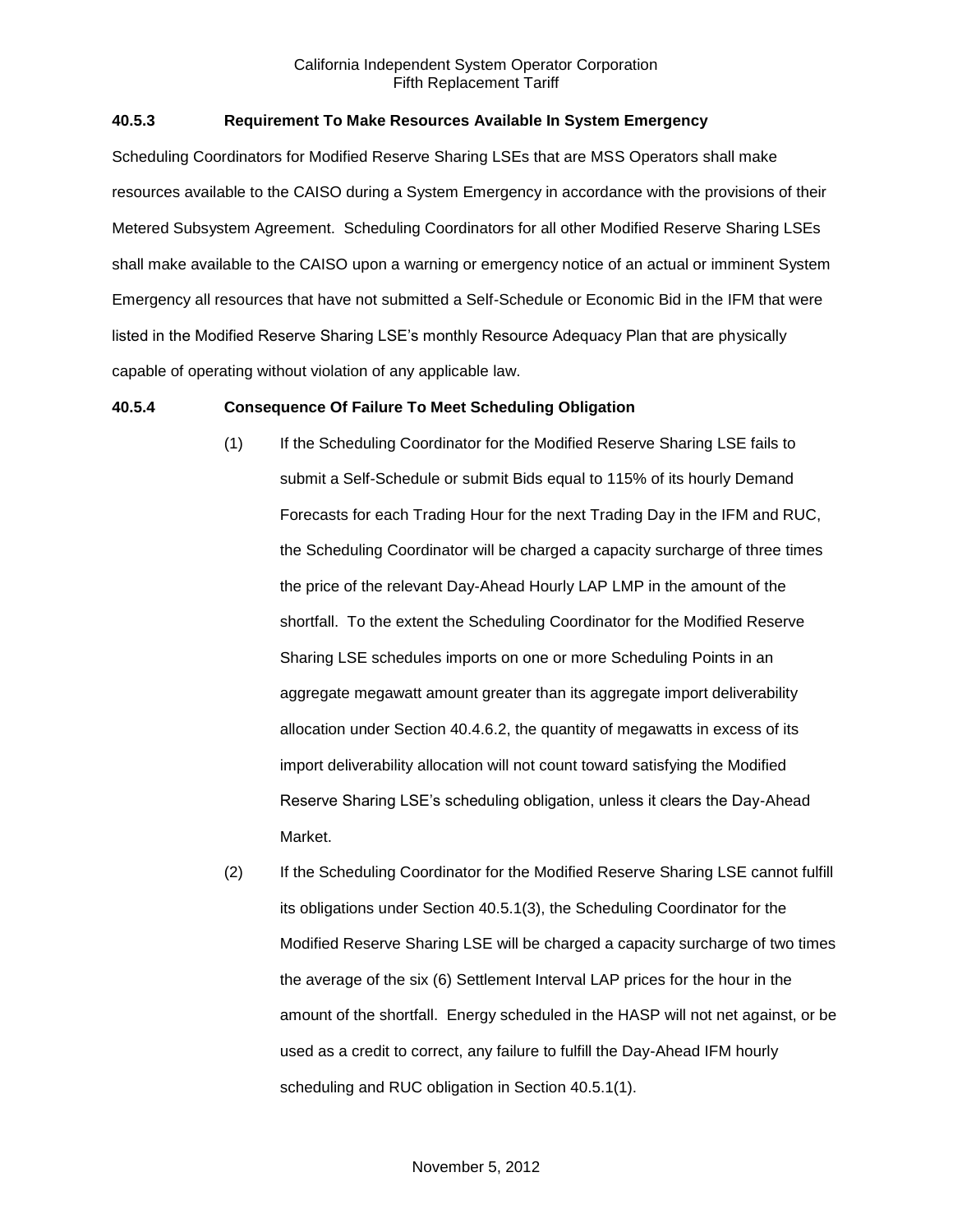(3) Any Energy surcharge received by the CAISO pursuant to this Section 40.5.4 shall be allocated to Scheduling Coordinators representing other Load Serving Entities in proportion to each such Scheduling Coordinator's Measured Demand during the relevant Trading Hour(s) to the aggregate CAISO Measured Demand during the relevant Trading Hour(s).

# **40.5.5 Substitution Of Resources**

Subject to the provisions of this Section 40.5, the Scheduling Coordinator for a Modified Reserve Sharing LSE may substitute for its Resource Adequacy Resources listed in its monthly Resource Adequacy Plan provided:

- (1) Substitutions must occur no later than the close of the IFM; and
- (2) Resources eligible for substitution are either imports or capacity from non-Resource Adequacy Resources or Resource Adequacy Resources with additional available capacity defined as Net Qualifying Capacity in excess of previously sold Resource Adequacy Capacity; however a Local Capacity Area Resource may be substituted only with capacity from non-Resource Adequacy Resources located in the same Local Capacity Area.

# **40.6 Requirements For SCs And Resources For Reserve Sharing LSEs**

This Section 40.6 does not apply to Resource Adequacy Resources of Load following MSSs and those entities that participate in the Modified Reserve Sharing LSE program under Section 40.5. Scheduling Coordinators supplying Resource Adequacy Capacity shall make the Resource Adequacy Capacity listed in the Scheduling Coordinator's monthly Supply Plans under Section 40.4.7 available to the CAISO each hour of each day of the reporting month in accordance with this Section 40.6.

### **40.6.1 Day-Ahead Availability**

Scheduling Coordinators supplying Resource Adequacy Capacity shall make the Resource Adequacy Capacity, except for that subject to Section 40.6.4, available Day-Ahead to the CAISO as follows:

> (1) Resource Adequacy Resources physically capable of operating must submit: (a) Economic Bids for Energy and/or Self-Schedules for all their Resource Adequacy Capacity and (b) Economic Bids for Ancillary Services and/or a Submission to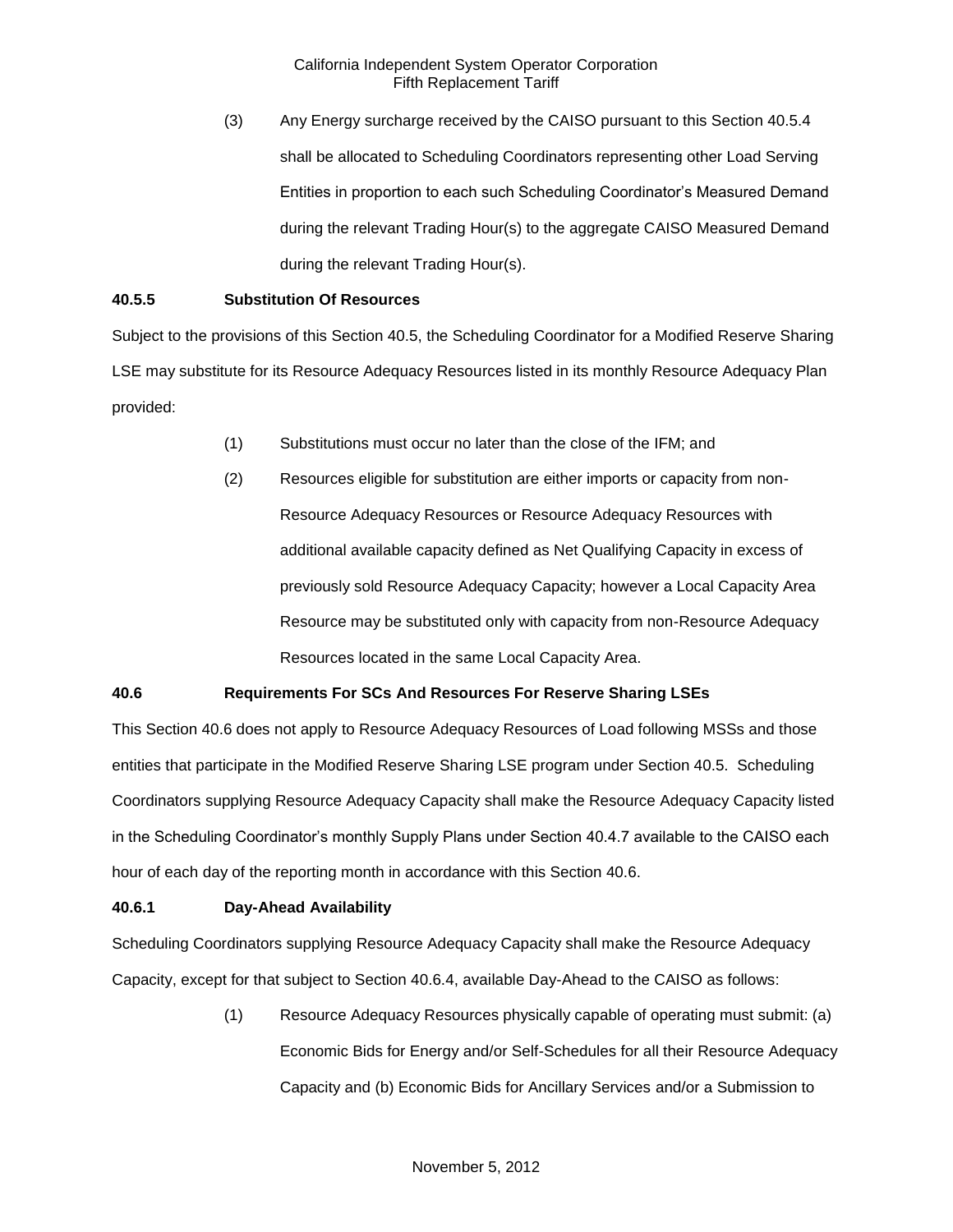Self-Provide Ancillary Services in the IFM for all of their Resource Adequacy Capacity that is certified to provide Ancillary Services. For Resource Adequacy Capacity that is certified to provide Ancillary Services and is not covered by a Submission to Self-Provide Ancillary Services, the resource must submit Economic Bids for each Ancillary Service for which the resource is certified. For Resource Adequacy Capacity subject to this requirement for which no Economic Energy Bid or Self-Schedule has been submitted, the CAISO shall insert a Generated Bid in accordance with Section 40.6.8. For Resource Adequacy Capacity subject to this requirement for which no Economic Bids for Ancillary Services or Submissions to Self-Provide Ancillary Services have been submitted, the CAISO shall insert a Generated Bid in accordance with Section 40.6.8 for each Ancillary Service the resource is certified to provide.

- (2) Resource Adequacy Resources that are Extremely Long-Start Resources must make themselves available to the CAISO by complying with the Extremely Long-Start Commitment Process under Section 31.7 or otherwise committing the ELS Resource upon instruction from the CAISO, if physically capable. Once the ELS Resource is committed by the CAISO, it is subject to the provisions of this Section 40.6.1 regarding Day-Ahead Availability and Section 40.6.2 regarding Real-Time Availability for the Trading Days for which it was committed.
- (3) Resource Adequacy Resources must be available except for limitations specified in the Master File, legal or regulatory prohibitions or as otherwise required by this CAISO Tariff or by Good Utility Practice.
- (4) Through the IFM co-optimization process, the CAISO will utilize available Resource Adequacy Capacity to provide Energy or Ancillary Services in the most efficient manner to clear the Energy market, manage congestion and procure required Ancillary Services. In so doing, the IFM will honor submitted Energy Self-Schedules of Resource Adequacy Capacity unless the CAISO is unable to satisfy one hundred percent (100%) of the Ancillary Services requirements. In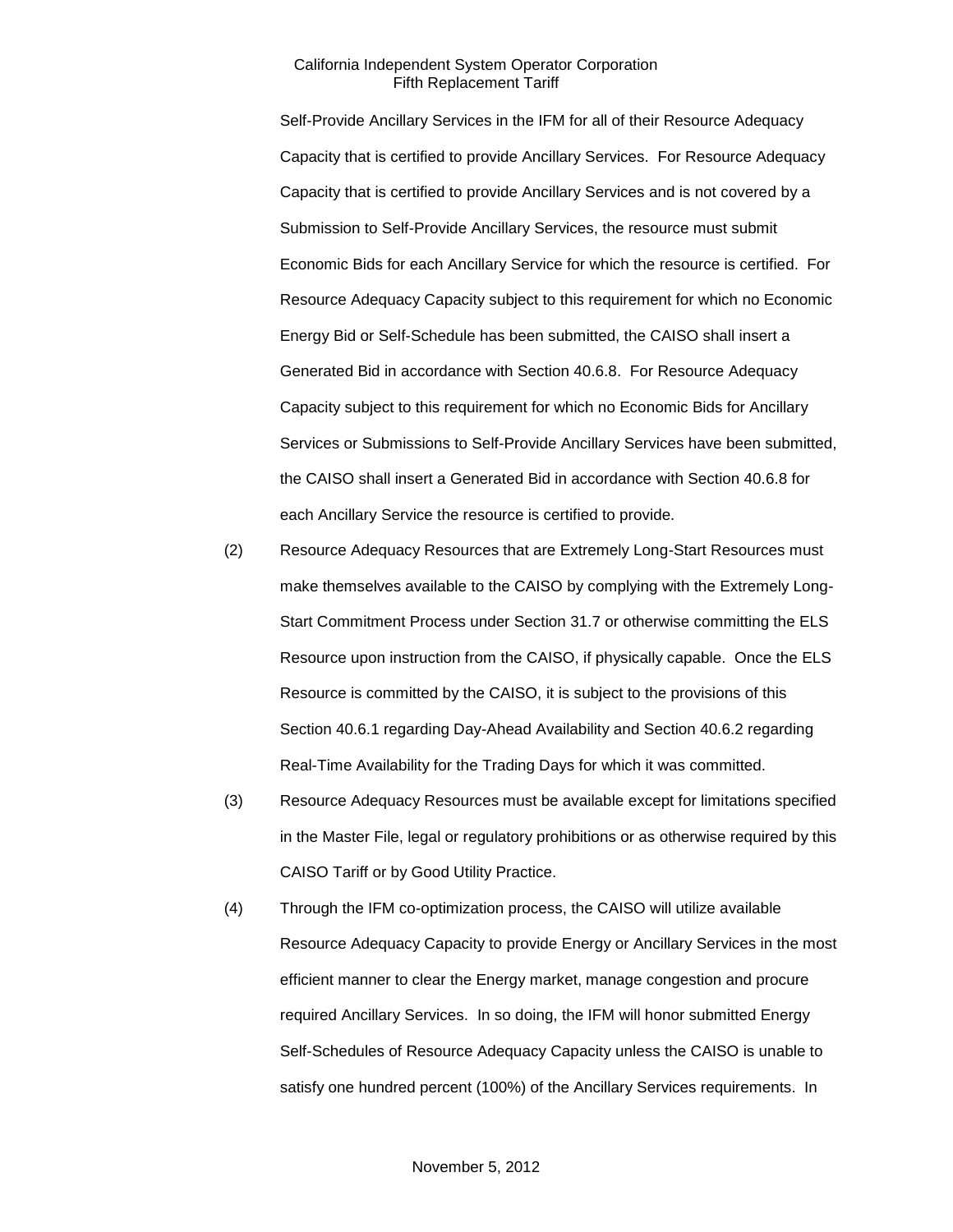such cases, the CAISO may curtail all or a portion of a submitted Energy Self-Schedule to allow Ancillary Service-certified Resource Adequacy Capacity to be used to meet the Ancillary Service requirements. The CAISO will not curtail for the purpose of meeting Ancillary Service requirements a Self-Schedule of a resource internal to a Metered Subsystem that was submitted by the Scheduling Coordinator for that Metered Subsystem. If the IFM reduces the Energy Self-Schedule of Resource Adequacy Capacity to provide an Ancillary Service, the Ancillary Service Marginal Price for that Ancillary Service will be calculated in accordance with Section 27.1.2 using the Ancillary Service Bids submitted by the Scheduling Coordinator for the Resource Adequacy Resource or inserted by the CAISO pursuant to this Section 40.6.1, and using the resource's Generated Energy Bid to determine the Resource Adequacy Resource's opportunity cost of Energy. If the Scheduling Coordinator for the Resource Adequacy Resource believes that the opportunity cost of Energy based on the Resource Adequacy Resource's Generated Energy Bid is insufficient to compensate for the resource's actual opportunity cost, the Scheduling Coordinator may submit evidence justifying the increased amount to the CAISO and to the FERC no later than seven (7) days after the end of the month in which the submitted Energy Self-Schedule was reduced by the CAISO to provide an Ancillary Service. The CAISO will treat such information as confidential and will apply the procedures in Section 20.4 of this CAISO Tariff with regard to requests for disclosure of such information. The CAISO shall pay any higher opportunity costs approved by FERC.

(5) A Resource Adequacy Resources must participate in the RUC to the extent that the resource has available Resource Adequacy Capacity that is not reflected in an IFM Schedule. Resource Adequacy Capacity participating in RUC will be optimized using a zero dollar (\$0/MW-hour) RUC Availability Bid.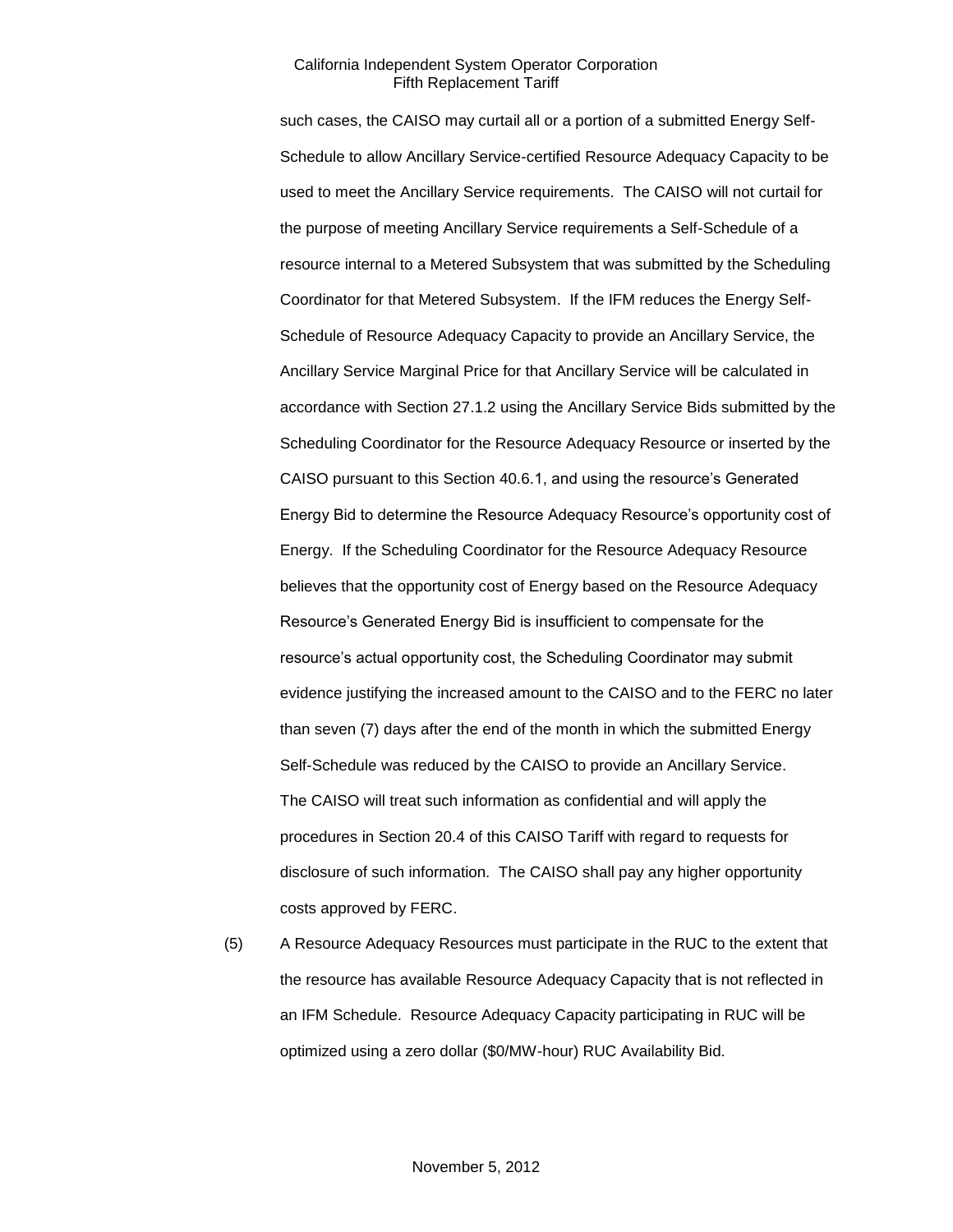(6) Capacity from Resource Adequacy Resources selected in RUC will not be eligible to receive a RUC Availability Payment.

#### **40.6.2 Real-Time Availability**

Resource Adequacy Resources that have received an IFM Schedule for Energy or Ancillary Services or a RUC Schedule for all or part of their Resource Adequacy Capacity must remain available to the CAISO through Real-Time for Trading Hours for which they receive an IFM or RUC Schedule, including any Resource Adequacy Capacity of such resources that is not included in an IFM Schedule or RUC Schedule, except for Resource Adequacy Capacity that is subject to Section 40.6.4.

Short Start Units or Long Start Units that are Resource Adequacy Resources that do not have an IFM Schedule or a RUC Schedule for any of their Resource Adequacy Capacity for a given Trading Hour may be required to be available to the CAISO through Real-Time as specified in Sections 40.6.3 and 40.6.7. Resource Adequacy Resources with Resource Adequacy Capacity that is required to be available to the CAISO through Real-Time and does not have an IFM Schedule or a RUC Schedule for a given Trading Hour must submit to the RTM for that Trading hour: (a) Energy Bids and Self-Schedules for the full amount of the available Resource Adequacy Capacity, including capacity for which it has submitted Ancillary Services Bids or Submissions to Self-Provide Ancillary Services; and (b) Ancillary Services Bids and Submissions to Self-Provide Ancillary Services for the full amount of the available Ancillary Servicecertified Resource Adequacy Capacity and for each Ancillary Service for which the resource is certified, including capacity for which it has submitted Energy Bids and Self-Schedules. The CAISO will insert Generated Bids in accordance with Section 40.6.8 for any Resource Adequacy Capacity subject to the above requirements for which the resource has failed to submit the appropriate bids to the RTM. The CAISO will honor submitted Energy Self-Schedules of Resource Adequacy Capacity unless the CAISO is unable to satisfy one hundred (100) percent of its Ancillary Services requirements. In such cases, the CAISO may curtail all or a portion of a submitted Energy Self-Schedule to allow Ancillary Service-certified Resource Adequacy Capacity to be used to meet the Ancillary Service requirements, as long as such curtailment does not lead to a real-time shortfall in energy supply. If the CAISO reduces a submitted Real-Time Energy Self-Schedule for Resource Adequacy Capacity when that capacity is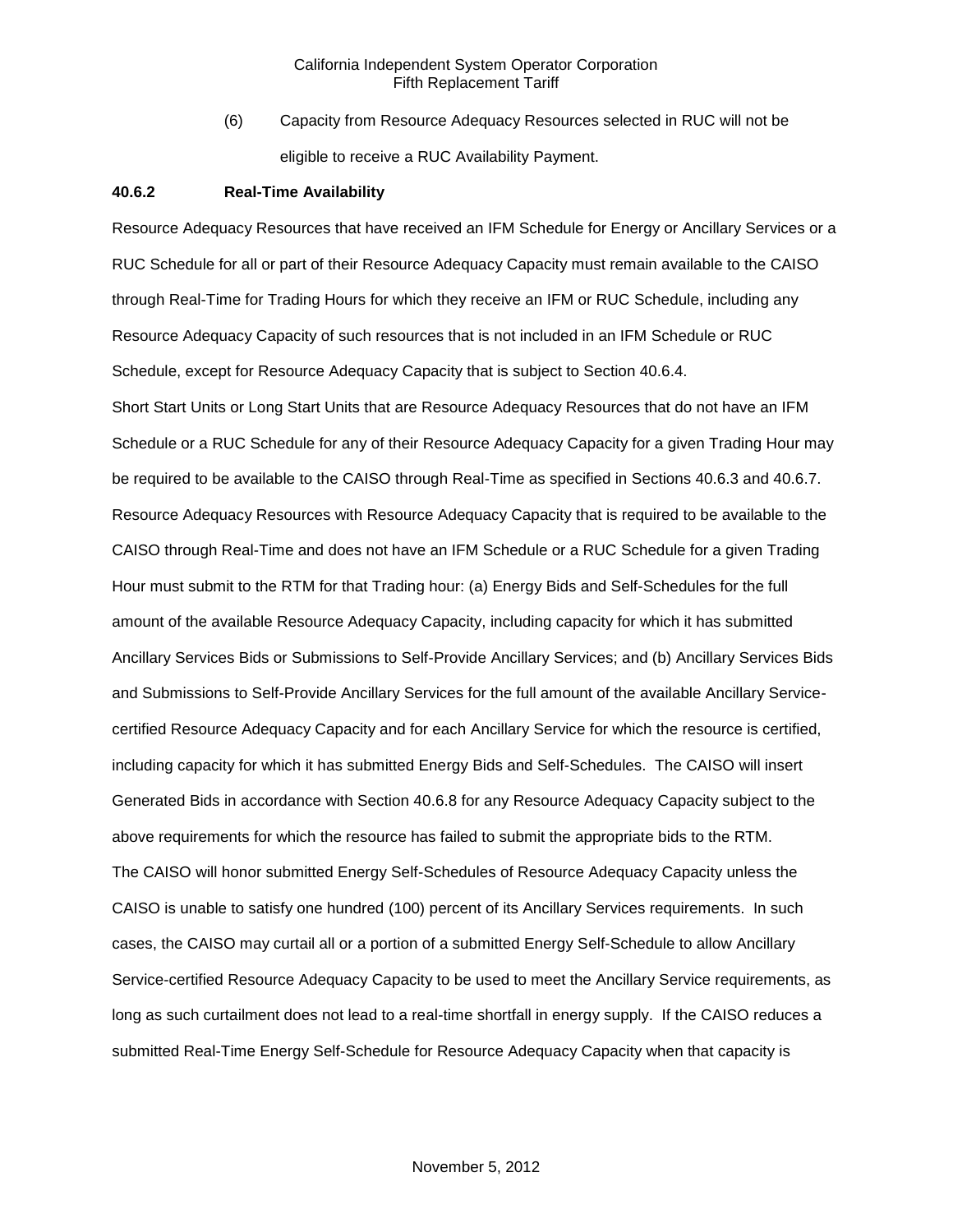needed to meet an Ancillary Services requirement, the Ancillary Service Marginal Price for that capacity will be calculated in accordance with Sections 27.1.2 and 40.6.1.

# **40.6.3 Additional Availability Requirements For Short Start Units**

A Short Start Unit that is a Resource Adequacy Resource and that does not have an IFM Schedule or a RUC Schedule for any of its capacity for a given Trading Hour is required to participate in the Real Time Market in accordance with Section 40.6.2. Such a resource that is also a Use-Limited Resource subject to Section 40.6.4 is required, consistent with their applicable use plan, to submit Economic Bids or Self Schedules for Resource Adequacy Capacity into the Real Time Market.

The CAISO may waive these availability obligations for a Short Start Unit that does not have an IFM Schedule or a RUC Schedule based on the procedure to be published on the CAISO Website.

# **40.6.4 Use-Limited Resources Additional Availability Requirements**

# **40.6.4.1 Registration of Use-Limited Resources**

Hydroelectric Generating Units, Proxy Demand Resources, and Participating Load, including Pumping Load, are deemed to be Use-Limited Resources for purposes of this Section 40 and are not required to submit the application described in this Section 40.6.4.1. Scheduling Coordinators for other Use-Limited Resources, must provide the CAISO an application in the form specified on the CAISO Website requesting registration of a specifically identified resource as a Use-Limited Resource. This application shall include specific operating data and supporting documentation including, but not limited to:

- (1) a detailed explanation of why the resource is subject to operating limitations;
- (2) historical data to show attainable MWhs for each 24-hour period during the preceding year, including, as applicable, environmental restrictions for NOx, SOx, or other factors; and
- (3) further data or other information as may be requested by the CAISO to understand the operating characteristics of the unit.

Within five (5) Business Days after receipt of the application, the CAISO will respond to the Scheduling Coordinator as to whether or not the CAISO agrees that the facility is eligible to be a Use-Limited Resource. If the CAISO determines the facility is not a Use-Limited Resource, the Scheduling Coordinator may challenge that determination in accordance with the CAISO ADR Procedures.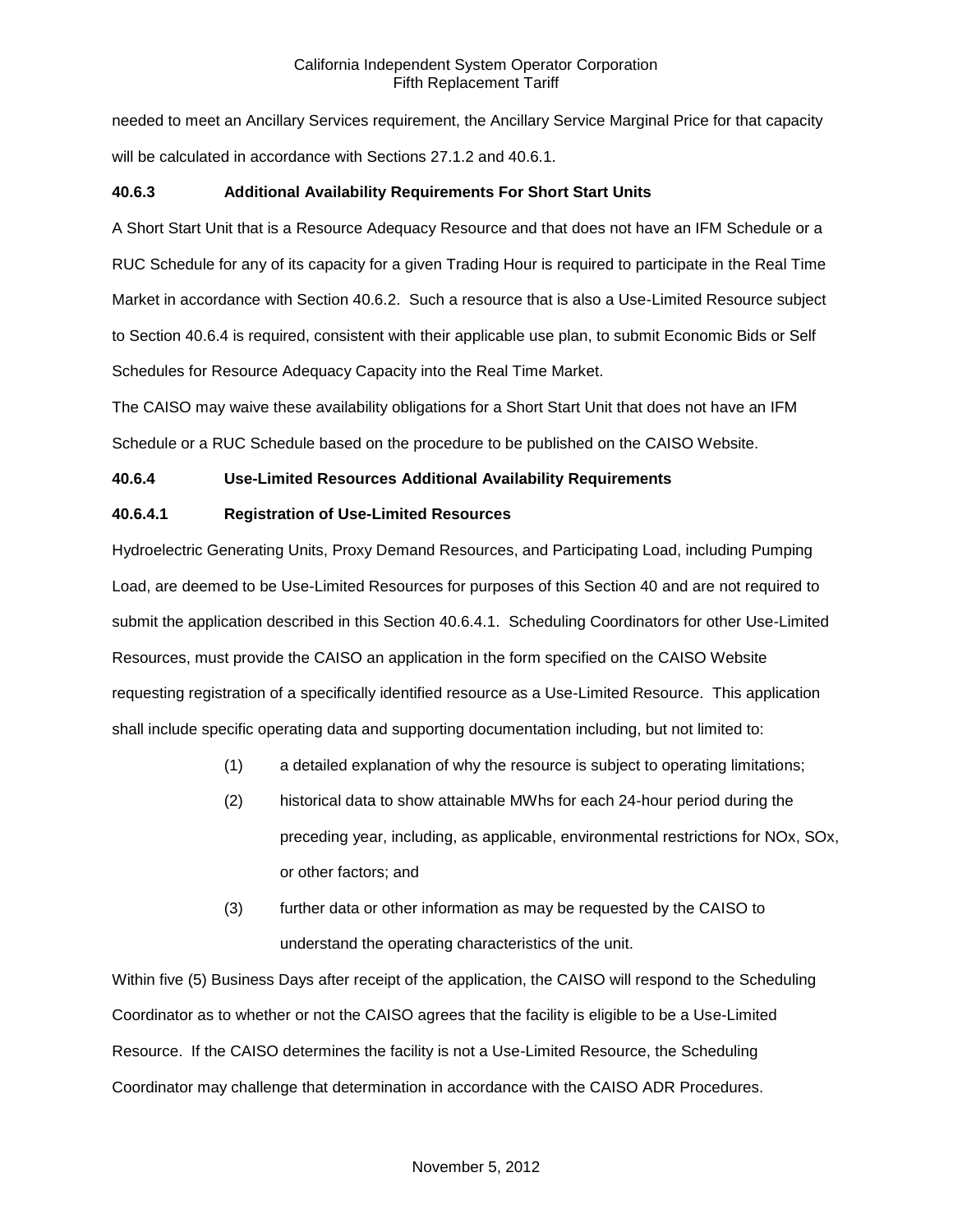## **40.6.4.2 Use Plan**

The Scheduling Coordinator shall provide for the following Resource Adequacy Compliance Year a proposed annual use plan for each Use-Limited Resource that is a Resource Adequacy Resource. The proposed annual use plan will delineate on a month-by-month basis the total MWhs of Generation, total run hours, expected daily supply capability (if greater than four hours) and the daily Energy limit, operating constraints, and the timeframe for each constraint. The CAISO will have an opportunity to discuss the proposed annual use plan with the Scheduling Coordinator and suggest potential revisions to meet reliability needs of the system. The Scheduling Coordinator shall then submit its final annual use plan. Scheduling Coordinators for Use-Limited Resources must submit the proposed and final annual use plans in accordance with the schedule set forth in the Business Practice Manual. The Scheduling Coordinator will be able to update the projections made in the annual use plan in the monthly Resource Adequacy Plans. Hydroelectric Generating Units and Pumping Load will be able to update use plans intra-monthly as necessary to reflect evolving hydrological and meteorological conditions. The annual use plan must reflect the potential operation of the Use-Limited Resource at a level no less than the minimum criteria set forth by the Local Regulatory Authority for qualification of the resource.

#### **40.6.4.3 Bidding Requirements on Use-Limited Resources**

## **40.6.4.3.1 Non-Hydro and Dispatchable Use-Limited Resources**

Use-Limited Resources, other than those subject to the provisions of 40.6.4.3.2, must submit a Supply Bid or Self-Schedule for their Resource Adequacy Capacity in the Day-Ahead Market whenever the Use-Limited Resources are physically capable of operating in accordance with their operating criteria, including environmental or other regulatory requirements. Use-Limited Resources will also provide a daily Energy limit as part of their Day-Ahead Market offer to enable the CAISO to schedule them for the period in which they are capable of providing the Energy. To the extent that the daily Energy limit has been reached through Self-Schedules, no further action will be taken by the CAISO, unless rescheduling of the Energy is necessary for System Reliability. Use-Limited Resources will attempt to reschedule the Energy in recognition of the System Reliability concern, to the extent that the change is possible without violating a Use-Limited Resource's operating criteria.

## **40.6.4.3.2 Hydro and Non-Dispatchable Use-Limited Resources**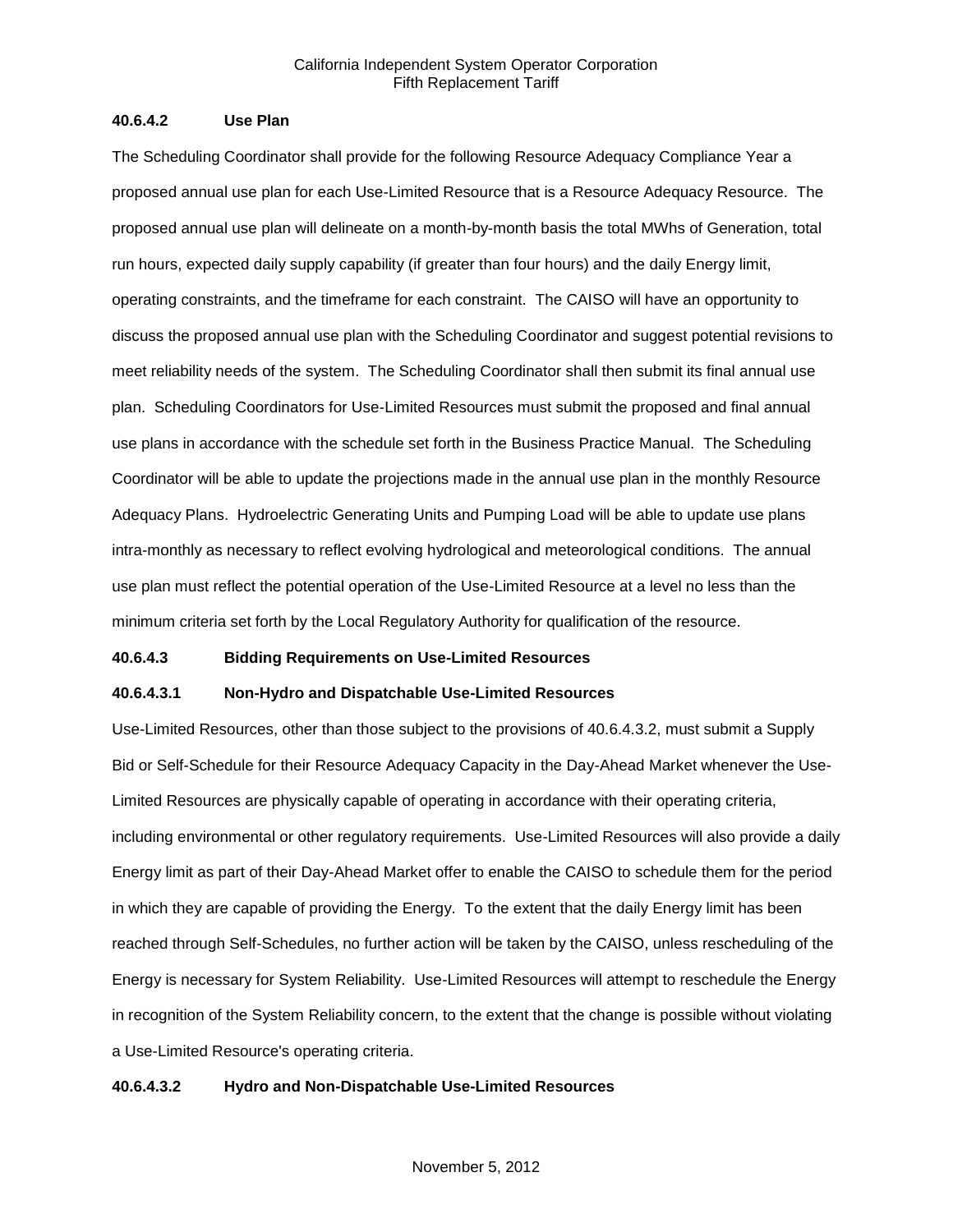Hydroelectric Generating Units, Pumping Load, and Non-Dispatchable Use-Limited Resources shall submit Self-Schedules or Bids in the Day-Ahead Market for their expected available Energy or their expected as-available Energy, as applicable, in the Day-Ahead Market and HASP. Such resources shall also revise their Self-Schedules or submit additional Bids in HASP based on the most current information available regarding expected Energy deliveries. Hydroelectric Generating Units, Pumping Load, and Non-Dispatchable Use-Limited Resources will not be subject to commitment in the RUC process. The CAISO will retain discretion as to whether a particular resource should be considered a Non-Dispatchable Use-Limited Resource, and this decision will be made in accordance with the provisions of Section 40.6.4.1.

## **40.6.4.3.3 Availability of Use-Limited Resources During System Emergencies**

All Use-Limited Resources remain subject to Section 7.7.2.3 regarding System Emergencies to the extent the Use-Limited Resource is owned or controlled by a Participating Generator.

## **40.6.4.3.4 Availability of Intermittent Resources**

Any Eligible Intermittent Resource that provides Resource Adequacy Capacity may, but is not required to, submit Bids in the Day-Ahead Market.

## **40.6.5 Additional Availability Requirements For System Resources**

In the IFM, the multi-hour block constraints of a System Resource, other than a System Resource capable of submitting a Dynamic Schedule or a Resource-Specific System Resource, are honored in the optimization. Such a resource that is also a Resource Adequacy Resource must be capable of hourly scheduling by the CAISO in RUC if it is not fully scheduled in the IFM. If such a Resource Adequacy Resource is scheduled in the RUC, the CAISO will schedule the resource in the HASP for each hour of the resource's RUC schedule without regard to the multi-hour block constraint that was submitted to the IFM. For an existing System Resource that provides Resource Adequacy Capacity through a call-option that expires prior to the close of the IFM, such a System Resource listed on a Resource Adequacy Plan must be reported to the CAISO for consideration in the Extremely Long-Start Commitment Process.

# **40.6.5.1 Additional Availability Requirements for Dynamic and Non-Dynamic Resource-Specific System Resources**

A Dynamic or Non-Dynamic Resource-Specific System Resource that supplies Resource Adequacy Capacity, and is not otherwise a Use-Limited Resource under Section 40.6.4, will be subject to the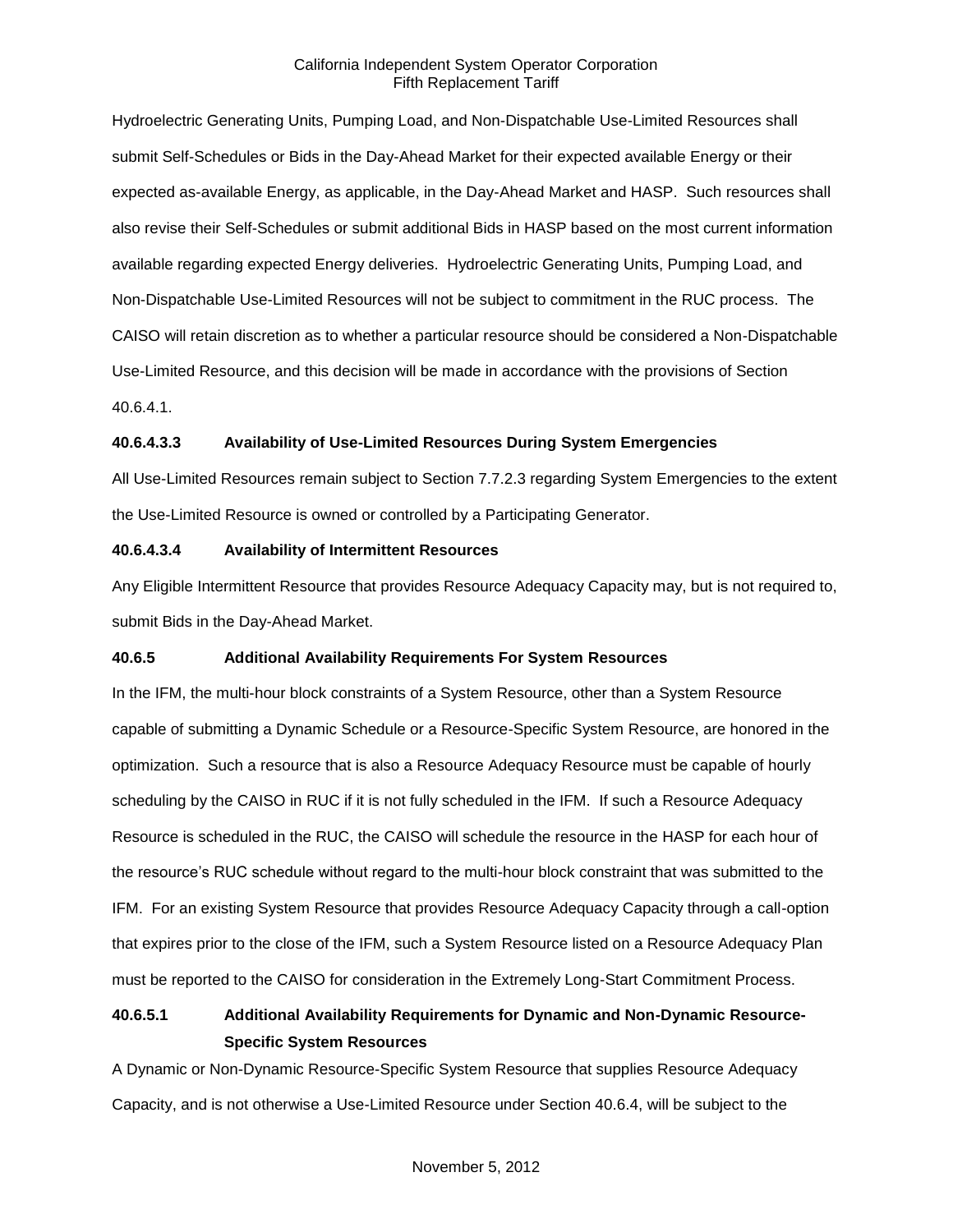requirements of Sections 40.6.1, 40.6.2 and either Section 40.6.3 as a Short Start Unit or Section 40.6.7 as a Long Start Unit based upon the Dynamic Resource-Specific System Resource's registered physical operating characteristics.

# **40.6.5.2 Dynamic Non-Resource-Specific System Resources**

A Dynamic non-Resource-Specific System Resource that provides Resource Adequacy Capacity will be subject to the provisions of 40.6.1 and 40.6.2.

# **40.6.6 Requirements For Partial Resource Adequacy Resources**

Only that output of a Partial Resource Adequacy Resource that is designated by a Scheduling Coordinator as Resource Adequacy Capacity in its monthly or annual Supply Plan shall have an availability obligation to the CAISO. Exports being supported by non-Resource Adequacy Capacity from a Partial Resource Adequacy Resource that becomes unavailable or unusable shall be considered as an export of non-Resource Adequacy Capacity based on the pro-rata allocation of derated capacity of the Partial Resource Adequacy Resource as follows:

- (a) Resource Adequacy Capacity [(Resource Adequacy Capacity/PMax Capacity of Resource Adequacy Resource) x MW Derate or Outage]; or
- (b) [1- (Resource Adequacy Capacity/PMax Capacity of Resource Adequacy Resource)] x De-rated PMax].

# **40.6.7 Release Of Long Start Units**

Long Start Units not committed in the Day-Ahead Market will be released from any further obligation to submit Self-Schedules or Bids for the relevant Operating Day. Scheduling Coordinators for Long Start Units are not precluded from self-committing the unit after the Day-Ahead Market and submitting a Self-Schedule for Wheeling-Out in the HASP, unless precluded by terms of their contracts.

# **40.6.8 Use Of Generated Bids**

Prior to completion of the Day-Ahead Market, the CAISO will determine if Resource Adequacy Capacity subject to the requirements of Sections 40.5.1 or 40.6.1 and for which the CAISO has not received notification of an Outage has not been reflected in a Bid and will insert a Generated Bid for such capacity into the CAISO Day-Ahead Market. Prior to running the Real-Time Market, the CAISO will determine if Resource Adequacy Capacity subject to the requirements of Section 40.6.2 and for which the CAISO has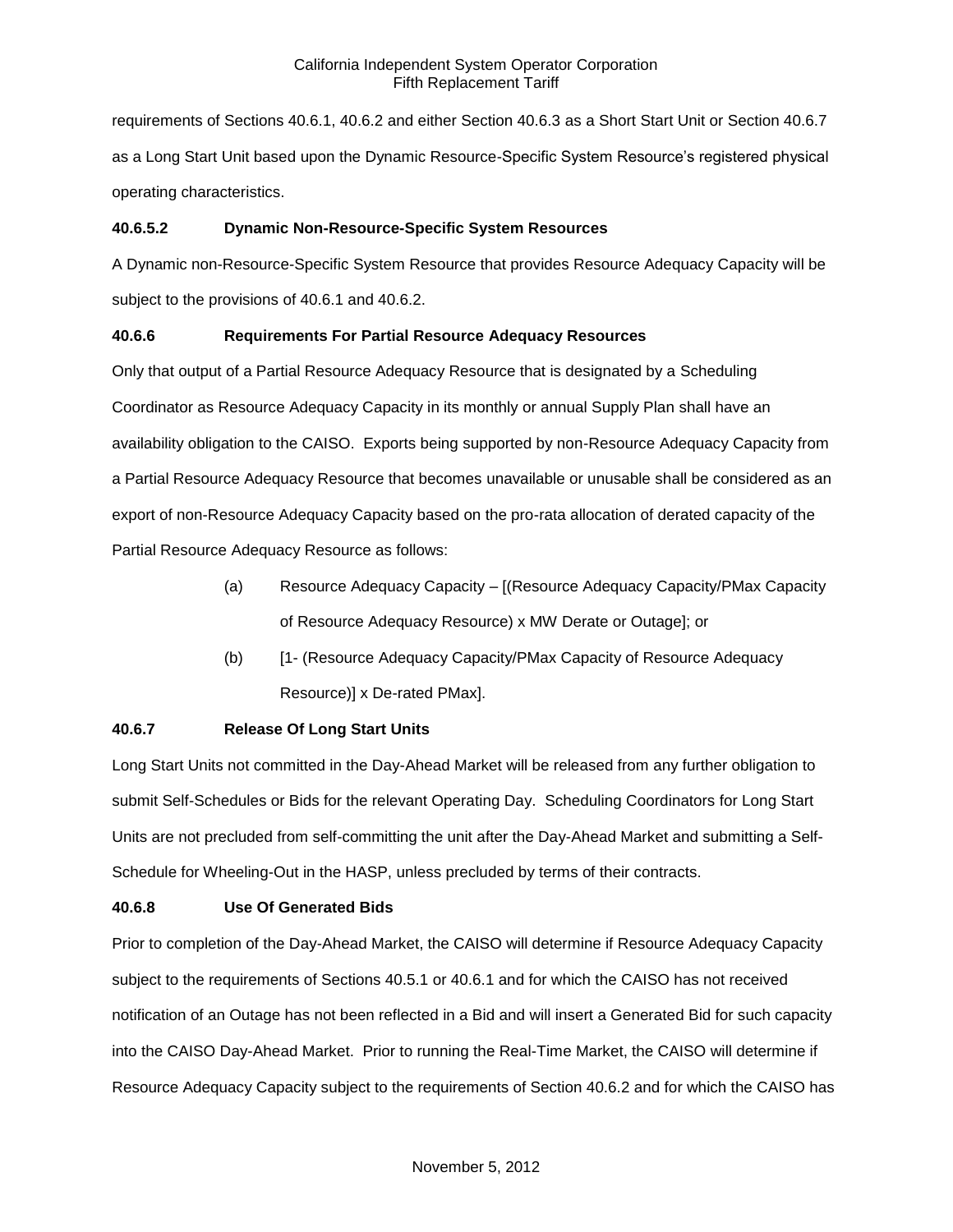not received notification of an Outage has not been reflected in a Bid and will insert a Generated Bid for such capacity into the Real-Time Market. If a Scheduling Coordinator for an RA Resource submits a partial bid for the resource's RA Capacity, the CAISO will insert a Generated Bid only for the remaining RA Capacity. In addition, the CAISO will determine if all dispatchable Resource Adequacy Capacity from Short Start Units, not otherwise selected in the IFM or RUC, is reflected in a Bid into the Real-Time Market and will insert a Generated Bid for any remaining dispatchable Resource Adequacy Capacity for which the CAISO has not received notification of an Outage. A Generated Bid for Energy will be calculated as provided in the Business Practice Manuals. A Generated Bid for Ancillary Services will equal zero dollars (\$0/MW-hour). Notwithstanding any of the provisions of Section 40.6.8 set forth above, the CAISO will not insert any Bid in the Real-Time Market required under this Section 40 for a Resource Adequacy Resource that is a Use-Limited Resource unless the resource submits an Energy Bid and fails to submit an Ancillary Service Bid.

## **40.6.8.1 Generated Bids for NRS-RA Resources**

Generated Bids to be submitted by the CAISO pursuant to Section 40.6.8 for non-Resource-Specific System Resources that provide Resource Adequacy capacity shall be calculated in accordance with this Section.

## **40.6.8.1.1 Calculation Options for Generated Bids**

The Scheduling Coordinator for each non-Resource Specific System Resource that provides Resource Adequacy Capacity shall select the price taker option, LMP-based option, or negotiated price option as the methodology for calculating the Generated Bids to be submitted by the CAISO under Section 40.6.8 for both the DAM and RTMs. If no selection is made, the CAISO will apply the price taker option to calculate the Generated Bids. For the first ninety (90) days after a resource becomes a non-Resource-Specific System Resource, the calculation of Generated Bids for Resource Adequacy capacity is limited to the price taker option or negotiated price option.

# **40.6.8.1.2 Price Taker Option**

The price taker option is a Generated Bid of \$0/MWh plus the CAISO's estimate of the applicable grid management charge per MWh based on the gross amount of MWh scheduled in the DAM and HASP.

## **40.6.8.1.3 LMP-Based Option**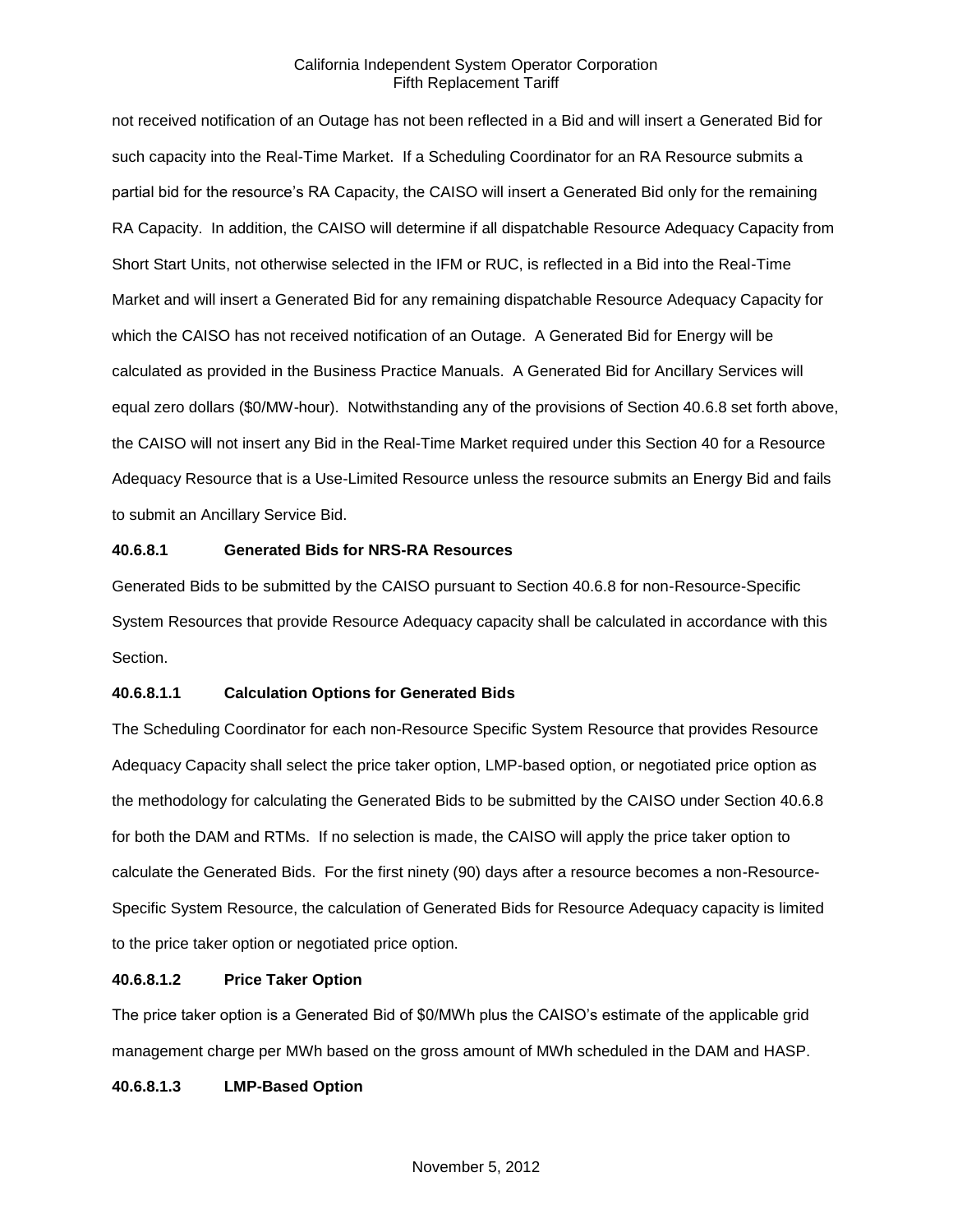The LMP-based option calculates the Generated Bid as the weighted average of the lowest quartile of LMPs, at the Intertie point designated for the non-Resource-Specific System Resource's Resource Adequacy Capacity in the Supply Plan, during periods in which the resource was dispatched in the preceding ninety (90) days for which LMPs that have passed the price validation and correction process set forth in Section 35 are available. The weighted average will be calculated based on the quantities Dispatched within each segment of the Generated Bid curve. Each Bid segment created under the LMPbased option for Generated Bids will be subject to a feasibility test, as set forth in a Business Practice Manual, to determine whether there are a sufficient number of data points to allow for the calculation of an LMP-based Generated Bid. The feasibility test is designed to avoid excessive volatility of the Generated Bid under the LMP-based option that could result when calculated based on a relatively small number of prices. If the Scheduling Coordinator for the non-Resource Specific System Resource elects the LMP-based method, it must additionally select either the price-taker method or the negotiated-rate method as the alternative calculation method for the Generated Bids in the event that the feasibility test fails for the LMP-based method.

#### **40.6.8.1.4 Negotiated Price Option**

Under the negotiated price option, a Scheduling Coordinator shall submit a proposed Generated Bid along with supporting information and documentation as described in a Business Practice Manual. Within ten (10) Business Days of receipt, the CAISO or an Independent Entity selected by the CAISO will provide a written response. If the CAISO or Independent Entity accepts the proposed Generated Bid, it will become effective within three (3) Business Days from the date of acceptance by the CAISO and remain in effect until: (1) the Generated Bid is modified by FERC; (2) the Generated Bid is modified by mutual agreement of the CAISO and the Scheduling Coordinator; or (3) the Generated Bid expires, is terminated or is modified pursuant to any agreed upon term or condition or pertinent FERC order. If the CAISO or Independent Entity selected by the CAISO does not accept the proposed Generated Bid, the CAISO or Independent Entity selected by the CAISO and the Scheduling Coordinator shall enter a period of good faith negotiations that terminates sixty (60) days following the date of submission of a proposed Generated Bid by a Scheduling Coordinator. If at any time during this period, the CAISO or Independent Entity selected by the CAISO and the Scheduling Coordinator agree upon the Generated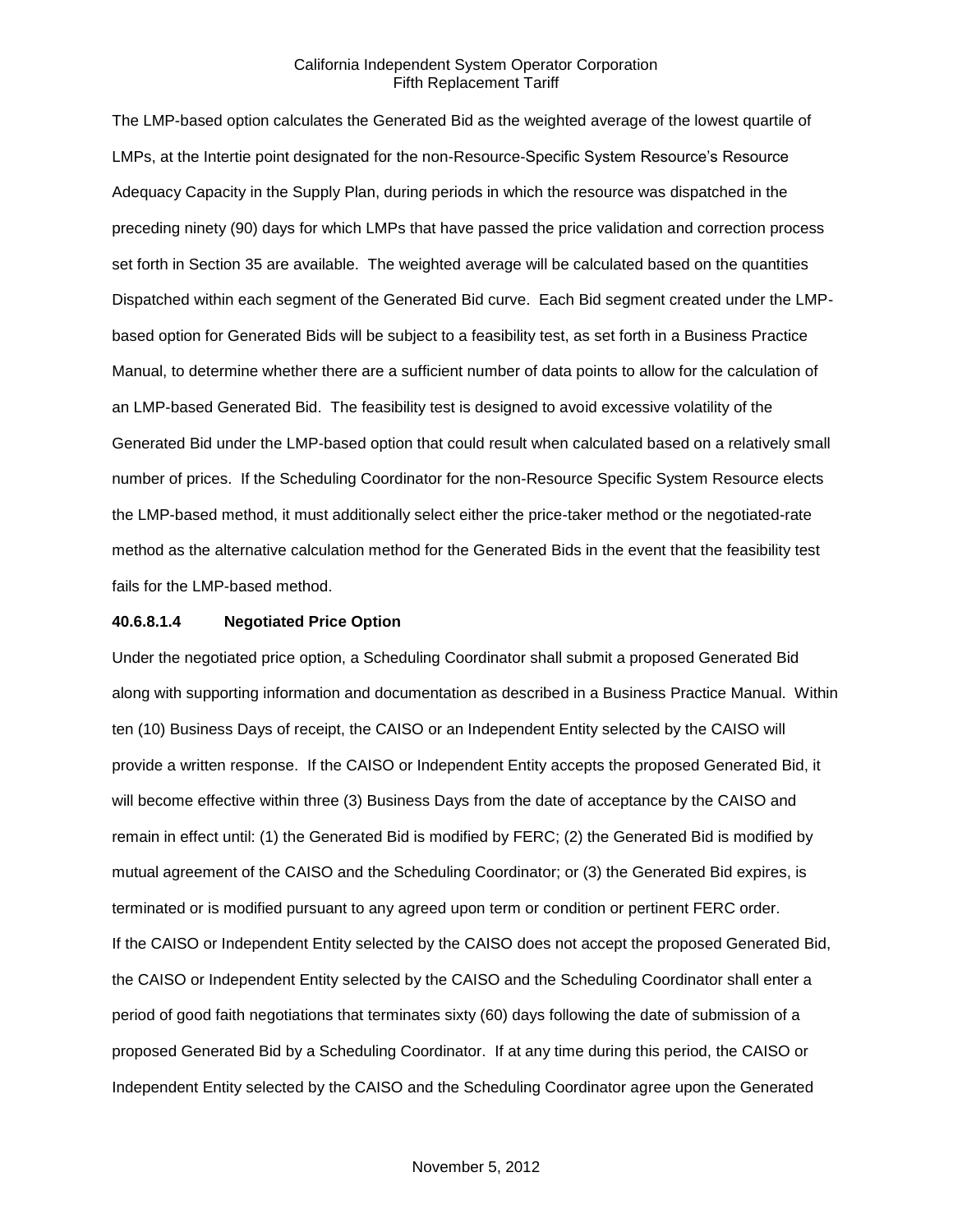Bid, it will be become effective within three (3) Business Days of the date of agreement and remain in effect until: (1) the Generated Bid is modified by FERC; (2) the Generated Bid is modified by mutual agreement of the CAISO and the Scheduling Coordinator; or (3) the Generated Bid expires, is terminated or is modified pursuant to any agreed upon term or condition or pertinent FERC order.

If by the end of the sixty (60) day period the CAISO or Independent Entity selected by the CAISO and the Scheduling Coordinator fail to agree on the Generated Bid to be used under the negotiated price option, the Scheduling Coordinator has the right to file a proposed Generated Bid with FERC pursuant to Section 205 of the Federal Power Act.

During the sixty (60) day period following the submission of a proposed negotiated Generated Bid by a Scheduling Coordinator, and pending FERC's acceptance in cases where the CAISO or Independent Entity selected by the CAISO fail to agree on the Generated Bid for use under the negotiated price option and the Scheduling Coordinator filed a proposed Generated Bid with FERC pursuant to Section 205 of the Federal Power Act, the Scheduling Coordinator has the option of electing to use any of the other options available pursuant to this Section.

The CAISO shall make an informational filing with FERC of any Generated Bids negotiated pursuant to this Section no later than seven (7) days after the end of the month in which the Generated Bids were established.

## **40.6.8.1.5 Partial Bids**

If a Scheduling Coordinator for a non-Resource-Specific System Resource that provides Resource Adequacy Capacity submits a bid for a MW quantity less than the Resource Adequacy Capacity identified in the resource's Supply Plan, the CAISO will insert a Generated Bid only for the remaining Resource Adequacy Capacity by extending the last segment of the resource's bid curve to the full quantity (MWh) of the Resource Adequacy obligation.

## **40.6.8.1.6 Subset-of-Hours Contracts**

The CAISO will submit Generated Bids for non-Resource-Specific System Resources that provide Resource Adequacy Capacity subject to a Subset-of-Hours Contract during only those hours in which the resource is contractually obligated to make the Resource Adequacy Capacity available and the CAISO has not received either notification of an Outage or a Bid for such capacity. If the Scheduling Coordinator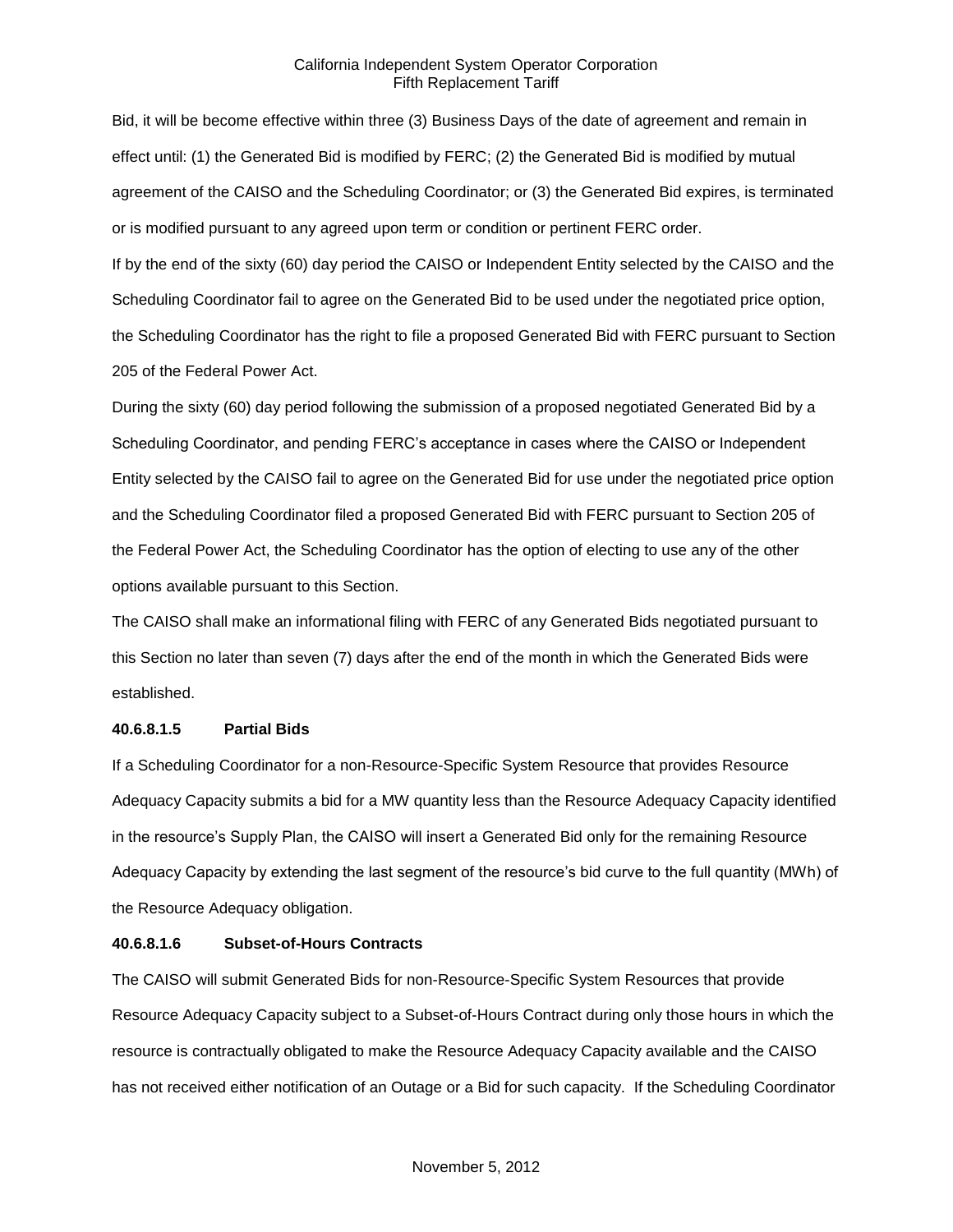for the non-Resource Specific System Resource submits a Bid for part of the Resource Adequacy Capacity subject to a Subset-of-Hours Contract for any hour the resource is contractually obligated to provide the Resource Adequacy Capacity, the CAISO will insert a Generated Bid only for the remaining Resource Adequacy Capacity. Non-Resource-Specific System Resources that provide Resource Adequacy Capacity subject to a Subset-of-Hours Contract must meet the technical interface specifications and submit contractual information as required by a Business Practice Manual.

# **40.6.9 Grandfathered Firm Liquidated Damages Contracts Requirements**

Resource Adequacy Capacity represented by a Firm Liquidated Damages Contract and relied upon by a Scheduling Coordinator in a monthly or annual Resource Adequacy Plan shall be submitted as a Self-Schedule or Bid in the Day-Ahead IFM to the extent such scheduling right exists under the Firm Liquidated Damages Contract.

# **40.6.10 Exports Of Energy From Resource Adequacy Capacity**

Resource Adequacy Capacity may be utilized to serve an Export Bid. An Export Bid may be submitted into the CAISO Markets and be cleared by the Energy being provided by Resource Adequacy Capacity.

# **40.6.11 Curtailment Of Exports In Emergency Situations**

At its sole discretion, the CAISO may curtail exports from Resource Adequacy Capacity to prevent or alleviate a System Emergency. An Export Bid or a Self-Schedule to provide exports included in a binding Schedule accepted in the IFM or HASP will not be distinguished from a Demand Bid or Self-Schedule to serve Load within the CAISO Balancing Authority Area included in a binding Schedule accepted in the IFM or HASP for purposes of curtailment under this Section, except as consistent with Good Utility Practice.

# **40.6.12 Participating Loads and Proxy Demand Resources**

Participating Loads or Proxy Demand Resources that are included in a Resource Adequacy Plan and Supply Plan, if the Scheduling Coordinator for the Participating Loads or Proxy Demand Resources is not the same as that for the Load Serving Entity, will be administered by the CAISO in accordance with the terms and conditions established by the CPUC or the Local Regulatory Authority.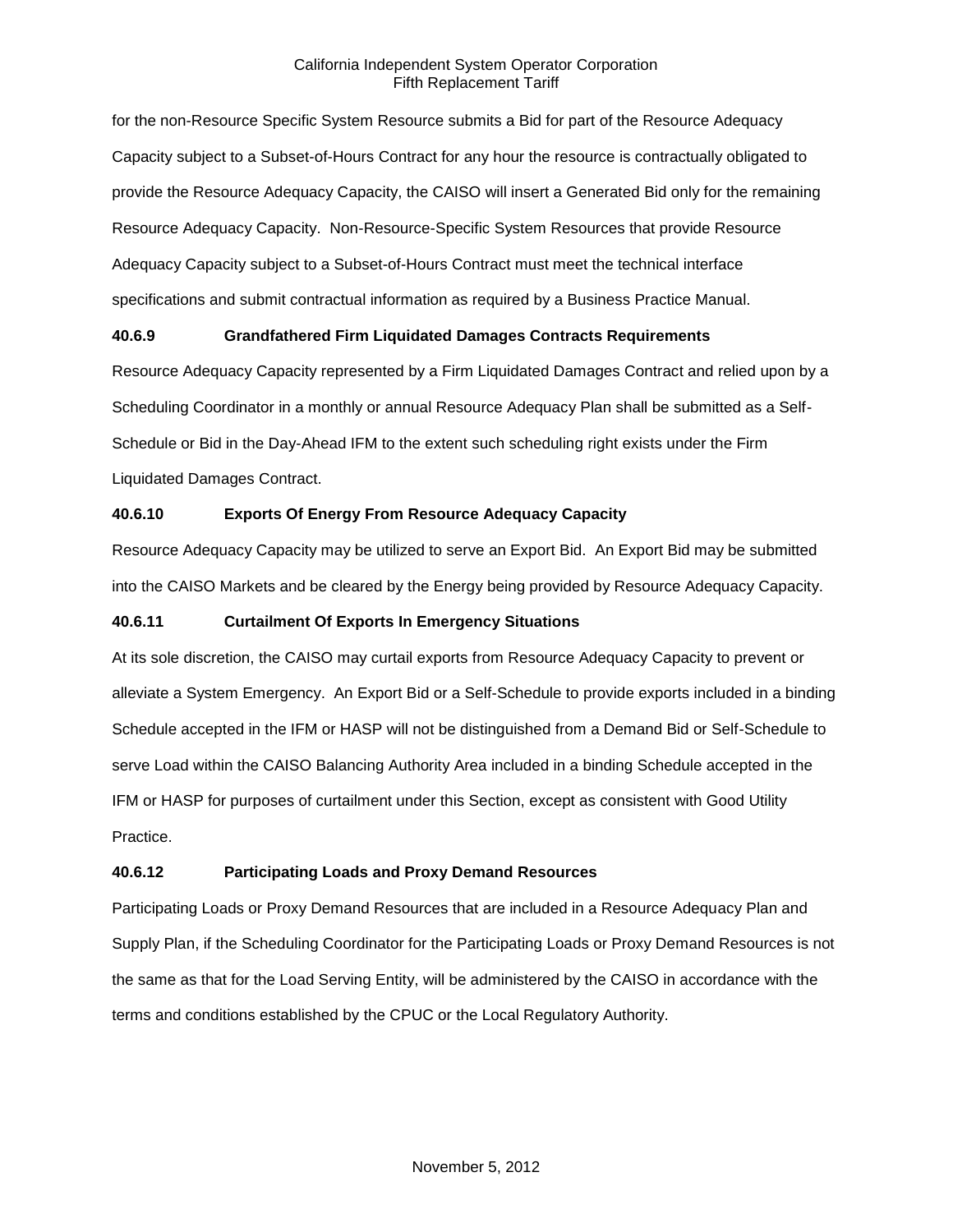#### **40.7 Compliance**

The CAISO will evaluate whether each annual and monthly Resource Adequacy Plan submitted by a Scheduling Coordinator on behalf of a Load Serving Entity demonstrates Resource Adequacy Capacity sufficient to satisfy the Load Serving Entity's (i) allocated responsibility for Local Capacity Area Resources under Section 40.3.2 and (ii) applicable Demand and Reserve Margin requirements. If the CAISO determines that a Resource Adequacy Plan does not demonstrate Local Capacity Area Resources sufficient to meet its allocated responsibility under Section 40.3.2, compliance with applicable Demand and Reserve Margin requirements, or compliance with any other resource adequacy requirement in this Section 40 or adopted by the CPUC, Local Regulatory Authority, or federal agency, as applicable, the CAISO will notify the relevant Scheduling Coordinator, CPUC, Local Regulatory Authority, or federal agency with jurisdiction over the relevant Load Serving Entity, or in the case of a mismatch between Resource Adequacy Plan(s) and Supply Plan(s), the relevant Scheduling Coordinators, in an attempt to resolve any deficiency in accordance with the procedures set forth in the Business Practice Manual. The notification will include the reasons the CAISO believes a deficiency exists. If the deficiency relates to the demonstration of Local Capacity Area Resources in a Load Serving Entity's annual Resource Adequacy Plan, and the CAISO does not provide a written notice of resolution of the deficiency as set forth in the Business Practice Manual, the Scheduling Coordinator for the Load Serving Entity may demonstrate that the identified deficiency is cured by submitting a revised annual Resource Adequacy Plan within thirty (30) days of the beginning of the Resource Adequacy Compliance Year. For all other identified deficiencies, at least ten (10) days prior the effective month of the relevant Resource Adequacy Plan, the Scheduling Coordinator for the Load Serving Entity shall (i) demonstrate that the identified deficiency is cured by submitting a revised Resource Adequacy Plan or (ii) advise the CAISO that the CPUC, Local Regulatory Authority, or federal agency, as appropriate, has determined that no deficiency exists. In the case of a mismatch between Resource Adequacy Plan(s) and Supply Plan(s), if resolved, the relevant Scheduling Coordinator(s) must provide the CAISO with revised Resource Adequacy Plan(s) or Supply Plans, as applicable, at least ten (10) days prior to the effective month. If the CAISO is not advised that the deficiency or mismatch is resolved at least ten (10) days prior to the effective month, the CAISO will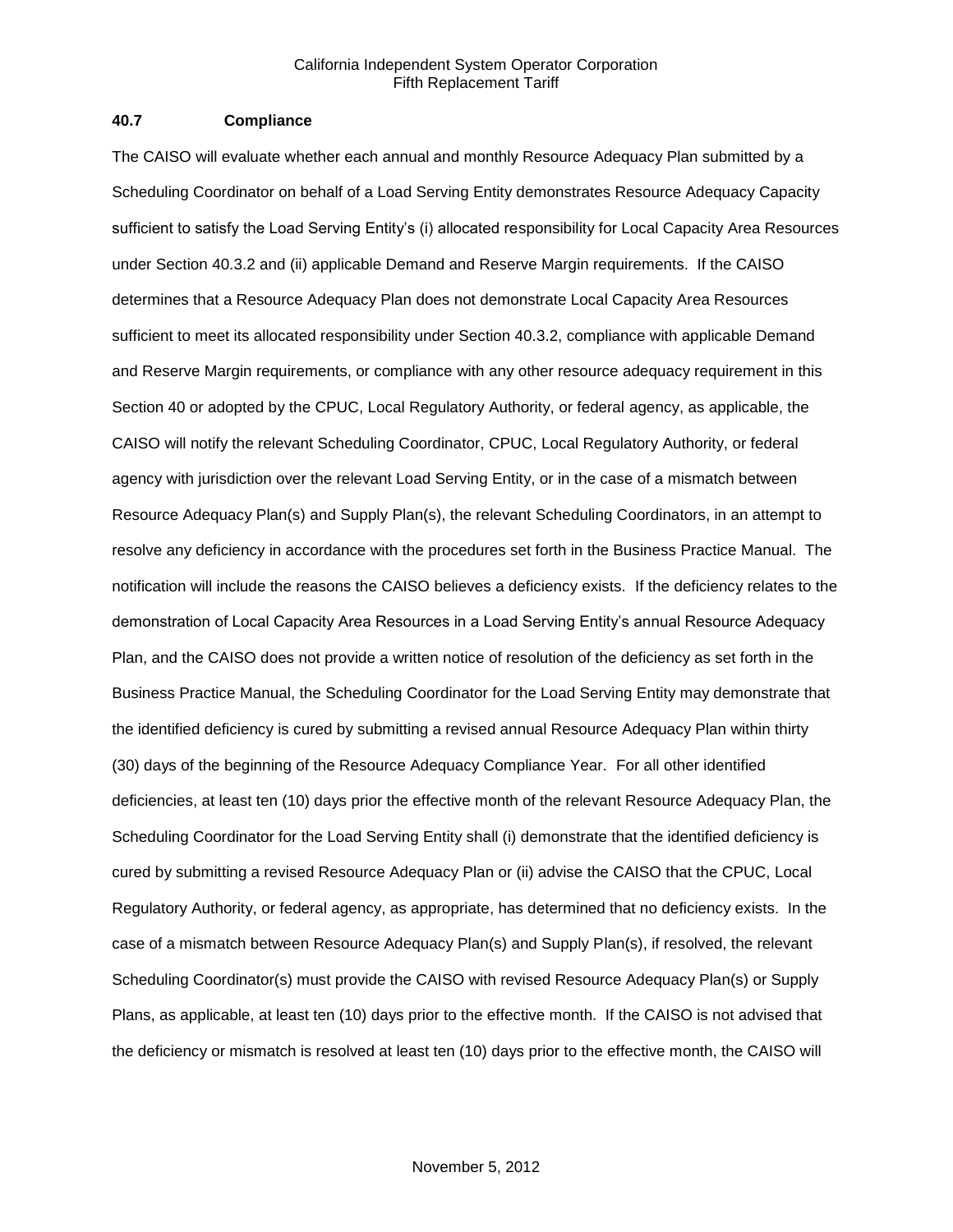use the information contained in the Supply Plan to set the obligations of Resource Adequacy Resources under this Section 40 and/or to assign any costs incurred under this Section 40 and Section 43.

## **40.7.1 Other Compliance Issues**

Scheduling Coordinators representing Generating Units, System Units or System Resources supplying Resource Adequacy Capacity that fail to provide the CAISO with an annual or monthly Supply Plan, as applicable, as set forth in Section 40.7, shall be subject to Section 37.6.1. Further, Scheduling Coordinators representing Generating Units, System Units or System Resources supplying Resource Adequacy Capacity that fail to provide the CAISO with information required for the CAISO to determine Net Qualifying Capacity shall not be eligible for inclusion in the Net Qualifying Capacity annual report under Section 40.4.2 for the next Resource Adequacy Compliance Year and shall be subject to any applicable Sanctions under Section 37.6.1.

## **40.7.2 Penalties For Non-Compliance**

The failure of a Resource Adequacy Resource or Resource Adequacy Capacity to be available to the CAISO in accordance with the requirements of this Section 40 and the failure to operate a Resource Adequacy Resource by placing it online or in a manner consistent with a submitted Bid or Generated Bid shall be subject to the applicable Sanctions set forth in Section 37.2.4. However, any failure of the Resource Adequacy Resource to satisfy any obligations prescribed under this Section 40 during a Resource Adequacy Compliance Year for which Resource Adequacy Capacity has been committed to a Load Serving Entity shall not limit in any way, except as otherwise established under Section 40.4.5 or requirements of the CPUC, Local Regulatory Authority, or federal agency, as applicable, the ability of the Load Serving Entity to whom the Resource Adequacy Capacity has been committed to use such Resource Adequacy Capacity for purposes of satisfying the resource adequacy requirements of the CPUC, Local Regulatory Authority, or federal agency, as applicable. In addition, a Reserve Sharing LSE shall not be subject to any sanctions, penalties, or other compensatory obligations under this Section 40 on account of a Resource Adequacy Resource's satisfaction or failure to satisfy its obligations under this Section 40.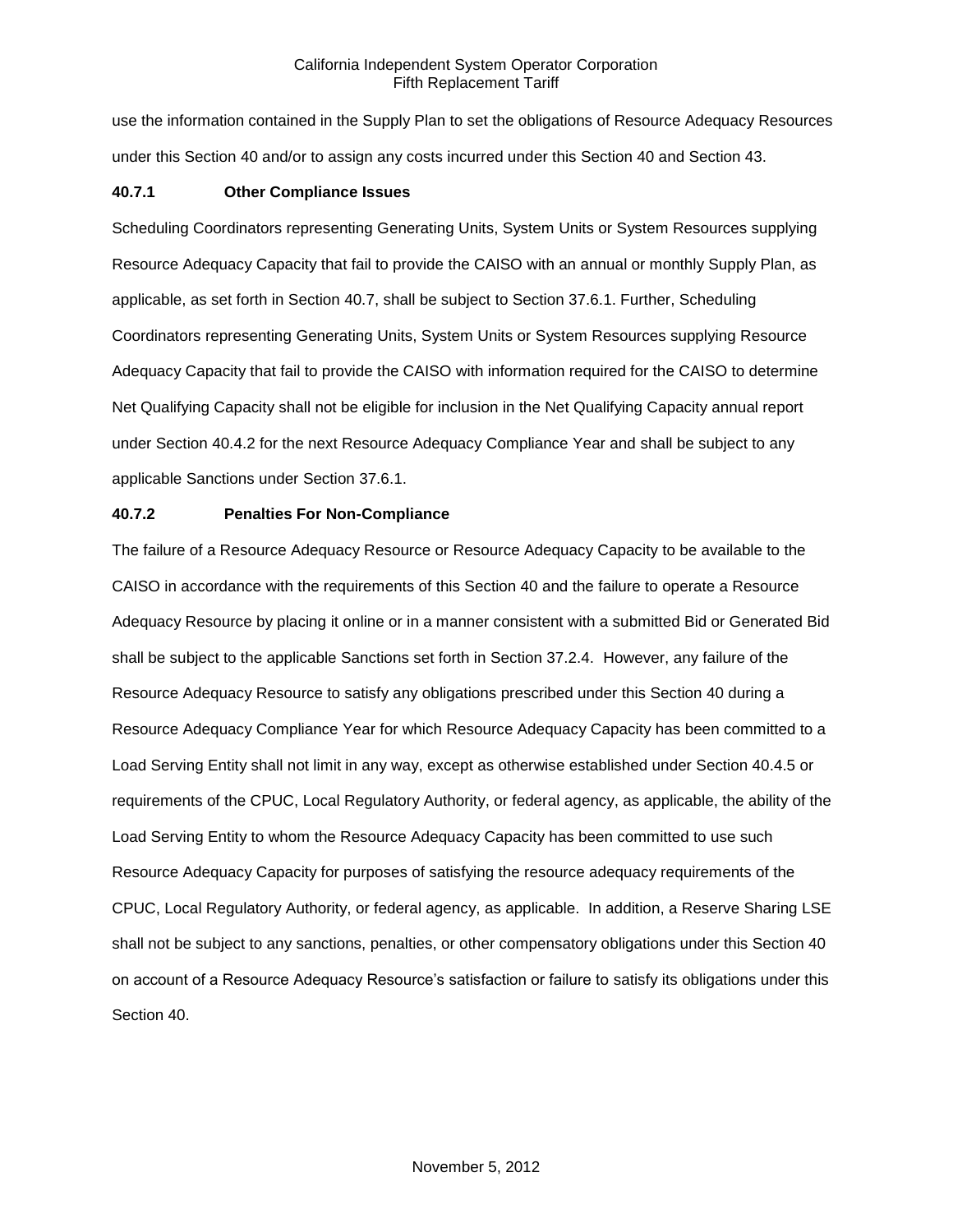# **40.8 CAISO Default Qualifying Capacity Criteria**

## **40.8.1 Applicability**

The criteria in this Section 40.8 shall apply only: (i) where the CPUC or Local Regulatory Authority has not established and provided to the CAISO criteria to determine the types of resources that may be eligible to provide Qualifying Capacity and for calculating Qualifying Capacity for such eligible resource types and (ii) until the CAISO has been notified in writing by the CPUC of its intent to overturn, reject or fundamentally modify the capacity-based framework in CPUC Decisions 04-01-050 (Jan. 10, 2004), 04- 10-035 (Oct. 28, 2004), and 05-10-042 (Oct. 31, 2005). The types of resources specified in this Section 40.8.1 will be eligible to provide Qualifying Capacity to the extent they meet the criteria for each type of resource set forth in this Section 40.8.1.

# **40.8.1.2 Nuclear and Thermal**

Nuclear and thermal Generating Units, other than Qualifying Facilities with effective contracts under the Public Utility Regulatory Policies Act addressed in Section 40.8.1.8 below, must be a Participating Generator or a System Unit. The Qualifying Capacity of nuclear and thermal units, other than Qualifying Facilities addressed in Section 40.8.1.8, will be based on net dependable capacity defined by NERC Generating Availability Data System information.

## **40.8.1.3 Hydro**

Hydroelectric Generating Units, other than Qualifying Facilities with contracts under the Public Utility Regulatory Policies Act, must be either Participating Generators or System Units. The Qualifying Capacity of a pond or Pumped-Storage Hydro Unit, other than a QF, will be determined based on net dependable capacity defined by NERC GADS minus variable head derate based on an average dry year reservoir level. The Qualifying Capacity of a pond or Pumped-Storage Hydro Unit that is a QF will be determined based on historic performance during the hours of noon to 6:00 p.m., using a three-year rolling average.

The Qualifying Capacity of all run-of-river hydro units, including Qualifying Facilities, will be based on net dependable capacity defined by NERC GADS minus an average dry year conveyance flow, stream flow, or canal head derate. As used in this section, average dry year reflects a one-in-five year dry hydro scenario (for example, using the 4th driest year from the last 20 years on record).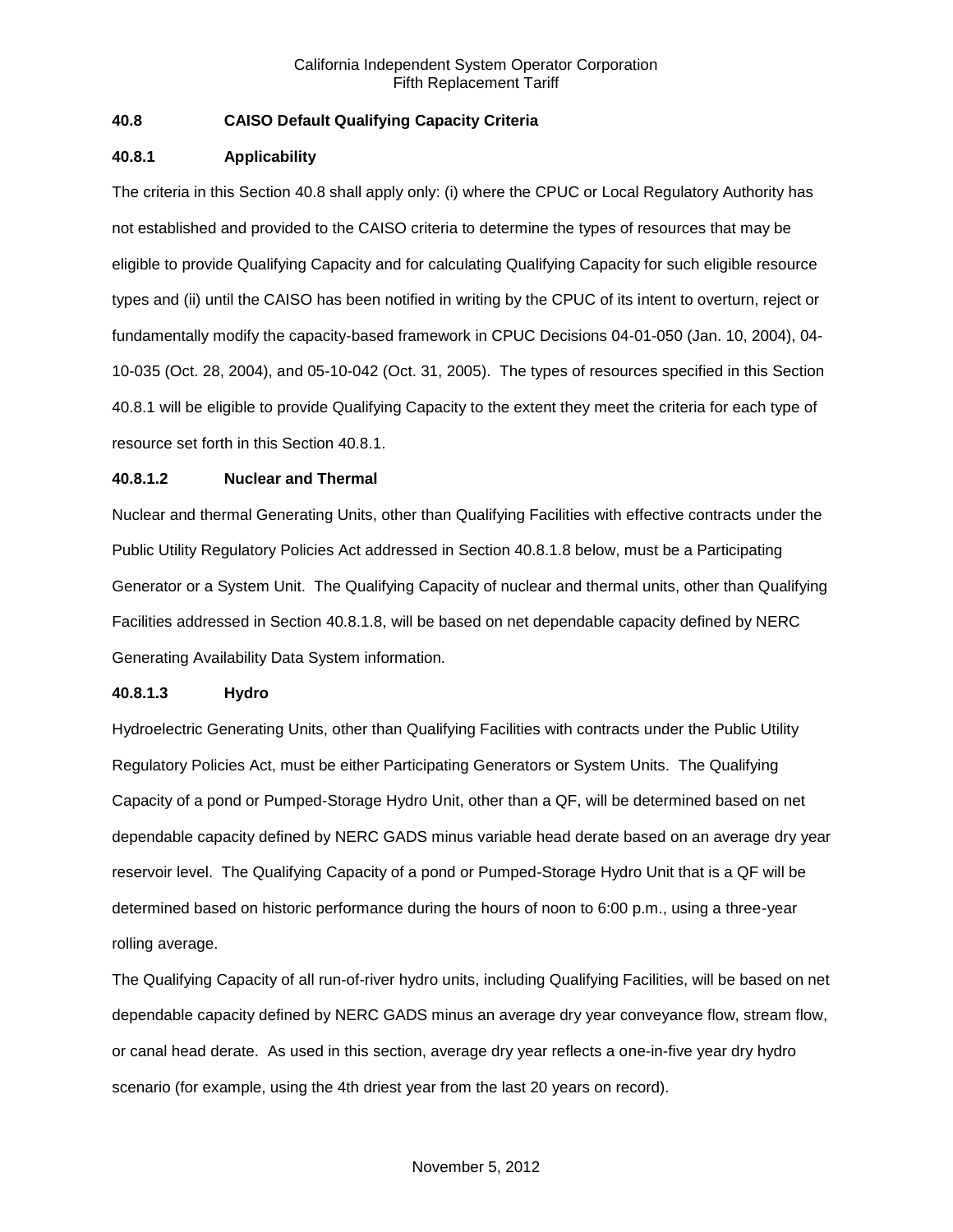# **40.8.1.4 Unit-Specific Contracts**

Unit-specific contracts with Participating Generators or System Units will qualify as Resource Adequacy Capacity subject to the verification that the total MW quantity of all contracts from a specific unit do not exceed the total Net Qualifying Capacity (MW) consistent with the Net Qualifying Capacity determination for that unit.

# **40.8.1.5 Contracts with Liquidated Damage Provisions**

Firm Energy contracts with liquidated damages provisions, as generally reflected in Service Schedule C of the Western Systems Power Pool Agreement or the Firm LD product of the Edison Electric Institute pro forma agreement, or any other similar firm Energy contract that does not require the seller to source the Energy from a particular unit, and specifies a delivery point internal to the CAISO Balancing Authority Area entered into before October 27, 2005 shall be eligible to count as Qualifying Capacity until the end of 2008. A Scheduling Coordinator, however, cannot have more than twenty-five percent (25%) of its portfolio of Qualifying Capacity met by contracts with liquidated damage provisions for 2008.

## **40.8.1.6 Wind and Solar**

As used in this Section, wind units are those wind generating Units without backup sources of Generation and solar units are those solar generating Units without backup sources of Generation. Wind and solar units, other than Qualifying Facilities with effective contracts under the Public Utility Regulatory Policies Act, must be Participating Intermittent Resources or subject to availability provisions of Section 40.6.4.3.4.

The Qualifying Capacity of all wind or solar units, including Qualifying Facilities, for each month will be based on their monthly historic performance during that same month during the hours of noon to 6:00 p.m., using a three-year rolling average. For wind or solar units with less than three years operating history, all months for which there is no historic performance data will utilize the monthly average production factor of all units (wind or solar, as applicable) within the TAC Area, or other production data from another area determined by the CAISO to be appropriate if the unit is not within a TAC Area, in which the generating unit is located.

## **40.8.1.7 Geothermal**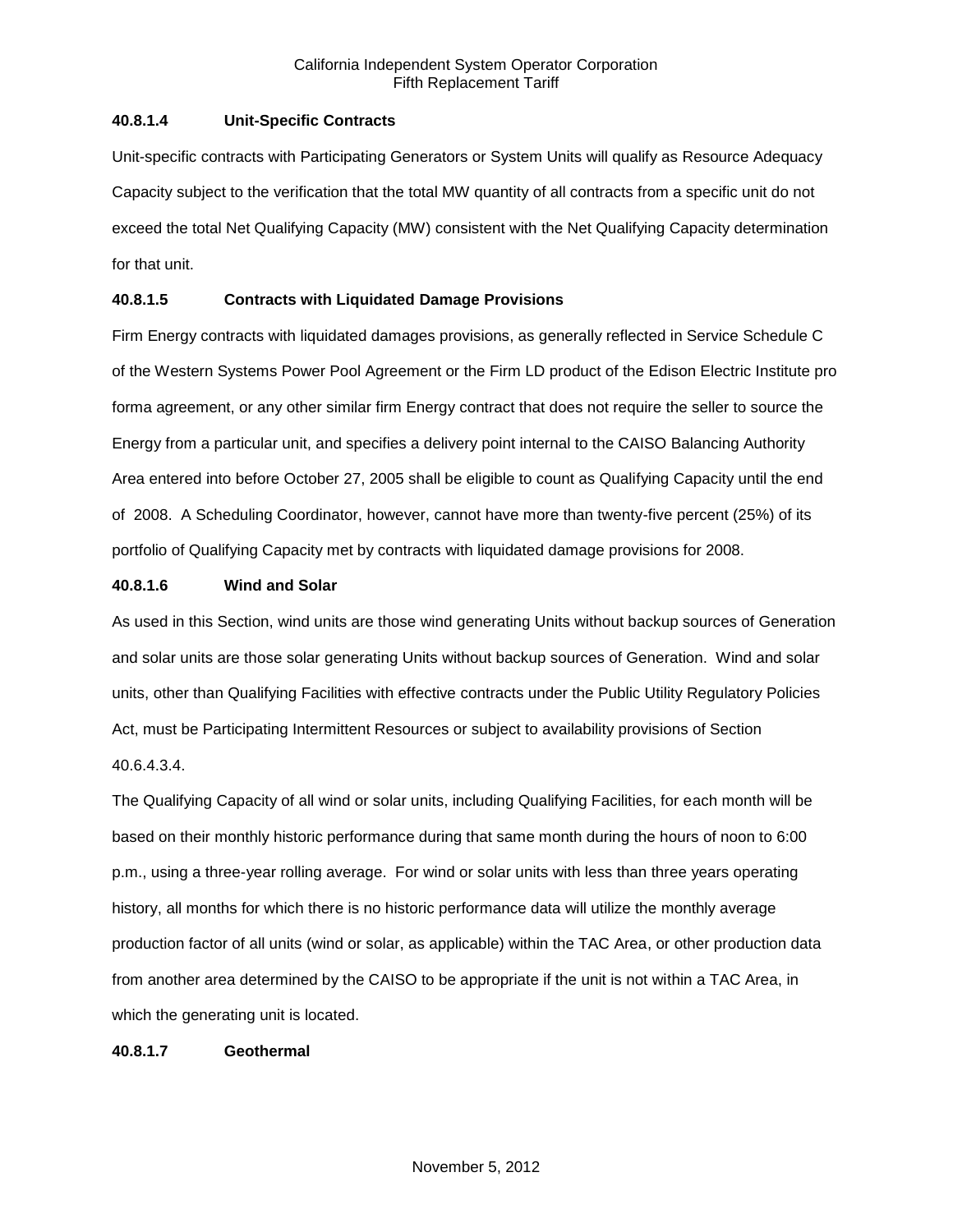Geothermal Generating Units, other than Qualifying Facilities addressed in Section 40.8.1.8, must be Participating Generators or System Units. The Qualifying Capacity of geothermal units, other than Qualifying Facilities addressed in Section 40.8.1.8, will be based on NERC GADS net dependable capacity minus a derate for steam field degradation.

# **40.8.1.8 Treatment of Qualifying Capacity for Qualifying Facilities**

Qualifying Facilities must be subject to an effective Participating Generator Agreement or QF Participating Generator Agreement or must be System Units, unless they have a PURPA contract. Except for hydro, wind, and solar Qualifying Facilities addressed pursuant to Sections 40.8.1.3 and 40.8.1.6, the Qualifying Capacity of Qualifying Facilities under PURPA contracts, will be based on historic monthly Generation output during the hours of noon to 6:00 p.m. (net of Self-provided Load) during a three-year rolling average.

# **40.8.1.9 Participating Loads**

The Qualifying Capacity of Participating Loads shall be the average reduction in Demand over a threeyear period on a per Dispatch basis or, if the Load does not have three years of performance history, based on comparable evaluation data using similar programs. Loads of Participating Loads must be available at least 48 hours, and if the Loads can only be dispatched for a maximum of two hours per event, then only 0.89 percent of a Scheduling Coordinator's portfolio may be made up of such Loads.

# **40.8.1.10 Jointly-Owned Facilities**

A jointly-owned facility must be either a Participating Generator or a System Unit. The Qualifying Capacity for the entire facility will be determined based on the type of resource as described elsewhere in this Section 40.8.1. In addition, the Scheduling Coordinator must provide the CAISO with a demonstration of its entitlement to the output of the jointly-owned facility's Qualified Capacity and an explanation of how that entitlement may change if the facility's output is restricted.

## **40.8.1.11 Facilities under Construction**

The Qualifying Capacity for facilities under construction will be determined based on the type of resource as described elsewhere in this Section 40.8. In addition, the facility must have been in commercial operation for no less than one month to be eligible to be included as a Resource Adequacy Resource in a Scheduling Coordinator's monthly Resource Adequacy Plan.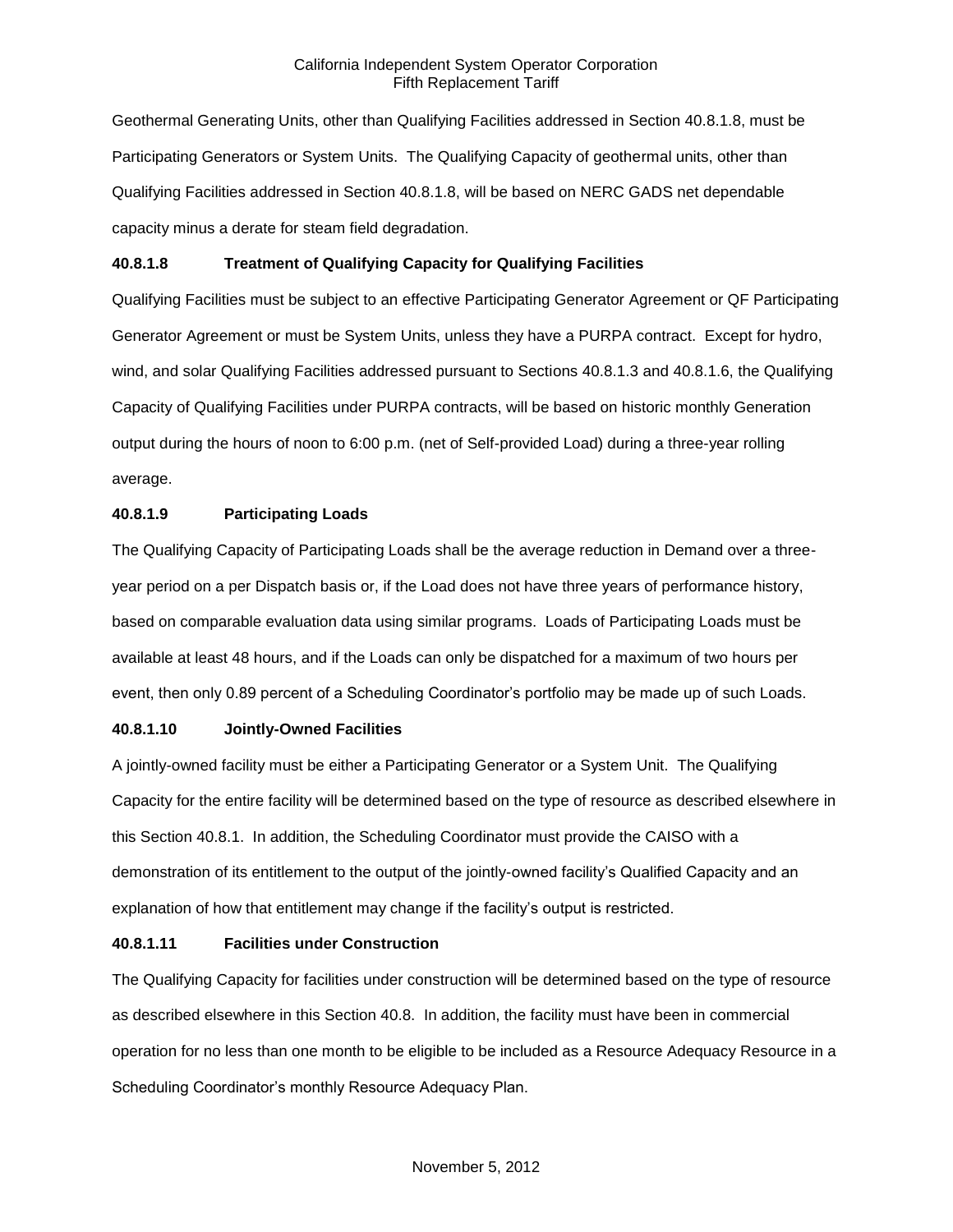# **40.8.1.12 System Resources and Pseudo-Ties**

## **40.8.1.12.1 Dynamic System Resources and Pseudo-Ties**

Dynamic System Resources and Pseudo-Ties of Generating Units to the CAISO Balancing Authority Area shall be treated similar to resources within the CAISO Balancing Authority Area, except with respect to the deliverability screen under Section 40.4.6.1 and with respect to the limitation on the Qualifying Capacity of wind and solar resources set forth in Section 40.8.1.6. However, eligibility as a Resource Adequacy Resource is contingent upon a showing by the Scheduling Coordinator that the Dynamic System Resource or Pseudo-Tie of a Generating Unit to the CAISO Balancing Authority Area has secured transmission through any intervening Balancing Authority Areas for the Operating Hours that cannot be curtailed for economic reasons or bumped by higher priority transmission and that the Load Serving Entity for which the Scheduling Coordinator is submitting Demand Bids has an allocation of import capacity at the import Scheduling Point under Section 40.4.6.2 that is not less than the Resource Adequacy Capacity provided by the Dynamic System Resource or Pseudo-Tie of a Generating Unit to the CAISO Balancing Authority Area.

## **40.8.1.12.2 Non-Dynamic System Resources**

For Non-Dynamic System Resources, the Scheduling Coordinator must demonstrate that the Load Serving Entity for which the Scheduling Coordinator is scheduling Demand has an allocation of import capacity at the import Scheduling Point under Section 40.4.6.2 that is not less than the Resource Adequacy Capacity from the Non-Dynamic System Resource. The Scheduling Coordinator must also demonstrate that the Non-Dynamic System Resource is covered by Operating Reserves, unless unit contingent, in the sending Balancing Authority Area. Eligibility as Resource Adequacy Capacity is contingent upon a showing by the Scheduling Coordinator of the System Resource that it has secured transmission through any intervening Balancing Authority Areas for the Operating Hours that cannot be curtailed for economic reasons or bumped by higher priority transmission. With respect to Non-Dynamic System Resources, any inter-temporal constraints, such as multi-hour run blocks, must be explicitly identified in the monthly Resource Adequacy Plan, and no constraints may be imposed beyond those explicitly stated in the plan.

## **40.8.1.13 Proxy Demand Resources**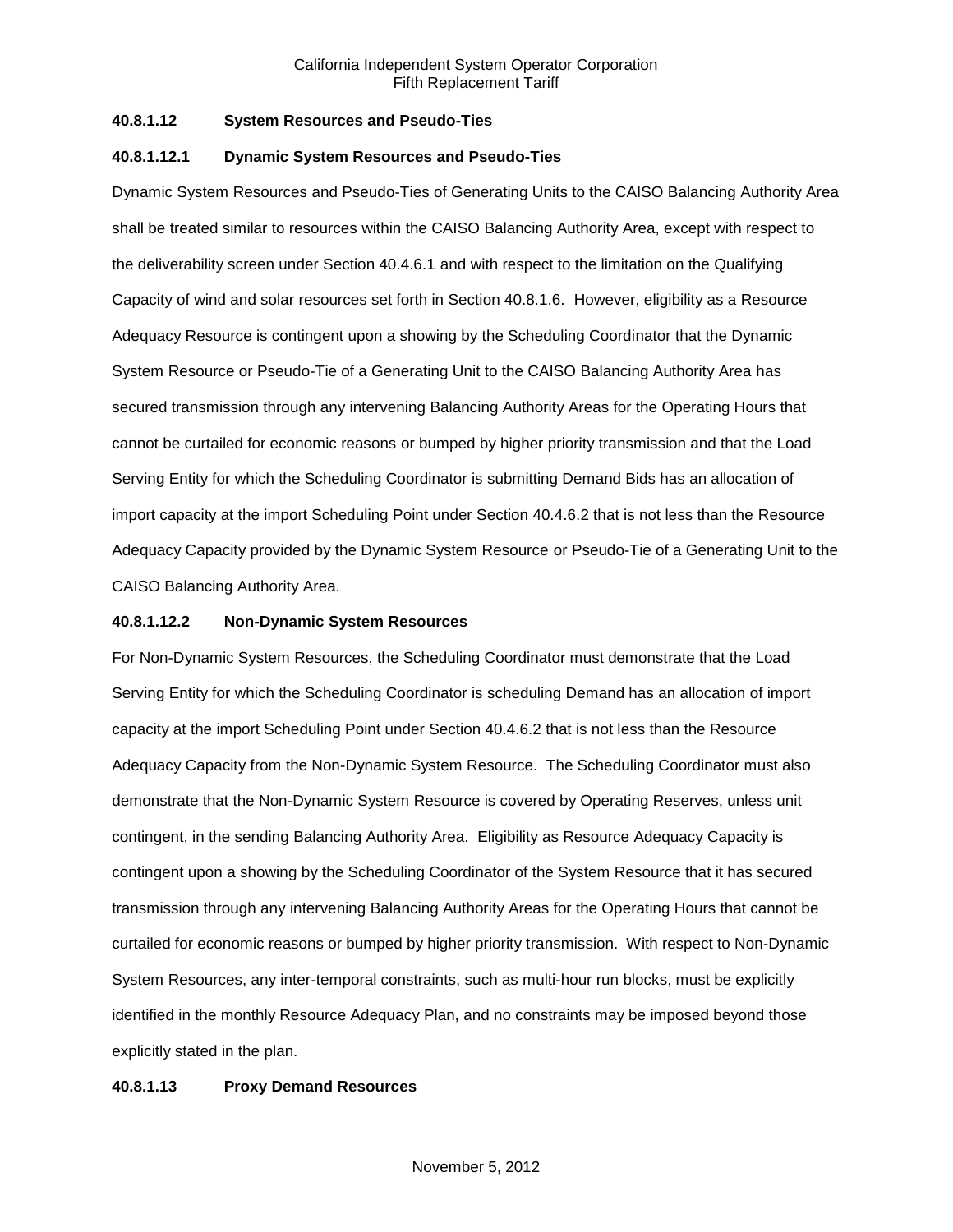The Qualifying Capacity of a Proxy Demand Resource, for each month, will be based on the resource's average monthly historic demand reduction performance during that same month during the Availability Assessment Hours, as described in Section 40.9.3, using a three-year rolling average. For a Proxy Demand Resource with fewer than three years of performance history, for all months for which there is no historic data, the CAISO will utilize a monthly megawatt value as certified and reported to the CAISO by the Demand Response Provider; otherwise, where available, the CAISO will use the average of historic demand reduction performance data available, by month, for a Proxy Demand Resource. Proxy Demand Resources must be available at least four (4) hours per month in which they are eligible to provide RA Capacity and must be dispatchable for a minimum of thirty (30) minutes per event within each of those months.

# **40.9. Availability Standards And Payment; Non-Availability Charges**

## **40.9.1 General**

Except for the exemptions specified in Section 40.9.2, the CAISO will track the availability of Resource Adequacy Capacity during the Availability Assessment Hours of each month, as specified in Section 40.9.3, in order to determine the amount of Resource Adequacy Capacity that was available to the CAISO. Each non-exempt Resource Adequacy Resource will be subject to the Availability Standards determined in accordance with either Section 40.9.4 or 40.9.7, whichever is applicable, for each month during each Resource Adequacy Compliance Year, starting with the 2010 Resource Adequacy Compliance Year. Scheduling Coordinators for Resource Adequacy Resources will be subject to Non-Availability Charges or Availability Incentive Payments as specified in either Section 40.9.4 or Section 40.9.7, whichever is applicable. MW values or percentages used by the CAISO in this Section 40.9 will be calculated to no less than two decimal places.

## **40.9.2 Exemptions**

The following exemptions apply to the CAISO's Availability Standards program of this Section 40.9:

(1) Resources with a Pmax less than one (1.0) MW will not be used to determine Availability Standards, will not be subject to Non-Availability Charges or Availability Incentive Payments, and will not be subject to the additional Outage reporting requirements of this Section 40.9.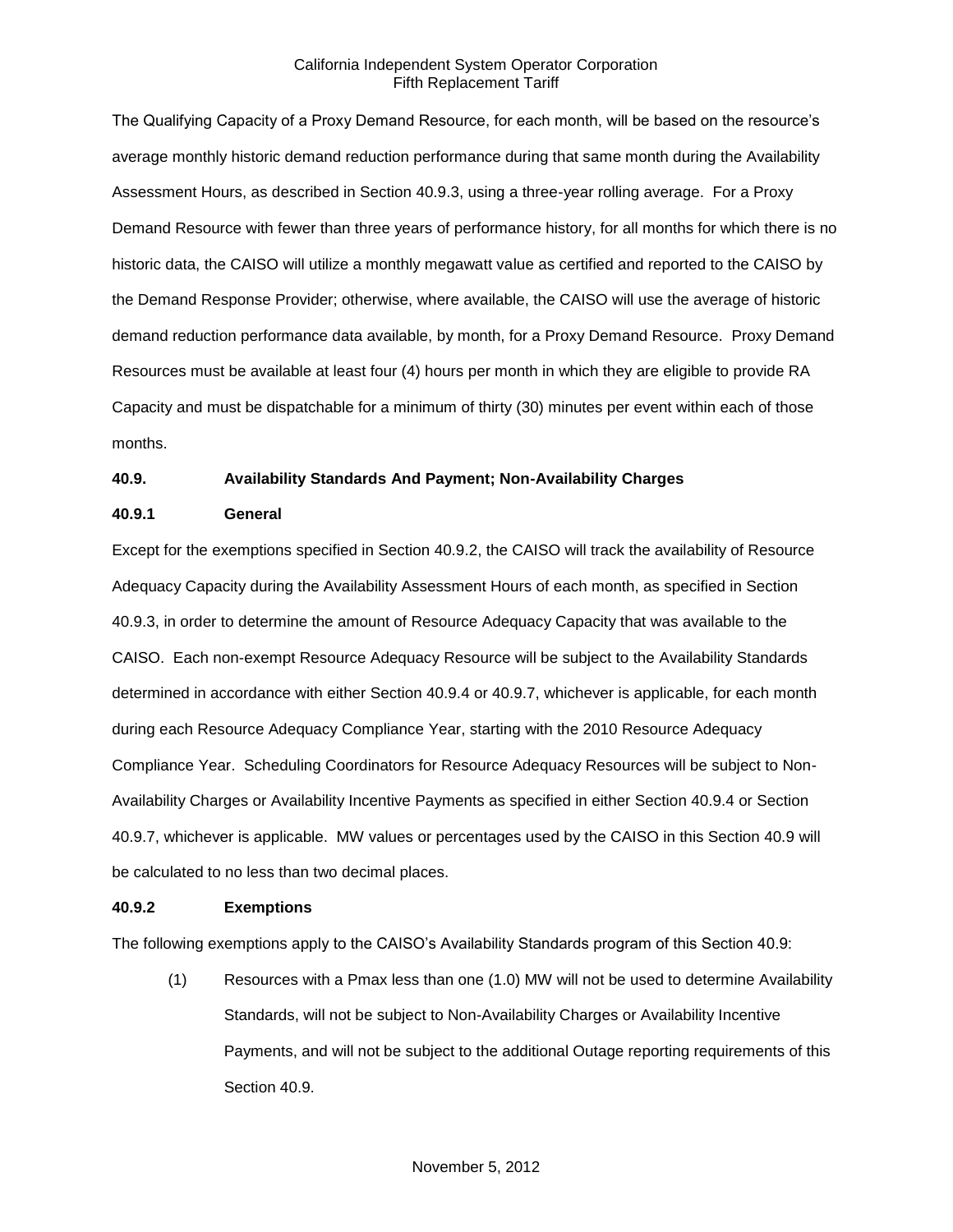- (2) Capacity under a resource specific power supply contract that existed prior to June 28, 2009 and Resource Adequacy Capacity that was procured under a contract that was either executed or submitted to the applicable Local Regulatory Authority for approval prior to June 28, 2009, and is associated with specific Generating Units or System Resources, will not be subject to Non-Availability Charges or Availability Incentive Payments. Such contracted Resource Adequacy Capacity, except for non Resource-Specific System Resources, will be included in the development of Availability Standards and will be subject to any Outage reporting requirements necessary for this purpose. The exemption will apply only for the initial term of the contract and to the MW capacity quantity and Resource Adequacy Resources specified in the contract prior to June 28, 2009. The exemption shall terminate upon the conclusion of the initial contract term. Exempt contracts may be re-assigned or undergo novation on or after June 28, 2009, but the exemption shall not apply for any extended contract term, increased capacity quantity or additional resource(s) beyond those specified in the contract prior to June 28, 2009. Scheduling Coordinators for Resource Adequacy Resources subject to these contracts will be required to certify the start date of the contract, the expiration date, the Resource ID(s), and the amount of Resource Adequacy Capacity associated with each Resource ID included in the contract. For Resource Adequacy Resources whose Qualifying Capacity value is determined by historical output, the capacity under a resource specific power supply contract or Resource Adequacy Capacity that was procured under a contract that was either executed or submitted to the applicable Local Regulatory Authority for approval that meets the requirements in this subsection (2) will not be subject to Non-Availability Charges or Availability Incentive Payments, except that the deadline date for either type of contract shall be August 22, 2010 instead of June 28, 2009.
- (3) For a contract entered into prior to June 28, 2009 that provides for the amount of Resource Adequacy Capacity to increase during the original term of the contract, based on a ratio of the Resource Adequacy Resource's output or due to an addition of capacity,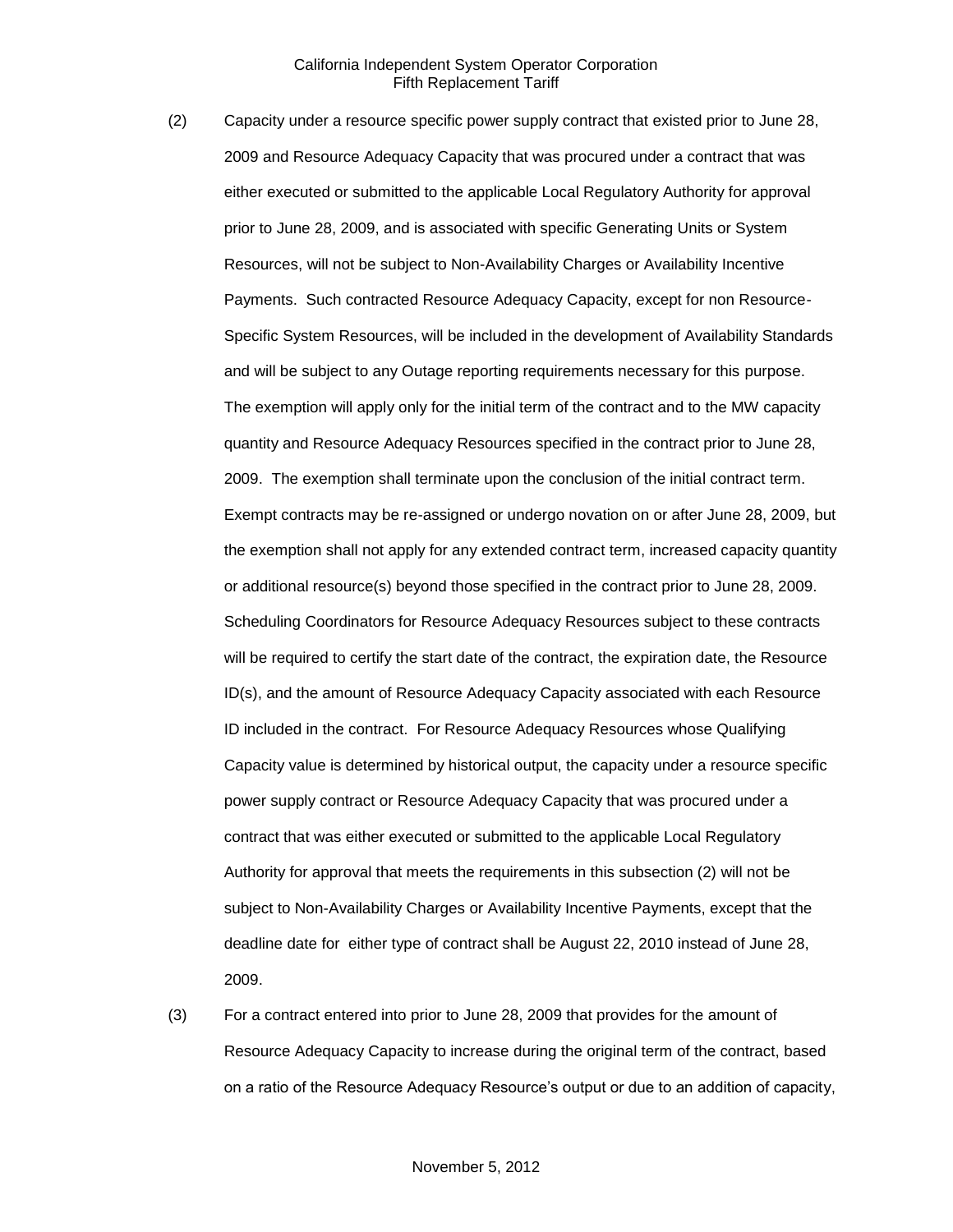the exemption provided in subsection (2) of this Section 40.9.2 will apply to the additional capacity allowed under the contract; provided that the capacity increase (i) is expressly contained in the provisions of the contract, (ii) occurs during the primary term of the contract; and (iii) does not result from contract extensions or other amendments to the original terms and conditions of the contract. Scheduling Coordinators for Resource Adequacy Resources subject to contracts that provide for such capacity increases or additions must include in their certification, in addition to the requirements of subsection (2) of this Section 40.9.2, (i) the citation to any contract provisions that might entitle them to increased exempt Resource Adequacy Capacity from the contracted resources during the primary term of the contract; (ii) the amount of additional capacity to which they might be entitled; and (iii) the actual effective date of the capacity increase. If the actual amount of capacity and/or the actual effective date of the capacity increase is not known at the time of the initial certification, the Scheduling Coordinator shall provide a supplemental certification(s) when this information becomes known. For Resource Adequacy Resources whose Qualifying Capacity value is determined by historical output the exemption provided in subsection (2) of this Section 40.9.2 will apply to an increase in the capacity under a resource specific power supply contract or Resource Adequacy Capacity that was procured under a contract that was either executed or submitted to the applicable Local Regulatory Authority for approval that meets the requirements in this subsection (3), except that the deadline date for either type of contract to be exempt shall be August 22, 2010 instead of June 28, 2009.

- (4) Demand response resources will not be used to determine Availability Standards, will not be subject to Non-Availability Charges or Availability Incentive Payments, and will not be subject to the additional Outage reporting requirements of this Section 40.9.
- (5) Resource Adequacy Capacity provided through contracts for Energy from non-specified resources delivered within the CAISO Balancing Authority Area will not be used to determine Availability Standards, will not be subject to Non-Availability Charges or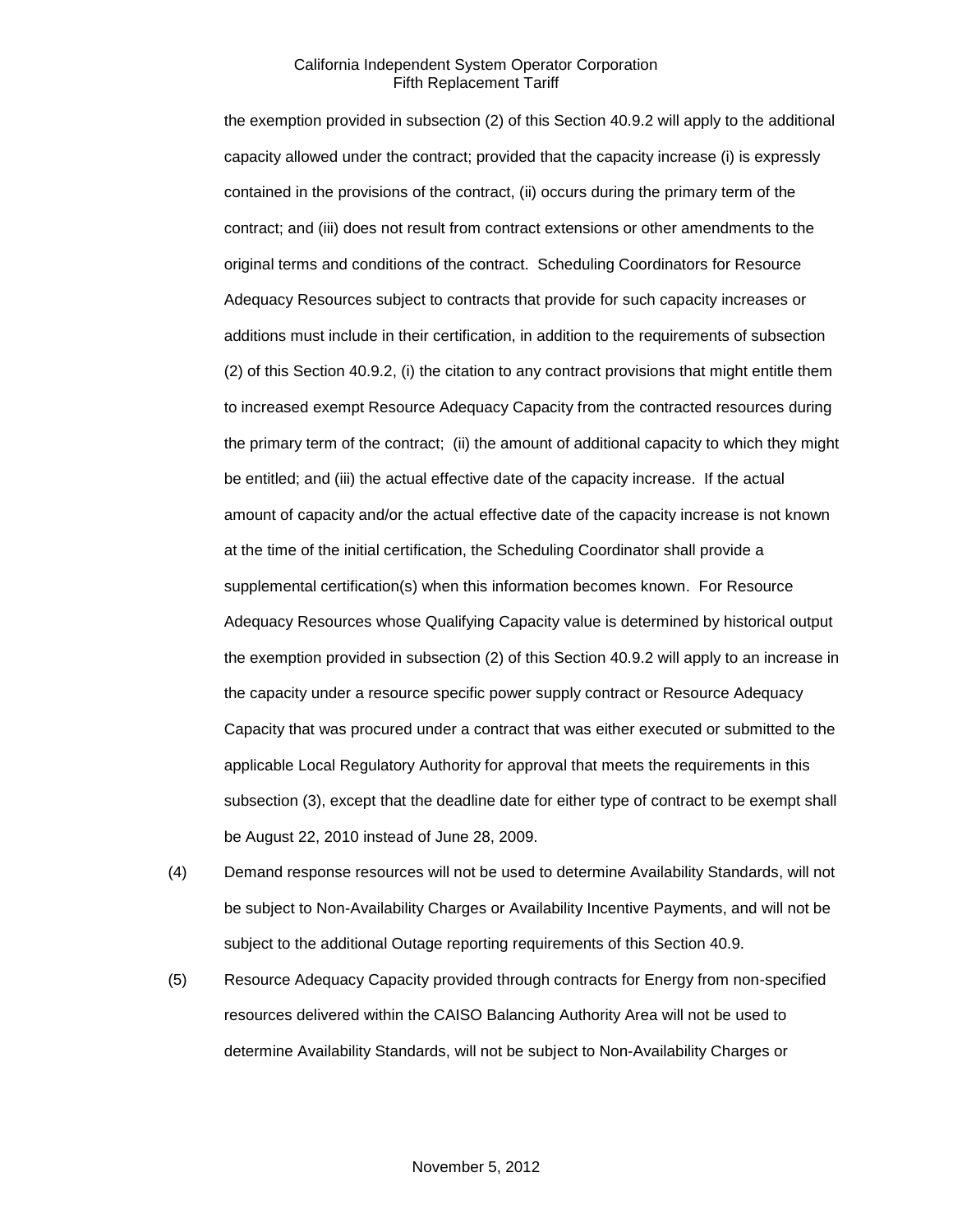Availability Incentive Payments, and will not be subject to the additional Outage reporting requirements of this Section 40.9; and

- (6) Resource Adequacy Resources of a Modified Reserve Sharing LSE or a Load following MSS will be used to determine the Availability Standards and will be subject to any Outage reporting requirements necessary for this purpose. Non-Local Capacity Area Resource Adequacy Resources of a Modified Reserve Sharing LSE or a Load following MSS will not be subject to Non-Availability Charges or Availability Incentive Payments, but those entities shall remain responsible for any other applicable deficiency payments under this CAISO Tariff or the applicable MSS Agreement. (7) Scheduling Coordinators for Qualifying Facilities that are Resource Adequacy Resources shall be exempt from the Outage reporting requirements of Section 40.9 if the resource provides Resource Adequacy Capacity under an existing agreement for Regulatory Must-Take Generation that is exempt from the application of Non-Availability Charges and Availability Incentive Payments pursuant to Section 40.9.2(2) or 40.9.2(3). This exemption from the Outage reporting requirements of Section 40.9 shall end for each resource when its contract terminates or it is no longer eligible for exemption under Section 40.9.2(2) or 40.9.2(3), or if requested by the Scheduling Coordinator for the resource, whichever is earlier.
- (8) Scheduling Coordinators for Qualifying Facilities that are Resource Adequacy Resources shall be exempt from the Outage reporting requirements of Section 40.9, and will not be subject to Non-Availability Charges or Availability Incentive Payments, if the resource provides Resource Adequacy Capacity pursuant to an existing agreement for Regulatory Must-Take Generation that was executed prior to the August 22, 2010 deadline for exemption under Section 40.9.2(2), and remains in effect pursuant to California Public Utilities Commission Decision 07-09-040 that extended the term of expiring contracts until such time as the new contracts resulting from that decision are available. This exemption from the Outage reporting requirements of Section 40.9, and the Availability Incentive Payments and Non-Availability Charges, shall end for each resource when its contract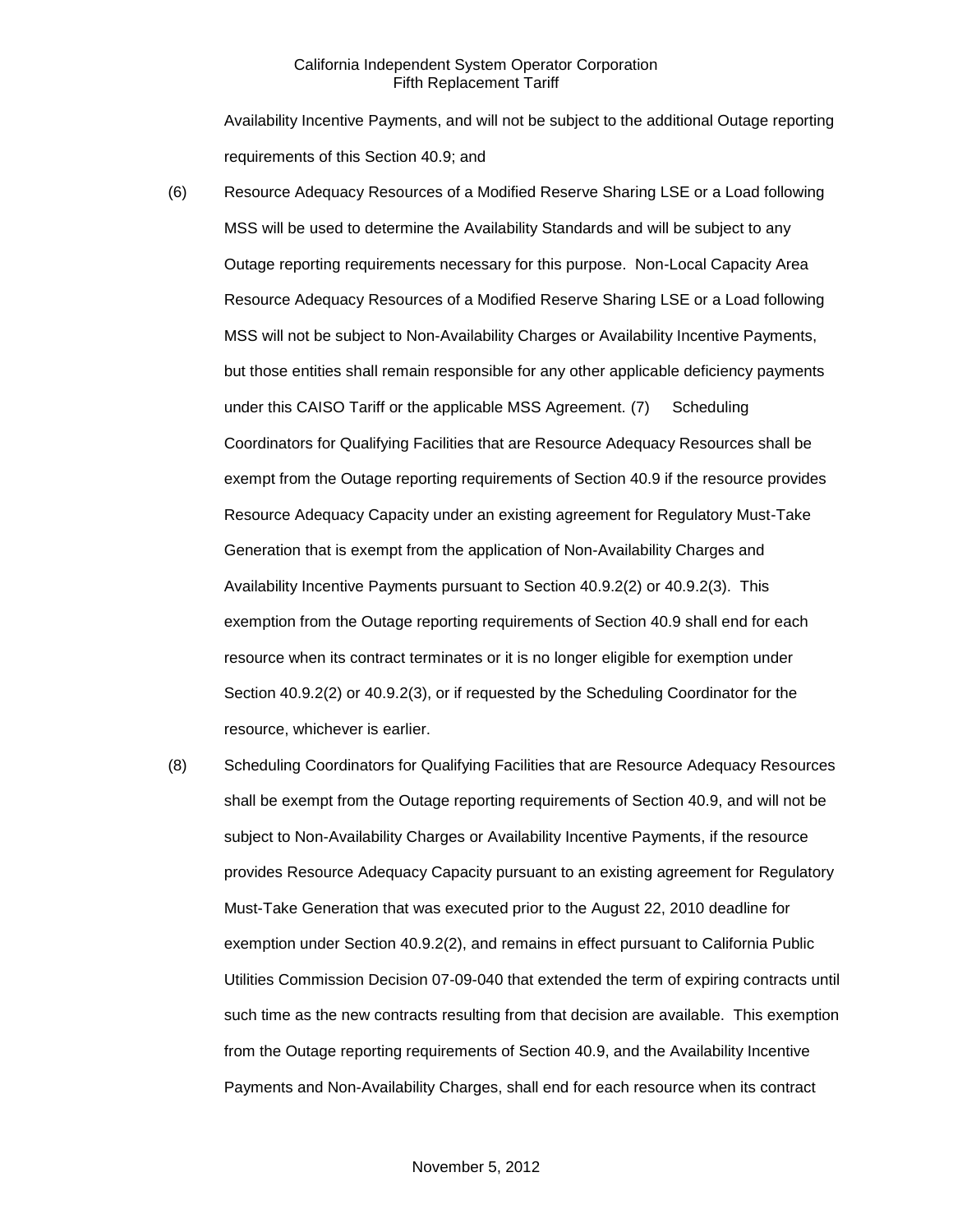terminates or if requested by the Scheduling Coordinator for the resource, whichever is earlier.

Exclusions from the Availability Standards and Outage reporting requirements established in this Section 40.9 are for this Section 40.9 alone and do not affect any other obligation arising under the CAISO Tariff.

#### **40.9.3 Availability Assessment Hours**

The CAISO shall establish Availability Assessment Hours applicable for each month of each Resource Adequacy Compliance Year, which shall be applied starting with Resource Adequacy Compliance Year 2010, in order to assess the extent to which each Resource Adequacy Resource has met the Availability Standards of this Section 40.9. The Availability Assessment Hours shall be a pre-defined set of hours in each month corresponding to the operating periods when high demand conditions typically occur and when the availability of Resource Adequacy Capacity is most critical to maintaining system reliability. The Availability Assessment Hours shall be comprised of five consecutive hours of each non-weekend, nonfederal holiday day. The five hour period will vary by season as necessary such that, based on historical actual load data, the coincident peak load hour typically falls within the five-hour range each day during the month. The CAISO shall annually determine the five hour range for the Availability Assessment Hours for each month of the next Resource Adequacy Compliance year prior to the start of each Resource Adequacy Compliance Year and shall specify them in the Business Practice Manual.

## **40.9.4 Availability Determinations**

This Section 40.9.4 addresses availability assessment for all Resource Adequacy Capacity, including the Resource Adequacy Capacity of Resource-Specific System Resources, subject to the Section 40.9 Availability Standards program; however, this Section 40.9.4 does not apply to Resource Adequacy Capacity provided by non-Resource-Specific System Resources which are addressed in Section 40.9.7.

## **40.9.4.1 Availability Standard**

The CAISO shall calculate and publish the monthly Availability Standards for Resource Adequacy Compliance Year 2010 no later than forty five (45) days after a FERC order approving this section and by July 1 prior to each Resource Adequacy Compliance Year thereafter. For Resource Adequacy Compliance Year 2010, the monthly Availability Standards applicable to Resource Adequacy Resources subject to this Section 40.9.4 will be based on the historical availability of Resource Adequacy Resources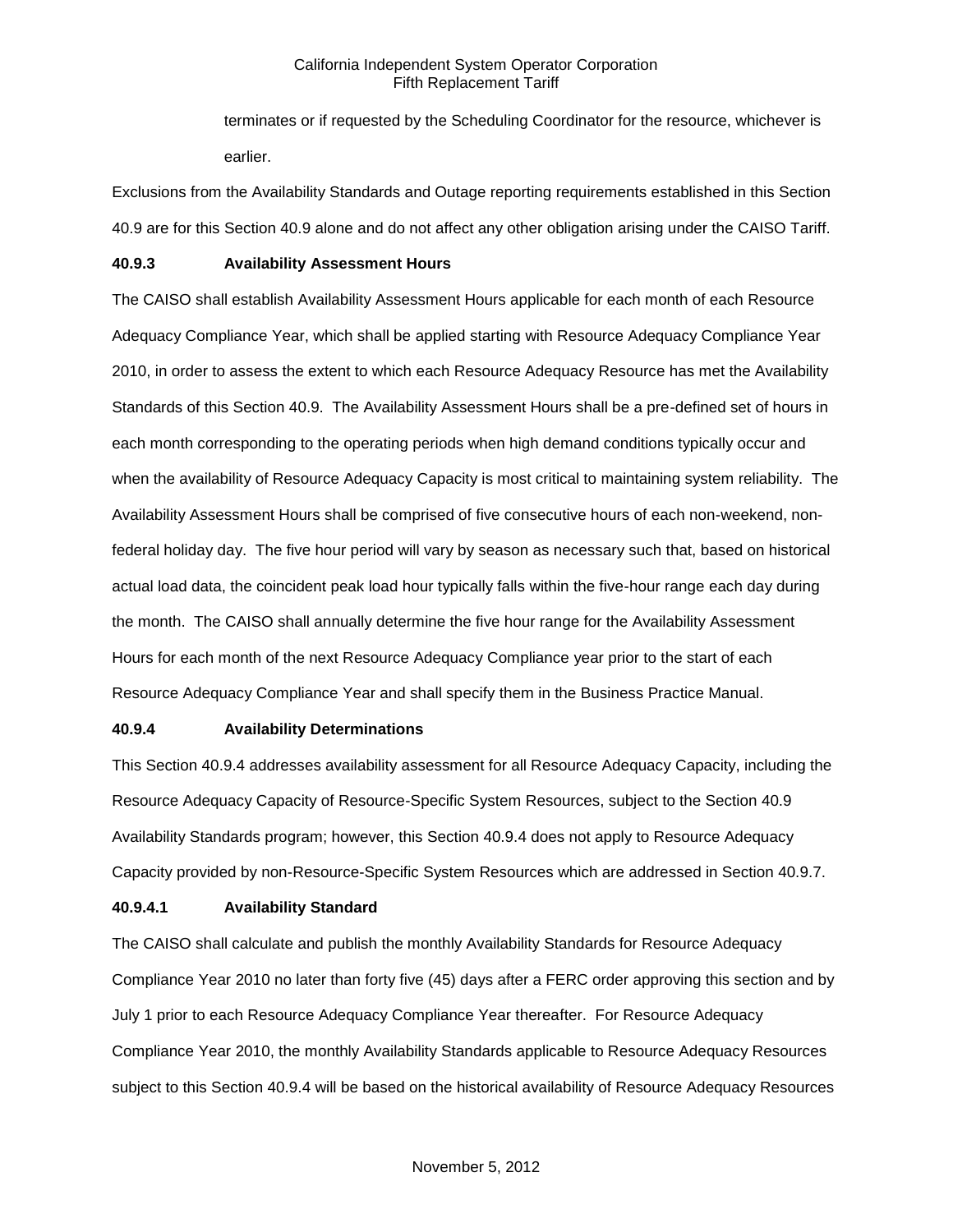during the Availability Assessment Hours of the corresponding months during the period from June 2006 through December 2008. For subsequent years, the monthly Availability Standards will be based on historical availability for the Availability Assessment Hours over the previous three years. Each monthly Availability Standard will be calculated as the sum of the available Resource Adequacy Capacity of the included Resource Adequacy Resources across all the Availability Assessment Hours of the month, divided by the sum of the designated Resource Adequacy Capacity for the same set of hours and resources, and multiplied by 100 to obtain a number between zero (0) and one hundred percent (100%). For the purpose of determining the available Resource Adequacy Capacity in each month, the CAISO will use the Outage information reported in SLIC and, when available, the Outage reports submitted pursuant to Section 40.9.5. To ensure consistency between the calculation of the monthly Availability Standard and the calculation of each resource's monthly availability, the data utilized for both calculations will be in accordance with the provisions of Sections 40.9.4.2. All Resource Adequacy Resources except for the following will be included in the calculation of the Availability Standards:

- (1) Resource Adequacy Resources exempted in Section 40.9.2;
- (2) Non-Resource-Specific System Resources;
- (3) Resources between one (1) MW and ten (10) MW subject to the reporting requirements of Section 40.9.5, until such time that the CAISO has received the outage reports and can begin to utilize the data; and
- (4) Use-Limited Resources for Compliance Year 2010 and 2011.

#### **40.9.4.2 Availability Calculation for a Resource Adequacy Resource**

The CAISO will calculate the monthly availability for each Resource Adequacy Resource subject to this Section 40.9.4 as follows:

The sum of the hourly available Resource Adequacy Capacity of the resource over all Availability Assessment Hours of the month, divided by the sum of the hourly Resource Adequacy Capacity of the resource as designated in the Supply Plan for the resource for those hours, and multiplied by 100 to obtain a number between zero percent (0%) and one hundred percent (100%).

(c) A Resource Adequacy Resource will be determined to be less than one hundred percent (100%) available in a given month if it has any Forced Outages or temperature-related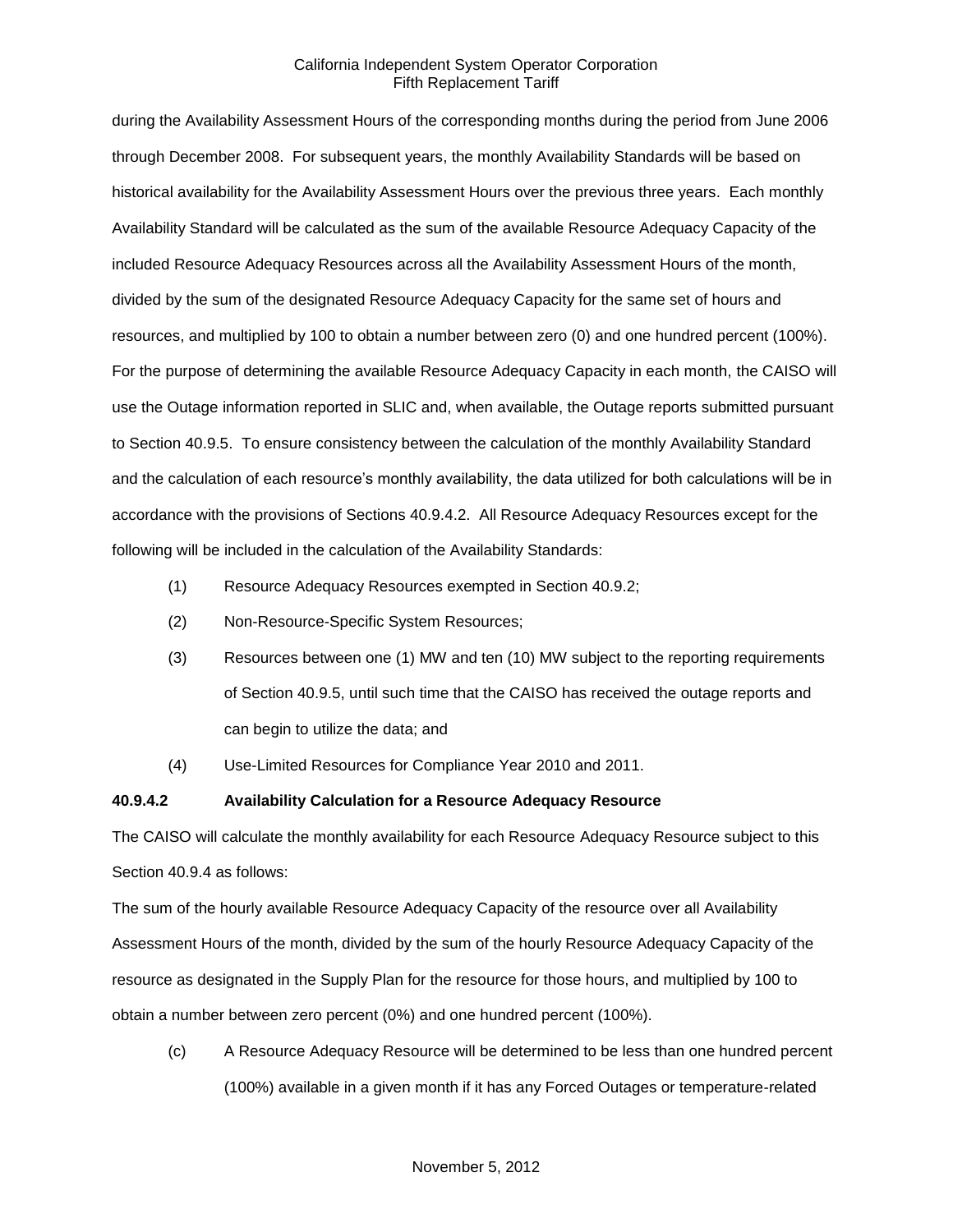ambient de-rates that impact the availability of its designated Resource Adequacy Capacity during the Availability Assessment Hours of that month.

(d) For Resource Adequacy Resources whose Qualifying Capacity value is determined by historical output, its hourly available Resource Adequacy Capacity for each Availability Assessment Hour will be determined from three components: the total actual amount of Energy the resource delivered during that hour; Resource Adequacy Capacity of the resource as designated in its Supply Plan; and the resource's Net Qualifying Capacity as reduced for that hour by the same percentage by which any Forced Outages or temperature-related ambient de-rates reduced the resource's capacity from its PMax capacity. If the total actual amount of Energy delivered by the resource in an Availability Assessment Hour is greater than or equal to the amount of Resource Adequacy Capacity designated in the Supply Plan, the hourly available Resource Adequacy Capacity for the hour will equal the resource's Resource Adequacy Capacity as designated in its Supply Plan. If the total actual amount of Energy delivered by the resource in an Availability Assessment Hour is less than the amount of Resource Adequacy Capacity designated in the Supply Plan, the available Resource Adequacy Capacity of the resource for that hour will be the higher of the total actual Energy the resource delivered in that hour or the resource's Net Qualifying Capacity as reduced for that hour by the same percentage by which any Forced Outages or temperature-related ambient de-rates reduced the resource's capacity from its PMax capacity. The Resource Adequacy Capacity for each resource will be determined in accordance with the following formula:

> Hourly Available Resource Adequacy Capacity = Min (RA Capacity, Max (Actual Energy, Proportional Derated Capacity))

Where:

RA Capacity = Resource Adequacy Capacity designated in the Supply Plan Actual Energy = Total actual Energy delivered by the resource in the Availability Assessment Hour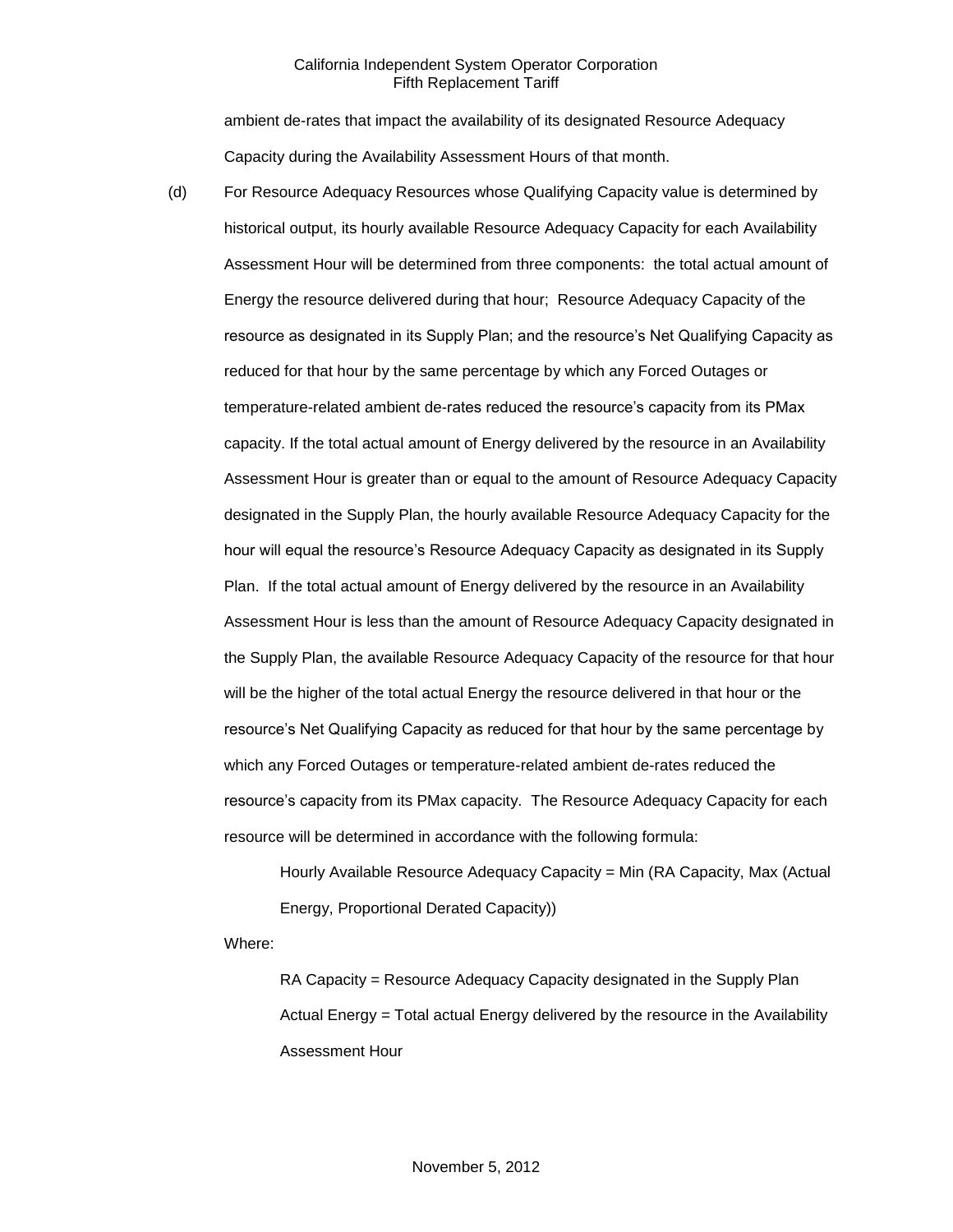Proportional Derated Capacity = Resource's Net Qualifying Capacity as reduced for that hour by the same percentage by which any Forced Outages or temperature-related ambient de-rates reduced the resource's capacity from its PMax capacity

If the SC for the Resource Adequacy Resource requests to convert from a Forced Outage to a Maintenance Outage in accordance with Section 9.3.3, the SC must terminate the existing Forced Outage and submit a new request for a Maintenance Outage. In the event the CAISO rejects the request to convert from a Forced Outage to a Maintenance Outage due to reliability criteria, the Outage will not be converted and the Forced Outage will continue. Outages properly submitted for temperature-related ambient derates for a Use Limited Resource will be counted against its availability only until such time as the Use Limited Resource reaches its energy limit constraint, at which time such Outages or derates will no longer count against the availability of the Use Limited Resource for the relevant month. The start and end times used in calculating the availability of each resource each month will be the Outage time reported in the SLIC system or through the alternative reporting process of Section 40.9.5 for resources not included in the SLIC system.

#### **40.9.4.2.1 Substitute Capacity**

A Scheduling Coordinator may substitute capacity that is not Resource Adequacy Capacity for its Resource Adequacy Capacity that is on a Forced Outage or de-rate in order to mitigate the impact of the Forced Outage or de-rate on its availability calculation. Such substitution will be accepted by the CAISO in accordance with the following procedures.

(1) For Local Capacity Area Resources. A Scheduling Coordinator providing Resource Adequacy Capacity to satisfy a Local Capacity Area requirement may pre-qualify alternate resources by providing a prequalification request in accordance with the form and schedule specified in the Business Practice Manual. If the alternate resource is located at the same bus as the Resource Adequacy Resource it would replace and has similar operational characteristics, the CAISO will approve the pre-qualification request as a substitute resource for use in the subsequent Resource Adequacy Compliance Year. Additionally, when a Local Capacity Area Resource Adequacy Resource subsequently has a Forced Outage or de-rate, the Scheduling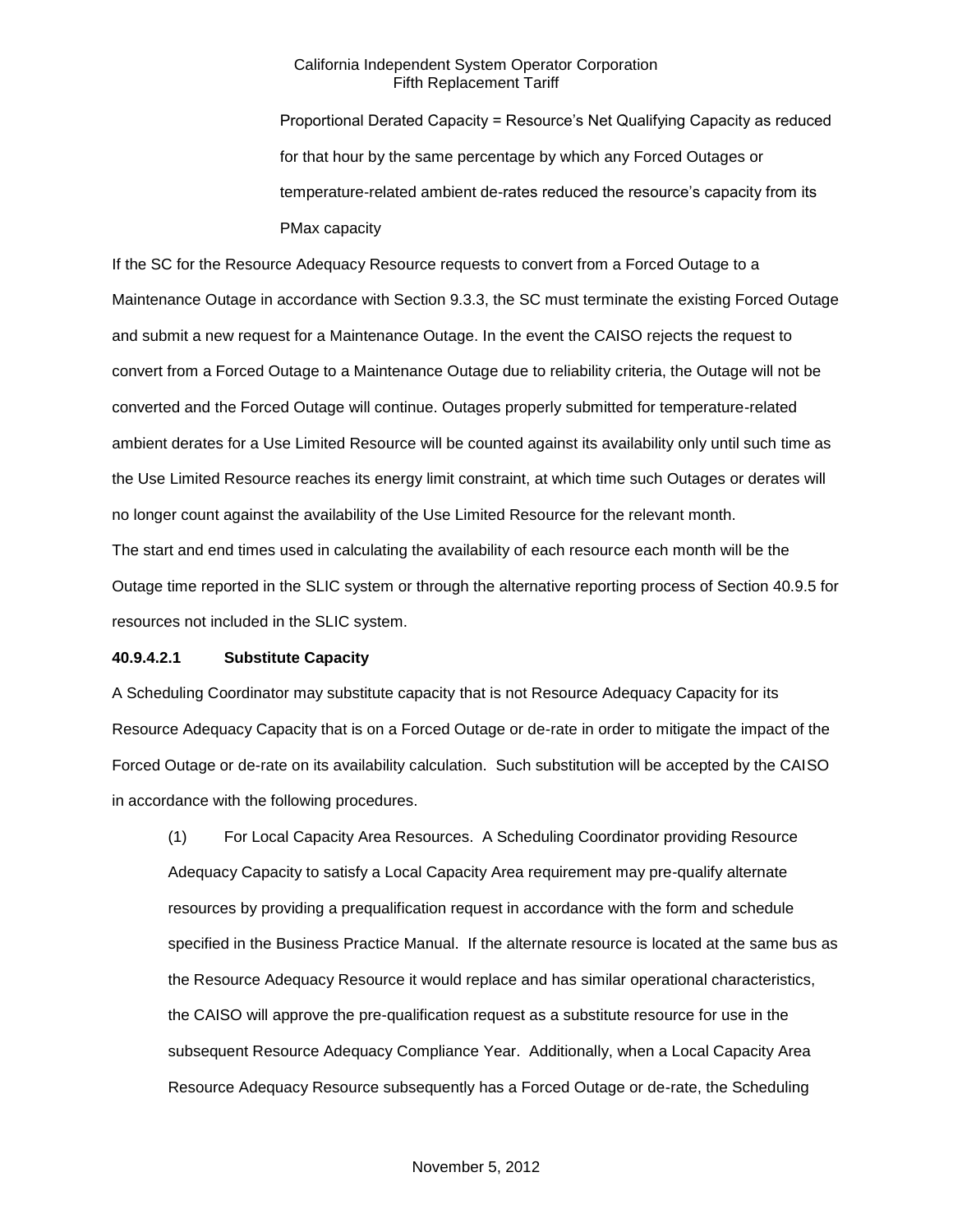Coordinator may, prior to the close of IFM, request to substitute a non-pre-qualified resource. The CAISO will grant the request if the alternate resource is (i) located at the same bus and meets the CAISO's operational needs, or (ii) if not located at the same bus, is located in the same Local Capacity Area, and which meets the CAISO's effectiveness and operational needs, including size of resource, as determined by the CAISO in its reasonable discretion.

(2) Non-Local Capacity Area Resources (Resource Adequacy Resources designated to meet system requirements). If a Resource Adequacy Resource that is not also a Local Capacity Area Resource has an outage that would count against its availability, the Scheduling Coordinator for that resource may, prior to the close of the IFM, request to substitute a non-Resource Adequacy Resource to be used in the place of the original resource. A Scheduling Coordinator for a non-Resource Specific System Resource that has an outage that would count against its availability may, prior to the close of the IFM, request to substitute a non-Resource Adequacy Resource that is internal to the CAISO Balancing Area Authority (which does not include a Pseudo-Tie of a Generating Unit to the CAISO Balancing Authority Area) to be used in the place of the original resource. The CAISO shall approve the request if the substitute resource provides the same MW quantity of deliverable capacity as the original Resource Adequacy Resource.

## **40.9.4.2.2 Accounting for De-Rates**

In accounting for a de-rate of a unit that has not committed one hundred percent (100%) of its Net Qualified Capacity in its Monthly Supply Plan, the CAISO will follow the following principles:

- (1) Any de-rate will be applied first to any non Resource Adequacy Capacity of the resource; and
- (2) Any de-rate to Resource Adequacy Capacity will be applied pro-rata to any contract capacity exempt under Section 40.9.2(2) and any non-exempt Resource Adequacy Capacity commitment from that resource.

# **40.9.5 Outage Reporting**

Scheduling Coordinators for Generating Units or Resource-Specific System Resources that are also Resource Adequacy Resources with a maximum output capability of one (1) MW or more, but which do not meet the requirement to provide information on Forced Outages in accordance with Section 9.3.10,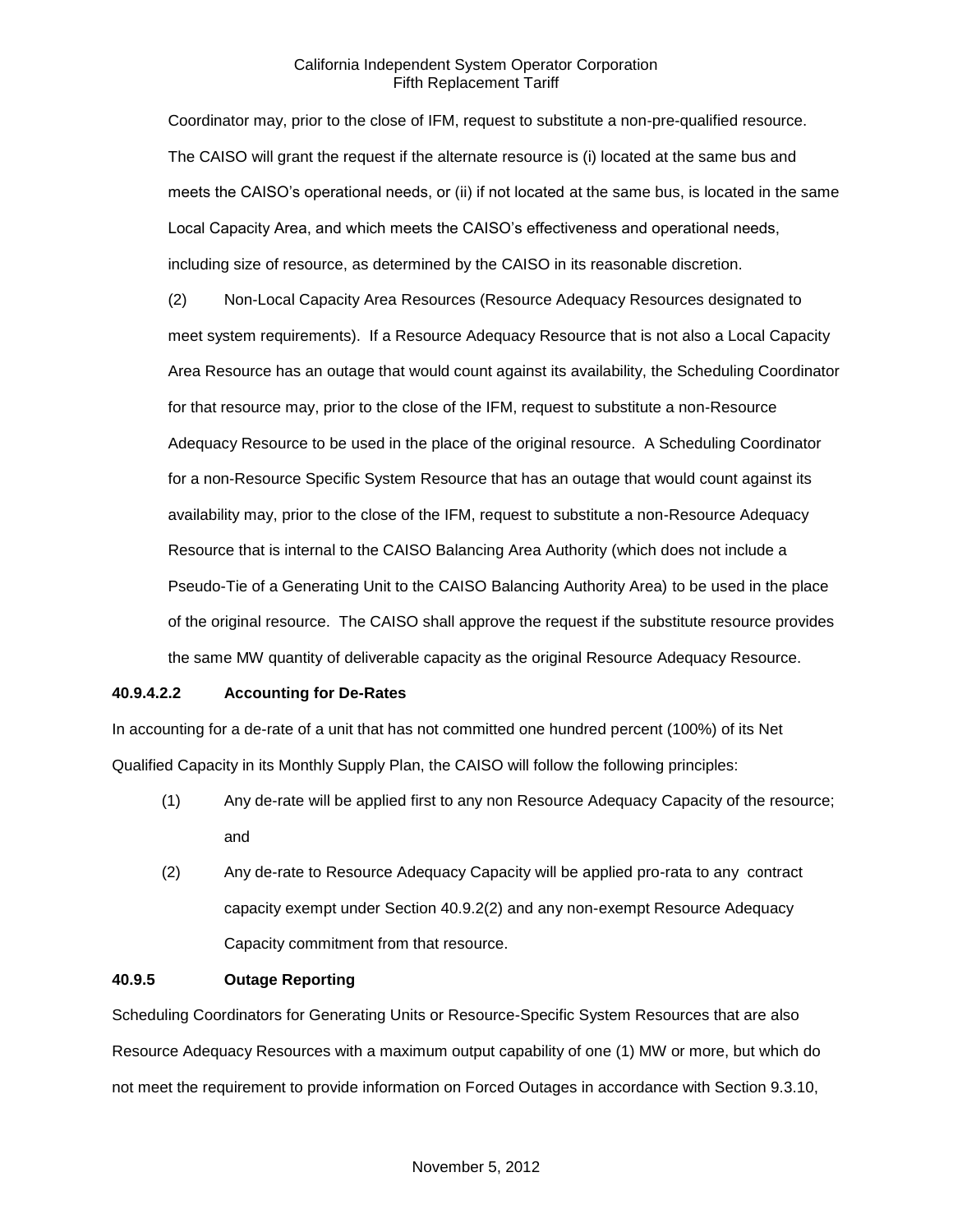shall provide equivalent availability-related information in the form and on the schedule specified in the Business Practice Manuals. This information shall identify all Forced Outages, non-ambient de-rates, and temperature-related ambient de-rates that have occurred over the previous calendar month and shall contain all relevant details needed to enable the CAISO to perform the availability calculation for the resource in accordance with Section 40.9.4, including: the start and end times of any Outages or derates, the MW availability in all Availability Assessment Hours, and the causes of any Forced Outages or de-rates. Scheduling Coordinators for Resource Adequacy Resources whose maximum output capability is ten (10) MW or more shall report Outage-related information in accordance with the reporting obligations in Section 9.3.10.

## **40.9.6 Non-Availability Charges And Availability Incentive Payments**

A Resource Adequacy Resource that is subject to the availability assessment in accordance with Section 40.9.4 and whose monthly availability calculation under Section 40.9.4.2 is more than two and a half percent (2.5%) below the monthly Availability Standard will be subject to a Non-Availability Charge for the month. A Resource Adequacy Resource subject to Section 40.9.4 whose availability calculation under Section 40.9.4.2 is more than two and a half percent (2.5%) above the monthly Availability Standard will be eligible for an Availability Incentive Payment for the month. For Resources whose Qualifying Capacity is determined by their historical output, the CAISO will calculate but not apply through the settlements process the Non-Availability Charges or Availability Incentive Payments to Trading Days within the three months of January, February, and March 2011.

# **40.9.6.1 Determination of Resource Adequacy Capacity Subject to Non-Availability Charge**

The amount of Resource Adequacy Capacity of a Resource Adequacy Resource subject to the Non-Availability Charge will be determined as follows:

(1) A Resource Adequacy Resource with actual availability calculated in accordance with Section 40.9.4.2 that is less than the Availability Standard minus the tolerance band of two and a half percent (2.5%) for a given month will have the Non-Availability Charge assessed to that portion of its non-exempt Resource Adequacy Capacity determined in accordance with the following formula:

 $P = RA*(S - .025) - X$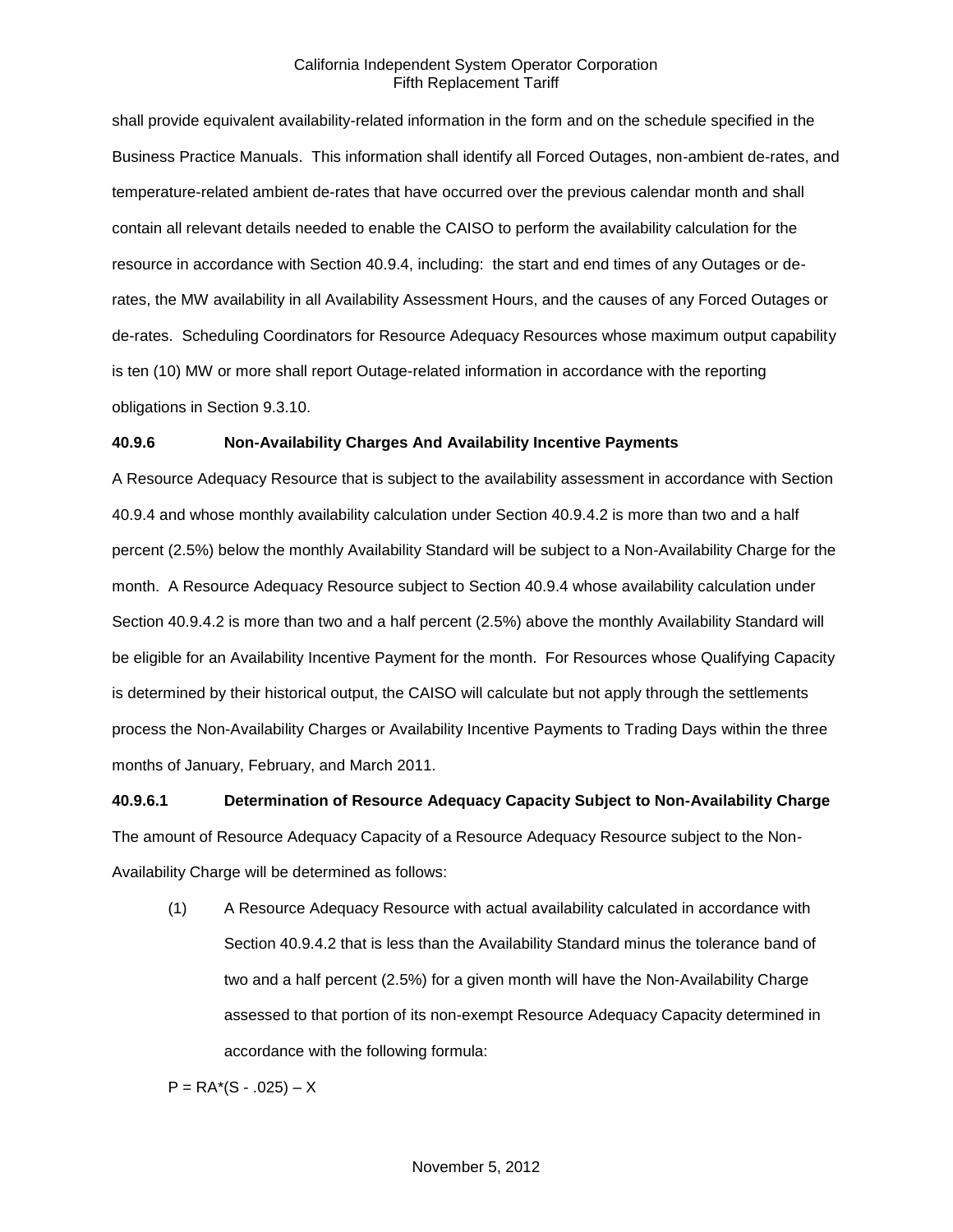Where:

- P = The RA Resource's RA Capacity subject to Non-Availability Charge
- $S =$  Monthly Availability Standard as a fraction, so that  $0 < S < 1.0$
- RA = The RA Resource's RA Capacity (MW) {as designated in its Supply Plan, less any exempt capacity}
- $X =$  The {mean of the} RA Resource's {hourly available RC Capacity over all Availability Assessment Hours of the month (MW).}
- (2) No Non-Availability Charge will be applied when a Resource Adequacy Resource's actual availability, calculated in accordance with Section 40.9.4.2 for a given month, is equal to or greater than the Availability Standard less two and a half percent (2.5%).
- (3) Any Forced Outage, non-ambient de-rate, or temperature-related ambient de-rates of a resource that the CAISO has accepted as a substitute for a Resource Adequacy Resource in accordance with Section 40.9.4.2.1 will be applied in calculating the availability of the Resource Adequacy Resource for which it is substituting.

# **40.9.6.2 Determination of the Non-Availability Charge**

The per-MW Non-Availability Charge rate will be the Monthly CPM Capacity Payment price as specified in Schedule 6 of Appendix F of this CAISO Tariff. The Non-Availability Charge for a Resource Adequacy Resource shall be determined by multiplying the resource's capacity subject to the Non-Availability Charge calculated in accordance with Section 40.9.6.1 by the Non-Availability Charge rate.

## **40.9.6.3 Availability Incentive Payment**

Scheduling Coordinators for Resource Adequacy Resources that achieve monthly availability that is more than two and a half percent (2.5%) above the monthly Availability Standard are eligible to receive the monthly Availability Incentive Payment. This payment will be funded entirely through the monthly Non-Availability Charges assessed for the same month. For each resource eligible for the Availability Incentive Payment, its eligible capacity will be that portion of its designated Resource Adequacy Capacity equal to its actual availability calculated in accordance with Section 40.9.4.2 minus the Availability Standard percent minus two and a half percent (2.5%). The monthly Availability Incentive Payment rate will equal the total Non-Availability Charges assessed for the month divided by the total Resource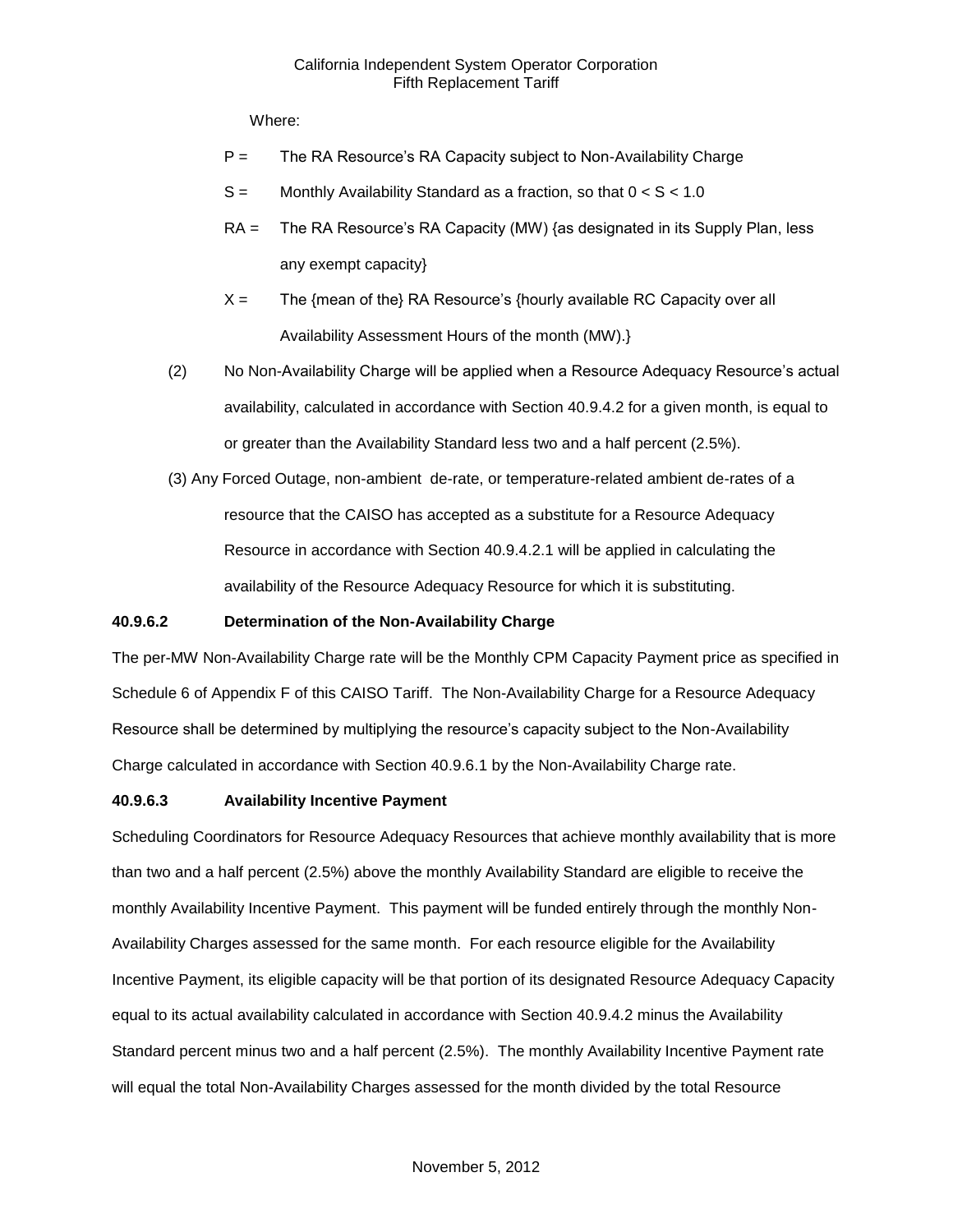Adequacy Capacity eligible to receive the Availability Incentive Payment that month, provided that the Availability Incentive Payment rate shall not exceed three times the Non-Availability Charge rate. The Availability Incentive Payment the CAISO shall pay to each eligible resource will equal the product of its eligible capacity and the Availability Incentive Payment rate. Any remaining Non-Availability Charge funds that are not distributed to eligible Resource Adequacy Resources will be credited against the Real-Time neutrality charge to metered CAISO Demand for that Trade.

#### **40.9.6.4 Monthly Settlement**

The CAISO shall calculate and settle Non-Availability Charges and Availability Incentive Payments on a Trade Month basis so that all Non-Availability Charges collected for a Trade Month are allocated in accordance with Section 40.9.6.3 for that same Trade Month.

# **40.9.7 Assessment For NRS-RA Resources**

Non-Resource-Specific System Resources that provide Resource Adequacy Capacity will comprise a distinct category for purposes of the CAISO's Availability Standards program. This category will utilize the same Availability Standard determined for other Resource Adequacy Resources in accordance with Section 40.9.4.1, but will have its own availability calculations, as well as a separate account for settling Non-Availability Charges and Availability Incentive Payments.

## **40.9.7.1 Availability Standard for NRS-RA Resources**

Through Resource Adequacy Compliance Year 2015, the monthly Availability Standard for the non-Resource-Specific System Resource s that provide Resource Adequacy Capacity will be the Availability Standard determined in accordance with Section 40.9.4.1. Beginning with Resource Adequacy Compliance year 2016, the monthly Availability Standard for the non-Resource-Specific System Resources that provide Resource Adequacy Capacity will be based on historical availability for the Availability Assessment Hours over the previous three years. Each monthly Availability Standard will be calculated as the sum of the available Resource Adequacy Capacity of the included non-Resource-Specific System Resources across all Availability Assessment Hours of the month, divided by the sum of the designated Resource Adequacy Capacity for the same set of hours and resources, and multiplied by one hundred (100) to obtain a number between zero (0) and one hundred (100) percent. For non-Resource-Specific System Resources that provide Resource Adequacy Capacity subject to a Subset-of-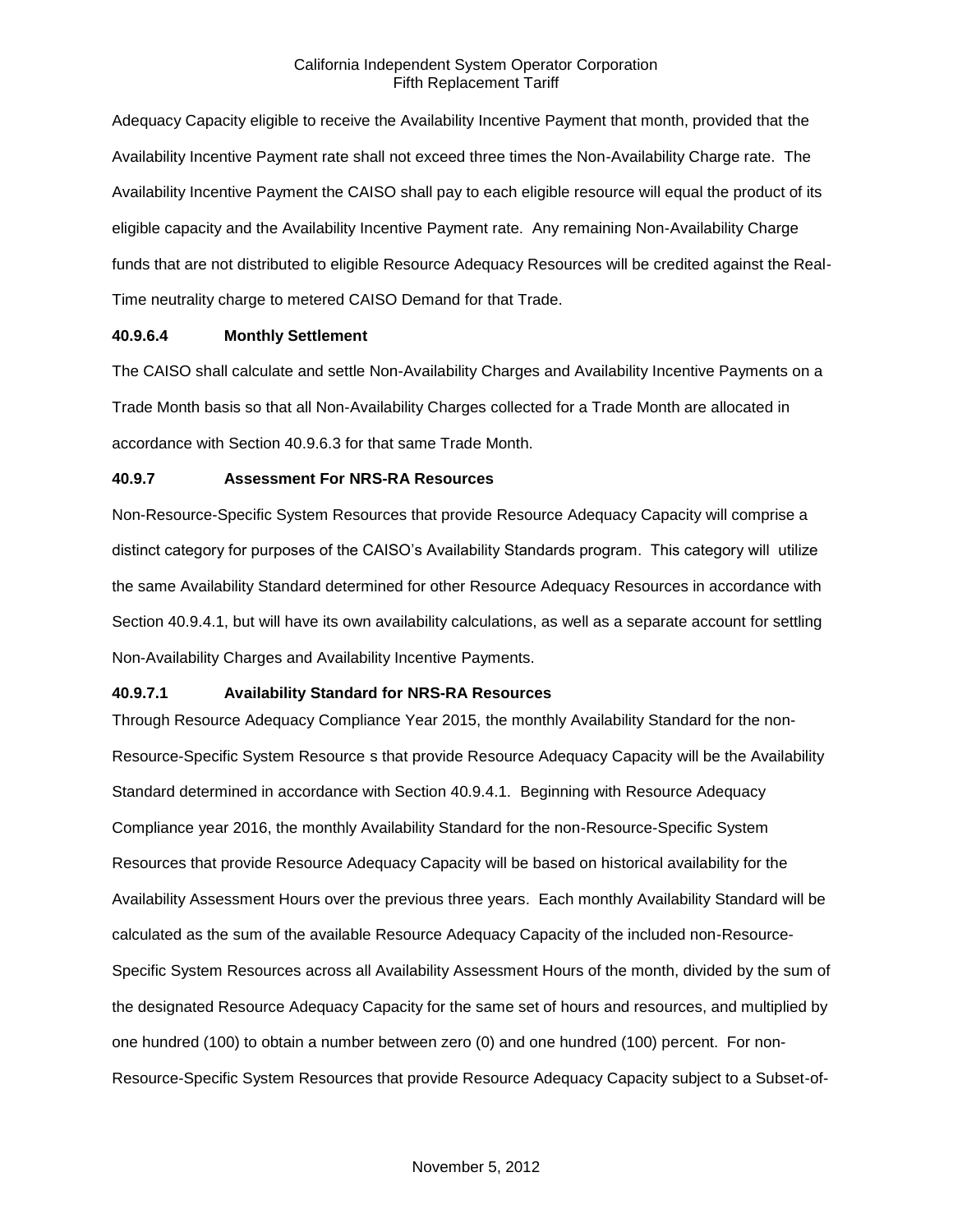Hours Contract, the sum of the available Resource Adequacy Capacity will be based on the Availability Assessment Hours of the month that overlap the hours during which the resource is contractually obligated to make the Resource Adequacy Capacity available to the CAISO. The Availability Standard applicable to a non-Resource Specific System Resource shall not include any hours in which the resource was prohibited by Section 30.8 from bidding across an out-of-service transmission path at its designated Scheduling Point. A non-Resource Specific System Resource providing Resource Adequacy Capacity whose monthly availability calculation under Section 40.9.7.2 is more than two and a half (2.5) percent below the monthly Availability Standard will be subject to a Non-Availability Charge for the month. A non-Resource Specific System Resource providing Resource Adequacy Capacity whose monthly availability calculation under Section 40.9.7.2 is more than two and a half (2.5) percent above the monthly Availability Standard will be eligible for Availability Incentive Payments. Non-Resource-Specific System Resources will not be included in the calculation of the Availability Standards for other Resource Adequacy Resources as determined in Section 40.9.4.

## **40.9.7.2 Availability Calculation for NRS-RA Resources**

The availability of Resource Adequacy Capacity provided by a non-Resource-Specific System Resource will be calculated as the sum of the MW-hours of the resource's available Resource Adequacy Capacity over all Availability Assessment Hours of the month, divided by the sum of the resource's designated nonexempt hourly Resource Adequacy Capacity for all Availability Assessment Hours, times one hundred (100) to obtain a number between zero (0) and one hundred (100) percent. For non-Resource-Specific System Resources that provide Resource Adequacy Capacity subject to a Subset-of-Hours Contract, the sum of the available Resource Adequacy Capacity will be based on the Availability Assessment Hours of the month that overlap the hours during which the resource is contractually obligated to make the Resource Adequacy Capacity available to the CAISO. The Scheduling Coordinator for Resource Adequacy Capacity provided by non-Resource-Specific System Resources is expected to secure sufficient transmission rights to deliver the Resource Adequacy Capacity to its designated CAISO Scheduling Point. In determining monthly availability of a non-Resource-Specific System Resource under Section 40.9.7.2, any hours in which the resource was prohibited by Section 30.8 from bidding across an out-of-service transmission path at its designated Scheduling Point will be excluded from the calculation.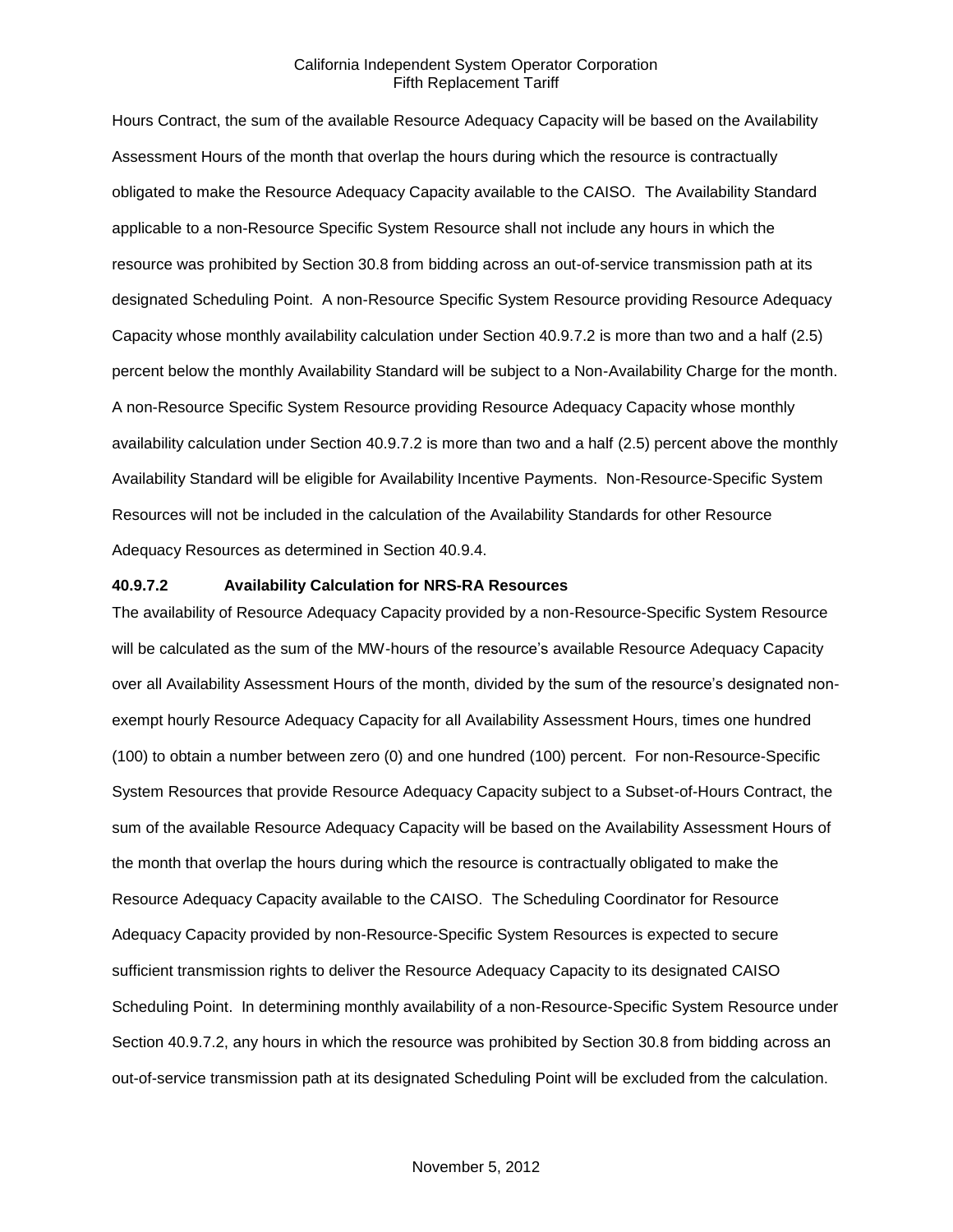Scheduling Coordinators for non-Resource-Specific System Resources must submit a monthly report of such hours occurring under Section 30.8, in the format and manner described in the Business Practice Manual for Reliability Requirements.

# **40.9.7.3 Determination of Non-Availability Charges and Availability Incentive Payments for NRS-RA Resources**

A Non-Resource-Specific System Resource that provides Resource Adequacy Capacity and whose actual availability calculated in accordance with Section 40.9.7.2 is less than the Availability Standard defined in Section 40.9.7.1 minus the tolerance band of two and one-half (2.5) percent for a given month shall be assessed a Non-Availability Charge. This charge for such a resource shall apply to that portion of the resource's designated non-exempt Resource Adequacy Capacity equal to one hundred (100) percent minus the ratio of its actual availability calculated in accordance with Section 40.9.7.2 to the Availability Standard minus two and one-half (2.5) percent. The Non-Availability Charge will then equal the resource's applicable capacity that is subject to Non-Availability Charges multiplied by the a Non-Availability Charge rate equal to the Monthly CPM Capacity Payment price as specified in Schedule 6 of Appendix F of this CAISO Tariff.

Funds collected for Non-Availability Charges pursuant to this Section 40.9.7.3 in a Trade Month will be used to provide Availability Incentive Payments to non-Resource-Specific System Resources providing Resource Adequacy Capacity that exceed the Availability Standard established in Section 40.9.7.1 plus the tolerance band of two and one-half (2.5) percent for that same Trade Month. The funds will be distributed to each such resource in proportion to the resource's share of the total non-exempt Resource Adequacy Capacity provided by non-Resource-Specific System Resources that are eligible for Availability Incentive Payments or the month.

Any Availability Incentive Payment to a non-Resource-Specific System Resource providing Resource Adequacy Capacity under this Section 40.9.7.3 will be capped at three times the Non-Availability Charge rate multiplied by the amount of the resource's non-exempt Resource Adequacy Capacity. Any remaining monthly surplus of Non-Availability Charges from non-Resource-Specific System Resources providing Resource Adequacy Capacity in a Trade Month will be credited against the Real-Time neutrality charge for that Trade Month in accordance with Section 11.5.2.3. Only revenues received from the assessment of Non-Availability Charges to non-Resource-Specific System Resources providing Resource Adequacy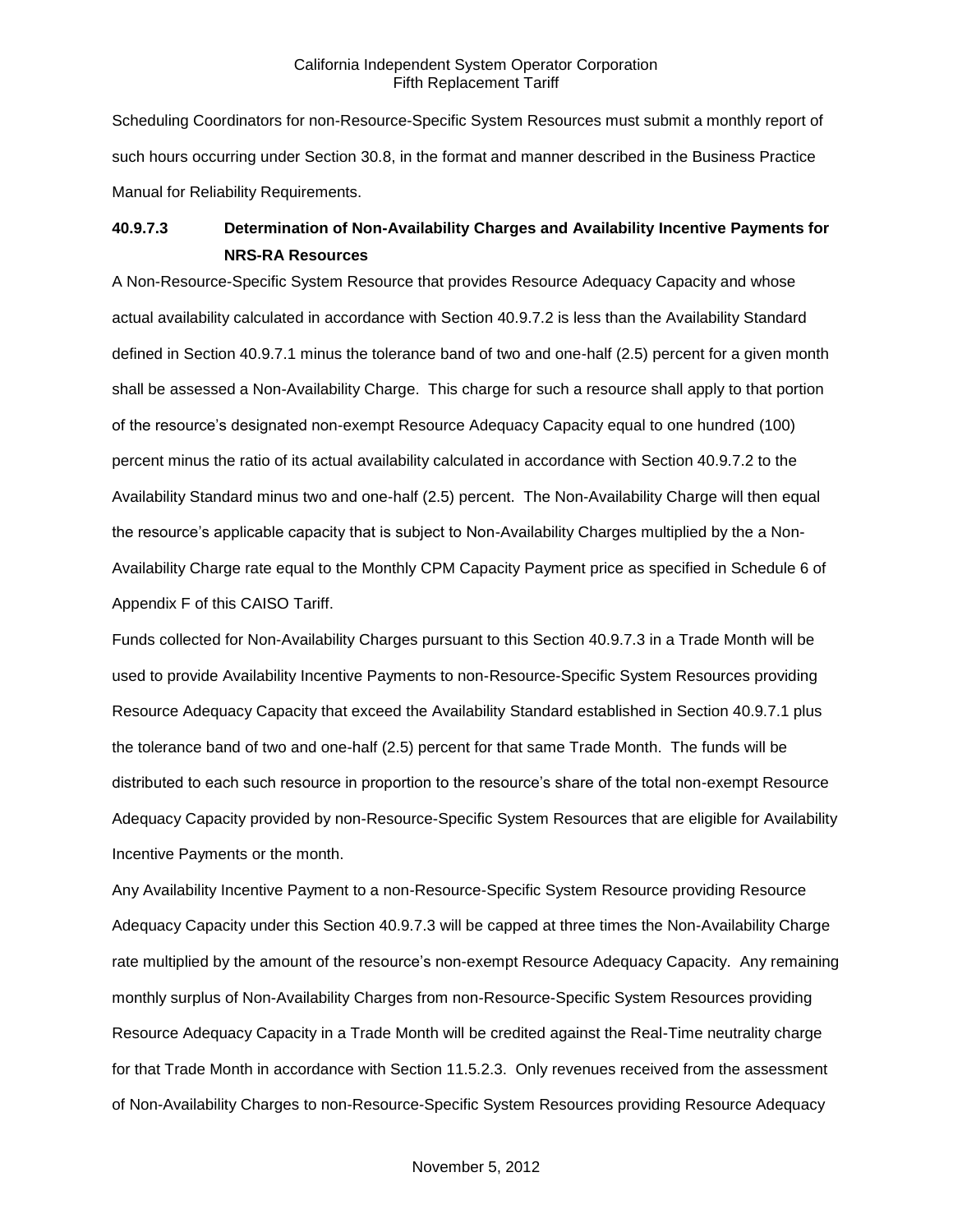Capacity will be used to fund Availability Incentive Payments for non-Resource-Specific System Resources providing Resource Adequacy Capacity.

# **40.9.8 Reporting**

By July 1 of each year, the CAISO will provide an informational report that will be posted on the CAISO Website and include the following information: (1) the Availability Standard value for each month of the year and (2) information on the average actual availability each month of Resource Adequacy Resources, the total amount of Non-Availability Charges assessed and the total amount of Availability Incentive Payments made.

# **41. Procurement Of RMR Generation**

# **41.1 Procurement Of Reliability Must-Run Generation By The CAISO**

A Reliability Must-Run Contract is a contract entered into by the CAISO with a Generator which operates a Generating Unit giving the CAISO the right to call on the Generator to generate Energy and, only as provided in this Section 41.1, or as needed for Black Start or Voltage Support required to meet local reliability needs, or to procure Ancillary Services from Potrero power plant to meet operating criteria associated with the San Francisco local reliability area, to provide Ancillary Services from the Generating Units as and when this is required to ensure that the reliability of the CAISO Controlled Grid is maintained.

# **41.2 Designation Of Generating Unit As Reliability Must-Run Unit**

The CAISO will, subject to any existing power purchase contracts of a Generating Unit, have the right at any time based upon CAISO Controlled Grid technical analyses and studies to designate a Generating Unit as a Reliability Must-Run Unit. A Generating Unit so designated shall then be obligated to provide the CAISO with its proposed rates for Reliability Must-Run Generation for negotiation with the CAISO. Such rates shall be authorized by FERC or the Local Regulatory Authority, whichever authority is applicable.

## **41.3 Reliability Studies And Determination Of RMR Unit Status**

In addition to the Local Capacity Technical Study under 40.3.1, the CAISO may perform additional technical studies, as necessary, to ensure compliance with Reliability Criteria. The CAISO will then determine which Generating Units it requires to continue to be Reliability Must-Run Units, which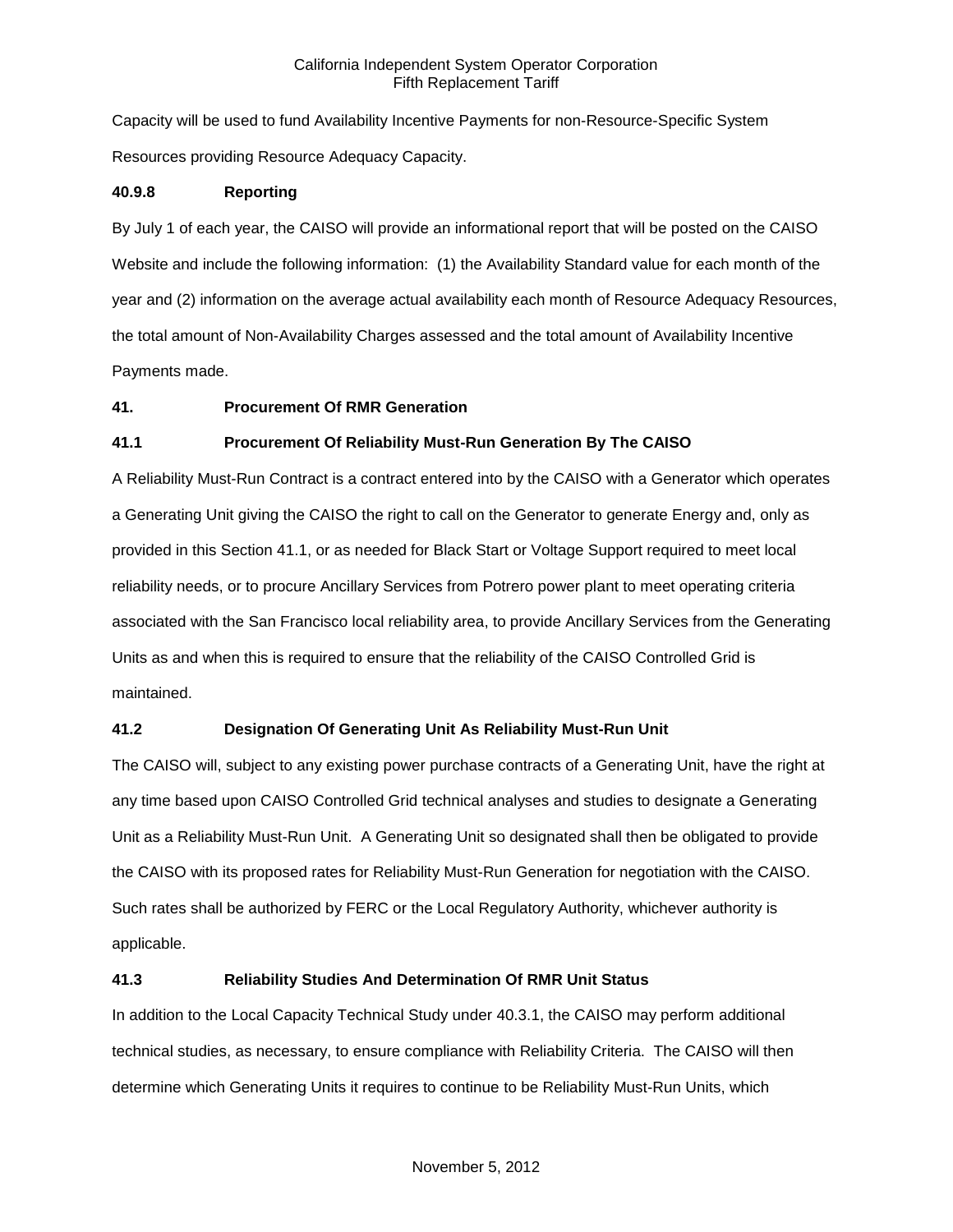Generating Units it no longer requires to be Reliability Must-Run Units and which Generating Units it requires to become the subject of a Reliability Must-Run Contract which had not previously been so contracted to the CAISO. None of the Generating Units owned by Local Publicly Owned Electric Utilities are planned to be designated as Reliability Must-Run Units by the CAISO as of the CAISO Operations Date but are expected to be operated in such a way as to maintain the safe and reliable operation of the interconnected transmission system comprising the CAISO Balancing Authority Area. However, in the future, Local Publicly Owned Electric Utilities may contract with the CAISO to provide Reliability Must-Run Generation.

#### **41.4 Reliability Must-Run Contracts**

A pro forma of the Reliability Must-Run Contract is attached as Appendix G. From the CAISO Operations Date all Reliability Must-Run Units will be placed under the "As Called" conditions, but the parties may, pursuant only to the terms of the Reliability Must-Run Contract, transfer any such unit to one of the alternative forms of conditions under specific circumstances. The CAISO will review the terms of the applicable forms of agreement applying to each Reliability Must-Run Unit to ensure that the CAISO will procure Reliability Must-Run Generation from the cheapest available sources and to maintain System Reliability. The CAISO shall give notice to terminate Reliability Must-Run Contracts that are no longer necessary or can be replaced by less expensive and/or more competitive sources for maintaining the reliability of the CAISO Controlled Grid.

#### **41.5 RMR Dispatch**

#### **41.5.1 Day-Ahead And HASP RMR Dispatch**

RMR Dispatches will be determined in accordance with the RMR Contract, the MPM process addressed in Sections 31 and 33 and through manual RMR Dispatch Notices to meet Applicable Reliability Criteria. The CAISO will notify Scheduling Coordinators for RMR Units of the amount and time of Energy requirements from specific RMR Units in the Trading Day prior to or at the same time as the Day-Ahead Schedules and AS and RUC Awards are published, to the extent that the CAISO is aware of such requirements, through an RMR Dispatch Notice or flagged RMR Dispatch in the IFM Day-Ahead Schedule. The CAISO may also issue RMR Dispatch Notices after Market Close of the DAM and through Dispatch Instructions flagged as RMR Dispatches in the Real-Time Market. The Energy to be delivered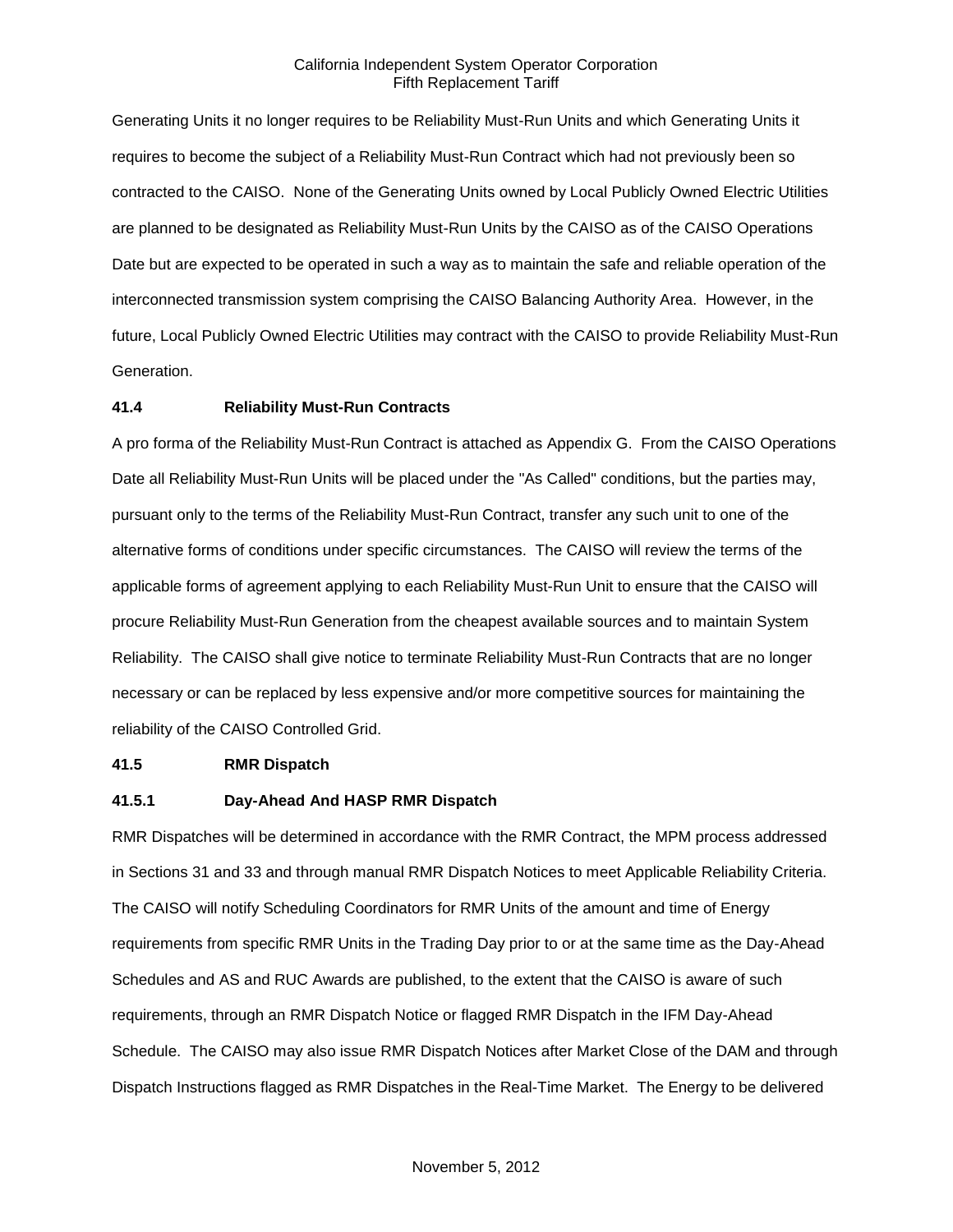for each Trading Hour pursuant to the RMR Dispatch Notice an RMR Dispatch in the IFM or Real-Time shall be referred to as the RMR Energy. Scheduling Coordinators may submit Bids in the DAM or the HASP for RMR Units operating under Condition 1 of the RMR Contract in accordance with the bidding rules applicable to non-RMR Units. A Bid submitted in the DAM or the HASP for a Condition 1 RMR Unit shall be deemed to be a notice of intent to substitute a market transaction for the amount of MWh specified in each Bid for each Trading Hour pursuant to Section 5.2 of the RMR Contract. In the event the CAISO issues an RMR Dispatch Notice or an RMR Dispatch in the IFM or Real-Time Market for any Trading Hour, any MWh quantities cleared through the MPM shall be considered as a market transaction in accordance with the RMR Contract. RMR Units operating as Condition 2 RMR Units may not submit Bids until and unless the CAISO issues an RMR Dispatch Notice or issues an RMR Dispatch in the IFM, in which case a Condition 2 RMR Unit shall submit Bids in accordance with the RMR Contract in the next available market for the Trading Hours specified in the RMR Dispatch Notice or Day-Ahead Schedule.

#### **41.5.2 RMR Payments**

RMR Units operating as Condition 1 RMR Units or Condition 2 RMR Units that receive an RMR Dispatch Notice will be paid in accordance with the RMR Contract.

#### **41.5.3 RMR Units And Ancillary Services Requirements**

The CAISO may call upon RMR Units in any amounts that the CAISO has determined is necessary at any time after the issuance of Day-Ahead Schedules for the Trading Day if: (i) the CAISO determines that it requires more of an Ancillary Service than it has been able to procure, except that the CAISO shall not be required to accept Ancillary Services Bids that exceed the price caps specified in Section 39 or any other FERC-imposed price caps; and (ii) the CAISO has notified Scheduling Coordinators of the circumstances existing in this Section 41.5.3, and after such notice, the CAISO determines that a bid insufficiency condition in accordance with the RMR Contract exists in the HASP and the CAISO requires more of an Ancillary Service. The CAISO must provide the notice specified in sub paragraph (ii) of this Section 41.5.3 as soon as possible after the CAISO determines that additional Ancillary Services are needed for which Bids are not available. The CAISO may only determine that a Bid insufficiency exists after the Market Close of the HASP, unless an earlier determination is required in order to accommodate the RMR Unit's operating constraints. For the purposes of this Section 41.5.3, a Bid insufficiency exists in HASP if,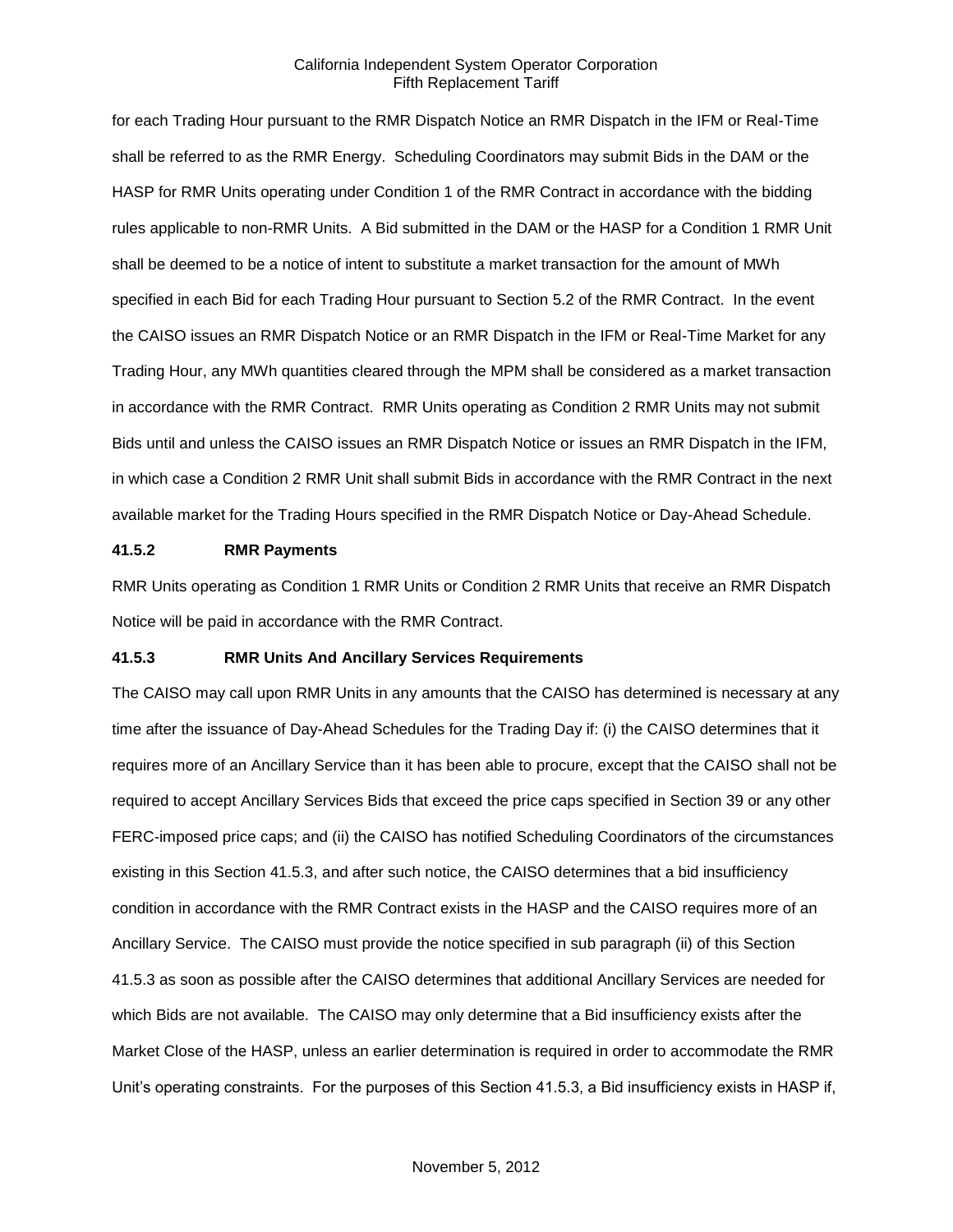and only if: (i) Bids in the HASP for the particular Ancillary Service that can be used to satisfy that particular Ancillary Services requirement that remain after first procuring the megawatts of the Ancillary Service that the CAISO had notified Scheduling Coordinators it would procure in the HASP ("remaining Ancillary Services requirement") represent, in the aggregate, less than two times such remaining Ancillary Services requirement; or (ii) there are less than two unaffiliated bidders to provide such remaining Ancillary Services requirement. If the CAISO determines that a Bid insufficiency condition exists as described in this Section 41.5.3, the CAISO may nonetheless accept available Bids if it determines in its sole discretion that the prices specified in the Bids and the Energy Bid Curves created by the Bids indicate that the Scheduling Coordinators were not attempting to exercise market power.

#### **41.6 Reliability Must-Run Charge**

The CAISO shall prepare and send to each Responsible Utility in accordance with Section 11.13, a CAISO Invoice as provided in the RMR Contract in respect of those costs incurred under each Reliability Must-Run Contract that are payable to the CAISO by such Responsible Utility or payable by the CAISO to such Responsible Utility pursuant to Section 41.7. The CAISO Invoices as provided in the RMR Contract shall reflect all reductions or credits required or allowed under or arising from the Reliability Must-Run Contract or under this Section 41.6. The CAISO Invoice as provided in the RMR Contract shall separately show the amounts due for services from each RMR Owner. Each Responsible Utility shall pay the amount due under each CAISO Invoice as provided in the RMR Contract by the due date specified in the CAISO Invoice as provided in the RMR Contract, in default of which interest shall become payable at the interest rate provided in the Reliability Must-Run Contract from the due date until the date on which the amount is paid in full. For each Reliability Must-Run Contract, the CAISO shall establish two segregated commercial bank accounts under the Facility Trust Account referred to in Section 11.13.2.1 and Article 9 of the Reliability Must-Run Contract. One commercial bank account, the RMR Owner Facility Trust Account, shall be held in trust by the CAISO for the RMR Owner. The other commercial bank account, the Responsible Utility Facility Trust Account, shall be held in trust by the CAISO for the Responsible Utility. Payments received by the CAISO from the Responsible Utility in connection with the Reliability Must-Run Contract, including payments following termination of the Reliability Must-Run Contract, will be deposited into the RMR Owner Facility Trust Account and payments from the CAISO to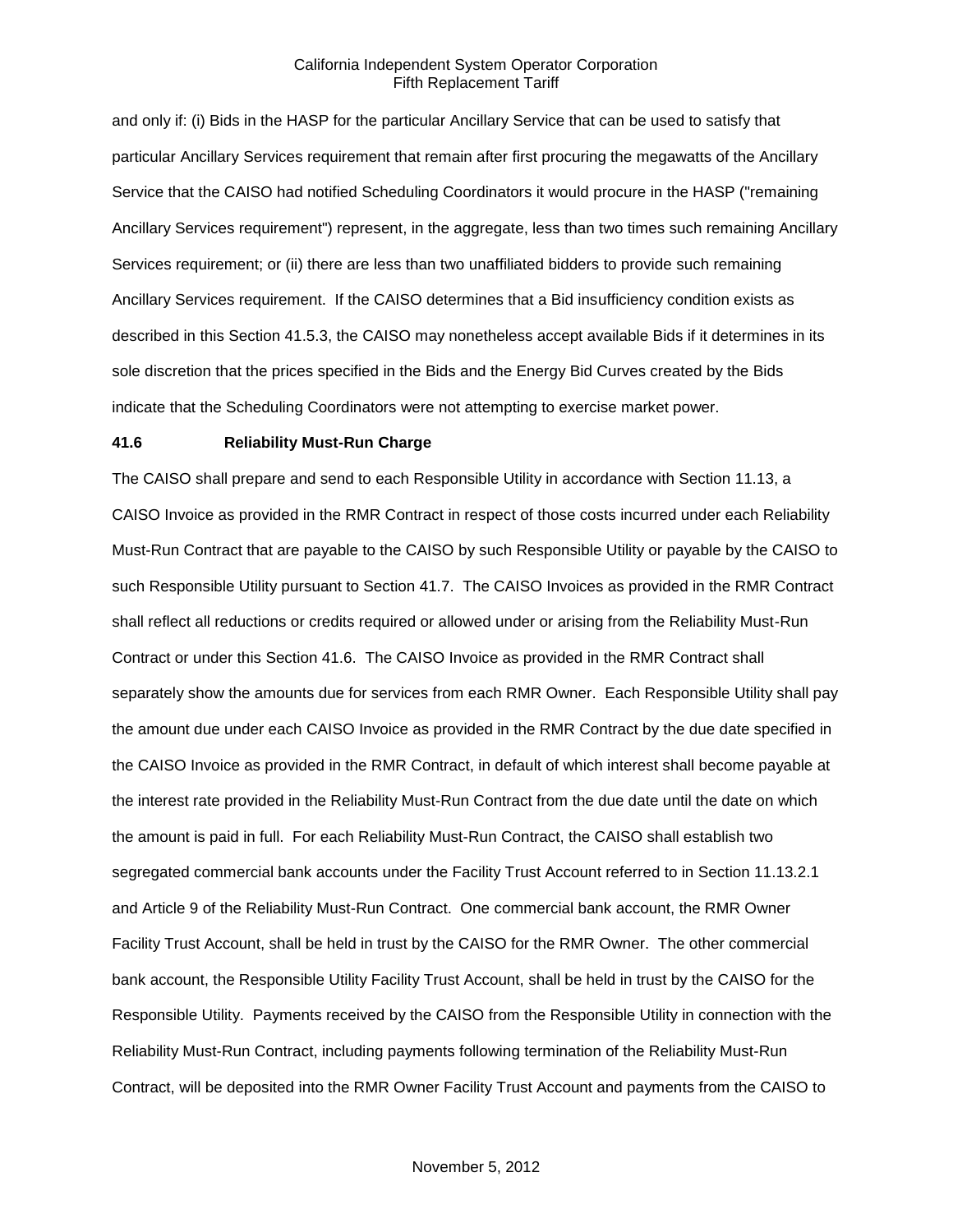the RMR Owner will be withdrawn from such account, in accordance with this Section 41.6, Article 9 of the Reliability Must-Run Contract and Section 11.13. Any payments received by the CAISO from the RMR Owner in connection with the Reliability Must-Run Contract will be deposited into the Responsible Utility Facility Trust Account. Any payments due to the Responsible Utility of funds received from the RMR Owner in connection with the Reliability Must-Run Contract will be withdrawn from the Responsible Utility Facility Trust Account, in accordance with this Section 41.6, Section 11.13, and Article 9 of the Reliability Must-Run Contract. Neither the RMR Owner Facility Trust Account nor the Responsible Utility Facility Trust Account shall have other funds commingled in it at any time. The CAISO shall not modify this Section or Section 11.13 as it applies to procedures for the billing, invoicing and payment of charges under Reliability Must-Run Contracts without the Responsible Utility's consent, provided, however, that no such consent shall be required with respect to any change in the method by which costs incurred by the CAISO under RMR Contracts are allocated to or among Responsible Utilities.

#### **41.6.1 No Offsets To Responsible Utility's CAISO Invoice Payments**

Except where the Responsible Utility is also the RMR Owner, the Responsible Utility's payment of the CAISO Invoice as provided in the RMR Contract shall be made without offset, recoupment or deduction of any kind whatsoever. Notwithstanding the foregoing, if the CAISO fails to deduct an amount required to be deducted under Section 41.6.2, the Responsible Utility may deduct such amount from payment otherwise due under such CAISO Invoice as provided in the RMR Contract.

#### **41.6.2 Refunds Of Disputed Amounts On RMR Invoices**

If the Responsible Utility disputes a CAISO Invoice as provided in the RMR Contract, Revised Estimated RMR Invoice, or Revised Adjusted RMR Invoice, or Final Invoice, it shall pay the CAISO Invoice as provided in the RMR Contract but may pay under protest and reserve its right to seek a refund, with interest, from the CAISO. If resolution of the dispute results in an amount paid by the Responsible Utility under protest being due from the CAISO to the Responsible Utility and from the RMR Owner to the CAISO, and such amount was paid to the RMR Owner by the CAISO, then such amount, with interest at the interest rate specified in the applicable Reliability Must-Run Contract from the date of payment until the date on which the amount is repaid in full, shall be refunded by the RMR Owner to the CAISO and from the CAISO to the Responsible Utility, pursuant to Article 9 of the Reliability Must-Run Contract and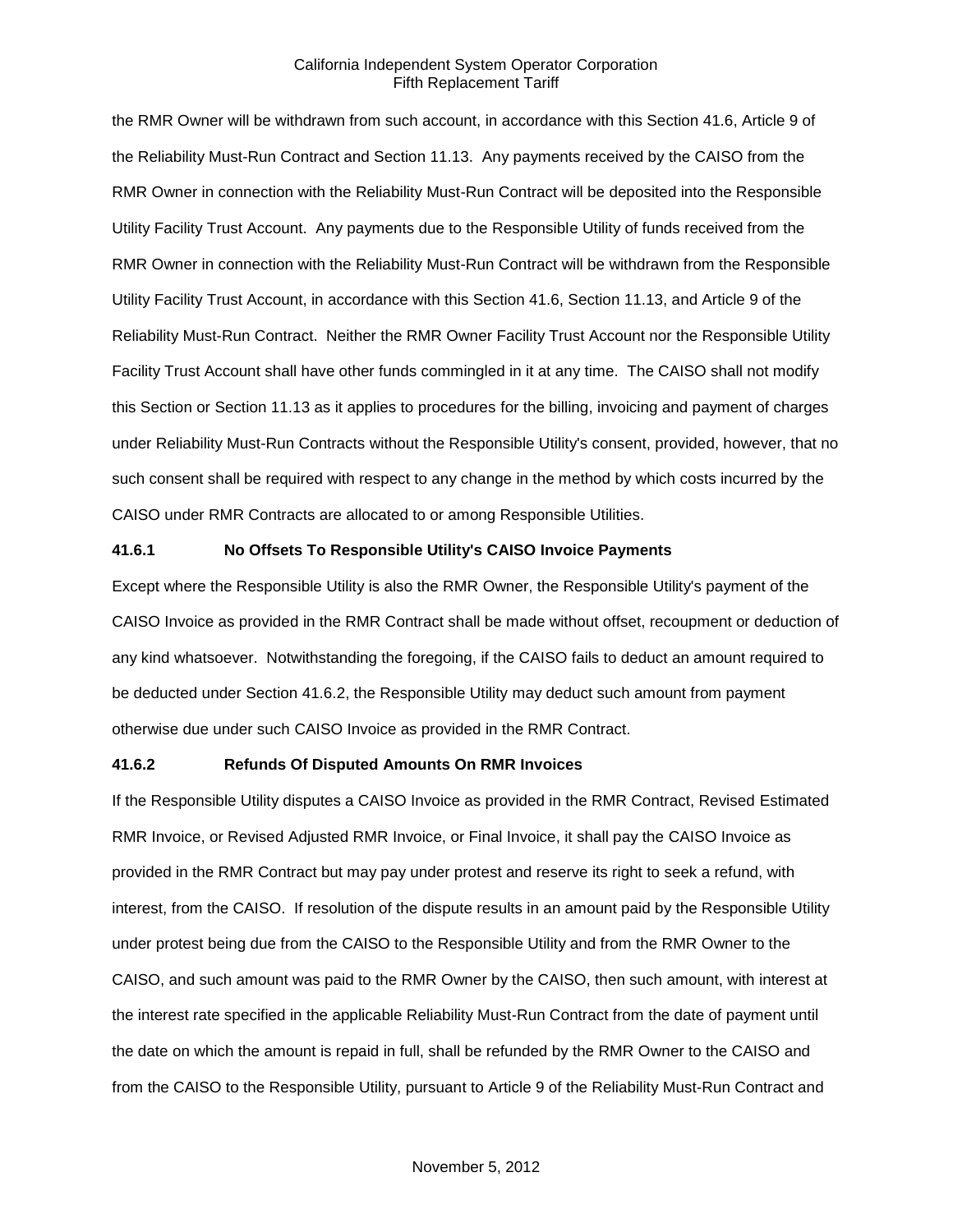Section 11.13, by the RMR Owner's inclusion of such refund amount in the appropriate invoice. If the RMR Owner does not include such refund amount (including interest) in the appropriate invoice, then such refund amount shall be deducted by the CAISO from the next succeeding amounts otherwise due from the Responsible Utility to the CAISO and from the next succeeding amounts otherwise due from the CAISO to the RMR Owner with respect to the applicable Reliability Must-Run Contract or, if such RMR Contract has terminated, such amount shall be refunded by the CAISO to the Responsible Utility; provided, however, that if and to the extent that such resolution is based on an error or breach or default of the RMR Owner's obligations to the CAISO under the Reliability Must-Run Contract, then such refund obligation shall extend only to amounts actually collected by the CAISO from the RMR Owner as a result of such resolution. If resolution of the dispute requires the CAISO, but not the RMR Owner, to pay the Responsible Utility, then such award shall be recovered from any applicable insurance proceeds, provided that to the extent sufficient funds are not recoverable through insurance, the amount of the award (whether determined through settlement, or the CAISO ADR Procedures or otherwise) shall be collected by the CAISO pursuant to Section 13.5, and in any event, the award shall be paid by the CAISO to the Responsible Utility pursuant to Section 13.5.

## **41.6.3 Time-Frame For Responsible Utility To Dispute RMR Invoices**

If the Responsible Utility disputes a CAISO Invoice as provided in the RMR Contract, a Revised Estimated RMR Invoice, a Revised Adjusted RMR Invoice, or a Final Invoice, or part thereof, based in whole or in part on an alleged error by the RMR Owner or breach or default of the RMR Owner's obligations to the CAISO under the Reliability Must-Run Contract, the Responsible Utility shall notify the CAISO of such dispute within twelve (12) months of its receipt of the applicable Revised Adjusted RMR Invoice or Final Invoice from the CAISO, except that the Responsible Utility may also dispute a Revised Estimated RMR Invoice, Revised Adjusted RMR Invoice, or Final Invoice for the reasons set forth above in this Section 41.6.3, within sixty (60) days from the issuance of a final report with respect to an audit of the RMR Owner's books and accounts allowed by a Reliability Must-Run Contract.

#### **41.6.4 Disputes After Operational Compliance Review**

If the Responsible Utility disputes a CAISO Invoice as provided in the RMR Contract, a Revised Estimated RMR Invoice, a Revised Adjusted RMR Invoice, or a Final Invoice, based in whole or in part on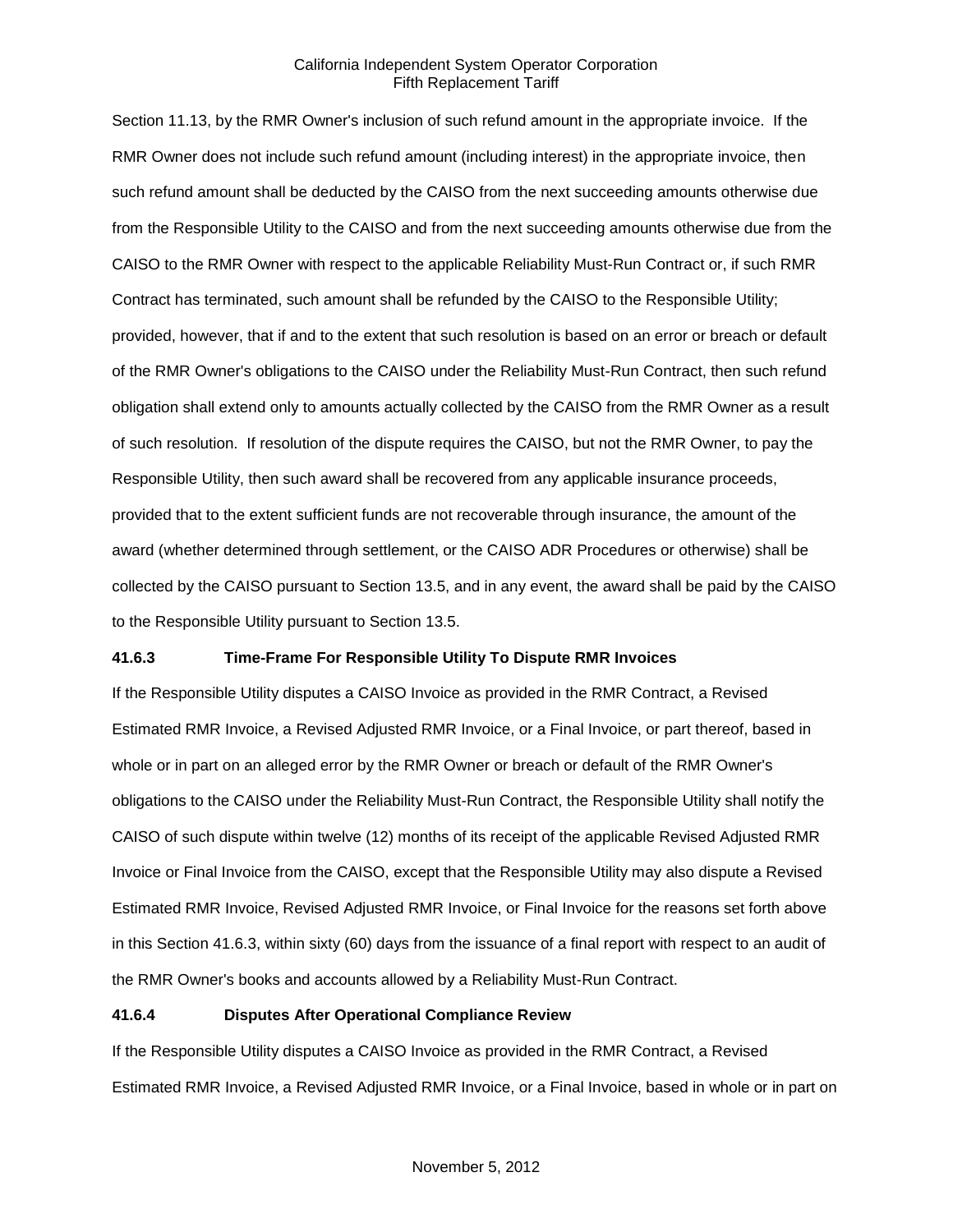an alleged error by the CAISO or breach or default of the CAISO's obligations to the Responsible Utility, the Responsible Utility shall notify the CAISO of such dispute prior to the later to occur of: (i) the date twelve (12) months following the date on which the CAISO submitted such invoice to the Responsible Utility for payment or (ii) the date sixty (60) days following the date on which a final report is issued in connection with an operational compliance review, pursuant to Section 22.1.2.2, of the CAISO's performance of its obligations to Responsible Utilities under this Section 41.6.4 conducted by an independent third party selected by the CAISO Governing Board and covering the period to which such alleged dispute relates. The CAISO or any Responsible Utility shall have the right to request, but not to require, that the CAISO Governing Board arrange for such an operational compliance review at any time.

#### **41.6.5 Invoice Disputes Subject To RMR Contract Resolution Process**

Notwithstanding Section 13, any Responsible Utility dispute relating to a CAISO Invoice as provided in the RMR Contract, a Revised Estimated RMR Invoice, a Revised Adjusted RMR Invoice, a Final Invoice, or a RMR Charge, RMR Payment or RMR Refund shall be resolved through the dispute resolution process specified in the relevant RMR Contract. If the Responsible Utility fails to notify the CAISO of any dispute as provided above, it shall be deemed to have validated the invoice and waived its right to dispute such invoice.

#### **41.6.6 RMR Owner's Rights As A Third Party Beneficiary**

The RMR Owner shall, to the extent set forth herein, be a third party beneficiary of, and have all rights that the CAISO has under the CAISO Tariff, at law, in equity or otherwise, to enforce the Responsible Utility's obligation to pay all sums invoiced to it in the CAISO Invoices as provided in the RMR Contract but not paid by the Responsible Utility, to the extent that, as a result of the Responsible Utility's failure to pay, the CAISO does not pay the RMR Owner on a timely basis amounts due under the Reliability Must-Run Contract. The RMR Owner's rights as a third party beneficiary shall be no greater than the CAISO's rights and shall be subject to the dispute resolution process specified in the relevant RMR Contract. Either the CAISO or the RMR Owner (but not both) will be entitled to enforce any claim arising from an unpaid CAISO Invoice as provided in the RMR Contract, and only one party will be a "disputing party" under the dispute resolution process specified in the relevant RMR Contract with respect to such claim so that the Responsible Utility will not be subject to duplicative claims or recoveries. The RMR Owner shall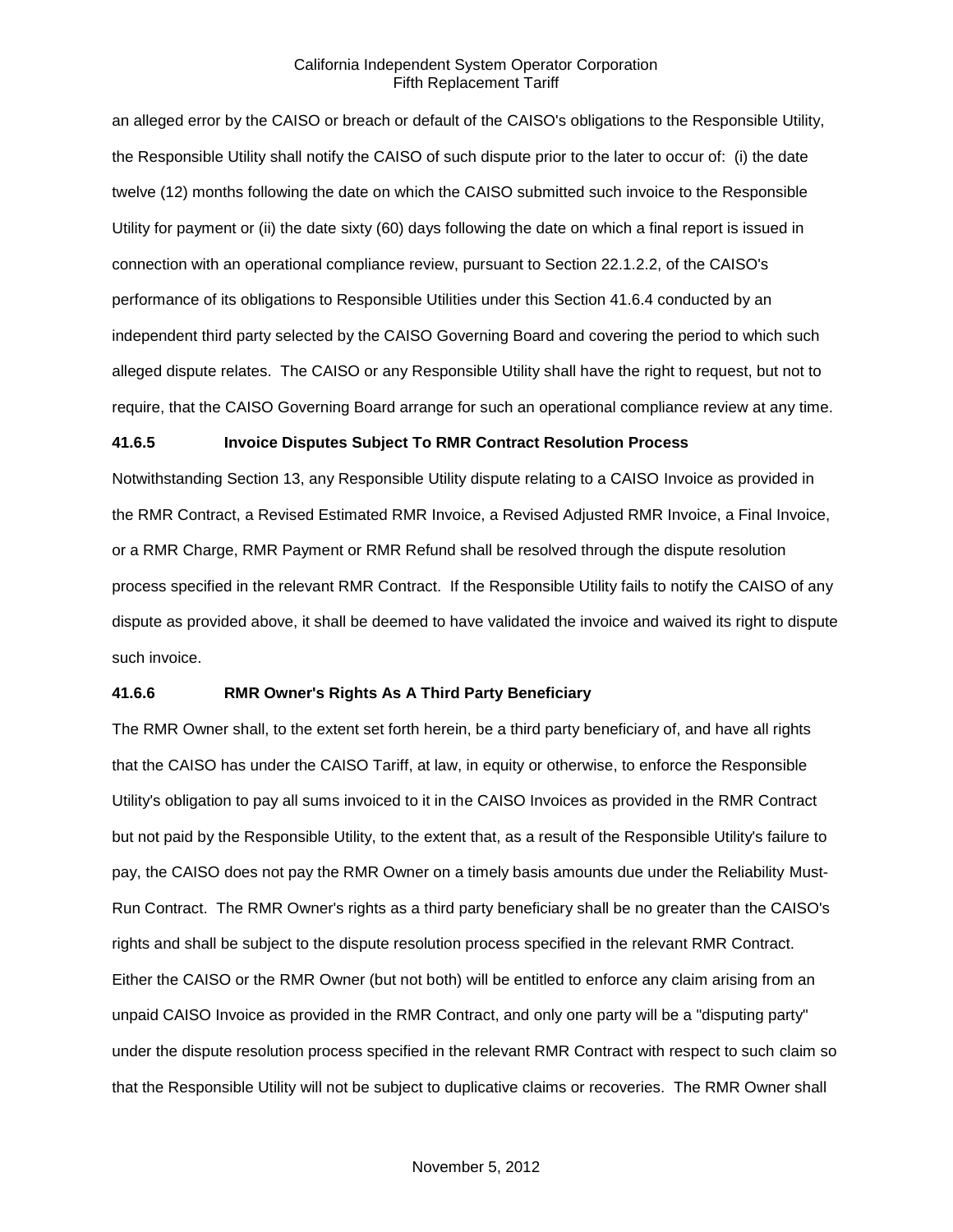have the right to control the disposition of claims against the Responsible Utility for non-payments that result in payment defaults by the CAISO under a Reliability Must-Run Contract. To that end, in the event of non-payment by the Responsible Utility of amounts due under the CAISO Invoice as provided in the RMR Contract, the CAISO will not take any action to enforce its rights against the Responsible Utility unless the CAISO is requested to do so by the RMR Owner. The CAISO shall cooperate with the RMR Owner in a timely manner as necessary or appropriate to most fully effectuate the RMR Owner's rights related to such enforcement, including using its best efforts to enforce the Responsible Utility's payment obligations if, as, to the extent, and within the time frame, requested by the RMR Owner. The CAISO shall intervene and participate where procedurally necessary to the assertion of a claim by the RMR Owner.

# **41.7 Responsibility For Reliability Must-Run Charge**

Except as otherwise provided in Section 41.8 , the costs incurred by the CAISO under each Reliability Must-Run Contract shall be payable to the CAISO by the Responsible Utility in whose PTO Service Territory the Reliability Must-Run Units covered by such Reliability Must-Run Contract are located or, where a Reliability Must-Run Unit is located outside the PTO Service Territory of any Responsible Utility, by the Responsible Utility or Responsible Utilities whose PTO Service Territories are contiguous to the Service Area in which the Generating Unit is located, in proportion to the benefits that each such Responsible Utility receives, as determined by the CAISO. Where costs incurred by the CAISO under a Reliability Must-Run Contract are allocated among two or more Responsible Utilities pursuant to this section, the CAISO will file the allocation under Section 205 of the Federal Power Act.

#### **41.8 Responsibility For RMR Charges Associated With SONGS**

If the CAISO procures Reliability Must-Run Generation from the San Onofre Nuclear Generation Station Units 2 or 3, it shall determine prior to the operation of such facilities as Reliability Must-Run Generation the appropriate allocation of associated charges, if any, among Responsible Utilities. The allocation of such charges shall be based on the reliability benefits that the CAISO reasonably identifies through studies and analysis as accruing to the respective Service Areas of the Responsible Utilities.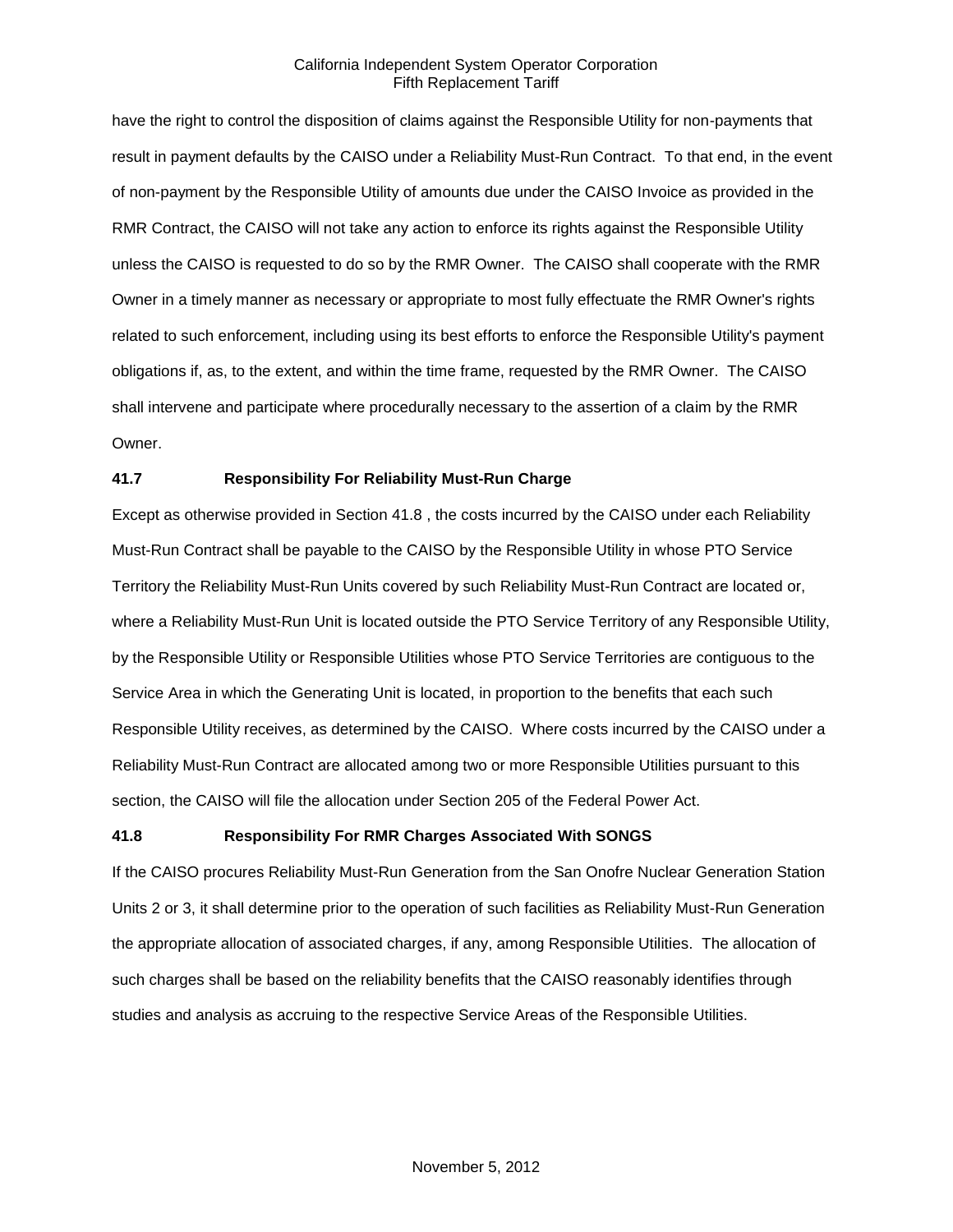# **41.9 Exceptional Dispatch Of Condition 2 RMR Units**

The CAISO may Dispatch an RMR Unit that has currently selected Condition 2 of its RMR Contract to provide Energy through an Exceptional Dispatch under this CAISO Tariff for reasons other than as prescribed in the RMR Contract under the following conditions:

> (1) The CAISO projects that it will require Energy from the Condition 2 RMR Unit to (a) meet forecast Demand and operating reserve requirements or (b) manage Congestion and no other Generating Unit that is available is capable of meeting the identified requirement;

# **41.9.1 Notification Required Before Condition 2 RMR Unit Dispatch**

Before dispatching a Condition 2 RMR Unit in accordance with this Section, the CAISO must notify Market Participants of (a) the situation for which the CAISO is contemplating dispatching a Condition 2 RMR Unit in accordance with this Section, and (b) the date and time the CAISO requires the Condition 2 RMR Unit so dispatched to be operating. The CAISO shall provide such notice as far in advance as practical and prior to directing the Condition 2 RMR Unit to Start-Up

Notwithstanding anything to the contrary in the applicable RMR Contract, all MWh, Start-Ups and service hours provided by a Generating Unit that has currently selected Condition 2 of its RMR Contract pursuant to this Section 41.9.1 through an Exceptional Dispatch outside of the RMR Contract shall not be used to determine future "Annual Service Limits" as defined in the RMR Contract. Payment for Dispatches pursuant to this Section 41.9.1 is governed by Section 11.

# **42. Adequacy Of Facilities To Meet Operating & Planning Reserve**

# **42.1 Generation Planning Reserve Criteria**

Generation planning reserve criteria shall be met as follows:

**42.1.1.** On an annual basis, the CAISO shall prepare a forecast of weekly Generation capacity and weekly peak Demand on the CAISO Controlled Grid. This forecast shall cover a period of twelve months and be posted on the CAISO Website and the CAISO may make the forecast available in other forms at the CAISO's option.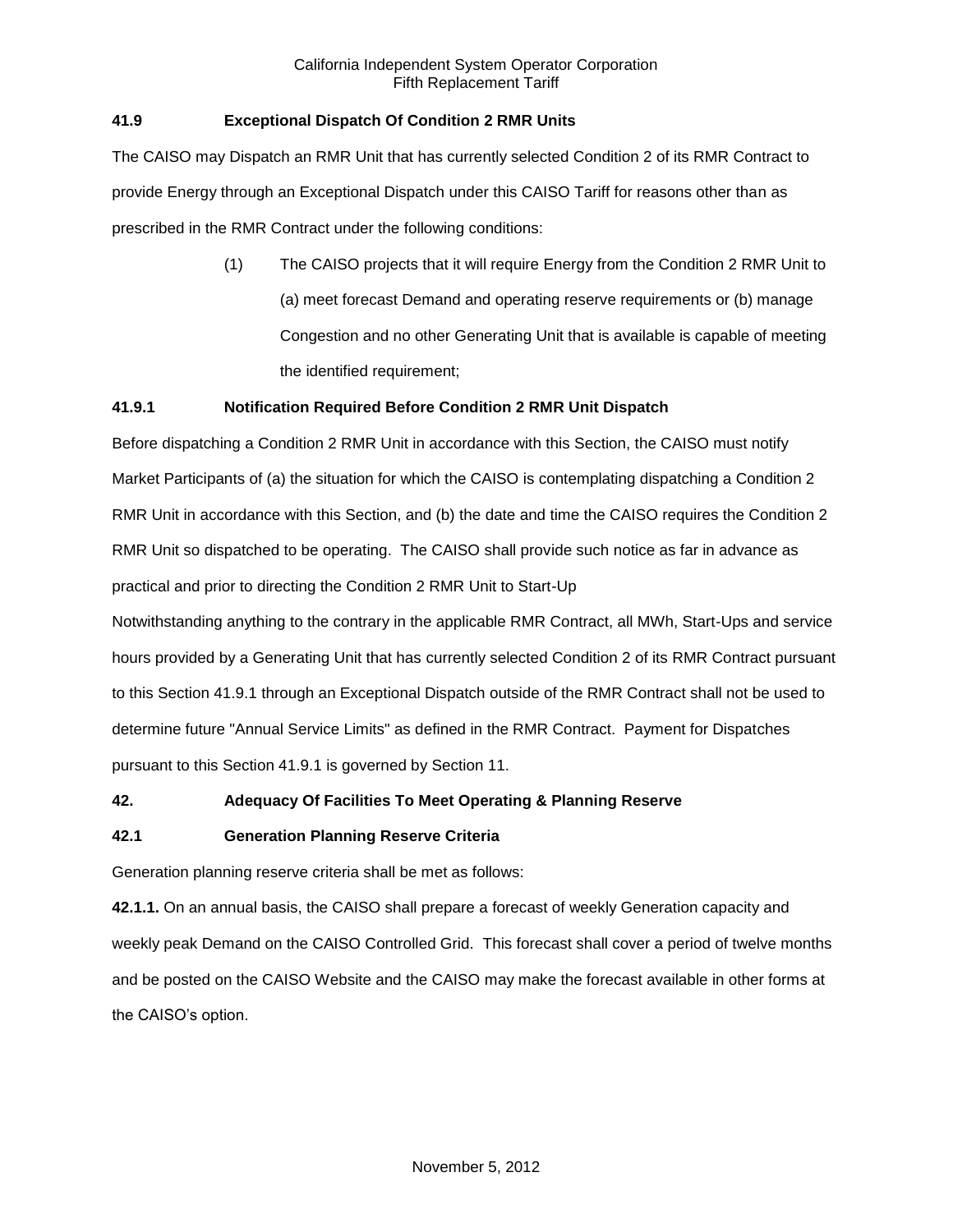# **42.1.2 Applicable Reliability Criteria Met In Peak Demand**

If the forecast shows that the Applicable Reliability Criteria can be met during peak Demand periods, then the CAISO shall take no further action

# **42.1.3 Applicable Reliability Criteria Not Met In Peak Demand**

If the forecast shows that the Applicable Reliability Criteria cannot be met during peak Demand periods, then the CAISO shall facilitate the development of market mechanisms to bring the CAISO Controlled Grid during peak periods into compliance with the Applicable Reliability Criteria (or such more stringent criteria as the CAISO may impose). The CAISO shall solicit Bids in the form of Ancillary Services, shortterm Generation supply contracts of up to one (1) year with Generators, and Load curtailment contracts giving the CAISO the right to reduce the Demands of those parties that win the contracts when there is insufficient Generation capacity to satisfy those Demands in addition to all other Demands. The Load curtailment contracts shall provide that the CAISO's curtailment rights can only be exercised after all available Generation capacity has been fully utilized unless the exercise of such rights would allow the CAISO to satisfy the Applicable Reliability Criteria at lower cost, and the curtailment rights shall not be exercised to stabilize or otherwise influence prices for power in the Energy markets.

# **42.1.4 Lowest Cost Bids Satisfying Applicable Reliability Criteria**

If Ancillary Services, short-term Generation supply contracts, or Load curtailment contracts are required to meet Applicable Reliability Criteria, the CAISO shall select the Bids that permit the satisfaction of those Applicable Reliability Criteria at the lowest cost.

# **42.1.5 CAISO To Take Necessary Steps To Ensure Criteria Compliance**

Notwithstanding the foregoing, if the CAISO concludes that it may be unable to comply with the Applicable Reliability Criteria, the CAISO shall, acting in accordance with Good Utility Practice, take such steps as it considers to be necessary to ensure compliance, including the negotiation of contracts through processes other than competitive solicitations. These steps can include the negotiation of contracts for Generation or Ancillary Services on a Real-Time basis.

# **42.1.6 Long Term Forecast For Information Purposes**

The CAISO may, in addition to the required annual forecast, publish a forecast of the peak Demands and Generation resources for two or more additional years. This forecast would be for information purposes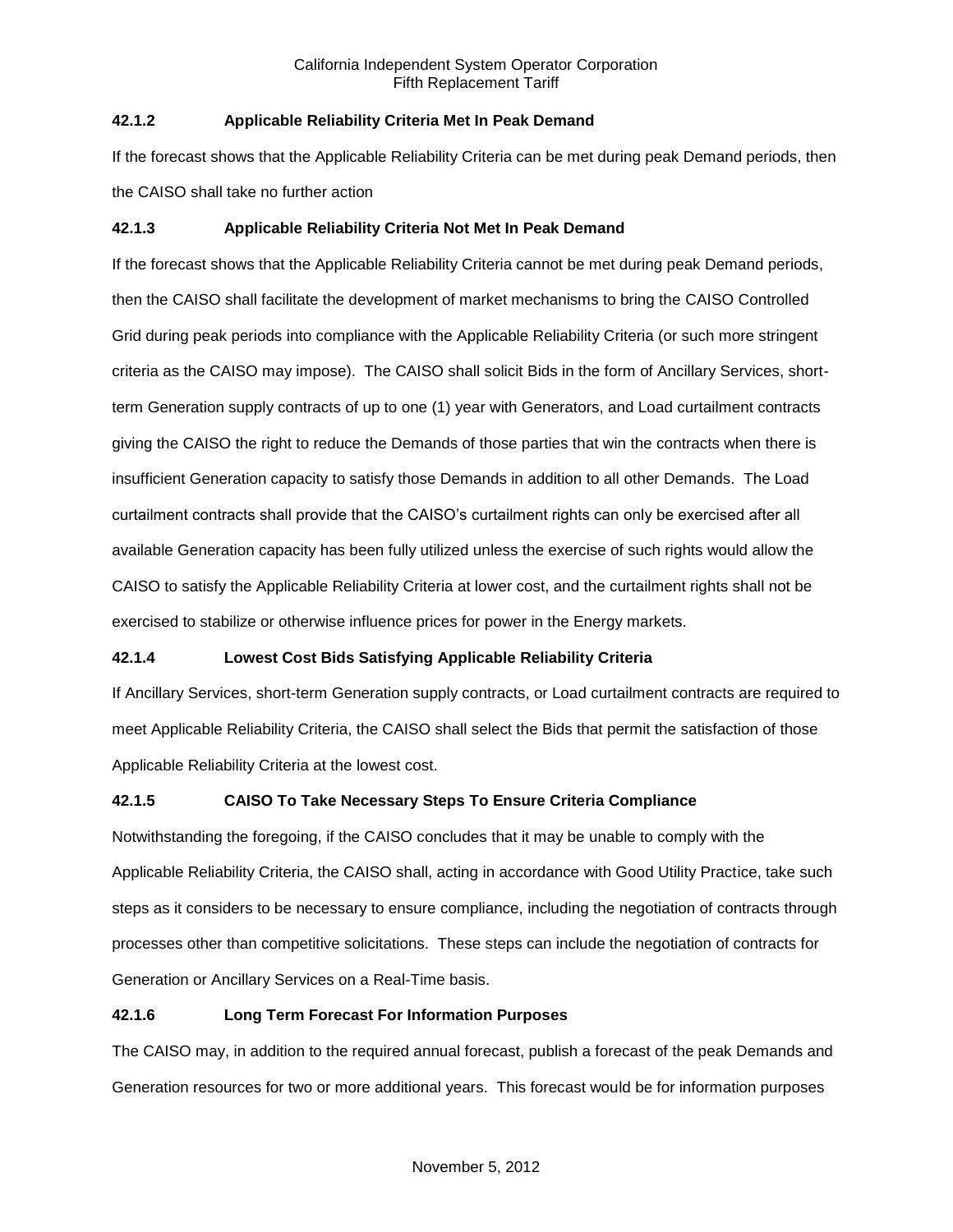to allow Market Participants to take appropriate steps to satisfy the Applicable Reliability Criteria, and would not be used by the CAISO to determine whether additional resources are necessary.

## **42.1.7 Reliance On Market Forces To Maximum Possible Extent**

In fulfilling its requirement to ensure that the applicable Generation planning reserve criteria are satisfied, the CAISO shall rely to the maximum extent possible on market forces.

# **42.1.8 Allocation Of Costs Incurred By CAISO In Trading Hour To SCs**

Except where and to the extent costs incurred by the CAISO for any contract entered into under Section 42.1.5 are recovered from Scheduling Coordinators pursuant to Sections 11.5.8, 11.10 or 42.1.9, all costs incurred by the CAISO in any Trading Hour shall be charged to each Scheduling Coordinator pro rata based upon the same proportion as the Scheduling Coordinator's Measured Demand bears to the total Measured Demand served in that hour.

# **42.1.9 Costs For Difference In Schedules And Real-Time Deviations**

Costs incurred by the CAISO pursuant to any contract entered into under this Section for resources to meet any portion of the anticipated difference between forward Schedules and the Real-Time deviations from those Schedules shall be charged to each Scheduling Coordinator pro rata based upon the same proportion as the Scheduling Coordinator's obligation for RUC Availability Payments.

# **43. Capacity Procurement Mechanism**

# **43.1 Interim Capacity Procurement Mechanism**

The ICPM as well as changes made to other Sections to implement the ICPM shall expire at midnight on the last day of the twenty-fourth month following the effective date of this Section and shall be replaced with the CPM. ICPM designations in existence on the date the CPM becomes effective shall, as of that date, be subject to the CPM, including the provisions concerning compensation, cost allocation and Settlement, until such time as the ICPM resources have been finally compensated for their services rendered under the ICPM prior to the termination of the ICPM, and the CAISO has finally allocated and recovered the costs associated with such ICPM compensation.

# **43.1.1 Capacity Procurement Mechanism Expiration**

The CPM as well as changes made to other Sections to implement the CPM shall expire at midnight on the last day of the forty-eighth month following the effective date of this Section. CPM designations in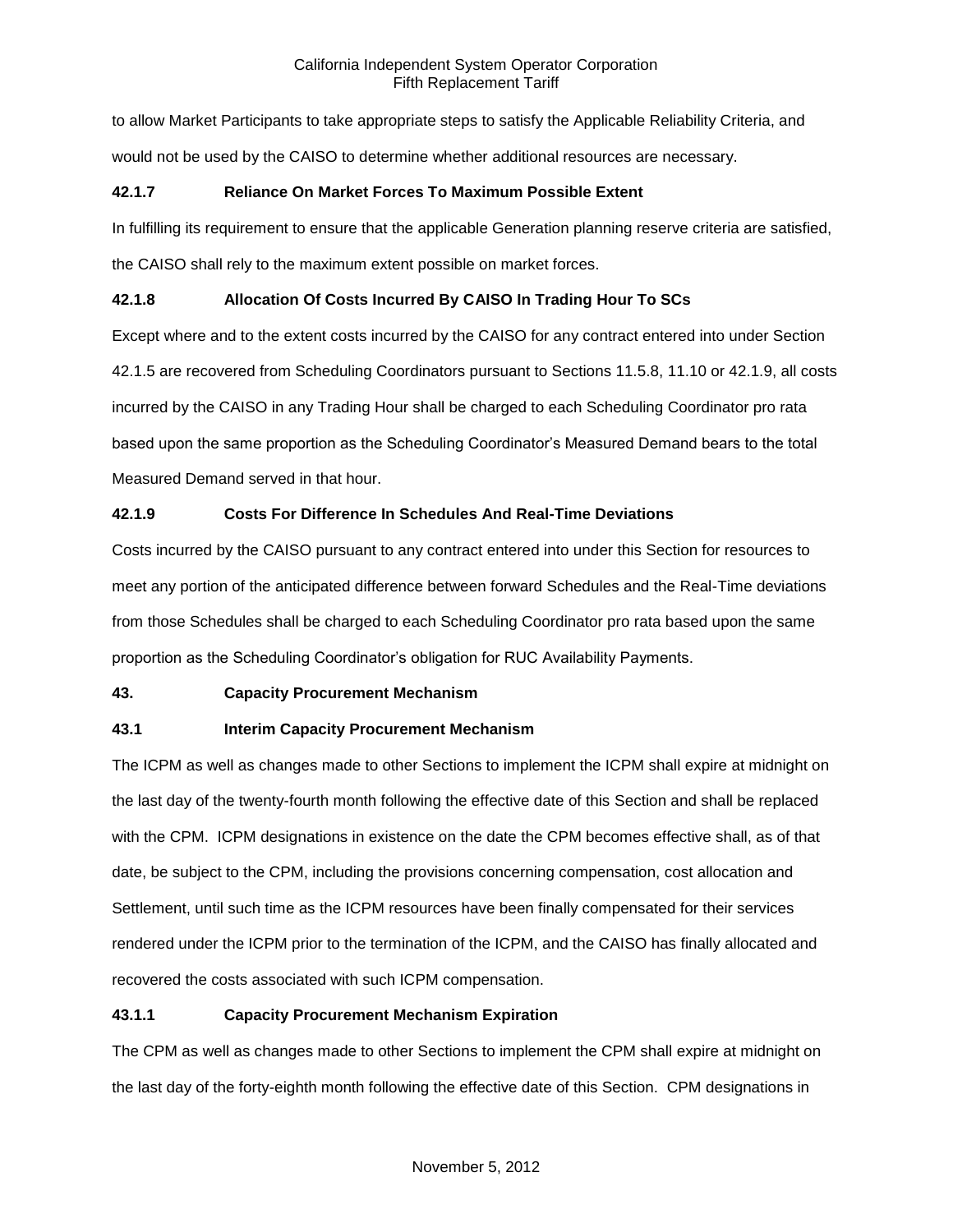existence on the expiration date shall continue in effect and remain subject to the CPM, including the provisions concerning compensation, cost allocation and Settlement, until such time as the CPM resources have been finally compensated for their services rendered under the CPM prior to the termination of the CPM, and the CAISO has finally allocated and recovered the costs associated with such CPM compensation.

# **43.1.2 Capacity Procurement Mechanism Designation**

The CAISO shall have the authority to designate Eligible Capacity to provide CPM Capacity services under the CPM to address the following circumstances, as discussed in greater detail in Section 43:

- 1. Insufficient Local Capacity Area Resources in an annual or monthly Resource Adequacy Plan;
- 2. Collective deficiency in Local Capacity Area Resources;
- 3. Insufficient Resource Adequacy Resources in an LSE's annual or monthly Resource Adequacy Plan;
- 4. A CPM Significant Event;
- 5. A reliability or operational need for an Exceptional Dispatch CPM; and
- 6. Capacity at risk of retirement within the current RA Compliance Year that will be needed for reliability by the end of the calendar year following the current RA Compliance Year.

# **43.2.1 SC Failure To Show Sufficient Local Capacity Area Resources**

## **43.2.1.1 Annual Resource Adequacy Plan**

Where a Scheduling Coordinator fails to demonstrate in an annual Resource Adequacy Plan, submitted separately for each represented LSE, procurement of each LSE's share of Local Capacity Area Resources, as determined in Section 40.3.2 for each month of the following Resource Adequacy Compliance Year, the CAISO shall have the authority to designate CPM Capacity; provided, however, that the CAISO shall not designate CPM Capacity under this Section 43.2.1.1 until after the Scheduling Coordinator has had the opportunity to cure the deficiency set forth in Section 40.7. The CAISO's authority to designate CPM Capacity under this Section 43.2.1.1 is to ensure that each Local Capacity Area in a TAC Area in which the LSE serves Load has Local Capacity Area Resources in the amounts and locations necessary to comply with the Local Capacity Technical Study criteria provided in Section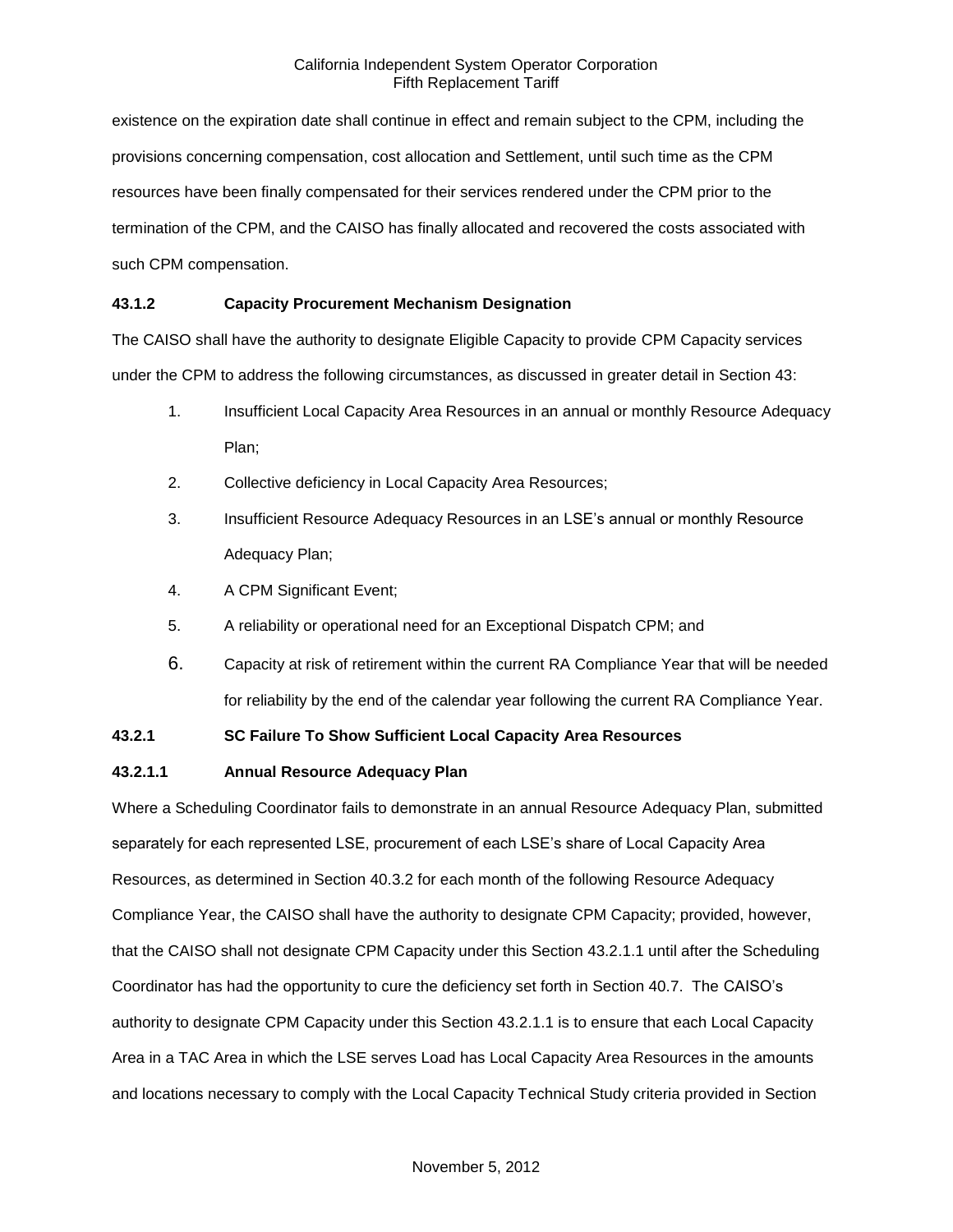40.3.1.1, after assessing the effectiveness of Generating Units under RMR Contracts, if any, and all Resource Adequacy Resources reflected in all submitted annual Resource Adequacy Plans and any supplements thereto, as may be permitted by the CPUC, Local Regulatory Authority, or federal agency and provided to the CAISO in accordance with Section 40.7, whether or not such Generating Units under RMR Contracts and Resource Adequacy Resources are located in the applicable Local Capacity Area.

### **43.2.1.2 Monthly Resource Adequacy Plan**

Where a Scheduling Coordinator fails to demonstrate in a monthly Resource Adequacy Plan, submitted separately for each represented LSE, procurement of each LSE's share of Local Capacity Area Resources, as determined in Section 40.3.2 for the reported month, the CAISO shall have the authority to designate CPM Capacity; provided, however, that the CAISO shall not designate CPM Capacity under this Section 43.2.1.2 until after the Scheduling Coordinator has had the opportunity to cure the deficiency as set forth in Section 40.7. The CAISO's authority to designate CPM Capacity under this Section 43.2.1.1 is to ensure that each Local Capacity Area in a TAC Area in which the LSE serves Load has Local Capacity Area Resources in the amounts and locations necessary to comply with the Local Capacity Technical Study criteria provided in Section 40.3.1.1, after assessing the effectiveness of Generating Units under RMR Contracts, if any, and all Resource Adequacy Resources reflected in all submitted annual and monthly Resource Adequacy Plans and any supplements thereto, as may be permitted by the CPUC, Local Regulatory Authority, or federal agency and provided to the CAISO in accordance with Section 40.7, whether or not such Generating Units under RMR Contracts and Resource Adequacy Resources are located in the applicable Local Capacity Area.

#### **43.2.2 Collective Deficiency In Local Capacity Area Resources**

The CAISO shall have the authority to designate CPM Capacity where the Local Capacity Area Resources specified in the annual Resource Adequacy Plans of all applicable Scheduling Coordinators, after the opportunity to cure under Section 43.2.2.1 has been exhausted, fail to ensure compliance in one or more Local Capacity Areas with the Local Capacity Technical Study criteria provided in Section 40.3.1.1, regardless of whether such resources satisfy, for the deficient Local Capacity Area, the minimum amount of Local Capacity Area Resources identified in the Local Capacity Technical Study, and after assessing the effectiveness of Generating Units under RMR Contracts, if any, and all Resource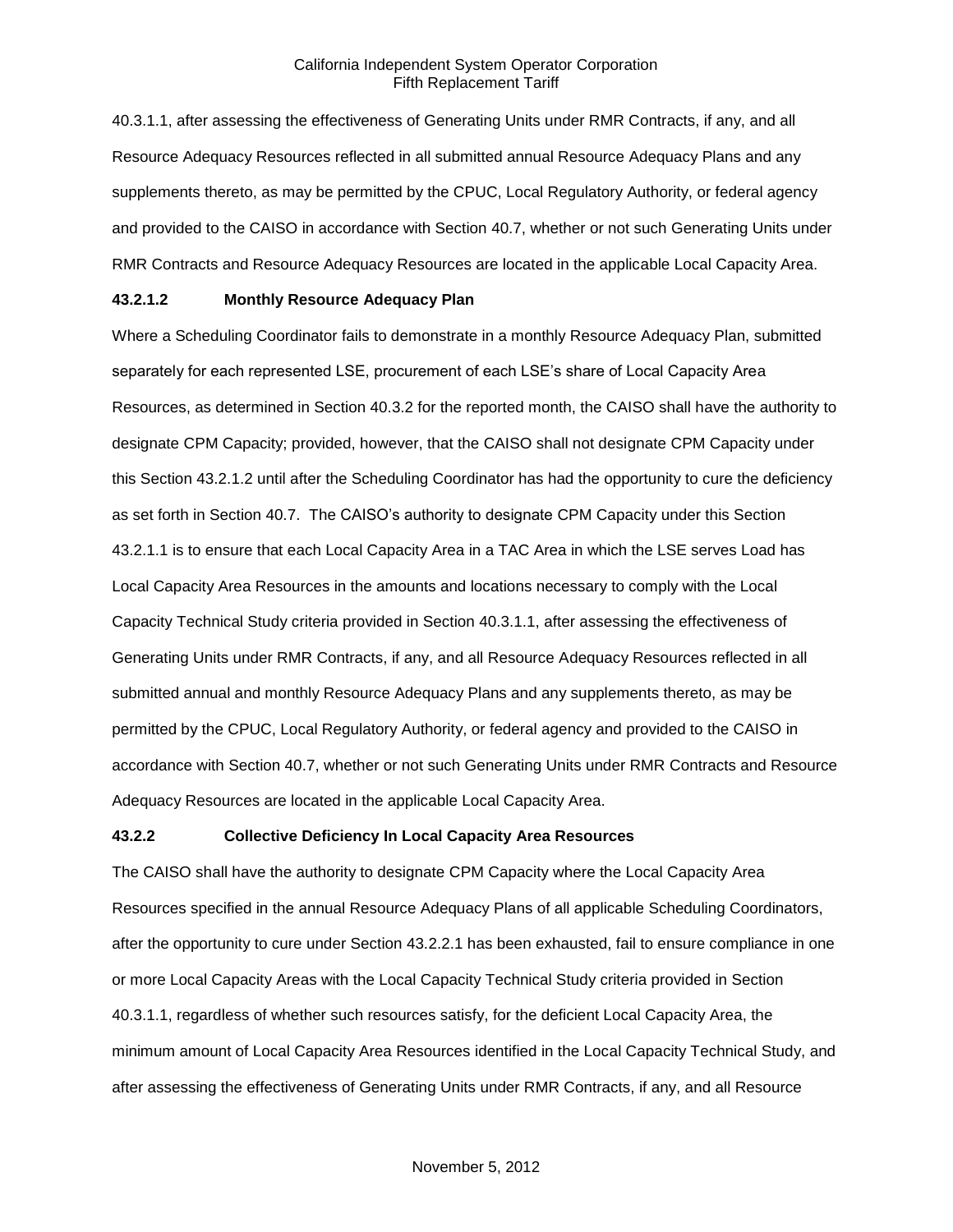Adequacy Resources reflected in all submitted annual Resource Adequacy Plans, whether or not such Generating Units under RMR Contracts and Resource Adequacy Resources are located in the applicable Local Capacity Area. The CAISO may, pursuant to this Section 43.2.2, designate CPM Capacity in an amount and location sufficient to ensure compliance with the Reliability Criteria applied in the Local Capacity Technical Study.

# **43.2.2.1 LSE Opportunity to Resolve Collective Deficiency in Local Capacity Area Resources**

Where the CAISO determines that a need for CPM Capacity exists under Section 43.2.2, but prior to any designation of CPM Capacity, the CAISO shall issue a Market Notice identifying the deficient Local Capacity Area and the quantity of capacity that would permit the deficient Local Capacity Area to comply with the Local Capacity Technical Study criteria provided in Section 40.3.1.1 and, where only specific resources are effective to resolve the Reliability Criteria deficiency, the CAISO shall provide the identity of such resources. Any Scheduling Coordinator may submit a revised annual Resource Adequacy Plan within thirty (30) days of the beginning of the Resource Adequacy Compliance Year demonstrating procurement of additional Local Capacity Area Resources consistent with the Market Notice issued under this Section.

Any Scheduling Coordinator that provides such additional Local Capacity Area Resources consistent with the Market Notice under this Section shall have its share of any CPM procurement costs under Section 43.7.3 reduced on a proportionate basis. If the full quantity of capacity is not reported to the CAISO under revised annual Resource Adequacy Plans in accordance with this Section, the CAISO may designate CPM Capacity sufficient to alleviate the deficiency.

# **43.2.3 SC Failure To Show Sufficient Resource Adequacy Resources**

The CAISO shall have the authority to designate CPM Capacity where a Scheduling Coordinator fails to demonstrate in an annual or monthly Resource Adequacy Plan, submitted separately for each represented LSE, procurement of sufficient Resource Adequacy Resources to comply with each LSE's annual and monthly Demand and Reserve Margin requirements under Section 40; provided that the CAISO shall not designate CPM Capacity under this Section 43.2.3 until after the Scheduling Coordinator has had the opportunity to cure the deficiency as set forth in Section 40.7; provide further that the CAISO shall not designate CPM Capacity under this Section 42.2.3 unless there is an overall net deficiency in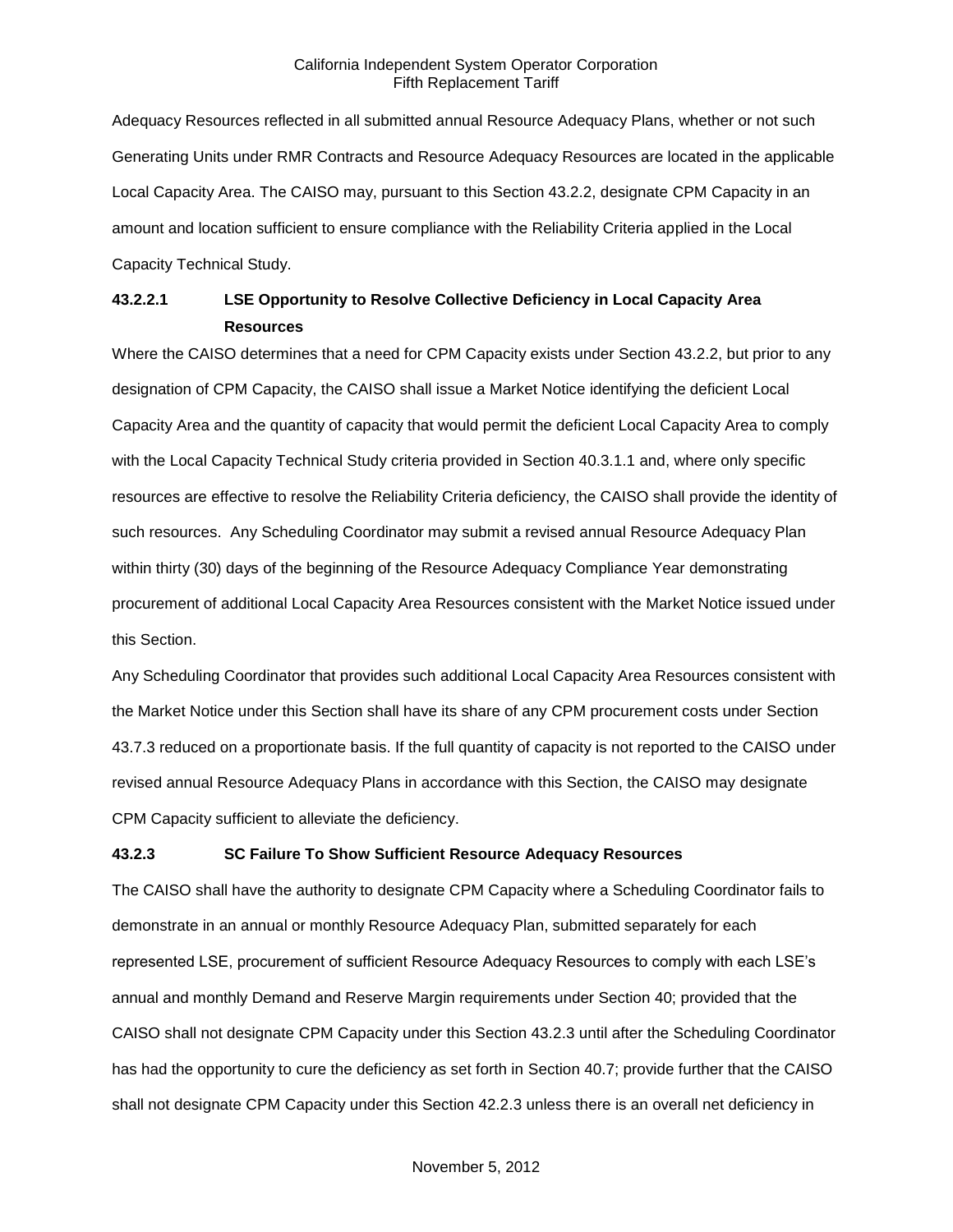meeting the total annual or monthly Demand and Reserve Margin requirements, whichever is applicable, after taking into account all LSE demonstrations in their applicable or monthly Resource Adequacy Plans.

# **43.2.4 CPM Significant Events**

The CAISO may designate CPM Capacity to provide service on a prospective basis following an CPM Significant Event, to the extent necessary to maintain compliance with Reliability Criteria and taking into account the expected duration of the CPM Significant Event.

# **43.2.5 Exceptional Dispatch CPM**

Except as provided in Section 43.2.5.1, the CAISO shall designate as CPM Capacity to provide service on a prospective basis the capacity of a resource that responds to an Exceptional Dispatch if the Exceptional Dispatch is issued pursuant to Section 34.9.1, subsections (6), (9) or (10) of Section 34.9.2, or Section 34.9.3, unless the Exceptional Dispatch directs the curtailment or shut down of the resource.

# **43.2.5.1 Limitation on Eligibility for Exceptional Dispatch CPM Designation**

The following capacity is not eligible to receive an Exceptional Dispatch CPM designation under this Section 43.2.5.1:

- (1) RA Capacity, RMR Capacity, and CPM Capacity; and
- (2) Capacity of a resource that is eligible to receive supplemental revenues under Section 39.10.3 during any month for which the resource has notified the CAISO under Section 39.10.3 that it chooses to receive supplemental revenues in lieu of an Exceptional Dispatch CPM designation

# **43.2.5.2 Quantity of Capacity included in an Exceptional Dispatch CPM Designation**

**43.2.5.2.1 Exceptional Dispatch Commitments of Non RA, Non RMR and Non CPM Resources** If a resource does not have any self-schedule, market-based commitment, or RA, RMR or CPM Capacity and receives an Exceptional Dispatch CPM designation under Section 43.2.5 following an Exceptional Dispatch eligible for a CPM designation, the CAISO shall designate as CPM Capacity the greater of the resource's PMin or the quantity of capacity needed from the resource to address the reliability issue as determined in an engineering assessment if available at that time. For designations made in the post-day ahead timeframe, the CAISO will make an initial determination of the quantity of Exceptional Dispatch CPM Capacity and will subsequently make a post-day ahead reliability assessment of the amount of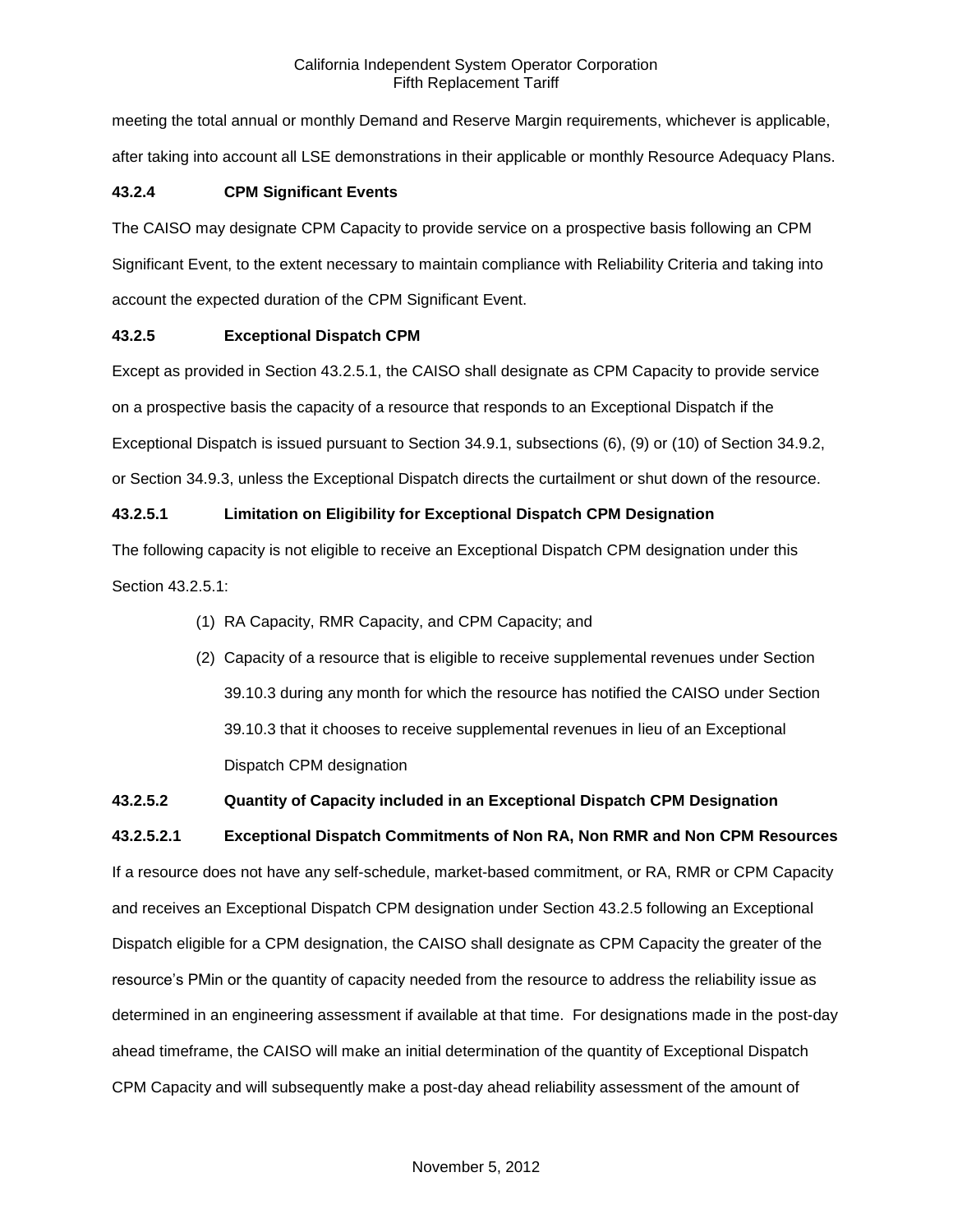capacity needed to address the reliability issue, as set forth in the Business Practice Manuals. If the postday ahead reliability assessment shows that no additional Exceptional Dispatch CPM Capacity is needed from the resource to address the reliability issue, the resource will be compensated based on the initial quantity of capacity designated. If the post-day ahead reliability assessment shows that additional Exceptional Dispatch CPM Capacity is needed from the resource to address the reliability issue, the CAISO will designate the incremental quantity of capacity, will treat the initial and incremental quantities of the Exceptional Dispatch CPM Capacity as a single designation effective as of the date of the initial designation, and will compensate the resource based on the sum of the initial and incremental quantities of the Exceptional Dispatch CPM Capacity for the term of the designation. Any incremental Exceptional Dispatch CPM Capacity designated under this section does not result in a new thirty (30) day term or sixty (60) -day term, as applicable.

# **43.2.5.2.2 Exceptional Dispatch of Partial RA, Partial CPM Unit, or Market Committed Resource**

If a resource is a Partial Resource Adequacy Resource, has a CPM designation of less than its entire capacity, has a Self Schedule or has a market based commitment, or has already received an Exceptional Dispatch CPM designation under Section 43.2.5, the CAISO shall designate as CPM Capacity the amount by which the quantity of capacity needed from the resource to address the reliability issue exceeds the greater of –

- (1) the capacity that the resources must make available to the CAISO as the result of an RA Capacity or CPM Capacity obligation; if any; and
- (2) the sum of any Self-Schedule and any market-based commitment or dispatch of the resource.

## **43.2.5.2.3 Subsequent Exceptional Dispatch**

If the CAISO, during the term of a resource's Exceptional Dispatch CPM designation, issues a subsequent Exceptional Dispatch to the resource that exceeds the sum of the resource's CPM Capacity and RA Capacity, the subsequent Exceptional Dispatch CPM Capacity shall equal the difference between the quantity of capacity needed from the resource to address the reliability issue, as determined in an engineering assessment conducted as set forth in the Business Practice Manuals, and the sum of the resource's CPM Capacity and RA Capacity, but not to exceed the resource's Eligible Capacity. The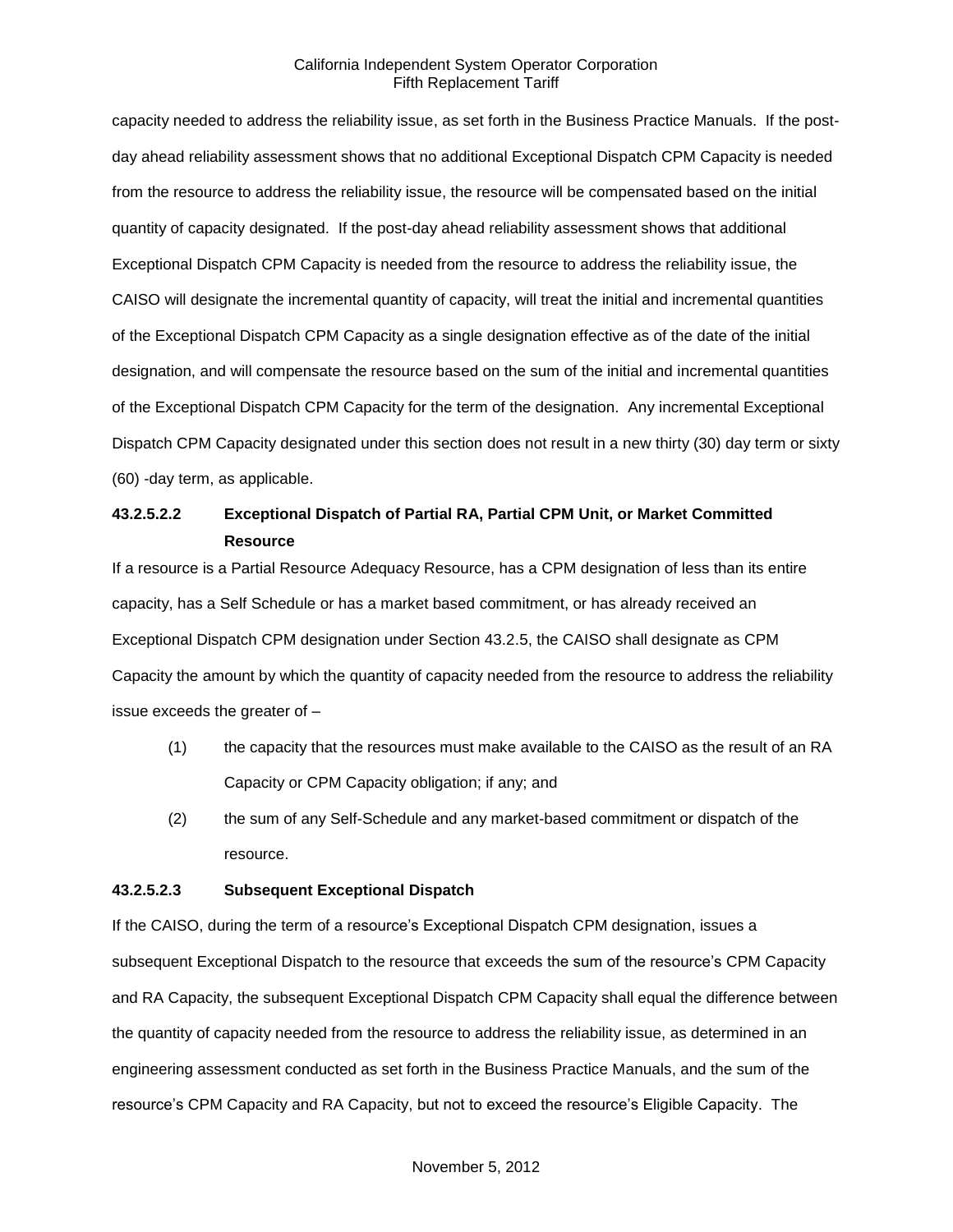increase will be effective for the remainder of the initial Exceptional Dispatch CPM Term and retroactively to the beginning of the initial Exceptional Dispatch CPM Term or the first day of the month in which the increase occurs, whichever is later. Any incremental Exceptional Dispatch issued within any Exceptional Dispatch CPM Term does not result in a new 30-day term or 60-day term, as applicable.

## **43.2.5.2.4 Change in RA, RMR or CPM Status**

If a resource has an RA, RMR or CPM Capacity obligation that pre-existed the resource's Exceptional Dispatch CPM designation and, during the term of the resource's Exceptional Dispatch CPM designation, the amount of the resource's RA, RMR or CPM Capacity is reduced, the CAISO will increase the CPM designation by the amount, if any, necessary to ensure that the sum of Exceptional Dispatch CPM designation quantity and any remaining RA Capacity is not less than PMin. If capacity that receives an Exceptional Dispatch CPM designation becomes RA Capacity or receives a monthly CPM designation or Significant Event designation or receives an RMR Contract as of a certain date, then the Exceptional Dispatch CPM designation shall be reduced by the amount of the new RA Capacity, CPM Significant Event designation, or RMR Contract from that date through the rest of the 30-day term.

## **43.2.6 Capacity At Risk Of Retirement Needed For Reliability**

The CAISO shall have the authority to designate CPM Capacity to keep a resource in operation that is at risk of retirement during the current RA Compliance Year and that will be needed for reliability by the end of the calendar year following the current RA Compliance Year. The CAISO may issue this risk of retirement CPM designation in the event that all of the following requirements apply:

- (1) the resource was not contracted as RA Capacity nor listed as RA Capacity in any LSE's annual Resource Adequacy Plan during the current RA Compliance Year;
- (2) the CAISO did not identify any deficiency, individual or collective, in an LSE's annual Resource Adequacy Plan for the current RA Compliance Year that resulted in a CPM designation for the resource in the current RA Compliance Year;
- (3) CAISO technical assessments project that the resource will be needed for reliability purposes, either for its locational or operational characteristics, by the end of the calendar year following the current RA Compliance Year;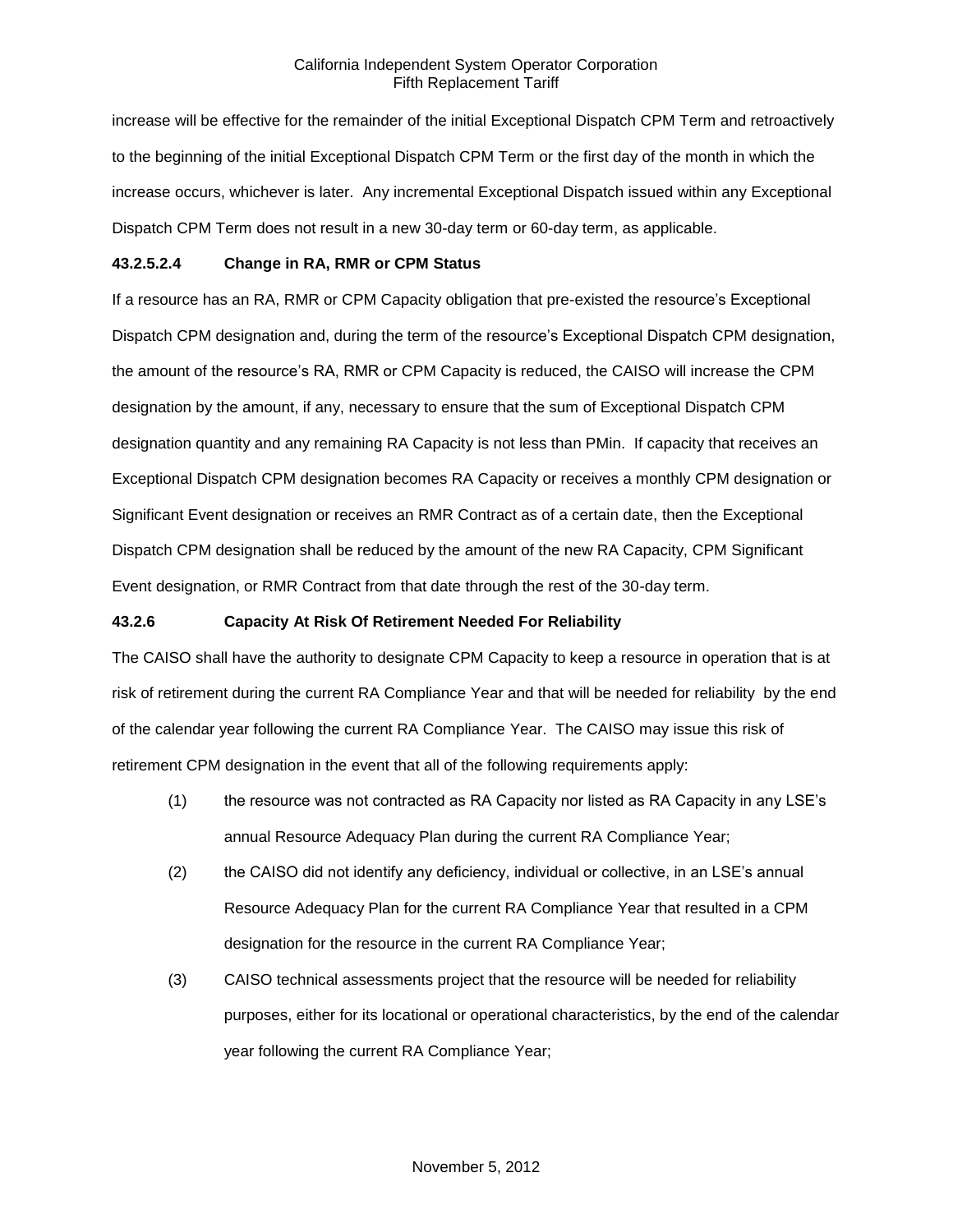- (4) no new generation is projected by the ISO to be in operation by the start of the subsequent RA Compliance Year that will meet the identified reliability need; and
- (5) the resource owner submits to the CAISO and DMM, at least 180 days prior to terminating the resource's PGA or removing the resource from PGA Schedule 1, a request for a CPM designation under this Section 43.2.6 and the affidavit of an executive officer of the company who has the legal authority to bind such entity, with the supporting financial information and documentation discussed in the BPM for Reliability Requirements, that attests that it will be uneconomic for the resource to remain in service in the current RA Compliance Year and that the decision to retire is definite unless CPM procurement occurs;

If the CAISO determines that all of the requirements have been met, prior to issuing the CPM designation, the CAISO shall prepare a report that explains the basis and need for the CPM designation. The CAISO shall post the report on the CAISO's Website and allow an opportunity of no less than seven (7) days for stakeholders to review and submit comments on the report and no less than thirty (30) days for an LSE to procure Capacity from the resource. If an LSE does not, within that period, procure sufficient RA Capacity to keep the resource in operation during the current RA Compliance Year, the CAISO may issue the risk of retirement CPM designation; provided that the CAISO determines that the designation is necessary and that all other available procurement measures have failed to procure the resources needed for reliable operation. The ISO will not issue CPM designations in order to circumvent existing procurement mechanisms that could adequately resolve reliability needs.

#### **43.3 Terms Of CPM Designation**

#### **43.3.1 SC Annual Plan Failure To Show Local Capacity Area Resources**

CPM Capacity designated under Section 43.2.2.1 shall have a minimum commitment term of one (1) month and a maximum commitment term of one (1) year, based on the period(s) of overall shortage as reflected in the annual Resource Adequacy Plans that have been submitted. The term of the designation may not extend into a subsequent Resource Adequacy Compliance Year.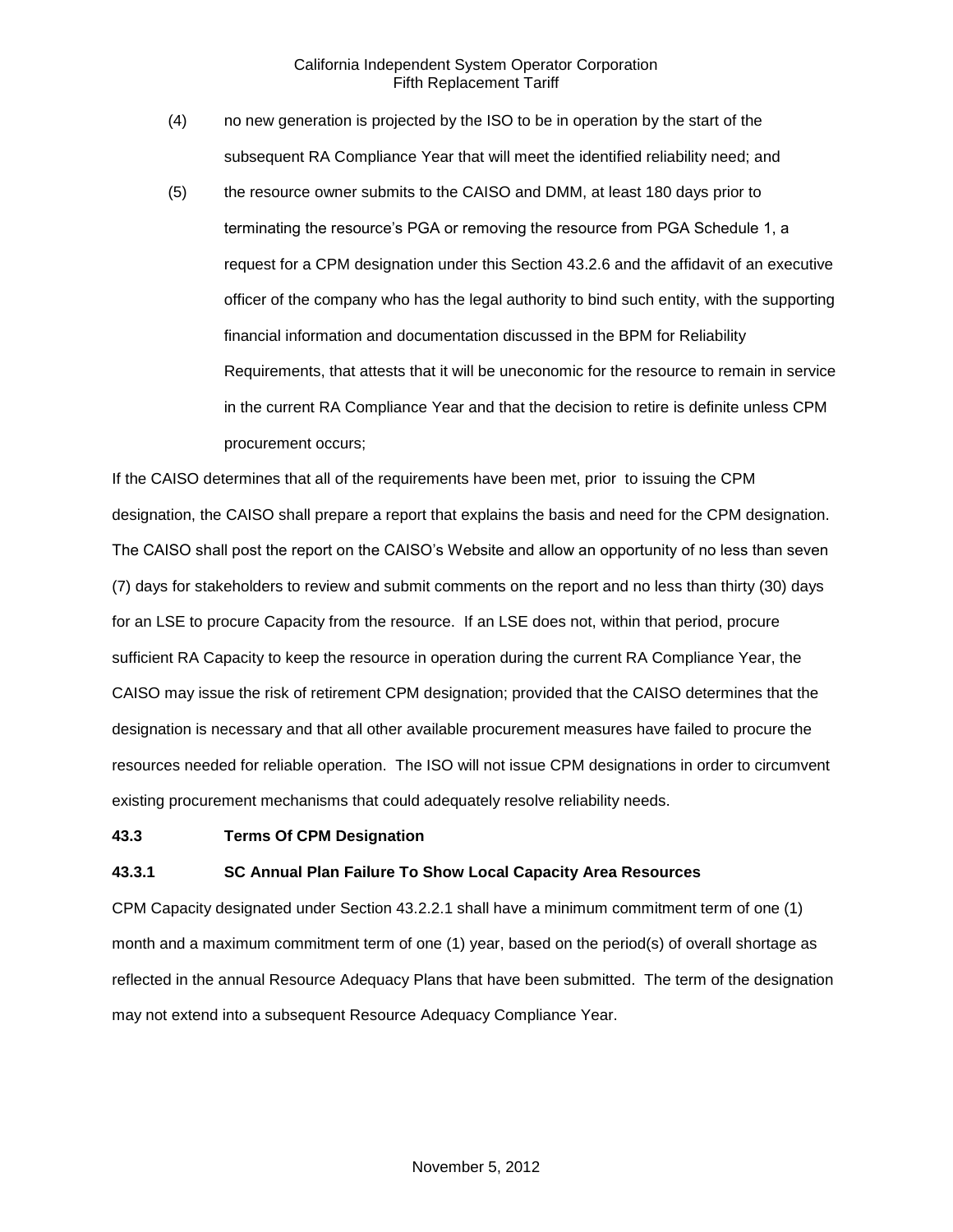## **43.3.2 SC Month Plan Failure To Show Local Capacity Area Resources**

CPM Capacity designated under Section 43.2.1.2 shall have a minimum commitment term of one (1) month. The term of the designation may not extend into a subsequent Resource Adequacy Compliance Year.

### **43.3.3 Annual Plan Collective LCA Resouces Insufficient**

CPM Capacity designated under Section 43.2.2 shall have a minimum commitment term of one (1) month and a maximum commitment term of one year, based on the period(s) of overall shortage as reflected in the annual Resource Adequacy Plans that have been submitted. The term of the designation may not extend into a subsequent Resource Adequacy Compliance Year.

## **43.3.4 SC Failure To Show Sufficient Resource Adequacy Resources**

CPM Capacity designated under Section 43.2.3 shall: (a) have a minimum commitment term of one (1) month and a maximum commitment term equal to the maximum annual procurement period established by the Local Reliability Authority based on the period of the deficiency reflected in the annual Resource Adequacy Plan or (b) have a commitment term of one (1) month if the deficiency is in the monthly Resource Adequacy Plan. The term of the designation may not extend into a subsequent Resource Adequacy Compliance Year.

## **43.3.5 Term – CPM Significant Event**

CPM Capacity designated under Section 43.1.4 shall have an initial term of thirty (30) days. If the CAISO determines that the CPM Significant Event is likely to extend beyond the thirty (30) day period, the CAISO shall extend the designation for another sixty (60) days. During this additional sixty (60) day period, the CAISO will provide Market Participants with an opportunity to provide alternative solutions to meet the CAISO's operational and reliability needs in response to the CPM Significant Event, rather than rely on the CAISO's designation of capacity under the CPM. The CAISO shall consider and implement, if acceptable to the CAISO in accordance with Good Utility Practice, such alternative solutions provided by Market Participants in a timely manner. If Market Participants do not submit any alternatives to the designation of CPM capacity that are fully effective in addressing the deficiencies in Reliability Criteria resulting from CPM Significant Event, the CAISO shall extend the term of the designation under Section 43.1.4 for the expected duration of the CPM Significant Event.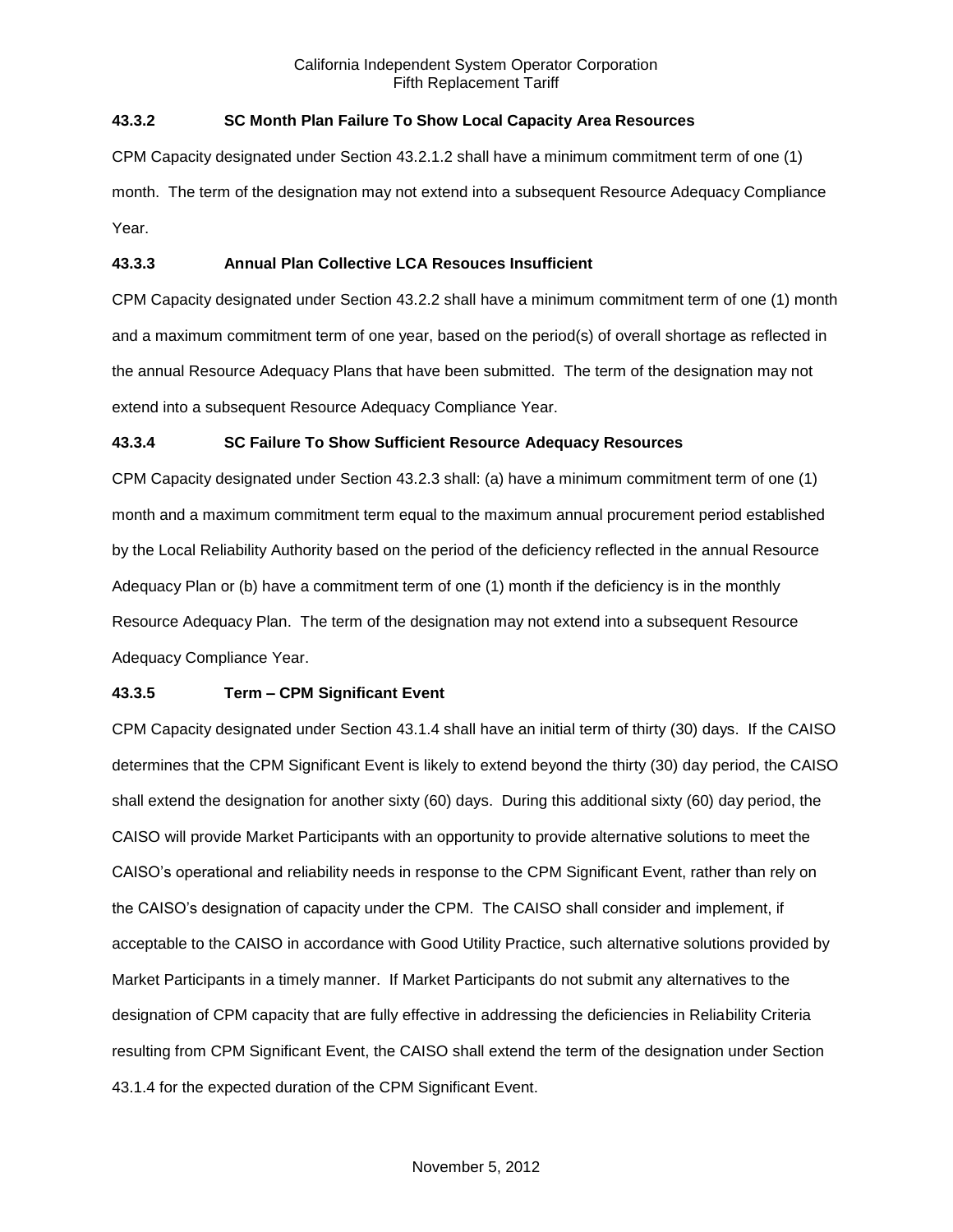If the solutions offered by Market Participants are only partially effective in addressing the CAISO's operational and reliability needs resulting from the CPM Significant Event, the CAISO shall extend the designation under Section 43.1.4 for the expected duration of the CPM Significant Event, but only as to the amount of CPM Capacity necessary to satisfy the CAISO's operational and reliability needs after taking into account the effective capacity provided by the alternative solution. If there is a reasonable alternative solution that fully resolves the CAISO's operational and reliability needs, the CAISO will not extend the designation under Section 43.2.4.

## **43.3.6 Term – Exceptional Dispatch CPM**

The CAISO shall make an explicit determination for each initial Exceptional Dispatch CPM designation as to whether it was necessary to address an Exceptional Dispatch CPM System Reliability Need or an Exceptional Dispatch CPM Non-System Reliability Need. Exceptional Dispatch CPM Capacity designated under Section 43.2.5 for an Exceptional Dispatch CPM System Reliability Need shall have an Exceptional Dispatch CPM Term of thirty (30) days. If the CAISO determines that the circumstances that led to the Exceptional Dispatch are likely to extend beyond the initial thirty (30) day period, the CAISO shall issue an Exceptional Dispatch CPM or other CPM designation for an additional thirty (30) days. Exceptional Dispatch CPM Capacity designated under Section 43.2.5 for an Exceptional Dispatch CPM Non-System Reliability Need shall have an Exceptional Dispatch CPM Term of sixty (60) days. If the CAISO determines that the circumstances that led to the Exceptional Dispatch are likely to extend beyond the initial sixty (60) day period, the CAISO shall issue an Exceptional Dispatch CPM or other CPM designation for an additional sixty (60) days.

### **43.3.7 Term - Capacity At Risk Of Retirement Needed For Reliability**

A CPM designation for Capacity at risk of retirement under Section 43.2.6 shall have a minimum commitment term of one (1) month and a maximum commitment term of one (1) year, based on the number of months for which the capacity is to be procured within the current RA Compliance Year, The term of the designation may not extend into a subsequent Resource Adequacy Compliance Year. The CAISO shall rescind the CPM designation for any month during which the resource is under contract with an LSE to provide RA Capacity.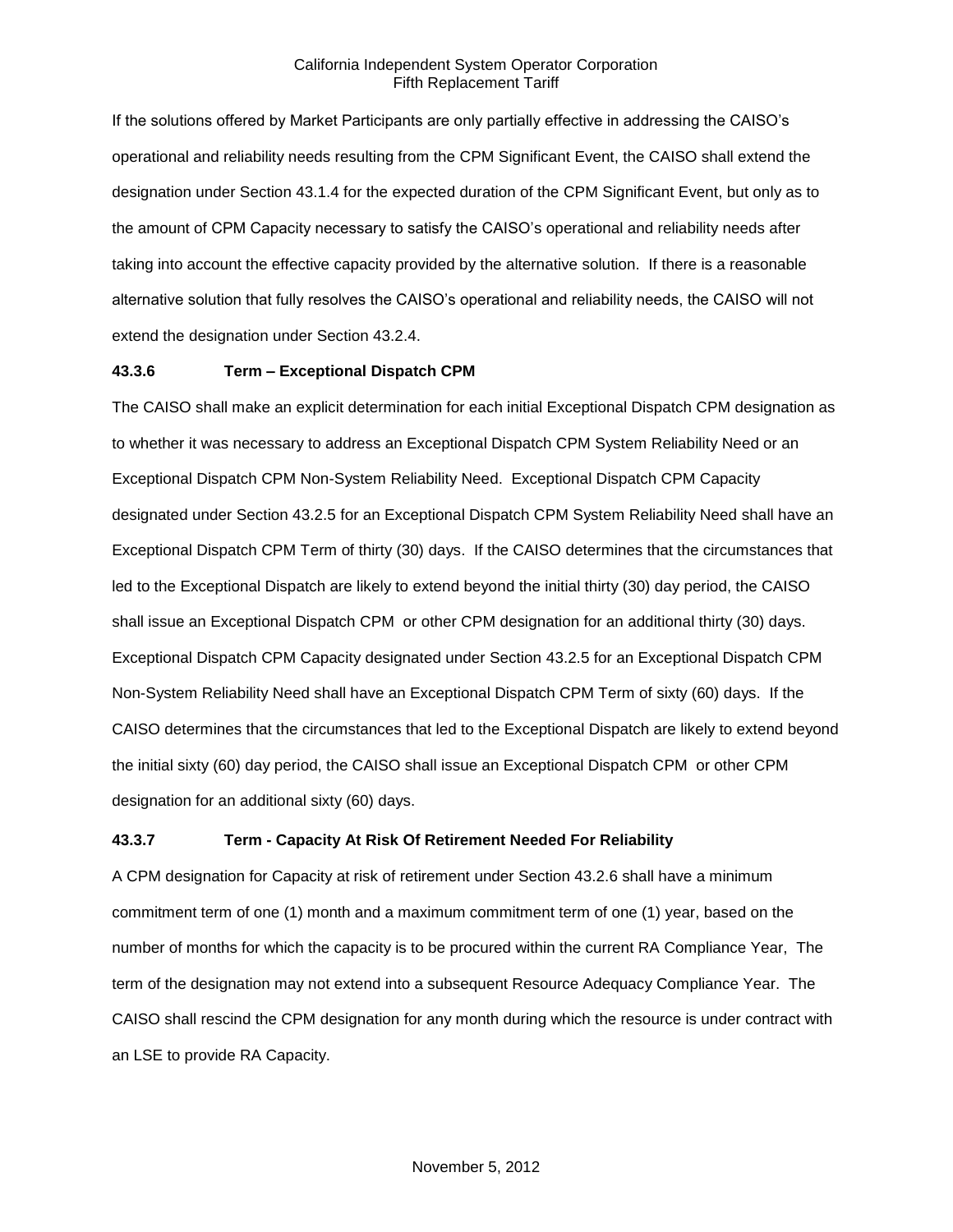# **43.4 Selection Of Eligible Capacity Under The CPM**

In accordance with Good Utility Practice, the CAISO shall make designations of Eligible Capacity as CPM Capacity under Section 43.1 by applying the following criteria in the order listed:

- (1) the effectiveness of the Eligible Capacity at meeting the designation criteria specified in Section 43.2;
- (2) the capacity costs associated with the Eligible Capacity;
- (3) the quantity of a resource's available Eligible Capacity, based on a resource's PMin, relative to the remaining amount of capacity needed;
- (4) the operating characteristics of the resource, such as dispatchability, Ramp Rate, and load-following capability;
- (5) whether the resource is subject to restrictions as a Use-Limited Resource; and
- (6) for designations under Section 43.2.3, the effectiveness of the Eligible Capacity in meeting local and/or zonal constraints or other CAISO system needs.

In applying these selection criteria, the goal of the CAISO is to designate lower cost resources that will be effective in meeting the reliability needs underlying the CPM designations. In making this determination, the CAISO will apply the first criterion to identify the effective Eligible Capacity by considering the effectiveness of the resources at meeting the designation criteria for the type of CPM to be issued and at resolving the underlying reliability need. The CAISO will apply the second criterion by considering the cost of the effective Eligible Capacity. The CAISO will endeavor to designate a resource at the CPM Capacity price determined in accordance with Section 43.6.1 before selecting a resource with a higher unit-specific CPM Capacity price specified under Section 43.6.2. The CAISO will endeavor to designate resources that have specified a capacity price before designating resources that have not specified a CPM Capacity price under Section 43.6.2.1. The CAISO will apply the third criterion by considering the quantity of a resource's Eligible Capacity. The CAISO will endeavor to select a resource that has a PMin at or below the capacity that is needed to meet the reliability need before selecting a resource that has a PMin that would result in over-procurement. The CAISO will apply the fourth criterion by considering specific operating characteristics of a resource, such as dispatchability, ramp rate, and load-following capability to the extent that such characteristics are an important factor in resolving the reliability need.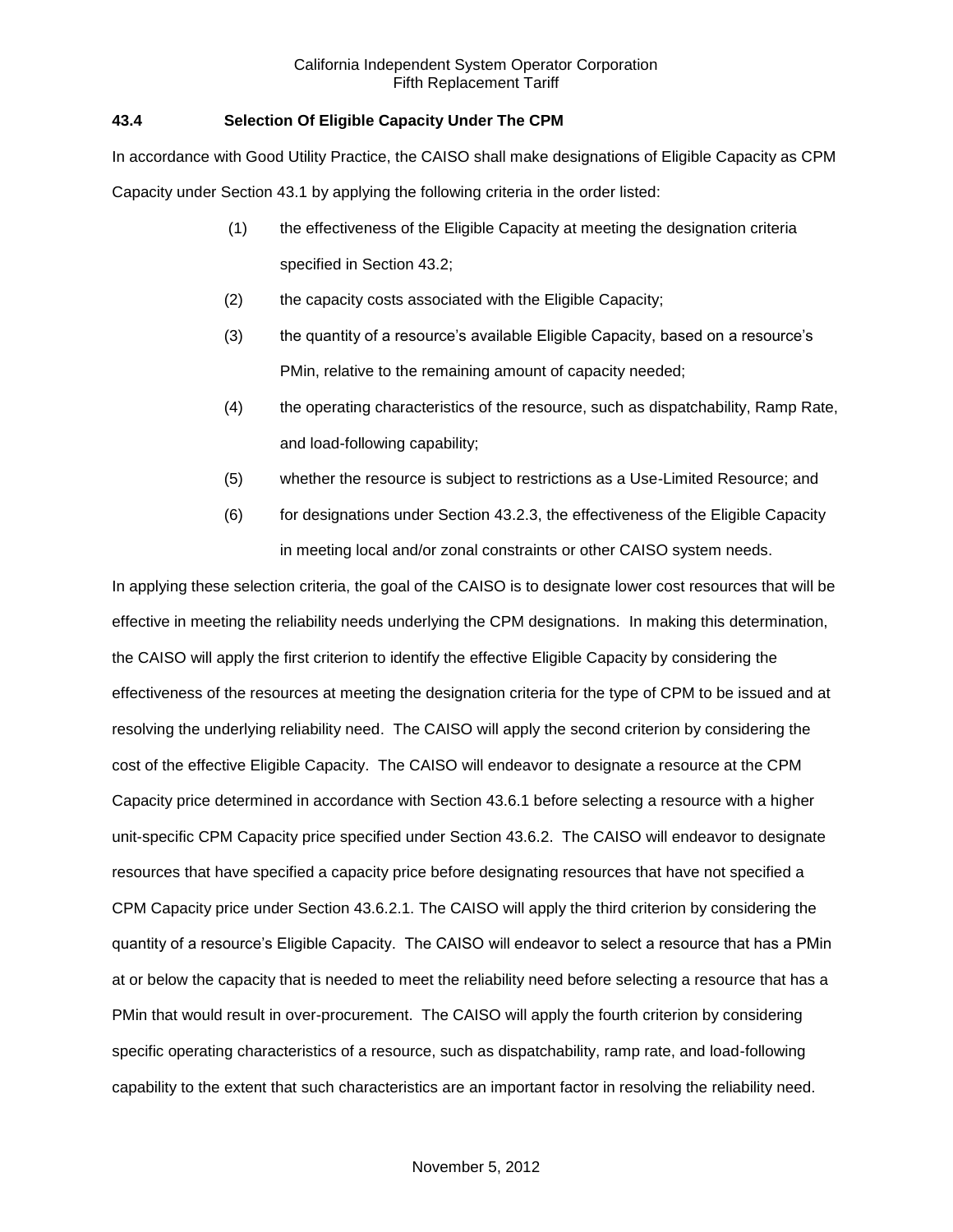The CAISO will apply the fifth criterion by considering whether a resource is use-limited and whether that status may restrict its ability to be available to the CAISO in the Day-Ahead Market and Real-Time Market throughout the period for which it is being procured. To the extent that use-limited resources are capable of performing the required service for the duration of the CPM designation, the CAISO will not unduly discriminate in favor of non-Use Limited resources when applying the selection criteria. The ISO will apply the sixth criterion by considering the effectiveness of the Eligible Capacity to meet local and/or zonal constraints or other CAISO system needs for CPM designations under 43.2.3. If after applying these criteria, two or more resources that are eligible for designation equally satisfy these criteria, the CAISO shall utilize a random selection method to determine the designation between those resources. While the CAISO does not have to designate the full capability of a resource, the CAISO may designate under the CPM an amount of CPM Capacity from a resource that exceeds the amount of capacity identified to ensure compliance with the Reliability Criteria set forth in Section 40.3 due to the PMin or other operational requirements/limits of a resource that has available capacity to provide CPM service. The CAISO shall not designate the capacity of a resource for an amount of capacity that is less than the resource's PMin.

#### **43.5 Obligations Of A Resource Designated Under The CPM**

#### **43.5.1 Availability Obligations**

Capacity from resources designated under the CPM shall be subject to all of the availability, dispatch, testing, reporting, verification and any other applicable requirements imposed under Section 40.6 on Resource Adequacy Resources identified in Resource Adequacy Plans. In accordance with those requirements, CPM Capacity designated under the CPM shall meet the Day-Ahead availability requirements specified in Section 40.6.1 and the Real-Time availability requirements of Section 40.6.2. Also in accordance with those requirements, Generating Units designated under the CPM that meet the definition of Short Start Units shall have the obligation to meet the additional availability requirements of Section 40.6.3, and Generating Units designated under the CPM that meet the definition of Long Start Units will have the rights and obligations specified in Section 40.6.7.1.

If the CAISO has not received an Economic Bid or a Self-Schedule for CPM Capacity, the CAISO shall utilize a Generated Bid in accordance with the procedures specified in Section 40.6.8.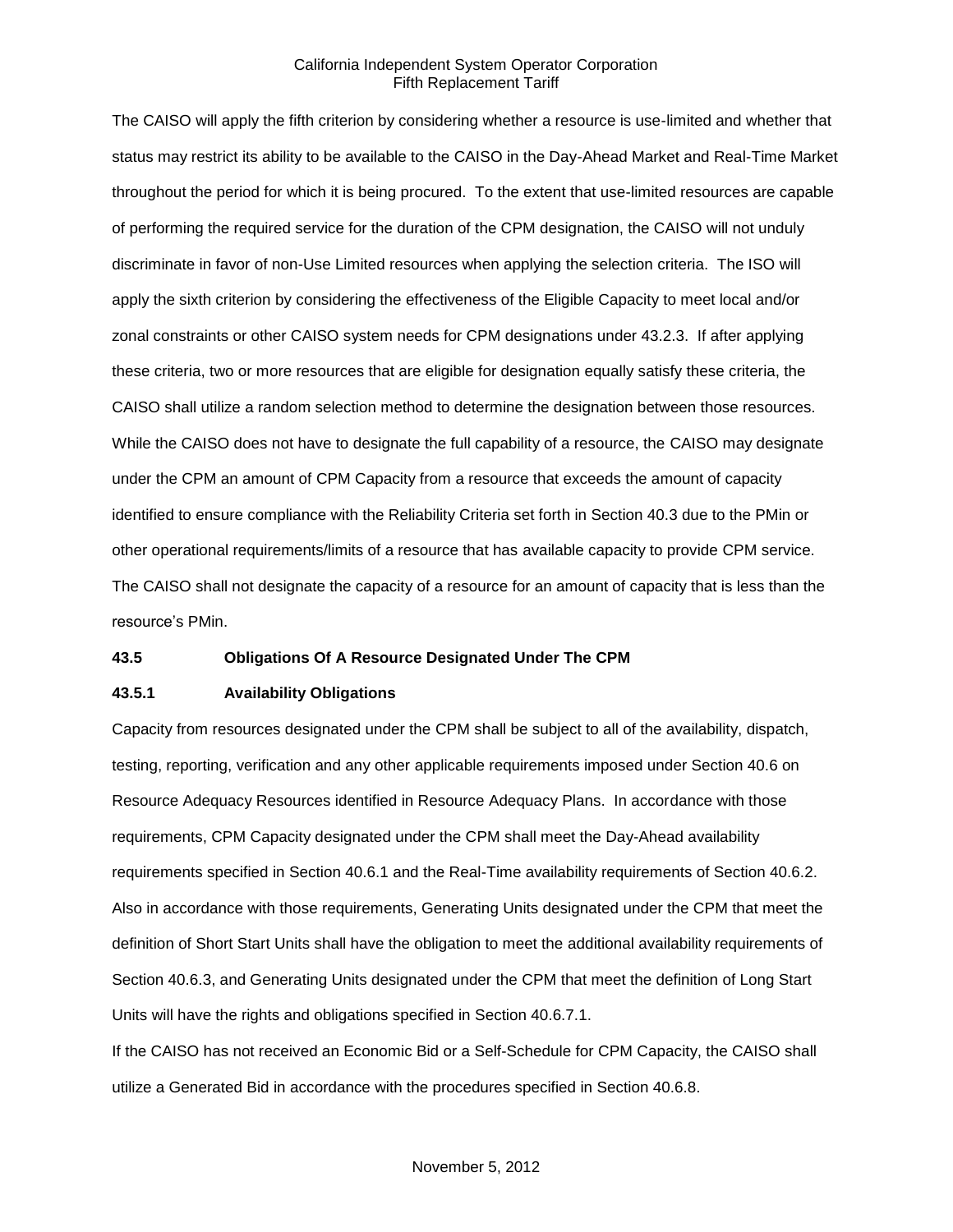In addition to Energy Bids, resources designated under the CPM shall submit Ancillary Service Bids for their CPM Capacity to the extent that the resource is certified to provide the Ancillary Service.

## **43.5.2 Obligation To Provide Capacity And Termination**

The decision to accept an CPM designation shall be voluntary for the Scheduling Coordinator for any resource. If the Scheduling Coordinator for a resource accepts an CPM designation, it shall be obligated to perform for the full quantity and full period of the designation with respect to the amount of CPM Capacity for which it has accepted an CPM designation. If a Participating Generator's or Participating Load's Eligible Capacity is designated under the CPM after the Participating Generator or Participating Load has filed notice to terminate its Participating Generator Agreement, QF PGA, Pseudo-Tie Participating Generator Agreement, or Participating Load Agreement or withdraw the Eligible Capacity from its Participating Generator Agreement, QF PGA, Pseudo-Tie Participating Generator Agreement, or Participating Load Agreement, and the Scheduling Coordinator for the resource agrees to provide service under the CPM, then the Scheduling Coordinator shall enter into a new Participating Generator Agreement, QF PGA, Pseudo-Tie Participating Generator Agreement, or Participating Load Agreement, as applicable, with the CAISO.

#### **43.6 Reports**

The CAISO shall publish the following reports and notices.

#### **43.6.1 CPM Designation Market Notice**

The CAISO shall issue a Market Notice within two (2) Business Days of an CPM designation under Sections 43.2.1 through 43.2.6. CPM designations as a result of Exceptional Dispatches shall be subject to the reporting requirement set forth in Section 34.9.4. The Market Notice shall include a preliminary description of what caused the CPM designation, the name of the resource(s) procured, the preliminary expected duration of the CPM designation, the initial designation period, and an indication that a designation report is being prepared in accordance with Section 43.6.2. For Exceptional Dispatch CPM designations, the market notice shall additionally indicate whether the designation was made to address an Exceptional Dispatch CPM System Reliability Need or an Exceptional Dispatch CPM Non-System Reliability Need, specify the quantity of the Exceptional Dispatch CPM capacity that was procured and the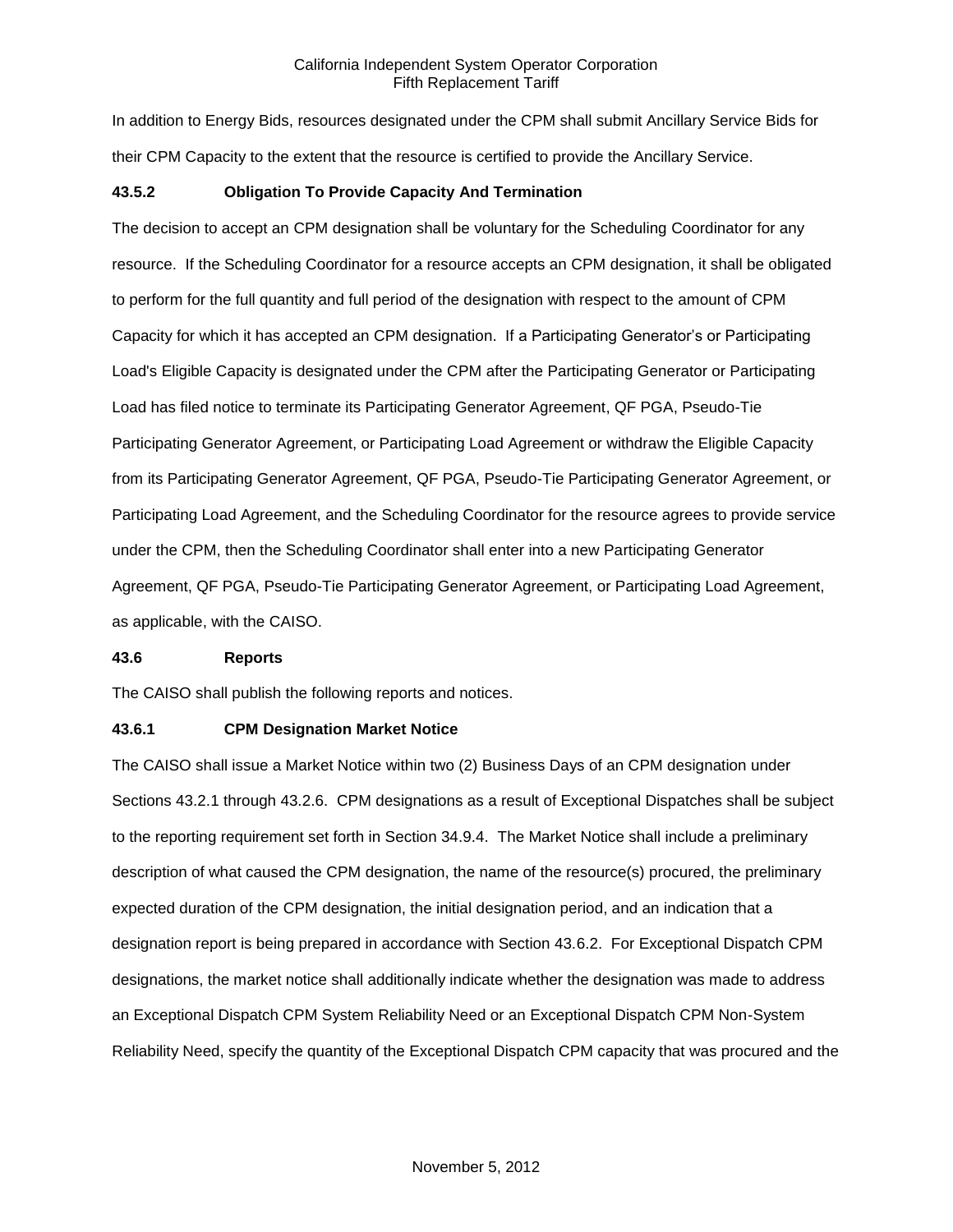Exceptional Dispatch CPM Term, and identify the engineering assessment the CAISO used to determine the quantity of capacity needed from the resource to address the reliability issue.

# **43.6.2 Designation Of A Resource Under The CPM**

The CAISO shall post a designation report to the CAISO Website and provide a Market Notice of the availability of the report within the earlier of thirty (30) days of procuring a resource under Sections 43.2.1 through 43.2.6 or ten (10) days after the end of the month. The designation report shall include the following information:

- (1) A description of the reason for the designation (LSE procurement shortfall, Local Capacity Area Resource effectiveness deficiency, or CPM Significant Event), and an explanation of why it was necessary for the CAISO to utilize the CPM authority);
- (2) The following information would be reported for all backstop designations:
	- (a) the resource name;
	- (b) the amount of CPM Capacity designated (MW),
	- (c) an explanation of why that amount of CPM Capacity was designated,
	- (d) the date CPM Capacity was designated,
	- (e) the duration of the designation; and
	- (f) the price for the CPM procurement; and
- (3) If the reason for the designation is an CPM Significant Event, the CAISO will also include:
	- (a) a discussion of the event or events that have occurred, why the CAISO has procured CPM Capacity, and how much has been procured;
	- (b) an assessment of the expected duration of the CPM Significant Event;
	- (c) the duration of the initial designation (thirty (30) days); and
	- (d) a statement as to whether the initial designation has been extended (such that the backstop procurement is now for more than thirty (30) days), and, if it has been extended, the length of the extension.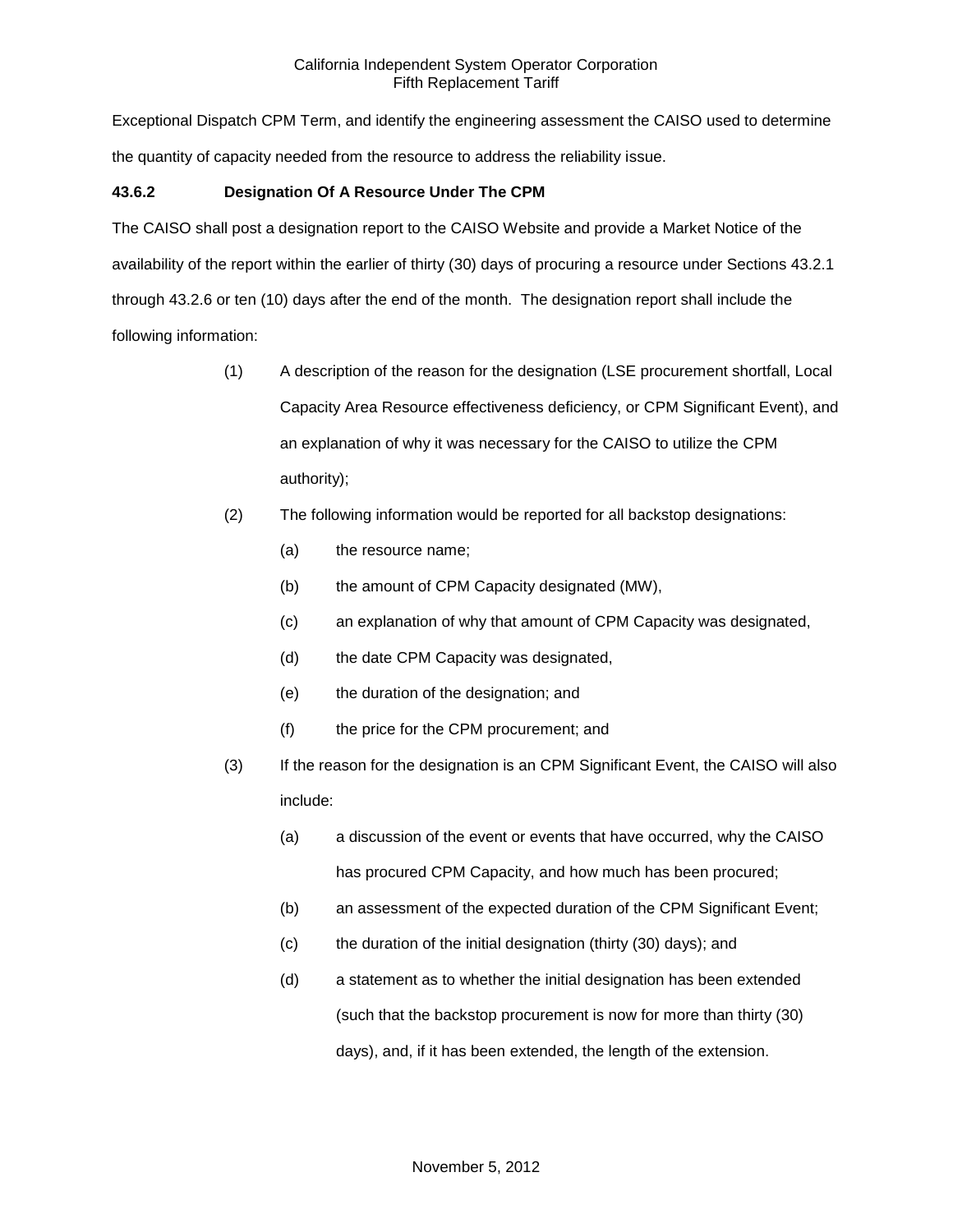(4) If the reason for the designation is Exceptional Dispatch CPM Capacity, the CAISO will also include additional information about the CAISO's determination of the quantity and term of the designation, which supplements the information included in the market notice issued pursuant to Section 43.6.1.

# **43.6.3 Non-Market And Repeated Market Commitment Of Non-RA Capacity**

Within ten (10) calendar days after the end of each month, the CAISO shall post a report to the CAISO Website that identifies for the prior month:

- (1) Any non-market commitments of non-Resource Adequacy Capacity; and
- (2) All market commitments of non-Resource Adequacy Capacity.

The CAISO will provide a Market Notice of the availability of this report. The report will not include commitments of RMR Generation capacity, Resource Adequacy Capacity or designated CPM Capacity. The report shall include the following information:

- (a) the name of the resource;
- (b) the IOU Service Area and Local Capacity Area (if applicable);
- (c) the maximum capacity committed in response to the event (MW);
- (d) how capacity was procured (for example, by RUC or Exceptional Dispatch);
- (e) the reason capacity was committed; and
- (f) information as to whether or not all Resource Adequacy Resources and previously-designated CPM Capacity were used first and, if not, why they were not.

# **43.6.4 Board Of Governors Report**

The CAISO will include in the operations report provided to the CAISO Governing Board at each board meeting a summary of CPM costs.

# **43.7 Payments To Resources Designated Under The CPM**

Scheduling Coordinators for Eligible Capacity may submit to the CAISO an intention to be paid a monthly CPM Capacity Payment under Section 43.7.1 or Section 43.7.2. Scheduling Coordinators for Eligible Capacity will be able to change their selections annually within thirty (30) days of a CAISO Market Notice seeking such payment preferences. To the extent a Scheduling Coordinator for Eligible Capacity does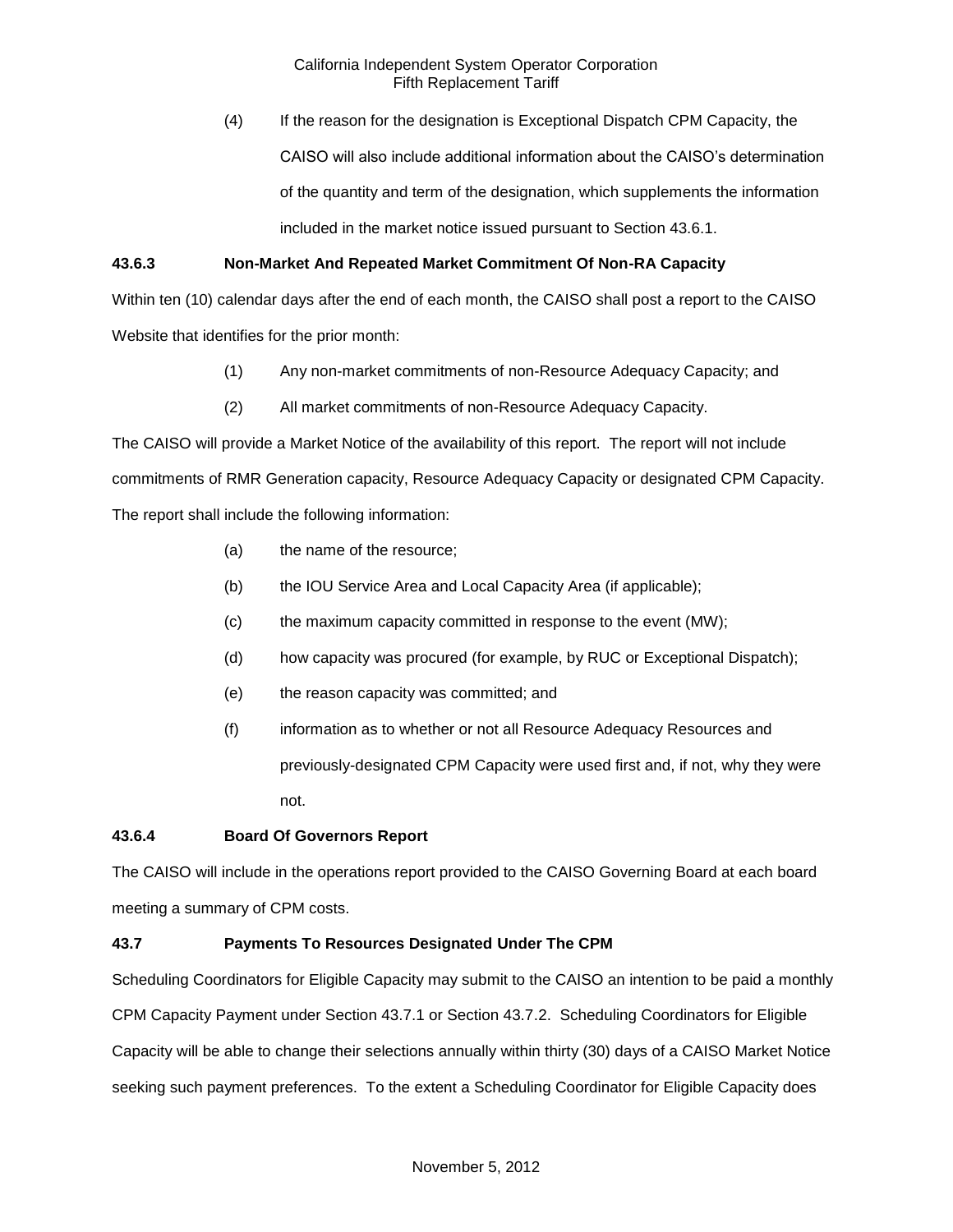not submit a selection to be compensated in accordance with Section 43.7.1, the Scheduling Coordinator shall be deemed to have selected to be paid on a resource-specific basis pursuant to Section 43.7.2, for purposes of the CAISO's CPM designation determinations.

## **43.7.1 Monthly CPM Capacity Payment**

On February 16, 2012, the fixed CPM Capacity price of \$67.50/kW-year shall become effective and shall remain in effect for two (2) years. On February 16, 2014, the fixed CPM Capacity price shall increase by five (5) percent and the effective price shall be \$70.88/kW-year, which shall remain in effect for two (2) years until February 16, 2016.

# **43.7.1.1 Calculation of Monthly CPM Capacity Payment**

Scheduling Coordinators representing resources receiving payment under Section 43.7.1 shall receive a monthly CPM Capacity Payment for each month of CPM designation equal to the product of the amount of their CPM Capacity, the relevant CPM Availability Factor for Forced Outages, as determined in accordance with Appendix F, Schedule 6, a monthly shaping factor as set forth in Appendix F, Schedule 6, the effective fixed CPM Capacity price per kW-year and the CPM Availability Percentage for Maintenance Outages, so that the formula for determining the monthly CPM Capacity Payment would be as follows:

> (CPM Capacity MW) x (CPM Availability Factor for Forced Outages) x (1/12 monthly shaping factor) x (effective fixed CPM Capacity price per kW-year) x CPM Availability Percentage for Maintenance Outages.

The CPM Availability Percentage for Maintenance Outages is equal to the ratio of: (1) the sum of the CPM Capacity MW for each hour of the month across all hours of the month, where the actual capacity MW available to the CAISO, if less than the CPM Capacity MW, shall be substituted for CPM Capacity MW for each hour the resource is not available due to a Maintenance Outage or non-temperature-related ambient de-rates to (2) the product of CPM Capacity MW and the total hours in the month. The foregoing formula shall apply to all CPM Capacity receiving monthly CPM Capacity Payments under this Section 43.6.1 except for CPM Capacity designated to respond to a CPM Significant Event or an Exceptional Dispatch CPM, in which case the monthly CPM Capacity Payment shall be based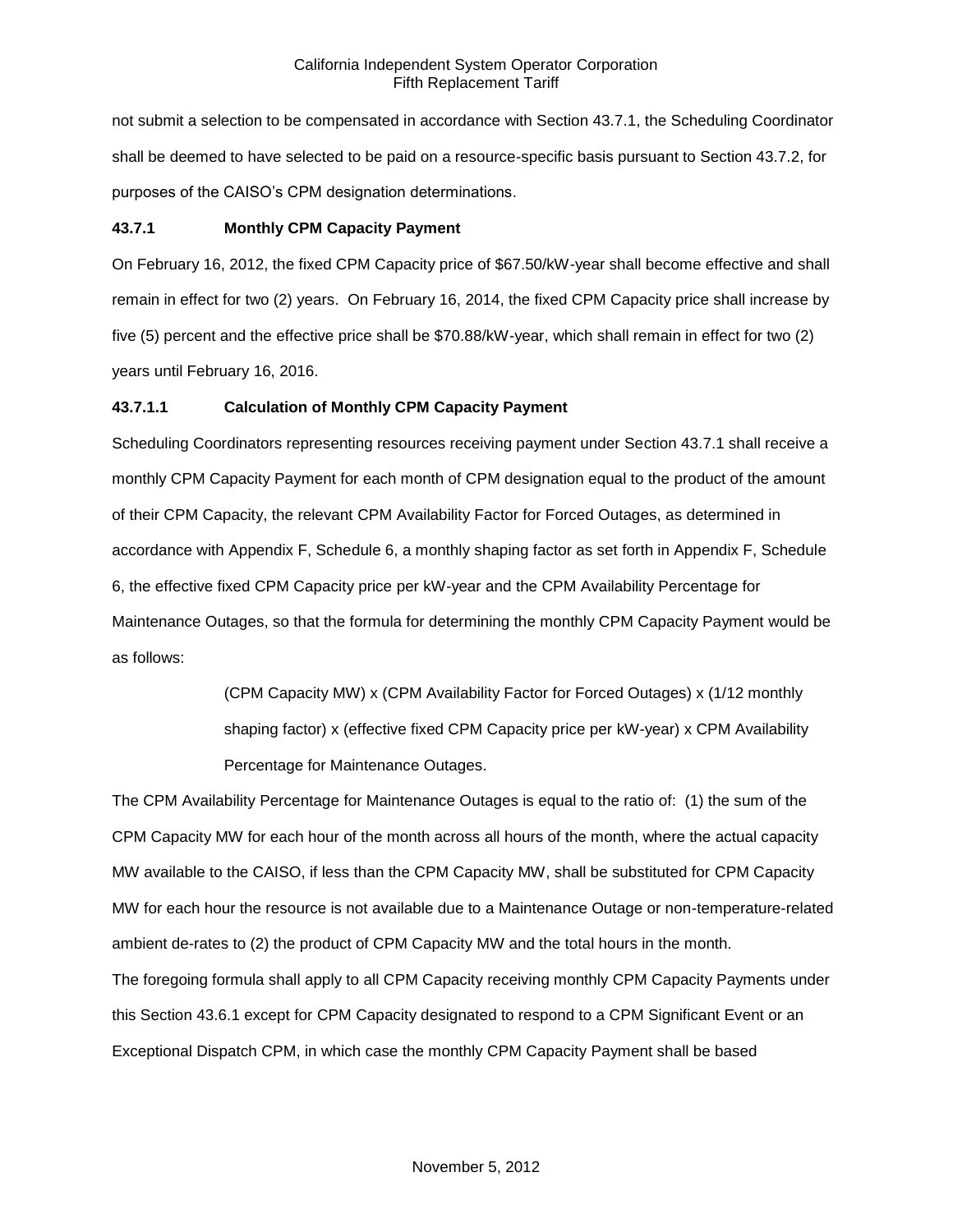proportionately on the actual number of days the resource was designated as CPM Capacity during the month to the total number of days in the month.

For purposes of CPM designations, except for designations for CPM Significant Events and Exceptional Dispatch CPM, the CPM Availability Factor for Forced Outages shall be calculated as the ratio of: (1) the sum of the CPM Capacity MW for each hour of the month across all hours of the month, where the actual capacity MW available to the CAISO, if less than the CPM Capacity MW, shall be substituted for CPM Capacity MW for each hour the resource is not available due to a Forced Outage or temperature-related ambient de-rate, to (2) the product of CPM Capacity MW and the total hours in the month. For purposes of CPM designations for CPM Significant Events and Exceptional Dispatch CPM, the CPM Availability Factor for Forced Outages shall be calculated as the ratio of: (1) the sum of the CPM Capacity MW for each hour across all hours of the month or part of the month for which a unit is designated, whichever is applicable, where the actual capacity MW available to the CAISO, if less than the CPM Capacity MW, shall be substituted for CPM Capacity MW for each hour the resource is not available due to a Forced Outage or temperature-related ambient de-rate, to (2) the product of CPM Capacity MW and the total hours in the month or part of the month for which a unit is designated, whichever is applicable.

## **43.7.2 Resource-Specific CPM Capacity Payment**

If a Scheduling Coordinator for Eligible Capacity believes that the fixed CPM Capacity price per KW-year in effect under Section 43.7.1 will not compensate a resource for its going forward costs, as calculated in accordance with the formula provided in Section 43.7.2.2, the Scheduling Coordinator may annually in accordance with Section 43.7, inform the CAISO of what proposed higher CPM Capacity price would compensate the resource for its going forward costs and which the Scheduling Coordinator is willing to have the CAISO use for purposes of the CPM designation process ("going forward cost offer price").

## **43.7.2.1 Failure to Submit Going Forward Cost Offer Price**

A Scheduling Coordinator for a resource is not required to submit a specific going forward cost offer price for such resource under the process provided for in Section 43.7; however, except for an Exceptional Dispatch CPM designation, a Scheduling Coordinator that has not previously identified the going forward cost offer price for a resource must notify the CAISO of what that price is before any CAISO designation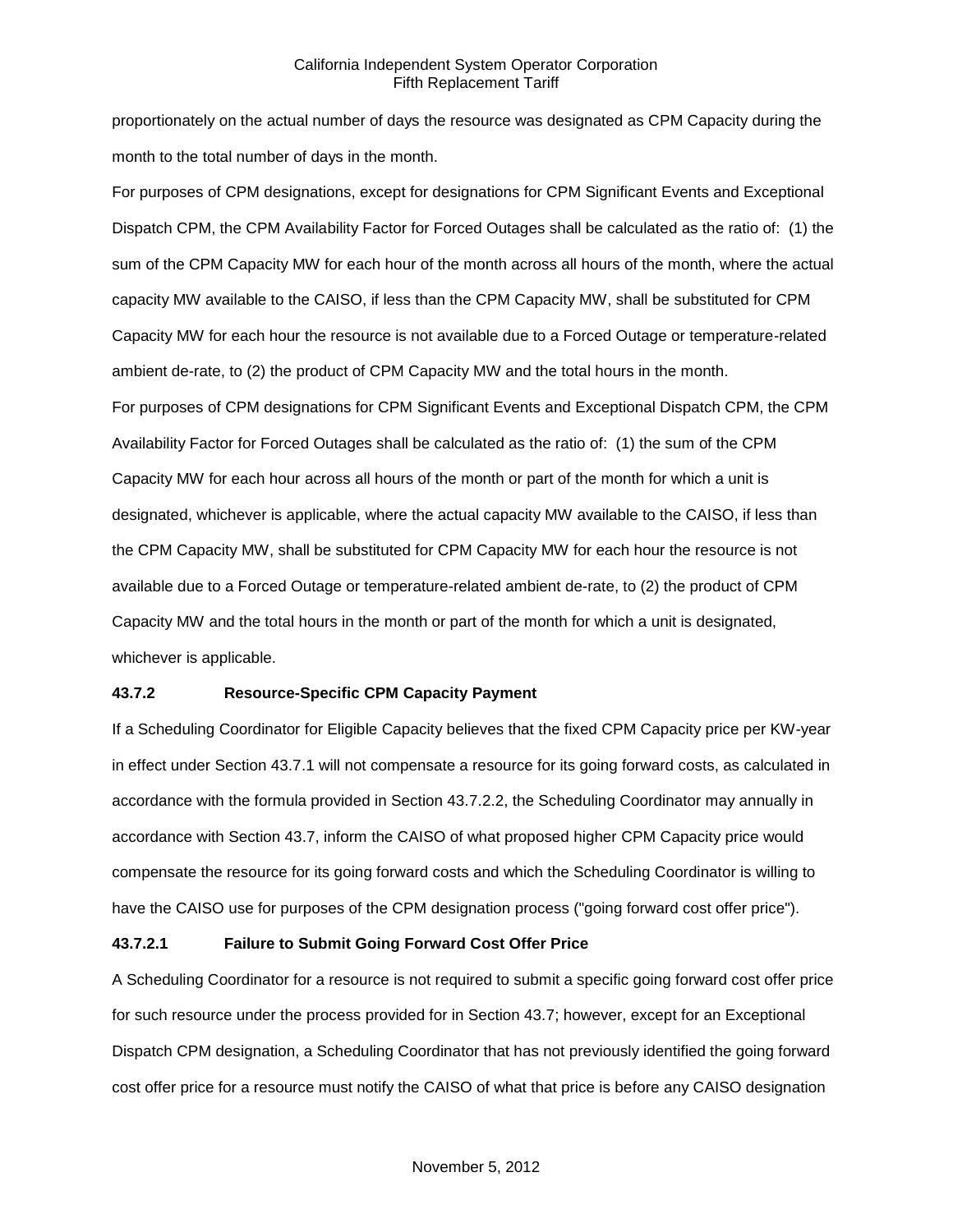of that resource's capacity as CPM Capacity can become effective. In the case of an Exceptional Dispatch CPM designation on behalf of a resource that has not selected the supplemental revenues option, the CPM designation shall become effective notwithstanding the resource's failure to select compensation pursuant to Section 43.7.1 or to identify a going forward cost offer price pursuant to Section 43.7.2. In such a case, the CAISO shall use the compensation under Section 43.7.1 for both dispatch and compensation for the Exceptional Dispatch CPM Term. In the case of a Scheduling Coordinator that has not previously identified the going forward cost offer price for a resource, the cap on supplemental revenues under Section 39.10.4 will be calculated using the monthly capacity payment under Section 43.7.1.

## **43.7.2.1.1 Determination of Capacity Price**

If the CAISO designates a resource that has proposed a CPM Capacity price above the fixed CPM Capacity price per kW-year in effect under Section 43.7.1, and the sales from the resource are under the jurisdiction of the FERC, the Scheduling Coordinator for the resource shall make a limited resourcespecific filing before the FERC to determine the just and reasonable capacity price for the going forward costs for the resource to be used in applying the CAISO's FERC jurisdictional monthly CPM Capacity Payment formula. If the sales from the resource are not under the jurisdiction of the FERC, the Scheduling Coordinator for the resource shall make a non-jurisdictional filing with the FERC to determine the just and reasonable capacity price for the going forward costs for the resource to be used in applying the CAISO's FERC-jurisdictional monthly CPM Capacity Payment formula.

#### **43.7.2.1.2 Going Forward Cost**

In making the cost justification filing with FERC for an CPM Capacity price above the fixed CPM Capacity price per kW-year under Section 43.7.1, the Scheduling Coordinator for the resource may not propose - and shall not get paid --an amount higher than the going forward cost offer price that it had previously proposed to the CAISO as its going forward cost offer price under Section 43.7 or this Section 43.7.2, either prior to or at the time of CPM designation.

Going forward costs for any resource-specific filing under this Section shall be calculated based on the following formula: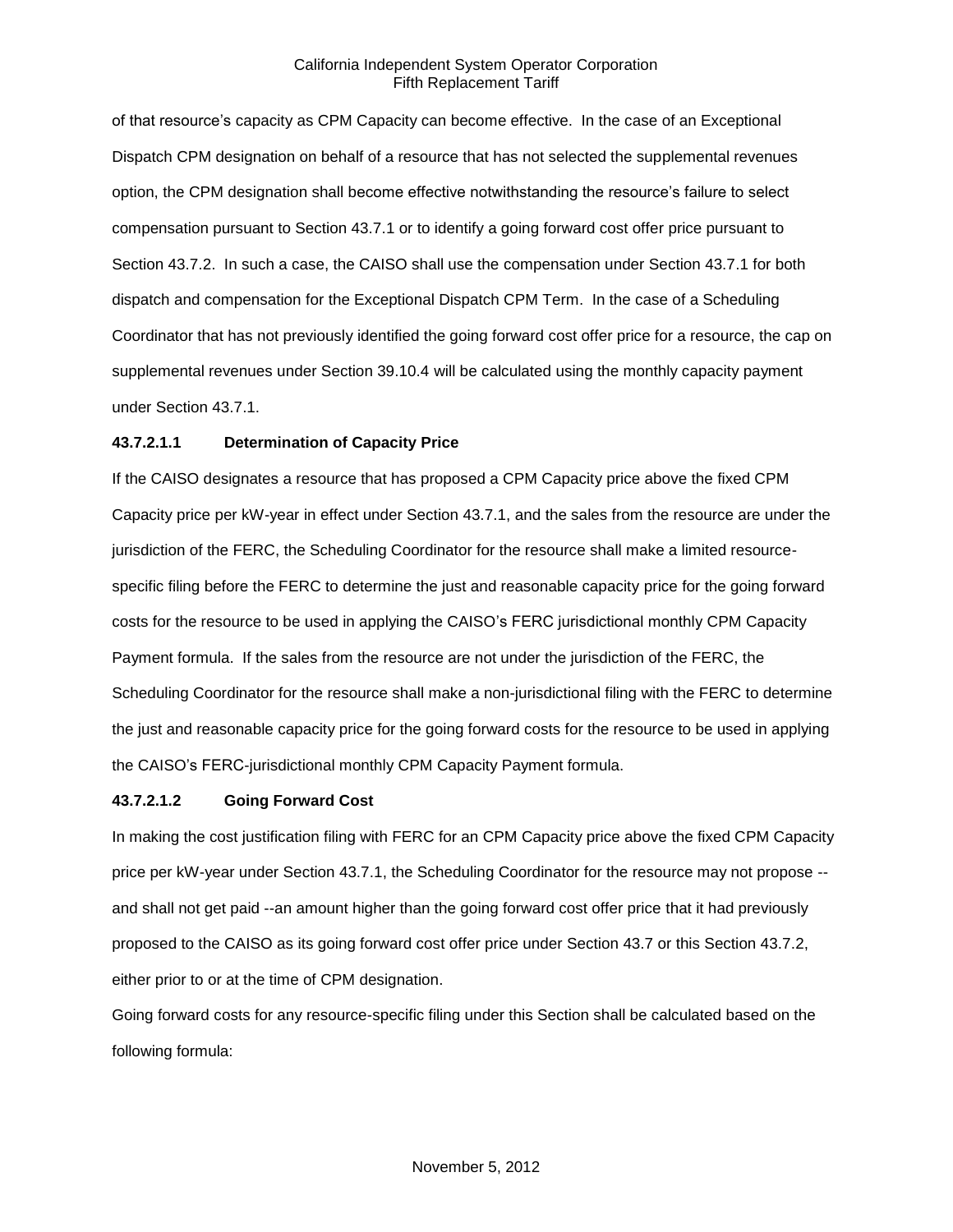(fixed operation & maintenance costs, plus ad valorem taxes, plus administrative & general costs, plus ten (10) percent of the foregoing amounts),

provided such costs shall be converted to a fixed \$/kW-year amount.

## **43.7.2.2 Resource-Specific Monthly CPM Capacity Payment**

Scheduling Coordinators representing resources receiving payment under Section 43.7.2 shall receive a monthly CPM Capacity Payment for each month of CPM designation equal to the product of the amount of their CPM Capacity, the relevant CPM Availability Factor for Forced Outages as determined in accordance with Appendix F, Schedule 6, a monthly shaping factor as set forth in Appendix F, Schedule 6, the resource-specific CPM Capacity price, as determined by FERC and the CPM Availability Percentage for Maintenance Outages, in accordance with the following formula:

> (CPM Capacity MW) x (CPM Availability Factor for Forced Outages) x (1/12 monthly shaping factor) x (the resource-specific CPM Capacity price as determined by FERC) x CPM Availability Percentage for Maintenance Outages.

The CPM Availability Percentage for Maintenance Outages is equal to the ratio of: (1) the sum of the CPM Capacity MW for each hour of the month across all hours of the month, where the actual capacity MW available to the CAISO, if less than the CPM Capacity MW, shall be substituted for CPM Capacity MW for each hour the resource is not available due to a Maintenance Outage or non-temperature-related ambient de-rate to (2) the product of CPM Capacity MW and the total hours in the month. The foregoing formula shall apply to all CPM Capacity receiving monthly CPM Capacity Payments under Section 43.7.2 except for CPM Capacity designated to respond to an CPM Significant Event or Exceptional Dispatch CPM, in which case the monthly CPM Capacity Payment shall be based proportionately on the actual number of days the resource was designated as CPM Capacity during the month and available to the CAISO to the total number of days in the month.

Prior to the determination by FERC of the resource-specific going forward costs for CPM Capacity designated and paid pursuant to Section 43.7.2, the CAISO shall proceed as follows. For the period between the CAISO's designation and the FERC's determination, the CAISO shall utilize the fixed CPM Capacity price per kW-year in effect under Section 43.7.1 for purposes of the resource-specific monthly CPM Capacity Payment for financial Settlement. This amount shall be subject to surcharge based on the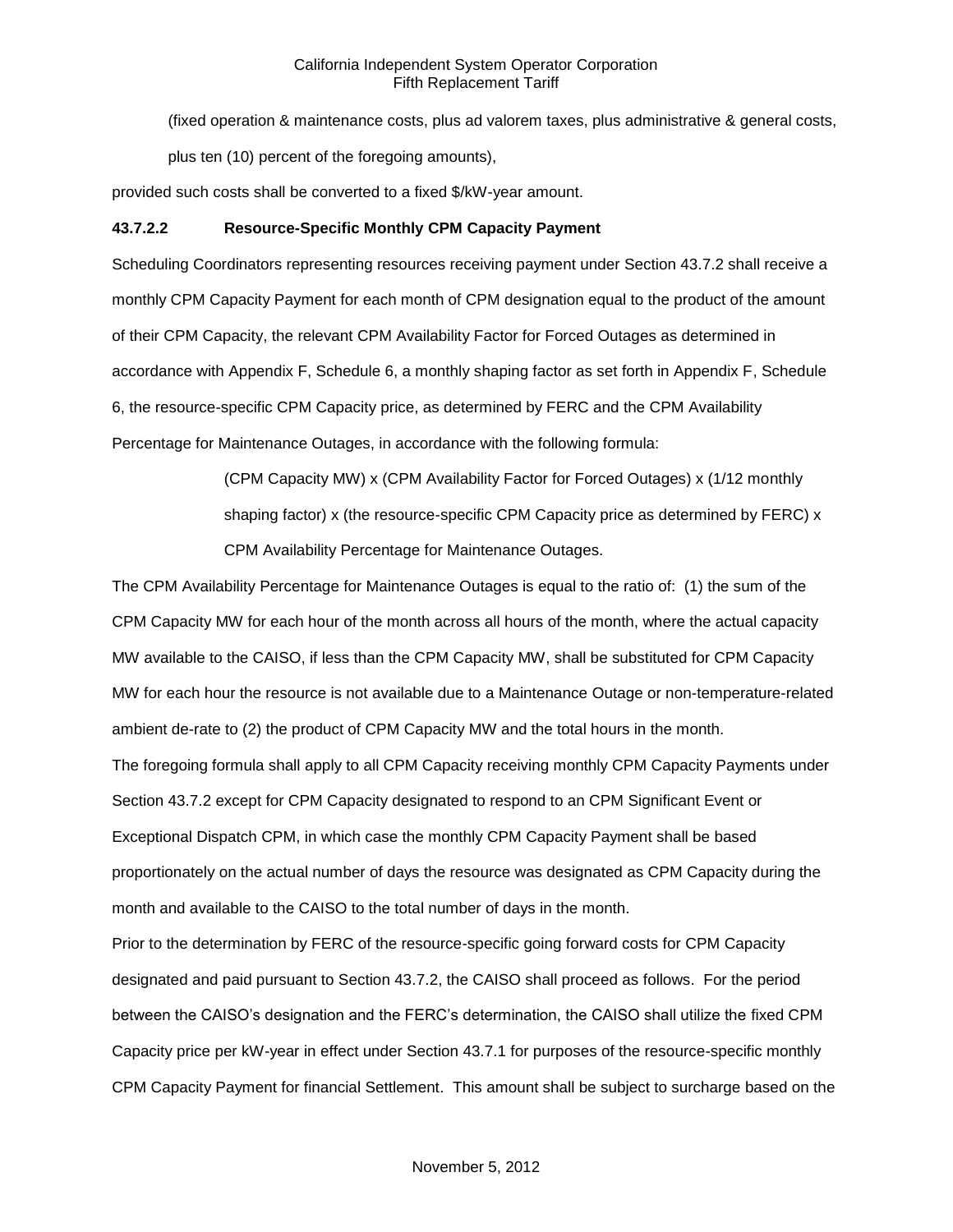outcome of the FERC proceeding so that the resource will receive any higher actual resource-specific payment as determined by FERC for the full period of the CPM designation. Once approved by FERC, the CAISO shall apply the higher of the fixed CPM Capacity price per kW-year in effect under Section 43.7.1 or the resource-specific CPM Capacity price as determined by the FERC.

For purposes of CPM designations, except for designations for CPM Significant Events, the CPM Availability Factor for Forced Outages shall be calculated as the ratio of: (1) the sum of the CPM Capacity MW for each hour of the month across all hours of the month, where the actual capacity MW available to the CAISO, if less than the CPM Capacity MW, shall be substituted for CPM Capacity MW for each hour the resource is not available due to a Forced Outage or temperature-related ambient de-rates, to (2) the product of CPM Capacity MW and the total hours in the month.

For purposes of CPM designations for CPM Significant Events, the CPM Availability Factor for Forced Outages shall be calculated as the ratio of: (1) the sum of the CPM Capacity MW for each hour across all hours of the month or part of the month for which a unit is designated, whichever is applicable, where the actual capacity MW available to the CAISO, if less than the CPM Capacity MW, shall be substituted for CPM Capacity MW for each hour the resource is not available and is not on an authorized Outage, to (2) the product of CPM Capacity MW and the total hours in the month or part of the month for which a unit is designated, whichever is applicable.

For purposes of this Section 43.7.2, an authorized Outage shall be limited to a CAISO Approved Maintenance Outage.

## **43.7.3 Market Payments**

In addition to the CPM Capacity Payment identified in Section 43.7, CPM resources shall be entitled to retain any revenues received as a result of their selection in the CAISO Markets, provided, however, that CPM resources are required to participate in the RUC process will be optimized using a zero (\$0) dollar RUC Availability Bid and are not eligible to receive compensation through the RUC process.

### **43.8 Allocation Of CPM Capacity Payment Costs**

For each month, the CAISO shall allocate the costs of CPM Capacity Payments made pursuant to Section 43.6 as follows:

## **43.8.1 LSE Shortage Of Local Capacity Area Resources In Annual Plan**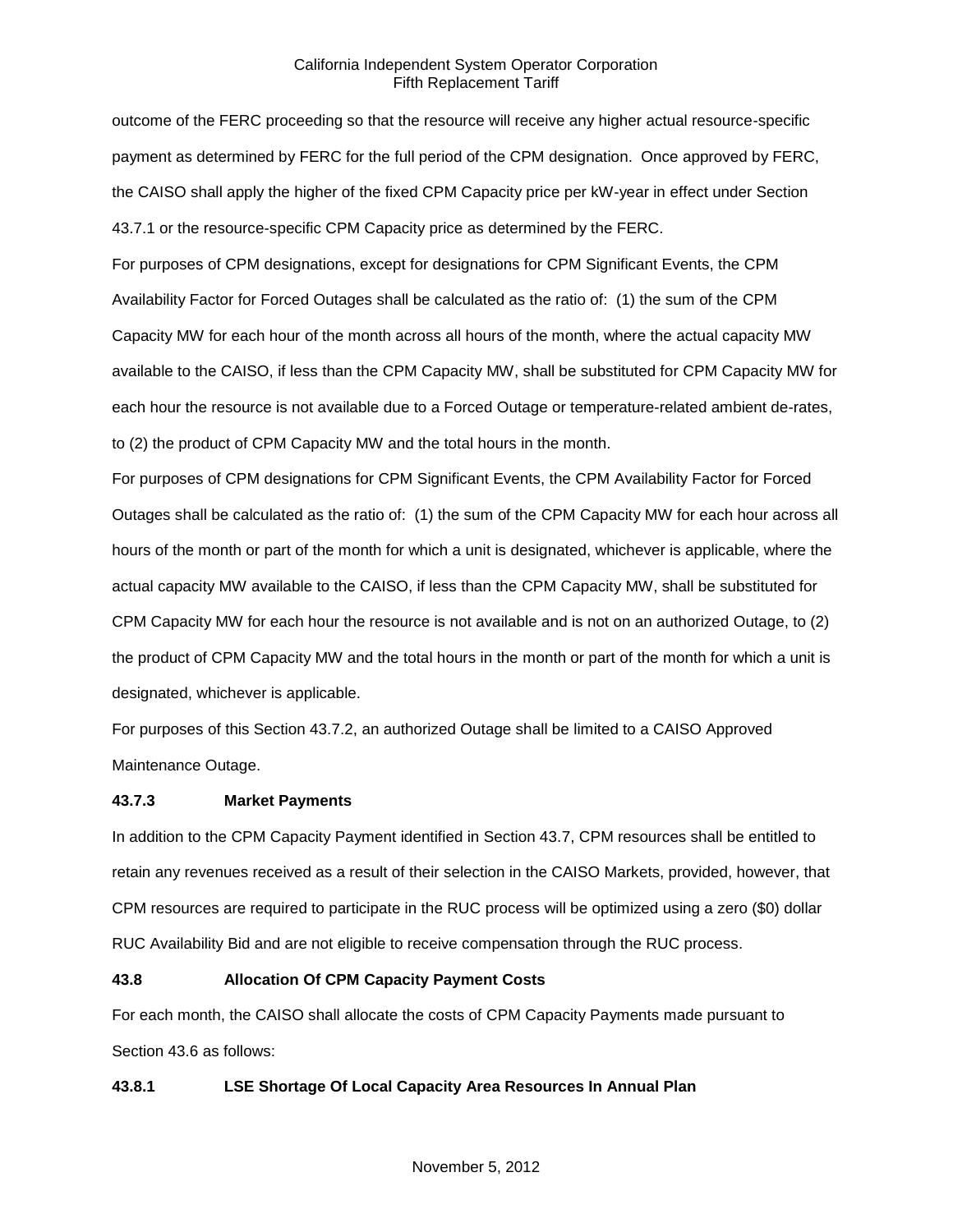If the CAISO makes CPM designations under Section 43.2.1.1 to address a shortage resulting from the failure of a Scheduling Coordinator for an LSE to identify sufficient Local Capacity Area Resources to meet its applicable Local Capacity Area capacity requirements in its annual Resource Adequacy Plan, then the CAISO shall allocate the total costs of the CPM Capacity Payments for such CPM designations (for the full term of those CPM designations) pro rata to each Scheduling Coordinator for an LSE based on the ratio of its Local Capacity Area Resource Deficiency to the sum of the deficiency of Local Capacity Area Resources in the deficient Local Capacity Area(s) within a TAC Area. The Local Capacity Resource Area Deficiency under this Section shall be computed on a monthly basis and the CPM Capacity Payments allocated based on deficiencies during the month(s) covered by the CPM designation(s).

#### **43.8.2 LSE Shortage Of Local Capacity Area Resources In Month Plan**

If the CAISO makes CPM designations under Section 43.2.1.2 to address a shortage resulting from the failure of a Scheduling Coordinator for an LSE to identify sufficient Local Capacity Area Resources to meet its applicable Local Capacity Area capacity requirements in its monthly Resource Adequacy Plan, then the CAISO shall allocate the total costs of the CPM Capacity Payments for such CPM designations (for the full term of those CPM designations) pro rata to each Scheduling Coordinator for an LSE based on the ratio of its Local Capacity Area Resource Deficiency to the sum of the deficiency of Local Capacity Area Resources in the deficient Local Capacity Area(s) within a TAC Area.

#### **43.8.3 Collective Deficiency In Local Capacity Area Resources**

If the CAISO makes designations under Section 43.1.2 the CAISO shall allocate the costs of such designations to all Scheduling Coordinators for LSEs serving Load in the TAC Area(s) in which the deficient Local Capacity Area was located. The allocation will be based on the Scheduling Coordinators' proportionate share of Load in such TAC Area(s) as determined in accordance with Section 40.3.2, excluding Scheduling Coordinators for LSEs that procured additional capacity in accordance with Section 43.2.1.2 on a proportionate basis, to the extent of their additional procurement.

#### **43.8.4 LSE Shortage Of Demand Or Reserve Margin Requirement In Plan**

If the CAISO makes CPM designations under Section 43.1.3, then the CAISO will allocate the total costs of the CPM Capacity Payments for such CPM designations (for the full term of those CPM designations) pro rata to each LSE based on the proportion of its deficiency to the aggregate deficiency.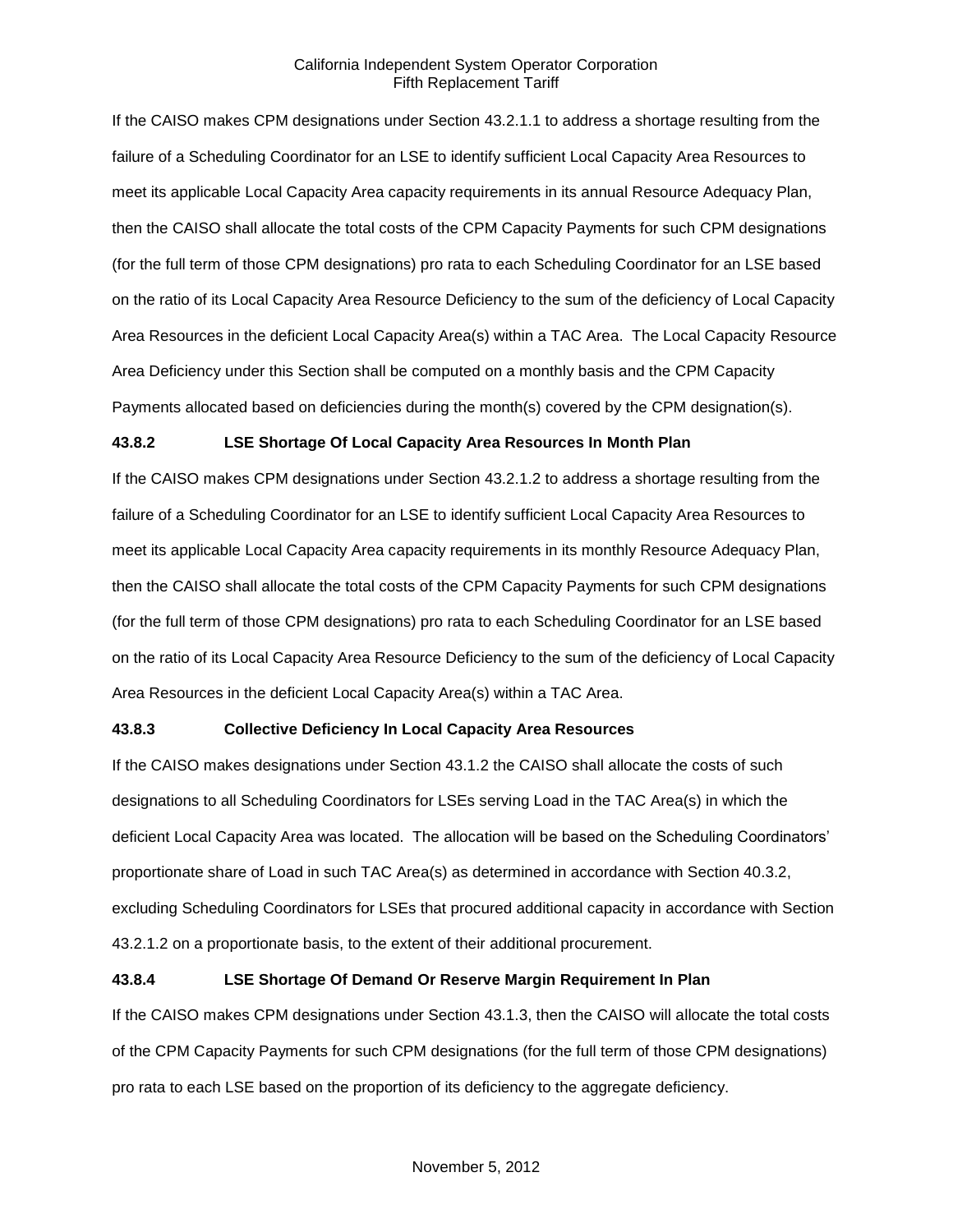## **43.8.5 Allocation Of CPM Significant Event Costs**

If the CAISO makes any CPM Significant Event designations under Section 43.2.4, the CAISO shall allocate the costs of such designations to all Scheduling Coordinators for LSEs that serve Load in the TAC Area(s) in which the CPM Significant Event caused or threatened to cause a failure to meet Reliability Criteria based on the percentage of actual Load of each LSE represented by the Scheduling Coordinator in the TAC Area(s) to total Load in the TAC Area(s) as recorded in the CAISO Settlement system for the actual days during any Settlement month period over which the designation has occurred.

## **43.8.6 Allocation Of Exceptional Dispatch CPMs**

If the CAISO makes any Exceptional Dispatch CPM designations under Section 43.2.5, the CAISO shall allocate the costs of such designations to all Scheduling Coordinators for LSEs that serve Load in the TAC Area(s) in which the need for the Exceptional Dispatch CPM arose based on the percentage of actual Load of each LSE represented by the Scheduling Coordinator in the TAC Area(s) to total Load in the TAC Area(s) as recorded in the CAISO Settlement system for the actual days during any Settlement month period over which the designation has occurred.

## **43.8.7 Allocation of CPM Costs For Resources At Risk of Retirement**

If the CAISO makes any CPM designations under Section 43.2.6 for resources at risk of retirement needed for reliability, the CAISO shall allocate the costs of such designations to all Scheduling Coordinators for LSEs that serve Load in the TAC Area(s) in which the need for the CPM designation arose based on the percentage of actual Load of each LSE represented by the Scheduling Coordinator in the TAC Area(s) to total Load in the TAC Area(s) as recorded in the CAISO Settlement system for the actual days during any Settlement month period over which the designation has occurred.

## **43.9 Crediting Of CPM Capacity**

The CAISO shall credit CPM designations to the resource adequacy obligations of Scheduling Coordinators for Load Serving Entities as follows:

> (a) To the extent the cost of CPM designation under Section 43.2.1.1 is allocated to a Scheduling Coordinator on behalf of a LSE under Section 43.8.1, the CAISO shall provide the Scheduling Coordinator on behalf of the LSE, for the term of the designation, credit towards (1) the LSE's Local Capacity Area Resource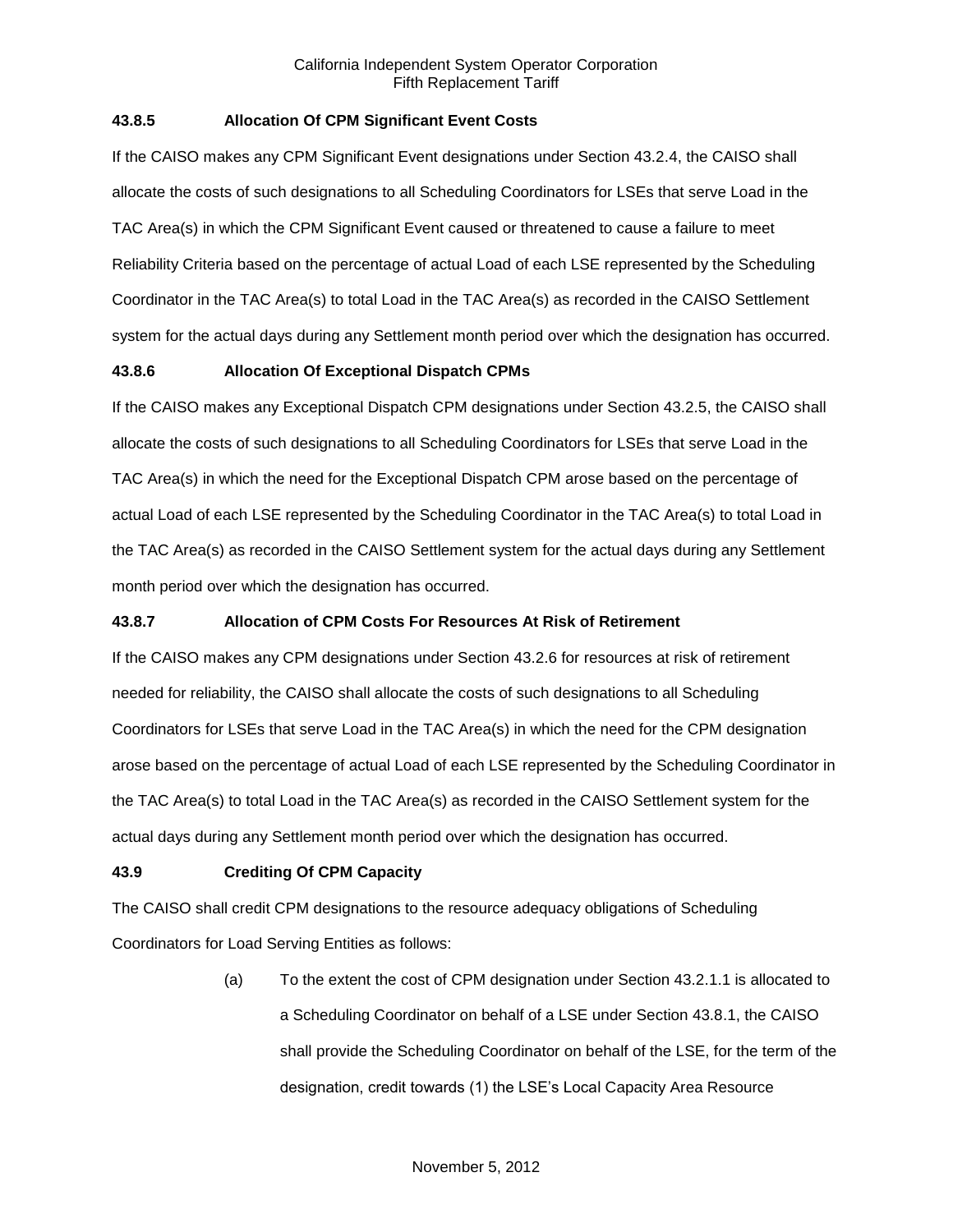obligation under Section 40.3.2 in an amount equal to the LSE's pro rata share of the CPM Capacity designated under Section 43.2.1.1 and (2) the LSE's Demand and Reserve Margin requirements determined under Section 40 in an amount equal to the LSE's pro rata share of the CPM Capacity designated under Section 43.2.1.1.

- (b) To the extent the cost of CAISO designation under Section 43.2.2 is allocated to a Scheduling Coordinator on behalf of a LSE under Section 43.8.3, the CAISO shall provide the Scheduling Coordinator on behalf of the LSE, for the term of the designation, credit towards the LSE's Demand and Reserve Margin requirements determined under Section 40 in an amount equal to the LSE's pro rata share of the CPM Capacity designated under Section 43.2.2.
- (c) To the extent the cost of CPM designation under Section 43.2.3 is allocated to a Scheduling Coordinator on behalf of a LSE under Section 43.8.4, and the designation is for greater than one month under Section 43.3.4, the CAISO shall provide the Scheduling Coordinator on behalf of the LSE, for the term of the designation, credit towards the LSE's Demand and Reserve Margin requirements determined under Section 40 in an amount equal to the LSE's pro rata share of the CPM Capacity designated under Section 43.2.3.
- (d) To the extent the cost of CPM designation under Section 43.2.6 is allocated to a Scheduling Coordinator on behalf of a LSE under Section 43.8.7, and the designation is for greater than one month under Section 43.3.7, the CAISO shall provide the Scheduling Coordinator on behalf of the LSE, for the term of the designation, credit towards the LSE's Demand and Reserve Margin requirements determined under Section 40 in an amount equal to the LSE's pro rata share of the CPM Capacity designated under Section 43.2.6.
- (e) The credit provided in this Section shall be used for determining the need for the additional designation of CPM Capacity under Section 43.2 and for allocation of CPM costs under Section 43.8.